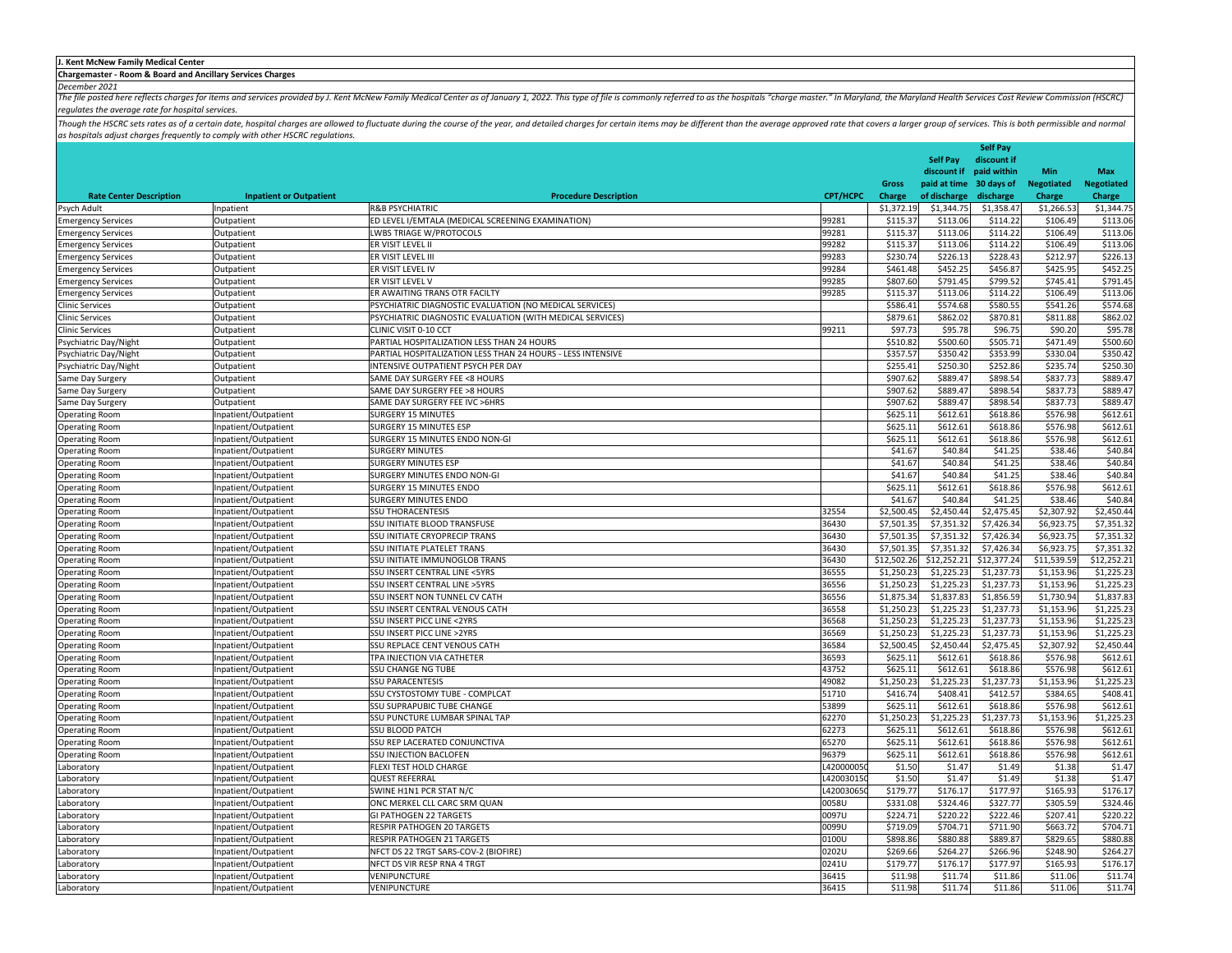| Laboratory               | Inpatient/Outpatient | REPROMEDIX BLOOD DRAW FEE                                  | 36415          | \$11.98            | \$11.74  | \$11.86            | \$11.06  | \$11.74            |
|--------------------------|----------------------|------------------------------------------------------------|----------------|--------------------|----------|--------------------|----------|--------------------|
| Laboratory               | Inpatient/Outpatient | VENIPUNCTURE-OLW                                           | 36415          | \$11.98            | \$11.74  | \$11.86            | \$11.06  | \$11.74            |
| Laboratory               | Inpatient/Outpatient | VENIPUNCTURE - MORRIS BLUM CLINIC                          | 36415          | \$11.98            | \$11.74  | \$11.86            | \$11.06  | \$11.74            |
| Laboratory               | Inpatient/Outpatient | VENIPUNCTURE                                               | 36415          | \$11.98            | \$11.74  | \$11.86            | \$11.06  | \$11.74            |
| Laboratory               | Inpatient/Outpatient | VENIPUNCTURE                                               | 36415          | \$11.98            | \$11.74  | \$11.86            | \$11.06  | \$11.74            |
| Laboratory               | Inpatient/Outpatient | REFERENCE LAB DRAW                                         | 36415          | \$11.98            | \$11.74  | \$11.86            | \$11.06  | \$11.74            |
| Laboratory               | Inpatient/Outpatient | REPROMEDIX BLOOD DRAW FEE                                  | 36415          | \$11.98            | \$11.74  | \$11.86            | \$11.06  | \$11.74            |
| Laboratory               | Inpatient/Outpatient | VENIPUNCTURE-OLW                                           | 36415          | \$11.98            | \$11.74  | \$11.86            | \$11.06  | \$11.74            |
| Laboratory               | Inpatient/Outpatient | VENIPUNCTURE - MORRIS BLUM CLINIC                          | 36415          | \$11.98            | \$11.74  | \$11.86            | \$11.06  | \$11.74            |
| Laboratory               | Inpatient/Outpatient | MYRIAD CLIENT BLOOD DRAW                                   | 36415          | \$23.97            | \$23.49  | \$23.73            | \$22.12  | \$23.49            |
| Laboratory               | Inpatient/Outpatient | CAPILLARY STICK FNGR, HEEL, EAR                            | 36416          | \$8.99             | \$8.81   | \$8.90             | \$8.30   | \$8.81             |
| Laboratory               | Inpatient/Outpatient | CAPILLARY STICK FNGR, HEEL, EAR                            | 36416          | \$8.99             | \$8.81   | \$8.90             | \$8.30   | \$8.81             |
| Laboratory               | Inpatient/Outpatient | CAPILLARY STICK FNGR, HEEL, EAR                            | 36416          | \$8.99             | \$8.81   | \$8.90             | \$8.30   | \$8.81             |
|                          | Inpatient/Outpatient | CAPILLARY STICK FNGR, HEEL, EAR                            | 36416          | \$8.99             | \$8.81   | \$8.90             | \$8.30   | \$8.81             |
| Laboratory               |                      |                                                            | 80047          | \$16.48            | \$16.15  | \$16.32            | \$15.21  | \$16.15            |
| Laboratory               | Inpatient/Outpatient | METABOLIC PANEL IONIZED CA<br><b>BASIC METABOLIC PANEL</b> | 80048          | \$16.48            | \$16.15  | \$16.32            | \$15.21  | \$16.15            |
| Laboratory               | Inpatient/Outpatient |                                                            | 80048          | \$16.48            | \$16.15  | \$16.32            | \$15.21  | \$16.15            |
| Laboratory               | Inpatient/Outpatient | <b>BASIC METABOLIC PANEL</b>                               |                |                    |          |                    |          |                    |
| .aboratory               | Inpatient/Outpatient | <b>BASIC METABOLIC PANEL</b>                               | 80048          | \$16.48            | \$16.15  | \$16.32            | \$15.21  | \$16.15            |
| Laboratory               | Inpatient/Outpatient | ELECTROLYTES PANEL                                         | 80051          | \$11.98            | \$11.74  | \$11.86            | \$11.06  | \$11.74            |
| Laboratory               | Inpatient/Outpatient | ELECTROLYTES PANEL                                         | 80051          | \$11.98            | \$11.74  | \$11.86            | \$11.06  | \$11.74            |
| Laboratory               | Inpatient/Outpatient | ELECTROLYTES PANEL                                         | 80051          | \$11.98            | \$11.74  | \$11.86            | \$11.06  | \$11.74            |
| Laboratory               | Inpatient/Outpatient | COMPRE METABOLIC PANEL                                     | 80053          | \$22.47            | \$22.02  | \$22.25            | \$20.74  | \$22.02            |
| Laboratory               | Inpatient/Outpatient | COMPRE METABOLIC PANEL                                     | 80053          | \$22.47            | \$22.02  | \$22.25            | \$20.74  | \$22.02            |
| Laboratory               | Inpatient/Outpatient | COMPRE METABOLIC PANEL                                     | 80053          | \$22.47            | \$22.02  | \$22.25            | \$20.74  | \$22.02            |
| Laboratory               | Inpatient/Outpatient | LIPID PROFILE (CHOLEST, TOTAL)                             | 80061          | \$28.46            | \$27.89  | \$28.18            | \$26.27  | \$27.89            |
| Laboratory               | Inpatient/Outpatient | LIPID PROFILE (CHOLEST, TOTAL)                             | 80061          | \$28.46            | \$27.89  | \$28.18            | \$26.27  | \$27.89            |
| Laboratory               | Inpatient/Outpatient | <b>RENAL PROFILE</b>                                       | 80069          | \$17.98            | \$17.62  | \$17.80            | \$16.60  | \$17.62            |
| Laboratory               | Inpatient/Outpatient | <b>RENAL PROFILE</b>                                       | 80069          | \$17.98            | \$17.62  | \$17.80            | \$16.60  | \$17.62            |
| Laboratory               | Inpatient/Outpatient | LIVER (HEPATIC FUNC)PROFILE                                | 80076          | \$16.48            | \$16.15  | \$16.32            | \$15.21  | \$16.15            |
| Laboratory               | Inpatient/Outpatient | LIVER (HEPATIC FUNC)PROFILE                                | 80076          | \$16.48            | \$16.15  | \$16.32            | \$15.21  | \$16.15            |
| Laboratory               | Inpatient/Outpatient | LIVER (HEPATIC FUNC)PROFILE                                | 80076          | \$16.48            | \$16.15  | \$16.32            | \$15.21  | \$16.15            |
| Laboratory               | Inpatient/Outpatient | DRUG ASSAY ADALIMUMAB                                      | 80145          | \$229.21           | \$224.63 | \$226.92           | \$211.56 | \$224.63           |
| Laboratory               | Inpatient/Outpatient | R AMIKACIN                                                 | 80150          | \$22.47            | \$22.02  | \$22.25            | \$20.74  | \$22.02            |
| Laboratory               | Inpatient/Outpatient | AMIKACIN                                                   | 80150          | \$22.47            | \$22.02  | \$22.25            | \$20.74  | \$22.02            |
| Laboratory               | Inpatient/Outpatient | R CAFFEINE                                                 | 80155          | \$22.47            | \$22.02  | \$22.25            | \$20.74  | \$22.02            |
| Laboratory               | Inpatient/Outpatient | CAFFEINE                                                   | 80155          | \$22.47            | \$22.02  | \$22.25            | \$20.74  | \$22.02            |
| Laboratory               | Inpatient/Outpatient | CARBAMAZEPINE, TOTAL                                       | 80156          | \$22.47            | \$22.02  | \$22.25            | \$20.74  | \$22.02            |
| .aboratory               | Inpatient/Outpatient | CARBAMAZEPINE, TOTAL                                       | 80156          | \$22.47            | \$22.02  | \$22.25            | \$20.74  | \$22.02            |
| Laboratory               | Inpatient/Outpatient | CARBAMAZEPINE, FREE                                        | 80157          | \$22.47            | \$22.02  | \$22.25            | \$20.74  | \$22.02            |
| Laboratory               | Inpatient/Outpatient | CARBAMAZEPINE, FREE                                        | 80157          | \$22.47            | \$22.02  | \$22.25            | \$20.74  | \$22.02            |
| Laboratory               | Inpatient/Outpatient | R CYCLOSPORINE                                             | 80158          | \$29.96            | \$29.36  | \$29.66            | \$27.65  | \$29.36            |
| Laboratory               | Inpatient/Outpatient | CYCLOSPORINE                                               | 80158          | \$29.96            | \$29.36  | \$29.66            | \$27.65  | \$29.36            |
| Laboratory               | Inpatient/Outpatient | R CLOZAPINE                                                | 80159          | \$44.94            | \$44.04  | \$44.49            | \$41.48  | \$44.04            |
| Laboratory               | Inpatient/Outpatient | CLOZAPINE                                                  | 80159          | \$44.94            | \$44.04  | \$44.49            | \$41.48  | \$44.04            |
| Laboratory               | Inpatient/Outpatient | <b>DIGOXIN</b>                                             | 80162          | \$22.47            | \$22.02  | \$22.25            | \$20.74  | \$22.02            |
| Laboratory               | Inpatient/Outpatient | <b>DIGOXIN</b>                                             | 80162          | \$22.47            | \$22.02  | \$22.25            | \$20.74  | \$22.02            |
| Laboratory               | Inpatient/Outpatient | <b>VALPROIC ACID</b>                                       | 80164          | \$22.47            | \$22.02  | \$22.25            | \$20.74  | \$22.02            |
| Laboratory               | Inpatient/Outpatient | VALPROIC ACID                                              | 80164          | \$22.47            | \$22.02  | \$22.25            | \$20.74  | \$22.02            |
| Laboratory               | Inpatient/Outpatient | DIPROPYLACETIC ACID FREE                                   | 80165          | \$37.45            | \$36.70  | \$37.08            | \$34.57  | \$36.70            |
|                          | Inpatient/Outpatient | DIPROPYLACETIC ACID FREE                                   | 80165          | \$37.45            | \$36.70  | \$37.08            | \$34.57  | \$36.70            |
| Laboratory<br>Laboratory | Inpatient/Outpatient | R ETHOSUXIMIDE                                             | 80168          | \$22.47            | \$22.02  | \$22.25            | \$20.74  | \$22.02            |
|                          | Inpatient/Outpatient | <b>ETHOSUXIMIDE</b>                                        | 80168          | \$22.47            | \$22.02  | \$22.25            | \$20.74  | \$22.02            |
| Laboratory<br>Laboratory | Inpatient/Outpatient | R EVEROLIMUS                                               | 80169          | \$44.94            | \$44.04  | \$44.49            | \$41.48  | \$44.04            |
|                          |                      |                                                            | 80169          | \$44.94            | \$44.04  | \$44.49            | \$41.48  | \$44.04            |
| Laboratory               | Inpatient/Outpatient | <b>EVEROLIMUS</b>                                          |                |                    |          |                    |          |                    |
| Laboratory               | Inpatient/Outpatient | <b>GENTAMICIN</b>                                          | 80170<br>80170 | \$22.47<br>\$22.47 | \$22.02  | \$22.25<br>\$22.25 | \$20.74  | \$22.02<br>\$22.02 |
| Laboratory               | Inpatient/Outpatient | <b>GENTAMICIN</b>                                          |                |                    | \$22.02  |                    | \$20.74  |                    |
| Laboratory               | Inpatient/Outpatient | R GABAPENTIN                                               | 80171          | \$22.47            | \$22.02  | \$22.25            | \$20.74  | \$22.02            |
| Laboratory               | Inpatient/Outpatient | GABAPENTIN                                                 | 80171          | \$22.47            | \$22.02  | \$22.25            | \$20.74  | \$22.02            |
| Laboratory               | Inpatient/Outpatient | R HALOPERIDOL                                              | 80173          | \$44.94            | \$44.04  | \$44.49            | \$41.48  | \$44.04            |
| Laboratory               | Inpatient/Outpatient | <b>HALOPERIDOL</b>                                         | 80173          | \$44.94            | \$44.04  | \$44.49            | \$41.48  | \$44.04            |
| Laboratory               | Inpatient/Outpatient | R LAMOTRIGINE                                              | 80175          | \$22.47            | \$22.02  | \$22.25            | \$20.74  | \$22.02            |
| Laboratory               | Inpatient/Outpatient | LAMOTRIGINE                                                | 80175          | \$22.47            | \$22.02  | \$22.25            | \$20.74  | \$22.02            |
| Laboratory               | Inpatient/Outpatient | LIDOCAINE                                                  | 80176          | \$22.47            | \$22.02  | \$22.25            | \$20.74  | \$22.02            |
| Laboratory               | Inpatient/Outpatient | LIDOCAINE                                                  | 80176          | \$22.47            | \$22.02  | \$22.25            | \$20.74  | \$22.02            |
| Laboratory               | Inpatient/Outpatient | R LEVETIRACETAM                                            | 80177          | \$22.47            | \$22.02  | \$22.25            | \$20.74  | \$22.02            |
| Laboratory               | Inpatient/Outpatient | LEVETIRACETAM                                              | 80177          | \$22.47            | \$22.02  | \$22.25            | \$20.74  | \$22.02            |
| Laboratory               | Inpatient/Outpatient | LITHIUM                                                    | 80178          | \$22.47            | \$22.02  | \$22.25            | \$20.74  | \$22.02            |
| Laboratory               | Inpatient/Outpatient | LITHIUM                                                    | 80178          | \$22.47            | \$22.02  | \$22.25            | \$20.74  | \$22.02            |
| Laboratory               | Inpatient/Outpatient | R MYCOPHENOLATE                                            | 80180          | \$29.96            | \$29.36  | \$29.66            | \$27.65  | \$29.36            |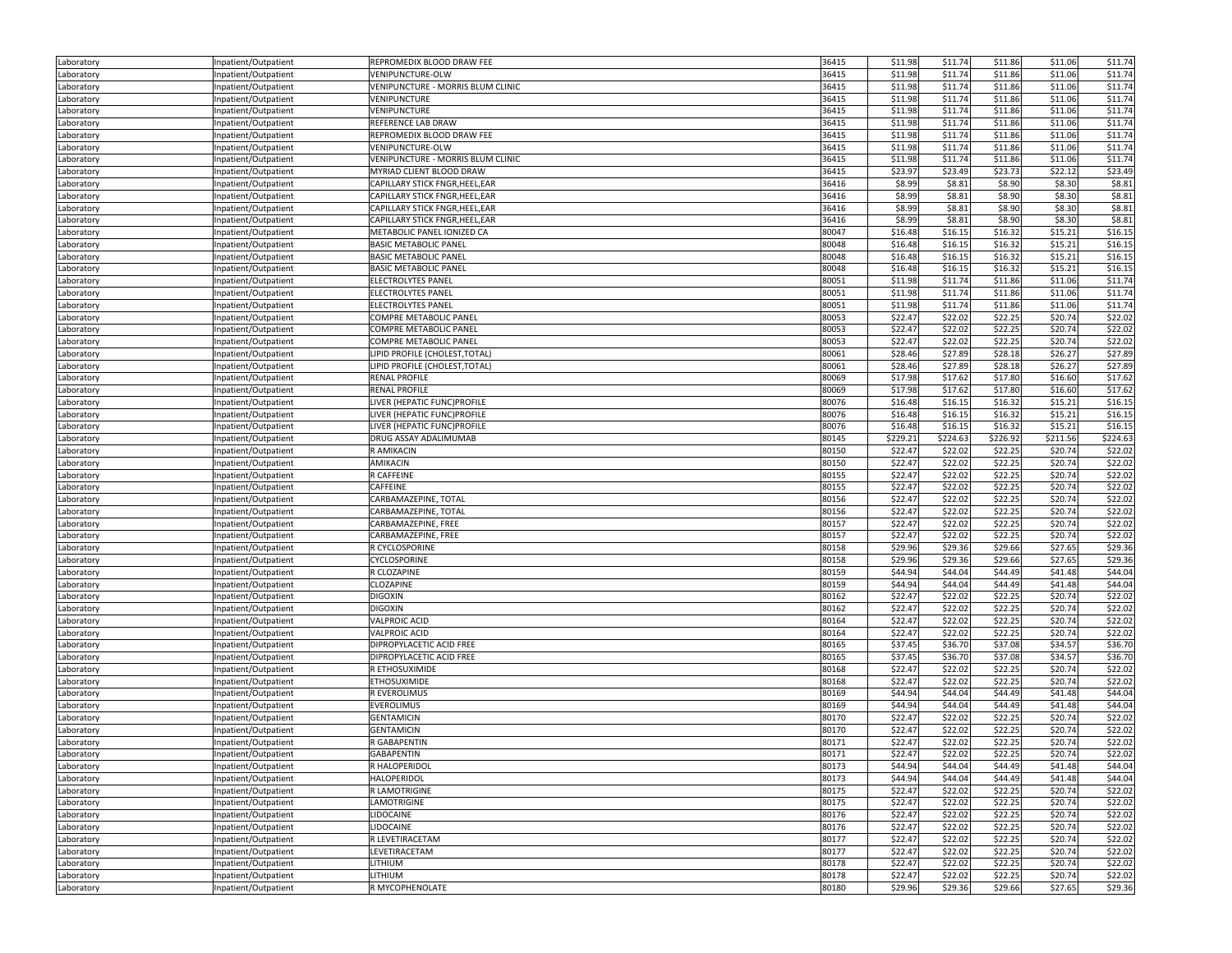| Laboratory               | Inpatient/Outpatient                         | MYCOPHENOLATE                                   | 80180 | \$29.96  | \$29.36  | \$29.66  | \$27.65  | \$29.36  |
|--------------------------|----------------------------------------------|-------------------------------------------------|-------|----------|----------|----------|----------|----------|
| Laboratory               | Inpatient/Outpatient                         | R OXCARBAZEPINE                                 | 80183 | \$22.47  | \$22.02  | \$22.25  | \$20.74  | \$22.02  |
| Laboratory               | Inpatient/Outpatient                         | OXCARBAZEPINE                                   | 80183 | \$22.47  | \$22.02  | \$22.25  | \$20.74  | \$22.02  |
| Laboratory               | Inpatient/Outpatient                         | R PHENOBARBITAL                                 | 80184 | \$22.47  | \$22.02  | \$22.25  | \$20.74  | \$22.02  |
| Laboratory               | Inpatient/Outpatient                         | PHENOBARBITAL                                   | 80184 | \$22.47  | \$22.02  | \$22.25  | \$20.74  | \$22.02  |
| Laboratory               | Inpatient/Outpatient                         | PHENYTOIN (DILANTIN)                            | 80185 | \$22.47  | \$22.02  | \$22.25  | \$20.74  | \$22.02  |
| Laboratory               | Inpatient/Outpatient                         | PHENYTOIN (DILANTIN)                            | 80185 | \$22.47  | \$22.02  | \$22.25  | \$20.74  | \$22.02  |
| Laboratory               | npatient/Outpatient                          | R PHENYTOIN - FREE                              | 80186 | \$22.47  | \$22.02  | \$22.25  | \$20.74  | \$22.02  |
| Laboratory               | Inpatient/Outpatient                         | PHENYTOIN - FREE                                | 80186 | \$22.47  | \$22.02  | \$22.25  | \$20.74  | \$22.02  |
| Laboratory               | Inpatient/Outpatient                         | DRUG ASSAY POSACONAZOLE                         | 80187 | \$143.82 | \$140.94 | \$142.38 | \$132.75 | \$140.94 |
| Laboratory               | Inpatient/Outpatient                         | R PRIMIDONE                                     | 80188 | \$44.94  | \$44.04  | \$44.49  | \$41.48  | \$44.04  |
| Laboratory               | Inpatient/Outpatient                         | PRIMIDONE                                       | 80188 | \$44.94  | \$44.04  | \$44.49  | \$41.48  | \$44.04  |
| Laboratory               | Inpatient/Outpatient                         | R PROCAINAMIDE WITH NAPA                        | 80192 | \$44.94  | \$44.04  | \$44.49  | \$41.48  | \$44.04  |
| Laboratory               | Inpatient/Outpatient                         | PROCAINAMIDE WITH NAPA                          | 80192 | \$44.94  | \$44.04  | \$44.49  | \$41.48  | \$44.04  |
|                          |                                              | R QUINIDINE                                     | 80194 | \$22.47  | \$22.02  | \$22.25  | \$20.74  | \$22.02  |
| Laboratory<br>Laboratory | Inpatient/Outpatient<br>Inpatient/Outpatient | QUINIDINE                                       | 80194 | \$22.47  | \$22.02  | \$22.25  | \$20.74  | \$22.02  |
|                          | Inpatient/Outpatient                         | <b>R SIROLIMUS</b>                              | 80195 | \$44.94  | \$44.04  | \$44.49  | \$41.48  | \$44.04  |
| Laboratory               |                                              | <b>SIROLIMUS</b>                                | 80195 | \$44.94  | \$44.04  | \$44.49  | \$41.48  | \$44.04  |
| Laboratory               | Inpatient/Outpatient                         |                                                 |       |          |          |          |          |          |
| Laboratory               | Inpatient/Outpatient                         | R TACROLIMUS                                    | 80197 | \$44.94  | \$44.04  | \$44.49  | \$41.48  | \$44.04  |
| Laboratory               | Inpatient/Outpatient                         | TACROLIMUS                                      | 80197 | \$44.94  | \$44.04  | \$44.49  | \$41.48  | \$44.04  |
| Laboratory               | Inpatient/Outpatient                         | THEOPHYLLINE                                    | 80198 | \$22.47  | \$22.02  | \$22.25  | \$20.74  | \$22.02  |
| Laboratory               | Inpatient/Outpatient                         | THEOPHYLLINE                                    | 80198 | \$22.47  | \$22.02  | \$22.25  | \$20.74  | \$22.02  |
| Laboratory               | Inpatient/Outpatient                         | R TOBRAMYCIN                                    | 80200 | \$22.47  | \$22.02  | \$22.25  | \$20.74  | \$22.02  |
| Laboratory               | Inpatient/Outpatient                         | TOBRAMYCIN                                      | 80200 | \$22.47  | \$22.02  | \$22.25  | \$20.74  | \$22.02  |
| Laboratory               | Inpatient/Outpatient                         | R TOPIRAMATE                                    | 80201 | \$22.47  | \$22.02  | \$22.25  | \$20.74  | \$22.02  |
| Laboratory               | Inpatient/Outpatient                         | <b>TOPIRAMATE</b>                               | 80201 | \$22.47  | \$22.02  | \$22.25  | \$20.74  | \$22.02  |
| Laboratory               | Inpatient/Outpatient                         | VANCOMYCIN                                      | 80202 | \$22.47  | \$22.02  | \$22.25  | \$20.74  | \$22.02  |
| Laboratory               | Inpatient/Outpatient                         | VANCOMYCIN                                      | 80202 | \$22.47  | \$22.02  | \$22.25  | \$20.74  | \$22.02  |
| Laboratory               | Inpatient/Outpatient                         | R ZONISAMIDE                                    | 80203 | \$22.47  | \$22.02  | \$22.25  | \$20.74  | \$22.02  |
| Laboratory               | Inpatient/Outpatient                         | ZONISAMIDE                                      | 80203 | \$22.47  | \$22.02  | \$22.25  | \$20.74  | \$22.02  |
| Laboratory               | Inpatient/Outpatient                         | DRUG ASSAY INFLIXIMAB                           | 80230 | \$229.21 | \$224.63 | \$226.92 | \$211.56 | \$224.63 |
| Laboratory               | Inpatient/Outpatient                         | DRUG ASSAY LACOSAMIDE                           | 80235 | \$124.34 | \$121.85 | \$123.10 | \$114.77 | \$121.85 |
| Laboratory               | Inpatient/Outpatient                         | DRUG ASSAY VORICONAZOLE                         | 80285 | \$212.73 | \$208.48 | \$210.60 | \$196.35 | \$208.48 |
| Laboratory               | Inpatient/Outpatient                         | R QUANTITATION OF DRUG, NES                     | 80299 | \$44.94  | \$44.04  | \$44.49  | \$41.48  | \$44.04  |
| Laboratory               | Inpatient/Outpatient                         | R QUANTITATION OF DRUG, NES                     | 80299 | \$14.98  | \$14.68  | \$14.83  | \$13.83  | \$14.68  |
| Laboratory               | Inpatient/Outpatient                         | R QUANTITATION OF DRUG, NES                     | 80299 | \$52.43  | \$51.38  | \$51.91  | \$48.39  | \$51.38  |
| Laboratory               | Inpatient/Outpatient                         | R QUANTITATION OF DRUG, NES                     | 80299 | \$59.92  | \$58.72  | \$59.32  | \$55.31  | \$58.72  |
| Laboratory               | npatient/Outpatient                          | R QUANTITATION OF DRUG, NES                     | 80299 | \$67.41  | \$66.06  | \$66.74  | \$62.22  | \$66.06  |
| Laboratory               | Inpatient/Outpatient                         | R QUANTITATION OF DRUG, NES                     | 80299 | \$104.87 | \$102.77 | \$103.82 | \$96.80  | \$102.77 |
| Laboratory               | Inpatient/Outpatient                         | R QUANTITATION OF DRUG, NES                     | 80299 | \$112.36 | \$110.11 | \$111.24 | \$103.71 | \$110.11 |
| Laboratory               | Inpatient/Outpatient                         | R QUANTITATION OF DRUG, NES                     | 80299 | \$127.34 | \$124.79 | \$126.07 | \$117.53 | \$124.79 |
| Laboratory               | Inpatient/Outpatient                         | R QUANTITATION OF DRUG, NES                     | 80299 | \$172.28 | \$168.83 | \$170.56 | \$159.01 | \$168.83 |
| Laboratory               | Inpatient/Outpatient                         | R QUANTITATION OF DRUG, NES                     | 80299 | \$486.88 | \$477.14 | \$482.01 | \$449.39 | \$477.14 |
| Laboratory               | Inpatient/Outpatient                         | <b>QUANTITATION OF DRUG, NES</b>                | 80299 | \$44.94  | \$44.04  | \$44.49  | \$41.48  | \$44.04  |
| Laboratory               | Inpatient/Outpatient                         | QUANTITATION OF DRUG, NES                       | 80299 | \$52.43  | \$51.38  | \$51.91  | \$48.39  | \$51.38  |
| Laboratory               | Inpatient/Outpatient                         | QUANTITATION OF DRUG, NES                       | 80299 | \$52.43  | \$51.38  | \$51.91  | \$48.39  | \$51.38  |
| Laboratory               | Inpatient/Outpatient                         | QUANTITATION OF DRUG, NES                       | 80299 | \$59.92  | \$58.72  | \$59.32  | \$55.31  | \$58.72  |
| Laboratory               | npatient/Outpatient                          | QUANTITATION OF DRUG, NES                       | 80299 | \$67.41  | \$66.06  | \$66.74  | \$62.22  | \$66.06  |
| Laboratory               | Inpatient/Outpatient                         | DRUG TEST PRSMV CHEM ANLYZR                     | 80307 | \$95.88  | \$93.96  | \$94.92  | \$88.50  | \$93.96  |
| Laboratory               | Inpatient/Outpatient                         | R DRUG TEST PRSMV CHEM ANLYZR                   | 80307 | \$95.88  | \$93.96  | \$94.92  | \$88.50  | \$93.96  |
| Laboratory               | Inpatient/Outpatient                         | DRUG TEST PRSMV CHEM ANLYZR                     | 80307 | \$95.88  | \$93.96  | \$94.92  | \$88.50  | \$93.96  |
| Laboratory               | Inpatient/Outpatient                         | DRUG TEST PRSMV CHEM ANLYZR                     | 80307 | \$95.88  | \$93.96  | \$94.92  | \$88.50  | \$93.96  |
| Laboratory               | Inpatient/Outpatient                         | DRUG SCREEN QUANT ALCOHOLS                      | 80320 | \$22.47  | \$22.02  | \$22.25  | \$20.74  | \$22.02  |
| Laboratory               | Inpatient/Outpatient                         | DRUG SCREEN QUANT ALCOHOLS                      | 80320 | \$22.47  | \$22.02  | \$22.25  | \$20.74  | \$22.02  |
| Laboratory               | Inpatient/Outpatient                         | ALCOHOLS BIOMARKERS 1 OR 2                      | 80321 | \$5.99   | \$5.87   | \$5.93   | \$5.53   | \$5.87   |
| Laboratory               | Inpatient/Outpatient                         | R ALKALOIDS NOS                                 | 80323 | \$74.90  | \$73.40  | \$74.15  | \$69.13  | \$73.40  |
|                          |                                              | <b>ALKALOIDS NOS</b>                            | 80323 | \$8.99   | \$8.81   | \$8.90   | \$8.30   | \$8.81   |
| Laboratory               | Inpatient/Outpatient                         |                                                 |       |          | \$73.40  |          |          | \$73.40  |
| Laboratory               | Inpatient/Outpatient                         | ALKALOIDS NOS                                   | 80323 | \$74.90  |          | \$74.15  | \$69.13  |          |
| Laboratory               | Inpatient/Outpatient                         | <b>ALKALOIDS NOS</b>                            | 80323 | \$8.99   | \$8.81   | \$8.90   | \$8.30   | \$8.81   |
| Laboratory               | Inpatient/Outpatient                         | R DRUG SCREEN AMPHETAMINES 1 OR 2               | 80324 | \$44.94  | \$44.04  | \$44.49  | \$41.48  | \$44.04  |
| Laboratory               | Inpatient/Outpatient                         | DRUG SCREEN AMPHETAMINES 1 OR 2                 | 80324 | \$44.94  | \$44.04  | \$44.49  | \$41.48  | \$44.04  |
| Laboratory               | Inpatient/Outpatient                         | DRUG SCREEN QUANT AMPHETAMINES 5 OR MORE        | 80326 | \$5.99   | \$5.87   | \$5.93   | \$5.53   | \$5.87   |
| Laboratory               | Inpatient/Outpatient                         | R ANABOLIC STEROID 1 OR 2 (DIHYDROTESTOSTERONE) | 80327 | \$37.45  | \$36.70  | \$37.08  | \$34.57  | \$36.70  |
| Laboratory               | Inpatient/Outpatient                         | ANABOLIC STEROID 1 OR 2 (DIHYDROTESTOSTERONE)   | 80327 | \$37.45  | \$36.70  | \$37.08  | \$34.57  | \$36.70  |
| Laboratory               | Inpatient/Outpatient                         | ANALGESICS NON-OPIOID 1 OR 2 (SALICYLATE)       | 80329 | \$22.47  | \$22.02  | \$22.25  | \$20.74  | \$22.02  |
| Laboratory               | Inpatient/Outpatient                         | ANALGESICS NON-OPIOID 1 OR 2 (ACETAMINOPHEN)    | 80329 | \$22.47  | \$22.02  | \$22.25  | \$20.74  | \$22.02  |
| Laboratory               | Inpatient/Outpatient                         | ANALGESICS NON-OPIOID 1 OR 2 (SALICYLATE)       | 80329 | \$22.47  | \$22.02  | \$22.25  | \$20.74  | \$22.02  |
| Laboratory               | Inpatient/Outpatient                         | ANALGESICS NON-OPIOID 1 OR 2 (ACETAMINOPHEN)    | 80329 | \$22.47  | \$22.02  | \$22.25  | \$20.74  | \$22.02  |
| Laboratory               | Inpatient/Outpatient                         | DRUG SCREEN ANALGESICS NON-OPIOID 3-5           | 80330 | \$4.49   | \$4.40   | \$4.45   | \$4.14   | \$4.40   |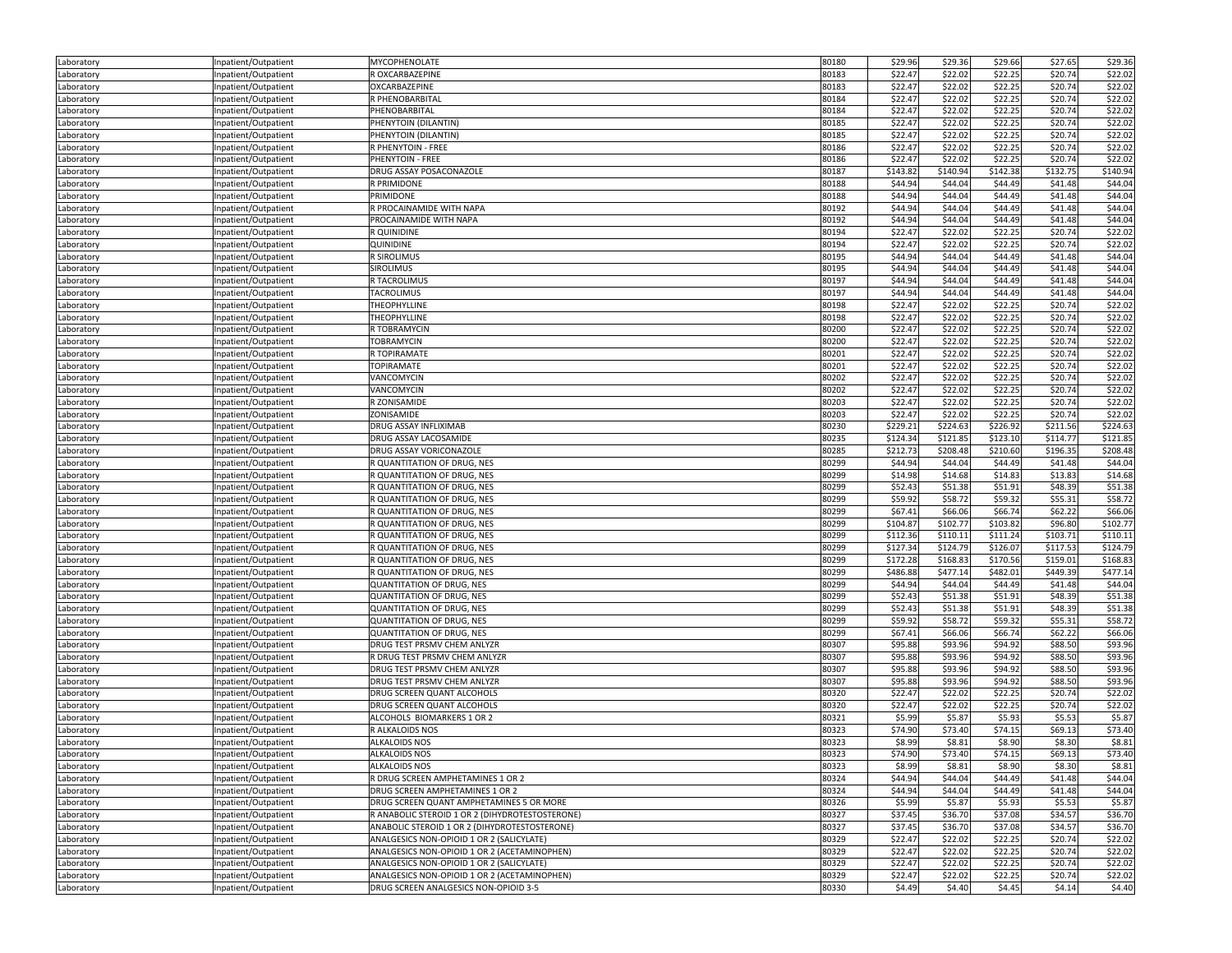| Laboratory | Inpatient/Outpatient | ANTIDEPRESSANTS CLASS 1 OR 2                      | 80332 | \$22.47  | \$22.02  | \$22.25  | \$20.74  | \$22.02  |
|------------|----------------------|---------------------------------------------------|-------|----------|----------|----------|----------|----------|
| Laboratory | Inpatient/Outpatient | ANTIDEPRESSANTS SEROTONERGIC CLASS 3-5            | 80333 | \$5.99   | \$5.87   | \$5.93   | \$5.53   | \$5.87   |
| Laboratory | Inpatient/Outpatient | R ANTIDEPRESSANT TRICYCLIC 1 OR 2 (AMITRIPTYLINE) | 80335 | \$22.47  | \$22.02  | \$22.25  | \$20.74  | \$22.02  |
| Laboratory | Inpatient/Outpatient | R ANTIDEPRESSANT TRICYCLIC 1 OR 2 (DESIPRAMINE)   | 80335 | \$22.47  | \$22.02  | \$22.25  | \$20.74  | \$22.02  |
| Laboratory | Inpatient/Outpatient | R ANTIDEPRESSANT TRICYCLIC 1 OR 2 (DOXEPIN)       | 80335 | \$22.47  | \$22.02  | \$22.25  | \$20.74  | \$22.02  |
| Laboratory | Inpatient/Outpatient | R ANTIDEPRESSANT TRICYCLIC 1 OR 2 (IMIPRAMINE)    | 80335 | \$22.47  | \$22.02  | \$22.25  | \$20.74  | \$22.02  |
| Laboratory | Inpatient/Outpatient | R ANTIDEPRESSANT TRICYCLIC 1 OR 2 (NORTIPTYLINE)  | 80335 | \$22.47  | \$22.02  | \$22.25  | \$20.74  | \$22.02  |
| Laboratory | Inpatient/Outpatient | ANTIDEPRESSANT TRICYCLIC 1 OR 2 (AMITRIPTYLINE)   | 80335 | \$22.47  | \$22.02  | \$22.25  | \$20.74  | \$22.02  |
| Laboratory | Inpatient/Outpatient | ANTIDEPRESSANT TRICYCLIC 1 OR 2 (DESIPRAMINE)     | 80335 | \$22.47  | \$22.02  | \$22.25  | \$20.74  | \$22.02  |
| Laboratory | Inpatient/Outpatient | ANTIDEPRESSANT TRICYCLIC 1 OR 2 (DOXEPIN)         | 80335 | \$22.47  | \$22.02  | \$22.25  | \$20.74  | \$22.02  |
| Laboratory | Inpatient/Outpatient | ANTIDEPRESSANT TRICYCLIC 1 OR 2 (NORTIPTYLINE)    | 80335 | \$22.47  | \$22.02  | \$22.25  | \$20.74  | \$22.02  |
| Laboratory | Inpatient/Outpatient | TRICYCLIC & CYCLICALS 6/MORE                      | 80337 | \$86.89  | \$85.15  | \$86.02  | \$80.20  | \$85.15  |
| Laboratory | Inpatient/Outpatient | ANTIDEPRESSANTS TRICYCLIC OTHER CYCLICALS 6/MORE  | 80337 | \$5.99   | \$5.87   | \$5.93   | \$5.53   | \$5.87   |
| Laboratory | Inpatient/Outpatient | R ANTIEPILEPTICS NOS 1-3 (METHSUXIMIDE)           | 80339 | \$22.47  | \$22.02  | \$22.25  | \$20.74  | \$22.02  |
| Laboratory | Inpatient/Outpatient | ANTIEPILEPTICS NOS 42738 (METHSUXIMIDE)           | 80339 | \$22.47  | \$22.02  | \$22.25  | \$20.74  | \$22.02  |
| Laboratory | Inpatient/Outpatient | ANTIEPILEPTICS NOT OTHERWISE SPECIFIED 4-6        | 80340 | \$5.99   | \$5.87   | \$5.93   | \$5.53   | \$5.87   |
| Laboratory | Inpatient/Outpatient | R ANTIPSYCHOTICS NOS 1-3 (PHENOTHIAZINE)          | 80342 | \$44.94  | \$44.04  | \$44.49  | \$41.48  | \$44.04  |
| Laboratory | Inpatient/Outpatient | ANTIPSYCHOTICS NOS 1-3 (PHENOTHIAZINE)            | 80342 | \$44.94  | \$44.04  | \$44.49  | \$41.48  | \$44.04  |
|            |                      | ANTIPSYCHOTICS NOT OTHERWISE SPECIFIED 7/MORE     | 80344 | \$5.99   | \$5.87   | \$5.93   | \$5.53   | \$5.87   |
| Laboratory | Inpatient/Outpatient | R DRUG SCREENING BARBITURATES                     | 80345 | \$37.45  | \$36.70  | \$37.08  | \$34.57  | \$36.70  |
| Laboratory | Inpatient/Outpatient | DRUG SCREENING BARBITURATES                       | 80345 | \$37.45  | \$36.70  | \$37.08  | \$34.57  | \$36.70  |
| Laboratory | Inpatient/Outpatient | R BENZODIAZEPINES 1-12                            | 80346 | \$202.24 | \$198.20 | \$200.22 | \$186.67 | \$198.20 |
| Laboratory | Inpatient/Outpatient |                                                   | 80346 | \$44.94  | \$44.04  | \$44.49  | \$41.48  |          |
| Laboratory | Inpatient/Outpatient | R BENZODIAZEPINES 1-12                            |       |          |          |          |          | \$44.04  |
| Laboratory | Inpatient/Outpatient | BENZODIAZEPINES 42747                             | 80346 | \$202.24 | \$198.20 | \$200.22 | \$186.67 | \$198.20 |
| Laboratory | Inpatient/Outpatient | BENZODIAZEPINES 42747                             | 80346 | \$44.94  | \$44.04  | \$44.49  | \$41.48  | \$44.04  |
| Laboratory | Inpatient/Outpatient | DRUG SCREENING BUPRENORPHINE                      | 80348 | \$98.87  | \$96.89  | \$97.88  | \$91.26  | \$96.89  |
| Laboratory | Inpatient/Outpatient | DRUG SCREENING BUPRENORPHINE                      | 80348 | \$5.99   | \$5.87   | \$5.93   | \$5.53   | \$5.87   |
| Laboratory | Inpatient/Outpatient | DRUG SCREENING CANNABINOIDS NATURAL               | 80349 | \$76.40  | \$74.87  | \$75.64  | \$70.52  | \$74.87  |
| Laboratory | Inpatient/Outpatient | DRUG SCREENING COCAINE                            | 80353 | \$35.95  | \$35.23  | \$35.59  | \$33.18  | \$35.23  |
| Laboratory | Inpatient/Outpatient | R DRUG SCREENING FENTANYL                         | 80354 | \$74.90  | \$73.40  | \$74.15  | \$69.13  | \$73.40  |
| Laboratory | Inpatient/Outpatient | <b>DRUG SCREENING FENTANYL</b>                    | 80354 | \$47.94  | \$46.98  | \$47.46  | \$44.25  | \$46.98  |
| Laboratory | Inpatient/Outpatient | DRUG SCREENING GABAPENTIN NON-BLOOD               | 80355 | \$5.99   | \$5.87   | \$5.93   | \$5.53   | \$5.87   |
| Laboratory | Inpatient/Outpatient | DRUG SCREENING HEROIN METABOLITE                  | 80356 | \$5.99   | \$5.87   | \$5.93   | \$5.53   | \$5.87   |
| Laboratory | Inpatient/Outpatient | DRUG SCREENING KETAMINE AND NORKETAMINE           | 80357 | \$3.00   | \$2.94   | \$2.97   | \$2.77   | \$2.94   |
| Laboratory | Inpatient/Outpatient | R DRUG SCREENING METHADONE                        | 80358 | \$44.94  | \$44.04  | \$44.49  | \$41.48  | \$44.04  |
| Laboratory | Inpatient/Outpatient | DRUG SCREENING METHADONE                          | 80358 | \$44.94  | \$44.04  | \$44.49  | \$41.48  | \$44.04  |
| Laboratory | Inpatient/Outpatient | R METHYLENEDIOXYAMPHETAMINES                      | 80359 | \$37.45  | \$36.70  | \$37.08  | \$34.57  | \$36.70  |
| Laboratory | Inpatient/Outpatient | METHYLENEDIOXYAMPHETAMINES                        | 80359 | \$37.45  | \$36.70  | \$37.08  | \$34.57  | \$36.70  |
| Laboratory | Inpatient/Outpatient | DRUG SCREENING METHYLPHENIDATE                    | 80360 | \$77.90  | \$76.34  | \$77.12  | \$71.90  | \$76.34  |
| Laboratory | Inpatient/Outpatient | R OPIATES 1 OR MORE (DIHYDROCODEINONE)            | 80361 | \$74.90  | \$73.40  | \$74.15  | \$69.13  | \$73.40  |
| Laboratory | Inpatient/Outpatient | R OPIATES 1 OR MORE (DIHYDROCODEINONE)            | 80361 | \$127.34 | \$124.79 | \$126.07 | \$117.53 | \$124.79 |
| Laboratory | Inpatient/Outpatient | R OPIATES 1 OR MORE (DIHYDROMORPHINONE)           | 80361 | \$74.90  | \$73.40  | \$74.15  | \$69.13  | \$73.40  |
| Laboratory | Inpatient/Outpatient | R OPIATES 1 OR MORE (DIHYDROMORPHINONE)           | 80361 | \$127.34 | \$124.79 | \$126.07 | \$117.53 | \$124.79 |
| Laboratory | Inpatient/Outpatient | R OPIATES 1 OR MORE                               | 80361 | \$74.90  | \$73.40  | \$74.15  | \$69.13  | \$73.40  |
| Laboratory | Inpatient/Outpatient | OPIATES 1 OR MORE (DIHYDROCODEINONE)              | 80361 | \$74.90  | \$73.40  | \$74.15  | \$69.13  | \$73.40  |
| Laboratory | Inpatient/Outpatient | OPIATES 1 OR MORE                                 | 80361 | \$74.90  | \$73.40  | \$74.15  | \$69.13  | \$73.40  |
| Laboratory | Inpatient/Outpatient | OPIATES 1 OR MORE (DIHYDROMORPHINONE)             | 80361 | \$74.90  | \$73.40  | \$74.15  | \$69.13  | \$73.40  |
| Laboratory | Inpatient/Outpatient | R OPIOIDS & OPIATE ANALOGS 1 OR 2                 | 80362 | \$142.32 | \$139.47 | \$140.90 | \$131.36 | \$139.47 |
| Laboratory | Inpatient/Outpatient | R OPIOID & OPIATE ANALOG 5 OR MORE                | 80364 | \$74.90  | \$73.40  | \$74.15  | \$69.13  | \$73.40  |
| Laboratory | Inpatient/Outpatient | OPIOID & OPIATE ANALOG 5 OR MORE                  | 80364 | \$74.90  | \$73.40  | \$74.15  | \$69.13  | \$73.40  |
| Laboratory | Inpatient/Outpatient | R DRUG SCREENING OXYCODONE                        | 80365 | \$74.90  | \$73.40  | \$74.15  | \$69.13  | \$73.40  |
| Laboratory | Inpatient/Outpatient | DRUG SCREENING OXYCODONE                          | 80365 | \$74.90  | \$73.40  | \$74.15  | \$69.13  | \$73.40  |
| Laboratory | Inpatient/Outpatient | <b>DRUG SCREENING PREGABALIN</b>                  | 80366 | \$124.34 | \$121.85 | \$123.10 | \$114.77 | \$121.85 |
| Laboratory | Inpatient/Outpatient | DRUG SCREENING PREGABALIN                         | 80366 | \$124.34 | \$121.85 | \$123.10 | \$114.77 | \$121.85 |
| Laboratory | Inpatient/Outpatient | DRUG SCREENING PROPOXYPHENE                       | 80367 | \$76.40  | \$74.87  | \$75.64  | \$70.52  | \$74.87  |
| Laboratory | Inpatient/Outpatient | R SEDATIVE HYPNOTICS                              | 80368 | \$142.32 | \$139.47 | \$140.90 | \$131.36 | \$139.47 |
| Laboratory | Inpatient/Outpatient | SEDATIVE HYPNOTICS                                | 80368 | \$142.32 | \$139.47 | \$140.90 | \$131.36 | \$139.47 |
| Laboratory | Inpatient/Outpatient | R SKELETAL MUSCLE RELAXANT 1/2 (MEPROBAMATE)      | 80369 | \$44.94  | \$44.04  | \$44.49  | \$41.48  | \$44.04  |
| Laboratory | Inpatient/Outpatient | R SKELETAL MUSCLE RELAXANT 1/2                    | 80369 | \$179.77 | \$176.17 | \$177.97 | \$165.93 | \$176.17 |
| Laboratory | Inpatient/Outpatient | SKELETAL MUSCLE RELAXANT 1/2 (MEPROBAMATE)        | 80369 | \$44.94  | \$44.04  | \$44.49  | \$41.48  | \$44.04  |
| Laboratory | Inpatient/Outpatient | DRUG SCREENING TAPENTADOL                         | 80372 | \$5.99   | \$5.87   | \$5.93   | \$5.53   | \$5.87   |
| Laboratory | Inpatient/Outpatient | DRUG SCREENING TRAMADOL                           | 80373 | \$85.39  | \$83.68  | \$84.54  | \$78.81  | \$83.68  |
| Laboratory | Inpatient/Outpatient | DRUG/SUBSTANCE NOS 1-3                            | 80375 | \$402.99 | \$394.93 | \$398.96 | \$371.96 | \$394.93 |
| Laboratory | Inpatient/Outpatient | DRUG/SUBSTANCE NOS 7/MORE                         | 80377 | \$44.94  | \$44.04  | \$44.49  | \$41.48  | \$44.04  |
| Laboratory | Inpatient/Outpatient | ACTH STIM PANEL, ADRENAL INSUFF                   | 80400 | \$44.94  | \$44.04  | \$44.49  | \$41.48  | \$44.04  |
| Laboratory | Inpatient/Outpatient | ACTH STIM PANEL, ADRENAL INSUFF                   | 80400 | \$44.94  | \$44.04  | \$44.49  | \$41.48  | \$44.04  |
| Laboratory | Inpatient/Outpatient | URINALYSIS W/ MICRO                               | 81001 | \$13.48  | \$13.21  | \$13.35  | \$12.44  | \$13.21  |
| Laboratory | Inpatient/Outpatient | URINALYSIS W/ MICRO                               | 81001 | \$13.48  | \$13.21  | \$13.35  | \$12.44  | \$13.21  |
|            | Inpatient/Outpatient | R URINALYSIS NON-AUTO, W/O MICRO                  | 81002 | \$5.99   | \$5.87   | \$5.93   | \$5.53   | \$5.87   |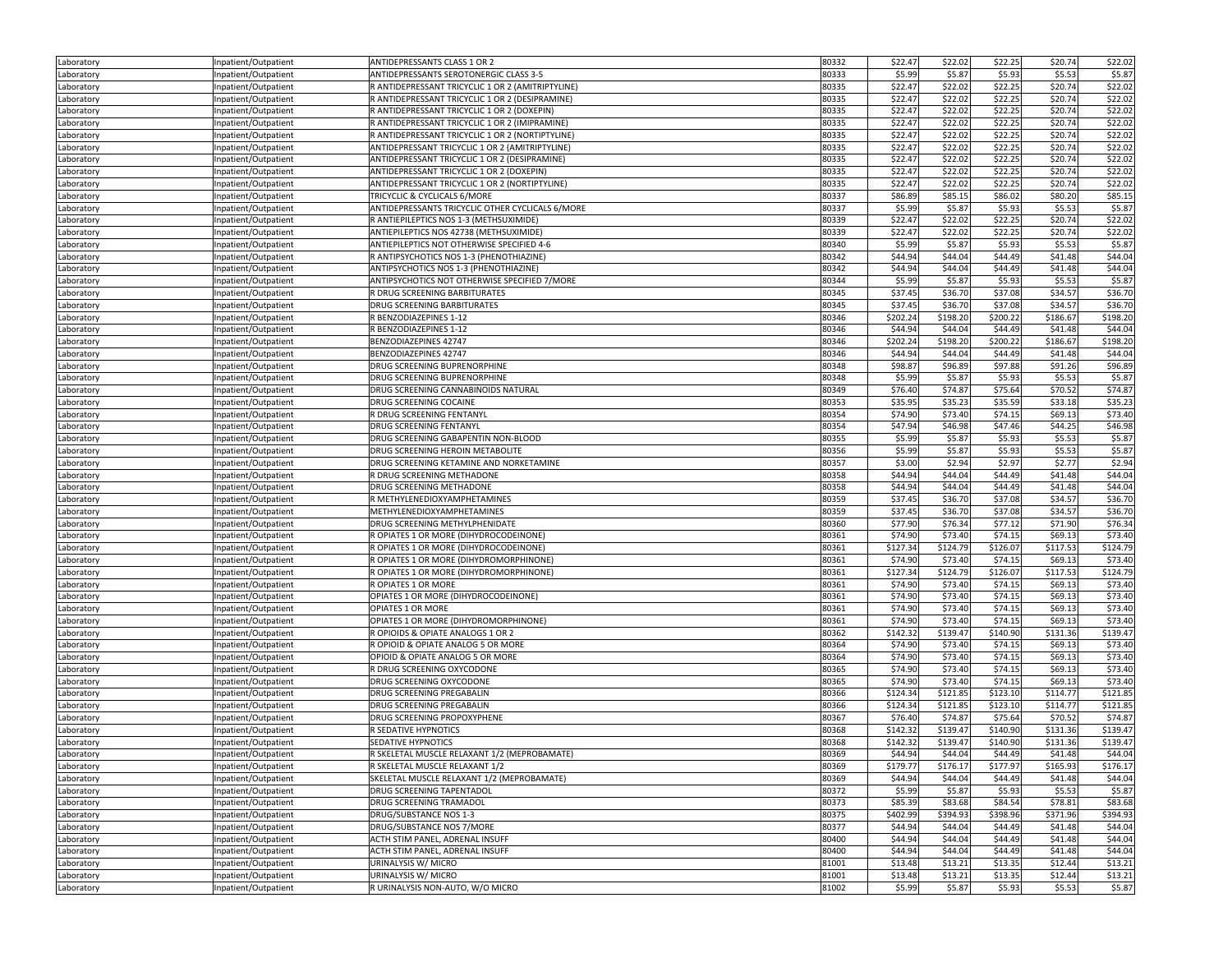| Laboratory               | Inpatient/Outpatient                         | URINALYSIS NON-AUTO, W/O MICRO                              | 81002          | \$5.99     | \$5.87     | \$5.93     | \$5.53     | \$5.87     |
|--------------------------|----------------------------------------------|-------------------------------------------------------------|----------------|------------|------------|------------|------------|------------|
| Laboratory               | Inpatient/Outpatient                         | URINALYSIS AUTOMATED, W/O MICRO                             | 81003          | \$5.99     | \$5.87     | \$5.93     | \$5.53     | \$5.87     |
| Laboratory               | Inpatient/Outpatient                         | URINALYSIS AUTOMATED, W/O MICRO                             | 81003          | \$5.99     | \$5.87     | \$5.93     | \$5.53     | \$5.87     |
| Laboratory               | Inpatient/Outpatient                         | URINALYSIS, QUALITATIVE/SEMIQUANTITATIVE                    | 81005          | \$13.48    | \$13.21    | \$13.35    | \$12.44    | \$13.21    |
| Laboratory               | Inpatient/Outpatient                         | R URINALYSIS, QUALITATIVE/SEMIQUANTITATIVE                  | 81005          | \$13.48    | \$13.21    | \$13.35    | \$12.44    | \$13.21    |
| Laboratory               | Inpatient/Outpatient                         | URINALYSIS, QUALITATIVE/SEMIQUANTITATIVE                    | 81005          | \$13.48    | \$13.21    | \$13.35    | \$12.44    | \$13.21    |
| Laboratory               | Inpatient/Outpatient                         | URINALYSIS, QUALITATIVE/SEMIQUANTITATIVE                    | 81005          | \$13.48    | \$13.21    | \$13.35    | \$12.44    | \$13.21    |
| Laboratory               | Inpatient/Outpatient                         | URINE PREGNANCY TEST                                        | 81025          | \$14.98    | \$14.68    | \$14.83    | \$13.83    | \$14.68    |
| Laboratory               | Inpatient/Outpatient                         | <b>URINE PREGNANCY TEST</b>                                 | 81025          | \$14.98    | \$14.68    | \$14.83    | \$13.83    | \$14.68    |
| Laboratory               | Inpatient/Outpatient                         | VOLUME MEASUREMENT TIMED COLLECTION                         | 81050          | \$3.00     | \$2.94     | \$2.97     | \$2.77     | \$2.94     |
| Laboratory               | Inpatient/Outpatient                         | VOLUME MEASUREMENT TIMED COLLECTION                         | 81050          | \$3.00     | \$2.94     | \$2.97     | \$2.77     | \$2.94     |
| Laboratory               | Inpatient/Outpatient                         | <b>HPA-1 GENOTYPING</b>                                     | 81105          | \$146.81   | \$143.87   | \$145.34   | \$135.51   | \$143.87   |
| Laboratory               | Inpatient/Outpatient                         | BRCA1&2 SEQ & FULL DUP/DEL                                  | 81162          | \$2,468.86 | \$2,419.48 | \$2,444.17 | \$2,278.76 | \$2,419.48 |
|                          |                                              | BRCA1&2 SEQ & FULL DUP/DEL                                  | 81162          | \$2,468.86 | \$2,419.48 | \$2,444.17 | \$2,278.76 | \$2,419.48 |
| Laboratory               | Inpatient/Outpatient                         | <b>ABL1 GENE</b>                                            | 81170          | \$175.28   | \$171.77   | \$173.53   | \$161.78   | \$171.7    |
| Laboratory               | Inpatient/Outpatient<br>Inpatient/Outpatient | ABL1 GENE                                                   | 81170          | \$313.10   | \$306.84   | \$309.97   | \$288.99   | \$306.84   |
| Laboratory               |                                              | R ASPA GENE ANALYSIS (CANAVAN)                              |                | \$157.30   |            |            | \$145.19   | \$154.1    |
| Laboratory               | Inpatient/Outpatient                         |                                                             | 81200          |            | \$154.15   | \$155.73   |            |            |
| Laboratory               | Inpatient/Outpatient                         | ASPA GENE ANALYSIS (CANAVAN)                                | 81200          | \$157.30   | \$154.15   | \$155.73   | \$145.19   | \$154.1    |
| Laboratory               | Inpatient/Outpatient                         | R BCR/ABL1 TRANSLOC MAJ BRK PNT                             | 81206          | \$119.85   | \$117.45   | \$118.65   | \$110.62   | \$117.45   |
| Laboratory               | Inpatient/Outpatient                         | R BCR/ABL1 TRANSLOC MAJ BRK PNT                             | 81206          | \$823.95   | \$807.47   | \$815.71   | \$760.51   | \$807.4    |
| Laboratory               | Inpatient/Outpatient                         | BCR/ABL1 TRANSLOC MAJ BRK PNT                               | 81206          | \$119.85   | \$117.45   | \$118.65   | \$110.62   | \$117.4    |
| Laboratory               | Inpatient/Outpatient                         | BCR/ABL1 TRANSLOC MAJ BRK PNT                               | 81206          | \$823.95   | \$807.47   | \$815.71   | \$760.51   | \$807.4    |
| Laboratory               | Inpatient/Outpatient                         | R BCR/ABL1 TRANSLOC MIN BRK PNT                             | 81207          | \$119.85   | \$117.45   | \$118.65   | \$110.62   | \$117.45   |
| Laboratory               | Inpatient/Outpatient                         | R BCR/ABL1 TRANSLOC MIN BRK PNT                             | 81207          | \$823.95   | \$807.47   | \$815.71   | \$760.51   | \$807.4    |
| Laboratory               | Inpatient/Outpatient                         | BCR/ABL1 TRANSLOC MIN BRK PNT                               | 81207          | \$119.85   | \$117.45   | \$118.65   | \$110.62   | \$117.45   |
| Laboratory               | Inpatient/Outpatient                         | BCR/ABL1 TRANSLOC MIN BRK PNT                               | 81207          | \$823.95   | \$807.47   | \$815.71   | \$760.51   | \$807.47   |
| Laboratory               | Inpatient/Outpatient                         | R BRAF GENE ANALYSIS                                        | 81210          | \$531.82   | \$521.18   | \$526.50   | \$490.87   | \$521.18   |
| Laboratory               | Inpatient/Outpatient                         | <b>BRAF GENE ANALYSIS</b>                                   | 81210          | \$531.82   | \$521.18   | \$526.50   | \$490.87   | \$521.18   |
| Laboratory               | Inpatient/Outpatient                         | CALR GENE COM VARIANTS                                      | 81219          | \$566.28   | \$554.95   | \$560.62   | \$522.68   | \$554.95   |
| Laboratory               | Inpatient/Outpatient                         | CALR GENE COM VARIANTS                                      | 81219          | \$512.35   | \$502.10   | \$507.23   | \$472.90   | \$502.10   |
| Laboratory               | Inpatient/Outpatient                         | CALR GENE COM VARIANTS                                      | 81219          | \$566.28   | \$554.95   | \$560.62   | \$522.68   | \$554.95   |
| Laboratory               | Inpatient/Outpatient                         | R CFTR GENE ANLYS COM VAR                                   | 81220          | \$112.36   | \$110.11   | \$111.24   | \$103.71   | \$110.1    |
| Laboratory               | Inpatient/Outpatient                         | R CFTR GENE ANLYS COM VAR                                   | 81220          | \$2,913.80 | \$2,855.52 | \$2,884.66 | \$2,689.44 | \$2,855.52 |
| Laboratory               | Inpatient/Outpatient                         | R CFTR GENE ANALYSIS (CYSTIC FIBROSIS)                      | 81220          | \$157.30   | \$154.15   | \$155.73   | \$145.19   | \$154.1    |
| Laboratory               | Inpatient/Outpatient                         | CFTR GENE ANLYS COM VAR                                     | 81220          | \$112.36   | \$110.11   | \$111.24   | \$103.71   | \$110.1    |
| Laboratory               | Inpatient/Outpatient                         | CFTR GENE ANALYSIS (CYSTIC FIBROSIS)                        | 81220          | \$157.30   | \$154.15   | \$155.73   | \$145.19   | \$154.1    |
| Laboratory               | Inpatient/Outpatient                         | R CFTR INTRON 8 POLY-T ANLYS                                | 81224          | \$232.21   | \$227.57   | \$229.89   | \$214.33   | \$227.57   |
| Laboratory               | Inpatient/Outpatient                         | CFTR INTRON 8 POLY-T ANLYS                                  | 81224          | \$232.21   | \$227.57   | \$229.89   | \$214.33   | \$227.57   |
| Laboratory               | Inpatient/Outpatient                         | R CYP2C19 GENE ANLYS COMM VAR                               | 81225          | \$307.11   | \$300.97   | \$304.04   | \$283.46   | \$300.97   |
| Laboratory               | Inpatient/Outpatient                         | CYP2C19 GENE ANLYS COMM VAR                                 | 81225          | \$307.11   | \$300.97   | \$304.04   | \$283.46   | \$300.9    |
| Laboratory               | Inpatient/Outpatient                         | R CYP2D6 GENE ANLYS COMM VAR                                | 81226          | \$232.21   | \$227.57   | \$229.89   | \$214.33   | \$227.5    |
| Laboratory               | Inpatient/Outpatient                         | CYP2D6 GENE ANLYS COMM VAR                                  | 81226          | \$232.21   | \$227.57   | \$229.89   | \$214.33   | \$227.57   |
| Laboratory               | Inpatient/Outpatient                         | R CYP2C9 GENE ANLYS COMM VAR                                | 81227          | \$254.68   | \$249.59   | \$252.13   | \$235.07   | \$249.59   |
| Laboratory               | Inpatient/Outpatient                         | CYP2C9 GENE ANLYS COMM VAR                                  | 81227          | \$254.68   | \$249.59   | \$252.13   | \$235.07   | \$249.59   |
| Laboratory               | Inpatient/Outpatient                         | TISSUE MICROARRAY TESTING                                   | 81229          | \$1,273.38 | \$1,247.91 | \$1,260.65 | \$1,175.33 | \$1,247.91 |
| Laboratory               | Inpatient/Outpatient                         | CYTOGEN M ARRAY COPY NO&SNP                                 | 81229          | \$1,361.77 | \$1,334.53 | \$1,348.15 | \$1,256.91 | \$1,334.53 |
| Laboratory               | Inpatient/Outpatient                         | CYTOGEN M ARRAY COPY NO&SNP                                 | 81229          | \$1,273.38 | \$1,247.91 | \$1,260.65 | \$1,175.33 | \$1,247.9  |
| Laboratory               | Inpatient/Outpatient                         | R EGFR GENE ANLYS COMM VAR                                  | 81235          | \$516.84   | \$506.50   | \$511.67   | \$477.04   | \$506.50   |
| Laboratory               | Inpatient/Outpatient                         | <b>EGFR GENE COM VARIANTS</b>                               | 81235          | \$1,763.26 | \$1,727.99 | \$1,745.63 | \$1,627.49 | \$1,727.99 |
| Laboratory               | Inpatient/Outpatient                         | EGFR GENE ANLYS COMM VAR                                    | 81235          | \$516.84   | \$506.50   | \$511.67   | \$477.04   | \$506.50   |
| Laboratory               | Inpatient/Outpatient                         | <b>EGFR GENE COM VARIANTS</b>                               | 81235          | \$1,763.26 | \$1,727.99 | \$1,745.63 | \$1,627.49 | \$1,727.99 |
| Laboratory               | Inpatient/Outpatient                         | R F2 GENE ANLYS 20210G>A VAR                                | 81240          | \$89.89    | \$88.09    | \$88.99    | \$82.97    | \$88.09    |
| Laboratory               | Inpatient/Outpatient                         | F2 GENE ANLYS 20210G>A VAR                                  | 81240          | \$89.89    | \$88.09    | \$88.99    | \$82.97    | \$88.09    |
| Laboratory               | Inpatient/Outpatient                         | R F5 GENE ANLYS LEIDEN VAR                                  | 81241          | \$134.83   | \$132.13   | \$133.48   | \$124.45   | \$132.13   |
| Laboratory               | Inpatient/Outpatient                         | F5 GENE ANLYS LEIDEN VAR                                    | 81241          | \$134.83   | \$132.13   | \$133.48   | \$124.45   | \$132.13   |
| Laboratory               | Inpatient/Outpatient                         | R FMR1 GN ANLYS ABNRML ALLELES                              | 81243          | \$172.28   | \$168.83   | \$170.56   | \$159.01   | \$168.83   |
| Laboratory               | Inpatient/Outpatient                         | FMR1 GN ANLYS ABNRML ALLELES                                | 81243          | \$172.28   | \$168.83   | \$170.56   | \$159.01   | \$168.83   |
|                          |                                              |                                                             |                | \$175.28   | \$171.77   | \$173.53   | \$161.78   | \$171.77   |
| Laboratory               | Inpatient/Outpatient                         | FLI3 GENE<br>FLT3 GENE ANALYSIS                             | 81245<br>81246 | \$175.28   | \$171.77   | \$173.53   | \$161.78   | \$171.77   |
| Laboratory               | Inpatient/Outpatient<br>Inpatient/Outpatient | R HEXA GENE ANLYS COMM VAR                                  | 81255          | \$172.28   | \$168.83   | \$170.56   | \$159.01   | \$168.83   |
| Laboratory<br>Laboratory | Inpatient/Outpatient                         | R HEXA GENE ANALYSIS (TAY SACHS)                            | 81255          | \$157.30   | \$154.15   | \$155.73   | \$145.19   | \$154.15   |
|                          | Inpatient/Outpatient                         | HEXA GENE ANLYS COMM VAR                                    | 81255          | \$172.28   | \$168.83   | \$170.56   | \$159.01   | \$168.83   |
| Laboratory               |                                              |                                                             |                |            |            |            |            |            |
| Laboratory               | Inpatient/Outpatient                         | HEXA GENE ANALYSIS (TAY SACHS)<br>R HFE GENE ANLYS COMM VAR | 81255          | \$157.30   | \$154.15   | \$155.73   | \$145.19   | \$154.15   |
| Laboratory               | Inpatient/Outpatient                         |                                                             | 81256          | \$127.34   | \$124.79   | \$126.07   | \$117.53   | \$124.79   |
| Laboratory               | Inpatient/Outpatient                         | HFE GENE ANLYS COMM VAR                                     | 81256          | \$127.34   | \$124.79   | \$126.07   | \$117.53   | \$124.79   |
| Laboratory               | Inpatient/Outpatient                         | R HBA1/HBA2 GN ANLYS DELET/VAR                              | 81257          | \$284.64   | \$278.95   | \$281.79   | \$262.72   | \$278.95   |
| Laboratory               | Inpatient/Outpatient                         | HBA1/HBA2 GN ANLYS DELET/VAR                                | 81257          | \$284.64   | \$278.95   | \$281.79   | \$262.72   | \$278.95   |
| Laboratory               | Inpatient/Outpatient                         | R IKBKAP GENE ANALYSIS (FAM DYSAUTONOMIA)                   | 81260          | \$157.30   | \$154.15   | \$155.73   | \$145.19   | \$154.15   |
| Laboratory               | Inpatient/Outpatient                         | IKBKAP GENE ANALYSIS (FAM DYSAUTONOMIA)                     | 81260          | \$157.30   | \$154.15   | \$155.73   | \$145.19   | \$154.15   |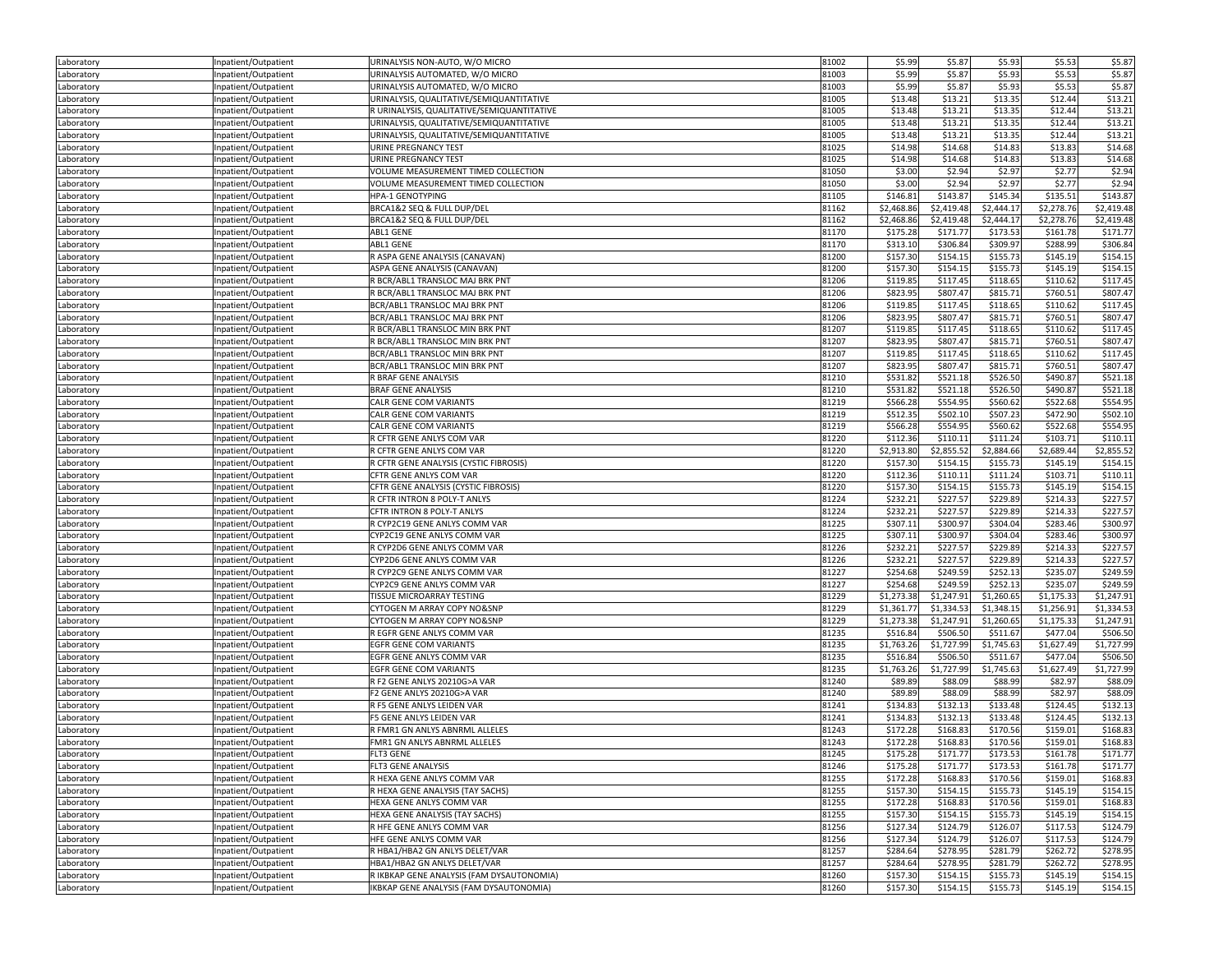| Laboratory | Inpatient/Outpatient | R IGH GENE REARRANGE AMP METH                  | 81261 | \$411.98 | \$403.74 | \$407.86 | \$380.26 | \$403.74 |
|------------|----------------------|------------------------------------------------|-------|----------|----------|----------|----------|----------|
| Laboratory | Inpatient/Outpatient | R IGH GENE REARRANGE AMP METH                  | 81261 | \$584.26 | \$572.57 | \$578.42 | \$539.27 | \$572.57 |
| Laboratory | Inpatient/Outpatient | IGH GENE REARRANGE AMP METH                    | 81261 | \$411.98 | \$403.74 | \$407.86 | \$380.26 | \$403.74 |
|            | Inpatient/Outpatient | IGH GENE REARRANGE AMP METH                    | 81261 | \$584.26 | \$572.57 | \$578.42 | \$539.27 | \$572.57 |
| Laboratory |                      |                                                |       |          |          |          |          |          |
| Laboratory | Inpatient/Outpatient | R IGH VAR REG SOMATIC MUT ANLY                 | 81263 | \$149.81 | \$146.81 | \$148.31 | \$138.27 | \$146.81 |
| Laboratory | Inpatient/Outpatient | IGH VAR REG SOMATIC MUT ANLY                   | 81263 | \$149.81 | \$146.81 | \$148.31 | \$138.27 | \$146.81 |
| Laboratory | Inpatient/Outpatient | CHIMERISM ANAL NO CELL SELEC                   | 81267 | \$389.51 | \$381.72 | \$385.61 | \$359.52 | \$381.72 |
| Laboratory | npatient/Outpatient  | CHIMERISM ANAL W/CELL SELECT                   | 81268 | \$277.15 | \$271.61 | \$274.38 | \$255.81 | \$271.61 |
| Laboratory | Inpatient/Outpatient | R JAK2 GENE ANLYS V617F VAR                    | 81270 | \$299.62 | \$293.63 | \$296.62 | \$276.55 | \$293.63 |
| Laboratory | Inpatient/Outpatient | R JAK2 GENE ANLYS V617F VAR                    | 81270 | \$337.07 | \$330.33 | \$333.70 | \$311.12 | \$330.33 |
| Laboratory | Inpatient/Outpatient | JAK2 GENE ANLYS V617F VAR                      | 81270 | \$299.62 | \$293.63 | \$296.62 | \$276.55 | \$293.63 |
| Laboratory | Inpatient/Outpatient | JAK2 GENE ANLYS V617F VAR                      | 81270 | \$337.07 | \$330.33 | \$333.70 | \$311.12 | \$330.33 |
| Laboratory | Inpatient/Outpatient | KIT GENE TARGETED SEQ ANALYS                   | 81272 | \$380.52 | \$372.91 | \$376.71 | \$351.22 | \$372.91 |
| Laboratory | Inpatient/Outpatient | KIT GENE TARGETED SEQ ANALYS                   | 81272 | \$380.52 | \$372.91 | \$376.71 | \$351.22 | \$372.91 |
|            |                      |                                                | 81273 |          |          |          | \$349.84 | \$371.44 |
| Laboratory | Inpatient/Outpatient | KIT GENE ANALYS D816 VARIANT                   |       | \$379.02 | \$371.44 | \$375.23 |          |          |
| Laboratory | Inpatient/Outpatient | KIT GENE ANALYS D816 VARIANT                   | 81273 | \$379.02 | \$371.44 | \$375.23 | \$349.84 | \$371.44 |
| Laboratory | Inpatient/Outpatient | R KRAS GENE ANLYS VAR IN CODON                 | 81275 | \$247.19 | \$242.25 | \$244.72 | \$228.16 | \$242.25 |
| Laboratory | Inpatient/Outpatient | KRAS GENE ANLYS VAR IN CODON                   | 81275 | \$247.19 | \$242.25 | \$244.72 | \$228.16 | \$242.25 |
| Laboratory | Inpatient/Outpatient | KRAS GENE ADDL VARIANTS                        | 81276 | \$301.12 | \$295.10 | \$298.11 | \$277.93 | \$295.10 |
| Laboratory | Inpatient/Outpatient | KRAS GENE ADDL VARIANTS                        | 81276 | \$301.12 | \$295.10 | \$298.11 | \$277.93 | \$295.10 |
| Laboratory | Inpatient/Outpatient | MGMT GENE METHYLATION ANAL                     | 81287 | \$104.87 | \$102.77 | \$103.82 | \$96.80  | \$102.77 |
| Laboratory | Inpatient/Outpatient | MGMT GENE METHYLATION ANAL                     | 81287 | \$408.98 | \$400.80 | \$404.89 | \$377.49 | \$400.80 |
| Laboratory | Inpatient/Outpatient | MGMT GENE METHYLATION ANAL                     | 81287 | \$104.87 | \$102.77 | \$103.82 | \$96.80  | \$102.77 |
| Laboratory | Inpatient/Outpatient | MGMT GENE METHYLATION ANAL                     | 81287 | \$408.98 | \$400.80 | \$404.89 | \$377.49 | \$400.80 |
|            |                      | MLH1 GENE                                      | 81288 | \$540.81 | \$529.99 | \$535.40 | \$499.17 | \$529.99 |
| Laboratory | Inpatient/Outpatient |                                                |       |          |          |          |          |          |
| Laboratory | Inpatient/Outpatient | MLH1 GENE                                      | 81288 | \$516.84 | \$506.50 | \$511.67 | \$477.04 | \$506.50 |
| Laboratory | Inpatient/Outpatient | R MTHFR GENE ANLYS COMM VAR                    | 81291 | \$172.28 | \$168.83 | \$170.56 | \$159.01 | \$168.83 |
| Laboratory | Inpatient/Outpatient | MTHFR GENE ANLYS COMM VAR                      | 81291 | \$172.28 | \$168.83 | \$170.56 | \$159.01 | \$168.83 |
| Laboratory | Inpatient/Outpatient | MLH1 GENE FULL SEQUENCE ANALYSIS               | 81292 | \$552.80 | \$541.74 | \$547.27 | \$510.23 | \$541.74 |
| Laboratory | Inpatient/Outpatient | MLH1 GENE DUP/DELETE VARIANT                   | 81294 | \$164.79 | \$161.49 | \$163.14 | \$152.10 | \$161.49 |
| Laboratory | Inpatient/Outpatient | MSH2 GENE ANALYSIS FULL SEQUENCE ANALYSIS      | 81295 | \$131.83 | \$129.19 | \$130.51 | \$121.68 | \$129.19 |
| Laboratory | Inpatient/Outpatient | MSH2 GENE DUP/DELETE VARIANT                   | 81297 | \$131.83 | \$129.19 | \$130.51 | \$121.68 | \$129.19 |
| Laboratory | Inpatient/Outpatient | MSH6 GENE ANALYSIS FULL SEQUENCE ANALYSIS      | 81298 | \$247.19 | \$242.25 | \$244.72 | \$228.16 | \$242.25 |
| Laboratory | Inpatient/Outpatient | MSH6 GENE DUP/DELETE VARIANT                   | 81300 | \$139.32 | \$136.53 | \$137.93 | \$128.59 | \$136.53 |
| Laboratory | Inpatient/Outpatient | R MICROSATELLITE INSTABILITY ANALYSIS, MARKERS | 81301 | \$486.88 | \$477.14 | \$482.01 | \$449.39 | \$477.14 |
| Laboratory | Inpatient/Outpatient | MICROSATELLITE INSTABILITY ANALYSIS, MARKERS   | 81301 | \$486.88 | \$477.14 | \$482.01 | \$449.39 | \$477.14 |
|            |                      | MYD88 GENE P.LEU265PRO VRNT                    |       |          |          |          |          |          |
| Laboratory | Inpatient/Outpatient |                                                | 81305 | \$414.97 | \$406.67 | \$410.82 | \$383.02 | \$406.67 |
| Laboratory | Inpatient/Outpatient | NPM1 GENE                                      | 81310 | \$175.28 | \$171.77 | \$173.53 | \$161.78 | \$171.77 |
| Laboratory | Inpatient/Outpatient | NRAS GENE VARIANTS EXON 2&3                    | 81311 | \$290.63 | \$284.82 | \$287.72 | \$268.25 | \$284.82 |
| Laboratory | Inpatient/Outpatient | NRAS GENE VARIANTS EXON 2&3                    | 81311 | \$290.63 | \$284.82 | \$287.72 | \$268.25 | \$284.82 |
| Laboratory | Inpatient/Outpatient | PDGFRA GENE                                    | 81314 | \$485.38 | \$475.67 | \$480.53 | \$448.01 | \$475.67 |
| Laboratory | Inpatient/Outpatient | PML/RARALPHA COM BREAKPOINTS                   | 81315 | \$184.27 | \$180.58 | \$182.43 | \$170.08 | \$180.58 |
| Laboratory | Inpatient/Outpatient | PML/RARALPHA COM BREAKPOINTS                   | 81315 | \$184.27 | \$180.58 | \$182.43 | \$170.08 | \$180.58 |
| Laboratory | Inpatient/Outpatient | PML/RARALPHA COM BREAKPOINTS                   | 81315 | \$184.27 | \$180.58 | \$182.43 | \$170.08 | \$180.58 |
| Laboratory | Inpatient/Outpatient | PMS2 GENE ANALYSIS FULL SEQUENCE               | 81317 | \$668.15 | \$654.79 | \$661.47 | \$616.70 | \$654.79 |
| Laboratory | Inpatient/Outpatient | PMS2 GENE DUP/DELETE VARIANT                   | 81319 | \$190.26 | \$186.45 | \$188.36 | \$175.61 | \$186.45 |
| Laboratory | Inpatient/Outpatient | SMN1 GENE DOS/DELETION ALYS                    | 81329 | \$901.85 | \$883.81 | \$892.83 | \$832.41 | \$883.81 |
|            |                      |                                                | 81331 | \$224.71 |          | \$222.46 | \$207.41 | \$220.22 |
| Laboratory | Inpatient/Outpatient | R SNRPN/UBE3A METHYLATION ANLY                 |       |          | \$220.22 |          |          |          |
| Laboratory | Inpatient/Outpatient | SNRPN/UBE3A METHYLATION ANLY                   | 81331 | \$224.71 | \$220.22 | \$222.46 | \$207.41 | \$220.22 |
| Laboratory | Inpatient/Outpatient | R SERPINA1 GENE ANLY COMM VAR                  | 81332 | \$89.89  | \$88.09  | \$88.99  | \$82.97  | \$88.09  |
| Laboratory | Inpatient/Outpatient | SERPINA1 GENE ANLY COMM VAR                    | 81332 | \$89.89  | \$88.09  | \$88.99  | \$82.97  | \$88.09  |
| Laboratory | Inpatient/Outpatient | R TRB GENE REARRANGE AMPLIFY METHODOLOGY       | 81340 | \$217.22 | \$212.88 | \$215.05 | \$200.49 | \$212.88 |
| Laboratory | Inpatient/Outpatient | TRB GENE REARRANGE AMPLIFY METHODOLOGY         | 81340 | \$217.22 | \$212.88 | \$215.05 | \$200.49 | \$212.88 |
| Laboratory | Inpatient/Outpatient | R TRG GENE REARRANGEMENT ANALYSIS              | 81342 | \$501.86 | \$491.82 | \$496.84 | \$463.22 | \$491.82 |
| Laboratory | Inpatient/Outpatient | R TRG GENE REARRANGEMENT ANALYSIS              | 81342 | \$217.22 | \$212.88 | \$215.05 | \$200.49 | \$212.88 |
| Laboratory | Inpatient/Outpatient | TRG GENE REARRANGEMENT ANALYSIS                | 81342 | \$501.86 | \$491.82 | \$496.84 | \$463.22 | \$491.82 |
| Laboratory | Inpatient/Outpatient | TRG GENE REARRANGEMENT ANALYSIS                | 81342 | \$217.22 | \$212.88 | \$215.05 | \$200.49 | \$212.88 |
| Laboratory | Inpatient/Outpatient | HBB FULL GENE SEQUENCE                         | 81364 | \$346.06 | \$339.14 | \$342.60 | \$319.41 | \$339.14 |
| Laboratory | Inpatient/Outpatient | HBB FULL GENE SEQUENCE                         | 81364 | \$346.06 | \$339.14 | \$342.60 | \$319.41 | \$339.14 |
|            |                      |                                                |       |          |          |          |          |          |
| Laboratory | Inpatient/Outpatient | R HLA CLASS 1&2 TYPNG LOW RES                  | 81370 | \$119.85 | \$117.45 | \$118.65 | \$110.62 | \$117.45 |
| Laboratory | Inpatient/Outpatient | HLA I TYPING 1 ANTIGEN LR                      | 81374 | \$239.70 | \$234.91 | \$237.30 | \$221.24 | \$234.91 |
| Laboratory | Inpatient/Outpatient | HLA II TYPING 1 LOCUS LR                       | 81376 | \$263.67 | \$258.40 | \$261.03 | \$243.37 | \$258.40 |
| Laboratory | Inpatient/Outpatient | HLA II TYPING 1 LOCUS LR                       | 81376 | \$263.67 | \$258.40 | \$261.03 | \$243.37 | \$258.40 |
| Laboratory | Inpatient/Outpatient | R HLA CL 1 HI RES 1-GRP ALLELES                | 81381 | \$164.79 | \$161.49 | \$163.14 | \$152.10 | \$161.49 |
| Laboratory | Inpatient/Outpatient | HLA CL 1 HI RES 1-GRP ALLELES                  | 81381 | \$164.79 | \$161.49 | \$163.14 | \$152.10 | \$161.49 |
| Laboratory | Inpatient/Outpatient | R HLA CLASS 2 TYPNG HI RES EA                  | 81382 | \$816.46 | \$800.13 | \$808.30 | \$753.59 | \$800.13 |
| Laboratory | Inpatient/Outpatient | R HLA CLASS 2 TYPNG HI RES EA                  | 81382 | \$816.46 | \$800.13 | \$808.30 | \$753.59 | \$800.13 |
| Laboratory | Inpatient/Outpatient | R MOLECULAR PATHOLOGY LEVEL 1                  | 81400 | \$224.71 | \$220.22 | \$222.46 | \$207.41 | \$220.22 |
| Laboratory | Inpatient/Outpatient | MOLECULAR PATHOLOGY LEVEL 1                    | 81400 | \$224.71 | \$220.22 | \$222.46 | \$207.41 | \$220.22 |
|            |                      |                                                |       |          |          |          |          |          |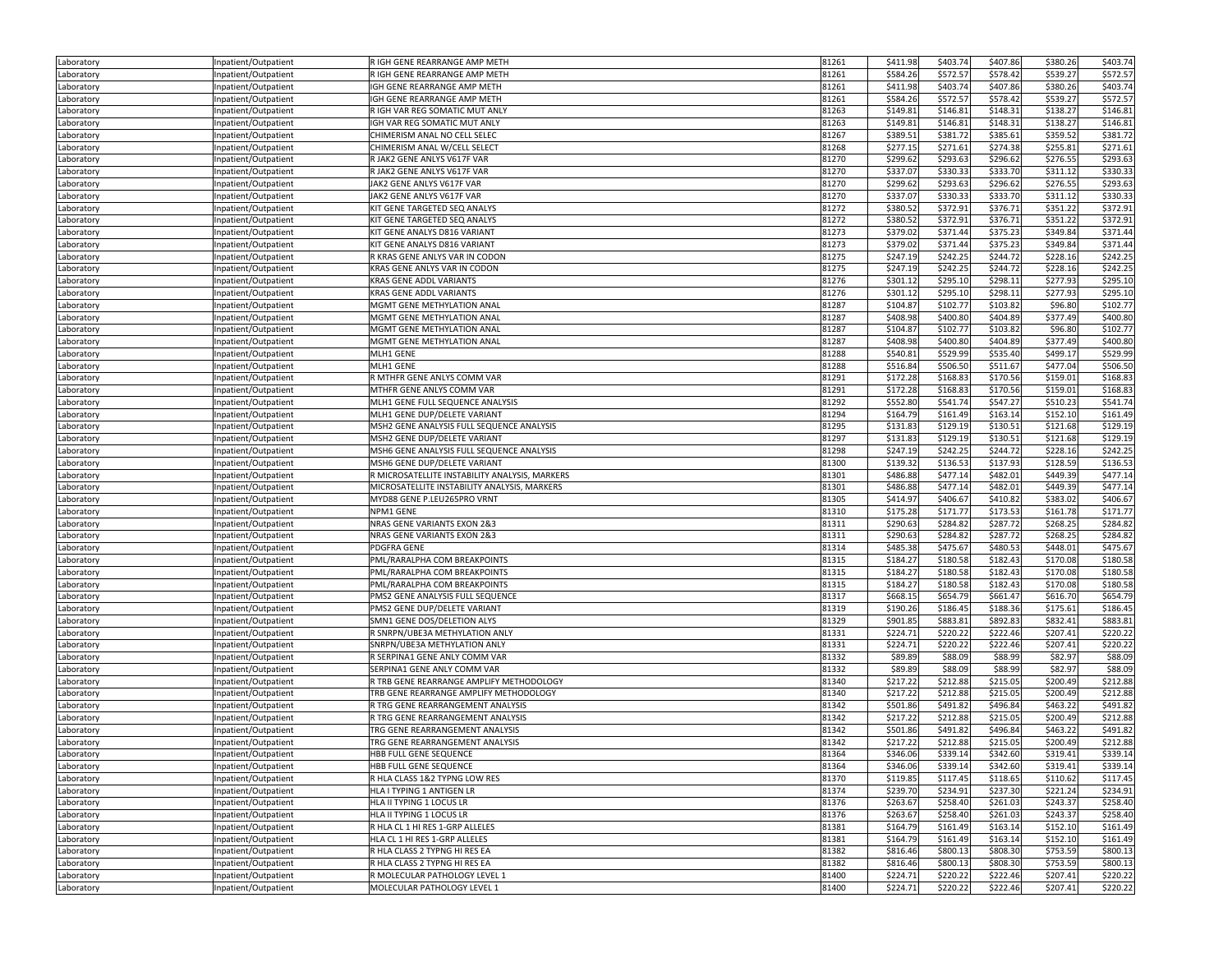| Laboratory               | Inpatient/Outpatient                         | R MOLECULAR PATHOLOGY LEVEL 2                                         | 81401          | \$277.15            | \$271.61          | \$274.38   | \$255.81          | \$271.61   |
|--------------------------|----------------------------------------------|-----------------------------------------------------------------------|----------------|---------------------|-------------------|------------|-------------------|------------|
| Laboratory               | Inpatient/Outpatient                         | R MOLECULAR PATHOLOGY LEVEL 2                                         | 81401          | \$501.86            | \$491.82          | \$496.84   | \$463.22          | \$491.82   |
| Laboratory               | Inpatient/Outpatient                         | R MOLECULAR PATHOLOGY LEVEL 2                                         | 81401          | \$269.66            | \$264.27          | \$266.96   | \$248.90          | \$264.27   |
| Laboratory               | Inpatient/Outpatient                         | R MOLECULAR PATHOLOGY LEVEL 2                                         | 81401          | \$411.98            | \$403.74          | \$407.86   | \$380.26          | \$403.74   |
| Laboratory               | Inpatient/Outpatient                         | R MOLECULAR PATHOLOGY LEVEL 2                                         | 81401          | \$367.03            | \$359.69          | \$363.36   | \$338.77          | \$359.69   |
| Laboratory               | Inpatient/Outpatient                         | R MOLECULAR PATHOLOGY LEVEL 2                                         | 81401          | \$411.98            | \$403.74          | \$407.86   | \$380.26          | \$403.74   |
| Laboratory               | Inpatient/Outpatient                         | R MOLECULAR PATHOLOGY LEVEL 2                                         | 81401          | \$838.93            | \$822.15          | \$830.54   | \$774.33          | \$822.15   |
| Laboratory               | Inpatient/Outpatient                         | R MOLECULAR PATHOLOGY LEVEL 2                                         | 81401          | \$269.66            | \$264.27          | \$266.96   | \$248.90          | \$264.27   |
| Laboratory               | Inpatient/Outpatient                         | MOLECULAR PATHOLOGY LEVEL 2                                           | 81401          | \$277.15            | \$271.61          | \$274.38   | \$255.81          | \$271.61   |
| Laboratory               | Inpatient/Outpatient                         | MOLECULAR PATHOLOGY LEVEL 2                                           | 81401          | \$501.86            | \$491.82          | \$496.84   | \$463.22          | \$491.82   |
| Laboratory               | Inpatient/Outpatient                         | MOLECULAR PATHOLOGY LEVEL 2                                           | 81401          | \$269.66            | \$264.27          | \$266.96   | \$248.90          | \$264.27   |
| Laboratory               | Inpatient/Outpatient                         | MOLECULAR PATHOLOGY LEVEL 2                                           | 81401          | \$411.98            | \$403.74          | \$407.86   | \$380.26          | \$403.74   |
| Laboratory               | Inpatient/Outpatient                         | R MOLECULAR PATHOLOGY LEVEL 3                                         | 81402          | \$426.96            | \$418.42          | \$422.69   | \$394.08          | \$418.42   |
| Laboratory               | Inpatient/Outpatient                         | R MOLECULAR PATHOLOGY LEVEL 3                                         | 81402          | \$471.90            | \$462.46          | \$467.18   | \$435.56          | \$462.46   |
|                          |                                              | MOLECULAR PATHOLOGY LEVEL 3                                           | 81402          | \$426.96            | \$418.42          | \$422.69   | \$394.08          | \$418.42   |
| Laboratory<br>Laboratory | Inpatient/Outpatient<br>Inpatient/Outpatient | MOLECULAR PATHOLOGY LEVEL 3                                           | 81402          | \$471.90            | \$462.46          | \$467.18   | \$435.56          | \$462.46   |
|                          |                                              | R MOLECULAR PATHOLOGY LEVEL 4                                         | 81403          | \$299.62            | \$293.63          | \$296.62   | \$276.55          | \$293.63   |
| Laboratory               | Inpatient/Outpatient                         |                                                                       | 81403          | \$247.19            | \$242.25          | \$244.72   | \$228.16          | \$242.25   |
| Laboratory               | Inpatient/Outpatient                         | R MOLECULAR PATHOLOGY LEVEL 4<br>R MOLECULAR PATHOLOGY LEVEL 4        |                |                     |                   |            |                   |            |
| Laboratory               | Inpatient/Outpatient                         |                                                                       | 81403          | \$1,183.50          | \$1,159.83        | \$1,171.67 | \$1,092.37        | \$1,159.83 |
| Laboratory               | Inpatient/Outpatient                         | R MOLECULAR PATHOLOGY LEVEL 4                                         | 81403          | \$585.76            | \$574.04          | \$579.90   | \$540.66          | \$574.04   |
| Laboratory               | Inpatient/Outpatient                         | MOLECULAR PATHOLOGY LEVEL 4                                           | 81403          | \$299.62            | \$293.63          | \$296.62   | \$276.55          | \$293.63   |
| Laboratory               | Inpatient/Outpatient                         | MOLECULAR PATHOLOGY LEVEL 4                                           | 81403          | \$247.19            | \$242.25          | \$244.72   | \$228.16          | \$242.25   |
| Laboratory               | Inpatient/Outpatient                         | MOLECULAR PATHOLOGY LEVEL 4                                           | 81403          | \$1,183.50          | \$1,159.83        | \$1,171.67 | \$1,092.37        | \$1,159.83 |
| Laboratory               | Inpatient/Outpatient                         | R MOLECULAR PATHOLOGY LEVEL 5                                         | 81404          | \$284.64            | \$278.95          | \$281.79   | \$262.72          | \$278.95   |
| Laboratory               | Inpatient/Outpatient                         | R MOLECULAR PATHOLOGY LEVEL 5                                         | 81404          | \$322.09            | \$315.65          | \$318.87   | \$297.29          | \$315.65   |
| Laboratory               | Inpatient/Outpatient                         | R MOLECULAR PATHOLOGY LEVEL 5                                         | 81404          | \$292.13            | \$286.29          | \$289.21   | \$269.64          | \$286.29   |
| Laboratory               | Inpatient/Outpatient                         | R MOLECULAR PATHOLOGY LEVEL 5                                         | 81404          | \$707.10            | \$692.96          | \$700.03   | \$652.65          | \$692.96   |
| Laboratory               | Inpatient/Outpatient                         | MOLECULAR PATHOLOGY LEVEL 5                                           | 81404          | \$284.64            | \$278.95          | \$281.79   | \$262.72          | \$278.95   |
| Laboratory               | Inpatient/Outpatient                         | R MOLECULAR PATHOLOGY LEVEL 6                                         | 81405          | \$284.64            | \$278.95          | \$281.79   | \$262.72          | \$278.95   |
| Laboratory               | Inpatient/Outpatient                         | MOLECULAR PATHOLOGY PROCEDURE LEVEL 6                                 | 81405          | \$994.74            | \$974.85          | \$984.79   | \$918.15          | \$974.85   |
| Laboratory               | Inpatient/Outpatient                         | MOPATH PROCEDURE LEVEL 7                                              | 81406          | \$1,480.12          | \$1,450.52        | \$1,465.32 | \$1,366.15        | \$1,450.52 |
| Laboratory               | Inpatient/Outpatient                         | MOPATH PROCEDURE LEVEL 7                                              | 81406          | \$1,480.12          | \$1,450.52        | \$1,465.32 | \$1,366.15        | \$1,450.52 |
| Laboratory               | Inpatient/Outpatient                         | <b>BRAF GENE</b>                                                      | 81420          | \$2,352.01          | \$2,304.97        | \$2,328.49 | \$2,170.91        | \$2,304.97 |
| Laboratory               | Inpatient/Outpatient                         | <b>BRAF GENE</b>                                                      | 81420          | \$2,352.01          | \$2,304.97        | \$2,328.49 | \$2,170.91        | \$2,304.97 |
| Laboratory               | Inpatient/Outpatient                         | GEN SEQ ANALYS SOLID ORGAN NEOPLASM 5-50 GENE                         | 81445          | \$1,788.73          | \$1,752.96        | \$1,770.84 | \$1,651.00        | \$1,752.96 |
| Laboratory               | Inpatient/Outpatient                         | GEN SEQ ANALYS SOLID ORGAN NEOPLASM 5-50 GENE                         | 81445          | \$943.80            | \$924.92          | \$934.36   | \$871.13          | \$924.92   |
| Laboratory               | Inpatient/Outpatient                         | TARGETED GENOMIC SEQ ANALYS                                           | 81450          | \$945.30            | \$926.39          | \$935.85   | \$872.51          | \$926.39   |
| Laboratory               | Inpatient/Outpatient                         | TARGETED GENOMIC SEQ ANALYS                                           | 81450          | \$2,229.17          | \$2,184.59        | \$2,206.88 | \$2,057.52        | \$2,184.5  |
| Laboratory               | Inpatient/Outpatient                         | TARGETED GENOMIC SEQ ANALYS                                           | 81450          | \$2,402.95          | \$2,354.89        | \$2,378.92 | \$2,217.92        | \$2,354.89 |
| Laboratory               | Inpatient/Outpatient                         | TARGETED GENOMIC SEQ ANALYS                                           | 81455          | \$4,037.37          | \$3,956.62        | \$3,997.00 | \$3,726.49        | \$3,956.62 |
| Laboratory               | Inpatient/Outpatient                         | R MOLECULAR PATHOLOGY PROCEDURE                                       | 81479          | \$142.32            | \$139.47          | \$140.90   | \$131.36          | \$139.4    |
| Laboratory               | Inpatient/Outpatient                         | R MOLECULAR PATHOLOGY PROCEDURE                                       | 81479          | \$292.13            | \$286.29          | \$289.21   | \$269.64          | \$286.29   |
| Laboratory               | Inpatient/Outpatient                         | R MOLECULAR PATHOLOGY PROCEDURE                                       | 81479          | \$838.93            | \$822.15          | \$830.54   | \$774.33          | \$822.15   |
| Laboratory               | Inpatient/Outpatient                         | R MOLECULAR PATHOLOGY PROCEDURE                                       | 81479          | \$187.26            | \$183.51          | \$185.39   | \$172.84          | \$183.51   |
| Laboratory               | Inpatient/Outpatient                         | R MOLECULAR PATHOLOGY PROCEDURE                                       | 81479          | \$539.31            | \$528.52          | \$533.92   | \$497.78          | \$528.52   |
| Laboratory               | Inpatient/Outpatient                         | R MOLECULAR PATHOLOGY PROCEDURE                                       | 81479          | \$561.79            | \$550.55          | \$556.17   | \$518.53          | \$550.55   |
| Laboratory               | Inpatient/Outpatient                         | UNLISTED MOLECULAR PATHOLOGY PROCEDURE                                | 81479          | \$726.58            | \$712.05          | \$719.31   | \$670.63          | \$712.05   |
| Laboratory               | Inpatient/Outpatient                         | UNLISTED MOLECULAR PATHOLOGY PROCEDURE                                | 81479          | \$2,079.36          | \$2,037.77        | \$2,058.57 | \$1,919.25        | \$2,037.7  |
| Laboratory               | Inpatient/Outpatient                         | MOLECULAR PATHOLOGY PROCEDURE                                         | 81479          | \$142.32            | \$139.47          | \$140.90   | \$131.36          | \$139.47   |
| Laboratory               | Inpatient/Outpatient                         | MOLECULAR PATHOLOGY PROCEDURE                                         | 81479          | \$292.13            | \$286.29          | \$289.21   | \$269.64          | \$286.29   |
| Laboratory               | Inpatient/Outpatient                         | UNLISTED MOLECULAR PATHOLOGY PROCEDURE                                | 81479          | \$2,079.36          | \$2,037.77        | \$2,058.57 | \$1,919.25        | \$2,037.7  |
| Laboratory               | Inpatient/Outpatient                         | UNLISTED MOLECULAR PATHOLOGY                                          | 81479          | \$1,417.20          | \$1,388.86        | \$1,403.03 | \$1,308.08        | \$1,388.86 |
| Laboratory               | Inpatient/Outpatient                         | ONCO (OVARIAN) BIOCHEMICAL ASSAY TWO PROTEINS                         | 81500          | \$395.50            | \$387.59          | \$391.55   | \$365.05          | \$387.59   |
| Laboratory               | Inpatient/Outpatient                         | R FTL CGEN ABNOR ASSAYS TWO PROTEINS                                  | 81508          | \$149.81            | \$146.81          | \$148.31   | \$138.27          | \$146.81   |
| Laboratory               | Inpatient/Outpatient                         | FTL CGEN ABNOR ASSAYS TWO PROTEINS                                    | 81508          | \$149.81            | \$146.81          | \$148.31   | \$138.27          | \$146.81   |
| Laboratory               | Inpatient/Outpatient                         | R FTL CGEN ABNOR ASSAY FOUR ANAL                                      | 81511          | \$127.34            | \$124.79          | \$126.07   | \$117.53          | \$124.79   |
| Laboratory               | Inpatient/Outpatient                         | ONCOLOGY BREAST MRNA GENE EXPRESSION 21 GENES                         | 81519          | \$4,626.12          | \$4,533.60        | \$4,579.86 | \$4,269.91        | \$4,533.60 |
| Laboratory               | Inpatient/Outpatient                         | R UNLISTED MAAA                                                       | 81599          | \$434.45            | \$425.76          | \$430.11   | \$401.00          | \$425.76   |
| Laboratory               | Inpatient/Outpatient                         | <b>UNLISTED MAAA</b>                                                  | 81599          | \$434.45            | \$425.76          | \$430.11   | \$401.00          | \$425.76   |
| Laboratory               | Inpatient/Outpatient                         | R TEST FOR ACETONE/KETONES, SERUM, QUAL                               | 82009          | \$7.49              | \$7.34            | \$7.42     | \$6.91            | \$7.34     |
| Laboratory               | Inpatient/Outpatient                         | TEST FOR ACETONE/KETONES, SERUM, QUAL                                 | 82009          | \$7.49              | \$7.34            | \$7.42     | \$6.91            | \$7.34     |
| Laboratory               | Inpatient/Outpatient                         | R ACETONE ASSAY, SERUM, QUANT                                         | 82010          | \$19.48             | \$19.09           | \$19.29    | \$17.98           | \$19.09    |
|                          | Inpatient/Outpatient                         | ACETONE ASSAY, SERUM, QUANT                                           | 82010          | \$19.48             | \$19.09           | \$19.29    | \$17.98           | \$19.09    |
| Laboratory               |                                              |                                                                       | 82017          | \$194.75            | \$190.86          |            |                   |            |
| Laboratory               | Inpatient/Outpatient                         | R ACYLCARNITINES, QUAN, EA SPECIMEN                                   |                |                     |                   | \$192.80   | \$179.75          | \$190.86   |
| Laboratory               | Inpatient/Outpatient                         | ACYLCARNITINES, QUAN, EA SPECIMEN<br>R ADRENOCORTICOTROPIC HORM, ACTH | 82017<br>82024 | \$194.75<br>\$44.94 | \$190.86          | \$192.80   | \$179.75          | \$190.86   |
| Laboratory               | Inpatient/Outpatient<br>Inpatient/Outpatient |                                                                       |                |                     | \$44.04           | \$44.49    | \$41.48           | \$44.04    |
| Laboratory               | Inpatient/Outpatient                         | ADRENOCORTICOTROPIC HORM, ACTH                                        | 82024          | \$44.94             | \$44.04<br>\$2.94 | \$44.49    | \$41.48<br>\$2.77 | \$44.04    |
| Laboratory               |                                              | ALBUMIN, SERUM, PLASMA OR WHOLE BLOOD                                 | 82040          | \$3.00              |                   | \$2.97     |                   | \$2.94     |
| Laboratory               | Inpatient/Outpatient                         | ALBUMIN, SERUM, PLASMA OR WHOLE BLOOD                                 | 82040          | \$3.00              | \$2.94            | \$2.97     | \$2.77            | \$2.94     |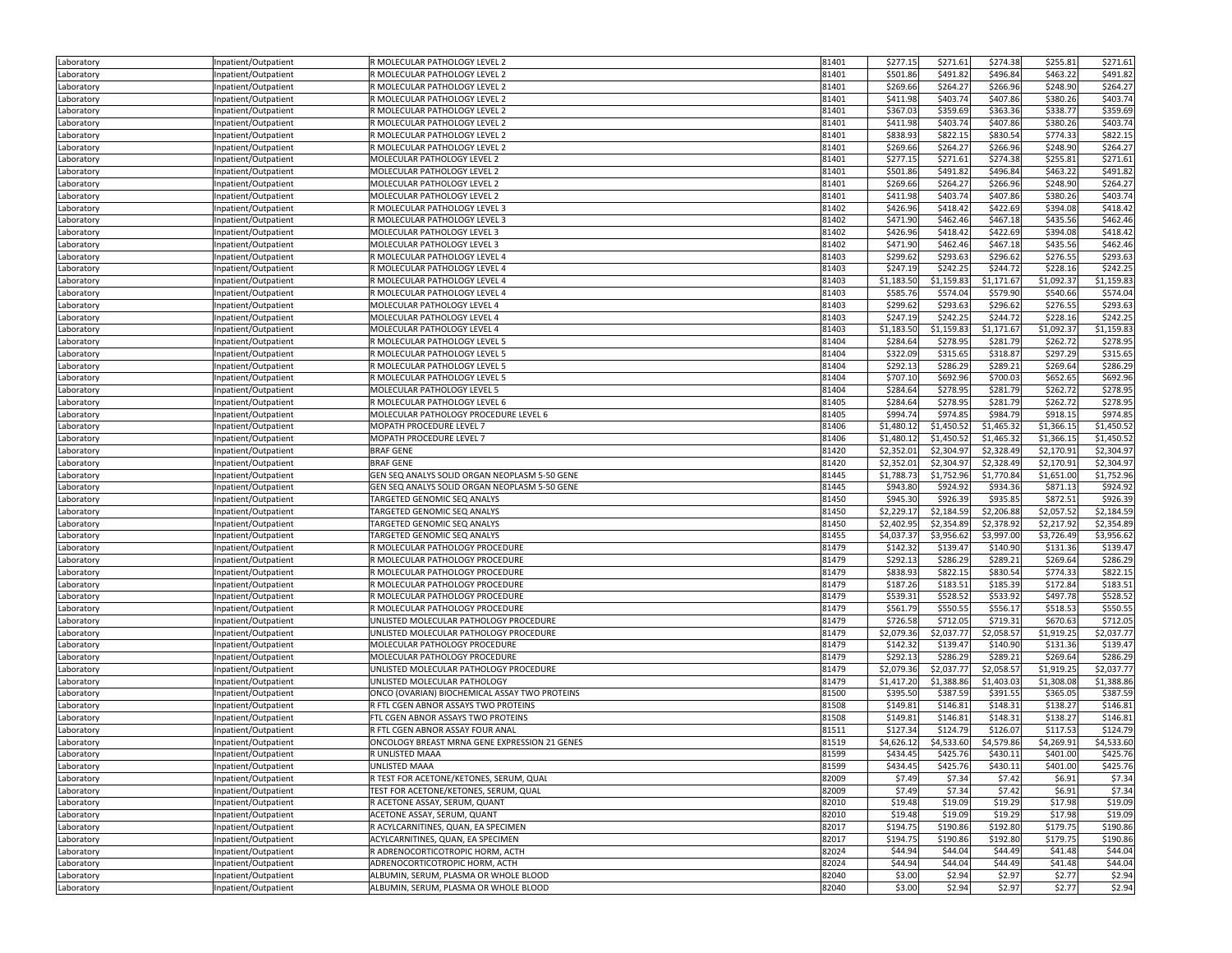| Laboratory | Inpatient/Outpatient | ALBUMIN, SERUM, PLASMA OR WHOLE BLOOD     | 82040 | \$3.00   | \$2.94   | \$2.97   | \$2.77   | \$2.94   |
|------------|----------------------|-------------------------------------------|-------|----------|----------|----------|----------|----------|
| Laboratory | Inpatient/Outpatient | ALBUMIN, SERUM, PLASMA OR WHOLE BLOOD     | 82040 | \$3.00   | \$2.94   | \$2.97   | \$2.77   | \$2.94   |
| Laboratory | Inpatient/Outpatient | ALBUMIN, QUAN                             | 82042 | \$14.98  | \$14.68  | \$14.83  | \$13.83  | \$14.68  |
| Laboratory | Inpatient/Outpatient | R ALBUMIN, QUAN                           | 82042 | \$14.98  | \$14.68  | \$14.83  | \$13.83  | \$14.68  |
| Laboratory | Inpatient/Outpatient | ALBUMIN, URINE OR OTHER SOURCE            | 82042 | \$14.98  | \$14.68  | \$14.83  | \$13.83  | \$14.68  |
| Laboratory | Inpatient/Outpatient | MICROALBUMIN, URINE QUAN                  | 82043 | \$22.47  | \$22.02  | \$22.25  | \$20.74  | \$22.02  |
| Laboratory | Inpatient/Outpatient | MICROALBUMIN, URINE                       | 82043 | \$22.47  | \$22.02  | \$22.25  | \$20.74  | \$22.02  |
| Laboratory | Inpatient/Outpatient | R ALDOLASE                                | 82085 | \$22.47  | \$22.02  | \$22.25  | \$20.74  | \$22.02  |
| Laboratory | Inpatient/Outpatient | ALDOLASE                                  | 82085 | \$22.47  | \$22.02  | \$22.25  | \$20.74  | \$22.02  |
| Laboratory | Inpatient/Outpatient | R ALDOSTERONE                             | 82088 | \$37.45  | \$36.70  | \$37.08  | \$34.57  | \$36.70  |
| Laboratory | Inpatient/Outpatient | ALDOSTERONE                               | 82088 | \$37.45  | \$36.70  | \$37.08  | \$34.57  | \$36.70  |
| Laboratory | Inpatient/Outpatient | R ALPHA-1-ANTITRYPSIN, TOTAL              | 82103 | \$22.47  | \$22.02  | \$22.25  | \$20.74  | \$22.02  |
| Laboratory | Inpatient/Outpatient | ALPHA-1-ANTITRYPSIN, TOTAL                | 82103 | \$22.47  | \$22.02  | \$22.25  | \$20.74  | \$22.02  |
| Laboratory | Inpatient/Outpatient | R ALPHA-1-ANTITRYPSIN, PHENOTYPE          | 82104 | \$59.92  | \$58.72  | \$59.32  | \$55.31  | \$58.72  |
| Laboratory | Inpatient/Outpatient | ALPHA-1-ANTITRYPSIN, PHENOTYPE            | 82104 | \$59.92  | \$58.72  | \$59.32  | \$55.31  | \$58.72  |
| Laboratory | Inpatient/Outpatient | R ALPHA-FETOPROTEIN (AFP), SERUM          | 82105 | \$22.47  | \$22.02  | \$22.25  | \$20.74  | \$22.02  |
| Laboratory | Inpatient/Outpatient | ALPHA-FETOPROTEIN (AFP), SERUM            | 82105 | \$22.47  | \$22.02  | \$22.25  | \$20.74  | \$22.02  |
| Laboratory | Inpatient/Outpatient | R ALPHA-FETOPROTEIN (AFP), AMNIOTIC FLUID | 82106 | \$22.47  | \$22.02  | \$22.25  | \$20.74  | \$22.02  |
| Laboratory | Inpatient/Outpatient | ALPHA-FETOPROTEIN (AFP), AMNIOTIC FLUID   | 82106 | \$22.47  | \$22.02  | \$22.25  | \$20.74  | \$22.02  |
| Laboratory | Inpatient/Outpatient | R ALPHA-FETOPROTEIN-L3 FRACTION           | 82107 | \$22.47  | \$22.02  | \$22.25  | \$20.74  | \$22.02  |
| Laboratory | Inpatient/Outpatient | ALPHA-FETOPROTEIN-L3 FRACTION             | 82107 | \$22.47  | \$22.02  | \$22.25  | \$20.74  | \$22.02  |
| Laboratory | Inpatient/Outpatient | R ALUMINUM                                | 82108 | \$59.92  | \$58.72  | \$59.32  | \$55.31  | \$58.72  |
| Laboratory | Inpatient/Outpatient | ALUMINUM                                  | 82108 | \$59.92  | \$58.72  | \$59.32  | \$55.31  | \$58.72  |
| Laboratory | Inpatient/Outpatient | R AMINO ACIDS, MULTIPLE QUALITATIVE       | 82128 | \$44.94  | \$44.04  | \$44.49  | \$41.48  | \$44.04  |
| Laboratory | Inpatient/Outpatient | AMINO ACIDS, MULTIPLE QUALITATIVE         | 82128 | \$44.94  | \$44.04  | \$44.49  | \$41.48  | \$44.04  |
| Laboratory | Inpatient/Outpatient | R AMINO ACIDS, SINGLE, QUANTITATIVE       | 82131 | \$89.89  | \$88.09  | \$88.99  | \$82.97  | \$88.09  |
| Laboratory | Inpatient/Outpatient | AMINO ACIDS, SINGLE, QUANTITATIVE         | 82131 | \$89.89  | \$88.09  | \$88.99  | \$82.97  | \$88.09  |
| Laboratory | Inpatient/Outpatient | R AMINOLEVULINIC ACID, DELTA (ALA)        | 82135 | \$38.95  | \$38.17  | \$38.56  | \$35.95  | \$38.17  |
| Laboratory | Inpatient/Outpatient | AMINOLEVULINIC ACID, DELTA (ALA)          | 82135 | \$38.95  | \$38.17  | \$38.56  | \$35.95  | \$38.17  |
| Laboratory | Inpatient/Outpatient | R AMINO ACIDS, 2-5, QUANTITATIVE          | 82136 | \$179.77 | \$176.17 | \$177.97 | \$165.93 | \$176.17 |
| Laboratory | Inpatient/Outpatient | AMINO ACIDS, 2-5, QUANTITATIVE            | 82136 | \$179.77 | \$176.17 | \$177.97 | \$165.93 | \$176.17 |
| Laboratory | Inpatient/Outpatient | R AMINO ACIDS, 6 OR MORE, QUANTITATIVE    | 82139 | \$224.71 | \$220.22 | \$222.46 | \$207.41 | \$220.22 |
| Laboratory | Inpatient/Outpatient | AMINO ACIDS, 6 OR MORE, QUANTITATIVE      | 82139 | \$224.71 | \$220.22 | \$222.46 | \$207.41 | \$220.22 |
| Laboratory | Inpatient/Outpatient | <b>AMMONIA</b>                            | 82140 | \$29.96  | \$29.36  | \$29.66  | \$27.65  | \$29.36  |
| Laboratory | Inpatient/Outpatient | R AMMONIA                                 | 82140 | \$29.96  | \$29.36  | \$29.66  | \$27.65  | \$29.36  |
| Laboratory | Inpatient/Outpatient | <b>AMMONIA</b>                            | 82140 | \$29.96  | \$29.36  | \$29.66  | \$27.65  | \$29.36  |
| Laboratory | Inpatient/Outpatient | R AMNIOTIC FLUID SCAN                     | 82143 | \$179.77 | \$176.17 | \$177.97 | \$165.93 | \$176.17 |
| Laboratory | Inpatient/Outpatient | AMNIOTIC FLUID SCAN                       | 82143 | \$179.77 | \$176.17 | \$177.97 | \$165.93 | \$176.17 |
| Laboratory | Inpatient/Outpatient | AMYLASE                                   | 82150 | \$8.99   | \$8.81   | \$8.90   | \$8.30   | \$8.81   |
| Laboratory | Inpatient/Outpatient | R AMYLASE                                 | 82150 | \$8.99   | \$8.81   | \$8.90   | \$8.30   | \$8.81   |
| Laboratory | Inpatient/Outpatient | AMYLASE                                   | 82150 | \$8.99   | \$8.81   | \$8.90   | \$8.30   | \$8.81   |
| Laboratory | Inpatient/Outpatient | R ANDROSTENEDIONE                         | 82157 | \$37.45  | \$36.70  | \$37.08  | \$34.57  | \$36.70  |
| Laboratory | Inpatient/Outpatient | ANDROSTENEDIONE                           | 82157 | \$37.45  | \$36.70  | \$37.08  | \$34.57  | \$36.70  |
| Laboratory | Inpatient/Outpatient | R ANGIOTENSIN I - COVERTING ENZYME (ACE)  | 82164 | \$29.96  | \$29.36  | \$29.66  | \$27.65  | \$29.36  |
| Laboratory | Inpatient/Outpatient | ANGIOTENSIN I - COVERTING ENZYME (ACE)    | 82164 | \$29.96  | \$29.36  | \$29.66  | \$27.65  | \$29.36  |
| Laboratory | Inpatient/Outpatient | R APOLIPOPROTEIN, EACH                    | 82172 | \$22.47  | \$22.02  | \$22.25  | \$20.74  | \$22.02  |
| Laboratory | Inpatient/Outpatient | APOLIPOPROTEIN, EACH                      | 82172 | \$22.47  | \$22.02  | \$22.25  | \$20.74  | \$22.02  |
| Laboratory | Inpatient/Outpatient | R ARSENIC                                 | 82175 | \$59.92  | \$58.72  | \$59.32  | \$55.31  | \$58.72  |
| Laboratory | Inpatient/Outpatient | ARSENIC                                   | 82175 | \$59.92  | \$58.72  | \$59.32  | \$55.31  | \$58.72  |
| Laboratory | Inpatient/Outpatient | R ASCORBIC ACID (VITAMIN C), BLOOD        | 82180 | \$37.45  | \$36.70  | \$37.08  | \$34.57  | \$36.70  |
| Laboratory | Inpatient/Outpatient | ASCORBIC ACID (VITAMIN C), BLOOD          | 82180 | \$37.45  | \$36.70  | \$37.08  | \$34.57  | \$36.70  |
| Laboratory | Inpatient/Outpatient | R BETA-2 MCROGLOBULIN                     | 82232 | \$22.47  | \$22.02  | \$22.25  | \$20.74  | \$22.02  |
| Laboratory | Inpatient/Outpatient | <b>BETA-2 MCROGLOBULIN</b>                | 82232 | \$22.47  | \$22.02  | \$22.25  | \$20.74  | \$22.02  |
| Laboratory | Inpatient/Outpatient | R BILE ACIDS, TOTAL                       | 82239 | \$37.45  | \$36.70  | \$37.08  | \$34.57  | \$36.70  |
| Laboratory | Inpatient/Outpatient | <b>BILE ACIDS, TOTAL</b>                  | 82239 | \$37.45  | \$36.70  | \$37.08  | \$34.57  | \$36.70  |
| Laboratory | Inpatient/Outpatient | R BILE ACIDS, CHOLYLGLYCIN                | 82240 | \$37.45  | \$36.70  | \$37.08  | \$34.57  | \$36.70  |
| Laboratory | Inpatient/Outpatient | BILE ACIDS, CHOLYLGLYCIN                  | 82240 | \$37.45  | \$36.70  | \$37.08  | \$34.57  | \$36.70  |
| Laboratory | npatient/Outpatient  | <b>BILIRUBIN, TOTAL</b>                   | 82247 | \$8.99   | \$8.81   | \$8.90   | \$8.30   | \$8.81   |
| Laboratory | Inpatient/Outpatient | R BILIRUBIN, TOTAL                        | 82247 | \$8.99   | \$8.81   | \$8.90   | \$8.30   | \$8.81   |
| Laboratory | Inpatient/Outpatient | <b>BILIRUBIN, TOTAL</b>                   | 82247 | \$8.99   | \$8.81   | \$8.90   | \$8.30   | \$8.81   |
| Laboratory | Inpatient/Outpatient | <b>BILIRUBIN, TOTAL</b>                   | 82247 | \$8.99   | \$8.81   | \$8.90   | \$8.30   | \$8.81   |
| Laboratory | Inpatient/Outpatient | BILIRUBIN, DIRECT                         | 82248 | \$8.99   | \$8.81   | \$8.90   | \$8.30   | \$8.81   |
| Laboratory | Inpatient/Outpatient | BILIRUBIN, DIRECT                         | 82248 | \$8.99   | \$8.81   | \$8.90   | \$8.30   | \$8.81   |
| Laboratory | Inpatient/Outpatient | BILIRUBIN, DIRECT                         | 82248 | \$8.99   | \$8.81   | \$8.90   | \$8.30   | \$8.81   |
| Laboratory | Inpatient/Outpatient | R BIOTINIDASE, EACH SPECIMEN              | 82261 | \$112.36 | \$110.11 | \$111.24 | \$103.71 | \$110.11 |
| Laboratory | Inpatient/Outpatient | BIOTINIDASE, EACH SPECIMEN                | 82261 | \$112.36 | \$110.11 | \$111.24 | \$103.71 | \$110.11 |
| Laboratory | Inpatient/Outpatient | OCCULT BLOOD SCREENING                    | 82270 | \$7.49   | \$7.34   | \$7.42   | \$6.91   | \$7.34   |
| Laboratory | Inpatient/Outpatient | OCCULT BLOOD SCREENING                    | 82270 | \$7.49   | \$7.34   | \$7.42   | \$6.91   | \$7.34   |
| Laboratory | Inpatient/Outpatient | OCCULT BLOOD SCREENING                    | 82270 | \$7.49   | \$7.34   | \$7.42   | \$6.91   | \$7.34   |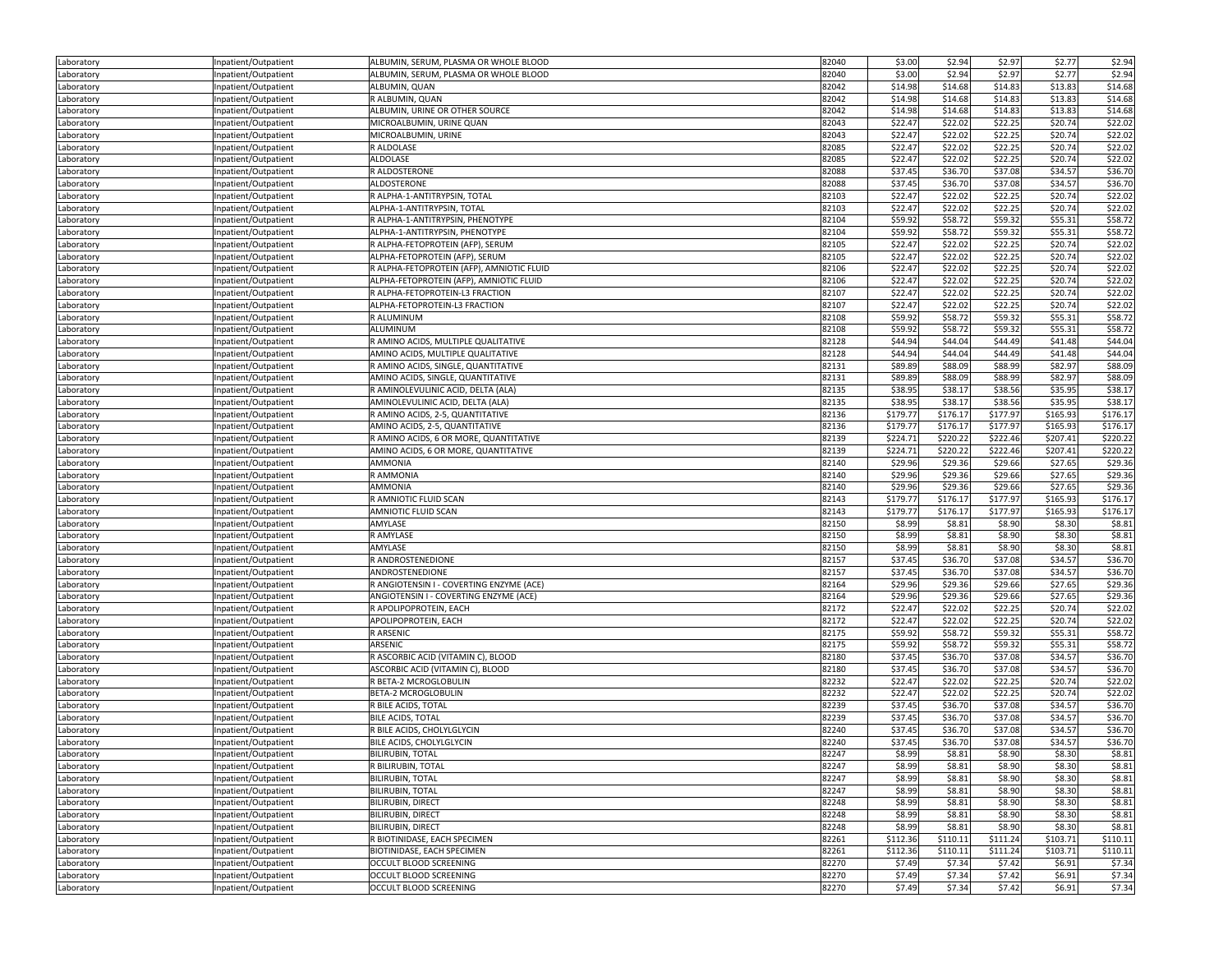| Laboratory               | Inpatient/Outpatient | OCCULT BLOOD, OTHER SOURCES                 | 82271          | \$5.99             | \$5.87             | \$5.93   | \$5.53   | \$5.87           |
|--------------------------|----------------------|---------------------------------------------|----------------|--------------------|--------------------|----------|----------|------------------|
| Laboratory               | Inpatient/Outpatient | OCCULT BLOOD, OTHER SOURCES                 | 82271          | \$5.99             | \$5.87             | \$5.93   | \$5.53   | \$5.87           |
| Laboratory               | Inpatient/Outpatient | OCCULT BLOOD, DIAGNOSTIC                    | 82272          | \$5.99             | \$5.87             | \$5.93   | \$5.53   | \$5.87           |
| Laboratory               | Inpatient/Outpatient | OCCULT BLOOD, DIAGNOSTIC                    | 82272          | \$5.99             | \$5.87             | \$5.93   | \$5.53   | \$5.87           |
| Laboratory               | Inpatient/Outpatient | OCCULT BLOOD, DIAGNOSTIC                    | 82272          | \$5.99             | \$5.87             | \$5.93   | \$5.53   | \$5.87           |
| Laboratory               | Inpatient/Outpatient | OCCULT BLD FHG QUAL 1-3                     | 82274          | \$37.45            | \$36.70            | \$37.08  | \$34.57  | \$36.70          |
| Laboratory               | Inpatient/Outpatient | OCCULT BLD FHG QUAL 42738                   | 82274          | \$37.45            | \$36.70            | \$37.08  | \$34.57  | \$36.70          |
| Laboratory               | Inpatient/Outpatient | R CADMIUM                                   | 82300          | \$59.92            | \$58.72            | \$59.32  | \$55.31  | \$58.72          |
| Laboratory               | Inpatient/Outpatient | CADMIUM                                     | 82300          | \$59.92            | \$58.72            | \$59.32  | \$55.31  | \$58.72          |
| Laboratory               | Inpatient/Outpatient | VITAMIN D, 25 HYDROXY                       | 82306          | \$22.47            | \$22.02            | \$22.25  | \$20.74  | \$22.02          |
| Laboratory               | Inpatient/Outpatient | R VITAMIN D, 25 HYDROXY                     | 82306          | \$22.47            | \$22.02            | \$22.25  | \$20.74  | \$22.02          |
|                          | Inpatient/Outpatient | VITAMIN D, 25 HYDROXY                       | 82306          | \$22.47            | \$22.02            | \$22.25  | \$20.74  | \$22.02          |
| Laboratory               |                      | R CALCITONIN                                | 82308          | \$44.94            | \$44.04            | \$44.49  | \$41.48  | \$44.04          |
| Laboratory               | Inpatient/Outpatient |                                             |                |                    |                    |          |          |                  |
| Laboratory               | Inpatient/Outpatient | CALCITONIN                                  | 82308          | \$44.94            | \$44.04            | \$44.49  | \$41.48  | \$44.04          |
| Laboratory               | Inpatient/Outpatient | CALCIUM, TOTAL                              | 82310          | \$3.00             | \$2.94             | \$2.97   | \$2.77   | \$2.94           |
| Laboratory               | Inpatient/Outpatient | R CALCIUM, TOTAL                            | 82310          | \$3.00             | \$2.94             | \$2.97   | \$2.77   | \$2.94           |
| Laboratory               | Inpatient/Outpatient | CALCIUM, TOTAL                              | 82310          | \$3.00             | \$2.94             | \$2.97   | \$2.77   | \$2.94           |
| Laboratory               | Inpatient/Outpatient | CALCIUM, TOTAL                              | 82310          | \$3.00             | \$2.94             | \$2.97   | \$2.77   | \$2.94           |
| Laboratory               | Inpatient/Outpatient | CALCIUM, IONIZED                            | 82330          | \$22.47            | \$22.02            | \$22.25  | \$20.74  | \$22.02          |
| Laboratory               | Inpatient/Outpatient | R CALCIUM, IONIZED                          | 82330          | \$22.47            | \$22.02            | \$22.25  | \$20.74  | \$22.02          |
| Laboratory               | Inpatient/Outpatient | CALCIUM, IONIZED                            | 82330          | \$22.47            | \$22.02            | \$22.25  | \$20.74  | \$22.02          |
| Laboratory               | Inpatient/Outpatient | CALCIUM, URINE QUANTITATIVE, TIMED SPECMN   | 82340          | \$14.98            | \$14.68            | \$14.83  | \$13.83  | \$14.68          |
| Laboratory               | Inpatient/Outpatient | R CALCIUM, URINE QUANTITATIVE, TIMED SPECMN | 82340          | \$14.98            | \$14.68            | \$14.83  | \$13.83  | \$14.68          |
| Laboratory               | Inpatient/Outpatient | CALCIUM, URINE QUANTITATIVE, TIMED SPECMN   | 82340          | \$14.98            | \$14.68            | \$14.83  | \$13.83  | \$14.68          |
| Laboratory               | Inpatient/Outpatient | R CALCULUS, INFRARED SPECTROSCOPY           | 82365          | \$59.92            | \$58.72            | \$59.32  | \$55.31  | \$58.72          |
| Laboratory               | Inpatient/Outpatient | CALCULUS, INFRARED SPECTROSCOPY             | 82365          | \$59.92            | \$58.72            | \$59.32  | \$55.31  | \$58.72          |
| Laboratory               | Inpatient/Outpatient | R CARBOHYDRATE DEFICIENT TRANSFERRIN        | 82373          | \$71.91            | \$70.47            | \$71.19  | \$66.37  | \$70.47          |
| Laboratory               | Inpatient/Outpatient | CARBON DIOXIDE (BICARBONATE)                | 82374          | \$3.00             | \$2.94             | \$2.97   | \$2.77   | \$2.94           |
| Laboratory               | Inpatient/Outpatient | CARBON DIOXIDE (BICARBONATE)                | 82374          | \$3.00             | \$2.94             | \$2.97   | \$2.77   | \$2.94           |
| Laboratory               | Inpatient/Outpatient | ASSAY CARBOXYHB QUANT                       | 82375          | \$29.96            | \$29.36            | \$29.66  | \$27.65  | \$29.36          |
| Laboratory               | Inpatient/Outpatient | CARCINOEMBRYONIC ANTIGEN (CEA)              | 82378          | \$37.45            | \$36.70            | \$37.08  | \$34.57  | \$36.70          |
| Laboratory               | Inpatient/Outpatient | CARCINOEMBRYONIC ANTIGEN (CEA)              | 82378          | \$37.45            | \$36.70            | \$37.08  | \$34.57  | \$36.70          |
| Laboratory               | Inpatient/Outpatient | R CARNITINE (TOTAL & FREE) QUANTITATIVE EA  | 82379          | \$224.71           | \$220.22           | \$222.46 | \$207.41 | \$220.22         |
| Laboratory               | Inpatient/Outpatient | CARNITINE (TOTAL & FREE) QUANTITATIVE EA    | 82379          | \$224.71           | \$220.22           | \$222.46 | \$207.41 | \$220.22         |
| Laboratory               | Inpatient/Outpatient | R CAROTENE                                  | 82380          | \$37.45            | \$36.70            | \$37.08  | \$34.57  | \$36.70          |
| Laboratory               | Inpatient/Outpatient | CAROTENE                                    | 82380          | \$37.45            | \$36.70            | \$37.08  | \$34.57  | \$36.70          |
| Laboratory               | Inpatient/Outpatient | R CATECHOLAMINES, BLOOD                     | 82383          | \$44.94            | \$44.04            | \$44.49  | \$41.48  | \$44.04          |
| Laboratory               | Inpatient/Outpatient | CATECHOLAMINES, BLOOD                       | 82383          | \$44.94            | \$44.04            | \$44.49  | \$41.48  | \$44.04          |
| Laboratory               | Inpatient/Outpatient | R CATECHOLAMINES, FRACTIONATED              | 82384          | \$134.83           | \$132.13           | \$133.48 | \$124.45 | \$132.13         |
| Laboratory               | Inpatient/Outpatient | CATECHOLAMINES, FRACTIONATED                | 82384          | \$134.83           | \$132.13           | \$133.48 | \$124.45 | \$132.13         |
| Laboratory               | Inpatient/Outpatient | R CERULOPLASMIN                             | 82390          | \$22.47            | \$22.02            | \$22.25  | \$20.74  | \$22.02          |
| Laboratory               | Inpatient/Outpatient | CERULOPLASMIN                               | 82390          | \$22.47            | \$22.02            | \$22.25  | \$20.74  | \$22.02          |
| Laboratory               | Inpatient/Outpatient | R CHEMILUMINESCENT ASSAY                    | 82397          | \$22.47            | \$22.02            | \$22.25  | \$20.74  | \$22.02          |
| Laboratory               | Inpatient/Outpatient | <b>R LEPTIN</b>                             | 82397          | \$22.47            | \$22.02            | \$22.25  | \$20.74  | \$22.02          |
| Laboratory               | Inpatient/Outpatient | CHEMILUMINESCENT ASSAY                      | 82397          | \$22.47            | \$22.02            | \$22.25  | \$20.74  | \$22.02          |
| Laboratory               | Inpatient/Outpatient | R CHLORAMPHENICOL                           | 82415          | \$44.94            | \$44.04            | \$44.49  | \$41.48  | \$44.04          |
|                          | Inpatient/Outpatient | CHLORAMPHENICOL                             | 82415          | \$44.94            | \$44.04            | \$44.49  | \$41.48  | \$44.04          |
| Laboratory<br>Laboratory | Inpatient/Outpatient | CHLORIDE, BLOOD                             | 82435          | \$3.00             | \$2.94             | \$2.97   | \$2.77   | \$2.94           |
|                          |                      | CHLORIDE, BLOOD                             | 82435          | \$3.00             | \$2.94             | \$2.97   | \$2.77   |                  |
| Laboratory               | Inpatient/Outpatient |                                             | 82435          | \$3.00             |                    | \$2.97   | \$2.77   | \$2.94<br>\$2.94 |
| Laboratory               | Inpatient/Outpatient | CHLORIDE, BLOOD<br>CHLORIDE, URINE          | 82436          | \$14.98            | \$2.94<br>\$14.68  | \$14.83  | \$13.83  | \$14.68          |
| Laboratory               | Inpatient/Outpatient |                                             |                |                    |                    |          |          | \$14.68          |
| Laboratory               | Inpatient/Outpatient | R CHLORIDE, URINE                           | 82436<br>82436 | \$14.98<br>\$14.98 | \$14.68<br>\$14.68 | \$14.83  | \$13.83  |                  |
| Laboratory               |                      |                                             |                |                    |                    | \$14.83  | \$13.83  | \$14.68          |
| Laboratory               | Inpatient/Outpatient | CHLORIDE, URINE                             |                |                    |                    |          |          | \$14.68          |
|                          | Inpatient/Outpatient | CHLORIDE, OTHER SOURCE                      | 82438          | \$14.98            | \$14.68            | \$14.83  | \$13.83  |                  |
| Laboratory               | Inpatient/Outpatient | CHLORIDE, OTHER SOURCE                      | 82438          | \$14.98            | \$14.68            | \$14.83  | \$13.83  | \$14.68          |
| Laboratory               | Inpatient/Outpatient | CHLORINATED HC SCREEN                       | 82441          | \$25.47            | \$24.96            | \$25.22  | \$23.51  | \$24.96          |
| Laboratory               | Inpatient/Outpatient | CHLORINATED HC SCREEN                       | 82441          | \$25.47            | \$24.96            | \$25.22  | \$23.51  | \$24.96          |
| Laboratory               | Inpatient/Outpatient | CHOLESTEROL, SERUM OR WHL BLD, TOTAL        | 82465          | \$5.99             | \$5.87             | \$5.93   | \$5.53   | \$5.87           |
| Laboratory               | Inpatient/Outpatient | CHOLESTEROL, SERUM OR WHL BLD, TOTAL        | 82465          | \$5.99             | \$5.87             | \$5.93   | \$5.53   | \$5.87           |
| Laboratory               | Inpatient/Outpatient | R CHOLINESTERASE, SERUM                     | 82480          | \$22.47            | \$22.02            | \$22.25  | \$20.74  | \$22.02          |
| Laboratory               | Inpatient/Outpatient | CHOLINESTERASE, SERUM                       | 82480          | \$22.47            | \$22.02            | \$22.25  | \$20.74  | \$22.02          |
| Laboratory               | Inpatient/Outpatient | R CHOLINESTERASE, RBC                       | 82482          | \$22.47            | \$22.02            | \$22.25  | \$20.74  | \$22.02          |
| Laboratory               | Inpatient/Outpatient | CHOLINESTERASE, RBC                         | 82482          | \$22.47            | \$22.02            | \$22.25  | \$20.74  | \$22.02          |
| Laboratory               | Inpatient/Outpatient | R CHROMIUM                                  | 82495          | \$59.92            | \$58.72            | \$59.32  | \$55.31  | \$58.72          |
| Laboratory               | Inpatient/Outpatient | CHROMIUM                                    | 82495          | \$59.92            | \$58.72            | \$59.32  | \$55.31  | \$58.72          |
| Laboratory               | Inpatient/Outpatient | R CITRATE                                   | 82507          | \$22.47            | \$22.02            | \$22.25  | \$20.74  | \$22.02          |
| Laboratory               | Inpatient/Outpatient | <b>CITRATE</b>                              | 82507          | \$22.47            | \$22.02            | \$22.25  | \$20.74  | \$22.02          |
| Laboratory               | Inpatient/Outpatient | R COLLAGEN CROSS LINKS. ANY METHOD          | 82523          | \$37.45            | \$36.70            | \$37.08  | \$34.57  | \$36.70          |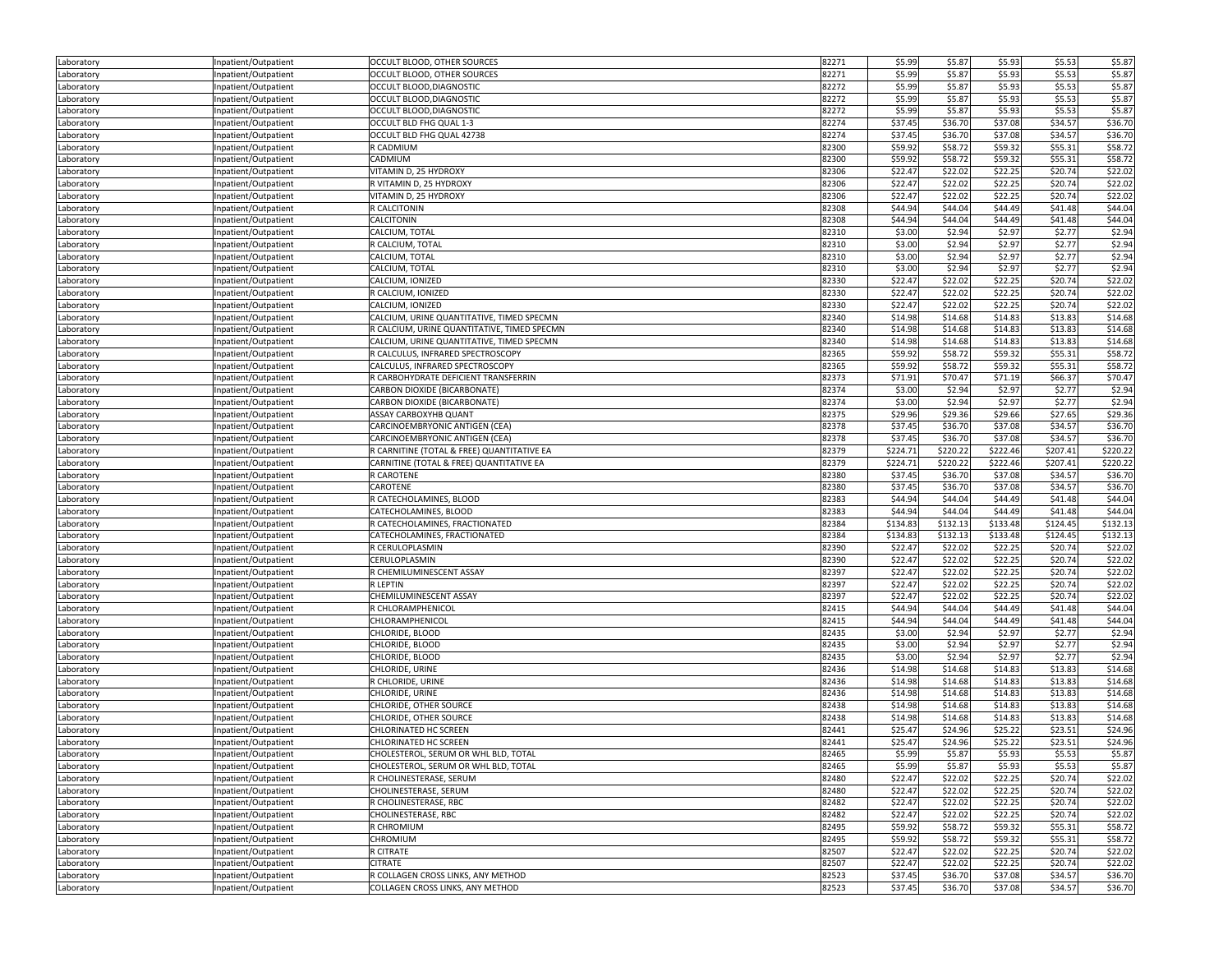| Laboratory               | Inpatient/Outpatient                         | R COPPER                                                      | 82525          | \$37.45            | \$36.70            | \$37.08            | \$34.57            | \$36.70            |
|--------------------------|----------------------------------------------|---------------------------------------------------------------|----------------|--------------------|--------------------|--------------------|--------------------|--------------------|
| Laboratory               | Inpatient/Outpatient                         | COPPER                                                        | 82525          | \$37.45            | \$36.70            | \$37.08            | \$34.57            | \$36.70            |
| Laboratory               | Inpatient/Outpatient                         | R CORTICOSTERONE                                              | 82528          | \$37.45            | \$36.70            | \$37.08            | \$34.57            | \$36.70            |
| Laboratory               | Inpatient/Outpatient                         | CORTICOSTERONE                                                | 82528          | \$37.45            | \$36.70            | \$37.08            | \$34.57            | \$36.70            |
| Laboratory               | Inpatient/Outpatient                         | R CORTISOL, FREE                                              | 82530          | \$44.94            | \$44.04            | \$44.49            | \$41.48            | \$44.04            |
| Laboratory               | Inpatient/Outpatient                         | CORTISOL, FREE                                                | 82530          | \$44.94            | \$44.04            | \$44.49            | \$41.48            | \$44.04            |
| Laboratory               | Inpatient/Outpatient                         | CORTISOL, TOTAL                                               | 82533          | \$22.47            | \$22.02            | \$22.25            | \$20.74            | \$22.02            |
| Laboratory               | Inpatient/Outpatient                         | R CORTISOL, TOTAL                                             | 82533          | \$22.47            | \$22.02            | \$22.25            | \$20.74            | \$22.02            |
| Laboratory               | Inpatient/Outpatient                         | CORTISOL, TOTAL                                               | 82533          | \$22.47            | \$22.02            | \$22.25            | \$20.74            | \$22.02            |
| Laboratory               | Inpatient/Outpatient                         | CREATINE                                                      | 82540          | \$11.98            | \$11.74            | \$11.86            | \$11.06            | \$11.74            |
| Laboratory               | Inpatient/Outpatient                         | R CREATINE                                                    | 82540          | \$11.98            | \$11.74            | \$11.86            | \$11.06            | \$11.74            |
| Laboratory               | Inpatient/Outpatient                         | CREATINE                                                      | 82540          | \$11.98            | \$11.74            | \$11.86            | \$11.06            | \$11.74            |
|                          | Inpatient/Outpatient                         | R COLUMN CHROM/MASS SPECT, QUANT, SNGL PHASE                  | 82542          | \$44.94            | \$44.04            | \$44.49            | \$41.48            | \$44.04            |
| Laboratory               |                                              | COLUMN CHROM/MASS SPECT, QUANT, SNGL PHASE                    | 82542          | \$44.94            | \$44.04            | \$44.49            | \$41.48            | \$44.04            |
| Laboratory               | Inpatient/Outpatient                         | CREATINE KINASE, (CK), (CPK), TOTAL                           | 82550          | \$8.99             | \$8.81             | \$8.90             | \$8.30             | \$8.81             |
| Laboratory<br>Laboratory | Inpatient/Outpatient                         | CREATINE KINASE, (CK), (CPK), TOTAL                           | 82550          | \$8.99             | \$8.81             | \$8.90             | \$8.30             | \$8.81             |
|                          | Inpatient/Outpatient                         | R CREATINE KINASE, (CK), (CPK), ISOENZYMES                    | 82552          | \$37.45            | \$36.70            | \$37.08            | \$34.57            | \$36.70            |
| Laboratory               | Inpatient/Outpatient                         |                                                               |                |                    |                    |                    |                    |                    |
| Laboratory               | Inpatient/Outpatient                         | CREATINE KINASE, (CK), (CPK), ISOENZYMES                      | 82552          | \$37.45            | \$36.70            | \$37.08            | \$34.57            | \$36.70            |
| Laboratory               | Inpatient/Outpatient                         | CREATINE KINASE, (CK), (CPK), MB FRACTION ONLY                | 82553          | \$22.47            | \$22.02            | \$22.25            | \$20.74            | \$22.02            |
| Laboratory               | Inpatient/Outpatient                         | CREATINE KINASE, (CK), (CPK), MB FRACTION ONLY                | 82553          | \$22.47            | \$22.02            | \$22.25            | \$20.74            | \$22.02            |
| Laboratory               | Inpatient/Outpatient                         | CREATININE, BLOOD                                             | 82565          | \$3.00             | \$2.94             | \$2.97             | \$2.77             | \$2.94             |
| Laboratory               | Inpatient/Outpatient                         | CREATININE, BLOOD                                             | 82565          | \$3.00             | \$2.94             | \$2.97             | \$2.77             | \$2.94             |
| Laboratory               | Inpatient/Outpatient                         | POC CREATININE BY NOVA STATSENSOR                             | 82565          | \$3.00             | \$2.94             | \$2.97             | \$2.77             | \$2.94             |
| Laboratory               | Inpatient/Outpatient                         | CREATININE, BLOOD                                             | 82565          | \$3.00             | \$2.94             | \$2.97             | \$2.77             | \$2.94             |
| Laboratory               | Inpatient/Outpatient                         | POC CREATININE BY NOVA STATSENSOR                             | 82565          | \$3.00             | \$2.94             | \$2.97             | \$2.77             | \$2.94             |
| Laboratory               | Inpatient/Outpatient                         | CREATININE, OTHER SOURCE                                      | 82570          | \$14.98            | \$14.68            | \$14.83            | \$13.83            | \$14.68            |
| Laboratory               | Inpatient/Outpatient                         | R CREATININE, OTHER SOURCE                                    | 82570          | \$14.98            | \$14.68            | \$14.83            | \$13.83            | \$14.68            |
| Laboratory               | Inpatient/Outpatient                         | CREATININE, OTHER SOURCE                                      | 82570          | \$14.98            | \$14.68            | \$14.83            | \$13.83            | \$14.68            |
| Laboratory               | Inpatient/Outpatient                         | <b>CREATININE CLEARANCE</b>                                   | 82575          | \$17.98            | \$17.62            | \$17.80            | \$16.60            | \$17.62            |
| Laboratory               | Inpatient/Outpatient                         | <b>CREATININE CLEARANCE</b>                                   | 82575          | \$17.98            | \$17.62            | \$17.80            | \$16.60            | \$17.62            |
| Laboratory               | Inpatient/Outpatient                         | R CRYOFIBRINOGEN                                              | 82585          | \$20.97            | \$20.55            | \$20.76            | \$19.36            | \$20.55            |
| Laboratory               | Inpatient/Outpatient                         | <b>CRYOFIBRINOGEN</b>                                         | 82585          | \$20.97            | \$20.55            | \$20.76            | \$19.36            | \$20.55            |
| Laboratory               | Inpatient/Outpatient                         | CRYOGLOBULIN, QUALITATIVE OR SEMI-QUANT                       | 82595          | \$20.97            | \$20.55            | \$20.76            | \$19.36            | \$20.55            |
| Laboratory               | Inpatient/Outpatient                         | CRYOGLOBULIN, QUALITATIVE OR SEMI-QUANT                       | 82595          | \$20.97            | \$20.55            | \$20.76            | \$19.36            | \$20.55            |
| Laboratory               | Inpatient/Outpatient                         | R CYANIDE                                                     | 82600          | \$43.44            | \$42.57            | \$43.01            | \$40.10            | \$42.57            |
| Laboratory               | Inpatient/Outpatient                         | CYANIDE                                                       | 82600          | \$43.44            | \$42.57            | \$43.01            | \$40.10            | \$42.57            |
| Laboratory               | Inpatient/Outpatient                         | R CYANOCOBALAMIN (VITAMIN B-12)                               | 82607          | \$22.47            | \$22.02            | \$22.25            | \$20.74            | \$22.02            |
| Laboratory               | Inpatient/Outpatient                         | CYANOCOBALAMIN (VITAMIN B-12)                                 | 82607          | \$22.47            | \$22.02            | \$22.25            | \$20.74            | \$22.02            |
| Laboratory               | Inpatient/Outpatient                         | R CYANOCOBALAMIN (VIT B-12), BINDING CAPACITY                 | 82608          | \$34.46            | \$33.77            | \$34.12            | \$31.81            | \$33.77            |
| Laboratory               | Inpatient/Outpatient                         | CYANOCOBALAMIN (VIT B-12), BINDING CAPACITY                   | 82608          | \$34.46            | \$33.77            | \$34.12            | \$31.81            | \$33.77            |
| Laboratory               | Inpatient/Outpatient                         | <b>CYSTATIN C</b>                                             | 82610          | \$74.90            | \$73.40            | \$74.15            | \$69.13            | \$73.40            |
| Laboratory               | Inpatient/Outpatient                         | R DEHYDROEPIANDROSTERONE (DHEA)                               | 82626          | \$22.47            | \$22.02            | \$22.25            | \$20.74            | \$22.02            |
| Laboratory               | Inpatient/Outpatient                         | DEHYDROEPIANDROSTERONE (DHEA)                                 | 82626          | \$22.47            | \$22.02            | \$22.25            | \$20.74            | \$22.02            |
| Laboratory               | Inpatient/Outpatient                         | R DEHYDROEPIANDROSTERONE-SULFATE (DHEA-S)                     | 82627          | \$22.47            | \$22.02            | \$22.25            | \$20.74            | \$22.02            |
| Laboratory               | Inpatient/Outpatient                         | DEHYDROEPIANDROSTERONE-SULFATE (DHEA-S)                       | 82627          | \$22.47            | \$22.02            | \$22.25            | \$20.74            | \$22.02            |
| Laboratory               | Inpatient/Outpatient                         | R DEOXYCORTICOSTERONE                                         | 82633          | \$37.45            | \$36.70            | \$37.08            | \$34.57            | \$36.70            |
| Laboratory               | Inpatient/Outpatient                         | DEOXYCORTICOSTERONE                                           | 82633          | \$37.45            | \$36.70            | \$37.08            | \$34.57            | \$36.70            |
| Laboratory               | Inpatient/Outpatient                         | R DEOXYCORTISOL, 11-                                          | 82634          | \$37.45            | \$36.70            | \$37.08            | \$34.57            | \$36.70            |
| Laboratory               | Inpatient/Outpatient                         | DEOXYCORTISOL, -11                                            | 82634          | \$37.45            | \$36.70            | \$37.08            | \$34.57            | \$36.70            |
| Laboratory               | Inpatient/Outpatient                         | R DIBUCAINE NUMBER                                            | 82638          | \$44.94            | \$44.04            | \$44.49            | \$41.48            | \$44.04            |
| Laboratory               | Inpatient/Outpatient                         | <b>DIBUCAINE NUMBER</b>                                       | 82638          | \$44.94            | \$44.04            | \$44.49            | \$41.48            | \$44.04            |
| Laboratory               | Inpatient/Outpatient                         | DIHYDROTESTOSTERONE                                           | 82642          | \$20.97            | \$20.55            | \$20.76            | \$19.36            | \$20.55            |
| Laboratory               | Inpatient/Outpatient                         | R VITAMIN D1, 25 DIHYDROXY                                    | 82652          | \$37.45            | \$36.70            | \$37.08            | \$34.57            | \$36.70            |
| Laboratory               | Inpatient/Outpatient                         | VITAMIN D1, 25 DIHYDROXY                                      | 82652          | \$37.45            | \$36.70            | \$37.08            | \$34.57            | \$36.70            |
| Laboratory               | Inpatient/Outpatient                         | R ELASTASE, PANCREATIC (EL-1), FECAL, QUAL OR SEMI-QUAL       | 82656          | \$224.71           | \$220.22           | \$222.46           | \$207.41           | \$220.22           |
| Laboratory               | Inpatient/Outpatient                         | ELASTASE, PANCREATIC (EL-1), FECAL, QUAL OR SEMI-QUAL         | 82656          | \$224.71           | \$220.22           | \$222.46           | \$207.41           | \$220.22           |
| Laboratory               | Inpatient/Outpatient                         | ENZYME ACTIVITY IN BLOOD CELL/TISSUE                          | 82657          | \$59.92            | \$58.72            | \$59.32            | \$55.31            | \$58.72            |
|                          |                                              | R ENZYME ACTIVITY BC, NOT RA, EA SPECIMEN                     |                | \$59.92            | \$58.72            | \$59.32            | \$55.31            | \$58.72            |
| Laboratory               | Inpatient/Outpatient                         |                                                               | 82657          |                    |                    | \$59.32            | \$55.31            |                    |
| Laboratory               | Inpatient/Outpatient                         | ENZYME ACTIVITY IN BLOOD CELL/TISSUE<br>R ELECTROPHORESIS NES | 82657          | \$59.92            | \$58.72            |                    |                    | \$58.72            |
| Laboratory               | Inpatient/Outpatient<br>Inpatient/Outpatient | <b>ELECTROPHORESIS NES</b>                                    | 82664<br>82664 | \$37.45<br>\$37.45 | \$36.70<br>\$36.70 | \$37.08<br>\$37.08 | \$34.57<br>\$34.57 | \$36.70<br>\$36.70 |
| Laboratory               |                                              |                                                               |                |                    |                    |                    |                    |                    |
| Laboratory               | Inpatient/Outpatient                         | R ERYTHROPOIETIN                                              | 82668          | \$22.47            | \$22.02            | \$22.25            | \$20.74            | \$22.02            |
| Laboratory               | Inpatient/Outpatient                         | <b>ERYTHROPOIETIN</b>                                         | 82668          | \$22.47            | \$22.02            | \$22.25            | \$20.74            | \$22.02            |
| Laboratory               | Inpatient/Outpatient                         | <b>ESTRADIOL</b>                                              | 82670          | \$22.47            | \$22.02            | \$22.25            | \$20.74            | \$22.02            |
| Laboratory               | Inpatient/Outpatient                         | R ESTRADIOL                                                   | 82670          | \$22.47            | \$22.02            | \$22.25            | \$20.74            | \$22.02            |
| Laboratory               | Inpatient/Outpatient                         | <b>ESTRADIOL; TOTAL</b>                                       | 82670          | \$22.47            | \$22.02            | \$22.25            | \$20.74            | \$22.02            |
| Laboratory               | Inpatient/Outpatient                         | R ESTROGENS, FRACTIONATED                                     | 82671          | \$37.45            | \$36.70            | \$37.08            | \$34.57            | \$36.70            |
| Laboratory               | Inpatient/Outpatient                         | ESTROGENS, FRACTIONATED                                       | 82671          | \$37.45            | \$36.70            | \$37.08            | \$34.57            | \$36.70            |
| Laboratory               | Inpatient/Outpatient                         | R ESTROGENS, TOTAL                                            | 82672          | \$37.45            | \$36.70            | \$37.08            | \$34.57            | \$36.70            |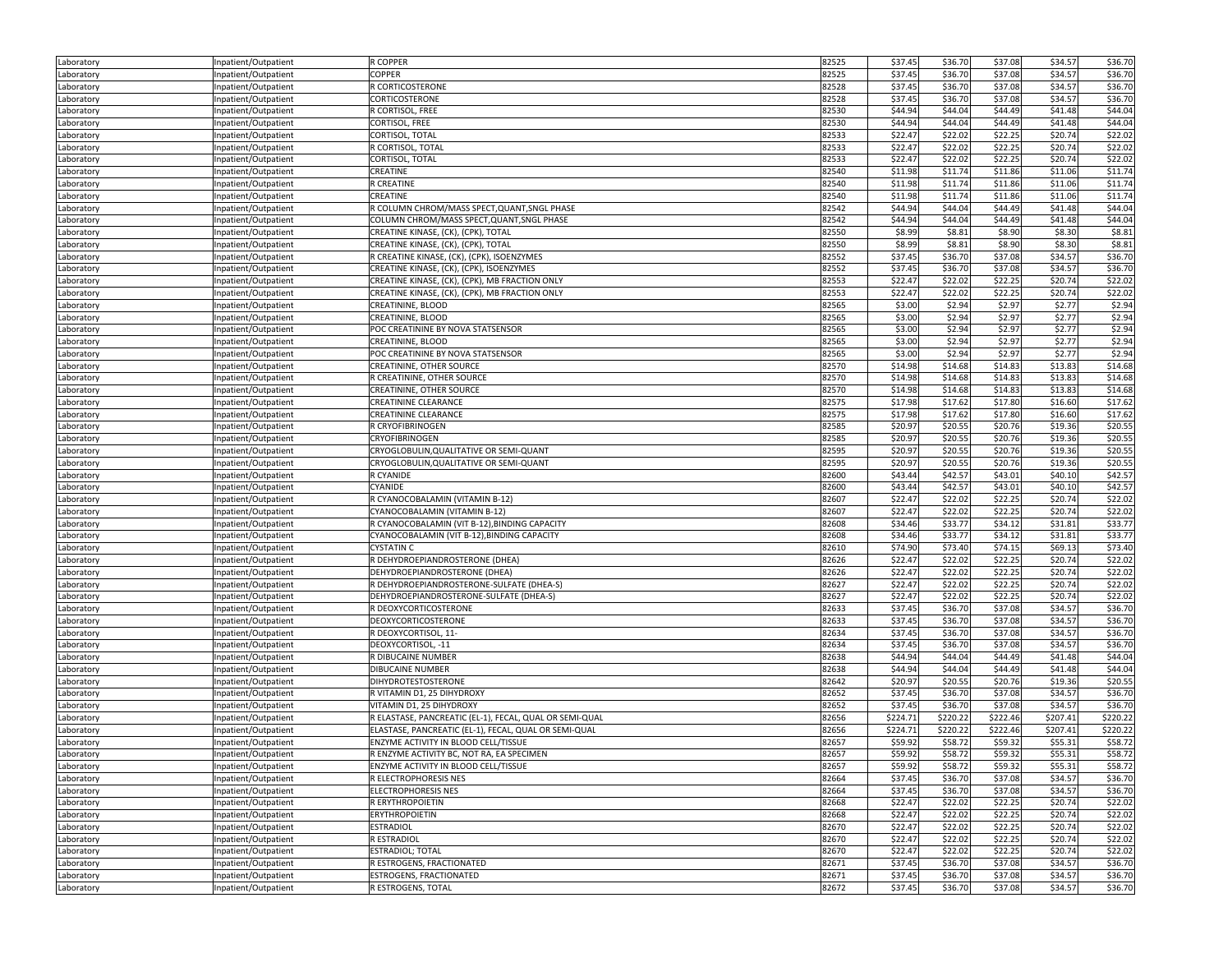| Laboratory               | Inpatient/Outpatient | ESTROGENS, TOTAL                                | 82672 | \$37.45  | \$36.70  | \$37.08  | \$34.57  | \$36.70  |
|--------------------------|----------------------|-------------------------------------------------|-------|----------|----------|----------|----------|----------|
| Laboratory               | Inpatient/Outpatient | R ESTRIOL                                       | 82677 | \$22.47  | \$22.02  | \$22.25  | \$20.74  | \$22.02  |
| Laboratory               | Inpatient/Outpatient | <b>ESTRIOL</b>                                  | 82677 | \$22.47  | \$22.02  | \$22.25  | \$20.74  | \$22.02  |
| Laboratory               | Inpatient/Outpatient | <b>RESTRONE</b>                                 | 82679 | \$37.45  | \$36.70  | \$37.08  | \$34.57  | \$36.70  |
| Laboratory               | Inpatient/Outpatient | <b>ESTRONE</b>                                  | 82679 | \$37.45  | \$36.70  | \$37.08  | \$34.57  | \$36.70  |
| Laboratory               | Inpatient/Outpatient | R ETHYLENE GLYCOL                               | 82693 | \$22.47  | \$22.02  | \$22.25  | \$20.74  | \$22.02  |
| Laboratory               | Inpatient/Outpatient | ETHYLENE GLYCOL                                 | 82693 | \$22.47  | \$22.02  | \$22.25  | \$20.74  | \$22.02  |
| Laboratory               | Inpatient/Outpatient | R FAT OR LIPIDS, FECES, QUALITATIVE             | 82705 | \$22.47  | \$22.02  | \$22.25  | \$20.74  | \$22.02  |
| Laboratory               | Inpatient/Outpatient | FAT OR LIPIDS, FECES, QUALITATIVE               | 82705 | \$22.47  | \$22.02  | \$22.25  | \$20.74  | \$22.02  |
| Laboratory               | Inpatient/Outpatient | R FAT OR LIPIDS, FECES, QUANTITATIVE            | 82710 | \$59.92  | \$58.72  | \$59.32  | \$55.31  | \$58.72  |
| Laboratory               | Inpatient/Outpatient | FAT OR LIPIDS, FECES, QUANTITATIVE              | 82710 | \$59.92  | \$58.72  | \$59.32  | \$55.31  | \$58.72  |
|                          |                      | R FATTY ACIDS, NONESTERIFIED                    | 82725 | \$29.96  | \$29.36  | \$29.66  | \$27.65  | \$29.36  |
| Laboratory<br>Laboratory | Inpatient/Outpatient | FATTY ACIDS, NONESTERIFIED                      | 82725 | \$29.96  | \$29.36  | \$29.66  | \$27.65  | \$29.36  |
|                          | Inpatient/Outpatient | R VERY LONG CHAIN FATTY ACIDS                   |       |          |          |          |          |          |
| Laboratory               | Inpatient/Outpatient |                                                 | 82726 | \$179.77 | \$176.17 | \$177.97 | \$165.93 | \$176.17 |
| Laboratory               | Inpatient/Outpatient | VERY LONG CHAIN FATTY ACIDS                     | 82726 | \$179.77 | \$176.17 | \$177.97 | \$165.93 | \$176.17 |
| Laboratory               | Inpatient/Outpatient | <b>FERRITIN</b>                                 | 82728 | \$22.47  | \$22.02  | \$22.25  | \$20.74  | \$22.02  |
| Laboratory               | Inpatient/Outpatient | <b>FERRITIN</b>                                 | 82728 | \$22.47  | \$22.02  | \$22.25  | \$20.74  | \$22.02  |
| Laboratory               | Inpatient/Outpatient | FETAL FIBRONECTIN, CERVICOVAG SECRETNS          | 82731 | \$262.17 | \$256.93 | \$259.55 | \$241.98 | \$256.93 |
| Laboratory               | Inpatient/Outpatient | FETAL FIBRONECTIN, CERVICOVAG SECRETNS          | 82731 | \$262.17 | \$256.93 | \$259.55 | \$241.98 | \$256.93 |
| Laboratory               | Inpatient/Outpatient | <b>R FLUORIDE</b>                               | 82735 | \$37.45  | \$36.70  | \$37.08  | \$34.57  | \$36.70  |
| Laboratory               | Inpatient/Outpatient | <b>FLUORIDE</b>                                 | 82735 | \$37.45  | \$36.70  | \$37.08  | \$34.57  | \$36.70  |
| Laboratory               | Inpatient/Outpatient | R FOLIC ACID, SERUM                             | 82746 | \$22.47  | \$22.02  | \$22.25  | \$20.74  | \$22.02  |
| Laboratory               | Inpatient/Outpatient | FOLIC ACID, SERUM                               | 82746 | \$22.47  | \$22.02  | \$22.25  | \$20.74  | \$22.02  |
| Laboratory               | Inpatient/Outpatient | R FOLIC ACID, RBC                               | 82747 | \$22.47  | \$22.02  | \$22.25  | \$20.74  | \$22.02  |
| Laboratory               | Inpatient/Outpatient | FOLIC ACID, RBC                                 | 82747 | \$22.47  | \$22.02  | \$22.25  | \$20.74  | \$22.02  |
| Laboratory               | Inpatient/Outpatient | R FRUCTOSE, SEMEN                               | 82757 | \$112.36 | \$110.11 | \$111.24 | \$103.71 | \$110.11 |
| Laboratory               | Inpatient/Outpatient | <b>FRUCTOSE, SEMEN</b>                          | 82757 | \$112.36 | \$110.11 | \$111.24 | \$103.71 | \$110.11 |
| Laboratory               | Inpatient/Outpatient | R GALACTOSE-1-PHOSPHT URIDYL TRNSFRS QUANT      | 82775 | \$160.30 | \$157.09 | \$158.70 | \$147.96 | \$157.09 |
| Laboratory               | Inpatient/Outpatient | GALACTOSE-1-PHOSPHT URIDYL TRNSFRS QUANT        | 82775 | \$160.30 | \$157.09 | \$158.70 | \$147.96 | \$157.09 |
| Laboratory               | Inpatient/Outpatient | R GALACTOSE-1-PHOSPHT URIDYL TRNSFRS SCREEN     | 82776 | \$26.97  | \$26.43  | \$26.70  | \$24.89  | \$26.43  |
| Laboratory               | Inpatient/Outpatient | GALACTOSE-1-PHOSPHT URIDYL TRNSFRS SCREEN       | 82776 | \$26.97  | \$26.43  | \$26.70  | \$24.89  | \$26.43  |
| Laboratory               | Inpatient/Outpatient | R GAMMAGLOBULIN, IGA, IGD, IGG, IGM, EACH       | 82784 | \$22.47  | \$22.02  | \$22.25  | \$20.74  | \$22.02  |
| Laboratory               | Inpatient/Outpatient | GAMMAGLOBULIN, IGA, IGD, IGG, IGM, EACH         | 82784 | \$22.47  | \$22.02  | \$22.25  | \$20.74  | \$22.02  |
| Laboratory               | Inpatient/Outpatient | R ASSAY OF IGE                                  | 82785 | \$22.47  | \$22.02  | \$22.25  | \$20.74  | \$22.02  |
| Laboratory               | Inpatient/Outpatient | ASSAY OF IGE                                    | 82785 | \$22.47  | \$22.02  | \$22.25  | \$20.74  | \$22.02  |
| Laboratory               | Inpatient/Outpatient | R GAMMAGLOBULIN SUBCLASSES IGG1-4, EACH         | 82787 | \$22.47  | \$22.02  | \$22.25  | \$20.74  | \$22.02  |
| Laboratory               | Inpatient/Outpatient | GAMMAGLOBULIN SUBCLASSES IGG1-4, EACH           | 82787 | \$22.47  | \$22.02  | \$22.25  | \$20.74  | \$22.02  |
| Laboratory               | Inpatient/Outpatient | BLOOD GAS MIXED WO O2 SAT                       | 82803 | \$46.44  | \$45.51  | \$45.98  | \$42.86  | \$45.51  |
| Laboratory               | Inpatient/Outpatient | BLOOD GAS MIXED WO O2 SAT                       | 82803 | \$46.44  | \$45.51  | \$45.98  | \$42.86  | \$45.51  |
|                          | Inpatient/Outpatient | HEMOGLOBIN-OXYGEN AFFINITY                      | 82820 | \$46.44  | \$45.51  | \$45.98  | \$42.86  | \$45.51  |
| Laboratory               | Inpatient/Outpatient | HEMOGLOBIN-OXYGEN AFFINITY                      | 82820 | \$46.44  | \$45.51  | \$45.98  | \$42.86  | \$45.51  |
| Laboratory               |                      |                                                 | 82930 | \$22.47  | \$22.02  | \$22.25  | \$20.74  | \$22.02  |
| Laboratory               | Inpatient/Outpatient | R GASTRIC ANALY W/PH EA SPEC                    | 82930 |          |          | \$22.25  |          |          |
| Laboratory               | Inpatient/Outpatient | GASTRIC ANALY W/PH EA SPEC                      |       | \$22.47  | \$22.02  |          | \$20.74  | \$22.02  |
| Laboratory               | Inpatient/Outpatient | R GASTRIN AFTER SECRETIN STIMULATION            | 82938 | \$22.47  | \$22.02  | \$22.25  | \$20.74  | \$22.02  |
| Laboratory               | Inpatient/Outpatient | GASTRIN AFTER SECRETIN STIMULATION              | 82938 | \$22.47  | \$22.02  | \$22.25  | \$20.74  | \$22.02  |
| Laboratory               | Inpatient/Outpatient | R GASTRIN                                       | 82941 | \$22.47  | \$22.02  | \$22.25  | \$20.74  | \$22.02  |
| Laboratory               | Inpatient/Outpatient | <b>GASTRIN</b>                                  | 82941 | \$22.47  | \$22.02  | \$22.25  | \$20.74  | \$22.02  |
| Laboratory               | Inpatient/Outpatient | R GLUCAGON                                      | 82943 | \$37.45  | \$36.70  | \$37.08  | \$34.57  | \$36.70  |
| Laboratory               | Inpatient/Outpatient | <b>GLUCAGON</b>                                 | 82943 | \$37.45  | \$36.70  | \$37.08  | \$34.57  | \$36.70  |
| Laboratory               | Inpatient/Outpatient | GLUCOSE, BODY FLUID, OTHER THAN BLOOD           | 82945 | \$5.99   | \$5.87   | \$5.93   | \$5.53   | \$5.87   |
| Laboratory               | Inpatient/Outpatient | GLUCOSE, BODY FLUID, OTHER THAN BLOOD           | 82945 | \$5.99   | \$5.87   | \$5.93   | \$5.53   | \$5.87   |
| Laboratory               | Inpatient/Outpatient | GLUCOSE, QUANTITATIVE, BLOOD                    | 82947 | \$5.99   | \$5.87   | \$5.93   | \$5.53   | \$5.87   |
| Laboratory               | Inpatient/Outpatient | R GLUCOSE, QUANTITATIVE, BLOOD                  | 82947 | \$5.99   | \$5.87   | \$5.93   | \$5.53   | \$5.87   |
| Laboratory               | Inpatient/Outpatient | GLUCOSE, QUANTITATIVE, BLOOD                    | 82947 | \$5.99   | \$5.87   | \$5.93   | \$5.53   | \$5.87   |
| Laboratory               | Inpatient/Outpatient | GLUCOSE, QUANTITATIVE, BLOOD                    | 82947 | \$5.99   | \$5.87   | \$5.93   | \$5.53   | \$5.87   |
| Laboratory               | Inpatient/Outpatient | POC GLUCOSE BY NOVA STATSTRIP                   | 82948 | \$5.99   | \$5.87   | \$5.93   | \$5.53   | \$5.87   |
| Laboratory               | Inpatient/Outpatient | POC GLUCOSE BY REAGENT STRIP                    | 82948 | \$5.99   | \$5.87   | \$5.93   | \$5.53   | \$5.87   |
| Laboratory               | Inpatient/Outpatient | GLUCOSE, POST GLUCOSE DOSE                      | 82950 | \$5.99   | \$5.87   | \$5.93   | \$5.53   | \$5.87   |
| Laboratory               | Inpatient/Outpatient | GLUCOSE TOLERANCE TEST (GTT) 3 SPECIMENS        | 82951 | \$22.47  | \$22.02  | \$22.25  | \$20.74  | \$22.02  |
| Laboratory               | Inpatient/Outpatient | GLUCOSE TOLERANCE TEST (GTT) 3 SPECIMENS        | 82951 | \$22.47  | \$22.02  | \$22.25  | \$20.74  | \$22.02  |
| Laboratory               | Inpatient/Outpatient | GLUCOSE TOLLERANCE TEST, EA ADD SPEC (BEYOND 3) | 82952 | \$5.99   | \$5.87   | \$5.93   | \$5.53   | \$5.87   |
| Laboratory               | Inpatient/Outpatient | GLUCOSE TOLLERANCE TEST, EA ADD SPEC (BEYOND 3) | 82952 | \$5.99   | \$5.87   | \$5.93   | \$5.53   | \$5.87   |
| Laboratory               | Inpatient/Outpatient | R GLUCOSE-6-PHOSPHATE DEHYDROGENASE (G6PD)      | 82955 | \$22.47  | \$22.02  | \$22.25  | \$20.74  | \$22.02  |
| Laboratory               | Inpatient/Outpatient | GLUCOSE-6-PHOSPHATE DEHYDROGENASE (G6PD)        | 82955 | \$22.47  | \$22.02  | \$22.25  | \$20.74  | \$22.02  |
| Laboratory               | Inpatient/Outpatient | R GLUTAMYLTRANSFERASE, GAMMA (GGT)              | 82977 | \$3.00   | \$2.94   | \$2.97   | \$2.77   | \$2.94   |
| Laboratory               | Inpatient/Outpatient | GLUTAMYLTRANSFERASE, GAMMA (GGT)                | 82977 | \$3.00   | \$2.94   | \$2.97   | \$2.77   | \$2.94   |
| Laboratory               | Inpatient/Outpatient | <b>GLUTATHIONE</b>                              | 82978 | \$22.47  | \$22.02  | \$22.25  | \$20.74  | \$22.02  |
| Laboratory               | Inpatient/Outpatient | <b>GLUTATHIONE</b>                              | 82978 | \$22.47  | \$22.02  | \$22.25  | \$20.74  | \$22.02  |
| Laboratory               | Inpatient/Outpatient | R GLUTATHIONE REDUCTASE, RBC                    | 82979 | \$29.96  | \$29.36  | \$29.66  | \$27.65  | \$29.36  |
|                          |                      |                                                 |       |          |          |          |          |          |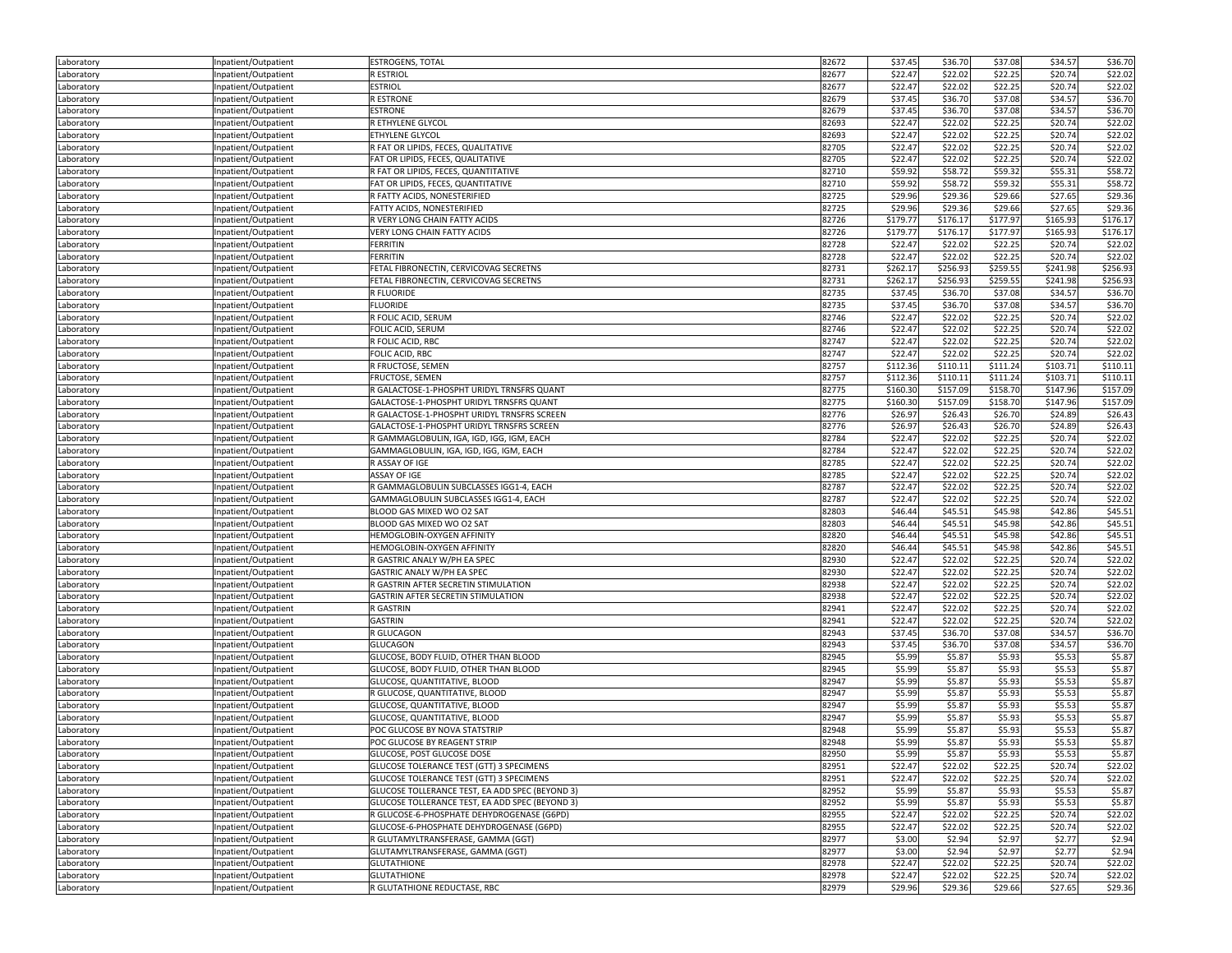| Laboratory               | Inpatient/Outpatient | <b>GLUTATHIONE REDUCTASE, RBC</b>                    | 82979 | \$29.96             | \$29.36  | \$29.66  | \$27.65  | \$29.36  |
|--------------------------|----------------------|------------------------------------------------------|-------|---------------------|----------|----------|----------|----------|
| Laboratory               | Inpatient/Outpatient | R GLYCATED PROTEIN                                   | 82985 | \$22.47             | \$22.02  | \$22.25  | \$20.74  | \$22.02  |
| Laboratory               | Inpatient/Outpatient | <b>GLYCATED PROTEIN</b>                              | 82985 | \$22.47             | \$22.02  | \$22.25  | \$20.74  | \$22.02  |
| Laboratory               | Inpatient/Outpatient | GONADOTROPIN, FSH                                    | 83001 | \$22.47             | \$22.02  | \$22.25  | \$20.74  | \$22.02  |
| Laboratory               | Inpatient/Outpatient | <b>GONADOTROPIN, FSH</b>                             | 83001 | \$22.47             | \$22.02  | \$22.25  | \$20.74  | \$22.02  |
| Laboratory               | Inpatient/Outpatient | GONADOTROPIN LUTEINIZING HORMONE                     | 83002 | \$37.45             | \$36.70  | \$37.08  | \$34.57  | \$36.70  |
| Laboratory               | Inpatient/Outpatient | GONADOTROPIN LUTEINIZING HORMONE                     | 83002 | \$37.45             | \$36.70  | \$37.08  | \$34.57  | \$36.70  |
| Laboratory               | Inpatient/Outpatient | R GROWTH HORMONE, HUMAN                              | 83003 | \$47.94             | \$46.98  | \$47.46  | \$44.25  | \$46.98  |
| Laboratory               | Inpatient/Outpatient | GROWTH HORMONE, HUMAN                                | 83003 | \$47.94             | \$46.98  | \$47.46  | \$44.25  | \$46.98  |
| Laboratory               | Inpatient/Outpatient | R HAPTOGLOBIN, QUANTITATIVE                          | 83010 | \$22.47             | \$22.02  | \$22.25  | \$20.74  | \$22.02  |
| Laboratory               | Inpatient/Outpatient | HAPTOGLOBIN, QUANTITATIVE                            | 83010 | \$22.47             | \$22.02  | \$22.25  | \$20.74  | \$22.02  |
| Laboratory               | Inpatient/Outpatient | R HELICOBACTER PYLORI, BREATH TEST                   | 83013 | \$29.96             | \$29.36  | \$29.66  | \$27.65  | \$29.36  |
| Laboratory               | Inpatient/Outpatient | HELICOBACTER PYLORI, BREATH TEST                     | 83013 | \$29.96             | \$29.36  | \$29.66  | \$27.65  | \$29.36  |
| Laboratory               | Inpatient/Outpatient | R HEAVY METAL QUANTITATIVE, EACH                     | 83018 | \$44.94             | \$44.04  | \$44.49  | \$41.48  | \$44.04  |
|                          | Inpatient/Outpatient | HEAVY METAL QUANTITATIVE, EACH                       | 83018 | \$44.94             | \$44.04  | \$44.49  | \$41.48  | \$44.04  |
| Laboratory<br>Laboratory | Inpatient/Outpatient | R HEMOGLOBIN FRACT & QUANT CHROMOTOGRAPHY            | 83021 | \$37.45             | \$36.70  | \$37.08  | \$34.57  | \$36.70  |
|                          |                      | HEMOGLOBIN FRACT & QUANT CHROMOTOGRAPHY              | 83021 | \$37.45             | \$36.70  | \$37.08  | \$34.57  | \$36.70  |
| Laboratory               | Inpatient/Outpatient | HEMOGLOBIN GLYCOSLATED (A1C)                         | 83036 | \$29.96             | \$29.36  | \$29.66  | \$27.65  | \$29.36  |
| Laboratory               | Inpatient/Outpatient | R HEMOGLOBIN GLYCOSLATED (A1C)                       |       |                     |          |          |          |          |
| Laboratory               | Inpatient/Outpatient |                                                      | 83036 | \$29.96             | \$29.36  | \$29.66  | \$27.65  | \$29.36  |
| Laboratory               | Inpatient/Outpatient | HEMOGLOBIN GLYCOSLATED (A1C)                         | 83036 | \$29.96             | \$29.36  | \$29.66  | \$27.65  | \$29.36  |
| Laboratory               | Inpatient/Outpatient | R HEMOGLOBIN METHEMOGLOBIN, QUANTITATIVE             | 83050 | \$29.96             | \$29.36  | \$29.66  | \$27.65  | \$29.36  |
| Laboratory               | Inpatient/Outpatient | HEMOGLOBIN METHEMOGLOBIN, QUANTITATIVE               | 83050 | \$29.96             | \$29.36  | \$29.66  | \$27.65  | \$29.36  |
| Laboratory               | Inpatient/Outpatient | R HEMOGLOBIN, PLASMA                                 | 83051 | \$17.98             | \$17.62  | \$17.80  | \$16.60  | \$17.62  |
| Laboratory               | Inpatient/Outpatient | HEMOGLOBIN, PLASMA                                   | 83051 | \$17.98             | \$17.62  | \$17.80  | \$16.60  | \$17.62  |
| Laboratory               | Inpatient/Outpatient | R HEMOSIDERIN, QUALITATIVE                           | 83070 | \$11.98             | \$11.74  | \$11.86  | \$11.06  | \$11.74  |
| Laboratory               | Inpatient/Outpatient | HEMOSIDERIN, QUALITATIVE                             | 83070 | \$11.98             | \$11.74  | \$11.86  | \$11.06  | \$11.74  |
| Laboratory               | Inpatient/Outpatient | R HEMOSIDERIN B-HEXOSAMINIDASE, EA ASSAY             | 83080 | \$22.47             | \$22.02  | \$22.25  | \$20.74  | \$22.02  |
| Laboratory               | Inpatient/Outpatient | HEMOSIDERIN B-HEXOSAMINIDASE, EA ASSAY               | 83080 | \$22.47             | \$22.02  | \$22.25  | \$20.74  | \$22.02  |
| Laboratory               | Inpatient/Outpatient | R HISTAMINE                                          | 83088 | \$35.95             | \$35.23  | \$35.59  | \$33.18  | \$35.23  |
| Laboratory               | Inpatient/Outpatient | <b>HISTAMINE</b>                                     | 83088 | \$35.95             | \$35.23  | \$35.59  | \$33.18  | \$35.23  |
| Laboratory               | Inpatient/Outpatient | R HOMOCYSTEINE                                       | 83090 | \$44.94             | \$44.04  | \$44.49  | \$41.48  | \$44.04  |
| Laboratory               | Inpatient/Outpatient | <b>HOMOCYSTEINE</b>                                  | 83090 | \$44.94             | \$44.04  | \$44.49  | \$41.48  | \$44.04  |
| Laboratory               | Inpatient/Outpatient | R HOMOVANILLIC ACID (HVA)                            | 83150 | \$44.94             | \$44.04  | \$44.49  | \$41.48  | \$44.04  |
| Laboratory               | Inpatient/Outpatient | HOMOVANILLIC ACID (HVA)                              | 83150 | \$44.94             | \$44.04  | \$44.49  | \$41.48  | \$44.04  |
| Laboratory               | Inpatient/Outpatient | R HYDROXYCORTICOSTEROIDS, 17- (17-OHCS)              | 83491 | \$44.94             | \$44.04  | \$44.49  | \$41.48  | \$44.04  |
| Laboratory               | Inpatient/Outpatient | HYDROXYCORTICOSTEROIDS, -17 (17-OHCS)                | 83491 | \$44.94             | \$44.04  | \$44.49  | \$41.48  | \$44.04  |
| Laboratory               | Inpatient/Outpatient | R HYDROXYINDOLACETIC ACID, 5-(HIAA)                  | 83497 | \$44.94             | \$44.04  | \$44.49  | \$41.48  | \$44.04  |
| Laboratory               | Inpatient/Outpatient | HYDROXYINDOLACETIC ACID, 5-(HIAA)                    | 83497 | \$44.94             | \$44.04  | \$44.49  | \$41.48  | \$44.04  |
| Laboratory               | Inpatient/Outpatient | R HYDROXYPROGESTERONE, 17-D                          | 83498 | \$52.43             | \$51.38  | \$51.91  | \$48.39  | \$51.38  |
| Laboratory               | Inpatient/Outpatient | HYDROXYPROGESTERONE, 17-D                            | 83498 | \$52.43             | \$51.38  | \$51.91  | \$48.39  | \$51.38  |
| Laboratory               | Inpatient/Outpatient | R HYDROXYPROLINE, FREE                               | 83500 | \$89.89             | \$88.09  | \$88.99  | \$82.97  | \$88.09  |
| Laboratory               | Inpatient/Outpatient | HYDROXYPROLINE, FREE                                 | 83500 | \$89.89             | \$88.09  | \$88.99  | \$82.97  | \$88.09  |
| Laboratory               | Inpatient/Outpatient | R HYDROXYPROLINE, TOTAL                              | 83505 | \$89.89             | \$88.09  | \$88.99  | \$82.97  | \$88.09  |
| Laboratory               | Inpatient/Outpatient | HYDROXYPROLINE, TOTAL                                | 83505 | \$89.89             | \$88.09  | \$88.99  | \$82.97  | \$88.09  |
| Laboratory               | Inpatient/Outpatient | R IMMUNOASSAY FOR ANALYTE, MULT STEP MTHD            | 83516 | \$37.45             | \$36.70  | \$37.08  | \$34.57  | \$36.70  |
| Laboratory               | Inpatient/Outpatient | R IMMUNOASSAY FOR ANALYTE, MULT STEP MTHD            | 83516 | \$37.45             | \$36.70  | \$37.08  | \$34.57  | \$36.70  |
| Laboratory               | Inpatient/Outpatient | R IMMUNOASSAY FOR ANALYTE, MULT STEP MTHD            | 83516 | \$37.45             | \$36.70  | \$37.08  | \$34.57  | \$36.70  |
| Laboratory               | Inpatient/Outpatient | IMMUNOASSAY FOR ANALYTE, MULT STEP MTHD              | 83516 | \$37.45             | \$36.70  | \$37.08  | \$34.57  | \$36.70  |
| Laboratory               | Inpatient/Outpatient | R IMMUNOASSAY FOR ANALYTE, BY RIA (RADIOIMMUNOASSAY) | 83519 | \$37.45             | \$36.70  | \$37.08  | \$34.57  | \$36.70  |
| Laboratory               | Inpatient/Outpatient | R IMMUNOASSAY FOR ANALYTE, BY RIA (RADIOIMMUNOASSAY) | 83519 | \$37.45             | \$36.70  | \$37.08  | \$34.57  | \$36.70  |
| Laboratory               | Inpatient/Outpatient | IMMUNOASSAY FOR ANALYTE, BY RIA (RADIOIMMUNOASSAY)   | 83519 | \$37.45             | \$36.70  | \$37.08  | \$34.57  | \$36.70  |
| Laboratory               | Inpatient/Outpatient | R IMMUNOASSAY QUANT NOS NONAB                        | 83520 | \$59.92             | \$58.72  | \$59.32  | \$55.31  | \$58.72  |
| Laboratory               | Inpatient/Outpatient | R IMMUNOASSAY QUANT NOS NONAB                        | 83520 | \$97.38             | \$95.43  | \$96.41  | \$89.88  | \$95.43  |
| Laboratory               | Inpatient/Outpatient | R IMMUNOASSAY QUANT NOS NONAB                        | 83520 | \$157.30            | \$154.15 | \$155.73 | \$145.19 | \$154.15 |
| Laboratory               | Inpatient/Outpatient | R IMMUNOASSAY QUANT NOS NONAB                        | 83520 | \$307.11            | \$300.97 | \$304.04 | \$283.46 | \$300.97 |
| Laboratory               | Inpatient/Outpatient | R IMMUNOASSAY QUANT NOS NONAB                        | 83520 | \$7.49              | \$7.34   | \$7.42   | \$6.91   | \$7.34   |
| Laboratory               | Inpatient/Outpatient | R IMMUNOASSAY QUANT NOS NONAB                        | 83520 | \$59.92             | \$58.72  | \$59.32  | \$55.31  | \$58.72  |
|                          |                      | IMMUNOASSAY QUANT NOS NONAB                          | 83520 | \$59.92             | \$58.72  | \$59.32  | \$55.31  | \$58.72  |
| Laboratory               | Inpatient/Outpatient | <b>IMMUNOASSAY QUANT NOS NONAB</b>                   | 83520 |                     | \$95.43  | \$96.41  | \$89.88  | \$95.43  |
| Laboratory               | Inpatient/Outpatient | IMMUNOASSAY QUANT NOS NONAB                          | 83520 | \$97.38<br>\$157.30 | \$154.15 | \$155.73 | \$145.19 | \$154.15 |
| Laboratory               | Inpatient/Outpatient | IMMUNOASSAY QUANT NOS NONAB                          | 83520 | \$307.11            | \$300.97 | \$304.04 | \$283.46 | \$300.97 |
| Laboratory               | Inpatient/Outpatient |                                                      |       |                     |          |          |          |          |
| Laboratory               | Inpatient/Outpatient | IMMUNOASSAY QUANT NOS NONAB                          | 83520 | \$7.49              | \$7.34   | \$7.42   | \$6.91   | \$7.34   |
| Laboratory               | Inpatient/Outpatient | R INSULIN, TOTAL                                     | 83525 | \$22.47             | \$22.02  | \$22.25  | \$20.74  | \$22.02  |
| Laboratory               | Inpatient/Outpatient | <b>INSULIN, TOTAL</b>                                | 83525 | \$22.47             | \$22.02  | \$22.25  | \$20.74  | \$22.02  |
| Laboratory               | Inpatient/Outpatient | R INSULIN, FREE                                      | 83527 | \$22.47             | \$22.02  | \$22.25  | \$20.74  | \$22.02  |
| Laboratory               | Inpatient/Outpatient | INSULIN, FREE                                        | 83527 | \$22.47             | \$22.02  | \$22.25  | \$20.74  | \$22.02  |
| Laboratory               | Inpatient/Outpatient | <b>IRON</b>                                          | 83540 | \$8.99              | \$8.81   | \$8.90   | \$8.30   | \$8.81   |
| Laboratory               | Inpatient/Outpatient | R IRON                                               | 83540 | \$8.99              | \$8.81   | \$8.90   | \$8.30   | \$8.81   |
| Laboratory               | Inpatient/Outpatient | <b>IRON</b>                                          | 83540 | \$8.99              | \$8.81   | \$8.90   | \$8.30   | \$8.81   |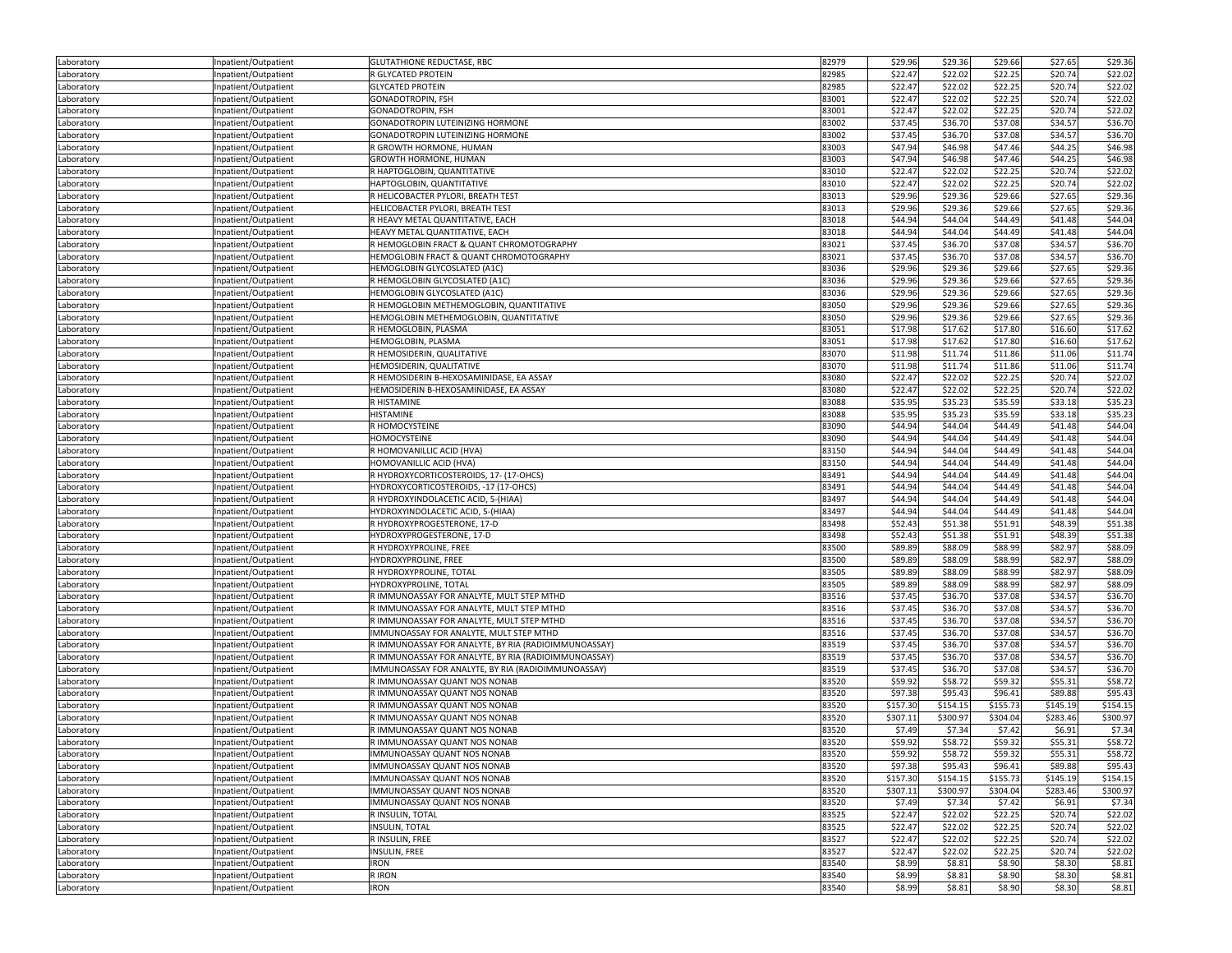| Laboratory | Inpatient/Outpatient | <b>IRON BINDING CAPACITY</b>                  | 83550 | \$17.98  | \$17.62  | \$17.80  | \$16.60  | \$17.62  |
|------------|----------------------|-----------------------------------------------|-------|----------|----------|----------|----------|----------|
| Laboratory | Inpatient/Outpatient | <b>IRON BINDING CAPACITY</b>                  | 83550 | \$17.98  | \$17.62  | \$17.80  | \$16.60  | \$17.62  |
| Laboratory | Inpatient/Outpatient | R KETOSTEROIDS, 17- (17-KS), TOTAL            | 83586 | \$89.89  | \$88.09  | \$88.99  | \$82.97  | \$88.09  |
|            |                      | KETOSTEROIDS, -17 (17-KS), TOTAL              | 83586 | \$89.89  | \$88.09  | \$88.99  | \$82.97  | \$88.09  |
| Laboratory | Inpatient/Outpatient |                                               |       |          |          |          |          |          |
| Laboratory | Inpatient/Outpatient | R KETOSTEROIDS, 17- (17-KS), FRACTIONATION    | 83593 | \$31.46  | \$30.83  | \$31.15  | \$29.04  | \$30.83  |
| Laboratory | Inpatient/Outpatient | KETOSTEROIDS, -17 (17-KS), FRACTIONATION      | 83593 | \$31.46  | \$30.83  | \$31.15  | \$29.04  | \$30.83  |
| Laboratory | Inpatient/Outpatient | LACTATE (LACTIC ACID)                         | 83605 | \$29.96  | \$29.36  | \$29.66  | \$27.65  | \$29.36  |
| Laboratory | Inpatient/Outpatient | LACTATE (LACTIC ACID)                         | 83605 | \$29.96  | \$29.36  | \$29.66  | \$27.65  | \$29.36  |
| Laboratory | Inpatient/Outpatient | LACTATE DEHYDROGENASE (LD), (LDH)             | 83615 | \$5.99   | \$5.87   | \$5.93   | \$5.53   | \$5.87   |
| Laboratory | Inpatient/Outpatient | LACTATE DEHYDROGENASE (LD), (LDH)             | 83615 | \$5.99   | \$5.87   | \$5.93   | \$5.53   | \$5.87   |
| Laboratory | Inpatient/Outpatient | LACTATE DEHYDROGENASE (LD), (LDH)             | 83615 | \$5.99   | \$5.87   | \$5.93   | \$5.53   | \$5.87   |
| Laboratory | Inpatient/Outpatient | R LDH, ISOENZYMES                             | 83625 | \$37.45  | \$36.70  | \$37.08  | \$34.57  | \$36.70  |
| Laboratory | Inpatient/Outpatient | LDH, ISOENZYMES                               | 83625 | \$37.45  | \$36.70  | \$37.08  | \$34.57  | \$36.70  |
|            | Inpatient/Outpatient | R LACTOFERRIN, FECAL, QUALITATIVE             | 83630 | \$74.90  | \$73.40  | \$74.15  | \$69.13  | \$73.40  |
| Laboratory |                      |                                               |       |          |          |          |          |          |
| Laboratory | Inpatient/Outpatient | LACTOFERRIN, FECAL, QUALITATIVE               | 83630 | \$74.90  | \$73.40  | \$74.15  | \$69.13  | \$73.40  |
| Laboratory | Inpatient/Outpatient | R LEAD                                        | 83655 | \$37.45  | \$36.70  | \$37.08  | \$34.57  | \$36.70  |
| Laboratory | Inpatient/Outpatient | LEAD                                          | 83655 | \$37.45  | \$36.70  | \$37.08  | \$34.57  | \$36.70  |
| Laboratory | Inpatient/Outpatient | R FETAL LUNG MATURITY ASSESS, L/S RATION      | 83661 | \$179.77 | \$176.17 | \$177.97 | \$165.93 | \$176.17 |
| Laboratory | Inpatient/Outpatient | FETAL LUNG MATURITY ASSESS, L/S RATION        | 83661 | \$179.77 | \$176.17 | \$177.97 | \$165.93 | \$176.17 |
| Laboratory | Inpatient/Outpatient | R FETAL LUNG - FLUORESC POLARIZ               | 83663 | \$37.45  | \$36.70  | \$37.08  | \$34.57  | \$36.70  |
| Laboratory | Inpatient/Outpatient | FETAL LUNG - FLUORESC POLARIZ                 | 83663 | \$37.45  | \$36.70  | \$37.08  | \$34.57  | \$36.70  |
| Laboratory | Inpatient/Outpatient | FETAL LUNG - LB DENSITY                       | 83664 | \$74.90  | \$73.40  | \$74.15  | \$69.13  | \$73.40  |
| Laboratory | Inpatient/Outpatient | FETAL LUNG - LB DENSITY                       | 83664 | \$74.90  | \$73.40  | \$74.15  | \$69.13  | \$73.40  |
| Laboratory | Inpatient/Outpatient | LIPASE                                        | 83690 | \$11.98  | \$11.74  | \$11.86  | \$11.06  | \$11.74  |
|            |                      |                                               |       |          |          |          |          |          |
| Laboratory | Inpatient/Outpatient | R LIPASE                                      | 83690 | \$11.98  | \$11.74  | \$11.86  | \$11.06  | \$11.74  |
| Laboratory | Inpatient/Outpatient | LIPASE                                        | 83690 | \$11.98  | \$11.74  | \$11.86  | \$11.06  | \$11.74  |
| Laboratory | Inpatient/Outpatient | R LIPOPROTEIN (A)                             | 83695 | \$37.45  | \$36.70  | \$37.08  | \$34.57  | \$36.70  |
| Laboratory | Inpatient/Outpatient | LIPOPROTEIN (A)                               | 83695 | \$37.45  | \$36.70  | \$37.08  | \$34.57  | \$36.70  |
| Laboratory | Inpatient/Outpatient | R LIPOPROTEIN-ASSOC PHOSPHOLIPASE A2          | 83698 | \$142.32 | \$139.47 | \$140.90 | \$131.36 | \$139.47 |
| Laboratory | Inpatient/Outpatient | LIPOPROTEIN-ASSOC PHOSPHOLIPASE A2            | 83698 | \$142.32 | \$139.47 | \$140.90 | \$131.36 | \$139.47 |
| Laboratory | Inpatient/Outpatient | R LIPOPROTEIN, BLOOD, ELECTROPHORETIC         | 83700 | \$37.45  | \$36.70  | \$37.08  | \$34.57  | \$36.70  |
| Laboratory | Inpatient/Outpatient | LIPOPROTEIN, BLOOD, ELECTROPHORETIC           | 83700 | \$37.45  | \$36.70  | \$37.08  | \$34.57  | \$36.70  |
| Laboratory | Inpatient/Outpatient | R LIPOPROTEIN, BLOOD, HGH RESOL FRACT& QUANT  | 83701 | \$74.90  | \$73.40  | \$74.15  | \$69.13  | \$73.40  |
| Laboratory | Inpatient/Outpatient | LIPOPROTEIN, BLOOD, HGH RESOL FRACT& QUANT    | 83701 | \$74.90  | \$73.40  | \$74.15  | \$69.13  | \$73.40  |
|            |                      | LIPOPROTEIN BLD QUAN PART                     | 83704 | \$74.90  | \$73.40  | \$74.15  | \$69.13  | \$73.40  |
| Laboratory | Inpatient/Outpatient | LIPOPROTEIN BLD QUAN PART                     | 83704 | \$74.90  | \$73.40  | \$74.15  | \$69.13  | \$73.40  |
| Laboratory | Inpatient/Outpatient |                                               |       |          |          |          |          |          |
| Laboratory | Inpatient/Outpatient | LIPOPROTEIN, DIRECT MEASUR HDL CHOLESTEROL    | 83718 | \$22.47  | \$22.02  | \$22.25  | \$20.74  | \$22.02  |
| Laboratory | Inpatient/Outpatient | R LIPOPROTEIN, DIRECT MEASUR HDL CHOLESTEROL  | 83718 | \$22.47  | \$22.02  | \$22.25  | \$20.74  | \$22.02  |
| Laboratory | Inpatient/Outpatient | LIPOPROTEIN, DIRECT MEASUR HDL CHOLESTEROL    | 83718 | \$22.47  | \$22.02  | \$22.25  | \$20.74  | \$22.02  |
| Laboratory | Inpatient/Outpatient | R LIPOPROTEIN, DIRECT MEASUR VLDL CHOLESTEROL | 83719 | \$37.45  | \$36.70  | \$37.08  | \$34.57  | \$36.70  |
| Laboratory | Inpatient/Outpatient | LIPOPROTEIN, DIRECT MEASUR VLDL CHOLESTEROL   | 83719 | \$37.45  | \$36.70  | \$37.08  | \$34.57  | \$36.70  |
| Laboratory | Inpatient/Outpatient | LIPOPROTEIN, DIRECT MEASUR LDL CHOLESTEROL    | 83721 | \$22.47  | \$22.02  | \$22.25  | \$20.74  | \$22.02  |
| Laboratory | Inpatient/Outpatient | R LIPOPROTEIN, DIRECT MEASUR LDL CHOLESTEROL  | 83721 | \$22.47  | \$22.02  | \$22.25  | \$20.74  | \$22.02  |
| Laboratory | Inpatient/Outpatient | LIPOPROTEIN, DIRECT MEASUR LDL CHOLESTEROL    | 83721 | \$22.47  | \$22.02  | \$22.25  | \$20.74  | \$22.02  |
| Laboratory | Inpatient/Outpatient | LUTEINIZING RELEASING FACTOR                  | 83727 | \$37.45  | \$36.70  | \$37.08  | \$34.57  | \$36.70  |
| Laboratory | Inpatient/Outpatient | MAGNESIUM                                     | 83735 | \$8.99   | \$8.81   | \$8.90   | \$8.30   | \$8.81   |
|            |                      | <b>R MAGNESIUM</b>                            | 83735 | \$8.99   | \$8.81   | \$8.90   | \$8.30   | \$8.81   |
| Laboratory | Inpatient/Outpatient |                                               |       |          |          |          |          |          |
| Laboratory | Inpatient/Outpatient | MAGNESIUM                                     | 83735 | \$8.99   | \$8.81   | \$8.90   | \$8.30   | \$8.81   |
| Laboratory | Inpatient/Outpatient | R MANGANESE                                   | 83785 | \$37.45  | \$36.70  | \$37.08  | \$34.57  | \$36.70  |
| Laboratory | Inpatient/Outpatient | MANGANESE                                     | 83785 | \$37.45  | \$36.70  | \$37.08  | \$34.57  | \$36.70  |
| Laboratory | Inpatient/Outpatient | R MASS SPECTROMETRY ANALYTE, QUANTITATIVE     | 83789 | \$59.92  | \$58.72  | \$59.32  | \$55.31  | \$58.72  |
| Laboratory | Inpatient/Outpatient | MASS SPECTROMETRY ANALYTE, QUANTITATIVE       | 83789 | \$59.92  | \$58.72  | \$59.32  | \$55.31  | \$58.72  |
| Laboratory | Inpatient/Outpatient | R MERCURY, QUANTITATIVE                       | 83825 | \$37.45  | \$36.70  | \$37.08  | \$34.57  | \$36.70  |
| Laboratory | Inpatient/Outpatient | MERCURY, QUANTITATIVE                         | 83825 | \$37.45  | \$36.70  | \$37.08  | \$34.57  | \$36.70  |
| Laboratory | Inpatient/Outpatient | R METANEPHRINES                               | 83835 | \$44.94  | \$44.04  | \$44.49  | \$41.48  | \$44.04  |
| Laboratory | Inpatient/Outpatient | <b>METANEPHRINES</b>                          | 83835 | \$44.94  | \$44.04  | \$44.49  | \$41.48  | \$44.04  |
| Laboratory | Inpatient/Outpatient | R MUCIN, SYNOVIAL FLUID (ROPES TEST)          | 83872 | \$13.48  | \$13.21  | \$13.35  | \$12.44  | \$13.21  |
| Laboratory | Inpatient/Outpatient | MUCIN, SYNOVIAL FLUID (ROPES TEST)            | 83872 | \$13.48  | \$13.21  | \$13.35  | \$12.44  | \$13.21  |
| Laboratory | Inpatient/Outpatient | R MYELIN BASIC PROTEIN, CEREBROSPINAL FLUID   | 83873 | \$89.89  | \$88.09  | \$88.99  | \$82.97  | \$88.09  |
|            |                      |                                               |       |          |          |          |          |          |
| Laboratory | Inpatient/Outpatient | MYELIN BASIC PROTEIN, CEREBROSPINAL FLUID     | 83873 | \$89.89  | \$88.09  | \$88.99  | \$82.97  | \$88.09  |
| Laboratory | Inpatient/Outpatient | R MYOGLOBIN                                   | 83874 | \$29.96  | \$29.36  | \$29.66  | \$27.65  | \$29.36  |
| Laboratory | Inpatient/Outpatient | <b>MYOGLOBIN</b>                              | 83874 | \$29.96  | \$29.36  | \$29.66  | \$27.65  | \$29.36  |
| Laboratory | Inpatient/Outpatient | NATRIURETIC PEPTIDE                           | 83880 | \$44.94  | \$44.04  | \$44.49  | \$41.48  | \$44.04  |
| Laboratory | Inpatient/Outpatient | R NATRIURETIC PEPTIDE                         | 83880 | \$44.94  | \$44.04  | \$44.49  | \$41.48  | \$44.04  |
| Laboratory | Inpatient/Outpatient | NATRIURETIC PEPTIDE                           | 83880 | \$44.94  | \$44.04  | \$44.49  | \$41.48  | \$44.04  |
| Laboratory | Inpatient/Outpatient | NEPHELOMETRY EA ANALYTE NES                   | 83883 | \$22.47  | \$22.02  | \$22.25  | \$20.74  | \$22.02  |
| Laboratory | Inpatient/Outpatient | R NEPHELOMETRY EA ANALYTE NES                 | 83883 | \$22.47  | \$22.02  | \$22.25  | \$20.74  | \$22.02  |
| Laboratory | Inpatient/Outpatient | R NEPHELOMETRY EA ANALYTE NES                 | 83883 | \$22.47  | \$22.02  | \$22.25  | \$20.74  | \$22.02  |
| Laboratory | Inpatient/Outpatient | NEPHELOMETRY EA ANALYTE NES                   | 83883 | \$22.47  | \$22.02  | \$22.25  | \$20.74  | \$22.02  |
|            |                      |                                               |       |          |          |          |          |          |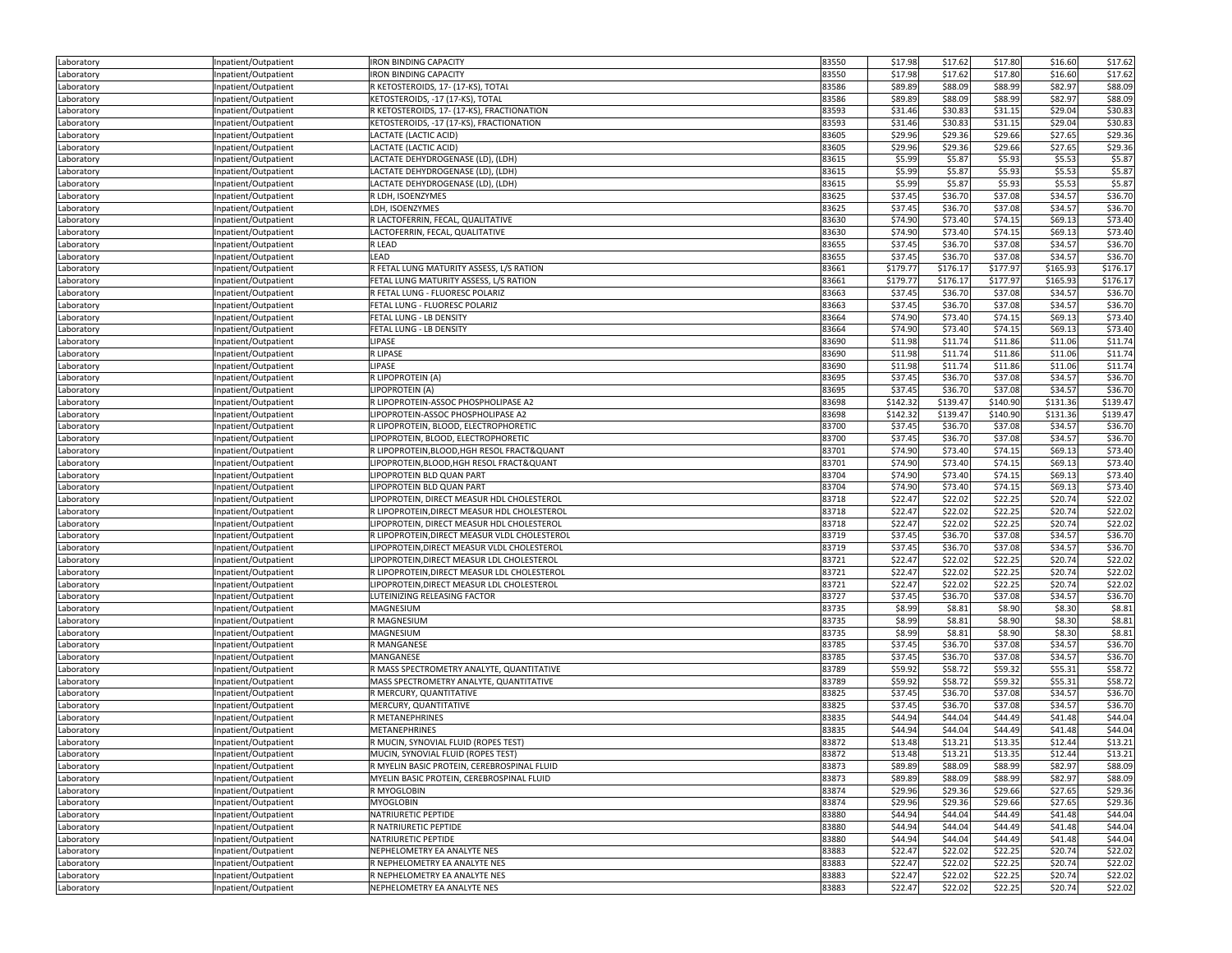| Laboratory | Inpatient/Outpatient | <b>R NICKEL</b>                              | 83885 | \$59.92  | \$58.72  | \$59.32  | \$55.31  | \$58.72  |
|------------|----------------------|----------------------------------------------|-------|----------|----------|----------|----------|----------|
| Laboratory | Inpatient/Outpatient | NICKEL                                       | 83885 | \$59.92  | \$58.72  | \$59.32  | \$55.31  | \$58.72  |
| Laboratory | Inpatient/Outpatient | R NUCLEOTIDASE 5'-                           | 83915 | \$22.47  | \$22.02  | \$22.25  | \$20.74  | \$22.02  |
| Laboratory | Inpatient/Outpatient | NUCLEOTIDASE 5'-                             | 83915 | \$22.47  | \$22.02  | \$22.25  | \$20.74  | \$22.02  |
| Laboratory | Inpatient/Outpatient | R OLIGOCLONAL IMMUNE                         | 83916 | \$37.45  | \$36.70  | \$37.08  | \$34.57  | \$36.70  |
| Laboratory | Inpatient/Outpatient | OLIGOCLONAL IMMUNE                           | 83916 | \$37.45  | \$36.70  | \$37.08  | \$34.57  | \$36.70  |
| Laboratory | Inpatient/Outpatient | R ORGANIC ACIDS, TOTAL, QUANTITATIVE EA SPEC | 83918 | \$187.26 | \$183.51 | \$185.39 | \$172.84 | \$183.51 |
| Laboratory | Inpatient/Outpatient | ORGANIC ACIDS, TOTAL, QUANTITATIVE EA SPEC   | 83918 | \$187.26 | \$183.51 | \$185.39 | \$172.84 | \$183.51 |
| Laboratory | Inpatient/Outpatient | R ORGANIC ACIDS, QUALITATIVE, EA SPECIMEN    | 83919 | \$59.92  | \$58.72  | \$59.32  | \$55.31  | \$58.72  |
| Laboratory |                      | ORGANIC ACIDS, QUALITATIVE, EA SPECIMEN      | 83919 | \$59.92  | \$58.72  | \$59.32  | \$55.31  | \$58.72  |
|            | Inpatient/Outpatient | R ORGANIC ACID, SINGLE, QUANTITATIVE         | 83921 | \$59.92  | \$58.7   | \$59.32  | \$55.31  | \$58.72  |
| .aboratory | Inpatient/Outpatient | ORGANIC ACID, SINGLE, QUANTITATIVE           | 83921 | \$59.92  | \$58.72  | \$59.32  | \$55.31  | \$58.72  |
| Laboratory | Inpatient/Outpatient |                                              | 83930 |          |          |          |          |          |
| Laboratory | Inpatient/Outpatient | OSMOLALITY, BLOOD                            |       | \$14.98  | \$14.68  | \$14.83  | \$13.83  | \$14.68  |
| Laboratory | Inpatient/Outpatient | OSMOLALITY, BLOOD                            | 83930 | \$14.98  | \$14.68  | \$14.83  | \$13.83  | \$14.68  |
| Laboratory | Inpatient/Outpatient | OSMOLALITY, URINE                            | 83935 | \$14.98  | \$14.68  | \$14.83  | \$13.83  | \$14.68  |
| Laboratory | Inpatient/Outpatient | OSMOLALITY, URINE                            | 83935 | \$14.98  | \$14.68  | \$14.83  | \$13.83  | \$14.68  |
| Laboratory | Inpatient/Outpatient | R OSTEOCALCIN (BONE G 1 A PROTEIN)           | 83937 | \$22.47  | \$22.02  | \$22.25  | \$20.74  | \$22.02  |
| Laboratory | Inpatient/Outpatient | OSTEOCALCIN (BONE G 1 A PROTEIN)             | 83937 | \$22.47  | \$22.02  | \$22.25  | \$20.74  | \$22.02  |
| Laboratory | Inpatient/Outpatient | R OXALATE                                    | 83945 | \$22.47  | \$22.02  | \$22.25  | \$20.74  | \$22.02  |
| Laboratory | Inpatient/Outpatient | <b>OXALATE</b>                               | 83945 | \$22.47  | \$22.02  | \$22.25  | \$20.74  | \$22.02  |
| Laboratory | Inpatient/Outpatient | PARATHORMONE (PARATHYROID HORMONE)           | 83970 | \$22.47  | \$22.02  | \$22.25  | \$20.74  | \$22.02  |
| Laboratory | Inpatient/Outpatient | R PARATHORMONE (PARATHYROID HORMONE)         | 83970 | \$22.47  | \$22.02  | \$22.25  | \$20.74  | \$22.02  |
| Laboratory | Inpatient/Outpatient | PARATHORMONE (PARATHYROID HORMONE)           | 83970 | \$22.47  | \$22.02  | \$22.25  | \$20.74  | \$22.02  |
| Laboratory | Inpatient/Outpatient | PH BODY FLUID                                | 83986 | \$11.98  | \$11.74  | \$11.86  | \$11.06  | \$11.74  |
| Laboratory | Inpatient/Outpatient | R PH BODY FLUID                              | 83986 | \$11.98  | \$11.74  | \$11.86  | \$11.06  | \$11.74  |
| Laboratory | Inpatient/Outpatient | PH BODY FLUID                                | 83986 | \$11.98  | \$11.74  | \$11.86  | \$11.06  | \$11.74  |
| Laboratory | Inpatient/Outpatient | R PHENCYCLIDINE (PCP)                        | 83992 | \$22.47  | \$22.02  | \$22.25  | \$20.74  | \$22.02  |
| Laboratory | Inpatient/Outpatient | PHENCYCLIDINE (PCP)                          | 83992 | \$22.47  | \$22.02  | \$22.25  | \$20.74  | \$22.02  |
| Laboratory | Inpatient/Outpatient | R CALPROTECTIN FECAL                         | 83993 | \$127.34 | \$124.79 | \$126.07 | \$117.53 | \$124.79 |
| Laboratory | Inpatient/Outpatient | CALPROTECTIN FECAL                           | 83993 | \$127.34 | \$124.79 | \$126.07 | \$117.53 | \$124.79 |
| Laboratory | npatient/Outpatient  | PHENYLALANINE (PKU) BLOOD                    | 84030 | \$29.96  | \$29.36  | \$29.66  | \$27.65  | \$29.36  |
| Laboratory | Inpatient/Outpatient | R PHOSPHATASE, ACID, TOTAL                   | 84060 | \$22.47  | \$22.02  | \$22.25  | \$20.74  | \$22.02  |
| Laboratory | Inpatient/Outpatient | PHOSPHATASE, ACID, TOTAL                     | 84060 | \$22.47  | \$22.02  | \$22.25  | \$20.74  | \$22.02  |
| Laboratory | Inpatient/Outpatient | R PHOSPHATASE, ACID, PROSTATIC               | 84066 | \$22.47  | \$22.02  | \$22.25  | \$20.74  | \$22.02  |
| Laboratory | Inpatient/Outpatient | PHOSPHATASE, ACID, PROSTATIC                 | 84066 | \$22.47  | \$22.02  | \$22.25  | \$20.74  | \$22.02  |
| Laboratory | Inpatient/Outpatient | PHOSPHATASE, ALKALINE                        | 84075 | \$3.00   | \$2.94   | \$2.97   | \$2.77   | \$2.94   |
| Laboratory | Inpatient/Outpatient | R PHOSPHATASE, ALKALINE                      | 84075 | \$3.00   | \$2.94   | \$2.97   | \$2.77   | \$2.94   |
| Laboratory | Inpatient/Outpatient | PHOSPHATASE, ALKALINE                        | 84075 | \$3.00   | \$2.94   | \$2.97   | \$2.77   | \$2.94   |
| Laboratory | Inpatient/Outpatient | PHOSPHATASE, ALKALINE                        | 84075 | \$3.00   | \$2.94   | \$2.97   | \$2.77   | \$2.94   |
| Laboratory | Inpatient/Outpatient | PHOSPHATASE, ALKALINE                        | 84075 | \$3.00   | \$2.94   | \$2.97   | \$2.77   | \$2.94   |
| Laboratory | Inpatient/Outpatient | PHOSPHATASE, ALKALINE, HEAT STABLE           | 84078 | \$14.98  | \$14.68  | \$14.83  | \$13.83  | \$14.68  |
| Laboratory | Inpatient/Outpatient | PHOSPHATASE, ALKALINE, HEAT STABLE           | 84078 | \$14.98  | \$14.68  | \$14.83  | \$13.83  | \$14.68  |
| Laboratory | Inpatient/Outpatient | R PHOSPHATASE, ALKALINE, ISOENZYMES          | 84080 | \$37.45  | \$36.70  | \$37.08  | \$34.57  | \$36.70  |
| Laboratory | Inpatient/Outpatient | PHOSPHATASE, ALKALINE, ISOENZYMES            | 84080 | \$37.45  | \$36.70  | \$37.08  | \$34.57  | \$36.70  |
| Laboratory | Inpatient/Outpatient | R PHOSPHATIDYLGLYCEROL                       | 84081 | \$179.77 | \$176.17 | \$177.97 | \$165.93 | \$176.17 |
| Laboratory | Inpatient/Outpatient | PHOSPHATIDYLGLYCEROL                         | 84081 | \$179.77 | \$176.17 | \$177.97 | \$165.93 | \$176.17 |
| Laboratory | Inpatient/Outpatient | R PHOSPHOHEXOSE ISOMERASE                    | 84087 | \$23.97  | \$23.49  | \$23.73  | \$22.12  | \$23.49  |
| Laboratory | Inpatient/Outpatient | PHOSPHOHEXOSE ISOMERASE                      | 84087 | \$23.97  | \$23.49  | \$23.73  | \$22.12  | \$23.49  |
| Laboratory | Inpatient/Outpatient | PHOSPHORUS INORGANIC (PHOSPHATE)             | 84100 | \$3.00   | \$2.94   | \$2.97   | \$2.77   | \$2.94   |
| Laboratory | Inpatient/Outpatient | R PHOSPHORUS INORGANIC (PHOSPHATE)           | 84100 | \$3.00   | \$2.94   | \$2.97   | \$2.77   | \$2.94   |
| Laboratory | npatient/Outpatient  | PHOSPHORUS INORGANIC (PHOSPHATE)             | 84100 | \$3.00   | \$2.94   | \$2.97   | \$2.77   | \$2.94   |
| Laboratory | Inpatient/Outpatient | PHOSPHORUS INORGANIC URINE                   | 84105 | \$14.98  | \$14.68  | \$14.83  | \$13.83  | 514.68   |
| Laboratory | Inpatient/Outpatient | R PHOSPHORUS INORGANIC URINE                 | 84105 | \$14.98  | \$14.68  | \$14.83  | \$13.83  | \$14.68  |
|            | Inpatient/Outpatient | PHOSPHORUS INORGANIC URINE                   | 84105 | \$14.98  | \$14.68  | \$14.83  | \$13.83  | \$14.68  |
| Laboratory |                      | R PORPHOBILINOGEN, URINE, QUALITATIVE        | 84106 | \$17.98  | \$17.62  | \$17.80  | \$16.60  | \$17.62  |
| Laboratory | Inpatient/Outpatient | PORPHOBILINOGEN, URINE, QUALITATIVE          | 84106 | \$17.98  | \$17.62  | \$17.80  | \$16.60  | \$17.62  |
| Laboratory | Inpatient/Outpatient | R PORPHOBILINOGEN, URINE, QUANTITATIVE       | 84110 | \$19.48  | \$19.09  |          |          |          |
| Laboratory | Inpatient/Outpatient |                                              |       |          |          | \$19.29  | \$17.98  | \$19.09  |
| Laboratory | Inpatient/Outpatient | PORPHOBILINOGEN, URINE, QUANTITATIVE         | 84110 | \$19.48  | \$19.09  | \$19.29  | \$17.98  | \$19.09  |
| Laboratory | Inpatient/Outpatient | PLACENTAL ALPHA MICROGLOBULIN-1              | 84112 | \$65.92  | \$64.60  | \$65.26  | \$60.84  | \$64.60  |
| Laboratory | Inpatient/Outpatient | PLACENTAL ALPHA MICROGLOBULIN-1              | 84112 | \$65.92  | \$64.60  | \$65.26  | \$60.84  | \$64.60  |
| Laboratory | Inpatient/Outpatient | R PORPHYRINS, URINE QUALITATIVE              | 84119 | \$23.97  | \$23.49  | \$23.73  | \$22.12  | \$23.49  |
| Laboratory | Inpatient/Outpatient | PORPHYRINS, URINE QUALITATIVE                | 84119 | \$23.97  | \$23.49  | \$23.73  | \$22.12  | \$23.49  |
| Laboratory | Inpatient/Outpatient | R PORPHYRINS, URINE, QUANT & FRACTIONTN      | 84120 | \$52.43  | \$51.38  | \$51.91  | \$48.39  | \$51.38  |
| Laboratory | Inpatient/Outpatient | PORPHYRINS, URINE, QUANT & FRACTIONTN        | 84120 | \$52.43  | \$51.38  | \$51.91  | \$48.39  | \$51.38  |
| Laboratory | Inpatient/Outpatient | POTASSIUM, SERUM PLASMA OR WHOLE BLOOD       | 84132 | \$5.99   | \$5.87   | \$5.93   | \$5.53   | \$5.87   |
| Laboratory | Inpatient/Outpatient | POTASSIUM, SERUM PLASMA OR WHOLE BLOOD       | 84132 | \$5.99   | \$5.87   | \$5.93   | \$5.53   | \$5.87   |
| Laboratory | Inpatient/Outpatient | POTASSIUM, SERUM PLASMA OR WHOLE BLOOD       | 84132 | \$5.99   | \$5.87   | \$5.93   | \$5.53   | \$5.87   |
| Laboratory | Inpatient/Outpatient | POTASSIUM, URINE                             | 84133 | \$14.98  | \$14.68  | \$14.83  | \$13.83  | \$14.68  |
| Laboratory | Inpatient/Outpatient | R POTASSIUM, URINE                           | 84133 | \$14.98  | \$14.68  | \$14.83  | \$13.83  | \$14.68  |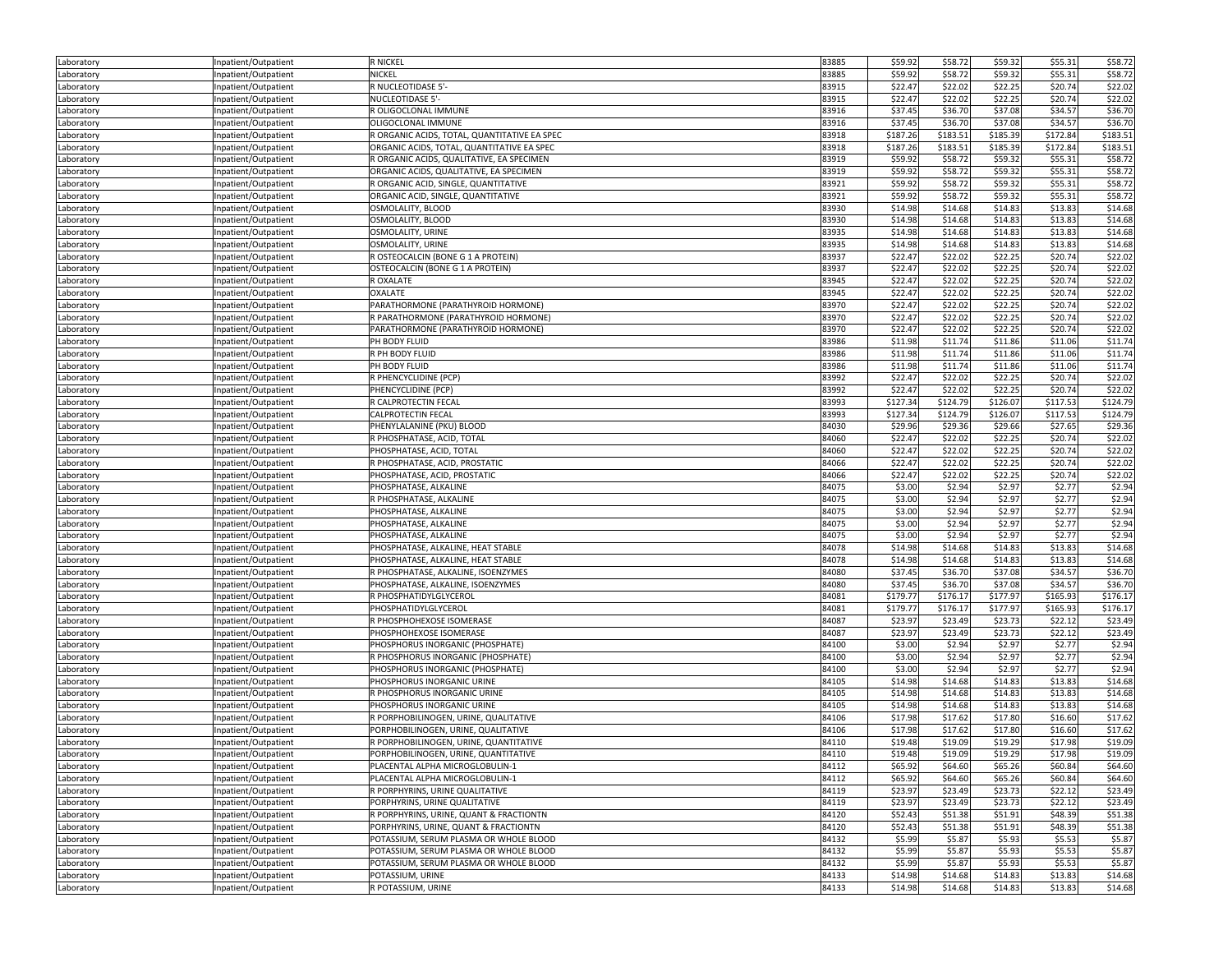| Laboratory               | Inpatient/Outpatient                         | POTASSIUM, URINE                                                     | 84133          | \$14.98            | \$14.68             | \$14.83            | \$13.83            | \$14.68             |
|--------------------------|----------------------------------------------|----------------------------------------------------------------------|----------------|--------------------|---------------------|--------------------|--------------------|---------------------|
| Laboratory               | Inpatient/Outpatient                         | PREALBUMIN                                                           | 84134          | \$22.47            | \$22.02             | \$22.25            | \$20.74            | \$22.02             |
| Laboratory               | Inpatient/Outpatient                         | PREALBUMIN                                                           | 84134          | \$22.47            | \$22.02             | \$22.25            | \$20.74            | \$22.02             |
| Laboratory               | Inpatient/Outpatient                         | R PREGNANETRIOL                                                      | 84138          | \$37.45            | \$36.70             | \$37.08            | \$34.57            | \$36.70             |
| Laboratory               | Inpatient/Outpatient                         | PREGNANETRIOL                                                        | 84138          | \$37.45            | \$36.70             | \$37.08            | \$34.57            | \$36.70             |
| Laboratory               | Inpatient/Outpatient                         | R PREGNENOLONE                                                       | 84140          | \$37.45            | \$36.70             | \$37.08            | \$34.57            | \$36.70             |
| Laboratory               | Inpatient/Outpatient                         | PREGNENOLONE                                                         | 84140          | \$37.45            | \$36.70             | \$37.08            | \$34.57            | \$36.70             |
| Laboratory               | Inpatient/Outpatient                         | R 17-HYDROXYPREGNENOLONE                                             | 84143          | \$37.45            | \$36.70             | \$37.08            | \$34.57            | \$36.70             |
| Laboratory               | Inpatient/Outpatient                         | 17-HYDROXYPREGNENOLONE                                               | 84143          | \$37.45            | \$36.70             | \$37.08            | \$34.57            | \$36.70             |
| Laboratory               | Inpatient/Outpatient                         | R PROGESTERONE                                                       | 84144          | \$22.47            | \$22.02             | \$22.25            | \$20.74            | \$22.02             |
| Laboratory               | Inpatient/Outpatient                         | PROGESTERONE                                                         | 84144          | \$22.47            | \$22.02             | \$22.25            | \$20.74            | \$22.02             |
| Laboratory               | Inpatient/Outpatient                         | PROCALCITONIN                                                        | 84145          | \$224.71           | \$220.22            | \$222.46           | \$207.41           | \$220.22            |
| Laboratory               | Inpatient/Outpatient                         | PROCALCITONIN                                                        | 84145          | \$224.71           | \$220.22            | \$222.46           | \$207.41           | \$220.22            |
| Laboratory               | Inpatient/Outpatient                         | R PROLACTIN                                                          | 84146          | \$29.96            | \$29.36             | \$29.66            | \$27.65            | \$29.36             |
| Laboratory               | Inpatient/Outpatient                         | PROLACTIN                                                            | 84146          | \$29.96            | \$29.36             | \$29.66            | \$27.65            | \$29.36             |
| Laboratory               | Inpatient/Outpatient                         | PROSTAGLANDIN EACH                                                   | 84150          | \$58.43            | \$57.26             | \$57.85            | \$53.93            | \$57.26             |
| Laboratory               | Inpatient/Outpatient                         | PROSTAGLANDIN EACH                                                   | 84150          | \$58.43            | \$57.26             | \$57.85            | \$53.93            | \$57.26             |
| Laboratory               | Inpatient/Outpatient                         | PSA TOTAL (DIAGNOSTIC)                                               | 84153          | \$29.96            | \$29.36             | \$29.66            | \$27.65            | \$29.36             |
| Laboratory               | Inpatient/Outpatient                         | R PSA TOTAL                                                          | 84153          | \$29.96            | \$29.36             | \$29.66            | \$27.65            | \$29.36             |
| Laboratory               | Inpatient/Outpatient                         | . PSA TOTAL (SCREENING TEST)                                         | 84153          | \$29.96            | \$29.36             | \$29.66            | \$27.65            | \$29.36             |
| Laboratory               | Inpatient/Outpatient                         | PSA TOTAL (DIAGNOSTIC)                                               | 84153          | \$29.96            | \$29.36             | \$29.66            | \$27.65            | \$29.36             |
| Laboratory               | Inpatient/Outpatient                         | PSA TOTAL (SCREENING TEST)                                           | 84153          | \$29.96            | \$29.36             | \$29.66            | \$27.65            | \$29.36             |
| Laboratory               | Inpatient/Outpatient                         | R PSA FREE                                                           | 84154          | \$37.45            | \$36.70             | \$37.08            | \$34.57            | \$36.70             |
| Laboratory               | Inpatient/Outpatient                         | <b>PSA FREE</b>                                                      | 84154          | \$37.45            | \$36.70             | \$37.08            | \$34.57            | \$36.70             |
| Laboratory               | Inpatient/Outpatient                         | PROTEIN, TOTAL, SERUM, PLASMA OR WHL BLD                             | 84155          | \$3.00             | \$2.94              | \$2.97             | \$2.77             | \$2.94              |
| Laboratory               | Inpatient/Outpatient                         | R PROTEIN, TOTAL, SERUM, PLASMA OR WHL BLD                           | 84155          | \$3.00             | \$2.94              | \$2.97             | \$2.77             | \$2.94              |
| Laboratory               | Inpatient/Outpatient                         | PROTEIN, TOTAL, SERUM, PLASMA OR WHL BLD                             | 84155          | \$3.00             | \$2.94              | \$2.97             | \$2.77             | \$2.94              |
| Laboratory               | Inpatient/Outpatient                         | R TOTAL PROTEIN                                                      | 84155          | \$3.00             | \$2.94              | \$2.97             | \$2.77             | \$2.94              |
| Laboratory               | Inpatient/Outpatient                         | PROTEIN, TOTAL, SERUM, PLASMA OR WHL BLD                             | 84155          | \$3.00             | \$2.94              | \$2.97             | \$2.77             | \$2.94              |
| Laboratory               | Inpatient/Outpatient                         | PROTEIN, TOTAL, URINE                                                | 84156          | \$14.98            | \$14.68             | \$14.83            | \$13.83            | \$14.68             |
| Laboratory               | Inpatient/Outpatient                         | R RANDOM URINE PROTEIN                                               | 84156          | \$14.98            | \$14.68             | \$14.83            | \$13.83            | \$14.68             |
| Laboratory               | Inpatient/Outpatient                         | PROTEIN, TOTAL, URINE                                                | 84156          | \$14.98            | \$14.68             | \$14.83            | \$13.83            | \$14.68             |
| Laboratory               | Inpatient/Outpatient                         | PROTEIN, TOTAL, OTHER SOURCE                                         | 84157          | \$14.98            | \$14.68             | \$14.83            | \$13.83            | \$14.68             |
| Laboratory               | Inpatient/Outpatient                         | R PROTEIN, TOTAL, OTHER SOURCE                                       | 84157          | \$14.98            | \$14.68             | \$14.83            | \$13.83            | \$14.68             |
| Laboratory               |                                              | PROTEIN, TOTAL, OTHER SOURCE                                         | 84157          | \$14.98            | \$14.68             | \$14.83            | \$13.83            | \$14.68             |
| Laboratory               | Inpatient/Outpatient<br>Inpatient/Outpatient | R PREGNANCY-ASSOC PLASMA PROTEIN-A                                   | 84163          | \$134.83           | \$132.13            | \$133.48           | \$124.45           | \$132.13            |
| Laboratory               | Inpatient/Outpatient                         | PREGNANCY-ASSOC PLASMA PROTEIN-A                                     | 84163          | \$134.83           | \$132.13            | \$133.48           | \$124.45           | \$132.13            |
|                          | Inpatient/Outpatient                         | R PROTEIN, ELECTROPHRTC FRACT&QUANT SERUM                            | 84165          | \$37.45            | \$36.70             | \$37.08            | \$34.57            | \$36.70             |
| Laboratory               |                                              | PROTEIN, ELECTROPHRTC FRACT&QUANT SERUM                              | 84165          | \$37.45            | \$36.70             | \$37.08            | \$34.57            | \$36.70             |
| Laboratory               | Inpatient/Outpatient                         | R PROTEIN, ELECTRPHRTC FRACT&QUANT OTR FLUID                         | 84166          | \$37.45            | \$36.70             | \$37.08            | \$34.57            | \$36.70             |
| Laboratory<br>Laboratory | Inpatient/Outpatient                         | R ELECTROPHORESIS, URINE                                             | 84166          | \$37.45            | \$36.70             | \$37.08            | \$34.57            | \$36.70             |
|                          | Inpatient/Outpatient<br>Inpatient/Outpatient | PROTEIN, ELECTRPHRTC FRACT&QUANT OTR FLUID                           | 84166          | \$37.45            | \$36.70             | \$37.08            | \$34.57            | \$36.70             |
| Laboratory               | Inpatient/Outpatient                         | R PROTEIN, WESTERN BLOT, BLOOD/BDY FLUID                             | 84181          | \$89.89            | \$88.09             | \$88.99            | \$82.97            | \$88.09             |
| Laboratory               |                                              | R PROTEIN, WESTERN BLOT, BLOOD/BDY FLUID                             | 84181          | \$89.89            | \$88.09             | \$88.99            | \$82.97            | \$88.09             |
| Laboratory               | Inpatient/Outpatient                         | PROTEIN, WESTERN BLOT, BLOOD/BDY FLUID                               | 84181          | \$89.89            | \$88.09             | \$88.99            | \$82.97            | \$88.09             |
| Laboratory<br>Laboratory | Inpatient/Outpatient                         | R PROTEIN WB, IM ID FOR BANDS, EA                                    | 84182          | \$112.36           | \$110.11            | \$111.24           | \$103.71           | \$110.11            |
|                          | Inpatient/Outpatient                         |                                                                      | 84182          | \$112.36           | \$110.11            | \$111.24           | \$103.71           | \$110.11            |
| Laboratory               | Inpatient/Outpatient                         | R PROTEIN WB, IM ID FOR BANDS, EA<br>PROTEIN WB, IM ID FOR BANDS, EA | 84182          | \$112.36           | \$110.11            | \$111.24           | \$103.71           | \$110.11            |
| Laboratory               | Inpatient/Outpatient                         | R PROTOPORPHYRRIN, RBC QUANTITATIVE                                  | 84202          | \$80.90            | \$79.28             | \$80.09            | \$74.67            | \$79.28             |
| Laboratory               | Inpatient/Outpatient                         | PROTOPORPHYRRIN, RBC QUANTITATIVE                                    | 84202          | \$80.90            | \$79.28             | \$80.09            | \$74.67            | \$79.28             |
| Laboratory<br>Laboratory | Inpatient/Outpatient<br>Inpatient/Outpatient | <b>R PROINSULIN</b>                                                  | 84206          | \$179.77           | \$176.17            | \$177.97           | \$165.93           | \$176.17            |
|                          | Inpatient/Outpatient                         | <b>PROINSULIN</b>                                                    | 84206          | \$179.77           | \$176.17            | \$177.97           | \$165.93           | \$176.17            |
| Laboratory               |                                              | R PYRIDOXAL PHOSPHATE (VITAMIN B-6)                                  | 84207          | \$74.90            | \$73.40             | \$74.15            | \$69.13            | \$73.40             |
| Laboratory               | Inpatient/Outpatient                         | PYRIDOXAL PHOSPHATE (VITAMIN B-6)                                    | 84207          | \$74.90            | \$73.40             | \$74.15            | \$69.13            | \$73.40             |
| Laboratory               | Inpatient/Outpatient                         | R PYRUVATE                                                           | 84210          | \$44.94            | \$44.04             | \$44.49            | \$41.48            | \$44.04             |
| Laboratory<br>Laboratory | Inpatient/Outpatient<br>Inpatient/Outpatient | PYRUVATE                                                             | 84210          | \$44.94            | \$44.04             | \$44.49            | \$41.48            | \$44.04             |
| Laboratory               | Inpatient/Outpatient                         | R PYRUVATE KINASE                                                    | 84220          | \$22.47            | \$22.02             | \$22.25            | \$20.74            | \$22.02             |
|                          |                                              |                                                                      |                |                    |                     |                    |                    | \$22.02             |
| Laboratory<br>Laboratory | Inpatient/Outpatient<br>Inpatient/Outpatient | PYRUVATE KINASE<br>R QUININE                                         | 84220<br>84228 | \$22.47<br>\$46.44 | \$22.02<br>\$45.51  | \$22.25<br>\$45.98 | \$20.74<br>\$42.86 | \$45.51             |
| Laboratory               | Inpatient/Outpatient                         | QUININE                                                              | 84228          | \$46.44            | \$45.51             | \$45.98            | \$42.86            | \$45.51             |
| Laboratory               | Inpatient/Outpatient                         | R RECEPTOR ASSAY, ENDOCRINE                                          | 84235          | \$112.36           | \$110.11            | \$111.24           | \$103.71           | \$110.11            |
|                          | Inpatient/Outpatient                         | RECEPTOR ASSAY, ENDOCRINE                                            | 84235          | \$112.36           | \$110.11            | \$111.24           | \$103.71           | \$110.11            |
| Laboratory               |                                              | R RECEPTOR ASSAY, NON-ENDOCRINE                                      | 84238          | \$112.36           | \$110.11            | \$111.24           | \$103.71           | \$110.11            |
| Laboratory               | Inpatient/Outpatient                         |                                                                      | 84238          | \$112.36           |                     |                    |                    |                     |
| Laboratory               | Inpatient/Outpatient                         | RECEPTOR ASSAY, NON-ENDOCRINE<br>R RENIN                             | 84244          | \$22.47            | \$110.11<br>\$22.02 | \$111.24           | \$103.71           | \$110.11<br>\$22.02 |
| Laboratory<br>Laboratory | Inpatient/Outpatient<br>Inpatient/Outpatient | RENIN                                                                | 84244          | \$22.47            | \$22.02             | \$22.25<br>\$22.25 | \$20.74<br>\$20.74 | \$22.02             |
|                          | Inpatient/Outpatient                         | R RIBOFLAVIN (VITAMIN B-2)                                           | 84252          | \$37.45            | \$36.70             | \$37.08            | \$34.57            | \$36.70             |
| Laboratory               |                                              | RIBOFLAVIN (VITAMIN B-2)                                             | 84252          | \$37.45            | \$36.70             | \$37.08            | \$34.57            | \$36.70             |
| Laboratory               | Inpatient/Outpatient                         |                                                                      |                |                    |                     |                    |                    |                     |
| Laboratory               | Inpatient/Outpatient                         | R SELENIUM                                                           | 84255          | \$59.92            | \$58.72             | \$59.32            | \$55.31            | \$58.72             |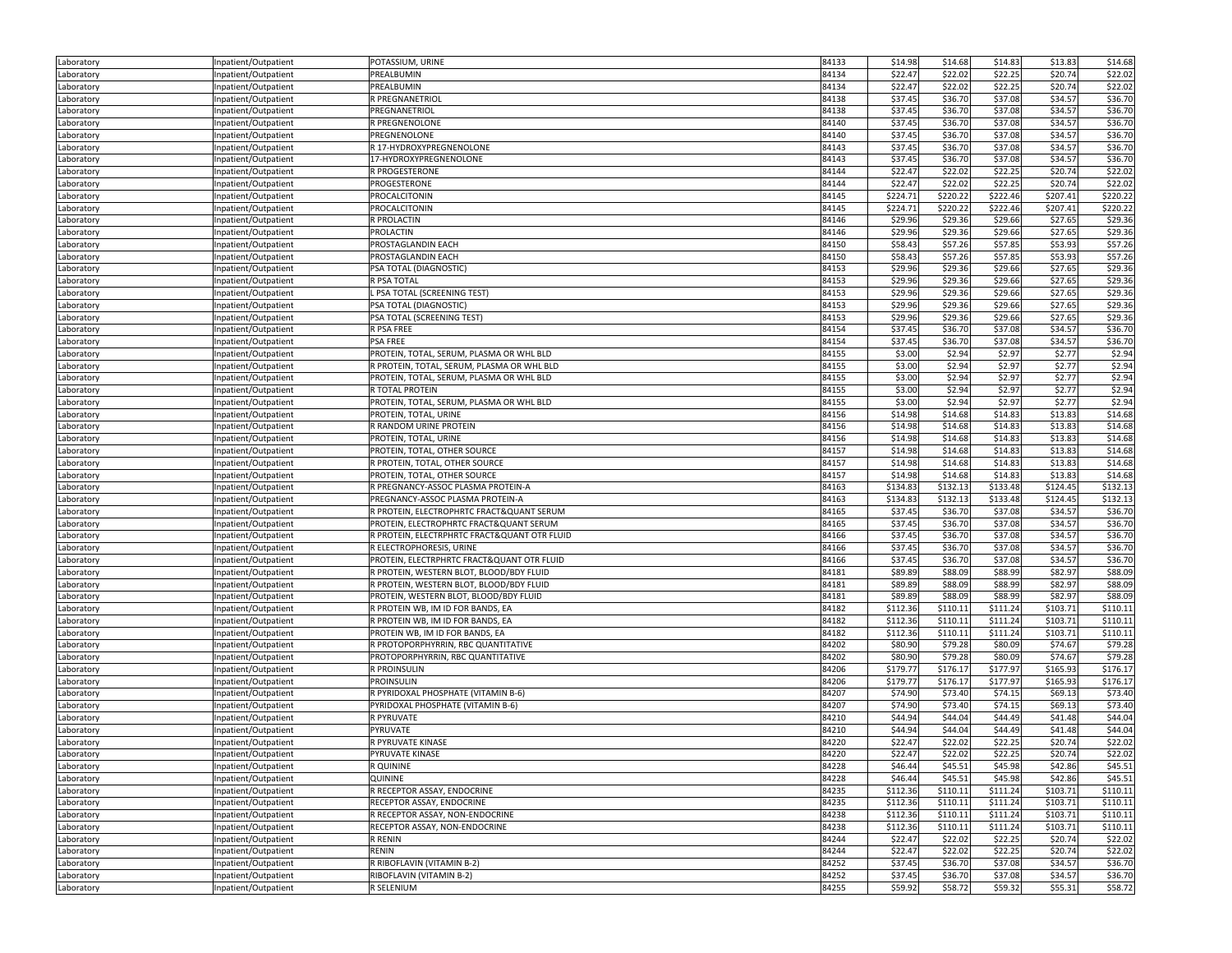| Laboratory               | Inpatient/Outpatient                         | SELENIUM                                     | 84255          | \$59.92            | \$58.72 | \$59.32 | \$55.31            | \$58.72            |
|--------------------------|----------------------------------------------|----------------------------------------------|----------------|--------------------|---------|---------|--------------------|--------------------|
| Laboratory               | Inpatient/Outpatient                         | R SEROTONIN                                  | 84260          | \$44.94            | \$44.04 | \$44.49 | \$41.48            | \$44.04            |
| Laboratory               | Inpatient/Outpatient                         | SEROTONIN                                    | 84260          | \$44.94            | \$44.04 | \$44.49 | \$41.48            | \$44.04            |
| Laboratory               | Inpatient/Outpatient                         | R SEX HORMONE BINDING GLOBULIN               | 84270          | \$37.45            | \$36.70 | \$37.08 | \$34.57            | \$36.70            |
| Laboratory               | Inpatient/Outpatient                         | SEX HORMONE BINDING GLOBULIN                 | 84270          | \$37.45            | \$36.70 | \$37.08 | \$34.57            | \$36.70            |
| Laboratory               | Inpatient/Outpatient                         | R SIALIC ACID                                | 84275          | \$35.95            | \$35.23 | \$35.59 | \$33.18            | \$35.23            |
| Laboratory               | Inpatient/Outpatient                         | SIALIC ACID                                  | 84275          | \$35.95            | \$35.23 | \$35.59 | \$33.18            | \$35.23            |
| Laboratory               | Inpatient/Outpatient                         | SODIUM, SERUM, PLASMA OR WHOLE BLOOD         | 84295          | \$3.00             | \$2.94  | \$2.97  | \$2.77             | \$2.94             |
| Laboratory               | Inpatient/Outpatient                         | SODIUM, SERUM, PLASMA OR WHOLE BLOOD         | 84295          | \$3.00             | \$2.94  | \$2.97  | \$2.77             | \$2.94             |
| Laboratory               | Inpatient/Outpatient                         | SODIUM, SERUM, PLASMA OR WHOLE BLOOD         | 84295          | \$3.00             | \$2.94  | \$2.97  | \$2.77             | \$2.94             |
| Laboratory               | Inpatient/Outpatient                         | SODIUM, URINE                                | 84300          | \$14.98            | \$14.68 | \$14.83 | \$13.83            | \$14.68            |
|                          | Inpatient/Outpatient                         | R SODIUM, URINE                              | 84300          | \$14.98            | \$14.68 | \$14.83 | \$13.83            | \$14.68            |
| Laboratory               | Inpatient/Outpatient                         | SODIUM, URINE                                | 84300          | \$14.98            | \$14.68 | \$14.83 | \$13.83            | \$14.68            |
| Laboratory               |                                              |                                              |                |                    |         |         |                    |                    |
| Laboratory               | Inpatient/Outpatient                         | SODIUM, OTHER SOURCE                         | 84302          | \$14.98            | \$14.68 | \$14.83 | \$13.83            | \$14.68            |
| Laboratory               | Inpatient/Outpatient                         | SODIUM, OTHER SOURCE                         | 84302<br>84305 | \$14.98            | \$14.68 | \$14.83 | \$13.83<br>\$20.74 | \$14.68<br>\$22.02 |
| Laboratory               | Inpatient/Outpatient                         | R SOMATOMEDIN                                |                | \$22.47<br>\$22.47 | \$22.02 | \$22.25 |                    |                    |
| Laboratory               | Inpatient/Outpatient                         | SOMATOMEDIN                                  | 84305          |                    | \$22.02 | \$22.25 | \$20.74            | \$22.02            |
| Laboratory               | Inpatient/Outpatient                         | R SOMATOSTATIN                               | 84307          | \$37.45            | \$36.70 | \$37.08 | \$34.57            | \$36.70            |
| Laboratory               | Inpatient/Outpatient                         | SOMATOSTATIN                                 | 84307          | \$37.45            | \$36.70 | \$37.08 | \$34.57            | \$36.70            |
| Laboratory               | Inpatient/Outpatient                         | R SPECTROPHOTOMETRY ANALYTE NES              | 84311          | \$37.45            | \$36.70 | \$37.08 | \$34.57            | \$36.70            |
| Laboratory               | Inpatient/Outpatient                         | SPECTROPHOTOMETRY ANALYTE NES                | 84311          | \$37.45            | \$36.70 | \$37.08 | \$34.57            | \$36.70            |
| Laboratory               | Inpatient/Outpatient                         | SPECIFIC GRAVITY (EXCEPT URINE)              | 84315          | \$5.99             | \$5.87  | \$5.93  | \$5.53             | \$5.87             |
| Laboratory               | Inpatient/Outpatient                         | SPECIFIC GRAVITY (EXCEPT URINE)              | 84315          | \$5.99             | \$5.87  | \$5.93  | \$5.53             | \$5.87             |
| Laboratory               | Inpatient/Outpatient                         | R SUGARS SINGLE QUALITATIVE, EA SPECIMEN     | 84376          | \$11.98            | \$11.74 | \$11.86 | \$11.06            | \$11.74            |
| Laboratory               | Inpatient/Outpatient                         | SUGARS SINGLE QUALITATIVE, EA SPECIMEN       | 84376          | \$11.98            | \$11.74 | \$11.86 | \$11.06            | \$11.74            |
| Laboratory               | Inpatient/Outpatient                         | R SUGARS, SINGLE QUANTITATIVE, EA SPECIMEN   | 84378          | \$5.99             | \$5.87  | \$5.93  | \$5.53             | \$5.87             |
| Laboratory               | Inpatient/Outpatient                         | SUGARS, SINGLE QUANTITATIVE, EA SPECIMEN     | 84378          | \$5.99             | \$5.87  | \$5.93  | \$5.53             | \$5.87             |
| Laboratory               | Inpatient/Outpatient                         | R SULFATE, URINE                             | 84392          | \$62.92            | \$61.66 | \$62.29 | \$58.08            | \$61.66            |
| Laboratory               | Inpatient/Outpatient                         | SULFATE, URINE                               | 84392          | \$62.92            | \$61.66 | \$62.29 | \$58.08            | \$61.66            |
| Laboratory               | Inpatient/Outpatient                         | R TESTOSTERONE, FREE                         | 84402          | \$22.47            | \$22.02 | \$22.25 | \$20.74            | \$22.02            |
| Laboratory               | Inpatient/Outpatient                         | <b>TESTOSTERONE, FREE</b>                    | 84402          | \$22.47            | \$22.02 | \$22.25 | \$20.74            | \$22.02            |
| Laboratory               | Inpatient/Outpatient                         | R TESTOSTERONE, TOTAL                        | 84403          | \$22.47            | \$22.02 | \$22.25 | \$20.74            | \$22.02            |
| Laboratory               | Inpatient/Outpatient                         | <b>TESTOSTERONE, TOTAL</b>                   | 84403          | \$22.47            | \$22.02 | \$22.25 | \$20.74            | \$22.02            |
| Laboratory               | Inpatient/Outpatient                         | R THIAMINE (VITAMIN B-1)                     | 84425          | \$73.41            | \$71.94 | \$72.68 | \$67.76            | \$71.94            |
| Laboratory               | Inpatient/Outpatient                         | THIAMINE (VITAMIN B-1)                       | 84425          | \$73.41            | \$71.94 | \$72.68 | \$67.76            | \$71.94            |
| Laboratory               | Inpatient/Outpatient                         | R THIOCYANATE                                | 84430          | \$22.47            | \$22.02 | \$22.25 | \$20.74            | \$22.02            |
| Laboratory               | Inpatient/Outpatient                         | THIOCYANATE                                  | 84430          | \$22.47            | \$22.02 | \$22.25 | \$20.74            | \$22.02            |
| Laboratory               | Inpatient/Outpatient                         | R THYROGLOBULIN                              | 84432          | \$37.45            | \$36.70 | \$37.08 | \$34.57            | \$36.70            |
| Laboratory               | Inpatient/Outpatient                         | THYROGLOBULIN                                | 84432          | \$37.45            | \$36.70 | \$37.08 | \$34.57            | \$36.70            |
| Laboratory               | Inpatient/Outpatient                         | R THYROXINE, TOTAL                           | 84436          | \$22.47            | \$22.02 | \$22.25 | \$20.74            | \$22.02            |
| Laboratory               | Inpatient/Outpatient                         | THYROXINE, TOTAL                             | 84436          | \$22.47            | \$22.02 | \$22.25 | \$20.74            | \$22.02            |
| Laboratory               | Inpatient/Outpatient                         | THYROXINE, FREE                              | 84439          | \$22.47            | \$22.02 | \$22.25 | \$20.74            | \$22.02            |
| Laboratory               | Inpatient/Outpatient                         | R THYROXINE, FREE                            | 84439          | \$22.47            | \$22.02 | \$22.25 | \$20.74            | \$22.02            |
| Laboratory               | Inpatient/Outpatient                         | THYROXINE, FREE                              | 84439          | \$22.47            | \$22.02 | \$22.25 | \$20.74            | \$22.02            |
| Laboratory               | Inpatient/Outpatient                         | R THYROXINE BINDING GLOBULIN                 | 84442          | \$22.47            | \$22.02 | \$22.25 | \$20.74            | \$22.02            |
| Laboratory               | Inpatient/Outpatient                         | THYROXINE BINDING GLOBULIN                   | 84442          | \$22.47            | \$22.02 | \$22.25 | \$20.74            | \$22.02            |
| Laboratory               | Inpatient/Outpatient                         | THYROID STIMULATING HORMONE (TSH)            | 84443          | \$22.47            | \$22.02 | \$22.25 | \$20.74            | \$22.02            |
| Laboratory               | Inpatient/Outpatient                         | THYROID STIMULATING HORMONE (TSH)            | 84443          | \$22.47            | \$22.02 | \$22.25 | \$20.74            | \$22.02            |
| Laboratory               | Inpatient/Outpatient                         | R THYROID STIMULATING IMMUNE GLOBULINS (TSI) | 84445          | \$37.45            | \$36.70 | \$37.08 | \$34.57            | \$36.70            |
| Laboratory               | Inpatient/Outpatient                         | THYROID STIMULATING IMMUNE GLOBULINS (TSI)   | 84445          | \$37.45            | \$36.70 | \$37.08 | \$34.57            | \$36.70            |
| Laboratory               | Inpatient/Outpatient                         | R TOCOPHEROL ALPHA (VITAMIN E)               | 84446          | \$44.94            | \$44.04 | \$44.49 | \$41.48            | \$44.04            |
| Laboratory               | Inpatient/Outpatient                         | TOCOPHEROL ALPHA (VITAMIN E)                 | 84446          | \$44.94            | \$44.04 | \$44.49 | \$41.48            | \$44.04            |
| Laboratory               | Inpatient/Outpatient                         | TRANSFERASE, ASPARTATE AMINO (AST) (SGOT)    | 84450          | \$3.00             | \$2.94  | \$2.97  | \$2.77             | \$2.94             |
| Laboratory               | Inpatient/Outpatient                         | TRANSFERASE, ASPARTATE AMINO (AST) (SGOT)    | 84450          | \$3.00             | \$2.94  | \$2.97  | \$2.77             | \$2.94             |
| Laboratory               | Inpatient/Outpatient                         | TRANSFERASE, ASPARTATE AMINO (AST) (SGOT)    | 84450          | \$3.00             | \$2.94  | \$2.97  | \$2.77             | \$2.94             |
| Laboratory               | Inpatient/Outpatient                         | TRANSFERASE, ALANINE AMINO (ALT) (SGPT)      | 84460          | \$3.00             | \$2.94  | \$2.97  | \$2.77             | \$2.94             |
| Laboratory               | Inpatient/Outpatient                         | TRANSFERASE, ALANINE AMINO (ALT) (SGPT)      | 84460          | \$3.00             | \$2.94  | \$2.97  | \$2.77             | \$2.94             |
|                          |                                              | R TRANSFERASE, ALANINE AMINO (ALT) (SGPT)    |                |                    | \$2.94  | \$2.97  | \$2.77             | \$2.94             |
| Laboratory<br>Laboratory | Inpatient/Outpatient<br>Inpatient/Outpatient | TRANSFERASE, ALANINE AMINO (ALT) (SGPT)      | 84460<br>84460 | \$3.00<br>\$3.00   | \$2.94  | \$2.97  | \$2.77             | \$2.94             |
|                          |                                              | R TRANSFERRIN                                | 84466          | \$22.47            | \$22.02 | \$22.25 | \$20.74            | \$22.02            |
| Laboratory<br>Laboratory | Inpatient/Outpatient<br>Inpatient/Outpatient | TRANSFERRIN                                  | 84466          | \$22.47            | \$22.02 | \$22.25 | \$20.74            | \$22.02            |
|                          |                                              | TRIGLYCERIDES                                | 84478          | \$3.00             | \$2.94  | \$2.97  | \$2.77             |                    |
| Laboratory               | Inpatient/Outpatient                         |                                              | 84478          |                    |         |         |                    | \$2.94             |
| Laboratory               | Inpatient/Outpatient                         | R TRIGLYCERIDES                              |                | \$3.00             | \$2.94  | \$2.97  | \$2.77             | \$2.94             |
| Laboratory               | Inpatient/Outpatient                         | TRIGLYCERIDES                                | 84478          | \$3.00             | \$2.94  | \$2.97  | \$2.77             | \$2.94             |
| Laboratory               | Inpatient/Outpatient                         | THYROID HORMONE (T3 OR T4) UPTAKE OR THBR    | 84479          | \$22.47            | \$22.02 | \$22.25 | \$20.74            | \$22.02            |
| Laboratory               | Inpatient/Outpatient                         | THYROID HORMONE (T3 OR T4) UPTAKE OR THBR    | 84479          | \$22.47            | \$22.02 | \$22.25 | \$20.74            | \$22.02            |
| Laboratory               | Inpatient/Outpatient                         | TRIIODOTHYRONINE T3, TOTAL (TT-3)            | 84480          | \$22.47            | \$22.02 | \$22.25 | \$20.74            | \$22.02            |
| Laboratory               | Inpatient/Outpatient                         | R TRIIODOTHYRONINE T3, TOTAL (TT-3)          | 84480          | \$22.47            | \$22.02 | \$22.25 | \$20.74            | \$22.02            |
| Laboratory               | Inpatient/Outpatient                         | TRIIODOTHYRONINE T3, TOTAL (TT-3)            | 84480          | \$22.47            | \$22.02 | \$22.25 | \$20.74            | \$22.02            |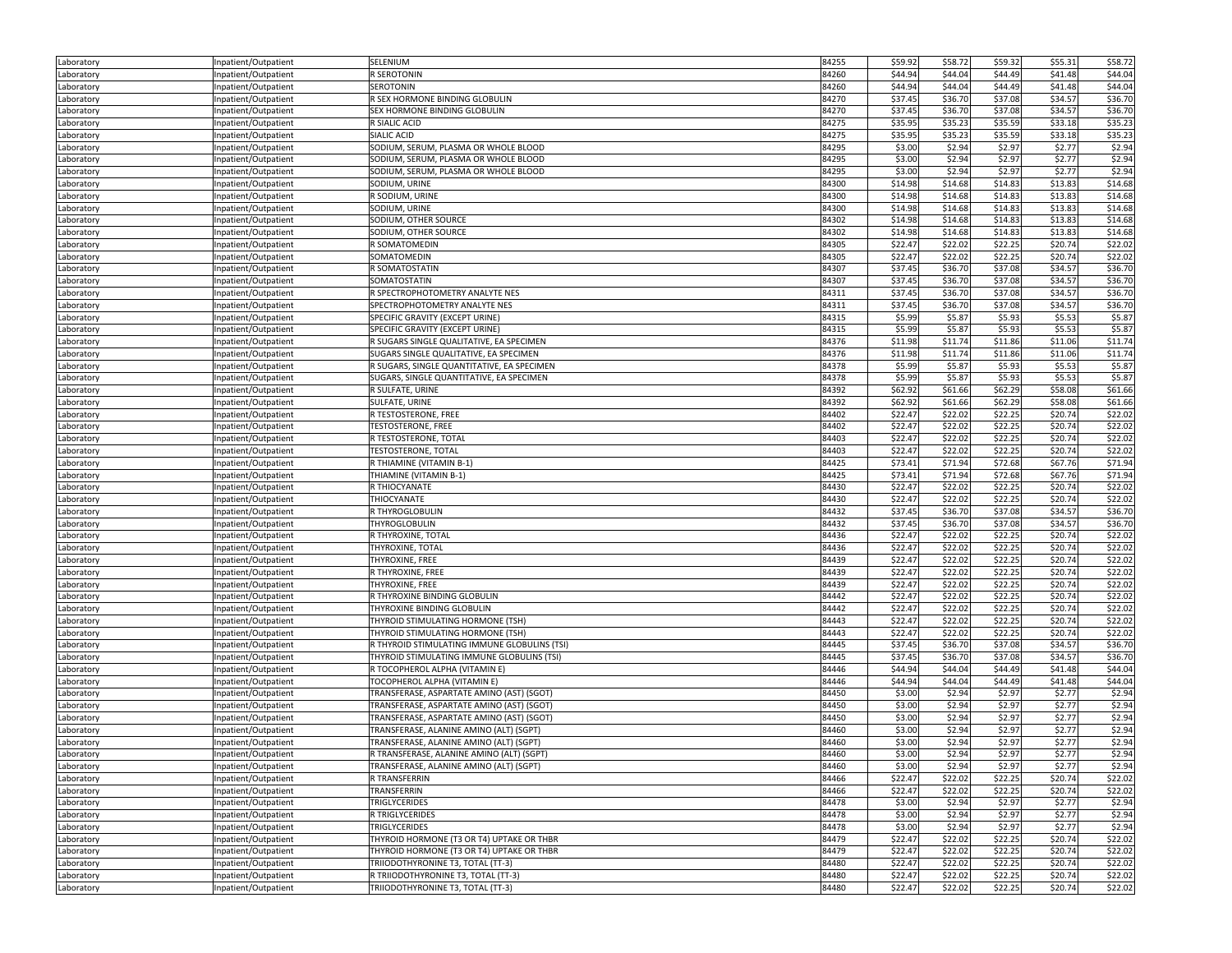| Laboratory               | Inpatient/Outpatient                         | TRIIODOTHYRONINE T3, FREE                    | 84481 | \$22.47    | \$22.02    | \$22.25    | \$20.74    | \$22.02    |
|--------------------------|----------------------------------------------|----------------------------------------------|-------|------------|------------|------------|------------|------------|
| Laboratory               | Inpatient/Outpatient                         | R TRIIODOTHYRONINE T3, FREE                  | 84481 | \$22.47    | \$22.02    | \$22.25    | \$20.74    | \$22.02    |
| Laboratory               | Inpatient/Outpatient                         | TRIIODOTHYRONINE T3, FREE                    | 84481 | \$22.47    | \$22.02    | \$22.25    | \$20.74    | \$22.02    |
| Laboratory               | Inpatient/Outpatient                         | R TRIIODOTHYRONINE T3, REVERSE               | 84482 | \$22.47    | \$22.02    | \$22.25    | \$20.74    | \$22.02    |
| Laboratory               | Inpatient/Outpatient                         | TRIIODOTHYRONINE T3, REVERSE                 | 84482 | \$22.47    | \$22.02    | \$22.25    | \$20.74    | \$22.02    |
| Laboratory               | Inpatient/Outpatient                         | TROPONIN, QUANTITATIVE                       | 84484 | \$37.45    | \$36.70    | \$37.08    | \$34.57    | \$36.70    |
| Laboratory               | Inpatient/Outpatient                         | R TROPONIN, QUANTITATIVE                     | 84484 | \$37.45    | \$36.70    | \$37.08    | \$34.57    | \$36.70    |
| Laboratory               | npatient/Outpatient                          | TROPONIN, QUANTITATIVE                       | 84484 | \$37.45    | \$36.70    | \$37.08    | \$34.57    | \$36.70    |
| Laboratory               | Inpatient/Outpatient                         | R TRYPSIN, DUODENAL FLUID                    | 84485 | \$59.92    | \$58.72    | \$59.32    | \$55.31    | \$58.72    |
| Laboratory               | Inpatient/Outpatient                         | TRYPSIN, DUODENAL FLUID                      | 84485 | \$59.92    | \$58.72    | \$59.32    | \$55.31    | \$58.72    |
| Laboratory               | Inpatient/Outpatient                         | R TRYPSIN, FECES, QUALITATIVE                | 84488 | \$59.92    | \$58.72    | \$59.32    | \$55.31    | \$58.72    |
| Laboratory               | Inpatient/Outpatient                         | TRYPSIN, FECES, QUALITATIVE                  | 84488 | \$59.92    | \$58.72    | \$59.32    | \$55.31    | \$58.72    |
| Laboratory               | Inpatient/Outpatient                         | UREA NITROGEN, QUANTITATIVE                  | 84520 | \$3.00     | \$2.94     | \$2.97     | \$2.77     | \$2.94     |
| Laboratory               |                                              | UREA NITROGEN, QUANTITATIVE                  | 84520 | \$3.00     | \$2.94     | \$2.97     | \$2.77     | \$2.94     |
|                          | Inpatient/Outpatient<br>Inpatient/Outpatient | UREA NITROGEN, QUANTITATIVE                  | 84520 | \$3.00     | \$2.94     | \$2.97     | \$2.77     | \$2.94     |
| Laboratory<br>Laboratory | Inpatient/Outpatient                         | UREA NITROGEN, URINE                         | 84540 | \$14.98    | \$14.68    | \$14.83    | \$13.83    | \$14.68    |
|                          |                                              | UREA NITROGEN, URINE                         | 84540 | \$14.98    | \$14.68    | \$14.83    | \$13.83    | \$14.68    |
| Laboratory               | Inpatient/Outpatient                         |                                              | 84550 | \$3.00     | \$2.94     | \$2.97     | \$2.77     |            |
| Laboratory               | Inpatient/Outpatient                         | URIC ACID, BLOOD                             |       |            |            |            |            | \$2.94     |
| Laboratory               | Inpatient/Outpatient                         | URIC ACID, BLOOD                             | 84550 | \$3.00     | \$2.94     | \$2.97     | \$2.77     | \$2.94     |
| Laboratory               | Inpatient/Outpatient                         | URIC ACID, BLOOD                             | 84550 | \$3.00     | \$2.94     | \$2.97     | \$2.77     | \$2.94     |
| Laboratory               | Inpatient/Outpatient                         | URIC ACID, OTHER SOURCE                      | 84560 | \$14.98    | \$14.68    | \$14.83    | \$13.83    | \$14.68    |
| Laboratory               | Inpatient/Outpatient                         | R URIC ACID, OTHER SOURCE                    | 84560 | \$14.98    | \$14.68    | \$14.83    | \$13.83    | \$14.68    |
| Laboratory               | Inpatient/Outpatient                         | URIC ACID, OTHER SOURCE                      | 84560 | \$14.98    | \$14.68    | \$14.83    | \$13.83    | \$14.68    |
| Laboratory               | Inpatient/Outpatient                         | R UROBILINOGEN, URINE, QUANT TIMED SPECIMEN  | 84580 | \$32.96    | \$32.30    | \$32.63    | \$30.42    | \$32.30    |
| Laboratory               | Inpatient/Outpatient                         | UROBILINOGEN, URINE, QUANT TIMED SPECIMEN    | 84580 | \$32.96    | \$32.30    | \$32.63    | \$30.42    | \$32.30    |
| Laboratory               | Inpatient/Outpatient                         | R VANILLYLMANDELIC ACID (VMA), URINE         | 84585 | \$44.94    | \$44.04    | \$44.49    | \$41.48    | \$44.04    |
| Laboratory               | Inpatient/Outpatient                         | VANILLYLMANDELIC ACID (VMA), URINE           | 84585 | \$44.94    | \$44.04    | \$44.49    | \$41.48    | \$44.04    |
| Laboratory               | Inpatient/Outpatient                         | R VASOACTIVE INTERSTINAL PEPTIDE (VIP)       | 84586 | \$37.45    | \$36.70    | \$37.08    | \$34.57    | \$36.70    |
| Laboratory               | Inpatient/Outpatient                         | VASOACTIVE INTERSTINAL PEPTIDE (VIP)         | 84586 | \$37.45    | \$36.70    | \$37.08    | \$34.57    | \$36.70    |
| Laboratory               | Inpatient/Outpatient                         | R VASOPRESSIN (ANTIDIURETIC HORMONE, ADH)    | 84588 | \$37.45    | \$36.70    | \$37.08    | \$34.57    | \$36.70    |
| Laboratory               | Inpatient/Outpatient                         | VASOPRESSIN (ANTIDIURETIC HORMONE, ADH)      | 84588 | \$37.45    | \$36.70    | \$37.08    | \$34.57    | \$36.70    |
| Laboratory               | Inpatient/Outpatient                         | R VITAMIN A                                  | 84590 | \$44.94    | \$44.04    | \$44.49    | \$41.48    | \$44.04    |
| Laboratory               | Inpatient/Outpatient                         | VITAMIN A                                    | 84590 | \$44.94    | \$44.04    | \$44.49    | \$41.48    | \$44.04    |
| Laboratory               | Inpatient/Outpatient                         | R VITAMIN B-7                                | 84591 | \$74.90    | \$73.40    | \$74.15    | \$69.13    | \$73.40    |
| Laboratory               | Inpatient/Outpatient                         | R NIACIN                                     | 84591 | \$74.90    | \$73.40    | \$74.15    | \$69.13    | \$73.40    |
| Laboratory               | Inpatient/Outpatient                         | <b>VITAMIN NOS</b>                           | 84591 | \$74.90    | \$73.40    | \$74.15    | \$69.13    | \$73.40    |
| Laboratory               | Inpatient/Outpatient                         | R VITAMIN K                                  | 84597 | \$37.45    | \$36.70    | \$37.08    | \$34.57    | \$36.70    |
| Laboratory               | npatient/Outpatient                          | <b>VITAMINK</b>                              | 84597 | \$37.45    | \$36.70    | \$37.08    | \$34.57    | \$36.70    |
| Laboratory               | Inpatient/Outpatient                         | R VOLATILES                                  | 84600 | \$44.94    | \$44.04    | \$44.49    | \$41.48    | \$44.04    |
| Laboratory               | Inpatient/Outpatient                         | <b>VOLATILES</b>                             | 84600 | \$44.94    | \$44.04    | \$44.49    | \$41.48    | \$44.04    |
| Laboratory               | Inpatient/Outpatient                         | R XYLOSE ABSORPTION TEST, BLD &/OR URINE     | 84620 | \$44.94    | \$44.04    | \$44.49    | \$41.48    | \$44.04    |
| Laboratory               | Inpatient/Outpatient                         | XYLOSE ABSORPTION TEST, BLD &/OR URINE       | 84620 | \$44.94    | \$44.04    | \$44.49    | \$41.48    | \$44.04    |
| Laboratory               | Inpatient/Outpatient                         | R ZINC                                       | 84630 | \$37.45    | \$36.70    | \$37.08    | \$34.57    | \$36.70    |
| Laboratory               | Inpatient/Outpatient                         | ZINC                                         | 84630 | \$37.45    | \$36.70    | \$37.08    | \$34.57    | \$36.70    |
| Laboratory               | Inpatient/Outpatient                         | R C-PEPTIDE                                  | 84681 | \$22.47    | \$22.02    | \$22.25    | \$20.74    | \$22.02    |
| Laboratory               | Inpatient/Outpatient                         | C-PEPTIDE                                    | 84681 | \$22.47    | \$22.02    | \$22.25    | \$20.74    | \$22.02    |
| Laboratory               | Inpatient/Outpatient                         | GONADOTROPIN, CHORIONIC (HCG) QUANTITATIVE   | 84702 | \$35.95    | \$35.23    | \$35.59    | \$33.18    | \$35.23    |
| Laboratory               | Inpatient/Outpatient                         | R GONADOTROPIN, CHORIONIC (HCG) QUANTITATIVE | 84702 | \$35.95    | \$35.23    | \$35.59    | \$33.18    | \$35.23    |
| Laboratory               | Inpatient/Outpatient                         | GONADOTROPIN, CHORIONIC (HCG) QUANTITATIVE   | 84702 | \$35.95    | \$35.23    | \$35.59    | \$33.18    | \$35.23    |
| Laboratory               | Inpatient/Outpatient                         | GONADOTROPIN, CHORIONIC (HCG) QUALITATIVE    | 84703 | \$14.98    | \$14.68    | \$14.83    | \$13.83    | \$14.68    |
| Laboratory               | Inpatient/Outpatient                         | GONADOTROPIN, CHORIONIC (HCG) QUALITATIVE    | 84703 | \$14.98    | \$14.68    | \$14.83    | \$13.83    | \$14.68    |
| Laboratory               | Inpatient/Outpatient                         | R OSMOLALITY - FECES                         | 84999 | \$22.47    | \$22.02    | \$22.25    | \$20.74    | \$22.02    |
| Laboratory               | Inpatient/Outpatient                         | R OVA1                                       | 84999 | \$816.46   | \$800.13   | \$808.30   | \$753.59   | \$800.13   |
| Laboratory               | Inpatient/Outpatient                         | PREPAID LAB DRAW PT SELF PAY                 | 84999 | \$11.98    | \$11.74    | \$11.86    | \$11.06    | \$11.74    |
|                          | Inpatient/Outpatient                         | PREPAID BLOOD PROCESS SELF PAY               | 84999 | \$44.94    | \$44.04    | \$44.49    | \$41.48    | \$44.04    |
| Laboratory<br>Laboratory | Inpatient/Outpatient                         | R UNLISTED CHEMISTRY TEST                    | 84999 | \$4,973.68 | \$4,874.21 | \$4,923.94 | \$4,590.71 | \$4,874.21 |
|                          |                                              | MYRIAD CLIENT BLOOD DRAW                     | 84999 | \$23.97    | \$23.49    | \$23.73    | \$22.12    | \$23.49    |
| Laboratory               | Inpatient/Outpatient                         |                                              |       | \$22.47    | \$22.02    | \$22.25    | \$20.74    | \$22.02    |
| Laboratory               | Inpatient/Outpatient                         | OSMOLALITY - FECES                           | 84999 |            |            |            |            |            |
| Laboratory               | Inpatient/Outpatient                         | PREPAID LAB DRAW PT SELF PAY                 | 84999 | \$11.98    | \$11.74    | \$11.86    | \$11.06    | \$11.74    |
| Laboratory               | Inpatient/Outpatient                         | PREPAID BLOOD PROCESS SELF PAY               | 84999 | \$44.94    | \$44.04    | \$44.49    | \$41.48    | \$44.04    |
| Laboratory               | Inpatient/Outpatient                         | <b>BLEEDING TIME</b>                         | 85002 | \$22.47    | \$22.02    | \$22.25    | \$20.74    | \$22.02    |
| Laboratory               | Inpatient/Outpatient                         | <b>BLEEDING TIME</b>                         | 85002 | \$22.47    | \$22.02    | \$22.25    | \$20.74    | \$22.02    |
| Laboratory               | Inpatient/Outpatient                         | <b>BLEEDING TIME</b>                         | 85002 | \$22.47    | \$22.02    | \$22.25    | \$20.74    | \$22.02    |
| Laboratory               | Inpatient/Outpatient                         | WBC COUNT W AUTO DIFF                        | 85004 | \$5.99     | \$5.87     | \$5.93     | \$5.53     | \$5.87     |
| Laboratory               | Inpatient/Outpatient                         | WBC COUNT W AUTO DIFF                        | 85004 | \$5.99     | \$5.87     | \$5.93     | \$5.53     | \$5.87     |
| Laboratory               | Inpatient/Outpatient                         | BLOOD COUNT, SPUN MICROHEMATOCRIT            | 85013 | \$7.49     | \$7.34     | \$7.42     | \$6.91     | \$7.34     |
| Laboratory               | Inpatient/Outpatient                         | BLOOD COUNT, SPUN MICROHEMATOCRIT            | 85013 | \$7.49     | \$7.34     | \$7.42     | \$6.91     | \$7.34     |
| Laboratory               | Inpatient/Outpatient                         | <b>HEMATOCRIT (HCT)</b>                      | 85014 | \$5.99     | \$5.87     | \$5.93     | \$5.53     | \$5.87     |
| Laboratory               | Inpatient/Outpatient                         | <b>HEMATOCRIT (HCT)</b>                      | 85014 | \$5.99     | \$5.87     | \$5.93     | \$5.53     | \$5.87     |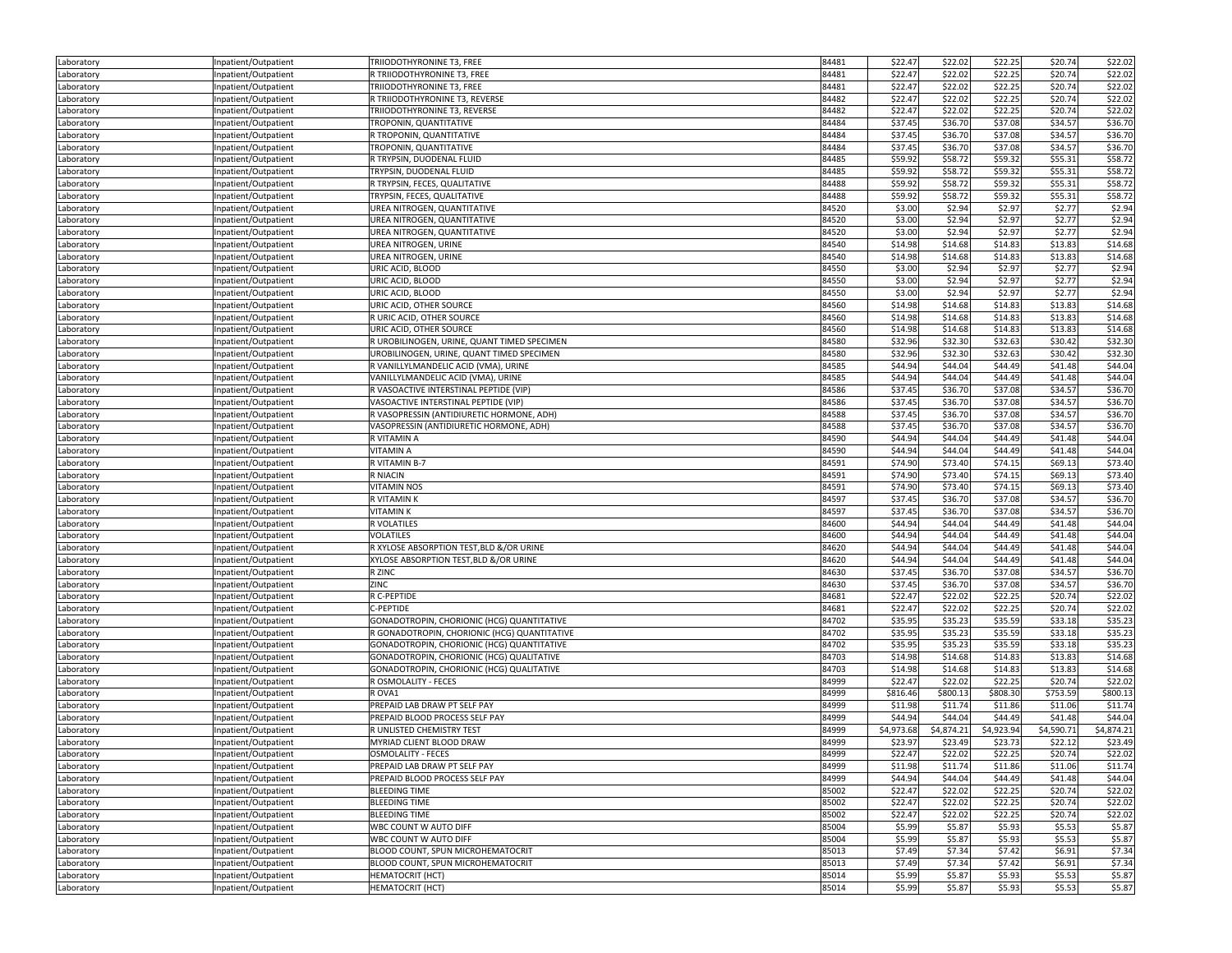| Laboratory | Inpatient/Outpatient | R BLOOD COUNT, HEMATOCRIT (HCT)                        | 85014 | \$5.99             | \$5.87             | \$5.93             | \$5.53             | \$5.87             |
|------------|----------------------|--------------------------------------------------------|-------|--------------------|--------------------|--------------------|--------------------|--------------------|
| Laboratory | Inpatient/Outpatient | <b>HEMATOCRIT (HCT)</b>                                | 85014 | \$5.99             | \$5.87             | \$5.93             | \$5.53             | \$5.87             |
| Laboratory | Inpatient/Outpatient | <b>HEMOGLOBIN (HGB)</b>                                | 85018 | \$5.99             | \$5.87             | \$5.93             | \$5.53             | \$5.87             |
| Laboratory | Inpatient/Outpatient | <b>HEMOGLOBIN (HGB)</b>                                | 85018 | \$5.99             | \$5.87             | \$5.93             | \$5.53             | \$5.87             |
| Laboratory | Inpatient/Outpatient | R BLOOD COUNT, HEMOGLOBIN (HGB)                        | 85018 | \$5.99             | \$5.87             | \$5.93             | \$5.53             | \$5.87             |
| Laboratory | Inpatient/Outpatient | <b>HEMOGLOBIN (HGB)</b>                                | 85018 | \$5.99             | \$5.87             | \$5.93             | \$5.53             | \$5.87             |
| Laboratory | Inpatient/Outpatient | CBC W/DIFF & PLATELET                                  | 85025 | \$14.98            | \$14.68            | \$14.83            | \$13.83            | \$14.68            |
|            |                      | COMPL CBC W PLT W AUTOM DIFF                           | 85025 | \$14.98            | \$14.68            | \$14.83            | \$13.83            | \$14.68            |
| Laboratory | Inpatient/Outpatient |                                                        |       |                    |                    | \$14.83            |                    |                    |
| Laboratory | Inpatient/Outpatient | CBC W/DIFF & PLATELET                                  | 85025 | \$14.98            | \$14.68            |                    | \$13.83            | \$14.68            |
| Laboratory | Inpatient/Outpatient | CBC W/PLATELET, W/OUT DIFF                             | 85027 | \$11.98            | \$11.74            | \$11.86            | \$11.06            | \$11.74            |
| Laboratory | Inpatient/Outpatient | COMPL AUTOM CBC W PLT                                  | 85027 | \$11.98            | \$11.74            | \$11.86            | \$11.06            | \$11.74            |
| Laboratory | Inpatient/Outpatient | CBC W/PLATELET, W/OUT DIFF                             | 85027 | \$11.98            | \$11.74            | \$11.86            | \$11.06            | \$11.74            |
| Laboratory | Inpatient/Outpatient | MANUAL CELL COUNT, EACH                                | 85032 | \$14.98            | \$14.68            | \$14.83            | \$13.83            | \$14.68            |
| Laboratory | Inpatient/Outpatient | MANUAL CELL COUNT, EACH                                | 85032 | \$14.98            | \$14.68            | \$14.83            | \$13.83            | \$14.68            |
| Laboratory | Inpatient/Outpatient | RED BLOOD CELL, AUTOMATED                              | 85041 | \$5.99             | \$5.87             | \$5.93             | \$5.53             | \$5.87             |
| Laboratory | Inpatient/Outpatient | R BLOOD COUNT, RED BLOOD CELL (RBC), AUTOMATED         | 85041 | \$5.99             | \$5.87             | \$5.93             | \$5.53             | \$5.87             |
| Laboratory | Inpatient/Outpatient | RED BLOOD CELL, AUTOMATED                              | 85041 | \$5.99             | \$5.87             | \$5.93             | \$5.53             | \$5.87             |
| Laboratory | Inpatient/Outpatient | RETICULOCYTE COUNT, MANUAL                             | 85044 | \$14.98            | \$14.68            | \$14.83            | \$13.83            | \$14.68            |
| Laboratory | Inpatient/Outpatient | RETICULOCYTE COUNT, MANUAL                             | 85044 | \$14.98            | \$14.68            | \$14.83            | \$13.83            | \$14.68            |
| Laboratory | Inpatient/Outpatient | RETICULOCYTE COUNT, AUTOMATED                          | 85045 | \$14.98            | \$14.68            | \$14.83            | \$13.83            | \$14.68            |
| Laboratory | Inpatient/Outpatient | AUTOMATED RETICULOCYTE COUNT                           | 85045 | \$14.98            | \$14.68            | \$14.83            | \$13.83            | \$14.68            |
| Laboratory | Inpatient/Outpatient | RETICULOCYTE COUNT, AUTOMATED                          | 85045 | \$14.98            | \$14.68            | \$14.83            | \$13.83            | \$14.68            |
| Laboratory | Inpatient/Outpatient | LEUKOCYTE (WBC) AUTOMATED                              | 85048 | \$5.99             | \$5.87             | \$5.93             | \$5.53             | \$5.87             |
| Laboratory | Inpatient/Outpatient | LEUKOCYTE (WBC) AUTOMATED                              | 85048 | \$5.99             | \$5.87             | \$5.93             | \$5.53             | \$5.87             |
| Laboratory | Inpatient/Outpatient | PLATELET COUNT AUTOMATED                               | 85049 | \$5.99             | \$5.87             | \$5.93             | \$5.53             | \$5.87             |
| Laboratory | Inpatient/Outpatient | PLATELET COUNT AUTOMATED                               | 85049 | \$5.99             | \$5.87             | \$5.93             | \$5.53             | \$5.87             |
|            |                      | PLATELET COUNT AUTOMATED                               | 85049 | \$5.99             | \$5.87             | \$5.93             | \$5.53             | \$5.87             |
| Laboratory | Inpatient/Outpatient | R CLOTTING FACTOR II. PROTHROMBIN SPECIFIC             | 85210 | \$89.89            | \$88.09            | \$88.99            | \$82.97            |                    |
| Laboratory | Inpatient/Outpatient |                                                        |       |                    |                    |                    |                    | \$88.09            |
| Laboratory | Inpatient/Outpatient | CLOTTING FACTOR II, PROTHROMBIN SPECIFIC               | 85210 | \$89.89            | \$88.09            | \$88.99            | \$82.97            | \$88.09            |
| Laboratory | Inpatient/Outpatient | R CLOTTING FACTOR V, LABILE FACTOR                     | 85220 | \$89.89            | \$88.09            | \$88.99            | \$82.97            | \$88.09            |
| Laboratory | Inpatient/Outpatient | CLOTTING FACTOR V, LABILE FACTOR                       | 85220 | \$89.89            | \$88.09            | \$88.99            | \$82.97            | \$88.09            |
| Laboratory | Inpatient/Outpatient | R CLOTTING FACTOR VII                                  | 85230 | \$89.89            | \$88.09            | \$88.99            | \$82.97            | \$88.09            |
| Laboratory | Inpatient/Outpatient | <b>CLOTTING FACTOR VII</b>                             | 85230 | \$89.89            | \$88.09            | \$88.99            | \$82.97            | \$88.09            |
| Laboratory | Inpatient/Outpatient | R CLOTTING FACTOR VIII, 1-STAGE                        | 85240 | \$89.89            | \$88.09            | \$88.99            | \$82.97            | \$88.09            |
| Laboratory | Inpatient/Outpatient | CLOTTING FACTOR VIII, 1-STAGE                          | 85240 | \$89.89            | \$88.09            | \$88.99            | \$82.97            | \$88.09            |
| Laboratory | Inpatient/Outpatient | R CLOTTING FACTOR VIII RELATED ANTIGEN                 | 85244 | \$89.89            | \$88.09            | \$88.99            | \$82.97            | \$88.09            |
| Laboratory | Inpatient/Outpatient | CLOTTING FACTOR VIII RELATED ANTIGEN                   | 85244 | \$89.89            | \$88.09            | \$88.99            | \$82.97            | \$88.09            |
| Laboratory | Inpatient/Outpatient | R CLOTTING FACTOR VIII, VW FACTOR, RISTOCETIN COFACTOR | 85245 | \$89.89            | \$88.09            | \$88.99            | \$82.97            | \$88.09            |
| Laboratory | Inpatient/Outpatient | CLOTTING FACTOR VIII, VW FACTOR, RISTOCETIN COFACTOR   | 85245 | \$89.89            | \$88.09            | \$88.99            | \$82.97            | \$88.09            |
| Laboratory | Inpatient/Outpatient | R CLOTTING FACTOR VIII, VW FACTOR ANTIGEN              | 85246 | \$89.89            | \$88.09            | \$88.99            | \$82.97            | \$88.09            |
| Laboratory | Inpatient/Outpatient | CLOTTING FACTOR VIII, VW FACTOR ANTIGEN                | 85246 | \$89.89            | \$88.09            | \$88.99            | \$82.97            | \$88.09            |
| Laboratory | Inpatient/Outpatient | R CLOTTING FACTOR VIII, VWF MULTIMRIC                  | 85247 | \$179.77           | \$176.17           | \$177.97           | \$165.93           | \$176.17           |
| Laboratory | Inpatient/Outpatient | CLOTTING FACTOR VIII, VWF MULTIMRIC                    | 85247 | \$179.77           | \$176.17           | \$177.97           | \$165.93           | \$176.17           |
| Laboratory | Inpatient/Outpatient | R CLOTTING FACTOR IX (PTC OR CHRISTMAS)                | 85250 | \$89.89            | \$88.09            | \$88.99            | \$82.97            | \$88.09            |
| Laboratory | Inpatient/Outpatient | CLOTTING FACTOR IX (PTC OR CHRISTMAS)                  | 85250 | \$89.89            | \$88.09            | \$88.99            | \$82.97            | \$88.09            |
| Laboratory | Inpatient/Outpatient | R CLOTTING FACTOR X (STUART-PROWER)                    | 85260 | \$89.89            | \$88.09            | \$88.99            | \$82.97            | \$88.09            |
|            |                      | CLOTTING FACTOR X (STUART-PROWER)                      | 85260 | \$89.89            | \$88.09            | \$88.99            | \$82.97            | \$88.09            |
| Laboratory | Inpatient/Outpatient |                                                        |       |                    |                    |                    |                    |                    |
| Laboratory | Inpatient/Outpatient | R CLOTTING FACTOR XI (PTA)                             | 85270 | \$89.89<br>\$89.89 | \$88.09<br>\$88.09 | \$88.99<br>\$88.99 | \$82.97<br>\$82.97 | \$88.09<br>\$88.09 |
| Laboratory | Inpatient/Outpatient | <b>CLOTTING FACTOR XI (PTA)</b>                        | 85270 |                    |                    |                    |                    |                    |
| Laboratory | Inpatient/Outpatient | R CLOTTING FACTOR XII (HAGEMAN)                        | 85280 | \$89.89            | \$88.09            | \$88.99            | \$82.97            | \$88.09            |
| Laboratory | Inpatient/Outpatient | CLOTTING FACTOR XII (HAGEMAN)                          | 85280 | \$89.89            | \$88.09            | \$88.99            | \$82.97            | \$88.09            |
| Laboratory | Inpatient/Outpatient | R CLOTTING FACTOR XIII (FIBRIN STABILIZING)            | 85290 | \$89.89            | \$88.09            | \$88.99            | \$82.97            | \$88.09            |
| Laboratory | Inpatient/Outpatient | CLOTTING FACTOR XIII (FIBRIN STABILIZING)              | 85290 | \$89.89            | \$88.09            | \$88.99            | \$82.97            | \$88.09            |
| Laboratory | Inpatient/Outpatient | R ANTITHROMBIN III ACTIVITY ASSAY                      | 85300 | \$28.46            | \$27.89            | \$28.18            | \$26.27            | \$27.89            |
| Laboratory | Inpatient/Outpatient | ANTITHROMBIN III ACTIVITY ASSAY                        | 85300 | \$28.46            | \$27.89            | \$28.18            | \$26.27            | \$27.89            |
| Laboratory | Inpatient/Outpatient | R ANTITHROMBIN III ANTIGEN ASSAY                       | 85301 | \$25.47            | \$24.96            | \$25.22            | \$23.51            | \$24.96            |
| Laboratory | Inpatient/Outpatient | ANTITHROMBIN III ANTIGEN ASSAY                         | 85301 | \$25.47            | \$24.96            | \$25.22            | \$23.51            | \$24.96            |
| Laboratory | Inpatient/Outpatient | R CLOTTING INHIBITOR, PROTEIN C AG                     | 85302 | \$89.89            | \$88.09            | \$88.99            | \$82.97            | \$88.09            |
| Laboratory | Inpatient/Outpatient | CLOTTING INHIBITOR, PROTEIN C AG                       | 85302 | \$89.89            | \$88.09            | \$88.99            | \$82.97            | \$88.09            |
| Laboratory | Inpatient/Outpatient | R CLOTTING INHIBITOR, PROTEIN C ACTIVITY               | 85303 | \$89.89            | \$88.09            | \$88.99            | \$82.97            | \$88.09            |
| Laboratory | Inpatient/Outpatient | CLOTTING INHIBITOR, PROTEIN C ACTIVITY                 | 85303 | \$89.89            | \$88.09            | \$88.99            | \$82.97            | \$88.09            |
| Laboratory | Inpatient/Outpatient | R CLOTTING INHIBITOR, PROTEIN S TOTAL                  | 85305 | \$89.89            | \$88.09            | \$88.99            | \$82.97            | \$88.09            |
| Laboratory | Inpatient/Outpatient | CLOTTING INHIBITOR, PROTEIN S TOTAL                    | 85305 | \$89.89            | \$88.09            | \$88.99            | \$82.97            | \$88.09            |
| Laboratory | Inpatient/Outpatient | R CLOTTING INHIBITOR PROTEIN S FREE                    | 85306 | \$74.90            | \$73.40            | \$74.15            | \$69.13            | \$73.40            |
| Laboratory | Inpatient/Outpatient | CLOTTING INHIBITOR PROTEIN S FREE                      | 85306 | \$74.90            | \$73.40            | \$74.15            | \$69.13            | \$73.40            |
| Laboratory | Inpatient/Outpatient | ACTIVATED PROTEIN C RESISTANCE                         | 85307 | \$89.89            | \$88.09            | \$88.99            | \$82.97            | \$88.09            |
|            | Inpatient/Outpatient | ACTIVATED PROTEIN C RESISTANCE                         | 85307 | \$89.89            | \$88.09            | \$88.99            | \$82.97            | \$88.09            |
| Laboratory | Inpatient/Outpatient | R FACTOR INHIBITOR TEST                                | 85335 | \$89.89            | \$88.09            | \$88.99            | \$82.97            | \$88.09            |
| Laboratory |                      |                                                        |       |                    |                    |                    |                    |                    |
| Laboratory | Inpatient/Outpatient | R FACTOR INHIBITOR TEST                                | 85335 | \$89.89            | \$88.09            | \$88.99            | \$82.97            | \$88.09            |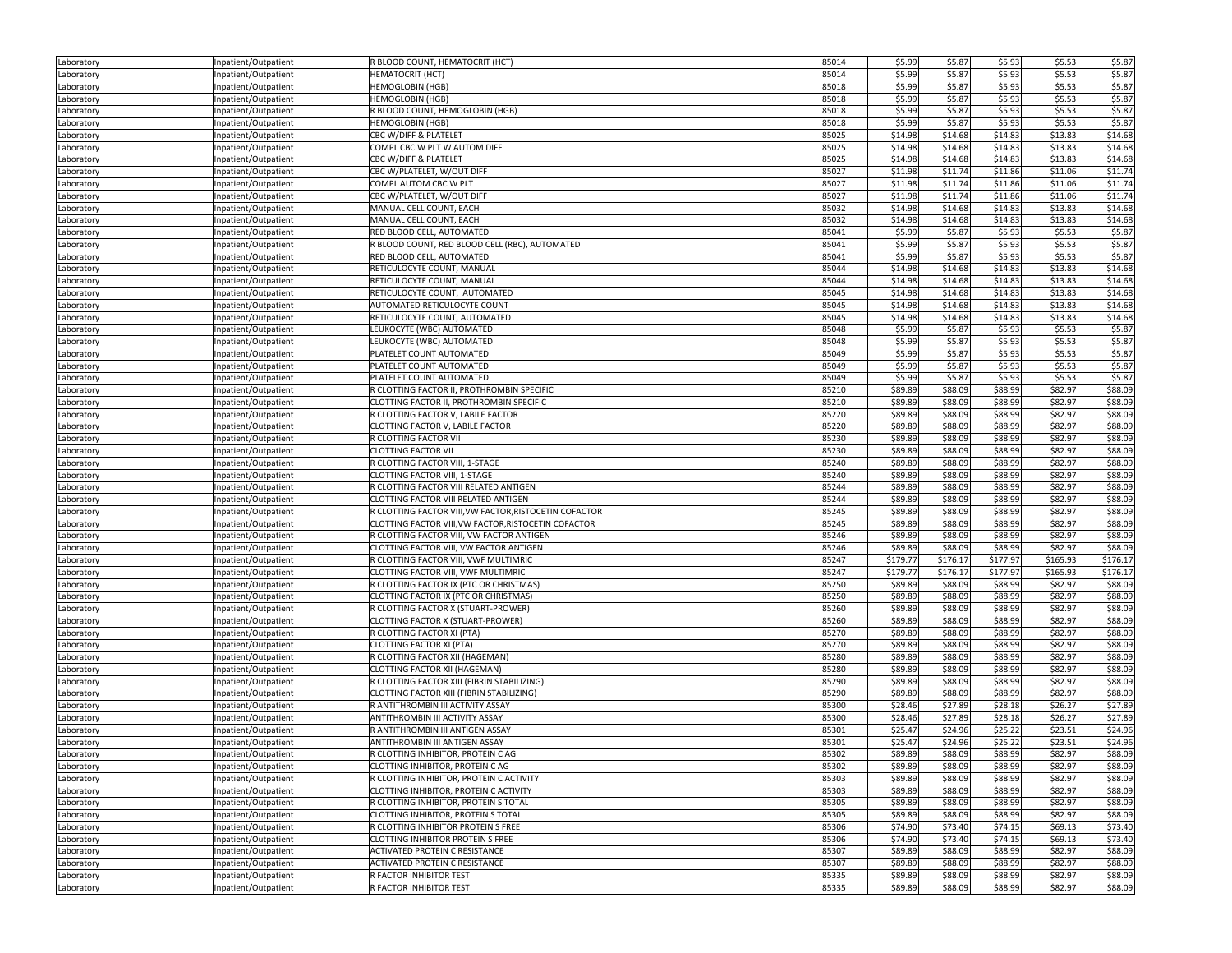| Laboratory | Inpatient/Outpatient | <b>FACTOR INHIBITOR TEST</b>                  | 85335          | \$89.89  | \$88.09  | \$88.99  | \$82.97 | \$88.09  |
|------------|----------------------|-----------------------------------------------|----------------|----------|----------|----------|---------|----------|
| Laboratory | Inpatient/Outpatient | COAG TIME, ACTIVATED                          | 85347          | \$22.47  | \$22.02  | \$22.25  | \$20.74 | \$22.02  |
| Laboratory | Inpatient/Outpatient | COAG TIME, ACTIVATED                          | 85347          | \$22.47  | \$22.02  | \$22.25  | \$20.74 | \$22.02  |
| Laboratory | Inpatient/Outpatient | R EUGLOBULIN LYSIS                            | 85360          | \$11.98  | \$11.74  | \$11.86  | \$11.06 | \$11.74  |
| Laboratory | Inpatient/Outpatient | <b>EUGLOBULIN LYSIS</b>                       | 85360          | \$11.98  | \$11.74  | \$11.86  | \$11.06 | \$11.74  |
| Laboratory | Inpatient/Outpatient | FIBRIN(OGEN) DEGRADATION (SPLIT) PROD         | 85362          | \$22.47  | \$22.02  | \$22.25  | \$20.74 | \$22.02  |
| Laboratory | Inpatient/Outpatient | FIBRIN(OGEN) DEGRADATION (SPLIT) PROD         | 85362          | \$22.47  | \$22.02  | \$22.25  | \$20.74 | \$22.02  |
| Laboratory | Inpatient/Outpatient | FIBRIN DEGRADATION PROD, D-DIMER, QUANT       | 85379          | \$22.47  | \$22.02  | \$22.25  | \$20.74 | \$22.02  |
| Laboratory | Inpatient/Outpatient | FIBRIN DEGRADATION PROD, D-DIMER, QUANT       | 85379          | \$22.47  | \$22.02  | \$22.25  | \$20.74 | \$22.02  |
| Laboratory | Inpatient/Outpatient | <b>FIBRINOGEN ACTIVITY</b>                    | 85384          | \$13.48  | \$13.21  | \$13.35  | \$12.44 | \$13.21  |
| Laboratory | Inpatient/Outpatient | <b>FIBRINOGEN ACTIVITY</b>                    | 85384          | \$13.48  | \$13.21  | \$13.35  | \$12.44 | \$13.21  |
| Laboratory | Inpatient/Outpatient | FIBRINOLYSINS OR COAG SCREEN                  | 85390          | \$89.89  | \$88.09  | \$88.99  | \$82.97 | \$88.09  |
| Laboratory | Inpatient/Outpatient | CLOTTING ASSAY WHOLE BLOOD                    | 85396          | \$89.89  | \$88.09  | \$88.99  | \$82.97 | \$88.09  |
| Laboratory | Inpatient/Outpatient | R CLOTTING FUNCT ACTIVITY                     | 85397          | \$104.87 | \$102.77 | \$103.82 | \$96.80 | \$102.77 |
| Laboratory | Inpatient/Outpatient | <b>CLOTTING FUNCT ACTIVITY</b>                | 85397          | \$104.87 | \$102.77 | \$103.82 | \$96.80 | \$102.77 |
| Laboratory | Inpatient/Outpatient | R FIBRINOLYTIC FACTORS ALPHA-2-ANTIPLASMIN    | 85410          | \$74.90  | \$73.40  | \$74.15  | \$69.13 | \$73.40  |
|            | Inpatient/Outpatient | FIBRINOLYTIC FACTORS ALPHA-2-ANTIPLASMIN      | 85410          | \$74.90  | \$73.40  | \$74.15  | \$69.13 | \$73.40  |
| Laboratory |                      | R FIBRINOLYTIC FACTORS PLASMINOGEN ACTIVATOR  | 85415          | \$74.90  | \$73.40  | \$74.15  | \$69.13 | \$73.40  |
| Laboratory | Inpatient/Outpatient |                                               | 85415          | \$74.90  | \$73.40  | \$74.15  |         | \$73.40  |
| Laboratory | Inpatient/Outpatient | FIBRINOLYTIC FACTORS PLASMINOGEN ACTIVATOR    |                |          |          |          | \$69.13 |          |
| Laboratory | Inpatient/Outpatient | R FIBRINOLYTIC FACTORS FUNCTIONAL PLASMINOGEN | 85420          | \$34.46  | \$33.77  | \$34.12  | \$31.81 | \$33.77  |
| Laboratory | Inpatient/Outpatient | FIBRINOLYTIC FACTORS FUNCTIONAL PLASMINOGEN   | 85420<br>85441 | \$34.46  | \$33.77  | \$34.12  | \$31.81 | \$33.77  |
| Laboratory | Inpatient/Outpatient | R HEINZ BODIES, DIRECT                        |                | \$14.98  | \$14.68  | \$14.83  | \$13.83 | \$14.68  |
| Laboratory | Inpatient/Outpatient | HEINZ BODIES, DIRECT                          | 85441          | \$14.98  | \$14.68  | \$14.83  | \$13.83 | \$14.68  |
| Laboratory | Inpatient/Outpatient | K-B STAIN FOR FETAL HGB                       | 85460          | \$34.46  | \$33.77  | \$34.12  | \$31.81 | \$33.77  |
| Laboratory | Inpatient/Outpatient | R K-B STAIN FOR FETAL HGB                     | 85460          | \$34.46  | \$33.77  | \$34.12  | \$31.81 | \$33.77  |
| Laboratory | Inpatient/Outpatient | K-B STAIN FOR FETAL HGB                       | 85460          | \$34.46  | \$33.77  | \$34.12  | \$31.81 | \$33.77  |
| Laboratory | Inpatient/Outpatient | FETAL HGB SCREENING TEST ROSETTE              | 85461          | \$22.47  | \$22.02  | \$22.25  | \$20.74 | \$22.02  |
| Laboratory | Inpatient/Outpatient | R HEMOLYSIN ACID                              | 85475          | \$11.98  | \$11.74  | \$11.86  | \$11.06 | \$11.74  |
| Laboratory | Inpatient/Outpatient | <b>HEMOLYSIN ACID</b>                         | 85475          | \$11.98  | \$11.74  | \$11.86  | \$11.06 | \$11.74  |
| Laboratory | Inpatient/Outpatient | R HEPARIN ASSAY                               | 85520          | \$34.46  | \$33.77  | \$34.12  | \$31.81 | \$33.77  |
| Laboratory | Inpatient/Outpatient | <b>HEPARIN, ASSAY</b>                         | 85520          | \$34.46  | \$33.77  | \$34.12  | \$31.81 | \$33.77  |
| Laboratory | Inpatient/Outpatient | <b>HEPARIN ASSAY</b>                          | 85520          | \$34.46  | \$33.77  | \$34.12  | \$31.81 | \$33.77  |
| Laboratory | Inpatient/Outpatient | HEPARIN-PROTAMINE TOLERANCE TEST              | 85530          | \$74.90  | \$73.40  | \$74.15  | \$69.13 | \$73.40  |
| Laboratory | Inpatient/Outpatient | R LEUKOCYTE ALK PHOS W COUNT                  | 85540          | \$29.96  | \$29.36  | \$29.66  | \$27.65 | \$29.36  |
| Laboratory | Inpatient/Outpatient | LEUKOCYTE ALK PHOS W COUNT                    | 85540          | \$29.96  | \$29.36  | \$29.66  | \$27.65 | \$29.36  |
| Laboratory | Inpatient/Outpatient | R MURAMIDASE                                  | 85549          | \$49.44  | \$48.45  | \$48.95  | \$45.63 | \$48.45  |
| Laboratory | Inpatient/Outpatient | MURAMIDASE                                    | 85549          | \$49.44  | \$48.45  | \$48.95  | \$45.63 | \$48.45  |
| Laboratory | Inpatient/Outpatient | R OSMOTIC FRAGILITY, RBC, INCUBATED           | 85557          | \$31.46  | \$30.83  | \$31.15  | \$29.04 | \$30.83  |
| Laboratory | Inpatient/Outpatient | OSMOTIC FRAGILITY, RBC, INCUBATED             | 85557          | \$31.46  | \$30.83  | \$31.15  | \$29.04 | \$30.83  |
| Laboratory | Inpatient/Outpatient | R PHOSPHOLIPID NEUTRALIZATION PLATELET        | 85597          | \$74.90  | \$73.40  | \$74.15  | \$69.13 | \$73.40  |
| Laboratory | Inpatient/Outpatient | PHOSPHOLIPID NEUTRALIZATION PLATELET          | 85597          | \$74.90  | \$73.40  | \$74.15  | \$69.13 | \$73.40  |
| Laboratory | Inpatient/Outpatient | R HEXAGNAL PHOSPH PLTLT NEUTRL                | 85598          | \$74.90  | \$73.40  | \$74.15  | \$69.13 | \$73.40  |
| Laboratory | Inpatient/Outpatient | HEXAGNAL PHOSPH PLTLT NEUTRL                  | 85598          | \$74.90  | \$73.40  | \$74.15  | \$69.13 | \$73.40  |
| Laboratory | Inpatient/Outpatient | PROTHROMBIN TIME                              | 85610          | \$11.98  | \$11.74  | \$11.86  | \$11.06 | \$11.74  |
| Laboratory | Inpatient/Outpatient | R PROTHROMBIN TIME                            | 85610          | \$11.98  | \$11.74  | \$11.86  | \$11.06 | \$11.74  |
| Laboratory | Inpatient/Outpatient | PROTHROMBIN TIME                              | 85610          | \$11.98  | \$11.74  | \$11.86  | \$11.06 | \$11.74  |
| Laboratory | Inpatient/Outpatient | R PT, SUBSTITUTION PLASMA FRACTIONS EA        | 85611          | \$35.95  | \$35.23  | \$35.59  | \$33.18 | \$35.23  |
| Laboratory | Inpatient/Outpatient | PT, SUBSTITUTION PLASMA FRACTIONS EA          | 85611          | \$35.95  | \$35.23  | \$35.59  | \$33.18 | \$35.23  |
| Laboratory | Inpatient/Outpatient | R RUSSELL VIPER VENOM TIME, UNDILUTED         | 85612          | \$17.98  | \$17.62  | \$17.80  | \$16.60 | \$17.62  |
| Laboratory | Inpatient/Outpatient | RUSSELL VIPER VENOM TIME, UNDILUTED           | 85612          | \$17.98  | \$17.62  | \$17.80  | \$16.60 | \$17.62  |
| Laboratory | Inpatient/Outpatient | R RUSSELL VIPER VENOM TIME, DILUTED           | 85613          | \$22.47  | \$22.02  | \$22.25  | \$20.74 | \$22.02  |
| Laboratory | Inpatient/Outpatient | RUSSELL VIPER VENOM TIME, DILUTED             | 85613          | \$22.47  | \$22.02  | \$22.25  | \$20.74 | \$22.02  |
| Laboratory | Inpatient/Outpatient | R REPTILASE TEST                              | 85635          | \$29.96  | \$29.36  | \$29.66  | \$27.65 | \$29.36  |
| Laboratory | Inpatient/Outpatient | REPTILASE TEST                                | 85635          | \$29.96  | \$29.36  | \$29.66  | \$27.65 | \$29.36  |
| Laboratory | Inpatient/Outpatient | SEDIMENTATION RATE, ERYTHROCYTE, AUTOMATED    | 85652          | \$7.49   | \$7.34   | \$7.42   | \$6.91  | \$7.34   |
| Laboratory | Inpatient/Outpatient | SEDIMENTATION RATE, ERYTHROCYTE, AUTOMATED    | 85652          | \$7.49   | \$7.34   | \$7.42   | \$6.91  | \$7.34   |
| Laboratory | Inpatient/Outpatient | SICKLING OF RBC, REDUCTION                    | 85660          | \$14.98  | \$14.68  | \$14.83  | \$13.83 | \$14.68  |
| Laboratory | Inpatient/Outpatient | SICKLING OF RBC, REDUCTION                    | 85660          | \$14.98  | \$14.68  | \$14.83  | \$13.83 | \$14.68  |
| Laboratory | Inpatient/Outpatient | THROMBIN TIME, PLASMA                         | 85670          | \$14.98  | \$14.68  | \$14.83  | \$13.83 | \$14.68  |
| Laboratory | Inpatient/Outpatient | R THROMBIN TIME, PLASMA                       | 85670          | \$14.98  | \$14.68  | \$14.83  | \$13.83 | \$14.68  |
| Laboratory | Inpatient/Outpatient | THROMBIN TIME, PLASMA                         | 85670          | \$14.98  | \$14.68  | \$14.83  | \$13.83 | \$14.68  |
| Laboratory | Inpatient/Outpatient | THROMPLASTIN TIME, PARTIAL (PTT)              | 85730          | \$11.98  | \$11.74  | \$11.86  | \$11.06 | \$11.74  |
| Laboratory | Inpatient/Outpatient | R THROMPLASTIN TIME.PARTIAL (PTT)             | 85730          | \$11.98  | \$11.74  | \$11.86  | \$11.06 | \$11.74  |
| Laboratory | Inpatient/Outpatient | THROMPLASTIN TIME, PARTIAL (PTT)              | 85730          | \$11.98  | \$11.74  | \$11.86  | \$11.06 | \$11.74  |
| Laboratory | Inpatient/Outpatient | R PTT, SUBSTITUTION PLASMA FRACTIONS EA       | 85732          | \$35.95  | \$35.23  | \$35.59  | \$33.18 | \$35.23  |
| Laboratory | Inpatient/Outpatient | PTT, SUBSTITUTION PLASMA FRACTIONS EA         | 85732          | \$35.95  | \$35.23  | \$35.59  | \$33.18 | \$35.23  |
| Laboratory | Inpatient/Outpatient | R VISCOSITY                                   | 85810          | \$37.45  | \$36.70  | \$37.08  | \$34.57 | \$36.70  |
| Laboratory | Inpatient/Outpatient | <b>VISCOSITY</b>                              | 85810          | \$37.45  | \$36.70  | \$37.08  | \$34.57 | \$36.70  |
| Laboratory | Inpatient/Outpatient | R AGGLUTININS, FEBRILE, EACH ANTIGEN          | 86000          | \$29.96  | \$29.36  | \$29.66  | \$27.65 | \$29.36  |
|            |                      |                                               |                |          |          |          |         |          |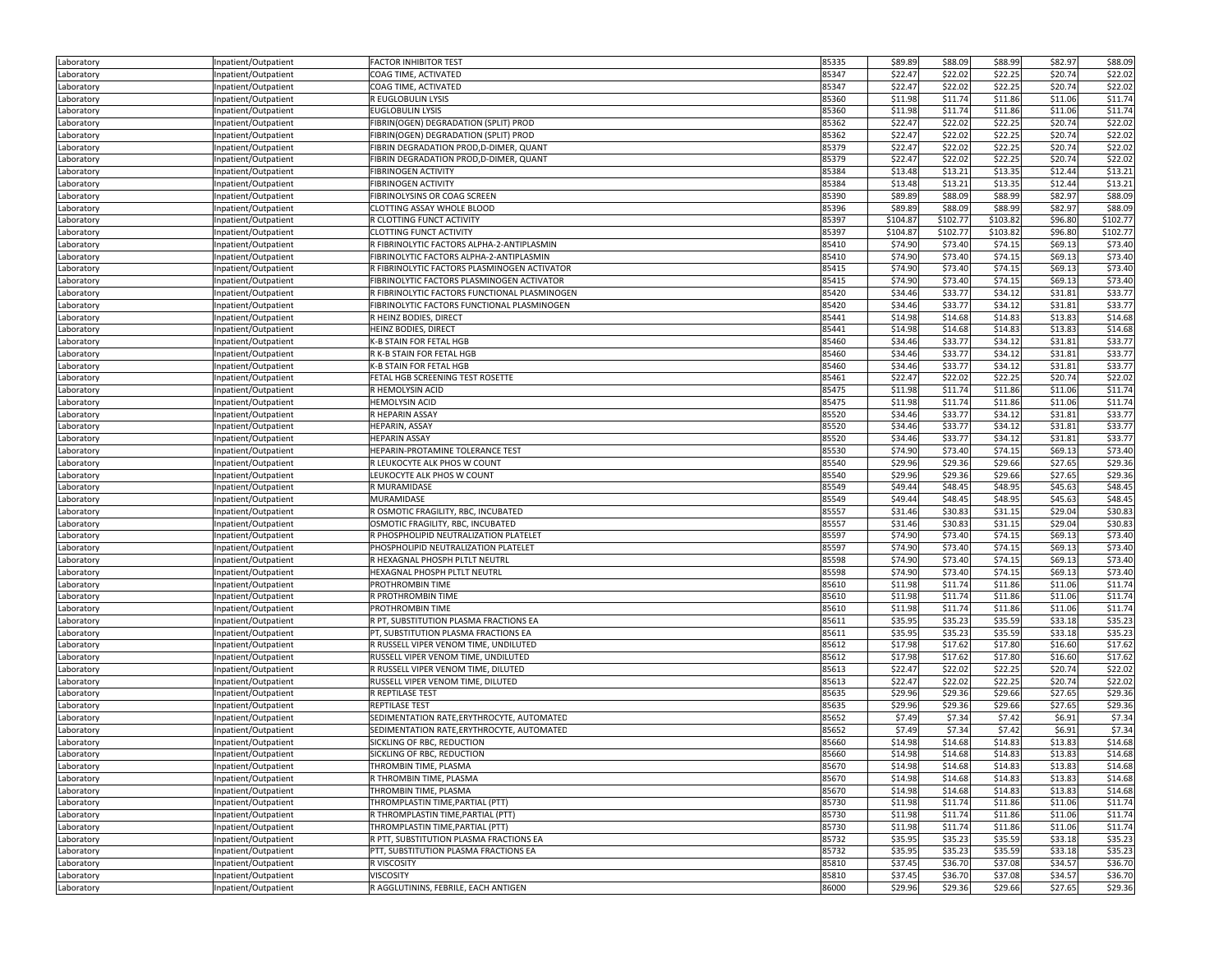| 86001<br>\$44.94<br>\$44.04<br>\$44.49<br>\$41.48<br>\$44.04<br>Inpatient/Outpatient<br>R ALLERGEN SPECIFIC IGG EACH ALLERGEN<br>ALLERGEN SPECIFIC IGG EACH ALLERGEN<br>86001<br>\$44.94<br>\$44.04<br>\$44.49<br>\$41.48<br>\$44.04<br>Inpatient/Outpatient<br>Laboratory<br>R ALLERG SP IGE, QUAN OR SEMIQUAN<br>86003<br>\$22.47<br>\$22.02<br>\$22.25<br>\$20.74<br>\$22.02<br>Inpatient/Outpatient<br>Laboratory<br>\$22.47<br>\$22.02<br>ALLERGEN SPECIFIC IGE EACH ALLERGEN<br>86003<br>\$22.02<br>\$22.25<br>\$20.74<br>Inpatient/Outpatient<br>Laboratory<br>86008<br>\$7.49<br>\$7.34<br>\$6.91<br>\$7.34<br>\$7.42<br>Inpatient/Outpatient<br>ALLG SPEC IGE RECOMB EA<br>86008<br>\$7.49<br>\$7.34<br>\$7.42<br>\$6.91<br>\$7.34<br>Laboratory<br>Inpatient/Outpatient<br>ALLG SPEC IGE RECOMB EA<br>R ANTIBODY INDENT, LEUKOCYTE ANTIBODY<br>86021<br>\$59.92<br>\$58.72<br>\$59.32<br>\$55.31<br>\$58.72<br>Inpatient/Outpatient<br>Laboratory<br>86021<br>\$59.92<br>\$55.31<br>\$58.72<br>ANTIBODY INDENT, LEUKOCYTE ANTIBODY<br>\$58.72<br>\$59.32<br>Laboratory<br>Inpatient/Outpatient<br>\$74.90<br>\$73.40<br>R ANTIBODY INDENT, PLATELET ANTIBODY<br>86022<br>\$74.15<br>\$69.13<br>\$73.40<br>Laboratory<br>Inpatient/Outpatient<br>\$74.90<br>\$73.40<br>R AB ID, PLATELET AB<br>86022<br>\$74.15<br>\$69.13<br>\$73.40<br>Laboratory<br>Inpatient/Outpatient<br>86022<br>\$74.90<br>\$73.40<br>\$74.15<br>\$69.13<br>\$73.40<br>AB ID; PLATELET AB<br>Inpatient/Outpatient<br>Laboratory<br>ANTINUCLEAR ANTIBODIES (ANA)<br>86038<br>\$22.47<br>\$22.02<br>\$22.25<br>\$20.74<br>\$22.02<br>Inpatient/Outpatient<br>Laboratory<br>\$22.47<br>\$22.02<br>R ANTINUCLEAR ANTIBODIES (ANA)<br>86038<br>\$22.02<br>\$22.25<br>\$20.74<br>Inpatient/Outpatient<br>Laboratory<br>\$22.47<br>\$22.02<br>\$22.25<br>\$20.74<br>\$22.02<br>ANTINUCLEAR ANTIBODIES (ANA)<br>86038<br>Laboratory<br>Inpatient/Outpatient<br>\$38.72<br>\$41.11<br>86039<br>\$41.95<br>\$41.11<br>\$41.53<br>R ANTINUCLEAR ANTIBODIES (ANA) TITER<br>Laboratory<br>Inpatient/Outpatient<br>\$41.95<br>86039<br>\$41.11<br>\$41.53<br>\$38.72<br>\$41.11<br>Inpatient/Outpatient<br>ANTINUCLEAR ANTIBODIES (ANA) TITER<br>Laboratory<br>R ANTISTREPTOLYSIN O, TITER<br>86060<br>\$37.45<br>\$36.70<br>\$37.08<br>\$34.57<br>\$36.70<br>Inpatient/Outpatient<br>Laboratory<br>\$37.45<br>\$37.08<br>\$34.57<br>\$36.70<br>ANTISTREPTOLYSIN O, TITER<br>86060<br>\$36.70<br>Laboratory<br>Inpatient/Outpatient<br>86140<br>\$22.47<br>\$22.02<br>\$22.25<br>\$20.74<br>\$22.02<br>C-REACTIVE PROTEIN<br>Laboratory<br>Inpatient/Outpatient<br>\$22.47<br>\$22.02<br>86140<br>\$22.02<br>\$22.25<br>\$20.74<br>R C-REACTIVE PROTEIN<br>Laboratory<br>Inpatient/Outpatient<br>\$22.47<br>\$22.02<br>\$22.25<br>\$20.74<br>\$22.02<br>86140<br>Inpatient/Outpatient<br>C-REACTIVE PROTEIN<br>Laboratory<br>C-REACTIVE PROTEIN HIGH SENSITIVITY<br>86141<br>\$23.97<br>\$23.49<br>\$23.73<br>\$22.12<br>\$23.49<br>Inpatient/Outpatient<br>Laboratory<br>\$23.97<br>C-REACTIVE PROTEIN HIGH SENSITIVITY<br>86141<br>\$23.49<br>\$23.73<br>\$22.12<br>\$23.49<br>Inpatient/Outpatient<br>Laboratory<br>\$29.96<br>\$29.36<br>\$27.65<br>\$29.36<br>R BETA 2 GLYCOPROTEIN I AB EA<br>86146<br>\$29.66<br>Laboratory<br>Inpatient/Outpatient<br>86146<br>\$29.96<br>\$27.65<br>\$29.36<br>R BETA 2 GLYCOPROTEIN I AB EA<br>\$29.36<br>\$29.66<br>Inpatient/Outpatient<br>Laboratory<br>\$29.36<br>86146<br>\$29.96<br>\$29.66<br>\$27.65<br>\$29.36<br>Laboratory<br>Inpatient/Outpatient<br>BETA 2 GLYCOPROTEIN I AB EA<br>\$27.65<br>R CARDIOLIPIN AB EA IG CLASS<br>86147<br>\$29.96<br>\$29.36<br>\$29.66<br>\$29.36<br>Inpatient/Outpatient<br>Laboratory<br>\$29.96<br>\$27.65<br>\$29.36<br>R CARDIOLIPIN AB EA IG CLASS<br>86147<br>\$29.36<br>\$29.66<br>Laboratory<br>Inpatient/Outpatient<br>\$29.96<br>CARDIOLIPIN AB EA IG CLASS<br>86147<br>\$29.36<br>\$29.66<br>\$27.65<br>\$29.36<br>Laboratory<br>Inpatient/Outpatient<br>\$29.96<br>R ANTI-PHOSPHATIDYLSERINE AB<br>86148<br>\$29.36<br>\$29.66<br>\$27.65<br>\$29.36<br>Inpatient/Outpatient<br>Laboratory<br>\$29.96<br>\$29.36<br>\$29.66<br>\$27.65<br>\$29.36<br>86148<br>Inpatient/Outpatient<br>ANTI-PHOSPHATIDYLSERINE AB<br>Laboratory<br>R COLD AGGLUTININ, TITER<br>86157<br>\$38.95<br>\$38.17<br>\$38.56<br>\$35.95<br>\$38.17<br>Inpatient/Outpatient<br>Laboratory<br>\$38.95<br>\$35.95<br>COLD AGGLUTININ, TITER<br>86157<br>\$38.17<br>\$38.56<br>\$38.17<br>Inpatient/Outpatient<br>Laboratory<br>\$37.45<br>\$36.70<br>\$36.70<br>R COMPLEMENT, ANTIGEN EACH COMPONENT<br>86160<br>\$37.08<br>\$34.57<br>Inpatient/Outpatient<br>Laboratory<br>\$37.45<br>\$34.57<br>\$36.70<br>COMPLEMENT, ANTIGEN EACH COMPONENT<br>86160<br>\$36.70<br>\$37.08<br>Laboratory<br>Inpatient/Outpatient<br>\$37.45<br>\$36.70<br>\$37.08<br>\$34.57<br>R COMPLEMENT, FUNCTIONAL ACTIVITY EA COMP<br>86161<br>\$36.70<br>Laboratory<br>Inpatient/Outpatient<br>COMPLEMENT, FUNCTIONAL ACTIVITY EA COMP<br>86161<br>\$37.45<br>\$36.70<br>\$37.08<br>\$34.57<br>\$36.70<br>Inpatient/Outpatient<br>Laboratory<br>\$37.45<br>\$34.57<br>R COMPLEMENT, TOTAL HEMOLYTIC (CH50)<br>86162<br>\$36.70<br>\$37.08<br>\$36.70<br>Laboratory<br>Inpatient/Outpatient<br>COMPLEMENT, TOTAL HEMOLYTIC (CH50)<br>86162<br>\$37.45<br>\$36.70<br>\$37.08<br>\$34.57<br>\$36.70<br>Laboratory<br>Inpatient/Outpatient<br>86200<br>R CYCLIC CITRULINATED PEPTIDE (CCP) ANTIBODY<br>\$37.45<br>\$36.70<br>\$37.08<br>\$34.57<br>\$36.70<br>Laboratory<br>Inpatient/Outpatient<br>\$37.45<br>\$36.70<br>\$37.08<br>\$34.57<br>\$36.70<br>86200<br>Inpatient/Outpatient<br>CYCLIC CITRULINATED PEPTIDE (CCP) ANTIBODY<br>Laboratory<br>R DEOXYRIBONUCLEASE, ANTIBODY<br>86215<br>\$31.46<br>\$30.83<br>\$31.15<br>\$29.04<br>\$30.83<br>Laboratory<br>Inpatient/Outpatient<br>\$29.04<br>DEOXYRIBONUCLEASE, ANTIBODY<br>86215<br>\$31.46<br>\$30.83<br>\$31.15<br>\$30.83<br>Inpatient/Outpatient<br>Laboratory<br>\$45.51<br>R DEOXYRIBONUCLEIC ACID (DNA) ANTBDY DBL STRAND<br>86225<br>\$46.44<br>\$45.51<br>\$45.98<br>\$42.86<br>Laboratory<br>Inpatient/Outpatient<br>86225<br>\$42.86<br>\$45.51<br>DEOXYRIBONUCLEIC ACID (DNA) ANTBDY DBL STRAND<br>\$46.44<br>\$45.51<br>\$45.98<br>Laboratory<br>Inpatient/Outpatient<br>86226<br>\$46.44<br>\$45.51<br>\$45.98<br>\$42.86<br>\$45.51<br>Inpatient/Outpatient<br>R DEOXYRIBONUCLEIC ACID (DNA) ANTBDY SNGL STRAND<br>Laboratory<br>DEOXYRIBONUCLEIC ACID (DNA) ANTBDY SNGL STRAND<br>86226<br>\$46.44<br>\$45.51<br>\$45.98<br>\$42.86<br>\$45.51<br>Inpatient/Outpatient<br>Laboratory<br>\$41.95<br>\$38.72<br>R EXTRACTBL NUCLR ANTIGEN, ANTIBDY TO, ANY METHOD<br>86235<br>\$41.11<br>\$41.53<br>\$41.11<br>Laboratory<br>Inpatient/Outpatient<br>R EXTRACTBL NUCLR ANTIGEN, ANTIBDY TO, ANY METHOD<br>86235<br>\$41.95<br>\$41.11<br>\$41.53<br>\$38.72<br>\$41.11<br>Laboratory<br>Inpatient/Outpatient<br>EXTRACTBL NUCLR ANTIGEN, ANTIBDY TO, ANY METHOD<br>86235<br>\$41.95<br>\$41.11<br>\$41.53<br>\$38.72<br>\$41.11<br>Inpatient/Outpatient<br>Laboratory<br>\$22.47<br>\$22.02<br>\$22.25<br>\$20.74<br>\$22.02<br>86255<br>Inpatient/Outpatient<br>R FLUORESCENT AB, SCRN EA AB<br>Laboratory<br>R FLUORESCENT AB, SCRN EA AB<br>86255<br>\$22.47<br>\$22.02<br>\$22.25<br>\$20.74<br>\$22.02<br>Inpatient/Outpatient<br>Laboratory<br>FLUORESCENT AB, SCRN EA AB<br>86255<br>\$22.47<br>\$22.02<br>\$22.25<br>\$20.74<br>\$22.02<br>Inpatient/Outpatient<br>Laboratory<br>R FLUORESCENT AB, TITER EA AB<br>86256<br>\$41.95<br>\$41.11<br>\$41.53<br>\$38.72<br>\$41.11<br>Laboratory<br>Inpatient/Outpatient<br>86256<br>\$41.95<br>\$41.11<br>\$41.53<br>\$38.72<br>\$41.11<br>FLUORESCENT AB, TITER EA AB<br>Laboratory<br>Inpatient/Outpatient<br>\$49.44<br>\$48.45<br>\$48.95<br>R IMMUNOASSAY TUMOR ANTIGN, QUANT CA 15-3<br>86300<br>\$45.63<br>\$48.45<br>Laboratory<br>Inpatient/Outpatient<br>\$48.45<br>\$49.44<br>\$48.45<br>IMMUNOASSAY TUMOR ANTIGN, QUANT CA 15-3 (27.29)<br>\$45.63<br>\$48.95<br>Laboratory<br>Inpatient/Outpatient<br>86300<br>Laboratory<br>Inpatient/Outpatient<br>R IMMUNOASSAY TUMOR ANTIGN, QUANT CA 19-9<br>86301<br>\$49.44<br>\$48.45<br>\$48.95<br>\$45.63<br>\$48.45<br>IMMUNOASSAY TUMOR ANTIGN, QUANT CA 19-9<br>86301<br>\$49.44<br>\$48.45<br>\$48.95<br>\$45.63<br>\$48.45<br>Laboratory<br>Inpatient/Outpatient<br>Inpatient/Outpatient<br>R IMMUNOASSAY TUMOR ANTIGN, QUANT CA 125<br>86304<br>\$49.44<br>\$48.45<br>\$48.95<br>\$45.63<br>\$48.45<br>Laboratory<br>86304<br>\$49.44<br>\$48.45<br>\$48.95<br>\$48.45<br>Inpatient/Outpatient<br>IMMUNOASSAY TUMOR ANTIGN, QUANT CA 125<br>\$45.63<br>Laboratory<br>Inpatient/Outpatient<br>HUMAN EPIDIDYMIS PROTEIN 4<br>86305<br>\$202.24<br>\$198.20<br>\$200.22<br>\$186.67<br>\$198.20<br>Laboratory<br>\$198.20<br>Laboratory<br>Inpatient/Outpatient<br>HUMAN EPIDIDYMIS PROTEIN 4<br>86305<br>\$202.24<br>\$200.22<br>\$186.67<br>\$198.20<br>Inpatient/Outpatient<br>R HETEROPHILE ANTIBODIES, SCREENING<br>86308<br>\$11.98<br>\$11.74<br>\$11.86<br>\$11.06<br>\$11.74<br>Laboratory<br>HETEROPHILE ANTIBODIES, SCREENING<br>86308<br>\$11.98<br>\$11.74<br>\$11.86<br>\$11.06<br>\$11.74<br>Laboratory<br>Inpatient/Outpatient<br>\$17.62<br>R HETEROPHILE ANTIBODIES, TITERS ABTR ABSORP<br>86310<br>\$17.98<br>\$17.80<br>\$16.60<br>\$17.62<br>Laboratory<br>Inpatient/Outpatient<br>Inpatient/Outpatient<br>HETEROPHILE ANTIBODIES, TITERS ABTR ABSORP<br>86310<br>\$17.98<br>\$17.62<br>\$17.80<br>\$16.60<br>\$17.62<br>Laboratory | Laboratory | Inpatient/Outpatient | AGGLUTININS, FEBRILE, EACH ANTIGEN | 86000 | \$29.96 | \$29.36 | \$29.66 | \$27.65 | \$29.36 |
|------------------------------------------------------------------------------------------------------------------------------------------------------------------------------------------------------------------------------------------------------------------------------------------------------------------------------------------------------------------------------------------------------------------------------------------------------------------------------------------------------------------------------------------------------------------------------------------------------------------------------------------------------------------------------------------------------------------------------------------------------------------------------------------------------------------------------------------------------------------------------------------------------------------------------------------------------------------------------------------------------------------------------------------------------------------------------------------------------------------------------------------------------------------------------------------------------------------------------------------------------------------------------------------------------------------------------------------------------------------------------------------------------------------------------------------------------------------------------------------------------------------------------------------------------------------------------------------------------------------------------------------------------------------------------------------------------------------------------------------------------------------------------------------------------------------------------------------------------------------------------------------------------------------------------------------------------------------------------------------------------------------------------------------------------------------------------------------------------------------------------------------------------------------------------------------------------------------------------------------------------------------------------------------------------------------------------------------------------------------------------------------------------------------------------------------------------------------------------------------------------------------------------------------------------------------------------------------------------------------------------------------------------------------------------------------------------------------------------------------------------------------------------------------------------------------------------------------------------------------------------------------------------------------------------------------------------------------------------------------------------------------------------------------------------------------------------------------------------------------------------------------------------------------------------------------------------------------------------------------------------------------------------------------------------------------------------------------------------------------------------------------------------------------------------------------------------------------------------------------------------------------------------------------------------------------------------------------------------------------------------------------------------------------------------------------------------------------------------------------------------------------------------------------------------------------------------------------------------------------------------------------------------------------------------------------------------------------------------------------------------------------------------------------------------------------------------------------------------------------------------------------------------------------------------------------------------------------------------------------------------------------------------------------------------------------------------------------------------------------------------------------------------------------------------------------------------------------------------------------------------------------------------------------------------------------------------------------------------------------------------------------------------------------------------------------------------------------------------------------------------------------------------------------------------------------------------------------------------------------------------------------------------------------------------------------------------------------------------------------------------------------------------------------------------------------------------------------------------------------------------------------------------------------------------------------------------------------------------------------------------------------------------------------------------------------------------------------------------------------------------------------------------------------------------------------------------------------------------------------------------------------------------------------------------------------------------------------------------------------------------------------------------------------------------------------------------------------------------------------------------------------------------------------------------------------------------------------------------------------------------------------------------------------------------------------------------------------------------------------------------------------------------------------------------------------------------------------------------------------------------------------------------------------------------------------------------------------------------------------------------------------------------------------------------------------------------------------------------------------------------------------------------------------------------------------------------------------------------------------------------------------------------------------------------------------------------------------------------------------------------------------------------------------------------------------------------------------------------------------------------------------------------------------------------------------------------------------------------------------------------------------------------------------------------------------------------------------------------------------------------------------------------------------------------------------------------------------------------------------------------------------------------------------------------------------------------------------------------------------------------------------------------------------------------------------------------------------------------------------------------------------------------------------------------------------------------------------------------------------------------------------------------------------------------------------------------------------------------------------------------------------------------------------------------------------------------------------------------------------------------------------------------------------------------------------------------------------------------------------------------------------------------------------------------------------------------------------------------------------------------------------------------------------------------------------------------------------------------------------------------------------------------------------------------------------------------------------------------------------------------------------------------------------------------------------------------------------------------------------------------------------------------------------------------------------------------------------------------------------------------------------------------------------------------------------------------------------------------------------------------------------------------------------------------------------------------------------------------------------------------------------------------------------------------------------------------------------------------------------------------------------------------------------------------------------------------------------------------------------------------------------------------------------------------------------------------------------------------------------------------------------------------------------------------------------------------------------------------------------------------------------------------------------------------------------------------------------------------------------------------------------------------------------------------------------------------------------------------------------------------------------------------------------------------------------------------------------------------------------------------------------------------------------------|------------|----------------------|------------------------------------|-------|---------|---------|---------|---------|---------|
|                                                                                                                                                                                                                                                                                                                                                                                                                                                                                                                                                                                                                                                                                                                                                                                                                                                                                                                                                                                                                                                                                                                                                                                                                                                                                                                                                                                                                                                                                                                                                                                                                                                                                                                                                                                                                                                                                                                                                                                                                                                                                                                                                                                                                                                                                                                                                                                                                                                                                                                                                                                                                                                                                                                                                                                                                                                                                                                                                                                                                                                                                                                                                                                                                                                                                                                                                                                                                                                                                                                                                                                                                                                                                                                                                                                                                                                                                                                                                                                                                                                                                                                                                                                                                                                                                                                                                                                                                                                                                                                                                                                                                                                                                                                                                                                                                                                                                                                                                                                                                                                                                                                                                                                                                                                                                                                                                                                                                                                                                                                                                                                                                                                                                                                                                                                                                                                                                                                                                                                                                                                                                                                                                                                                                                                                                                                                                                                                                                                                                                                                                                                                                                                                                                                                                                                                                                                                                                                                                                                                                                                                                                                                                                                                                                                                                                                                                                                                                                                                                                                                                                                                                                                                                                                                                                                                                                                                                                                                                                                                                                                                                                                                                                                                                                                                                                                                                                                                                                                                                                                                                                                                                                                                                                                                                                                                                                                                                                                                                                                                                                                                                                                                                                                                                                                                                                                                                                                                                                                                                                                                                                                                                                                                        | Laboratory |                      |                                    |       |         |         |         |         |         |
|                                                                                                                                                                                                                                                                                                                                                                                                                                                                                                                                                                                                                                                                                                                                                                                                                                                                                                                                                                                                                                                                                                                                                                                                                                                                                                                                                                                                                                                                                                                                                                                                                                                                                                                                                                                                                                                                                                                                                                                                                                                                                                                                                                                                                                                                                                                                                                                                                                                                                                                                                                                                                                                                                                                                                                                                                                                                                                                                                                                                                                                                                                                                                                                                                                                                                                                                                                                                                                                                                                                                                                                                                                                                                                                                                                                                                                                                                                                                                                                                                                                                                                                                                                                                                                                                                                                                                                                                                                                                                                                                                                                                                                                                                                                                                                                                                                                                                                                                                                                                                                                                                                                                                                                                                                                                                                                                                                                                                                                                                                                                                                                                                                                                                                                                                                                                                                                                                                                                                                                                                                                                                                                                                                                                                                                                                                                                                                                                                                                                                                                                                                                                                                                                                                                                                                                                                                                                                                                                                                                                                                                                                                                                                                                                                                                                                                                                                                                                                                                                                                                                                                                                                                                                                                                                                                                                                                                                                                                                                                                                                                                                                                                                                                                                                                                                                                                                                                                                                                                                                                                                                                                                                                                                                                                                                                                                                                                                                                                                                                                                                                                                                                                                                                                                                                                                                                                                                                                                                                                                                                                                                                                                                                                                        |            |                      |                                    |       |         |         |         |         |         |
|                                                                                                                                                                                                                                                                                                                                                                                                                                                                                                                                                                                                                                                                                                                                                                                                                                                                                                                                                                                                                                                                                                                                                                                                                                                                                                                                                                                                                                                                                                                                                                                                                                                                                                                                                                                                                                                                                                                                                                                                                                                                                                                                                                                                                                                                                                                                                                                                                                                                                                                                                                                                                                                                                                                                                                                                                                                                                                                                                                                                                                                                                                                                                                                                                                                                                                                                                                                                                                                                                                                                                                                                                                                                                                                                                                                                                                                                                                                                                                                                                                                                                                                                                                                                                                                                                                                                                                                                                                                                                                                                                                                                                                                                                                                                                                                                                                                                                                                                                                                                                                                                                                                                                                                                                                                                                                                                                                                                                                                                                                                                                                                                                                                                                                                                                                                                                                                                                                                                                                                                                                                                                                                                                                                                                                                                                                                                                                                                                                                                                                                                                                                                                                                                                                                                                                                                                                                                                                                                                                                                                                                                                                                                                                                                                                                                                                                                                                                                                                                                                                                                                                                                                                                                                                                                                                                                                                                                                                                                                                                                                                                                                                                                                                                                                                                                                                                                                                                                                                                                                                                                                                                                                                                                                                                                                                                                                                                                                                                                                                                                                                                                                                                                                                                                                                                                                                                                                                                                                                                                                                                                                                                                                                                                        |            |                      |                                    |       |         |         |         |         |         |
|                                                                                                                                                                                                                                                                                                                                                                                                                                                                                                                                                                                                                                                                                                                                                                                                                                                                                                                                                                                                                                                                                                                                                                                                                                                                                                                                                                                                                                                                                                                                                                                                                                                                                                                                                                                                                                                                                                                                                                                                                                                                                                                                                                                                                                                                                                                                                                                                                                                                                                                                                                                                                                                                                                                                                                                                                                                                                                                                                                                                                                                                                                                                                                                                                                                                                                                                                                                                                                                                                                                                                                                                                                                                                                                                                                                                                                                                                                                                                                                                                                                                                                                                                                                                                                                                                                                                                                                                                                                                                                                                                                                                                                                                                                                                                                                                                                                                                                                                                                                                                                                                                                                                                                                                                                                                                                                                                                                                                                                                                                                                                                                                                                                                                                                                                                                                                                                                                                                                                                                                                                                                                                                                                                                                                                                                                                                                                                                                                                                                                                                                                                                                                                                                                                                                                                                                                                                                                                                                                                                                                                                                                                                                                                                                                                                                                                                                                                                                                                                                                                                                                                                                                                                                                                                                                                                                                                                                                                                                                                                                                                                                                                                                                                                                                                                                                                                                                                                                                                                                                                                                                                                                                                                                                                                                                                                                                                                                                                                                                                                                                                                                                                                                                                                                                                                                                                                                                                                                                                                                                                                                                                                                                                                                        |            |                      |                                    |       |         |         |         |         |         |
|                                                                                                                                                                                                                                                                                                                                                                                                                                                                                                                                                                                                                                                                                                                                                                                                                                                                                                                                                                                                                                                                                                                                                                                                                                                                                                                                                                                                                                                                                                                                                                                                                                                                                                                                                                                                                                                                                                                                                                                                                                                                                                                                                                                                                                                                                                                                                                                                                                                                                                                                                                                                                                                                                                                                                                                                                                                                                                                                                                                                                                                                                                                                                                                                                                                                                                                                                                                                                                                                                                                                                                                                                                                                                                                                                                                                                                                                                                                                                                                                                                                                                                                                                                                                                                                                                                                                                                                                                                                                                                                                                                                                                                                                                                                                                                                                                                                                                                                                                                                                                                                                                                                                                                                                                                                                                                                                                                                                                                                                                                                                                                                                                                                                                                                                                                                                                                                                                                                                                                                                                                                                                                                                                                                                                                                                                                                                                                                                                                                                                                                                                                                                                                                                                                                                                                                                                                                                                                                                                                                                                                                                                                                                                                                                                                                                                                                                                                                                                                                                                                                                                                                                                                                                                                                                                                                                                                                                                                                                                                                                                                                                                                                                                                                                                                                                                                                                                                                                                                                                                                                                                                                                                                                                                                                                                                                                                                                                                                                                                                                                                                                                                                                                                                                                                                                                                                                                                                                                                                                                                                                                                                                                                                                                        | Laboratory |                      |                                    |       |         |         |         |         |         |
|                                                                                                                                                                                                                                                                                                                                                                                                                                                                                                                                                                                                                                                                                                                                                                                                                                                                                                                                                                                                                                                                                                                                                                                                                                                                                                                                                                                                                                                                                                                                                                                                                                                                                                                                                                                                                                                                                                                                                                                                                                                                                                                                                                                                                                                                                                                                                                                                                                                                                                                                                                                                                                                                                                                                                                                                                                                                                                                                                                                                                                                                                                                                                                                                                                                                                                                                                                                                                                                                                                                                                                                                                                                                                                                                                                                                                                                                                                                                                                                                                                                                                                                                                                                                                                                                                                                                                                                                                                                                                                                                                                                                                                                                                                                                                                                                                                                                                                                                                                                                                                                                                                                                                                                                                                                                                                                                                                                                                                                                                                                                                                                                                                                                                                                                                                                                                                                                                                                                                                                                                                                                                                                                                                                                                                                                                                                                                                                                                                                                                                                                                                                                                                                                                                                                                                                                                                                                                                                                                                                                                                                                                                                                                                                                                                                                                                                                                                                                                                                                                                                                                                                                                                                                                                                                                                                                                                                                                                                                                                                                                                                                                                                                                                                                                                                                                                                                                                                                                                                                                                                                                                                                                                                                                                                                                                                                                                                                                                                                                                                                                                                                                                                                                                                                                                                                                                                                                                                                                                                                                                                                                                                                                                                                        |            |                      |                                    |       |         |         |         |         |         |
|                                                                                                                                                                                                                                                                                                                                                                                                                                                                                                                                                                                                                                                                                                                                                                                                                                                                                                                                                                                                                                                                                                                                                                                                                                                                                                                                                                                                                                                                                                                                                                                                                                                                                                                                                                                                                                                                                                                                                                                                                                                                                                                                                                                                                                                                                                                                                                                                                                                                                                                                                                                                                                                                                                                                                                                                                                                                                                                                                                                                                                                                                                                                                                                                                                                                                                                                                                                                                                                                                                                                                                                                                                                                                                                                                                                                                                                                                                                                                                                                                                                                                                                                                                                                                                                                                                                                                                                                                                                                                                                                                                                                                                                                                                                                                                                                                                                                                                                                                                                                                                                                                                                                                                                                                                                                                                                                                                                                                                                                                                                                                                                                                                                                                                                                                                                                                                                                                                                                                                                                                                                                                                                                                                                                                                                                                                                                                                                                                                                                                                                                                                                                                                                                                                                                                                                                                                                                                                                                                                                                                                                                                                                                                                                                                                                                                                                                                                                                                                                                                                                                                                                                                                                                                                                                                                                                                                                                                                                                                                                                                                                                                                                                                                                                                                                                                                                                                                                                                                                                                                                                                                                                                                                                                                                                                                                                                                                                                                                                                                                                                                                                                                                                                                                                                                                                                                                                                                                                                                                                                                                                                                                                                                                                        |            |                      |                                    |       |         |         |         |         |         |
|                                                                                                                                                                                                                                                                                                                                                                                                                                                                                                                                                                                                                                                                                                                                                                                                                                                                                                                                                                                                                                                                                                                                                                                                                                                                                                                                                                                                                                                                                                                                                                                                                                                                                                                                                                                                                                                                                                                                                                                                                                                                                                                                                                                                                                                                                                                                                                                                                                                                                                                                                                                                                                                                                                                                                                                                                                                                                                                                                                                                                                                                                                                                                                                                                                                                                                                                                                                                                                                                                                                                                                                                                                                                                                                                                                                                                                                                                                                                                                                                                                                                                                                                                                                                                                                                                                                                                                                                                                                                                                                                                                                                                                                                                                                                                                                                                                                                                                                                                                                                                                                                                                                                                                                                                                                                                                                                                                                                                                                                                                                                                                                                                                                                                                                                                                                                                                                                                                                                                                                                                                                                                                                                                                                                                                                                                                                                                                                                                                                                                                                                                                                                                                                                                                                                                                                                                                                                                                                                                                                                                                                                                                                                                                                                                                                                                                                                                                                                                                                                                                                                                                                                                                                                                                                                                                                                                                                                                                                                                                                                                                                                                                                                                                                                                                                                                                                                                                                                                                                                                                                                                                                                                                                                                                                                                                                                                                                                                                                                                                                                                                                                                                                                                                                                                                                                                                                                                                                                                                                                                                                                                                                                                                                                        |            |                      |                                    |       |         |         |         |         |         |
|                                                                                                                                                                                                                                                                                                                                                                                                                                                                                                                                                                                                                                                                                                                                                                                                                                                                                                                                                                                                                                                                                                                                                                                                                                                                                                                                                                                                                                                                                                                                                                                                                                                                                                                                                                                                                                                                                                                                                                                                                                                                                                                                                                                                                                                                                                                                                                                                                                                                                                                                                                                                                                                                                                                                                                                                                                                                                                                                                                                                                                                                                                                                                                                                                                                                                                                                                                                                                                                                                                                                                                                                                                                                                                                                                                                                                                                                                                                                                                                                                                                                                                                                                                                                                                                                                                                                                                                                                                                                                                                                                                                                                                                                                                                                                                                                                                                                                                                                                                                                                                                                                                                                                                                                                                                                                                                                                                                                                                                                                                                                                                                                                                                                                                                                                                                                                                                                                                                                                                                                                                                                                                                                                                                                                                                                                                                                                                                                                                                                                                                                                                                                                                                                                                                                                                                                                                                                                                                                                                                                                                                                                                                                                                                                                                                                                                                                                                                                                                                                                                                                                                                                                                                                                                                                                                                                                                                                                                                                                                                                                                                                                                                                                                                                                                                                                                                                                                                                                                                                                                                                                                                                                                                                                                                                                                                                                                                                                                                                                                                                                                                                                                                                                                                                                                                                                                                                                                                                                                                                                                                                                                                                                                                                        |            |                      |                                    |       |         |         |         |         |         |
|                                                                                                                                                                                                                                                                                                                                                                                                                                                                                                                                                                                                                                                                                                                                                                                                                                                                                                                                                                                                                                                                                                                                                                                                                                                                                                                                                                                                                                                                                                                                                                                                                                                                                                                                                                                                                                                                                                                                                                                                                                                                                                                                                                                                                                                                                                                                                                                                                                                                                                                                                                                                                                                                                                                                                                                                                                                                                                                                                                                                                                                                                                                                                                                                                                                                                                                                                                                                                                                                                                                                                                                                                                                                                                                                                                                                                                                                                                                                                                                                                                                                                                                                                                                                                                                                                                                                                                                                                                                                                                                                                                                                                                                                                                                                                                                                                                                                                                                                                                                                                                                                                                                                                                                                                                                                                                                                                                                                                                                                                                                                                                                                                                                                                                                                                                                                                                                                                                                                                                                                                                                                                                                                                                                                                                                                                                                                                                                                                                                                                                                                                                                                                                                                                                                                                                                                                                                                                                                                                                                                                                                                                                                                                                                                                                                                                                                                                                                                                                                                                                                                                                                                                                                                                                                                                                                                                                                                                                                                                                                                                                                                                                                                                                                                                                                                                                                                                                                                                                                                                                                                                                                                                                                                                                                                                                                                                                                                                                                                                                                                                                                                                                                                                                                                                                                                                                                                                                                                                                                                                                                                                                                                                                                                        |            |                      |                                    |       |         |         |         |         |         |
|                                                                                                                                                                                                                                                                                                                                                                                                                                                                                                                                                                                                                                                                                                                                                                                                                                                                                                                                                                                                                                                                                                                                                                                                                                                                                                                                                                                                                                                                                                                                                                                                                                                                                                                                                                                                                                                                                                                                                                                                                                                                                                                                                                                                                                                                                                                                                                                                                                                                                                                                                                                                                                                                                                                                                                                                                                                                                                                                                                                                                                                                                                                                                                                                                                                                                                                                                                                                                                                                                                                                                                                                                                                                                                                                                                                                                                                                                                                                                                                                                                                                                                                                                                                                                                                                                                                                                                                                                                                                                                                                                                                                                                                                                                                                                                                                                                                                                                                                                                                                                                                                                                                                                                                                                                                                                                                                                                                                                                                                                                                                                                                                                                                                                                                                                                                                                                                                                                                                                                                                                                                                                                                                                                                                                                                                                                                                                                                                                                                                                                                                                                                                                                                                                                                                                                                                                                                                                                                                                                                                                                                                                                                                                                                                                                                                                                                                                                                                                                                                                                                                                                                                                                                                                                                                                                                                                                                                                                                                                                                                                                                                                                                                                                                                                                                                                                                                                                                                                                                                                                                                                                                                                                                                                                                                                                                                                                                                                                                                                                                                                                                                                                                                                                                                                                                                                                                                                                                                                                                                                                                                                                                                                                                                        |            |                      |                                    |       |         |         |         |         |         |
|                                                                                                                                                                                                                                                                                                                                                                                                                                                                                                                                                                                                                                                                                                                                                                                                                                                                                                                                                                                                                                                                                                                                                                                                                                                                                                                                                                                                                                                                                                                                                                                                                                                                                                                                                                                                                                                                                                                                                                                                                                                                                                                                                                                                                                                                                                                                                                                                                                                                                                                                                                                                                                                                                                                                                                                                                                                                                                                                                                                                                                                                                                                                                                                                                                                                                                                                                                                                                                                                                                                                                                                                                                                                                                                                                                                                                                                                                                                                                                                                                                                                                                                                                                                                                                                                                                                                                                                                                                                                                                                                                                                                                                                                                                                                                                                                                                                                                                                                                                                                                                                                                                                                                                                                                                                                                                                                                                                                                                                                                                                                                                                                                                                                                                                                                                                                                                                                                                                                                                                                                                                                                                                                                                                                                                                                                                                                                                                                                                                                                                                                                                                                                                                                                                                                                                                                                                                                                                                                                                                                                                                                                                                                                                                                                                                                                                                                                                                                                                                                                                                                                                                                                                                                                                                                                                                                                                                                                                                                                                                                                                                                                                                                                                                                                                                                                                                                                                                                                                                                                                                                                                                                                                                                                                                                                                                                                                                                                                                                                                                                                                                                                                                                                                                                                                                                                                                                                                                                                                                                                                                                                                                                                                                                        |            |                      |                                    |       |         |         |         |         |         |
|                                                                                                                                                                                                                                                                                                                                                                                                                                                                                                                                                                                                                                                                                                                                                                                                                                                                                                                                                                                                                                                                                                                                                                                                                                                                                                                                                                                                                                                                                                                                                                                                                                                                                                                                                                                                                                                                                                                                                                                                                                                                                                                                                                                                                                                                                                                                                                                                                                                                                                                                                                                                                                                                                                                                                                                                                                                                                                                                                                                                                                                                                                                                                                                                                                                                                                                                                                                                                                                                                                                                                                                                                                                                                                                                                                                                                                                                                                                                                                                                                                                                                                                                                                                                                                                                                                                                                                                                                                                                                                                                                                                                                                                                                                                                                                                                                                                                                                                                                                                                                                                                                                                                                                                                                                                                                                                                                                                                                                                                                                                                                                                                                                                                                                                                                                                                                                                                                                                                                                                                                                                                                                                                                                                                                                                                                                                                                                                                                                                                                                                                                                                                                                                                                                                                                                                                                                                                                                                                                                                                                                                                                                                                                                                                                                                                                                                                                                                                                                                                                                                                                                                                                                                                                                                                                                                                                                                                                                                                                                                                                                                                                                                                                                                                                                                                                                                                                                                                                                                                                                                                                                                                                                                                                                                                                                                                                                                                                                                                                                                                                                                                                                                                                                                                                                                                                                                                                                                                                                                                                                                                                                                                                                                                        |            |                      |                                    |       |         |         |         |         |         |
|                                                                                                                                                                                                                                                                                                                                                                                                                                                                                                                                                                                                                                                                                                                                                                                                                                                                                                                                                                                                                                                                                                                                                                                                                                                                                                                                                                                                                                                                                                                                                                                                                                                                                                                                                                                                                                                                                                                                                                                                                                                                                                                                                                                                                                                                                                                                                                                                                                                                                                                                                                                                                                                                                                                                                                                                                                                                                                                                                                                                                                                                                                                                                                                                                                                                                                                                                                                                                                                                                                                                                                                                                                                                                                                                                                                                                                                                                                                                                                                                                                                                                                                                                                                                                                                                                                                                                                                                                                                                                                                                                                                                                                                                                                                                                                                                                                                                                                                                                                                                                                                                                                                                                                                                                                                                                                                                                                                                                                                                                                                                                                                                                                                                                                                                                                                                                                                                                                                                                                                                                                                                                                                                                                                                                                                                                                                                                                                                                                                                                                                                                                                                                                                                                                                                                                                                                                                                                                                                                                                                                                                                                                                                                                                                                                                                                                                                                                                                                                                                                                                                                                                                                                                                                                                                                                                                                                                                                                                                                                                                                                                                                                                                                                                                                                                                                                                                                                                                                                                                                                                                                                                                                                                                                                                                                                                                                                                                                                                                                                                                                                                                                                                                                                                                                                                                                                                                                                                                                                                                                                                                                                                                                                                                        |            |                      |                                    |       |         |         |         |         |         |
|                                                                                                                                                                                                                                                                                                                                                                                                                                                                                                                                                                                                                                                                                                                                                                                                                                                                                                                                                                                                                                                                                                                                                                                                                                                                                                                                                                                                                                                                                                                                                                                                                                                                                                                                                                                                                                                                                                                                                                                                                                                                                                                                                                                                                                                                                                                                                                                                                                                                                                                                                                                                                                                                                                                                                                                                                                                                                                                                                                                                                                                                                                                                                                                                                                                                                                                                                                                                                                                                                                                                                                                                                                                                                                                                                                                                                                                                                                                                                                                                                                                                                                                                                                                                                                                                                                                                                                                                                                                                                                                                                                                                                                                                                                                                                                                                                                                                                                                                                                                                                                                                                                                                                                                                                                                                                                                                                                                                                                                                                                                                                                                                                                                                                                                                                                                                                                                                                                                                                                                                                                                                                                                                                                                                                                                                                                                                                                                                                                                                                                                                                                                                                                                                                                                                                                                                                                                                                                                                                                                                                                                                                                                                                                                                                                                                                                                                                                                                                                                                                                                                                                                                                                                                                                                                                                                                                                                                                                                                                                                                                                                                                                                                                                                                                                                                                                                                                                                                                                                                                                                                                                                                                                                                                                                                                                                                                                                                                                                                                                                                                                                                                                                                                                                                                                                                                                                                                                                                                                                                                                                                                                                                                                                                        |            |                      |                                    |       |         |         |         |         |         |
|                                                                                                                                                                                                                                                                                                                                                                                                                                                                                                                                                                                                                                                                                                                                                                                                                                                                                                                                                                                                                                                                                                                                                                                                                                                                                                                                                                                                                                                                                                                                                                                                                                                                                                                                                                                                                                                                                                                                                                                                                                                                                                                                                                                                                                                                                                                                                                                                                                                                                                                                                                                                                                                                                                                                                                                                                                                                                                                                                                                                                                                                                                                                                                                                                                                                                                                                                                                                                                                                                                                                                                                                                                                                                                                                                                                                                                                                                                                                                                                                                                                                                                                                                                                                                                                                                                                                                                                                                                                                                                                                                                                                                                                                                                                                                                                                                                                                                                                                                                                                                                                                                                                                                                                                                                                                                                                                                                                                                                                                                                                                                                                                                                                                                                                                                                                                                                                                                                                                                                                                                                                                                                                                                                                                                                                                                                                                                                                                                                                                                                                                                                                                                                                                                                                                                                                                                                                                                                                                                                                                                                                                                                                                                                                                                                                                                                                                                                                                                                                                                                                                                                                                                                                                                                                                                                                                                                                                                                                                                                                                                                                                                                                                                                                                                                                                                                                                                                                                                                                                                                                                                                                                                                                                                                                                                                                                                                                                                                                                                                                                                                                                                                                                                                                                                                                                                                                                                                                                                                                                                                                                                                                                                                                                        |            |                      |                                    |       |         |         |         |         |         |
|                                                                                                                                                                                                                                                                                                                                                                                                                                                                                                                                                                                                                                                                                                                                                                                                                                                                                                                                                                                                                                                                                                                                                                                                                                                                                                                                                                                                                                                                                                                                                                                                                                                                                                                                                                                                                                                                                                                                                                                                                                                                                                                                                                                                                                                                                                                                                                                                                                                                                                                                                                                                                                                                                                                                                                                                                                                                                                                                                                                                                                                                                                                                                                                                                                                                                                                                                                                                                                                                                                                                                                                                                                                                                                                                                                                                                                                                                                                                                                                                                                                                                                                                                                                                                                                                                                                                                                                                                                                                                                                                                                                                                                                                                                                                                                                                                                                                                                                                                                                                                                                                                                                                                                                                                                                                                                                                                                                                                                                                                                                                                                                                                                                                                                                                                                                                                                                                                                                                                                                                                                                                                                                                                                                                                                                                                                                                                                                                                                                                                                                                                                                                                                                                                                                                                                                                                                                                                                                                                                                                                                                                                                                                                                                                                                                                                                                                                                                                                                                                                                                                                                                                                                                                                                                                                                                                                                                                                                                                                                                                                                                                                                                                                                                                                                                                                                                                                                                                                                                                                                                                                                                                                                                                                                                                                                                                                                                                                                                                                                                                                                                                                                                                                                                                                                                                                                                                                                                                                                                                                                                                                                                                                                                                        |            |                      |                                    |       |         |         |         |         |         |
|                                                                                                                                                                                                                                                                                                                                                                                                                                                                                                                                                                                                                                                                                                                                                                                                                                                                                                                                                                                                                                                                                                                                                                                                                                                                                                                                                                                                                                                                                                                                                                                                                                                                                                                                                                                                                                                                                                                                                                                                                                                                                                                                                                                                                                                                                                                                                                                                                                                                                                                                                                                                                                                                                                                                                                                                                                                                                                                                                                                                                                                                                                                                                                                                                                                                                                                                                                                                                                                                                                                                                                                                                                                                                                                                                                                                                                                                                                                                                                                                                                                                                                                                                                                                                                                                                                                                                                                                                                                                                                                                                                                                                                                                                                                                                                                                                                                                                                                                                                                                                                                                                                                                                                                                                                                                                                                                                                                                                                                                                                                                                                                                                                                                                                                                                                                                                                                                                                                                                                                                                                                                                                                                                                                                                                                                                                                                                                                                                                                                                                                                                                                                                                                                                                                                                                                                                                                                                                                                                                                                                                                                                                                                                                                                                                                                                                                                                                                                                                                                                                                                                                                                                                                                                                                                                                                                                                                                                                                                                                                                                                                                                                                                                                                                                                                                                                                                                                                                                                                                                                                                                                                                                                                                                                                                                                                                                                                                                                                                                                                                                                                                                                                                                                                                                                                                                                                                                                                                                                                                                                                                                                                                                                                                        |            |                      |                                    |       |         |         |         |         |         |
|                                                                                                                                                                                                                                                                                                                                                                                                                                                                                                                                                                                                                                                                                                                                                                                                                                                                                                                                                                                                                                                                                                                                                                                                                                                                                                                                                                                                                                                                                                                                                                                                                                                                                                                                                                                                                                                                                                                                                                                                                                                                                                                                                                                                                                                                                                                                                                                                                                                                                                                                                                                                                                                                                                                                                                                                                                                                                                                                                                                                                                                                                                                                                                                                                                                                                                                                                                                                                                                                                                                                                                                                                                                                                                                                                                                                                                                                                                                                                                                                                                                                                                                                                                                                                                                                                                                                                                                                                                                                                                                                                                                                                                                                                                                                                                                                                                                                                                                                                                                                                                                                                                                                                                                                                                                                                                                                                                                                                                                                                                                                                                                                                                                                                                                                                                                                                                                                                                                                                                                                                                                                                                                                                                                                                                                                                                                                                                                                                                                                                                                                                                                                                                                                                                                                                                                                                                                                                                                                                                                                                                                                                                                                                                                                                                                                                                                                                                                                                                                                                                                                                                                                                                                                                                                                                                                                                                                                                                                                                                                                                                                                                                                                                                                                                                                                                                                                                                                                                                                                                                                                                                                                                                                                                                                                                                                                                                                                                                                                                                                                                                                                                                                                                                                                                                                                                                                                                                                                                                                                                                                                                                                                                                                                        |            |                      |                                    |       |         |         |         |         |         |
|                                                                                                                                                                                                                                                                                                                                                                                                                                                                                                                                                                                                                                                                                                                                                                                                                                                                                                                                                                                                                                                                                                                                                                                                                                                                                                                                                                                                                                                                                                                                                                                                                                                                                                                                                                                                                                                                                                                                                                                                                                                                                                                                                                                                                                                                                                                                                                                                                                                                                                                                                                                                                                                                                                                                                                                                                                                                                                                                                                                                                                                                                                                                                                                                                                                                                                                                                                                                                                                                                                                                                                                                                                                                                                                                                                                                                                                                                                                                                                                                                                                                                                                                                                                                                                                                                                                                                                                                                                                                                                                                                                                                                                                                                                                                                                                                                                                                                                                                                                                                                                                                                                                                                                                                                                                                                                                                                                                                                                                                                                                                                                                                                                                                                                                                                                                                                                                                                                                                                                                                                                                                                                                                                                                                                                                                                                                                                                                                                                                                                                                                                                                                                                                                                                                                                                                                                                                                                                                                                                                                                                                                                                                                                                                                                                                                                                                                                                                                                                                                                                                                                                                                                                                                                                                                                                                                                                                                                                                                                                                                                                                                                                                                                                                                                                                                                                                                                                                                                                                                                                                                                                                                                                                                                                                                                                                                                                                                                                                                                                                                                                                                                                                                                                                                                                                                                                                                                                                                                                                                                                                                                                                                                                                                        |            |                      |                                    |       |         |         |         |         |         |
|                                                                                                                                                                                                                                                                                                                                                                                                                                                                                                                                                                                                                                                                                                                                                                                                                                                                                                                                                                                                                                                                                                                                                                                                                                                                                                                                                                                                                                                                                                                                                                                                                                                                                                                                                                                                                                                                                                                                                                                                                                                                                                                                                                                                                                                                                                                                                                                                                                                                                                                                                                                                                                                                                                                                                                                                                                                                                                                                                                                                                                                                                                                                                                                                                                                                                                                                                                                                                                                                                                                                                                                                                                                                                                                                                                                                                                                                                                                                                                                                                                                                                                                                                                                                                                                                                                                                                                                                                                                                                                                                                                                                                                                                                                                                                                                                                                                                                                                                                                                                                                                                                                                                                                                                                                                                                                                                                                                                                                                                                                                                                                                                                                                                                                                                                                                                                                                                                                                                                                                                                                                                                                                                                                                                                                                                                                                                                                                                                                                                                                                                                                                                                                                                                                                                                                                                                                                                                                                                                                                                                                                                                                                                                                                                                                                                                                                                                                                                                                                                                                                                                                                                                                                                                                                                                                                                                                                                                                                                                                                                                                                                                                                                                                                                                                                                                                                                                                                                                                                                                                                                                                                                                                                                                                                                                                                                                                                                                                                                                                                                                                                                                                                                                                                                                                                                                                                                                                                                                                                                                                                                                                                                                                                                        |            |                      |                                    |       |         |         |         |         |         |
|                                                                                                                                                                                                                                                                                                                                                                                                                                                                                                                                                                                                                                                                                                                                                                                                                                                                                                                                                                                                                                                                                                                                                                                                                                                                                                                                                                                                                                                                                                                                                                                                                                                                                                                                                                                                                                                                                                                                                                                                                                                                                                                                                                                                                                                                                                                                                                                                                                                                                                                                                                                                                                                                                                                                                                                                                                                                                                                                                                                                                                                                                                                                                                                                                                                                                                                                                                                                                                                                                                                                                                                                                                                                                                                                                                                                                                                                                                                                                                                                                                                                                                                                                                                                                                                                                                                                                                                                                                                                                                                                                                                                                                                                                                                                                                                                                                                                                                                                                                                                                                                                                                                                                                                                                                                                                                                                                                                                                                                                                                                                                                                                                                                                                                                                                                                                                                                                                                                                                                                                                                                                                                                                                                                                                                                                                                                                                                                                                                                                                                                                                                                                                                                                                                                                                                                                                                                                                                                                                                                                                                                                                                                                                                                                                                                                                                                                                                                                                                                                                                                                                                                                                                                                                                                                                                                                                                                                                                                                                                                                                                                                                                                                                                                                                                                                                                                                                                                                                                                                                                                                                                                                                                                                                                                                                                                                                                                                                                                                                                                                                                                                                                                                                                                                                                                                                                                                                                                                                                                                                                                                                                                                                                                                        |            |                      |                                    |       |         |         |         |         |         |
|                                                                                                                                                                                                                                                                                                                                                                                                                                                                                                                                                                                                                                                                                                                                                                                                                                                                                                                                                                                                                                                                                                                                                                                                                                                                                                                                                                                                                                                                                                                                                                                                                                                                                                                                                                                                                                                                                                                                                                                                                                                                                                                                                                                                                                                                                                                                                                                                                                                                                                                                                                                                                                                                                                                                                                                                                                                                                                                                                                                                                                                                                                                                                                                                                                                                                                                                                                                                                                                                                                                                                                                                                                                                                                                                                                                                                                                                                                                                                                                                                                                                                                                                                                                                                                                                                                                                                                                                                                                                                                                                                                                                                                                                                                                                                                                                                                                                                                                                                                                                                                                                                                                                                                                                                                                                                                                                                                                                                                                                                                                                                                                                                                                                                                                                                                                                                                                                                                                                                                                                                                                                                                                                                                                                                                                                                                                                                                                                                                                                                                                                                                                                                                                                                                                                                                                                                                                                                                                                                                                                                                                                                                                                                                                                                                                                                                                                                                                                                                                                                                                                                                                                                                                                                                                                                                                                                                                                                                                                                                                                                                                                                                                                                                                                                                                                                                                                                                                                                                                                                                                                                                                                                                                                                                                                                                                                                                                                                                                                                                                                                                                                                                                                                                                                                                                                                                                                                                                                                                                                                                                                                                                                                                                                        |            |                      |                                    |       |         |         |         |         |         |
|                                                                                                                                                                                                                                                                                                                                                                                                                                                                                                                                                                                                                                                                                                                                                                                                                                                                                                                                                                                                                                                                                                                                                                                                                                                                                                                                                                                                                                                                                                                                                                                                                                                                                                                                                                                                                                                                                                                                                                                                                                                                                                                                                                                                                                                                                                                                                                                                                                                                                                                                                                                                                                                                                                                                                                                                                                                                                                                                                                                                                                                                                                                                                                                                                                                                                                                                                                                                                                                                                                                                                                                                                                                                                                                                                                                                                                                                                                                                                                                                                                                                                                                                                                                                                                                                                                                                                                                                                                                                                                                                                                                                                                                                                                                                                                                                                                                                                                                                                                                                                                                                                                                                                                                                                                                                                                                                                                                                                                                                                                                                                                                                                                                                                                                                                                                                                                                                                                                                                                                                                                                                                                                                                                                                                                                                                                                                                                                                                                                                                                                                                                                                                                                                                                                                                                                                                                                                                                                                                                                                                                                                                                                                                                                                                                                                                                                                                                                                                                                                                                                                                                                                                                                                                                                                                                                                                                                                                                                                                                                                                                                                                                                                                                                                                                                                                                                                                                                                                                                                                                                                                                                                                                                                                                                                                                                                                                                                                                                                                                                                                                                                                                                                                                                                                                                                                                                                                                                                                                                                                                                                                                                                                                                                        |            |                      |                                    |       |         |         |         |         |         |
|                                                                                                                                                                                                                                                                                                                                                                                                                                                                                                                                                                                                                                                                                                                                                                                                                                                                                                                                                                                                                                                                                                                                                                                                                                                                                                                                                                                                                                                                                                                                                                                                                                                                                                                                                                                                                                                                                                                                                                                                                                                                                                                                                                                                                                                                                                                                                                                                                                                                                                                                                                                                                                                                                                                                                                                                                                                                                                                                                                                                                                                                                                                                                                                                                                                                                                                                                                                                                                                                                                                                                                                                                                                                                                                                                                                                                                                                                                                                                                                                                                                                                                                                                                                                                                                                                                                                                                                                                                                                                                                                                                                                                                                                                                                                                                                                                                                                                                                                                                                                                                                                                                                                                                                                                                                                                                                                                                                                                                                                                                                                                                                                                                                                                                                                                                                                                                                                                                                                                                                                                                                                                                                                                                                                                                                                                                                                                                                                                                                                                                                                                                                                                                                                                                                                                                                                                                                                                                                                                                                                                                                                                                                                                                                                                                                                                                                                                                                                                                                                                                                                                                                                                                                                                                                                                                                                                                                                                                                                                                                                                                                                                                                                                                                                                                                                                                                                                                                                                                                                                                                                                                                                                                                                                                                                                                                                                                                                                                                                                                                                                                                                                                                                                                                                                                                                                                                                                                                                                                                                                                                                                                                                                                                                        |            |                      |                                    |       |         |         |         |         |         |
|                                                                                                                                                                                                                                                                                                                                                                                                                                                                                                                                                                                                                                                                                                                                                                                                                                                                                                                                                                                                                                                                                                                                                                                                                                                                                                                                                                                                                                                                                                                                                                                                                                                                                                                                                                                                                                                                                                                                                                                                                                                                                                                                                                                                                                                                                                                                                                                                                                                                                                                                                                                                                                                                                                                                                                                                                                                                                                                                                                                                                                                                                                                                                                                                                                                                                                                                                                                                                                                                                                                                                                                                                                                                                                                                                                                                                                                                                                                                                                                                                                                                                                                                                                                                                                                                                                                                                                                                                                                                                                                                                                                                                                                                                                                                                                                                                                                                                                                                                                                                                                                                                                                                                                                                                                                                                                                                                                                                                                                                                                                                                                                                                                                                                                                                                                                                                                                                                                                                                                                                                                                                                                                                                                                                                                                                                                                                                                                                                                                                                                                                                                                                                                                                                                                                                                                                                                                                                                                                                                                                                                                                                                                                                                                                                                                                                                                                                                                                                                                                                                                                                                                                                                                                                                                                                                                                                                                                                                                                                                                                                                                                                                                                                                                                                                                                                                                                                                                                                                                                                                                                                                                                                                                                                                                                                                                                                                                                                                                                                                                                                                                                                                                                                                                                                                                                                                                                                                                                                                                                                                                                                                                                                                                                        |            |                      |                                    |       |         |         |         |         |         |
|                                                                                                                                                                                                                                                                                                                                                                                                                                                                                                                                                                                                                                                                                                                                                                                                                                                                                                                                                                                                                                                                                                                                                                                                                                                                                                                                                                                                                                                                                                                                                                                                                                                                                                                                                                                                                                                                                                                                                                                                                                                                                                                                                                                                                                                                                                                                                                                                                                                                                                                                                                                                                                                                                                                                                                                                                                                                                                                                                                                                                                                                                                                                                                                                                                                                                                                                                                                                                                                                                                                                                                                                                                                                                                                                                                                                                                                                                                                                                                                                                                                                                                                                                                                                                                                                                                                                                                                                                                                                                                                                                                                                                                                                                                                                                                                                                                                                                                                                                                                                                                                                                                                                                                                                                                                                                                                                                                                                                                                                                                                                                                                                                                                                                                                                                                                                                                                                                                                                                                                                                                                                                                                                                                                                                                                                                                                                                                                                                                                                                                                                                                                                                                                                                                                                                                                                                                                                                                                                                                                                                                                                                                                                                                                                                                                                                                                                                                                                                                                                                                                                                                                                                                                                                                                                                                                                                                                                                                                                                                                                                                                                                                                                                                                                                                                                                                                                                                                                                                                                                                                                                                                                                                                                                                                                                                                                                                                                                                                                                                                                                                                                                                                                                                                                                                                                                                                                                                                                                                                                                                                                                                                                                                                                        |            |                      |                                    |       |         |         |         |         |         |
|                                                                                                                                                                                                                                                                                                                                                                                                                                                                                                                                                                                                                                                                                                                                                                                                                                                                                                                                                                                                                                                                                                                                                                                                                                                                                                                                                                                                                                                                                                                                                                                                                                                                                                                                                                                                                                                                                                                                                                                                                                                                                                                                                                                                                                                                                                                                                                                                                                                                                                                                                                                                                                                                                                                                                                                                                                                                                                                                                                                                                                                                                                                                                                                                                                                                                                                                                                                                                                                                                                                                                                                                                                                                                                                                                                                                                                                                                                                                                                                                                                                                                                                                                                                                                                                                                                                                                                                                                                                                                                                                                                                                                                                                                                                                                                                                                                                                                                                                                                                                                                                                                                                                                                                                                                                                                                                                                                                                                                                                                                                                                                                                                                                                                                                                                                                                                                                                                                                                                                                                                                                                                                                                                                                                                                                                                                                                                                                                                                                                                                                                                                                                                                                                                                                                                                                                                                                                                                                                                                                                                                                                                                                                                                                                                                                                                                                                                                                                                                                                                                                                                                                                                                                                                                                                                                                                                                                                                                                                                                                                                                                                                                                                                                                                                                                                                                                                                                                                                                                                                                                                                                                                                                                                                                                                                                                                                                                                                                                                                                                                                                                                                                                                                                                                                                                                                                                                                                                                                                                                                                                                                                                                                                                                        |            |                      |                                    |       |         |         |         |         |         |
|                                                                                                                                                                                                                                                                                                                                                                                                                                                                                                                                                                                                                                                                                                                                                                                                                                                                                                                                                                                                                                                                                                                                                                                                                                                                                                                                                                                                                                                                                                                                                                                                                                                                                                                                                                                                                                                                                                                                                                                                                                                                                                                                                                                                                                                                                                                                                                                                                                                                                                                                                                                                                                                                                                                                                                                                                                                                                                                                                                                                                                                                                                                                                                                                                                                                                                                                                                                                                                                                                                                                                                                                                                                                                                                                                                                                                                                                                                                                                                                                                                                                                                                                                                                                                                                                                                                                                                                                                                                                                                                                                                                                                                                                                                                                                                                                                                                                                                                                                                                                                                                                                                                                                                                                                                                                                                                                                                                                                                                                                                                                                                                                                                                                                                                                                                                                                                                                                                                                                                                                                                                                                                                                                                                                                                                                                                                                                                                                                                                                                                                                                                                                                                                                                                                                                                                                                                                                                                                                                                                                                                                                                                                                                                                                                                                                                                                                                                                                                                                                                                                                                                                                                                                                                                                                                                                                                                                                                                                                                                                                                                                                                                                                                                                                                                                                                                                                                                                                                                                                                                                                                                                                                                                                                                                                                                                                                                                                                                                                                                                                                                                                                                                                                                                                                                                                                                                                                                                                                                                                                                                                                                                                                                                                        |            |                      |                                    |       |         |         |         |         |         |
|                                                                                                                                                                                                                                                                                                                                                                                                                                                                                                                                                                                                                                                                                                                                                                                                                                                                                                                                                                                                                                                                                                                                                                                                                                                                                                                                                                                                                                                                                                                                                                                                                                                                                                                                                                                                                                                                                                                                                                                                                                                                                                                                                                                                                                                                                                                                                                                                                                                                                                                                                                                                                                                                                                                                                                                                                                                                                                                                                                                                                                                                                                                                                                                                                                                                                                                                                                                                                                                                                                                                                                                                                                                                                                                                                                                                                                                                                                                                                                                                                                                                                                                                                                                                                                                                                                                                                                                                                                                                                                                                                                                                                                                                                                                                                                                                                                                                                                                                                                                                                                                                                                                                                                                                                                                                                                                                                                                                                                                                                                                                                                                                                                                                                                                                                                                                                                                                                                                                                                                                                                                                                                                                                                                                                                                                                                                                                                                                                                                                                                                                                                                                                                                                                                                                                                                                                                                                                                                                                                                                                                                                                                                                                                                                                                                                                                                                                                                                                                                                                                                                                                                                                                                                                                                                                                                                                                                                                                                                                                                                                                                                                                                                                                                                                                                                                                                                                                                                                                                                                                                                                                                                                                                                                                                                                                                                                                                                                                                                                                                                                                                                                                                                                                                                                                                                                                                                                                                                                                                                                                                                                                                                                                                                        |            |                      |                                    |       |         |         |         |         |         |
|                                                                                                                                                                                                                                                                                                                                                                                                                                                                                                                                                                                                                                                                                                                                                                                                                                                                                                                                                                                                                                                                                                                                                                                                                                                                                                                                                                                                                                                                                                                                                                                                                                                                                                                                                                                                                                                                                                                                                                                                                                                                                                                                                                                                                                                                                                                                                                                                                                                                                                                                                                                                                                                                                                                                                                                                                                                                                                                                                                                                                                                                                                                                                                                                                                                                                                                                                                                                                                                                                                                                                                                                                                                                                                                                                                                                                                                                                                                                                                                                                                                                                                                                                                                                                                                                                                                                                                                                                                                                                                                                                                                                                                                                                                                                                                                                                                                                                                                                                                                                                                                                                                                                                                                                                                                                                                                                                                                                                                                                                                                                                                                                                                                                                                                                                                                                                                                                                                                                                                                                                                                                                                                                                                                                                                                                                                                                                                                                                                                                                                                                                                                                                                                                                                                                                                                                                                                                                                                                                                                                                                                                                                                                                                                                                                                                                                                                                                                                                                                                                                                                                                                                                                                                                                                                                                                                                                                                                                                                                                                                                                                                                                                                                                                                                                                                                                                                                                                                                                                                                                                                                                                                                                                                                                                                                                                                                                                                                                                                                                                                                                                                                                                                                                                                                                                                                                                                                                                                                                                                                                                                                                                                                                                                        |            |                      |                                    |       |         |         |         |         |         |
|                                                                                                                                                                                                                                                                                                                                                                                                                                                                                                                                                                                                                                                                                                                                                                                                                                                                                                                                                                                                                                                                                                                                                                                                                                                                                                                                                                                                                                                                                                                                                                                                                                                                                                                                                                                                                                                                                                                                                                                                                                                                                                                                                                                                                                                                                                                                                                                                                                                                                                                                                                                                                                                                                                                                                                                                                                                                                                                                                                                                                                                                                                                                                                                                                                                                                                                                                                                                                                                                                                                                                                                                                                                                                                                                                                                                                                                                                                                                                                                                                                                                                                                                                                                                                                                                                                                                                                                                                                                                                                                                                                                                                                                                                                                                                                                                                                                                                                                                                                                                                                                                                                                                                                                                                                                                                                                                                                                                                                                                                                                                                                                                                                                                                                                                                                                                                                                                                                                                                                                                                                                                                                                                                                                                                                                                                                                                                                                                                                                                                                                                                                                                                                                                                                                                                                                                                                                                                                                                                                                                                                                                                                                                                                                                                                                                                                                                                                                                                                                                                                                                                                                                                                                                                                                                                                                                                                                                                                                                                                                                                                                                                                                                                                                                                                                                                                                                                                                                                                                                                                                                                                                                                                                                                                                                                                                                                                                                                                                                                                                                                                                                                                                                                                                                                                                                                                                                                                                                                                                                                                                                                                                                                                                                        |            |                      |                                    |       |         |         |         |         |         |
|                                                                                                                                                                                                                                                                                                                                                                                                                                                                                                                                                                                                                                                                                                                                                                                                                                                                                                                                                                                                                                                                                                                                                                                                                                                                                                                                                                                                                                                                                                                                                                                                                                                                                                                                                                                                                                                                                                                                                                                                                                                                                                                                                                                                                                                                                                                                                                                                                                                                                                                                                                                                                                                                                                                                                                                                                                                                                                                                                                                                                                                                                                                                                                                                                                                                                                                                                                                                                                                                                                                                                                                                                                                                                                                                                                                                                                                                                                                                                                                                                                                                                                                                                                                                                                                                                                                                                                                                                                                                                                                                                                                                                                                                                                                                                                                                                                                                                                                                                                                                                                                                                                                                                                                                                                                                                                                                                                                                                                                                                                                                                                                                                                                                                                                                                                                                                                                                                                                                                                                                                                                                                                                                                                                                                                                                                                                                                                                                                                                                                                                                                                                                                                                                                                                                                                                                                                                                                                                                                                                                                                                                                                                                                                                                                                                                                                                                                                                                                                                                                                                                                                                                                                                                                                                                                                                                                                                                                                                                                                                                                                                                                                                                                                                                                                                                                                                                                                                                                                                                                                                                                                                                                                                                                                                                                                                                                                                                                                                                                                                                                                                                                                                                                                                                                                                                                                                                                                                                                                                                                                                                                                                                                                                                        |            |                      |                                    |       |         |         |         |         |         |
|                                                                                                                                                                                                                                                                                                                                                                                                                                                                                                                                                                                                                                                                                                                                                                                                                                                                                                                                                                                                                                                                                                                                                                                                                                                                                                                                                                                                                                                                                                                                                                                                                                                                                                                                                                                                                                                                                                                                                                                                                                                                                                                                                                                                                                                                                                                                                                                                                                                                                                                                                                                                                                                                                                                                                                                                                                                                                                                                                                                                                                                                                                                                                                                                                                                                                                                                                                                                                                                                                                                                                                                                                                                                                                                                                                                                                                                                                                                                                                                                                                                                                                                                                                                                                                                                                                                                                                                                                                                                                                                                                                                                                                                                                                                                                                                                                                                                                                                                                                                                                                                                                                                                                                                                                                                                                                                                                                                                                                                                                                                                                                                                                                                                                                                                                                                                                                                                                                                                                                                                                                                                                                                                                                                                                                                                                                                                                                                                                                                                                                                                                                                                                                                                                                                                                                                                                                                                                                                                                                                                                                                                                                                                                                                                                                                                                                                                                                                                                                                                                                                                                                                                                                                                                                                                                                                                                                                                                                                                                                                                                                                                                                                                                                                                                                                                                                                                                                                                                                                                                                                                                                                                                                                                                                                                                                                                                                                                                                                                                                                                                                                                                                                                                                                                                                                                                                                                                                                                                                                                                                                                                                                                                                                                        |            |                      |                                    |       |         |         |         |         |         |
|                                                                                                                                                                                                                                                                                                                                                                                                                                                                                                                                                                                                                                                                                                                                                                                                                                                                                                                                                                                                                                                                                                                                                                                                                                                                                                                                                                                                                                                                                                                                                                                                                                                                                                                                                                                                                                                                                                                                                                                                                                                                                                                                                                                                                                                                                                                                                                                                                                                                                                                                                                                                                                                                                                                                                                                                                                                                                                                                                                                                                                                                                                                                                                                                                                                                                                                                                                                                                                                                                                                                                                                                                                                                                                                                                                                                                                                                                                                                                                                                                                                                                                                                                                                                                                                                                                                                                                                                                                                                                                                                                                                                                                                                                                                                                                                                                                                                                                                                                                                                                                                                                                                                                                                                                                                                                                                                                                                                                                                                                                                                                                                                                                                                                                                                                                                                                                                                                                                                                                                                                                                                                                                                                                                                                                                                                                                                                                                                                                                                                                                                                                                                                                                                                                                                                                                                                                                                                                                                                                                                                                                                                                                                                                                                                                                                                                                                                                                                                                                                                                                                                                                                                                                                                                                                                                                                                                                                                                                                                                                                                                                                                                                                                                                                                                                                                                                                                                                                                                                                                                                                                                                                                                                                                                                                                                                                                                                                                                                                                                                                                                                                                                                                                                                                                                                                                                                                                                                                                                                                                                                                                                                                                                                                        |            |                      |                                    |       |         |         |         |         |         |
|                                                                                                                                                                                                                                                                                                                                                                                                                                                                                                                                                                                                                                                                                                                                                                                                                                                                                                                                                                                                                                                                                                                                                                                                                                                                                                                                                                                                                                                                                                                                                                                                                                                                                                                                                                                                                                                                                                                                                                                                                                                                                                                                                                                                                                                                                                                                                                                                                                                                                                                                                                                                                                                                                                                                                                                                                                                                                                                                                                                                                                                                                                                                                                                                                                                                                                                                                                                                                                                                                                                                                                                                                                                                                                                                                                                                                                                                                                                                                                                                                                                                                                                                                                                                                                                                                                                                                                                                                                                                                                                                                                                                                                                                                                                                                                                                                                                                                                                                                                                                                                                                                                                                                                                                                                                                                                                                                                                                                                                                                                                                                                                                                                                                                                                                                                                                                                                                                                                                                                                                                                                                                                                                                                                                                                                                                                                                                                                                                                                                                                                                                                                                                                                                                                                                                                                                                                                                                                                                                                                                                                                                                                                                                                                                                                                                                                                                                                                                                                                                                                                                                                                                                                                                                                                                                                                                                                                                                                                                                                                                                                                                                                                                                                                                                                                                                                                                                                                                                                                                                                                                                                                                                                                                                                                                                                                                                                                                                                                                                                                                                                                                                                                                                                                                                                                                                                                                                                                                                                                                                                                                                                                                                                                                        |            |                      |                                    |       |         |         |         |         |         |
|                                                                                                                                                                                                                                                                                                                                                                                                                                                                                                                                                                                                                                                                                                                                                                                                                                                                                                                                                                                                                                                                                                                                                                                                                                                                                                                                                                                                                                                                                                                                                                                                                                                                                                                                                                                                                                                                                                                                                                                                                                                                                                                                                                                                                                                                                                                                                                                                                                                                                                                                                                                                                                                                                                                                                                                                                                                                                                                                                                                                                                                                                                                                                                                                                                                                                                                                                                                                                                                                                                                                                                                                                                                                                                                                                                                                                                                                                                                                                                                                                                                                                                                                                                                                                                                                                                                                                                                                                                                                                                                                                                                                                                                                                                                                                                                                                                                                                                                                                                                                                                                                                                                                                                                                                                                                                                                                                                                                                                                                                                                                                                                                                                                                                                                                                                                                                                                                                                                                                                                                                                                                                                                                                                                                                                                                                                                                                                                                                                                                                                                                                                                                                                                                                                                                                                                                                                                                                                                                                                                                                                                                                                                                                                                                                                                                                                                                                                                                                                                                                                                                                                                                                                                                                                                                                                                                                                                                                                                                                                                                                                                                                                                                                                                                                                                                                                                                                                                                                                                                                                                                                                                                                                                                                                                                                                                                                                                                                                                                                                                                                                                                                                                                                                                                                                                                                                                                                                                                                                                                                                                                                                                                                                                                        |            |                      |                                    |       |         |         |         |         |         |
|                                                                                                                                                                                                                                                                                                                                                                                                                                                                                                                                                                                                                                                                                                                                                                                                                                                                                                                                                                                                                                                                                                                                                                                                                                                                                                                                                                                                                                                                                                                                                                                                                                                                                                                                                                                                                                                                                                                                                                                                                                                                                                                                                                                                                                                                                                                                                                                                                                                                                                                                                                                                                                                                                                                                                                                                                                                                                                                                                                                                                                                                                                                                                                                                                                                                                                                                                                                                                                                                                                                                                                                                                                                                                                                                                                                                                                                                                                                                                                                                                                                                                                                                                                                                                                                                                                                                                                                                                                                                                                                                                                                                                                                                                                                                                                                                                                                                                                                                                                                                                                                                                                                                                                                                                                                                                                                                                                                                                                                                                                                                                                                                                                                                                                                                                                                                                                                                                                                                                                                                                                                                                                                                                                                                                                                                                                                                                                                                                                                                                                                                                                                                                                                                                                                                                                                                                                                                                                                                                                                                                                                                                                                                                                                                                                                                                                                                                                                                                                                                                                                                                                                                                                                                                                                                                                                                                                                                                                                                                                                                                                                                                                                                                                                                                                                                                                                                                                                                                                                                                                                                                                                                                                                                                                                                                                                                                                                                                                                                                                                                                                                                                                                                                                                                                                                                                                                                                                                                                                                                                                                                                                                                                                                                        |            |                      |                                    |       |         |         |         |         |         |
|                                                                                                                                                                                                                                                                                                                                                                                                                                                                                                                                                                                                                                                                                                                                                                                                                                                                                                                                                                                                                                                                                                                                                                                                                                                                                                                                                                                                                                                                                                                                                                                                                                                                                                                                                                                                                                                                                                                                                                                                                                                                                                                                                                                                                                                                                                                                                                                                                                                                                                                                                                                                                                                                                                                                                                                                                                                                                                                                                                                                                                                                                                                                                                                                                                                                                                                                                                                                                                                                                                                                                                                                                                                                                                                                                                                                                                                                                                                                                                                                                                                                                                                                                                                                                                                                                                                                                                                                                                                                                                                                                                                                                                                                                                                                                                                                                                                                                                                                                                                                                                                                                                                                                                                                                                                                                                                                                                                                                                                                                                                                                                                                                                                                                                                                                                                                                                                                                                                                                                                                                                                                                                                                                                                                                                                                                                                                                                                                                                                                                                                                                                                                                                                                                                                                                                                                                                                                                                                                                                                                                                                                                                                                                                                                                                                                                                                                                                                                                                                                                                                                                                                                                                                                                                                                                                                                                                                                                                                                                                                                                                                                                                                                                                                                                                                                                                                                                                                                                                                                                                                                                                                                                                                                                                                                                                                                                                                                                                                                                                                                                                                                                                                                                                                                                                                                                                                                                                                                                                                                                                                                                                                                                                                                        |            |                      |                                    |       |         |         |         |         |         |
|                                                                                                                                                                                                                                                                                                                                                                                                                                                                                                                                                                                                                                                                                                                                                                                                                                                                                                                                                                                                                                                                                                                                                                                                                                                                                                                                                                                                                                                                                                                                                                                                                                                                                                                                                                                                                                                                                                                                                                                                                                                                                                                                                                                                                                                                                                                                                                                                                                                                                                                                                                                                                                                                                                                                                                                                                                                                                                                                                                                                                                                                                                                                                                                                                                                                                                                                                                                                                                                                                                                                                                                                                                                                                                                                                                                                                                                                                                                                                                                                                                                                                                                                                                                                                                                                                                                                                                                                                                                                                                                                                                                                                                                                                                                                                                                                                                                                                                                                                                                                                                                                                                                                                                                                                                                                                                                                                                                                                                                                                                                                                                                                                                                                                                                                                                                                                                                                                                                                                                                                                                                                                                                                                                                                                                                                                                                                                                                                                                                                                                                                                                                                                                                                                                                                                                                                                                                                                                                                                                                                                                                                                                                                                                                                                                                                                                                                                                                                                                                                                                                                                                                                                                                                                                                                                                                                                                                                                                                                                                                                                                                                                                                                                                                                                                                                                                                                                                                                                                                                                                                                                                                                                                                                                                                                                                                                                                                                                                                                                                                                                                                                                                                                                                                                                                                                                                                                                                                                                                                                                                                                                                                                                                                                        |            |                      |                                    |       |         |         |         |         |         |
|                                                                                                                                                                                                                                                                                                                                                                                                                                                                                                                                                                                                                                                                                                                                                                                                                                                                                                                                                                                                                                                                                                                                                                                                                                                                                                                                                                                                                                                                                                                                                                                                                                                                                                                                                                                                                                                                                                                                                                                                                                                                                                                                                                                                                                                                                                                                                                                                                                                                                                                                                                                                                                                                                                                                                                                                                                                                                                                                                                                                                                                                                                                                                                                                                                                                                                                                                                                                                                                                                                                                                                                                                                                                                                                                                                                                                                                                                                                                                                                                                                                                                                                                                                                                                                                                                                                                                                                                                                                                                                                                                                                                                                                                                                                                                                                                                                                                                                                                                                                                                                                                                                                                                                                                                                                                                                                                                                                                                                                                                                                                                                                                                                                                                                                                                                                                                                                                                                                                                                                                                                                                                                                                                                                                                                                                                                                                                                                                                                                                                                                                                                                                                                                                                                                                                                                                                                                                                                                                                                                                                                                                                                                                                                                                                                                                                                                                                                                                                                                                                                                                                                                                                                                                                                                                                                                                                                                                                                                                                                                                                                                                                                                                                                                                                                                                                                                                                                                                                                                                                                                                                                                                                                                                                                                                                                                                                                                                                                                                                                                                                                                                                                                                                                                                                                                                                                                                                                                                                                                                                                                                                                                                                                                                        |            |                      |                                    |       |         |         |         |         |         |
|                                                                                                                                                                                                                                                                                                                                                                                                                                                                                                                                                                                                                                                                                                                                                                                                                                                                                                                                                                                                                                                                                                                                                                                                                                                                                                                                                                                                                                                                                                                                                                                                                                                                                                                                                                                                                                                                                                                                                                                                                                                                                                                                                                                                                                                                                                                                                                                                                                                                                                                                                                                                                                                                                                                                                                                                                                                                                                                                                                                                                                                                                                                                                                                                                                                                                                                                                                                                                                                                                                                                                                                                                                                                                                                                                                                                                                                                                                                                                                                                                                                                                                                                                                                                                                                                                                                                                                                                                                                                                                                                                                                                                                                                                                                                                                                                                                                                                                                                                                                                                                                                                                                                                                                                                                                                                                                                                                                                                                                                                                                                                                                                                                                                                                                                                                                                                                                                                                                                                                                                                                                                                                                                                                                                                                                                                                                                                                                                                                                                                                                                                                                                                                                                                                                                                                                                                                                                                                                                                                                                                                                                                                                                                                                                                                                                                                                                                                                                                                                                                                                                                                                                                                                                                                                                                                                                                                                                                                                                                                                                                                                                                                                                                                                                                                                                                                                                                                                                                                                                                                                                                                                                                                                                                                                                                                                                                                                                                                                                                                                                                                                                                                                                                                                                                                                                                                                                                                                                                                                                                                                                                                                                                                                                        |            |                      |                                    |       |         |         |         |         |         |
|                                                                                                                                                                                                                                                                                                                                                                                                                                                                                                                                                                                                                                                                                                                                                                                                                                                                                                                                                                                                                                                                                                                                                                                                                                                                                                                                                                                                                                                                                                                                                                                                                                                                                                                                                                                                                                                                                                                                                                                                                                                                                                                                                                                                                                                                                                                                                                                                                                                                                                                                                                                                                                                                                                                                                                                                                                                                                                                                                                                                                                                                                                                                                                                                                                                                                                                                                                                                                                                                                                                                                                                                                                                                                                                                                                                                                                                                                                                                                                                                                                                                                                                                                                                                                                                                                                                                                                                                                                                                                                                                                                                                                                                                                                                                                                                                                                                                                                                                                                                                                                                                                                                                                                                                                                                                                                                                                                                                                                                                                                                                                                                                                                                                                                                                                                                                                                                                                                                                                                                                                                                                                                                                                                                                                                                                                                                                                                                                                                                                                                                                                                                                                                                                                                                                                                                                                                                                                                                                                                                                                                                                                                                                                                                                                                                                                                                                                                                                                                                                                                                                                                                                                                                                                                                                                                                                                                                                                                                                                                                                                                                                                                                                                                                                                                                                                                                                                                                                                                                                                                                                                                                                                                                                                                                                                                                                                                                                                                                                                                                                                                                                                                                                                                                                                                                                                                                                                                                                                                                                                                                                                                                                                                                                        |            |                      |                                    |       |         |         |         |         |         |
|                                                                                                                                                                                                                                                                                                                                                                                                                                                                                                                                                                                                                                                                                                                                                                                                                                                                                                                                                                                                                                                                                                                                                                                                                                                                                                                                                                                                                                                                                                                                                                                                                                                                                                                                                                                                                                                                                                                                                                                                                                                                                                                                                                                                                                                                                                                                                                                                                                                                                                                                                                                                                                                                                                                                                                                                                                                                                                                                                                                                                                                                                                                                                                                                                                                                                                                                                                                                                                                                                                                                                                                                                                                                                                                                                                                                                                                                                                                                                                                                                                                                                                                                                                                                                                                                                                                                                                                                                                                                                                                                                                                                                                                                                                                                                                                                                                                                                                                                                                                                                                                                                                                                                                                                                                                                                                                                                                                                                                                                                                                                                                                                                                                                                                                                                                                                                                                                                                                                                                                                                                                                                                                                                                                                                                                                                                                                                                                                                                                                                                                                                                                                                                                                                                                                                                                                                                                                                                                                                                                                                                                                                                                                                                                                                                                                                                                                                                                                                                                                                                                                                                                                                                                                                                                                                                                                                                                                                                                                                                                                                                                                                                                                                                                                                                                                                                                                                                                                                                                                                                                                                                                                                                                                                                                                                                                                                                                                                                                                                                                                                                                                                                                                                                                                                                                                                                                                                                                                                                                                                                                                                                                                                                                                        |            |                      |                                    |       |         |         |         |         |         |
|                                                                                                                                                                                                                                                                                                                                                                                                                                                                                                                                                                                                                                                                                                                                                                                                                                                                                                                                                                                                                                                                                                                                                                                                                                                                                                                                                                                                                                                                                                                                                                                                                                                                                                                                                                                                                                                                                                                                                                                                                                                                                                                                                                                                                                                                                                                                                                                                                                                                                                                                                                                                                                                                                                                                                                                                                                                                                                                                                                                                                                                                                                                                                                                                                                                                                                                                                                                                                                                                                                                                                                                                                                                                                                                                                                                                                                                                                                                                                                                                                                                                                                                                                                                                                                                                                                                                                                                                                                                                                                                                                                                                                                                                                                                                                                                                                                                                                                                                                                                                                                                                                                                                                                                                                                                                                                                                                                                                                                                                                                                                                                                                                                                                                                                                                                                                                                                                                                                                                                                                                                                                                                                                                                                                                                                                                                                                                                                                                                                                                                                                                                                                                                                                                                                                                                                                                                                                                                                                                                                                                                                                                                                                                                                                                                                                                                                                                                                                                                                                                                                                                                                                                                                                                                                                                                                                                                                                                                                                                                                                                                                                                                                                                                                                                                                                                                                                                                                                                                                                                                                                                                                                                                                                                                                                                                                                                                                                                                                                                                                                                                                                                                                                                                                                                                                                                                                                                                                                                                                                                                                                                                                                                                                                        |            |                      |                                    |       |         |         |         |         |         |
|                                                                                                                                                                                                                                                                                                                                                                                                                                                                                                                                                                                                                                                                                                                                                                                                                                                                                                                                                                                                                                                                                                                                                                                                                                                                                                                                                                                                                                                                                                                                                                                                                                                                                                                                                                                                                                                                                                                                                                                                                                                                                                                                                                                                                                                                                                                                                                                                                                                                                                                                                                                                                                                                                                                                                                                                                                                                                                                                                                                                                                                                                                                                                                                                                                                                                                                                                                                                                                                                                                                                                                                                                                                                                                                                                                                                                                                                                                                                                                                                                                                                                                                                                                                                                                                                                                                                                                                                                                                                                                                                                                                                                                                                                                                                                                                                                                                                                                                                                                                                                                                                                                                                                                                                                                                                                                                                                                                                                                                                                                                                                                                                                                                                                                                                                                                                                                                                                                                                                                                                                                                                                                                                                                                                                                                                                                                                                                                                                                                                                                                                                                                                                                                                                                                                                                                                                                                                                                                                                                                                                                                                                                                                                                                                                                                                                                                                                                                                                                                                                                                                                                                                                                                                                                                                                                                                                                                                                                                                                                                                                                                                                                                                                                                                                                                                                                                                                                                                                                                                                                                                                                                                                                                                                                                                                                                                                                                                                                                                                                                                                                                                                                                                                                                                                                                                                                                                                                                                                                                                                                                                                                                                                                                                        |            |                      |                                    |       |         |         |         |         |         |
|                                                                                                                                                                                                                                                                                                                                                                                                                                                                                                                                                                                                                                                                                                                                                                                                                                                                                                                                                                                                                                                                                                                                                                                                                                                                                                                                                                                                                                                                                                                                                                                                                                                                                                                                                                                                                                                                                                                                                                                                                                                                                                                                                                                                                                                                                                                                                                                                                                                                                                                                                                                                                                                                                                                                                                                                                                                                                                                                                                                                                                                                                                                                                                                                                                                                                                                                                                                                                                                                                                                                                                                                                                                                                                                                                                                                                                                                                                                                                                                                                                                                                                                                                                                                                                                                                                                                                                                                                                                                                                                                                                                                                                                                                                                                                                                                                                                                                                                                                                                                                                                                                                                                                                                                                                                                                                                                                                                                                                                                                                                                                                                                                                                                                                                                                                                                                                                                                                                                                                                                                                                                                                                                                                                                                                                                                                                                                                                                                                                                                                                                                                                                                                                                                                                                                                                                                                                                                                                                                                                                                                                                                                                                                                                                                                                                                                                                                                                                                                                                                                                                                                                                                                                                                                                                                                                                                                                                                                                                                                                                                                                                                                                                                                                                                                                                                                                                                                                                                                                                                                                                                                                                                                                                                                                                                                                                                                                                                                                                                                                                                                                                                                                                                                                                                                                                                                                                                                                                                                                                                                                                                                                                                                                                        |            |                      |                                    |       |         |         |         |         |         |
|                                                                                                                                                                                                                                                                                                                                                                                                                                                                                                                                                                                                                                                                                                                                                                                                                                                                                                                                                                                                                                                                                                                                                                                                                                                                                                                                                                                                                                                                                                                                                                                                                                                                                                                                                                                                                                                                                                                                                                                                                                                                                                                                                                                                                                                                                                                                                                                                                                                                                                                                                                                                                                                                                                                                                                                                                                                                                                                                                                                                                                                                                                                                                                                                                                                                                                                                                                                                                                                                                                                                                                                                                                                                                                                                                                                                                                                                                                                                                                                                                                                                                                                                                                                                                                                                                                                                                                                                                                                                                                                                                                                                                                                                                                                                                                                                                                                                                                                                                                                                                                                                                                                                                                                                                                                                                                                                                                                                                                                                                                                                                                                                                                                                                                                                                                                                                                                                                                                                                                                                                                                                                                                                                                                                                                                                                                                                                                                                                                                                                                                                                                                                                                                                                                                                                                                                                                                                                                                                                                                                                                                                                                                                                                                                                                                                                                                                                                                                                                                                                                                                                                                                                                                                                                                                                                                                                                                                                                                                                                                                                                                                                                                                                                                                                                                                                                                                                                                                                                                                                                                                                                                                                                                                                                                                                                                                                                                                                                                                                                                                                                                                                                                                                                                                                                                                                                                                                                                                                                                                                                                                                                                                                                                                        |            |                      |                                    |       |         |         |         |         |         |
|                                                                                                                                                                                                                                                                                                                                                                                                                                                                                                                                                                                                                                                                                                                                                                                                                                                                                                                                                                                                                                                                                                                                                                                                                                                                                                                                                                                                                                                                                                                                                                                                                                                                                                                                                                                                                                                                                                                                                                                                                                                                                                                                                                                                                                                                                                                                                                                                                                                                                                                                                                                                                                                                                                                                                                                                                                                                                                                                                                                                                                                                                                                                                                                                                                                                                                                                                                                                                                                                                                                                                                                                                                                                                                                                                                                                                                                                                                                                                                                                                                                                                                                                                                                                                                                                                                                                                                                                                                                                                                                                                                                                                                                                                                                                                                                                                                                                                                                                                                                                                                                                                                                                                                                                                                                                                                                                                                                                                                                                                                                                                                                                                                                                                                                                                                                                                                                                                                                                                                                                                                                                                                                                                                                                                                                                                                                                                                                                                                                                                                                                                                                                                                                                                                                                                                                                                                                                                                                                                                                                                                                                                                                                                                                                                                                                                                                                                                                                                                                                                                                                                                                                                                                                                                                                                                                                                                                                                                                                                                                                                                                                                                                                                                                                                                                                                                                                                                                                                                                                                                                                                                                                                                                                                                                                                                                                                                                                                                                                                                                                                                                                                                                                                                                                                                                                                                                                                                                                                                                                                                                                                                                                                                                                        |            |                      |                                    |       |         |         |         |         |         |
|                                                                                                                                                                                                                                                                                                                                                                                                                                                                                                                                                                                                                                                                                                                                                                                                                                                                                                                                                                                                                                                                                                                                                                                                                                                                                                                                                                                                                                                                                                                                                                                                                                                                                                                                                                                                                                                                                                                                                                                                                                                                                                                                                                                                                                                                                                                                                                                                                                                                                                                                                                                                                                                                                                                                                                                                                                                                                                                                                                                                                                                                                                                                                                                                                                                                                                                                                                                                                                                                                                                                                                                                                                                                                                                                                                                                                                                                                                                                                                                                                                                                                                                                                                                                                                                                                                                                                                                                                                                                                                                                                                                                                                                                                                                                                                                                                                                                                                                                                                                                                                                                                                                                                                                                                                                                                                                                                                                                                                                                                                                                                                                                                                                                                                                                                                                                                                                                                                                                                                                                                                                                                                                                                                                                                                                                                                                                                                                                                                                                                                                                                                                                                                                                                                                                                                                                                                                                                                                                                                                                                                                                                                                                                                                                                                                                                                                                                                                                                                                                                                                                                                                                                                                                                                                                                                                                                                                                                                                                                                                                                                                                                                                                                                                                                                                                                                                                                                                                                                                                                                                                                                                                                                                                                                                                                                                                                                                                                                                                                                                                                                                                                                                                                                                                                                                                                                                                                                                                                                                                                                                                                                                                                                                                        |            |                      |                                    |       |         |         |         |         |         |
|                                                                                                                                                                                                                                                                                                                                                                                                                                                                                                                                                                                                                                                                                                                                                                                                                                                                                                                                                                                                                                                                                                                                                                                                                                                                                                                                                                                                                                                                                                                                                                                                                                                                                                                                                                                                                                                                                                                                                                                                                                                                                                                                                                                                                                                                                                                                                                                                                                                                                                                                                                                                                                                                                                                                                                                                                                                                                                                                                                                                                                                                                                                                                                                                                                                                                                                                                                                                                                                                                                                                                                                                                                                                                                                                                                                                                                                                                                                                                                                                                                                                                                                                                                                                                                                                                                                                                                                                                                                                                                                                                                                                                                                                                                                                                                                                                                                                                                                                                                                                                                                                                                                                                                                                                                                                                                                                                                                                                                                                                                                                                                                                                                                                                                                                                                                                                                                                                                                                                                                                                                                                                                                                                                                                                                                                                                                                                                                                                                                                                                                                                                                                                                                                                                                                                                                                                                                                                                                                                                                                                                                                                                                                                                                                                                                                                                                                                                                                                                                                                                                                                                                                                                                                                                                                                                                                                                                                                                                                                                                                                                                                                                                                                                                                                                                                                                                                                                                                                                                                                                                                                                                                                                                                                                                                                                                                                                                                                                                                                                                                                                                                                                                                                                                                                                                                                                                                                                                                                                                                                                                                                                                                                                                                        |            |                      |                                    |       |         |         |         |         |         |
|                                                                                                                                                                                                                                                                                                                                                                                                                                                                                                                                                                                                                                                                                                                                                                                                                                                                                                                                                                                                                                                                                                                                                                                                                                                                                                                                                                                                                                                                                                                                                                                                                                                                                                                                                                                                                                                                                                                                                                                                                                                                                                                                                                                                                                                                                                                                                                                                                                                                                                                                                                                                                                                                                                                                                                                                                                                                                                                                                                                                                                                                                                                                                                                                                                                                                                                                                                                                                                                                                                                                                                                                                                                                                                                                                                                                                                                                                                                                                                                                                                                                                                                                                                                                                                                                                                                                                                                                                                                                                                                                                                                                                                                                                                                                                                                                                                                                                                                                                                                                                                                                                                                                                                                                                                                                                                                                                                                                                                                                                                                                                                                                                                                                                                                                                                                                                                                                                                                                                                                                                                                                                                                                                                                                                                                                                                                                                                                                                                                                                                                                                                                                                                                                                                                                                                                                                                                                                                                                                                                                                                                                                                                                                                                                                                                                                                                                                                                                                                                                                                                                                                                                                                                                                                                                                                                                                                                                                                                                                                                                                                                                                                                                                                                                                                                                                                                                                                                                                                                                                                                                                                                                                                                                                                                                                                                                                                                                                                                                                                                                                                                                                                                                                                                                                                                                                                                                                                                                                                                                                                                                                                                                                                                                        |            |                      |                                    |       |         |         |         |         |         |
|                                                                                                                                                                                                                                                                                                                                                                                                                                                                                                                                                                                                                                                                                                                                                                                                                                                                                                                                                                                                                                                                                                                                                                                                                                                                                                                                                                                                                                                                                                                                                                                                                                                                                                                                                                                                                                                                                                                                                                                                                                                                                                                                                                                                                                                                                                                                                                                                                                                                                                                                                                                                                                                                                                                                                                                                                                                                                                                                                                                                                                                                                                                                                                                                                                                                                                                                                                                                                                                                                                                                                                                                                                                                                                                                                                                                                                                                                                                                                                                                                                                                                                                                                                                                                                                                                                                                                                                                                                                                                                                                                                                                                                                                                                                                                                                                                                                                                                                                                                                                                                                                                                                                                                                                                                                                                                                                                                                                                                                                                                                                                                                                                                                                                                                                                                                                                                                                                                                                                                                                                                                                                                                                                                                                                                                                                                                                                                                                                                                                                                                                                                                                                                                                                                                                                                                                                                                                                                                                                                                                                                                                                                                                                                                                                                                                                                                                                                                                                                                                                                                                                                                                                                                                                                                                                                                                                                                                                                                                                                                                                                                                                                                                                                                                                                                                                                                                                                                                                                                                                                                                                                                                                                                                                                                                                                                                                                                                                                                                                                                                                                                                                                                                                                                                                                                                                                                                                                                                                                                                                                                                                                                                                                                                        |            |                      |                                    |       |         |         |         |         |         |
|                                                                                                                                                                                                                                                                                                                                                                                                                                                                                                                                                                                                                                                                                                                                                                                                                                                                                                                                                                                                                                                                                                                                                                                                                                                                                                                                                                                                                                                                                                                                                                                                                                                                                                                                                                                                                                                                                                                                                                                                                                                                                                                                                                                                                                                                                                                                                                                                                                                                                                                                                                                                                                                                                                                                                                                                                                                                                                                                                                                                                                                                                                                                                                                                                                                                                                                                                                                                                                                                                                                                                                                                                                                                                                                                                                                                                                                                                                                                                                                                                                                                                                                                                                                                                                                                                                                                                                                                                                                                                                                                                                                                                                                                                                                                                                                                                                                                                                                                                                                                                                                                                                                                                                                                                                                                                                                                                                                                                                                                                                                                                                                                                                                                                                                                                                                                                                                                                                                                                                                                                                                                                                                                                                                                                                                                                                                                                                                                                                                                                                                                                                                                                                                                                                                                                                                                                                                                                                                                                                                                                                                                                                                                                                                                                                                                                                                                                                                                                                                                                                                                                                                                                                                                                                                                                                                                                                                                                                                                                                                                                                                                                                                                                                                                                                                                                                                                                                                                                                                                                                                                                                                                                                                                                                                                                                                                                                                                                                                                                                                                                                                                                                                                                                                                                                                                                                                                                                                                                                                                                                                                                                                                                                                                        |            |                      |                                    |       |         |         |         |         |         |
|                                                                                                                                                                                                                                                                                                                                                                                                                                                                                                                                                                                                                                                                                                                                                                                                                                                                                                                                                                                                                                                                                                                                                                                                                                                                                                                                                                                                                                                                                                                                                                                                                                                                                                                                                                                                                                                                                                                                                                                                                                                                                                                                                                                                                                                                                                                                                                                                                                                                                                                                                                                                                                                                                                                                                                                                                                                                                                                                                                                                                                                                                                                                                                                                                                                                                                                                                                                                                                                                                                                                                                                                                                                                                                                                                                                                                                                                                                                                                                                                                                                                                                                                                                                                                                                                                                                                                                                                                                                                                                                                                                                                                                                                                                                                                                                                                                                                                                                                                                                                                                                                                                                                                                                                                                                                                                                                                                                                                                                                                                                                                                                                                                                                                                                                                                                                                                                                                                                                                                                                                                                                                                                                                                                                                                                                                                                                                                                                                                                                                                                                                                                                                                                                                                                                                                                                                                                                                                                                                                                                                                                                                                                                                                                                                                                                                                                                                                                                                                                                                                                                                                                                                                                                                                                                                                                                                                                                                                                                                                                                                                                                                                                                                                                                                                                                                                                                                                                                                                                                                                                                                                                                                                                                                                                                                                                                                                                                                                                                                                                                                                                                                                                                                                                                                                                                                                                                                                                                                                                                                                                                                                                                                                                                        |            |                      |                                    |       |         |         |         |         |         |
|                                                                                                                                                                                                                                                                                                                                                                                                                                                                                                                                                                                                                                                                                                                                                                                                                                                                                                                                                                                                                                                                                                                                                                                                                                                                                                                                                                                                                                                                                                                                                                                                                                                                                                                                                                                                                                                                                                                                                                                                                                                                                                                                                                                                                                                                                                                                                                                                                                                                                                                                                                                                                                                                                                                                                                                                                                                                                                                                                                                                                                                                                                                                                                                                                                                                                                                                                                                                                                                                                                                                                                                                                                                                                                                                                                                                                                                                                                                                                                                                                                                                                                                                                                                                                                                                                                                                                                                                                                                                                                                                                                                                                                                                                                                                                                                                                                                                                                                                                                                                                                                                                                                                                                                                                                                                                                                                                                                                                                                                                                                                                                                                                                                                                                                                                                                                                                                                                                                                                                                                                                                                                                                                                                                                                                                                                                                                                                                                                                                                                                                                                                                                                                                                                                                                                                                                                                                                                                                                                                                                                                                                                                                                                                                                                                                                                                                                                                                                                                                                                                                                                                                                                                                                                                                                                                                                                                                                                                                                                                                                                                                                                                                                                                                                                                                                                                                                                                                                                                                                                                                                                                                                                                                                                                                                                                                                                                                                                                                                                                                                                                                                                                                                                                                                                                                                                                                                                                                                                                                                                                                                                                                                                                                                        |            |                      |                                    |       |         |         |         |         |         |
|                                                                                                                                                                                                                                                                                                                                                                                                                                                                                                                                                                                                                                                                                                                                                                                                                                                                                                                                                                                                                                                                                                                                                                                                                                                                                                                                                                                                                                                                                                                                                                                                                                                                                                                                                                                                                                                                                                                                                                                                                                                                                                                                                                                                                                                                                                                                                                                                                                                                                                                                                                                                                                                                                                                                                                                                                                                                                                                                                                                                                                                                                                                                                                                                                                                                                                                                                                                                                                                                                                                                                                                                                                                                                                                                                                                                                                                                                                                                                                                                                                                                                                                                                                                                                                                                                                                                                                                                                                                                                                                                                                                                                                                                                                                                                                                                                                                                                                                                                                                                                                                                                                                                                                                                                                                                                                                                                                                                                                                                                                                                                                                                                                                                                                                                                                                                                                                                                                                                                                                                                                                                                                                                                                                                                                                                                                                                                                                                                                                                                                                                                                                                                                                                                                                                                                                                                                                                                                                                                                                                                                                                                                                                                                                                                                                                                                                                                                                                                                                                                                                                                                                                                                                                                                                                                                                                                                                                                                                                                                                                                                                                                                                                                                                                                                                                                                                                                                                                                                                                                                                                                                                                                                                                                                                                                                                                                                                                                                                                                                                                                                                                                                                                                                                                                                                                                                                                                                                                                                                                                                                                                                                                                                                                        |            |                      |                                    |       |         |         |         |         |         |
|                                                                                                                                                                                                                                                                                                                                                                                                                                                                                                                                                                                                                                                                                                                                                                                                                                                                                                                                                                                                                                                                                                                                                                                                                                                                                                                                                                                                                                                                                                                                                                                                                                                                                                                                                                                                                                                                                                                                                                                                                                                                                                                                                                                                                                                                                                                                                                                                                                                                                                                                                                                                                                                                                                                                                                                                                                                                                                                                                                                                                                                                                                                                                                                                                                                                                                                                                                                                                                                                                                                                                                                                                                                                                                                                                                                                                                                                                                                                                                                                                                                                                                                                                                                                                                                                                                                                                                                                                                                                                                                                                                                                                                                                                                                                                                                                                                                                                                                                                                                                                                                                                                                                                                                                                                                                                                                                                                                                                                                                                                                                                                                                                                                                                                                                                                                                                                                                                                                                                                                                                                                                                                                                                                                                                                                                                                                                                                                                                                                                                                                                                                                                                                                                                                                                                                                                                                                                                                                                                                                                                                                                                                                                                                                                                                                                                                                                                                                                                                                                                                                                                                                                                                                                                                                                                                                                                                                                                                                                                                                                                                                                                                                                                                                                                                                                                                                                                                                                                                                                                                                                                                                                                                                                                                                                                                                                                                                                                                                                                                                                                                                                                                                                                                                                                                                                                                                                                                                                                                                                                                                                                                                                                                                                        |            |                      |                                    |       |         |         |         |         |         |
|                                                                                                                                                                                                                                                                                                                                                                                                                                                                                                                                                                                                                                                                                                                                                                                                                                                                                                                                                                                                                                                                                                                                                                                                                                                                                                                                                                                                                                                                                                                                                                                                                                                                                                                                                                                                                                                                                                                                                                                                                                                                                                                                                                                                                                                                                                                                                                                                                                                                                                                                                                                                                                                                                                                                                                                                                                                                                                                                                                                                                                                                                                                                                                                                                                                                                                                                                                                                                                                                                                                                                                                                                                                                                                                                                                                                                                                                                                                                                                                                                                                                                                                                                                                                                                                                                                                                                                                                                                                                                                                                                                                                                                                                                                                                                                                                                                                                                                                                                                                                                                                                                                                                                                                                                                                                                                                                                                                                                                                                                                                                                                                                                                                                                                                                                                                                                                                                                                                                                                                                                                                                                                                                                                                                                                                                                                                                                                                                                                                                                                                                                                                                                                                                                                                                                                                                                                                                                                                                                                                                                                                                                                                                                                                                                                                                                                                                                                                                                                                                                                                                                                                                                                                                                                                                                                                                                                                                                                                                                                                                                                                                                                                                                                                                                                                                                                                                                                                                                                                                                                                                                                                                                                                                                                                                                                                                                                                                                                                                                                                                                                                                                                                                                                                                                                                                                                                                                                                                                                                                                                                                                                                                                                                                        |            |                      |                                    |       |         |         |         |         |         |
|                                                                                                                                                                                                                                                                                                                                                                                                                                                                                                                                                                                                                                                                                                                                                                                                                                                                                                                                                                                                                                                                                                                                                                                                                                                                                                                                                                                                                                                                                                                                                                                                                                                                                                                                                                                                                                                                                                                                                                                                                                                                                                                                                                                                                                                                                                                                                                                                                                                                                                                                                                                                                                                                                                                                                                                                                                                                                                                                                                                                                                                                                                                                                                                                                                                                                                                                                                                                                                                                                                                                                                                                                                                                                                                                                                                                                                                                                                                                                                                                                                                                                                                                                                                                                                                                                                                                                                                                                                                                                                                                                                                                                                                                                                                                                                                                                                                                                                                                                                                                                                                                                                                                                                                                                                                                                                                                                                                                                                                                                                                                                                                                                                                                                                                                                                                                                                                                                                                                                                                                                                                                                                                                                                                                                                                                                                                                                                                                                                                                                                                                                                                                                                                                                                                                                                                                                                                                                                                                                                                                                                                                                                                                                                                                                                                                                                                                                                                                                                                                                                                                                                                                                                                                                                                                                                                                                                                                                                                                                                                                                                                                                                                                                                                                                                                                                                                                                                                                                                                                                                                                                                                                                                                                                                                                                                                                                                                                                                                                                                                                                                                                                                                                                                                                                                                                                                                                                                                                                                                                                                                                                                                                                                                                        |            |                      |                                    |       |         |         |         |         |         |
|                                                                                                                                                                                                                                                                                                                                                                                                                                                                                                                                                                                                                                                                                                                                                                                                                                                                                                                                                                                                                                                                                                                                                                                                                                                                                                                                                                                                                                                                                                                                                                                                                                                                                                                                                                                                                                                                                                                                                                                                                                                                                                                                                                                                                                                                                                                                                                                                                                                                                                                                                                                                                                                                                                                                                                                                                                                                                                                                                                                                                                                                                                                                                                                                                                                                                                                                                                                                                                                                                                                                                                                                                                                                                                                                                                                                                                                                                                                                                                                                                                                                                                                                                                                                                                                                                                                                                                                                                                                                                                                                                                                                                                                                                                                                                                                                                                                                                                                                                                                                                                                                                                                                                                                                                                                                                                                                                                                                                                                                                                                                                                                                                                                                                                                                                                                                                                                                                                                                                                                                                                                                                                                                                                                                                                                                                                                                                                                                                                                                                                                                                                                                                                                                                                                                                                                                                                                                                                                                                                                                                                                                                                                                                                                                                                                                                                                                                                                                                                                                                                                                                                                                                                                                                                                                                                                                                                                                                                                                                                                                                                                                                                                                                                                                                                                                                                                                                                                                                                                                                                                                                                                                                                                                                                                                                                                                                                                                                                                                                                                                                                                                                                                                                                                                                                                                                                                                                                                                                                                                                                                                                                                                                                                                        |            |                      |                                    |       |         |         |         |         |         |
|                                                                                                                                                                                                                                                                                                                                                                                                                                                                                                                                                                                                                                                                                                                                                                                                                                                                                                                                                                                                                                                                                                                                                                                                                                                                                                                                                                                                                                                                                                                                                                                                                                                                                                                                                                                                                                                                                                                                                                                                                                                                                                                                                                                                                                                                                                                                                                                                                                                                                                                                                                                                                                                                                                                                                                                                                                                                                                                                                                                                                                                                                                                                                                                                                                                                                                                                                                                                                                                                                                                                                                                                                                                                                                                                                                                                                                                                                                                                                                                                                                                                                                                                                                                                                                                                                                                                                                                                                                                                                                                                                                                                                                                                                                                                                                                                                                                                                                                                                                                                                                                                                                                                                                                                                                                                                                                                                                                                                                                                                                                                                                                                                                                                                                                                                                                                                                                                                                                                                                                                                                                                                                                                                                                                                                                                                                                                                                                                                                                                                                                                                                                                                                                                                                                                                                                                                                                                                                                                                                                                                                                                                                                                                                                                                                                                                                                                                                                                                                                                                                                                                                                                                                                                                                                                                                                                                                                                                                                                                                                                                                                                                                                                                                                                                                                                                                                                                                                                                                                                                                                                                                                                                                                                                                                                                                                                                                                                                                                                                                                                                                                                                                                                                                                                                                                                                                                                                                                                                                                                                                                                                                                                                                                                        |            |                      |                                    |       |         |         |         |         |         |
|                                                                                                                                                                                                                                                                                                                                                                                                                                                                                                                                                                                                                                                                                                                                                                                                                                                                                                                                                                                                                                                                                                                                                                                                                                                                                                                                                                                                                                                                                                                                                                                                                                                                                                                                                                                                                                                                                                                                                                                                                                                                                                                                                                                                                                                                                                                                                                                                                                                                                                                                                                                                                                                                                                                                                                                                                                                                                                                                                                                                                                                                                                                                                                                                                                                                                                                                                                                                                                                                                                                                                                                                                                                                                                                                                                                                                                                                                                                                                                                                                                                                                                                                                                                                                                                                                                                                                                                                                                                                                                                                                                                                                                                                                                                                                                                                                                                                                                                                                                                                                                                                                                                                                                                                                                                                                                                                                                                                                                                                                                                                                                                                                                                                                                                                                                                                                                                                                                                                                                                                                                                                                                                                                                                                                                                                                                                                                                                                                                                                                                                                                                                                                                                                                                                                                                                                                                                                                                                                                                                                                                                                                                                                                                                                                                                                                                                                                                                                                                                                                                                                                                                                                                                                                                                                                                                                                                                                                                                                                                                                                                                                                                                                                                                                                                                                                                                                                                                                                                                                                                                                                                                                                                                                                                                                                                                                                                                                                                                                                                                                                                                                                                                                                                                                                                                                                                                                                                                                                                                                                                                                                                                                                                                                        |            |                      |                                    |       |         |         |         |         |         |
|                                                                                                                                                                                                                                                                                                                                                                                                                                                                                                                                                                                                                                                                                                                                                                                                                                                                                                                                                                                                                                                                                                                                                                                                                                                                                                                                                                                                                                                                                                                                                                                                                                                                                                                                                                                                                                                                                                                                                                                                                                                                                                                                                                                                                                                                                                                                                                                                                                                                                                                                                                                                                                                                                                                                                                                                                                                                                                                                                                                                                                                                                                                                                                                                                                                                                                                                                                                                                                                                                                                                                                                                                                                                                                                                                                                                                                                                                                                                                                                                                                                                                                                                                                                                                                                                                                                                                                                                                                                                                                                                                                                                                                                                                                                                                                                                                                                                                                                                                                                                                                                                                                                                                                                                                                                                                                                                                                                                                                                                                                                                                                                                                                                                                                                                                                                                                                                                                                                                                                                                                                                                                                                                                                                                                                                                                                                                                                                                                                                                                                                                                                                                                                                                                                                                                                                                                                                                                                                                                                                                                                                                                                                                                                                                                                                                                                                                                                                                                                                                                                                                                                                                                                                                                                                                                                                                                                                                                                                                                                                                                                                                                                                                                                                                                                                                                                                                                                                                                                                                                                                                                                                                                                                                                                                                                                                                                                                                                                                                                                                                                                                                                                                                                                                                                                                                                                                                                                                                                                                                                                                                                                                                                                                                        |            |                      |                                    |       |         |         |         |         |         |
|                                                                                                                                                                                                                                                                                                                                                                                                                                                                                                                                                                                                                                                                                                                                                                                                                                                                                                                                                                                                                                                                                                                                                                                                                                                                                                                                                                                                                                                                                                                                                                                                                                                                                                                                                                                                                                                                                                                                                                                                                                                                                                                                                                                                                                                                                                                                                                                                                                                                                                                                                                                                                                                                                                                                                                                                                                                                                                                                                                                                                                                                                                                                                                                                                                                                                                                                                                                                                                                                                                                                                                                                                                                                                                                                                                                                                                                                                                                                                                                                                                                                                                                                                                                                                                                                                                                                                                                                                                                                                                                                                                                                                                                                                                                                                                                                                                                                                                                                                                                                                                                                                                                                                                                                                                                                                                                                                                                                                                                                                                                                                                                                                                                                                                                                                                                                                                                                                                                                                                                                                                                                                                                                                                                                                                                                                                                                                                                                                                                                                                                                                                                                                                                                                                                                                                                                                                                                                                                                                                                                                                                                                                                                                                                                                                                                                                                                                                                                                                                                                                                                                                                                                                                                                                                                                                                                                                                                                                                                                                                                                                                                                                                                                                                                                                                                                                                                                                                                                                                                                                                                                                                                                                                                                                                                                                                                                                                                                                                                                                                                                                                                                                                                                                                                                                                                                                                                                                                                                                                                                                                                                                                                                                                                        |            |                      |                                    |       |         |         |         |         |         |
|                                                                                                                                                                                                                                                                                                                                                                                                                                                                                                                                                                                                                                                                                                                                                                                                                                                                                                                                                                                                                                                                                                                                                                                                                                                                                                                                                                                                                                                                                                                                                                                                                                                                                                                                                                                                                                                                                                                                                                                                                                                                                                                                                                                                                                                                                                                                                                                                                                                                                                                                                                                                                                                                                                                                                                                                                                                                                                                                                                                                                                                                                                                                                                                                                                                                                                                                                                                                                                                                                                                                                                                                                                                                                                                                                                                                                                                                                                                                                                                                                                                                                                                                                                                                                                                                                                                                                                                                                                                                                                                                                                                                                                                                                                                                                                                                                                                                                                                                                                                                                                                                                                                                                                                                                                                                                                                                                                                                                                                                                                                                                                                                                                                                                                                                                                                                                                                                                                                                                                                                                                                                                                                                                                                                                                                                                                                                                                                                                                                                                                                                                                                                                                                                                                                                                                                                                                                                                                                                                                                                                                                                                                                                                                                                                                                                                                                                                                                                                                                                                                                                                                                                                                                                                                                                                                                                                                                                                                                                                                                                                                                                                                                                                                                                                                                                                                                                                                                                                                                                                                                                                                                                                                                                                                                                                                                                                                                                                                                                                                                                                                                                                                                                                                                                                                                                                                                                                                                                                                                                                                                                                                                                                                                                        |            |                      |                                    |       |         |         |         |         |         |
|                                                                                                                                                                                                                                                                                                                                                                                                                                                                                                                                                                                                                                                                                                                                                                                                                                                                                                                                                                                                                                                                                                                                                                                                                                                                                                                                                                                                                                                                                                                                                                                                                                                                                                                                                                                                                                                                                                                                                                                                                                                                                                                                                                                                                                                                                                                                                                                                                                                                                                                                                                                                                                                                                                                                                                                                                                                                                                                                                                                                                                                                                                                                                                                                                                                                                                                                                                                                                                                                                                                                                                                                                                                                                                                                                                                                                                                                                                                                                                                                                                                                                                                                                                                                                                                                                                                                                                                                                                                                                                                                                                                                                                                                                                                                                                                                                                                                                                                                                                                                                                                                                                                                                                                                                                                                                                                                                                                                                                                                                                                                                                                                                                                                                                                                                                                                                                                                                                                                                                                                                                                                                                                                                                                                                                                                                                                                                                                                                                                                                                                                                                                                                                                                                                                                                                                                                                                                                                                                                                                                                                                                                                                                                                                                                                                                                                                                                                                                                                                                                                                                                                                                                                                                                                                                                                                                                                                                                                                                                                                                                                                                                                                                                                                                                                                                                                                                                                                                                                                                                                                                                                                                                                                                                                                                                                                                                                                                                                                                                                                                                                                                                                                                                                                                                                                                                                                                                                                                                                                                                                                                                                                                                                                                        |            |                      |                                    |       |         |         |         |         |         |
| R IMMUNOASSAY TUMOR ANTIGEN, OTHR ANTIGEN<br>\$49.44<br>\$48.45<br>\$48.95<br>\$45.63<br>\$48.45<br>Inpatient/Outpatient<br>86316                                                                                                                                                                                                                                                                                                                                                                                                                                                                                                                                                                                                                                                                                                                                                                                                                                                                                                                                                                                                                                                                                                                                                                                                                                                                                                                                                                                                                                                                                                                                                                                                                                                                                                                                                                                                                                                                                                                                                                                                                                                                                                                                                                                                                                                                                                                                                                                                                                                                                                                                                                                                                                                                                                                                                                                                                                                                                                                                                                                                                                                                                                                                                                                                                                                                                                                                                                                                                                                                                                                                                                                                                                                                                                                                                                                                                                                                                                                                                                                                                                                                                                                                                                                                                                                                                                                                                                                                                                                                                                                                                                                                                                                                                                                                                                                                                                                                                                                                                                                                                                                                                                                                                                                                                                                                                                                                                                                                                                                                                                                                                                                                                                                                                                                                                                                                                                                                                                                                                                                                                                                                                                                                                                                                                                                                                                                                                                                                                                                                                                                                                                                                                                                                                                                                                                                                                                                                                                                                                                                                                                                                                                                                                                                                                                                                                                                                                                                                                                                                                                                                                                                                                                                                                                                                                                                                                                                                                                                                                                                                                                                                                                                                                                                                                                                                                                                                                                                                                                                                                                                                                                                                                                                                                                                                                                                                                                                                                                                                                                                                                                                                                                                                                                                                                                                                                                                                                                                                                                                                                                                                      | Laboratory |                      |                                    |       |         |         |         |         |         |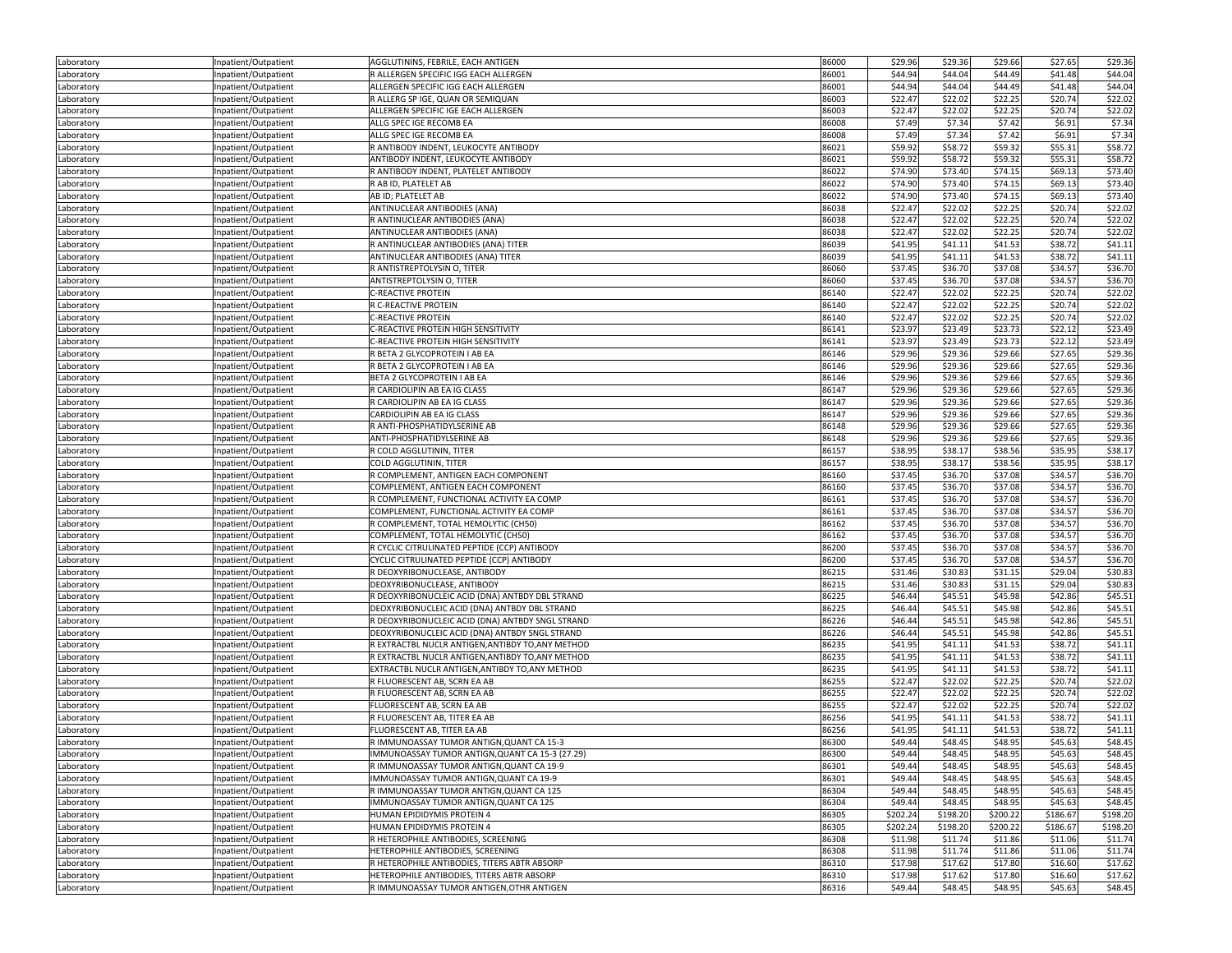| Laboratory | Inpatient/Outpatient | IMMUNOASSAY TUMOR ANTIGEN, OTHR ANTIGEN        | 86316 | \$49.44  | \$48.45  | \$48.95  | \$45.63  | \$48.45  |
|------------|----------------------|------------------------------------------------|-------|----------|----------|----------|----------|----------|
| Laboratory | Inpatient/Outpatient | R IMMUNOASSAY INFECT AGENT ANTBDY, QUANT       | 86317 | \$37.45  | \$36.70  | \$37.08  | \$34.57  | \$36.70  |
| Laboratory | Inpatient/Outpatient | IMMUNOASSAY INFECT AGENT ANTBDY, QUANT         | 86317 | \$37.45  | \$36.70  | \$37.08  | \$34.57  | \$36.70  |
|            | Inpatient/Outpatient | R IMMUNOELECTPHRS OTHER FLUIDS                 | 86325 | \$58.43  | \$57.26  | \$57.85  | \$53.93  | \$57.26  |
| Laboratory |                      |                                                |       |          |          |          |          |          |
| Laboratory | Inpatient/Outpatient | IMMUNOELECTPHRS OTHER FLUIDS                   | 86325 | \$58.43  | \$57.26  | \$57.85  | \$53.93  | \$57.26  |
| Laboratory | Inpatient/Outpatient | R IMMUNODIFFUSION, GEL DIFFUSION, QUAL         | 86331 | \$28.46  | \$27.89  | \$28.18  | \$26.27  | \$27.89  |
| Laboratory | Inpatient/Outpatient | IMMUNODIFFUSION, GEL DIFFUSION, QUAL           | 86331 | \$28.46  | \$27.89  | \$28.18  | \$26.27  | \$27.89  |
| Laboratory | Inpatient/Outpatient | R IMMUNE COMPLEX ASSAY                         | 86332 | \$53.93  | \$52.85  | \$53.39  | \$49.78  | \$52.85  |
| Laboratory | Inpatient/Outpatient | IMMUNE COMPLEX ASSAY                           | 86332 | \$53.93  | \$52.85  | \$53.39  | \$49.78  | \$52.85  |
| Laboratory | Inpatient/Outpatient | R IMMUNOFIXATION ELECTROPHRS SERUM             | 86334 | \$59.92  | \$58.72  | \$59.32  | \$55.31  | \$58.72  |
| Laboratory | Inpatient/Outpatient | IMMUNOFIXATION ELECTROPHRS SERUM               | 86334 | \$59.92  | \$58.72  | \$59.32  | \$55.31  | \$58.72  |
| Laboratory | Inpatient/Outpatient | R IMMUNFIX E-PHORSIS/URINE/CSF CONCENTRATION   | 86335 | \$65.92  | \$64.60  | \$65.26  | \$60.84  | \$64.60  |
| Laboratory | Inpatient/Outpatient | R IMMUNFIX E-PHORSIS/URINE/CSF CONCENTRATION   | 86335 | \$65.92  | \$64.60  | \$65.26  | \$60.84  | \$64.60  |
| Laboratory | Inpatient/Outpatient | IMMUNFIX E-PHORSIS/URINE/CSF CONCENTRATION     | 86335 | \$65.92  | \$64.60  | \$65.26  | \$60.84  | \$64.60  |
|            |                      |                                                |       | \$35.95  |          |          |          | \$35.23  |
| Laboratory | Inpatient/Outpatient | R INHIBIN A                                    | 86336 |          | \$35.23  | \$35.59  | \$33.18  |          |
| Laboratory | Inpatient/Outpatient | INHIBIN A                                      | 86336 | \$35.95  | \$35.23  | \$35.59  | \$33.18  | \$35.23  |
| Laboratory | Inpatient/Outpatient | R INSULIN ANTIBODIES                           | 86337 | \$55.43  | \$54.32  | \$54.88  | \$51.16  | \$54.32  |
| Laboratory | Inpatient/Outpatient | <b>INSULIN ANTIBODIES</b>                      | 86337 | \$55.43  | \$54.32  | \$54.88  | \$51.16  | \$54.32  |
| Laboratory | Inpatient/Outpatient | R INTRINSIC FACTOR ANTIBODIES                  | 86340 | \$52.43  | \$51.38  | \$51.91  | \$48.39  | \$51.38  |
| Laboratory | Inpatient/Outpatient | INTRINSIC FACTOR ANTIBODIES                    | 86340 | \$52.43  | \$51.38  | \$51.91  | \$48.39  | \$51.38  |
| Laboratory | Inpatient/Outpatient | R ISLET CELL ANTIBODY                          | 86341 | \$29.96  | \$29.36  | \$29.66  | \$27.65  | \$29.36  |
| Laboratory | Inpatient/Outpatient | R TITER ISLET CELL ANTIBODY                    | 86341 | \$29.96  | \$29.36  | \$29.66  | \$27.65  | \$29.36  |
| Laboratory | Inpatient/Outpatient | <b>ISLET CELL ANTIBODY</b>                     | 86341 | \$29.96  | \$29.36  | \$29.66  | \$27.65  | \$29.36  |
| Laboratory | Inpatient/Outpatient | R LEUKOCYTE HISTAMINE RELEASE TEST             | 86343 | \$29.96  | \$29.36  | \$29.66  | \$27.65  | \$29.36  |
|            |                      | LEUKOCYTE HISTAMINE RELEASE TEST               | 86343 | \$29.96  | \$29.36  | \$29.66  | \$27.65  | \$29.36  |
| Laboratory | Inpatient/Outpatient |                                                |       |          |          |          |          |          |
| Laboratory | Inpatient/Outpatient | R B CELLS TOTAL COUNT                          | 86355 | \$74.90  | \$73.40  | \$74.15  | \$69.13  | \$73.40  |
| Laboratory | Inpatient/Outpatient | <b>B CELLS TOTAL COUNT</b>                     | 86355 | \$74.90  | \$73.40  | \$74.15  | \$69.13  | \$73.40  |
| Laboratory | Inpatient/Outpatient | R MONONUCLEAR CELL ANTIGEN QUANT EA            | 86356 | \$74.90  | \$73.40  | \$74.15  | \$69.13  | \$73.40  |
| Laboratory | Inpatient/Outpatient | MONONUCLEAR CELL ANTIGEN QUANT EA              | 86356 | \$74.90  | \$73.40  | \$74.15  | \$69.13  | \$73.40  |
| Laboratory | Inpatient/Outpatient | R NATURAL KILLER (NK) CELLS, TOTAL COUNT       | 86357 | \$74.90  | \$73.40  | \$74.15  | \$69.13  | \$73.40  |
| Laboratory | Inpatient/Outpatient | NATURAL KILLER (NK) CELLS, TOTAL COUNT         | 86357 | \$74.90  | \$73.40  | \$74.15  | \$69.13  | \$73.40  |
| Laboratory | Inpatient/Outpatient | R T CELLS, TOTAL COUNT                         | 86359 | \$74.90  | \$73.40  | \$74.15  | \$69.13  | \$73.40  |
| Laboratory | Inpatient/Outpatient | T CELLS, TOTAL COUNT                           | 86359 | \$74.90  | \$73.40  | \$74.15  | \$69.13  | \$73.40  |
| Laboratory | Inpatient/Outpatient | R T CELLS, ABSOLUTE CD4 & CD8 COUNT, INC RATIO | 86360 | \$149.81 | \$146.81 | \$148.31 | \$138.27 | \$146.81 |
| Laboratory | Inpatient/Outpatient | T CELLS, ABSOLUTE CD4 & CD8 COUNT, INC RATIO   | 86360 | \$149.81 | \$146.81 | \$148.31 | \$138.27 | \$146.81 |
| Laboratory | Inpatient/Outpatient | R T CELLS, ABSOL CD4 COUNT                     | 86361 | \$74.90  | \$73.40  | \$74.15  | \$69.13  | \$73.40  |
|            |                      |                                                |       |          |          |          |          |          |
| Laboratory | Inpatient/Outpatient | T CELLS, ABSOL CD4 COUNT                       | 86361 | \$74.90  | \$73.40  | \$74.15  | \$69.13  | \$73.40  |
| Laboratory | Inpatient/Outpatient | R MICROSOMAL ANIBODIES, EACH                   | 86376 | \$32.96  | \$32.30  | \$32.63  | \$30.42  | \$32.30  |
| Laboratory | Inpatient/Outpatient | MICROSOMAL ANIBODIES, EACH                     | 86376 | \$32.96  | \$32.30  | \$32.63  | \$30.42  | \$32.30  |
| Laboratory | Inpatient/Outpatient | R NEUTRALIZATION TEST, VIRAL                   | 86382 | \$74.90  | \$73.40  | \$74.15  | \$69.13  | \$73.40  |
| Laboratory | Inpatient/Outpatient | NEUTRALIZATION TEST, VIRAL                     | 86382 | \$74.90  | \$73.40  | \$74.15  | \$69.13  | \$73.40  |
| Laboratory | Inpatient/Outpatient | R NITROBLUE TETRAZOLIUM DYE TEST               | 86384 | \$74.90  | \$73.40  | \$74.15  | \$69.13  | \$73.40  |
| Laboratory | Inpatient/Outpatient | NITROBLUE TETRAZOLIUM DYE TEST                 | 86384 | \$74.90  | \$73.40  | \$74.15  | \$69.13  | \$73.40  |
| Laboratory | Inpatient/Outpatient | PARTICLE AGGLUTINATION, SCREEN EA ANTBDY       | 86403 | \$22.47  | \$22.02  | \$22.25  | \$20.74  | \$22.02  |
| Laboratory | Inpatient/Outpatient | R PARTICLE AGGLUTINATION, SCREEN EA AB         | 86403 | \$22.47  | \$22.02  | \$22.25  | \$20.74  | \$22.02  |
| Laboratory | Inpatient/Outpatient | PARTICLE AGGLUTINATION, SCREEN EA ANTBDY       | 86403 | \$22.47  | \$22.02  | \$22.25  | \$20.74  | \$22.02  |
| Laboratory | Inpatient/Outpatient | PARTICLE AGGLUTINATION, TITER EA AB            | 86406 | \$44.94  | \$44.04  |          |          | \$44.04  |
| Laboratory |                      |                                                |       |          |          |          |          |          |
|            |                      |                                                |       |          |          | \$44.49  | \$41.48  |          |
|            | Inpatient/Outpatient | R PA, TITER EA AB                              | 86406 | \$44.94  | \$44.04  | \$44.49  | \$41.48  | \$44.04  |
| Laboratory | Inpatient/Outpatient | PARTICLE AGGLUTINATION, TITER EA AB            | 86406 | \$44.94  | \$44.04  | \$44.49  | \$41.48  | \$44.04  |
| Laboratory | Inpatient/Outpatient | <b>QUAL RHEUM FACTOR</b>                       | 86430 | \$11.98  | \$11.74  | \$11.86  | \$11.06  | \$11.74  |
| Laboratory | Inpatient/Outpatient | R RHEUMATOID FACTOR, QUANTITATIVE              | 86431 | \$14.98  | \$14.68  | \$14.83  | \$13.83  | \$14.68  |
| Laboratory | Inpatient/Outpatient | RHEUMATOID FACTOR, QUANTITATIVE                | 86431 | \$14.98  | \$14.68  | \$14.83  | \$13.83  | \$14.68  |
| Laboratory | Inpatient/Outpatient | R TB TEST GAMMA INTERFERON                     | 86480 | \$52.43  | \$51.38  | \$51.91  | \$48.39  | \$51.38  |
| Laboratory | Inpatient/Outpatient | TB TEST GAMMA INTERFERON                       | 86480 | \$52.43  | \$51.38  | \$51.91  | \$48.39  | \$51.38  |
| Laboratory | Inpatient/Outpatient | SYPHILIS TEST NON-TREP QUAL                    | 86592 | \$11.98  | \$11.74  | \$11.86  | \$11.06  | \$11.74  |
| Laboratory | Inpatient/Outpatient | R SYPHILIS TEST, NONTREPONML ANTBDY QUAL       | 86592 | \$11.98  | \$11.74  | \$11.86  | \$11.06  | \$11.74  |
|            |                      |                                                | 86592 | \$11.98  |          |          |          |          |
| Laboratory | Inpatient/Outpatient | SYPHILIS TEST NON-TREP QUAL                    |       |          | \$11.74  | \$11.86  | \$11.06  | \$11.74  |
| Laboratory | Inpatient/Outpatient | R SYPHILIS TEST, NONTREPONML ANTBDY QUANT      | 86593 | \$14.98  | \$14.68  | \$14.83  | \$13.83  | \$14.68  |
| Laboratory | Inpatient/Outpatient | SYPHILIS TEST, NONTREPONML ANTBDY QUANT        | 86593 | \$14.98  | \$14.68  | \$14.83  | \$13.83  | \$14.68  |
| Laboratory | Inpatient/Outpatient | R ANTIBODY, ADENOVIRUS                         | 86603 | \$49.44  | \$48.45  | \$48.95  | \$45.63  | \$48.45  |
| Laboratory | Inpatient/Outpatient | ANTIBODY, ADENOVIRUS                           | 86603 | \$49.44  | \$48.45  | \$48.95  | \$45.63  | \$48.45  |
| Laboratory | Inpatient/Outpatient | R ANTIBODY, ASPERGILUS                         | 86606 | \$49.44  | \$48.45  | \$48.95  | \$45.63  | \$48.45  |
| Laboratory | Inpatient/Outpatient | R ANTIBODY, ASPERGILLUS                        | 86606 | \$49.44  | \$48.45  | \$48.95  | \$45.63  | \$48.45  |
| Laboratory | Inpatient/Outpatient | ANTIBODY, ASPERGILUS                           | 86606 | \$49.44  | \$48.45  | \$48.95  | \$45.63  | \$48.45  |
| Laboratory | Inpatient/Outpatient | R ANTIBODY, BACTERIUM NES                      | 86609 | \$49.44  | \$48.45  | \$48.95  | \$45.63  | \$48.45  |
| Laboratory | Inpatient/Outpatient | ANTIBODY, BACTERIUM NES                        | 86609 | \$49.44  | \$48.45  | \$48.95  | \$45.63  | \$48.45  |
| Laboratory | Inpatient/Outpatient | R BARTONELLA ANTIBODY                          | 86611 | \$49.44  | \$48.45  | \$48.95  | \$45.63  | \$48.45  |
| Laboratory | Inpatient/Outpatient | BARTONELLA ANTIBODY                            | 86611 | \$49.44  | \$48.45  | \$48.95  | \$45.63  | \$48.45  |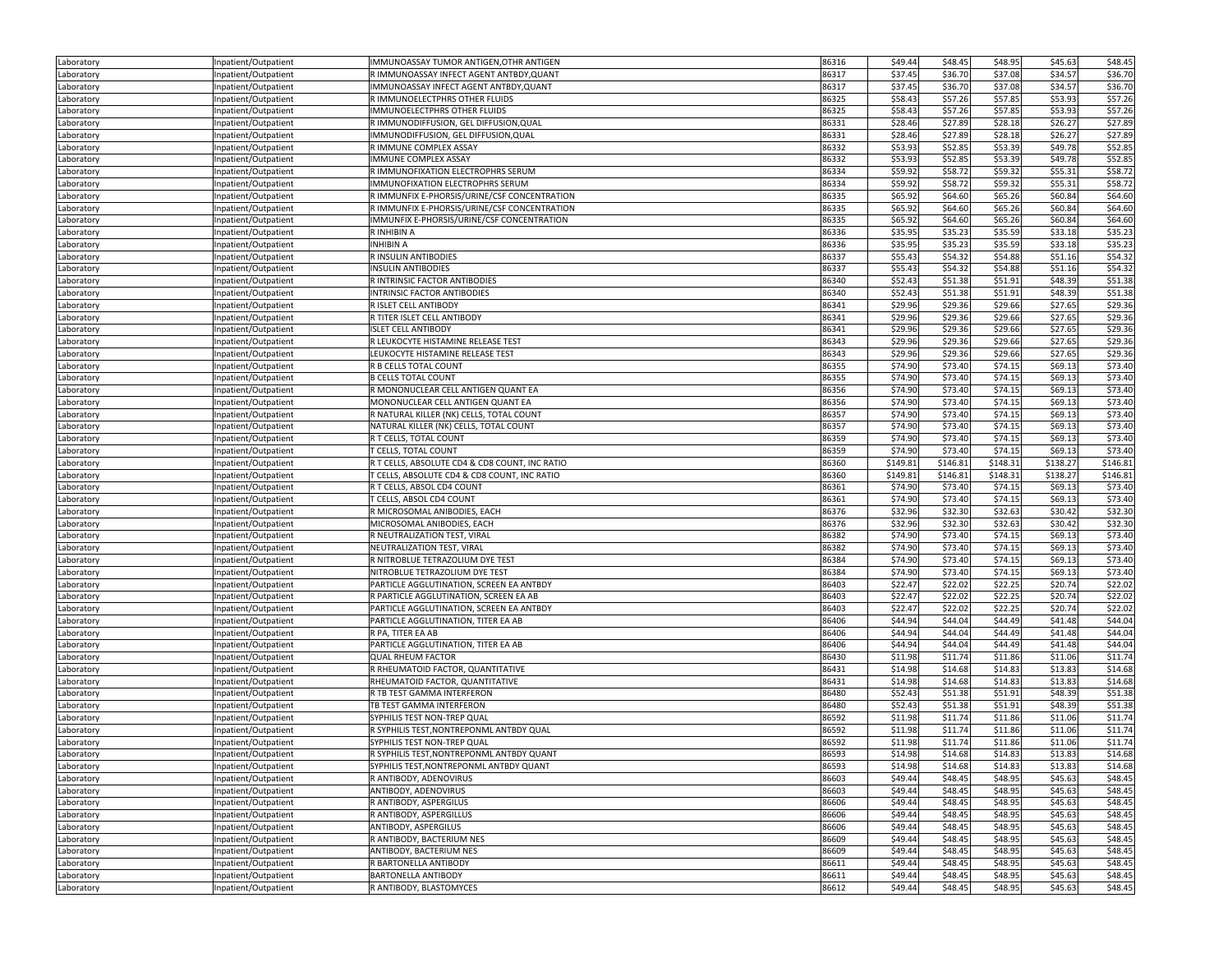| Laboratory               | Inpatient/Outpatient                         | ANTIBODY, BLASTOMYCES                         | 86612          | \$49.44  | \$48.45  | \$48.95  | \$45.63  | \$48.45  |
|--------------------------|----------------------------------------------|-----------------------------------------------|----------------|----------|----------|----------|----------|----------|
| Laboratory               | Inpatient/Outpatient                         | R ANTIBODY, BORDETELLA                        | 86615          | \$49.44  | \$48.45  | \$48.95  | \$45.63  | \$48.45  |
| Laboratory               | Inpatient/Outpatient                         | R ANTIBODY, BORDETELLA                        | 86615          | \$49.44  | \$48.45  | \$48.95  | \$45.63  | \$48.45  |
| Laboratory               | Inpatient/Outpatient                         | ANTIBODY, BORDETELLA                          | 86615          | \$49.44  | \$48.45  | \$48.95  | \$45.63  | \$48.45  |
| Laboratory               | Inpatient/Outpatient                         | R AB, LYME'S (WB) CONFIRM                     | 86617          | \$89.89  | \$88.09  | \$88.99  | \$82.97  | \$88.09  |
| Laboratory               | Inpatient/Outpatient                         | AB, LYME'S (WB) CONFIRM                       | 86617          | \$89.89  | \$88.09  | \$88.99  | \$82.97  | \$88.09  |
| Laboratory               | Inpatient/Outpatient                         | AB, LYME'S DISEASE                            | 86618          | \$37.45  | \$36.70  | \$37.08  | \$34.57  | \$36.70  |
| Laboratory               | Inpatient/Outpatient                         | R AB, LYME'S DISEASE                          | 86618          | \$37.45  | \$36.70  | \$37.08  | \$34.57  | \$36.70  |
| Laboratory               | Inpatient/Outpatient                         | AB, LYME'S DISEASE                            | 86618          | \$37.45  | \$36.70  | \$37.08  | \$34.57  | \$36.70  |
| Laboratory               | Inpatient/Outpatient                         | R ANTIBODY, BRUCELLA                          | 86622          | \$49.44  | \$48.45  | \$48.95  | \$45.63  | \$48.45  |
| Laboratory               | Inpatient/Outpatient                         | ANTIBODY, BRUCELLA                            | 86622          | \$49.44  | \$48.45  | \$48.95  | \$45.63  | \$48.45  |
| Laboratory               | Inpatient/Outpatient                         | ANTIBODY CAMPYLOBACTER                        | 86625          | \$49.44  | \$48.45  | \$48.95  | \$45.63  | \$48.45  |
| Laboratory               | Inpatient/Outpatient                         | R ANTIBODY, CANDIDA                           | 86628          | \$49.44  | \$48.45  | \$48.95  | \$45.63  | \$48.45  |
| Laboratory               | Inpatient/Outpatient                         | ANTIBODY, CANDIDA                             | 86628          | \$49.44  | \$48.45  | \$48.95  | \$45.63  | \$48.45  |
|                          | Inpatient/Outpatient                         | R ANTIBODY, CHLAMYDIA                         | 86631          | \$29.96  | \$29.36  | \$29.66  | \$27.65  | \$29.36  |
| Laboratory<br>Laboratory | Inpatient/Outpatient                         | R ANTIBODY, CHLAMYDIA                         | 86631          | \$29.96  | \$29.36  | \$29.66  | \$27.65  | \$29.36  |
| Laboratory               | Inpatient/Outpatient                         | ANTIBODY, CHLAMYDIA                           | 86631          | \$29.96  | \$29.36  | \$29.66  | \$27.65  | \$29.36  |
|                          |                                              | R ANTIBODY, CHLAMYDIA IGM                     | 86632          | \$29.96  | \$29.36  | \$29.66  | \$27.65  | \$29.36  |
| Laboratory               | Inpatient/Outpatient                         |                                               |                |          |          |          |          |          |
| Laboratory               | Inpatient/Outpatient                         | R ANTIBODY, CHLAMYDIA IGM                     | 86632          | \$29.96  | \$29.36  | \$29.66  | \$27.65  | \$29.36  |
| Laboratory               | Inpatient/Outpatient                         | ANTIBODY, CHLAMYDIA IGM                       | 86632          | \$29.96  | \$29.36  | \$29.66  | \$27.65  | \$29.36  |
| Laboratory               | Inpatient/Outpatient                         | R ANTIBODY, COCCIDIOIDES                      | 86635          | \$49.44  | \$48.45  | \$48.95  | \$45.63  | \$48.45  |
| Laboratory               | Inpatient/Outpatient                         | ANTIBODY, COCCIDIOIDES                        | 86635          | \$49.44  | \$48.45  | \$48.95  | \$45.63  | \$48.45  |
| Laboratory               | Inpatient/Outpatient                         | R ANTIBODY, COXIELLA BURNETII (Q FEVER)       | 86638          | \$49.44  | \$48.45  | \$48.95  | \$45.63  | \$48.45  |
| Laboratory               | Inpatient/Outpatient                         | ANTIBODY, COXIELLA BURNETII (Q FEVER)         | 86638          | \$49.44  | \$48.45  | \$48.95  | \$45.63  | \$48.45  |
| Laboratory               | Inpatient/Outpatient                         | R ANTIBODY, CYTOMEGALOVIRUS (CMV)             | 86644          | \$22.47  | \$22.02  | \$22.25  | \$20.74  | \$22.02  |
| Laboratory               | Inpatient/Outpatient                         | ANTIBODY, CYTOMEGALOVIRUS (CMV)               | 86644          | \$22.47  | \$22.02  | \$22.25  | \$20.74  | \$22.02  |
| Laboratory               | Inpatient/Outpatient                         | ANTIBODY, CYTOMEGALOVIRUS (CMV)               | 86644          | \$22.47  | \$22.02  | \$22.25  | \$20.74  | \$22.02  |
| Laboratory               | Inpatient/Outpatient                         | R ANTIBODY, CYTOMEGALOVIRUS (CMV) IGM         | 86645          | \$37.45  | \$36.70  | \$37.08  | \$34.57  | \$36.70  |
| Laboratory               | Inpatient/Outpatient                         | ANTIBODY, CYTOMEGALOVIRUS (CMV) IGM           | 86645          | \$37.45  | \$36.70  | \$37.08  | \$34.57  | \$36.70  |
| Laboratory               | Inpatient/Outpatient                         | R ANTIBODY, DIPHTHERIA                        | 86648          | \$49.44  | \$48.45  | \$48.95  | \$45.63  | \$48.45  |
| Laboratory               | Inpatient/Outpatient                         | ANTIBODY, DIPHTHERIA                          | 86648          | \$49.44  | \$48.45  | \$48.95  | \$45.63  | \$48.45  |
| Laboratory               | Inpatient/Outpatient                         | R ANTIBODY, ENCEPHALITIS, CALIFORNIA          | 86651          | \$70.41  | \$69.00  | \$69.71  | \$64.99  | \$69.00  |
| Laboratory               | Inpatient/Outpatient                         | ANTIBODY, ENCEPHALITIS, CALIFORNIA            | 86651          | \$70.41  | \$69.00  | \$69.71  | \$64.99  | \$69.00  |
| Laboratory               | Inpatient/Outpatient                         | R ANTIBODY, ENCEPHALITIS, EASTERN EQUINE      | 86652          | \$70.41  | \$69.00  | \$69.71  | \$64.99  | \$69.00  |
| Laboratory               | Inpatient/Outpatient                         | ANTIBODY, ENCEPHALITIS, EASTERN EQUINE        | 86652          | \$70.41  | \$69.00  | \$69.71  | \$64.99  | \$69.00  |
| Laboratory               | Inpatient/Outpatient                         | R ANTIBODY, ENCEPHALITIS, ST. LOUIS           | 86653          | \$70.41  | \$69.00  | \$69.71  | \$64.99  | \$69.00  |
| Laboratory               | Inpatient/Outpatient                         | ANTIBODY, ENCEPHALITIS, ST. LOUIS             | 86653          | \$70.41  | \$69.00  | \$69.71  | \$64.99  | \$69.00  |
| Laboratory               | Inpatient/Outpatient                         | R ANTIBODY, ENTEROVIRUS                       | 86658          | \$59.92  | \$58.72  | \$59.32  | \$55.31  | \$58.72  |
| Laboratory               | Inpatient/Outpatient                         | R ANTIBODY, ENTEROVIRUS                       | 86658          | \$59.92  | \$58.72  | \$59.32  | \$55.31  | \$58.72  |
| Laboratory               | Inpatient/Outpatient                         | ANTIBODY, ENTEROVIRUS                         | 86658          | \$59.92  | \$58.72  | \$59.32  | \$55.31  | \$58.72  |
| Laboratory               | Inpatient/Outpatient                         | R ANTIBODY, EPSTEIN-BARR VIRUS, EARLY ANTIGEN | 86663          | \$49.44  | \$48.45  | \$48.95  | \$45.63  | \$48.45  |
| Laboratory               | Inpatient/Outpatient                         | ANTIBODY, EPSTEIN-BARR VIRUS, EARLY ANTIGEN   | 86663          | \$49.44  | \$48.45  | \$48.95  | \$45.63  | \$48.45  |
| Laboratory               | Inpatient/Outpatient                         | R ANTIBODY, EPSTEIN-BARR VIRUS, EBNA          | 86664          | \$49.44  | \$48.45  | \$48.95  | \$45.63  | \$48.45  |
| Laboratory               | Inpatient/Outpatient                         | ANTIBODY, EPSTEIN-BARR VIRUS, EBNA            | 86664          | \$49.44  | \$48.45  | \$48.95  | \$45.63  | \$48.45  |
| Laboratory               | Inpatient/Outpatient                         | R ANTIBODY, EPSTEIN-BARR VIRUS, VIRAL CAPSID  | 86665          | \$70.41  | \$69.00  | \$69.71  | \$64.99  | \$69.00  |
| Laboratory               | Inpatient/Outpatient                         | R ANTIBODY, EPSTEIN-BARR VIRUS, VIRAL CAPSID  | 86665          | \$70.41  | \$69.00  | \$69.71  | \$64.99  | \$69.00  |
| Laboratory               | Inpatient/Outpatient                         | ANTIBODY, EPSTEIN-BARR VIRUS, VIRAL CAPSID    | 86665          | \$70.41  | \$69.00  | \$69.71  | \$64.99  | \$69.00  |
| Laboratory               | Inpatient/Outpatient                         | R ANTIBODY, EHRLICHIA                         | 86666          | \$49.44  | \$48.45  | \$48.95  | \$45.63  | \$48.45  |
| Laboratory               | Inpatient/Outpatient                         | R ANTIBODY, EHRLICHIA                         | 86666          | \$49.44  | \$48.45  | \$48.95  | \$45.63  | \$48.45  |
| Laboratory               | Inpatient/Outpatient                         | ANTIBODY, EHRLICHIA                           | 86666          | \$49.44  | \$48.45  | \$48.95  | \$45.63  | \$48.45  |
| Laboratory               | Inpatient/Outpatient                         | R ANTIBODY, FUNGUS NES                        | 86671          | \$49.44  | \$48.45  | \$48.95  | \$45.63  | \$48.45  |
| Laboratory               | Inpatient/Outpatient                         | <b>ANTIBODY, FUNGUS NES</b>                   | 86671          | \$49.44  | \$48.45  | \$48.95  | \$45.63  | \$48.45  |
| Laboratory               | Inpatient/Outpatient                         | R ANTIBODY, GIARDIA LAMBLIA                   | 86674          | \$37.45  | \$36.70  | \$37.08  | \$34.57  | \$36.70  |
| Laboratory               | Inpatient/Outpatient                         | ANTIBODY, GIARDIA LAMBLIA                     | 86674          | \$37.45  | \$36.70  | \$37.08  | \$34.57  | \$36.70  |
| Laboratory               | Inpatient/Outpatient                         | R ANTIBODY, HELICOBACTER PYLORI               | 86677          | \$37.45  | \$36.70  | \$37.08  | \$34.57  | \$36.70  |
| Laboratory               | Inpatient/Outpatient                         | ANTIBODY, HELICOBACTER PYLORI                 | 86677          | \$37.45  | \$36.70  | \$37.08  | \$34.57  | \$36.70  |
| Laboratory               | Inpatient/Outpatient                         | R ANTIBODY, HELMINTH NES                      | 86682          | \$49.44  | \$48.45  | \$48.95  | \$45.63  | \$48.45  |
|                          |                                              | R ANTIBODY, HELMINTH NES                      |                | \$49.44  | \$48.45  | \$48.95  | \$45.63  | \$48.45  |
| Laboratory<br>Laboratory | Inpatient/Outpatient<br>Inpatient/Outpatient | R ANTIBODY, HELMINTH NES                      | 86682<br>86682 | \$49.44  | \$48.45  | \$48.95  | \$45.63  | \$48.45  |
| Laboratory               | Inpatient/Outpatient                         | ANTIBODY, HELMINTH NES                        | 86682          | \$49.44  | \$48.45  | \$48.95  | \$45.63  | \$48.45  |
| Laboratory               | Inpatient/Outpatient                         | R ANTIBODY, HAEMOPHILUS INFLUENZA             | 86684          | \$70.41  | \$69.00  | \$69.71  | \$64.99  | \$69.00  |
|                          |                                              | ANTIBODY, HAEMOPHILUS INFLUENZA               | 86684          | \$70.41  | \$69.00  | \$69.71  | \$64.99  | \$69.00  |
| Laboratory               | Inpatient/Outpatient                         | R ANTIBODY, HTLV-I                            | 86687          | \$49.44  | \$48.45  |          |          |          |
| Laboratory               | Inpatient/Outpatient                         |                                               |                |          | \$48.45  | \$48.95  | \$45.63  | \$48.45  |
| Laboratory               | Inpatient/Outpatient                         | ANTIBODY, HTLV-I                              | 86687          | \$49.44  |          | \$48.95  | \$45.63  | \$48.45  |
| Laboratory               | Inpatient/Outpatient                         | R ANTIBODY, HTLV-II                           | 86688          | \$49.44  | \$48.45  | \$48.95  | \$45.63  | \$48.45  |
| Laboratory               | Inpatient/Outpatient                         | ANTIBODY, HTLV-II                             | 86688          | \$49.44  | \$48.45  | \$48.95  | \$45.63  | \$48.45  |
| Laboratory               | Inpatient/Outpatient                         | R ANTIBODY, HTLV OR HIV, CONFIRMATORY TEST    | 86689          | \$112.36 | \$110.11 | \$111.24 | \$103.71 | \$110.11 |
| Laboratory               | Inpatient/Outpatient                         | ANTIBODY, HTLV OR HIV, CONFIRMATORY TEST      | 86689          | \$112.36 | \$110.11 | \$111.24 | \$103.71 | \$110.11 |
| Laboratory               | Inpatient/Outpatient                         | R ANTIBODY, HEPATITIS, DELTA AGENT            | 86692          | \$49.44  | \$48.45  | \$48.95  | \$45.63  | \$48.45  |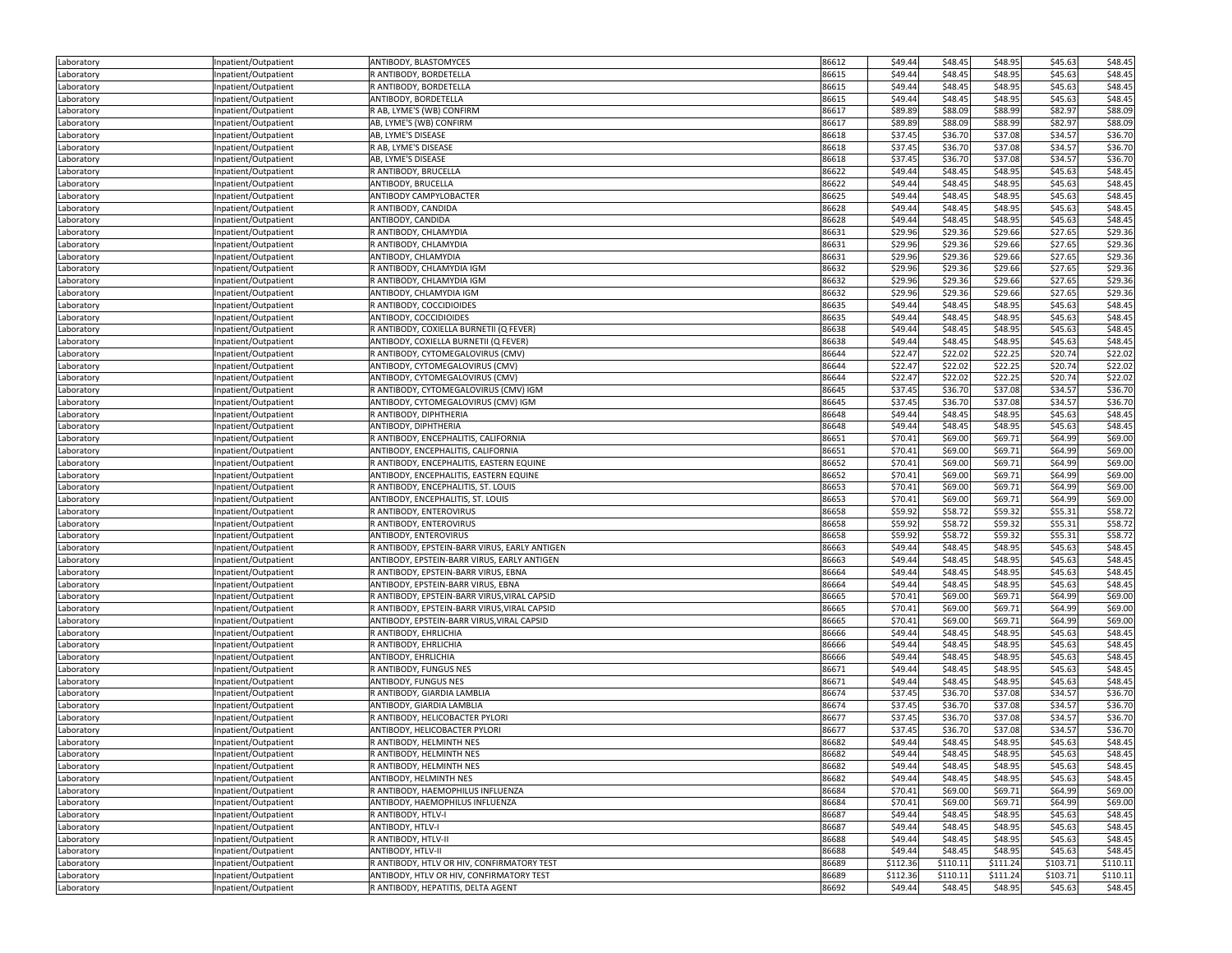| Laboratory               | Inpatient/Outpatient | ANTIBODY, HEPATITIS, DELTA AGENT         | 86692          | \$49.44            | \$48.45            | \$48.95            | \$45.63            | \$48.45            |
|--------------------------|----------------------|------------------------------------------|----------------|--------------------|--------------------|--------------------|--------------------|--------------------|
| Laboratory               | Inpatient/Outpatient | R ANTIBODY, HERPES SIMPLEX               | 86694          | \$37.45            | \$36.70            | \$37.08            | \$34.57            | \$36.70            |
| Laboratory               | Inpatient/Outpatient | ANTIBODY, HERPES SIMPLEX                 | 86694          | \$37.45            | \$36.70            | \$37.08            | \$34.57            | \$36.70            |
| Laboratory               | Inpatient/Outpatient | R ANTIBODY, HERPES SIMPLEX, TYPE 1       | 86695          | \$37.45            | \$36.70            | \$37.08            | \$34.57            | \$36.70            |
| Laboratory               | Inpatient/Outpatient | R ANTIBODY, HERPES SIMPLEX, TYPE 1       | 86695          | \$37.45            | \$36.70            | \$37.08            | \$34.57            | \$36.70            |
| Laboratory               | Inpatient/Outpatient | ANTIBODY, HERPES SIMPLEX, TYPE 1         | 86695          | \$37.45            | \$36.70            | \$37.08            | \$34.57            | \$36.70            |
| Laboratory               | Inpatient/Outpatient | R ANTIBODY, HERPES SIMPLEX, TYPE 2       | 86696          | \$37.45            | \$36.70            | \$37.08            | \$34.57            | \$36.70            |
| Laboratory               | Inpatient/Outpatient | R ANTIBODY, HERPES SIMPLEX, TYPE 2       | 86696          | \$37.45            | \$36.70            | \$37.08            | \$34.57            | \$36.70            |
| Laboratory               | Inpatient/Outpatient | ANTIBODY, HERPES SIMPLEX, TYPE 2         | 86696          | \$37.45            | \$36.70            | \$37.08            | \$34.57            | \$36.70            |
| Laboratory               | Inpatient/Outpatient | R ANTIBODY, HISTOPLASMA                  | 86698          | \$29.96            | \$29.36            | \$29.66            | \$27.65            | \$29.36            |
| Laboratory               | Inpatient/Outpatient | ANTIBODY, HISTOPLASMA                    | 86698          | \$29.96            | \$29.36            | \$29.66            | \$27.65            | \$29.36            |
|                          |                      | R ANTIBODY, HIV-1                        | 86701          | \$37.45            | \$36.70            | \$37.08            | \$34.57            | \$36.70            |
| Laboratory<br>Laboratory | Inpatient/Outpatient | ANTIBODY, HIV-1                          | 86701          | \$37.45            | \$36.70            | \$37.08            | \$34.57            | \$36.70            |
|                          | Inpatient/Outpatient | R ANTIBODY, HIV-2                        |                |                    |                    |                    |                    |                    |
| Laboratory               | Inpatient/Outpatient |                                          | 86702          | \$49.44            | \$48.45            | \$48.95            | \$45.63            | \$48.45            |
| Laboratory               | Inpatient/Outpatient | ANTIBODY, HIV-2                          | 86702          | \$49.44            | \$48.45            | \$48.95            | \$45.63            | \$48.45            |
| Laboratory               | Inpatient/Outpatient | R ANTIBODY, HIV-1 & HIV-2, SINGLE RESULT | 86703          | \$37.45            | \$36.70            | \$37.08            | \$34.57            | \$36.70            |
| Laboratory               | Inpatient/Outpatient | ANTIBODY, HIV-1 & HIV-2, SINGLE RESULT   | 86703          | \$37.45            | \$36.70            | \$37.08            | \$34.57            | \$36.70            |
| Laboratory               | Inpatient/Outpatient | ANTIBODY, HIV-1 & HIV-2, SINGLE RESULT   | 86703          | \$37.45            | \$36.70            | \$37.08            | \$34.57            | \$36.70            |
| Laboratory               | Inpatient/Outpatient | R ANTIBODY, HEPATITIS B CORE, TOTAL      | 86704          | \$29.96            | \$29.36            | \$29.66            | \$27.65            | \$29.36            |
| Laboratory               | Inpatient/Outpatient | R ANTIBODY, HEPATITIS B CORE, TOTAL      | 86704          | \$29.96            | \$29.36            | \$29.66            | \$27.65            | \$29.36            |
| Laboratory               | Inpatient/Outpatient | ANTIBODY, HEPATITIS B CORE, TOTAL        | 86704          | \$29.96            | \$29.36            | \$29.66            | \$27.65            | \$29.36            |
| Laboratory               | Inpatient/Outpatient | R ANTIBODY, HEPATITIS B CORE, IGM        | 86705          | \$29.96            | \$29.36            | \$29.66            | \$27.65            | \$29.36            |
| Laboratory               | Inpatient/Outpatient | ANTIBODY, HEPATITIS B CORE, IGM          | 86705          | \$29.96            | \$29.36            | \$29.66            | \$27.65            | \$29.36            |
| Laboratory               | Inpatient/Outpatient | R ANTIBODY, HEPATITIS B SURFACE          | 86706          | \$29.96            | \$29.36            | \$29.66            | \$27.65            | \$29.36            |
| Laboratory               | Inpatient/Outpatient | R ANTIBODY, HEPATITIS B SURFACE          | 86706          | \$29.96            | \$29.36            | \$29.66            | \$27.65            | \$29.36            |
| Laboratory               | Inpatient/Outpatient | ANTIBODY, HEPATITIS B SURFACE            | 86706          | \$29.96            | \$29.36            | \$29.66            | \$27.65            | \$29.36            |
| Laboratory               | Inpatient/Outpatient | R ANTIBODY, HEPATITIS BE ANTIBODY        | 86707          | \$29.96            | \$29.36            | \$29.66            | \$27.65            | \$29.36            |
| Laboratory               | Inpatient/Outpatient | ANTIBODY, HEPATITIS BE ANTIBODY          | 86707          | \$29.96            | \$29.36            | \$29.66            | \$27.65            | \$29.36            |
| Laboratory               | Inpatient/Outpatient | R ANTIBODY, HEPATITIS A, TOTAL           | 86708          | \$29.96            | \$29.36            | \$29.66            | \$27.65            | \$29.36            |
| Laboratory               | Inpatient/Outpatient | R ANTIBODY, HEPATITIS A, TOTAL           | 86708          | \$29.96            | \$29.36            | \$29.66            | \$27.65            | \$29.36            |
| Laboratory               | Inpatient/Outpatient | ANTIBODY, HEPATITIS A, TOTAL             | 86708          | \$29.96            | \$29.36            | \$29.66            | \$27.65            | \$29.36            |
| Laboratory               | Inpatient/Outpatient | R ANTIBODY, HEPATITIS A, IGM ANTIBODY    | 86709          | \$29.96            | \$29.36            | \$29.66            | \$27.65            | \$29.36            |
| Laboratory               | Inpatient/Outpatient | R ANTIBODY, HEPATITIS A, IGM ANTIBODY    | 86709          | \$29.96            | \$29.36            | \$29.66            | \$27.65            | \$29.36            |
| Laboratory               | Inpatient/Outpatient | ANTIBODY, HEPATITIS A, IGM ANTIBODY      | 86709          | \$29.96            | \$29.36            | \$29.66            | \$27.65            | \$29.36            |
| Laboratory               | Inpatient/Outpatient | R ANTIBODY, INFLUENZA VIRUS              | 86710          | \$44.94            | \$44.04            | \$44.49            | \$41.48            | \$44.04            |
| Laboratory               | Inpatient/Outpatient | ANTIBODY, INFLUENZA VIRUS                | 86710          | \$44.94            | \$44.04            | \$44.49            | \$41.48            | \$44.04            |
| Laboratory               | Inpatient/Outpatient | R ANTIBODY, JC VIRUS                     | 86711          | \$29.96            | \$29.36            | \$29.66            | \$27.65            | \$29.36            |
| Laboratory               | Inpatient/Outpatient | ANTIBODY, JC VIRUS                       | 86711          | \$29.96            | \$29.36            | \$29.66            | \$27.65            | \$29.36            |
| Laboratory               | Inpatient/Outpatient | R ANTIBODY, LEGIONELLA                   | 86713          | \$29.96            | \$29.36            | \$29.66            | \$27.65            | \$29.36            |
| Laboratory               | Inpatient/Outpatient | ANTIBODY, LEGIONELLA                     | 86713          | \$29.96            | \$29.36            | \$29.66            | \$27.65            | \$29.36            |
| Laboratory               | Inpatient/Outpatient | R ANTIBODY, LEISHMANIA                   | 86717          | \$29.96            | \$29.36            | \$29.66            | \$27.65            | \$29.36            |
| Laboratory               | Inpatient/Outpatient | ANTIBODY, LEISHMANIA                     | 86717          | \$29.96            | \$29.36            | \$29.66            | \$27.65            | \$29.36            |
| Laboratory               | Inpatient/Outpatient | R ANTIBODY, LEPTOSPIRA                   | 86720          | \$29.96            | \$29.36            | \$29.66            | \$27.65            | \$29.36            |
| Laboratory               | Inpatient/Outpatient | ANTIBODY, LEPTOSPIRA                     | 86720          | \$29.96            | \$29.36            | \$29.66            | \$27.65            | \$29.36            |
|                          | Inpatient/Outpatient | R ANTIBODY, LISTERIA MONOCYTOGENES       | 86723          | \$29.96            | \$29.36            | \$29.66            | \$27.65            | \$29.36            |
| Laboratory<br>Laboratory | Inpatient/Outpatient | ANTIBODY, LISTERIA MONOCYTOGENES         | 86723          | \$29.96            | \$29.36            | \$29.66            | \$27.65            | \$29.36            |
|                          |                      | R ANTIBODY, LYMPHOCYTIC CHORIOMENINGITIS | 86727          | \$29.96            | \$29.36            | \$29.66            | \$27.65            | \$29.36            |
| Laboratory               | Inpatient/Outpatient | ANTIBODY, LYMPHOCYTIC CHORIOMENINGITIS   | 86727          | \$29.96            | \$29.36            | \$29.66            | \$27.65            | \$29.36            |
| Laboratory               | Inpatient/Outpatient |                                          |                |                    |                    |                    |                    |                    |
| Laboratory               | Inpatient/Outpatient | R ANTIBODY, MUMPS                        | 86735          | \$29.96            | \$29.36            | \$29.66            | \$27.65            | \$29.36            |
| Laboratory               | Inpatient/Outpatient | R ANTIBODY, MUMPS<br>ANTIBODY, MUMPS     | 86735<br>86735 | \$29.96<br>\$29.96 | \$29.36<br>\$29.36 | \$29.66<br>\$29.66 | \$27.65<br>\$27.65 | \$29.36<br>\$29.36 |
| Laboratory               | Inpatient/Outpatient |                                          |                |                    |                    |                    |                    |                    |
| Laboratory               | Inpatient/Outpatient | R ANTIBODY, MYCOPLASMA                   | 86738          | \$29.96            | \$29.36            | \$29.66            | \$27.65            | \$29.36            |
| Laboratory               | Inpatient/Outpatient | ANTIBODY, MYCOPLASMA                     | 86738          | \$29.96            | \$29.36            | \$29.66            | \$27.65            | \$29.36            |
| Laboratory               | Inpatient/Outpatient | R ANTIBODY, PARVOVIRUS                   | 86747          | \$44.94            | \$44.04            | \$44.49            | \$41.48            | \$44.04            |
| Laboratory               | Inpatient/Outpatient | ANTIBODY, PARVOVIRUS                     | 86747          | \$44.94            | \$44.04            | \$44.49            | \$41.48            | \$44.04            |
| Laboratory               | Inpatient/Outpatient | R ANTIBODY, PROTOZOA, NOT OTHRWS SPEC    | 86753          | \$70.41            | \$69.00            | \$69.71            | \$64.99            | \$69.00            |
| Laboratory               | Inpatient/Outpatient | R AB, PROTOZOA NES                       | 86753          | \$29.96            | \$29.36            | \$29.66            | \$27.65            | \$29.36            |
| Laboratory               | Inpatient/Outpatient | AB, PROTOZOA NES                         | 86753          | \$29.96            | \$29.36            | \$29.66            | \$27.65            | \$29.36            |
| Laboratory               | Inpatient/Outpatient | R ANTIBODY, RESPIRATORY SYNCYTIAL VIRUS  | 86756          | \$37.45            | \$36.70            | \$37.08            | \$34.57            | \$36.70            |
| Laboratory               | Inpatient/Outpatient | ANTIBODY, RESPIRATORY SYNCYTIAL VIRUS    | 86756          | \$37.45            | \$36.70            | \$37.08            | \$34.57            | \$36.70            |
| Laboratory               | Inpatient/Outpatient | R ANTIBODY, RICKETTSIA                   | 86757          | \$29.96            | \$29.36            | \$29.66            | \$27.65            | \$29.36            |
| Laboratory               | Inpatient/Outpatient | ANTIBODY, RICKETTSIA                     | 86757          | \$29.96            | \$29.36            | \$29.66            | \$27.65            | \$29.36            |
| Laboratory               | Inpatient/Outpatient | R ANTIBODY, RUBELLA                      | 86762          | \$22.47            | \$22.02            | \$22.25            | \$20.74            | \$22.02            |
| Laboratory               | Inpatient/Outpatient | R ANTIBODY, RUBELLA                      | 86762          | \$22.47            | \$22.02            | \$22.25            | \$20.74            | \$22.02            |
| Laboratory               | Inpatient/Outpatient | ANTIBODY, RUBELLA                        | 86762          | \$22.47            | \$22.02            | \$22.25            | \$20.74            | \$22.02            |
| Laboratory               | Inpatient/Outpatient | R ANTIBODY, RUBEOLA                      | 86765          | \$29.96            | \$29.36            | \$29.66            | \$27.65            | \$29.36            |
| Laboratory               | Inpatient/Outpatient | ANTIBODY, RUBEOLA                        | 86765          | \$29.96            | \$29.36            | \$29.66            | \$27.65            | \$29.36            |
| Laboratory               | Inpatient/Outpatient | R ANTIBODY, SALMONELLA                   | 86768          | \$89.89            | \$88.09            | \$88.99            | \$82.97            | \$88.09            |
| Laboratory               | Inpatient/Outpatient | R ANTIBODY, SALMONELLA                   | 86768          | \$89.89            | \$88.09            | \$88.99            | \$82.97            | \$88.09            |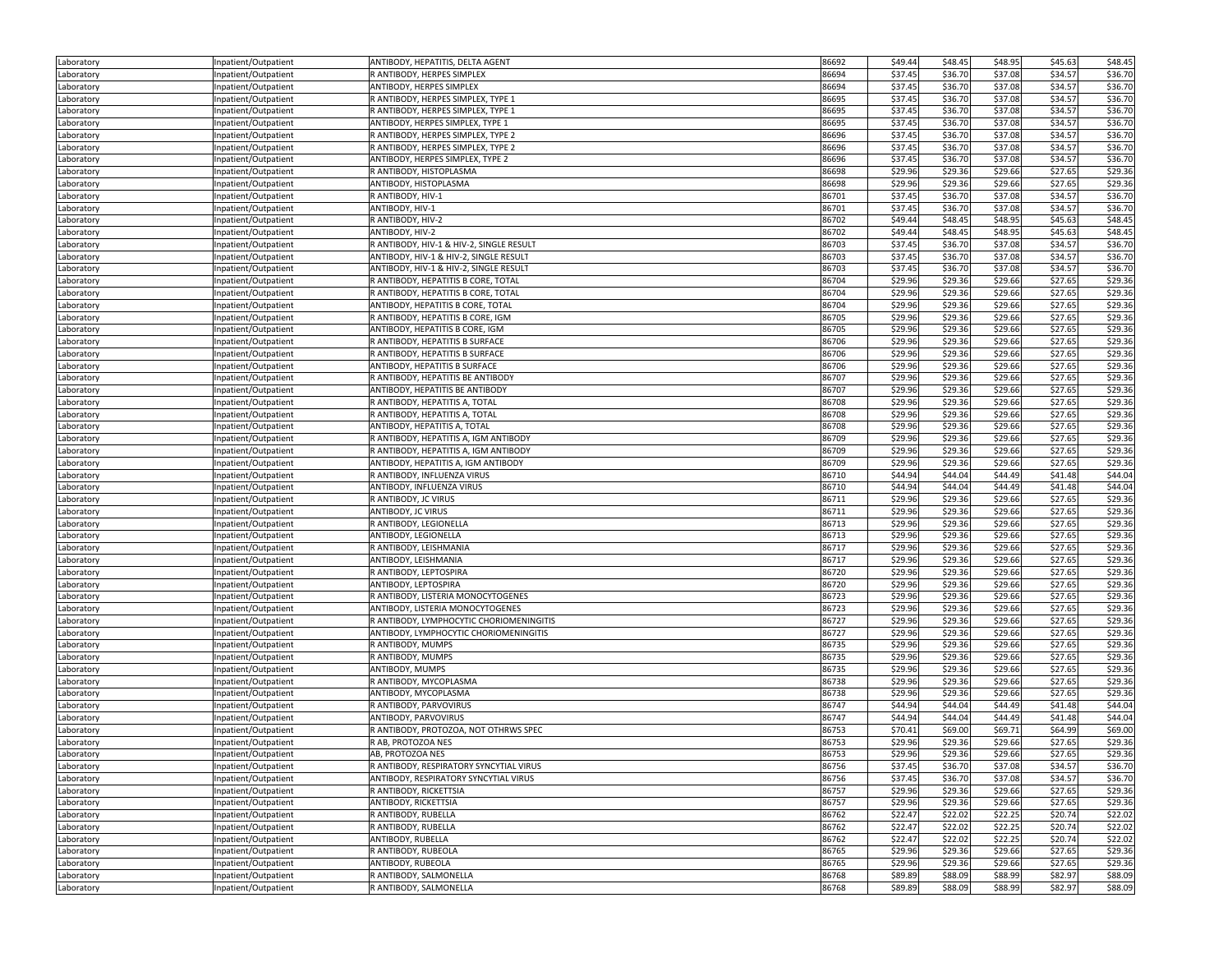| Laboratory               | Inpatient/Outpatient                         | ANTIBODY, SALMONELLA                                                                                | 86768          | \$89.89             | \$88.09             | \$88.99             | \$82.97             | \$88.09             |
|--------------------------|----------------------------------------------|-----------------------------------------------------------------------------------------------------|----------------|---------------------|---------------------|---------------------|---------------------|---------------------|
| Laboratory               | Inpatient/Outpatient                         | SARS-COV-2 COVID-19 ANTIBODY                                                                        | 86769          | \$44.94             | \$44.04             | \$44.49             | \$41.48             | \$44.04             |
| Laboratory               | Inpatient/Outpatient                         | R ANTIBODY, TETANUS                                                                                 | 86774          | \$37.45             | \$36.70             | \$37.08             | \$34.57             | \$36.70             |
| Laboratory               | Inpatient/Outpatient                         | ANTIBODY, TETANUS                                                                                   | 86774          | \$37.45             | \$36.70             | \$37.08             | \$34.57             | \$36.70             |
| Laboratory               | Inpatient/Outpatient                         | R ANTIBODY, TOXOPLASMA                                                                              | 86777          | \$37.45             | \$36.70             | \$37.08             | \$34.57             | \$36.70             |
| Laboratory               | Inpatient/Outpatient                         | ANTIBODY, TOXOPLASMA                                                                                | 86777          | \$37.45             | \$36.70             | \$37.08             | \$34.57             | \$36.70             |
| Laboratory               | Inpatient/Outpatient                         | R ANTIBODY, TOXOPLASMA, IGM                                                                         | 86778          | \$37.45             | \$36.70             | \$37.08             | \$34.57             | \$36.70             |
| Laboratory               | Inpatient/Outpatient                         | ANTIBODY, TOXOPLASMA, IGM                                                                           | 86778          | \$37.45             | \$36.70             | \$37.08             | \$34.57             | \$36.70             |
| Laboratory               | Inpatient/Outpatient                         | R ANTIBODY, TREPONEMA PALLIDUM                                                                      | 86780          | \$25.47             | \$24.96             | \$25.22             | \$23.51             | \$24.96             |
| Laboratory               | Inpatient/Outpatient                         | R ANTIBODY, TREPONEMA PALLIDUM                                                                      | 86780          | \$25.47             | \$24.96             | \$25.22             | \$23.51             | \$24.96             |
| Laboratory               | Inpatient/Outpatient                         | ANTIBODY, TREPONEMA PALLIDUM                                                                        | 86780          | \$25.47             | \$24.96             | \$25.22             | \$23.51             | \$24.96             |
| Laboratory               | Inpatient/Outpatient                         | R ANTIBODY, TRICHINELLA                                                                             | 86784          | \$29.96             | \$29.36             | \$29.66             | \$27.65             | \$29.36             |
| Laboratory               | Inpatient/Outpatient                         | ANTIBODY, TRICHINELLA                                                                               | 86784          | \$29.96             | \$29.36             | \$29.66             | \$27.65             | \$29.36             |
| Laboratory               | Inpatient/Outpatient                         | R ANTIBODY, VARICELLA-ZOSTER                                                                        | 86787          | \$29.96             | \$29.36             | \$29.66             | \$27.65             | \$29.36             |
|                          |                                              | ANTIBODY, VARICELLA-ZOSTER                                                                          | 86787          | \$29.96             | \$29.36             | \$29.66             | \$27.65             | \$29.36             |
| Laboratory<br>Laboratory | Inpatient/Outpatient<br>Inpatient/Outpatient | R ANTIBODY, WEST NILE VIRUS, IGM                                                                    | 86788          | \$29.96             | \$29.36             | \$29.66             | \$27.65             | \$29.36             |
| Laboratory               |                                              | ANTIBODY, WEST NILE VIRUS, IGM                                                                      | 86788          | \$29.96             | \$29.36             | \$29.66             | \$27.65             | \$29.36             |
|                          | Inpatient/Outpatient                         | R ANTIBODY, WEST NILE VIRUS                                                                         | 86789          | \$29.96             | \$29.36             | \$29.66             | \$27.65             | \$29.36             |
| Laboratory               | Inpatient/Outpatient                         |                                                                                                     |                |                     |                     |                     |                     |                     |
| Laboratory               | Inpatient/Outpatient                         | ANTIBODY, WEST NILE VIRUS                                                                           | 86789          | \$29.96             | \$29.36             | \$29.66             | \$27.65             | \$29.36             |
| Laboratory               | Inpatient/Outpatient                         | R ANTIBODY, VIRUS NOT ELSEWHERE SPECIFIED                                                           | 86790          | \$59.92             | \$58.72             | \$59.32             | \$55.31             | \$58.72             |
| Laboratory               | Inpatient/Outpatient                         | R ANTIBODY, VIRUS NOT ELSEWHERE SPECIFIED                                                           | 86790          | \$37.45             | \$36.70             | \$37.08             | \$34.57             | \$36.70             |
| Laboratory               | Inpatient/Outpatient                         | R ANTIBODY, VIRUS NOT ELSEWHERE SPECIFIED                                                           | 86790          | \$44.94             | \$44.04             | \$44.49             | \$41.48             | \$44.04             |
| Laboratory               | Inpatient/Outpatient                         | ANTIBODY, VIRUS NOT ELSEWHERE SPECIFIED                                                             | 86790          | \$59.92             | \$58.72             | \$59.32             | \$55.31             | \$58.72             |
| Laboratory               | Inpatient/Outpatient                         | ANTIBODY, VIRUS NOT ELSEWHERE SPECIFIED                                                             | 86790          | \$37.45             | \$36.70             | \$37.08             | \$34.57             | \$36.70             |
| Laboratory               | Inpatient/Outpatient                         | R ANTIBODY, YERSINIA                                                                                | 86793          | \$29.96             | \$29.36             | \$29.66             | \$27.65             | \$29.36             |
| Laboratory               | Inpatient/Outpatient                         | ANTIBODY, YERSINIA                                                                                  | 86793          | \$29.96             | \$29.36             | \$29.66             | \$27.65             | \$29.36             |
| Laboratory               | Inpatient/Outpatient                         | R THYROGLOBULIN ANTIBODY                                                                            | 86800          | \$37.45             | \$36.70             | \$37.08             | \$34.57             | \$36.70             |
| Laboratory               | Inpatient/Outpatient                         | THYROGLOBULIN ANTIBODY                                                                              | 86800          | \$37.45             | \$36.70             | \$37.08             | \$34.57             | \$36.70             |
| Laboratory               | Inpatient/Outpatient                         | <b>HEPATITIS C ANTIBODY</b>                                                                         | 86803          | \$37.45             | \$36.70             | \$37.08             | \$34.57             | \$36.70             |
| Laboratory               | Inpatient/Outpatient                         | R HEPATITIS C ANTIBODY                                                                              | 86803          | \$37.45             | \$36.70             | \$37.08             | \$34.57             | \$36.70             |
| Laboratory               | Inpatient/Outpatient                         | HEPATITIS C ANTIBODY                                                                                | 86803          | \$37.45             | \$36.70             | \$37.08             | \$34.57             | \$36.70             |
| Laboratory               | Inpatient/Outpatient                         | R HEPATITIS C ANTIBODY CONFIRMATORY TEST                                                            | 86804          | \$149.81            | \$146.81            | \$148.31            | \$138.27            | \$146.81            |
| Laboratory               | Inpatient/Outpatient                         | HEPATITIS C ANTIBODY CONFIRMATORY TEST                                                              | 86804          | \$149.81            | \$146.8             | \$148.31            | \$138.27            | \$146.81            |
| Laboratory               | Inpatient/Outpatient                         | R HLA TYPING, A, B, OR C SINGLE ANTIGEN                                                             | 86812          | \$67.41             | \$66.06             | \$66.74             | \$62.22             | \$66.06             |
| Laboratory               | Inpatient/Outpatient                         | HLA TYPING, A, B, OR C SINGLE ANTIGEN                                                               | 86812          | \$67.41             | \$66.06             | \$66.74             | \$62.22             | \$66.06             |
| Laboratory               | Inpatient/Outpatient                         | HLA TYPING, A, B, OR C SINGLE ANTIGEN                                                               | 86812          | \$67.41             | \$66.06             | \$66.74             | \$62.22             | \$66.06             |
| Laboratory               | Inpatient/Outpatient                         | R HLA TYPING, A, B, OR C MULTPL ANTIGEN                                                             | 86813          | \$187.26            | \$183.51            | \$185.39            | \$172.84            | \$183.51            |
| Laboratory               | Inpatient/Outpatient                         | R HLA TYPING, A, B, OR C MULTPL ANTIGEN                                                             | 86813          | \$187.26            | \$183.51            | \$185.39            | \$172.84            | \$183.5             |
| Laboratory               | Inpatient/Outpatient                         | HLA TYPING, A, B, OR C MULTPL ANTIGEN                                                               | 86813          | \$187.26            | \$183.51            | \$185.39            | \$172.84            | \$183.51            |
| Laboratory               | Inpatient/Outpatient                         | HLA TYPING, A, B, OR C MULTPL ANTIGEN                                                               | 86813          | \$187.26            | \$183.51            | \$185.39            | \$172.84            | \$183.51            |
| Laboratory               | Inpatient/Outpatient                         | R HLA TYPING, DR/DQ SINGLE ANTIGEN                                                                  | 86816          | \$172.28            | \$168.83            | \$170.56            | \$159.01            | \$168.83            |
| Laboratory               | Inpatient/Outpatient                         | HLA TYPING, DR/DQ SINGLE ANTIGEN                                                                    | 86816          | \$172.28            | \$168.83            | \$170.56            | \$159.01            | \$168.83            |
| Laboratory               | Inpatient/Outpatient                         | R HLA TYPING, DR/DQ MULTIPLE ANTIGEN                                                                | 86817          | \$344.56            | \$337.67            | \$341.11            | \$318.03            | \$337.67            |
| Laboratory               | Inpatient/Outpatient                         | HLA TYPING, DR/DQ MULTIPLE ANTIGEN                                                                  | 86817          | \$344.56            | \$337.67            | \$341.11            | \$318.03            | \$337.67            |
| Laboratory               | Inpatient/Outpatient                         | R HLA X-MATCH NON-CYTOTOXIC FIRST                                                                   | 86825          | \$662.16            | \$648.92            | \$655.54            | \$611.17            | \$648.92            |
| Laboratory               | Inpatient/Outpatient                         | ANTIBODY SCREEN, RBC, EA SERUM TECHNIQUE                                                            | 86850          | \$17.98             | \$17.62             | \$17.80             | \$16.60             | \$17.62             |
| Laboratory               | Inpatient/Outpatient                         | ANTIBODY ELUTION (RBC), EACH ELUTION                                                                | 86860          | \$29.96             | \$29.36             | \$29.66             | \$27.65             | \$29.36             |
| Laboratory               | Inpatient/Outpatient                         | ANTIBODY IDENT, RBC, EA PANEL FOR EA SERUM TECHNIQUE                                                | 86870          | \$44.94             | \$44.04             | \$44.49             | \$41.48             | \$44.04             |
| Laboratory               | Inpatient/Outpatient                         | ANTIHUMAN GLOBULIN TEST (COOMBS) DIRECT, EA ANTISERUM                                               | 86880          | \$11.98             | \$11.74             | \$11.86             | \$11.06             | \$11.74             |
| Laboratory               | Inpatient/Outpatient                         | COOMBS TEST INDIRECT TITER                                                                          | 86886          | \$47.94             | \$46.98             | \$47.46             | \$44.25             | \$46.98             |
| Laboratory               | Inpatient/Outpatient                         | AUTOLOGOUS BLOOD/COMPONENT PREDEPOSITED                                                             | 86890          | \$254.68            | \$249.59            | \$252.13            | \$235.07            | \$249.59            |
| Laboratory               | Inpatient/Outpatient                         | AUTOLOG BLOOD PREDEPOSITED                                                                          | 86890          | \$254.68            | \$249.59            | \$252.13            | \$235.07            | \$249.59            |
| Laboratory               | Inpatient/Outpatient                         | AUTOLOGOUS BLOOD OP SALVAGE                                                                         | 86891          | \$786.50            | \$770.77            | \$778.64            | \$725.94            | \$770.77            |
| Laboratory               | Inpatient/Outpatient                         | <b>BLOOD TYPING, ABO</b>                                                                            | 86900          | \$5.99              | \$5.87              | \$5.93              | \$5.53              | \$5.87              |
| Laboratory               | Inpatient/Outpatient                         | <b>BLOOD TYPING RH (D)</b>                                                                          | 86901          | \$5.99              | \$5.87              | \$5.93              | \$5.53              | \$5.87              |
| Laboratory               | Inpatient/Outpatient                         | BLOOD TYPE ANTIGEN DONOR EA                                                                         | 86902          | \$22.47             | \$22.02             | \$22.25             | \$20.74             | \$22.02             |
| Laboratory               | Inpatient/Outpatient                         | BLD TYPE, AG SCRN W PT SERUM PER UNIT                                                               | 86904          | \$17.98             | \$17.62             | \$17.80             | \$16.60             | \$17.62             |
| Laboratory               | Inpatient/Outpatient                         | BLD TYPE, RBC AG NOT ABO/RHD EA                                                                     | 86905          | \$22.47             | \$22.02             | \$22.25             | \$20.74             | \$22.02             |
| Laboratory               | Inpatient/Outpatient                         | COMPATIBILITY TEST EA UNIT, IMMED SPIN TECHNQ                                                       | 86920          | \$11.98             | \$11.74             | \$11.86             | \$11.06             | \$11.74             |
| Laboratory               | Inpatient/Outpatient                         | COMPATIBILITY TEST EA UNIT, ANTIGLOB TECHNQ                                                         | 86922          | \$14.98             | \$14.68             | \$14.83             | \$13.83             | \$14.68             |
| Laboratory               | Inpatient/Outpatient                         | FRESH FROZEN PLASMA, THAWING, EACH UNIT                                                             | 86927          | \$5.99              | \$5.87              | \$5.93              | \$5.53              | \$5.87              |
| Laboratory               | Inpatient/Outpatient                         | R HEMOLYSINS & AGGLUTININS INCUBATED                                                                | 86941          | \$26.97             | \$26.43             | \$26.70             | \$24.89             | \$26.43             |
| Laboratory               | Inpatient/Outpatient                         | HEMOLYSINS & AGGLUTININS INCUBATED                                                                  | 86941          | \$26.97             | \$26.43             | \$26.70             | \$24.89             | \$26.43             |
| Laboratory               |                                              |                                                                                                     |                | \$29.96             | \$29.36             | \$29.66             | \$27.65             |                     |
|                          |                                              |                                                                                                     |                |                     |                     |                     |                     | \$29.36             |
|                          | Inpatient/Outpatient                         | POOLING OF PLATELETS/BLOOD PRODUCTS                                                                 | 86965          |                     |                     |                     |                     |                     |
| Laboratory               | Inpatient/Outpatient                         | PRETREAT RBC, CHEM OR DRUGS, EA INCUBATION                                                          | 86970          | \$46.44             | \$45.51             | \$45.98             | \$42.86             | \$45.51             |
| Laboratory               | Inpatient/Outpatient                         | PRETREATMENT RBC'S W/ENZYMES, EA                                                                    | 86971          | \$46.44             | \$45.51             | \$45.98             | \$42.86             | \$45.51             |
| Laboratory               | Inpatient/Outpatient                         | PRETREATMENT SERUM BY DILUTION                                                                      | 86976          | \$46.44             | \$45.51             | \$45.98             | \$42.86             | \$45.51             |
| Laboratory<br>Laboratory | Inpatient/Outpatient<br>Inpatient/Outpatient | PRETREATMENT SERUM INCUBATION W/INHIBITOR, EA<br>PRETREATMENT SERUM BY DIFF RED CELL ABSORPTION, EA | 86977<br>86978 | \$46.44<br>\$149.81 | \$45.51<br>\$146.81 | \$45.98<br>\$148.31 | \$42.86<br>\$138.27 | \$45.51<br>\$146.81 |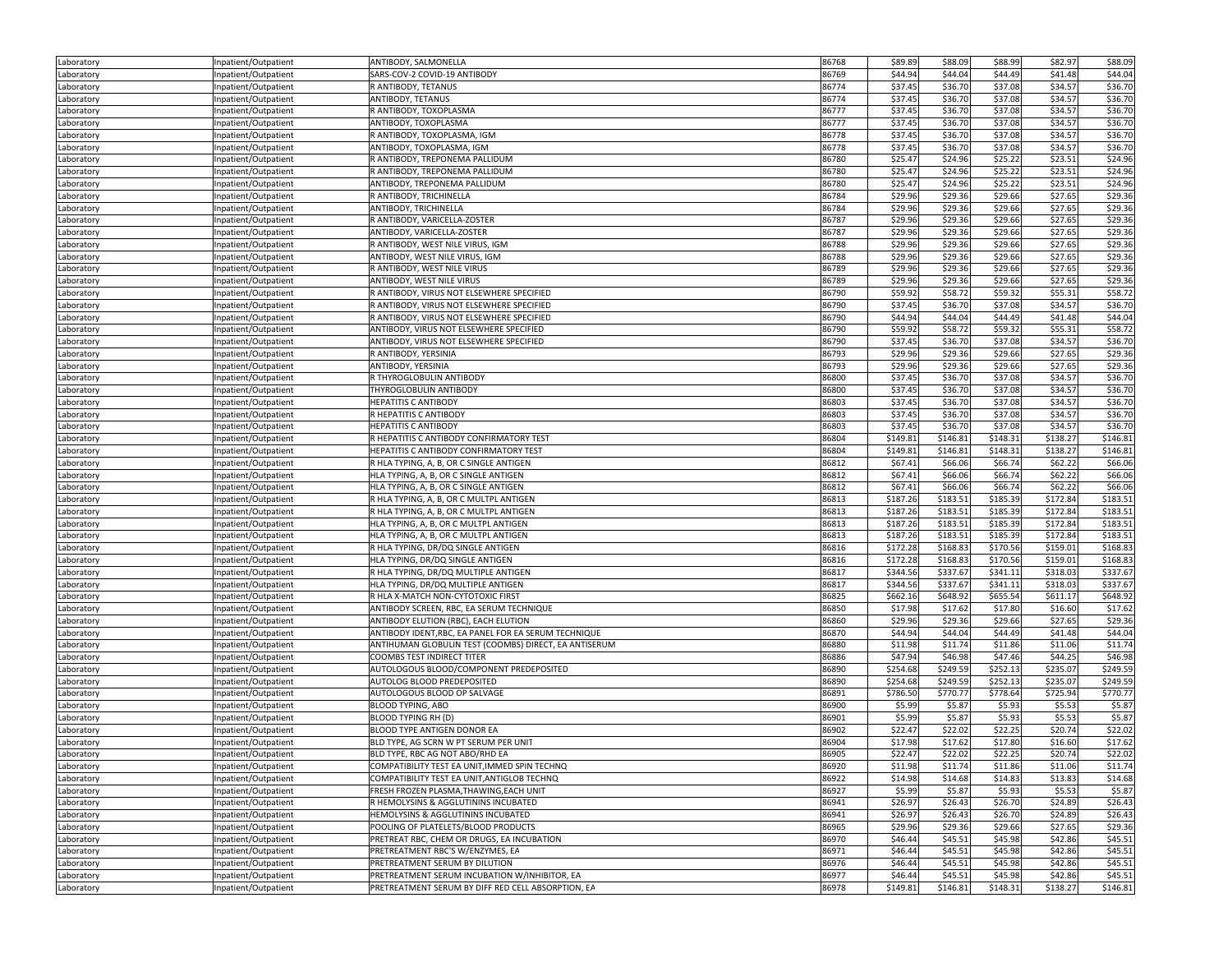| Laboratory               | Inpatient/Outpatient                         | SPLITTING OF BLOOD/PRODUCTS EACH UNIT                     | 86985  | \$29.96  | \$29.36  | \$29.66  | \$27.65  | \$29.36  |
|--------------------------|----------------------------------------------|-----------------------------------------------------------|--------|----------|----------|----------|----------|----------|
| Laboratory               | Inpatient/Outpatient                         | CONCENTRATION FOR INFECTIOUS AGENT                        | 87015  | \$29.96  | \$29.36  | \$29.66  | \$27.65  | \$29.36  |
| Laboratory               | Inpatient/Outpatient                         | R CONCENTRATION FOR INFECTIOUS AGENT                      | 87015  | \$29.96  | \$29.36  | \$29.66  | \$27.65  | \$29.36  |
| Laboratory               | Inpatient/Outpatient                         | CONCENTRATION FOR INFECTIOUS AGENT                        | 87015  | \$29.96  | \$29.36  | \$29.66  | \$27.65  | \$29.36  |
| Laboratory               | Inpatient/Outpatient                         | CONCENTRATION FOR INFECTIOUS AGENT                        | 87015  | \$29.96  | \$29.36  | \$29.66  | \$27.65  | \$29.36  |
| Laboratory               | Inpatient/Outpatient                         | AEROB BACTERIAL BLOOD CULTURE, PRESUMPTIVE ID             | 87040  | \$59.92  | \$58.72  | \$59.32  | \$55.31  | \$58.72  |
| Laboratory               | Inpatient/Outpatient                         | AEROB BACTERIAL BLOOD CULTURE, PRESUMPTIVE ID             | 87040  | \$59.92  | \$58.72  | \$59.32  | \$55.31  | \$58.72  |
| Laboratory               | Inpatient/Outpatient                         | AEROB BACTERIAL BLOOD CULTURE, PRESUMPTIVE ID             | 87040  | \$59.92  | \$58.72  | \$59.32  | \$55.31  | \$58.72  |
| Laboratory               | Inpatient/Outpatient                         | AEROB BACTERIA CULTURE STOOL, PRELIM EXAM                 | 87045  | \$44.94  | \$44.04  | \$44.49  | \$41.48  | \$44.04  |
| Laboratory               | Inpatient/Outpatient                         | AEROB BACTERIA CULTURE STOOL, PRELIM EXAM                 | 87045  | \$44.94  | \$44.04  | \$44.49  | \$41.48  | \$44.04  |
| Laboratory               | Inpatient/Outpatient                         | AEROB BACTERIA CULTURE STOOL, PRELIM EXAM                 | 87045  | \$44.94  | \$44.04  | \$44.49  | \$41.48  | \$44.04  |
| Laboratory               | Inpatient/Outpatient                         | AEROBIC STOOL CULTR ADDTL PATHOG EA PLATE                 | 87046  | \$14.98  | \$14.68  | \$14.83  | \$13.83  | \$14.68  |
| Laboratory               | Inpatient/Outpatient                         | AEROBIC STOOL CULTR ADDTL PATHOG EA PLATE                 | 87046  | \$14.98  | \$14.68  | \$14.83  | \$13.83  | \$14.68  |
| Laboratory               | Inpatient/Outpatient                         | AEROBIC STOOL CULTR ADDTL PATHOG EA PLATE                 | 87046  | \$14.98  | \$14.68  | \$14.83  | \$13.83  | \$14.68  |
|                          |                                              | CULTURE, BACTERIAL OTHR SOURCE, AEROBIC, PRESUMPTIVE ID   | 87070  | \$59.92  | \$58.72  | \$59.32  | \$55.31  | \$58.72  |
| Laboratory<br>Laboratory | Inpatient/Outpatient<br>Inpatient/Outpatient | R CULTURE, BACTERIAL OTHR SOURCE, AEROBIC, PRESUMPTIVE ID | 87070  | \$59.92  | \$58.72  | \$59.32  | \$55.31  | \$58.72  |
|                          |                                              | CULTURE, BACTERIAL OTHR SOURCE, AEROBIC, PRESUMPTIVE ID   | 87070  | \$59.92  | \$58.72  | \$59.32  | \$55.31  | \$58.72  |
| Laboratory               | Inpatient/Outpatient                         | CULTURE, BACTERIAL ANY SOURCE, ANAEROBIC, PRESUMPTIVE ID  | 87075  | \$59.92  | \$58.72  | \$59.32  | \$55.31  | \$58.72  |
| Laboratory               | Inpatient/Outpatient                         |                                                           | 87075  | \$59.92  | \$58.72  | \$59.32  |          | \$58.72  |
| Laboratory               | Inpatient/Outpatient                         | CULTURE, BACTERIAL ANY SOURCE, ANAEROBIC, PRESUMPTIVE ID  |        |          |          |          | \$55.31  |          |
| Laboratory               | Inpatient/Outpatient                         | CULTURE, BACTERIAL ANAEROBIC ISOL ADD METHOD, EA ISOLATE  | 87076  | \$14.98  | \$14.68  | \$14.83  | \$13.83  | \$14.68  |
| Laboratory               | Inpatient/Outpatient                         | CULTURE, BACTERIAL ANAEROBIC ISOL ADD METHOD, EA ISOLATE  | 87076  | \$14.98  | \$14.68  | \$14.83  | \$13.83  | \$14.68  |
| Laboratory               | Inpatient/Outpatient                         | CULTURE, BACTERIAL AEROBIC ISOL ADD METHOD, EA ISOLATE    | 87077  | \$14.98  | \$14.68  | \$14.83  | \$13.83  | \$14.68  |
| Laboratory               | Inpatient/Outpatient                         | CULTURE, BACTERIAL AEROBIC ISOL ADD METHOD, EA ISOLATE    | 87077  | \$14.98  | \$14.68  | \$14.83  | \$13.83  | \$14.68  |
| Laboratory               | Inpatient/Outpatient                         | CULTURE PRESMPTV PATH ORGNSMS SCREEN ONLY                 | 87081  | \$29.96  | \$29.36  | \$29.66  | \$27.65  | \$29.36  |
| Laboratory               | Inpatient/Outpatient                         | R CULTURE PRESMPTV PATH ORGNSMS SCREEN ONLY               | 87081  | \$29.96  | \$29.36  | \$29.66  | \$27.65  | \$29.36  |
| Laboratory               | Inpatient/Outpatient                         | CULTURE PRESMPTV PATH ORGNSMS SCREEN ONLY                 | 87081  | \$29.96  | \$29.36  | \$29.66  | \$27.65  | \$29.36  |
| Laboratory               | Inpatient/Outpatient                         | CULTURE PRESMPTV PATH ORGNSMS SCREEN ONLY - N/C           | 87081  | \$29.96  | \$29.36  | \$29.66  | \$27.65  | \$29.36  |
| Laboratory               | Inpatient/Outpatient                         | URINE CULTURE BACTRL QUANT COLONY COUNT                   | 87086  | \$29.96  | \$29.36  | \$29.66  | \$27.65  | \$29.36  |
| Laboratory               | Inpatient/Outpatient                         | URINE CULTURE BACTRL QUANT COLONY COUNT                   | 87086  | \$29.96  | \$29.36  | \$29.66  | \$27.65  | \$29.36  |
| Laboratory               | Inpatient/Outpatient                         | URINE BACTERIA CULTURE, PRESUMPTIVE ID, EA ISOLATE        | 87088  | \$14.98  | \$14.68  | \$14.83  | \$13.83  | \$14.68  |
| Laboratory               | Inpatient/Outpatient                         | URINE BACTERIA CULTURE, PRESUMPTIVE ID, EA ISOLATE        | 87088  | \$14.98  | \$14.68  | \$14.83  | \$13.83  | \$14.68  |
| Laboratory               | Inpatient/Outpatient                         | CULT FUNGUS W P ID, SKIN HR NL                            | 87101  | \$37.45  | \$36.70  | \$37.08  | \$34.57  | \$36.70  |
| Laboratory               | Inpatient/Outpatient                         | R CULT FUNGUS W P ID, SKIN HR NL                          | 87101  | \$37.45  | \$36.70  | \$37.08  | \$34.57  | \$36.70  |
| Laboratory               | Inpatient/Outpatient                         | CULT FUNGUS W P ID, SKIN HR NL                            | 87101  | \$37.45  | \$36.70  | \$37.08  | \$34.57  | \$36.70  |
| Laboratory               | Inpatient/Outpatient                         | FUNGUS CULTURE NOT BLOOD, P ID, OTHER SOURCE              | 87102  | \$37.45  | \$36.70  | \$37.08  | \$34.57  | \$36.70  |
| Laboratory               | Inpatient/Outpatient                         | R FUNGUS CULTURE NOT BLOOD, P ID, OTHER SOURCE            | 87102  | \$37.45  | \$36.70  | \$37.08  | \$34.57  | \$36.70  |
| Laboratory               | Inpatient/Outpatient                         | FUNGUS CULTURE NOT BLOOD, P ID, OTHER SOURCE              | 87102  | \$37.45  | \$36.70  | \$37.08  | \$34.57  | \$36.70  |
| Laboratory               | Inpatient/Outpatient                         | FUNGUS CULTURE BLOOD, P ID                                | 87103  | \$44.94  | \$44.04  | \$44.49  | \$41.48  | \$44.04  |
| Laboratory               | Inpatient/Outpatient                         | R FUNGUS CULTURE BLOOD, P ID                              | 87103  | \$44.94  | \$44.04  | \$44.49  | \$41.48  | \$44.04  |
| Laboratory               | Inpatient/Outpatient                         | FUNGUS CULTURE BLOOD, P ID                                | 87103  | \$44.94  | \$44.04  | \$44.49  | \$41.48  | \$44.04  |
| Laboratory               | Inpatient/Outpatient                         | FUNGUS CULTURE DEF ID YEAST, EA                           | 87106  | \$14.98  | \$14.68  | \$14.83  | \$13.83  | \$14.68  |
| Laboratory               | Inpatient/Outpatient                         | FUNGUS CULTURE DEF ID YEAST, EA                           | 87106  | \$14.98  | \$14.68  | \$14.83  | \$13.83  | \$14.68  |
| Laboratory               | Inpatient/Outpatient                         | R CULTURE MYCOPLASMA ANY SOURCE                           | 87109  | \$46.44  | \$45.51  | \$45.98  | \$42.86  | \$45.51  |
| Laboratory               | Inpatient/Outpatient                         | CULTURE MYCOPLASMA ANY SOURCE                             | 87109  | \$46.44  | \$45.51  | \$45.98  | \$42.86  | \$45.51  |
| Laboratory               | Inpatient/Outpatient                         | R CULTURE CHLAMYDIA ANY SOURCE                            | 87110  | \$46.44  | \$45.51  | \$45.98  | \$42.86  | \$45.51  |
| Laboratory               | Inpatient/Outpatient                         | CULTURE CHLAMYDIA ANY SOURCE                              | 87110  | \$46.44  | \$45.51  | \$45.98  | \$42.86  | \$45.51  |
| Laboratory               | Inpatient/Outpatient                         | CULTURE AFB - ISOL & ID                                   | 87116  | \$89.89  | \$88.09  | \$88.99  | \$82.97  | \$88.09  |
| Laboratory               | Inpatient/Outpatient                         | R CULTURE AFB - ISOL & ID                                 | 87116  | \$89.89  | \$88.09  | \$88.99  | \$82.97  | \$88.09  |
| Laboratory               | Inpatient/Outpatient                         | CULTURE AFB - ISOL & ID                                   | 87116  | \$89.89  | \$88.09  | \$88.99  | \$82.97  | \$88.09  |
| Laboratory               | Inpatient/Outpatient                         | R CULT MYCOBACTERIA DEFIN ID EA                           | 87118  | \$113.86 | \$111.58 | \$112.72 | \$105.09 | \$111.58 |
| Laboratory               | Inpatient/Outpatient                         | CULT MYCOBACTERIA DEFIN ID EA                             | 87118  | \$113.86 | \$111.58 | \$112.72 | \$105.09 | \$111.58 |
| Laboratory               | Inpatient/Outpatient                         | R CULTURE, IF EA ANTISERUM                                | 87140  | \$29.96  | \$29.36  | \$29.66  | \$27.65  | \$29.36  |
| Laboratory               | Inpatient/Outpatient                         | R CULTURE, IF EA ANTISERUM                                | 87140  | \$29.96  | \$29.36  | \$29.66  | \$27.65  | \$29.36  |
| Laboratory               | Inpatient/Outpatient                         | CULTURE, IF EA ANTISERUM                                  | 87140  | \$29.96  | \$29.36  | \$29.66  | \$27.65  | \$29.36  |
| Laboratory               | Inpatient/Outpatient                         | CULTURE, IMMUNOLOGIC, NON IMMUNOFL, PER ANTISERUM         | 87147  | \$29.96  | \$29.36  | \$29.66  | \$27.65  | \$29.36  |
| Laboratory               | Inpatient/Outpatient                         | CULTURE, IMMUNOLOGIC, NON IMMUNOFL, PER ANTISERUM         | 87147  | \$29.96  | \$29.36  | \$29.66  | \$27.65  | \$29.36  |
| Laboratory               | Inpatient/Outpatient                         | R DNA/RNA DIRECT PROBE, EA ORGANISM                       | 87149  | \$37.45  | \$36.70  | \$37.08  | \$34.57  | \$36.70  |
| Laboratory               | Inpatient/Outpatient                         | DNA/RNA DIRECT PROBE, EA ORGANISM                         | 87149  | \$37.45  | \$36.70  | \$37.08  | \$34.57  | \$36.70  |
| Laboratory               | Inpatient/Outpatient                         | DNA/RNA AMPLIFIED PROBE                                   | CPT(R) | \$67.41  | \$66.06  | \$66.74  | \$62.22  | \$66.06  |
| Laboratory               | Inpatient/Outpatient                         | DNA/RNA AMPLIFIED PROBE                                   | 87150  | \$37.45  | \$36.70  | \$37.08  | \$34.57  | \$36.70  |
| Laboratory               | Inpatient/Outpatient                         | R CULTURE DNA/RNA SEQUENCING                              | 87153  | \$232.21 | \$227.57 | \$229.89 | \$214.33 | \$227.57 |
| Laboratory               | Inpatient/Outpatient                         | CULTURE DNA/RNA SEQUENCING                                | 87153  | \$232.21 | \$227.57 | \$229.89 | \$214.33 | \$227.57 |
|                          | Inpatient/Outpatient                         | DARK FIELD, W SPEC COLLECT                                | 87164  | \$37.45  | \$36.70  | \$37.08  | \$34.57  | \$36.70  |
| Laboratory               |                                              |                                                           | 87164  | \$37.45  |          |          |          |          |
| Laboratory               | Inpatient/Outpatient                         | DARK FIELD, W SPEC COLLECT                                |        |          | \$36.70  | \$37.08  | \$34.57  | \$36.70  |
| Laboratory               | Inpatient/Outpatient                         | MACROSCOPIC EXAM, ARTHROPOD                               | 87168  | \$29.96  | \$29.36  | \$29.66  | \$27.65  | \$29.36  |
| Laboratory               | Inpatient/Outpatient                         | MACROSCOPIC EXAM, ARTHROPOD                               | 87168  | \$29.96  | \$29.36  | \$29.66  | \$27.65  | \$29.36  |
| Laboratory               | Inpatient/Outpatient                         | MACROSCOPIC EXAM PARASITE                                 | 87169  | \$29.96  | \$29.36  | \$29.66  | \$27.65  | \$29.36  |
| Laboratory               | Inpatient/Outpatient                         | R PINWORM EXAM                                            | 87172  | \$8.99   | \$8.81   | \$8.90   | \$8.30   | \$8.81   |
| Laboratory               | Inpatient/Outpatient                         | PINWORM EXAM                                              | 87172  | \$8.99   | \$8.81   | \$8.90   | \$8.30   | \$8.81   |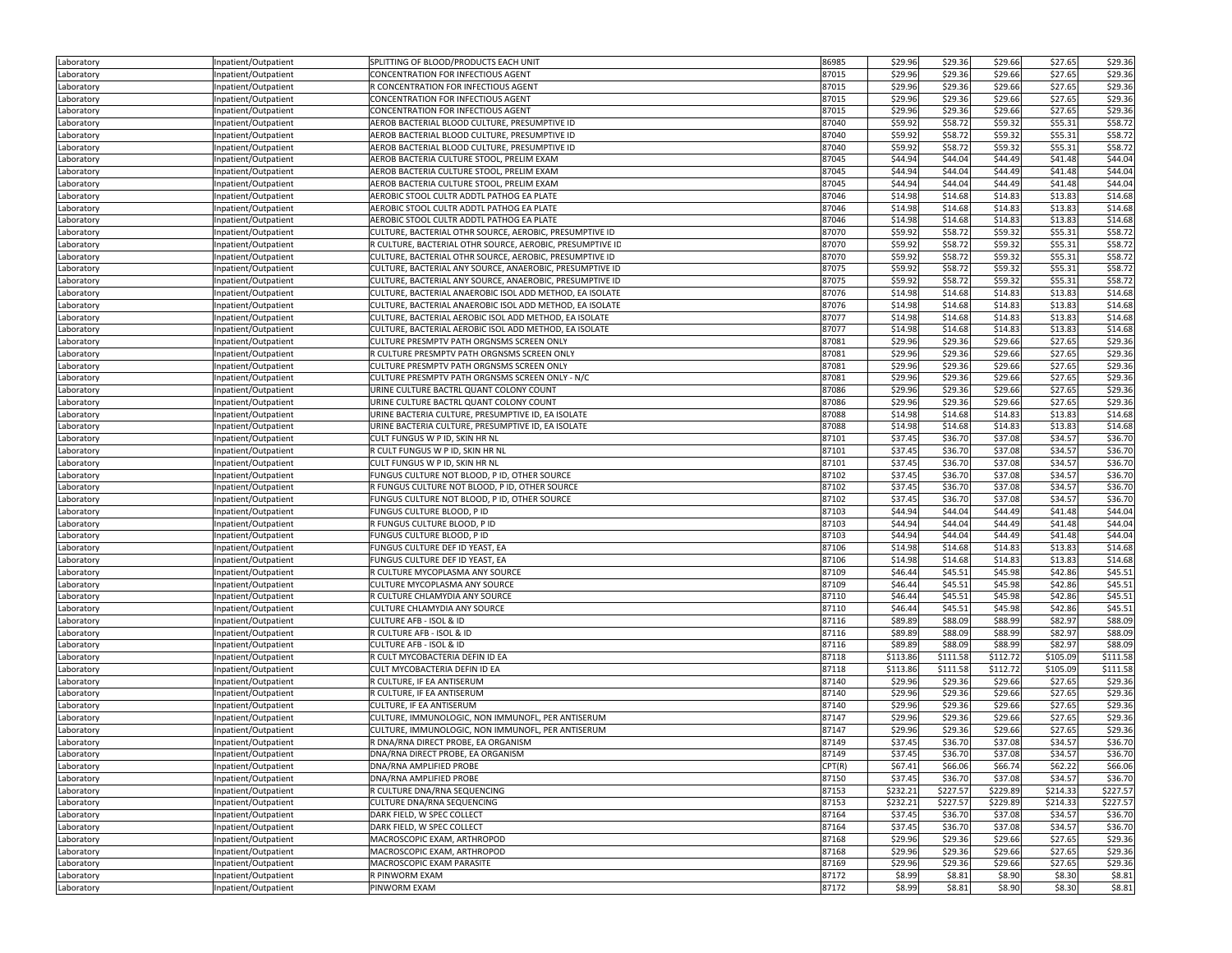| Laboratory | Inpatient/Outpatient | OVA & PARASITES DIR SMR W ID                                                 | 87177 | \$59.92  | \$58.72  | \$59.32  | \$55.31  | \$58.72  |
|------------|----------------------|------------------------------------------------------------------------------|-------|----------|----------|----------|----------|----------|
| Laboratory | Inpatient/Outpatient | R OVA & PARASITES DIR SMR W ID                                               | 87177 | \$59.92  | \$58.72  | \$59.32  | \$55.31  | \$58.72  |
| Laboratory | Inpatient/Outpatient | OVA & PARASITES DIR SMR W ID                                                 | 87177 | \$59.92  | \$58.72  | \$59.32  | \$55.31  | \$58.72  |
| Laboratory | Inpatient/Outpatient | SENSITIVITY - AGAR DILUTION/AGENT                                            | 87181 | \$14.98  | \$14.68  | \$14.83  | \$13.83  | \$14.68  |
| Laboratory | Inpatient/Outpatient | SENSITIVITY - AGAR DILUTION/AGENT                                            | 87181 | \$14.98  | \$14.68  | \$14.83  | \$13.83  | \$14.68  |
| Laboratory | Inpatient/Outpatient | SENSITIVITY - DISK PER PLATE                                                 | 87184 | \$14.98  | \$14.68  | \$14.83  | \$13.83  | \$14.68  |
| Laboratory | Inpatient/Outpatient | SENSITIVITY - DISK PER PLATE                                                 | 87184 | \$14.98  | \$14.68  | \$14.83  | \$13.83  | \$14.68  |
| Laboratory | Inpatient/Outpatient | MICROBE SUSCEPTIBLE MIC                                                      | 87186 | \$14.98  | \$14.68  | \$14.83  | \$13.83  | \$14.68  |
| Laboratory | Inpatient/Outpatient | R MICROBE SUSCEPTIBLE MIC                                                    | 87186 | \$14.98  | \$14.68  | \$14.83  | \$13.83  | \$14.68  |
| Laboratory | Inpatient/Outpatient | R MICROBE SUSCEPTIBLE MIC                                                    | 87186 | \$14.98  | \$14.68  | \$14.83  | \$13.83  | \$14.68  |
| Laboratory | Inpatient/Outpatient | MICROBE SUSCEPTIBLE MIC                                                      | 87186 | \$14.98  | \$14.68  | \$14.83  | \$13.83  | \$14.68  |
| Laboratory | Inpatient/Outpatient | R SENSITIVITY - MLC EA PLATE                                                 | 87187 | \$14.98  | \$14.68  | \$14.83  | \$13.83  | \$14.68  |
|            | Inpatient/Outpatient | SENSITIVITY - MLC EA PLATE                                                   | 87187 | \$14.98  | \$14.68  | \$14.83  | \$13.83  | \$14.68  |
| Laboratory |                      |                                                                              |       |          |          |          |          |          |
| Laboratory | Inpatient/Outpatient | R SENSITIVITY - MACROBROTH EA AGENT                                          | 87188 | \$14.98  | \$14.68  | \$14.83  | \$13.83  | \$14.68  |
| Laboratory | Inpatient/Outpatient | SENSITIVITY - MACROBROTH EA AGENT                                            | 87188 | \$14.98  | \$14.68  | \$14.83  | \$13.83  | \$14.68  |
| Laboratory | Inpatient/Outpatient | R SENSITIVITY - MYCOBACT EA AGENT                                            | 87190 | \$22.47  | \$22.02  | \$22.25  | \$20.74  | \$22.02  |
| Laboratory | Inpatient/Outpatient | SENSITIVITY - MYCOBACT EA AGENT                                              | 87190 | \$22.47  | \$22.02  | \$22.25  | \$20.74  | \$22.02  |
| Laboratory | Inpatient/Outpatient | SMEAR, PRIM SOURCE, GRAM/GIEMSA STAIN                                        | 87205 | \$29.96  | \$29.36  | \$29.66  | \$27.65  | \$29.36  |
| Laboratory | Inpatient/Outpatient | R SMEAR, PRIM SOURCE, GRAM/GIEMSA STAIN                                      | 87205 | \$29.96  | \$29.36  | \$29.66  | \$27.65  | \$29.36  |
| Laboratory | Inpatient/Outpatient | SMEAR, PRIM SOURCE, GRAM/GIEMSA STAIN                                        | 87205 | \$29.96  | \$29.36  | \$29.66  | \$27.65  | \$29.36  |
| Laboratory | Inpatient/Outpatient | SMEAR, FLUORESCENT OR AFB STAIN                                              | 87206 | \$29.96  | \$29.36  | \$29.66  | \$27.65  | \$29.36  |
| Laboratory | Inpatient/Outpatient | R SMEAR, FLUORESCENT OR AFB STAIN                                            | 87206 | \$29.96  | \$29.36  | \$29.66  | \$27.65  | \$29.36  |
| Laboratory | Inpatient/Outpatient | SMEAR, FLUORESCENT OR AFB STAIN                                              | 87206 | \$29.96  | \$29.36  | \$29.66  | \$27.65  | \$29.36  |
| Laboratory | Inpatient/Outpatient | SMEAR, PRIM SOURCE, SPEC STAIN INCLSN BDY/PARASITES                          | 87207 | \$22.47  | \$22.02  | \$22.25  | \$20.74  | \$22.02  |
| Laboratory | Inpatient/Outpatient | R SMEAR, PRIM SOURCE, SPEC STAIN INCLSN BDY/PARASITES                        | 87207 | \$22.47  | \$22.02  | \$22.25  | \$20.74  | \$22.02  |
| Laboratory | Inpatient/Outpatient | SMEAR, PRIM SOURCE, SPEC STAIN INCLSN BDY/PARASITES                          | 87207 | \$22.47  | \$22.02  | \$22.25  | \$20.74  | \$22.02  |
| Laboratory | Inpatient/Outpatient | R SMEAR PRIMARY SOURCE COMPLEX SPECIAL STAIN FOR OVA & PARASITE              | 87209 | \$14.98  | \$14.68  | \$14.83  | \$13.83  | \$14.68  |
| Laboratory | Inpatient/Outpatient | SMEAR PRIMARY SOURCE COMPLEX SPECIAL STAIN FOR OVA & PARASITE                | 87209 | \$14.98  | \$14.68  | \$14.83  | \$13.83  | \$14.68  |
| Laboratory | Inpatient/Outpatient | SMEAR, PRIM SOURCE, WET MOUNT INFC AGENT                                     | 87210 | \$11.98  | \$11.74  | \$11.86  | \$11.06  | \$11.74  |
| Laboratory | Inpatient/Outpatient | SMEAR, PRIM SOURCE, WET MOUNT INFC AGENT                                     | 87210 | \$11.98  | \$11.74  | \$11.86  | \$11.06  | \$11.74  |
| Laboratory | Inpatient/Outpatient | SMEAR, PRIM SOURCE, WET MOUNT INFC AGENT                                     | 87210 | \$11.98  | \$11.74  | \$11.86  | \$11.06  | \$11.74  |
| Laboratory | Inpatient/Outpatient | KOH FOR FUNGI/PARASITES/MITES                                                | 87220 | \$22.47  | \$22.02  | \$22.25  | \$20.74  | \$22.02  |
| Laboratory | Inpatient/Outpatient | R KOH FOR FUNGI/PARASITES/MITES                                              | 87220 | \$22.47  | \$22.02  | \$22.25  | \$20.74  | \$22.02  |
| Laboratory | Inpatient/Outpatient | KOH FOR FUNGI/PARASITES/MITES                                                | 87220 | \$22.47  | \$22.02  | \$22.25  | \$20.74  | \$22.02  |
| Laboratory | Inpatient/Outpatient | R TOXIN OR ANTITOXIN ASSAY, TISSUE CULTURE                                   | 87230 | \$44.94  | \$44.04  | \$44.49  | \$41.48  | \$44.04  |
| Laboratory | Inpatient/Outpatient | TOXIN OR ANTITOXIN ASSAY, TISSUE CULTURE                                     | 87230 | \$44.94  | \$44.04  | \$44.49  | \$41.48  | \$44.04  |
| Laboratory | Inpatient/Outpatient | VIRUS ISOLATE, TISSUE CULT INOC, PRESUMP ID                                  | 87252 | \$149.81 | \$146.81 | \$148.31 | \$138.27 | \$146.81 |
| Laboratory | Inpatient/Outpatient | R VIRUS ISOLATE, TISSUE CULT INOC, PRESUMP ID                                | 87252 | \$149.81 | \$146.81 | \$148.31 | \$138.27 | \$146.81 |
| Laboratory | Inpatient/Outpatient | VIRUS ISOLATE, TISSUE CULT INOC, PRESUMP ID                                  | 87252 | \$149.81 | \$146.81 | \$148.31 | \$138.27 | \$146.81 |
| Laboratory | Inpatient/Outpatient | VIRUS ISOLATE, ADDTL STUDIES OR DEF ID, EA ISOLATE                           | 87253 | \$37.45  | \$36.70  | \$37.08  | \$34.57  | \$36.70  |
| Laboratory | Inpatient/Outpatient | R VIRUS ISOLTN, TISSUE CULTR ADD STDY/DEFNTV IDENT                           | 87253 | \$37.45  | \$36.70  | \$37.08  | \$34.57  | \$36.70  |
| Laboratory | Inpatient/Outpatient | VIRUS ISOLATE, ADDTL STUDIES OR DEF ID, EA ISOLATE                           | 87253 | \$37.45  | \$36.70  | \$37.08  | \$34.57  | \$36.70  |
| Laboratory | Inpatient/Outpatient | VIRUS ISOL SHELL VIAL TECHN, IMMUNOFLUOR, EA VIRUS                           | 87254 | \$44.94  | \$44.04  | \$44.49  | \$41.48  | \$44.04  |
| Laboratory | Inpatient/Outpatient | R VIRUS ISOL SHELL VIAL TECHN, IMMUNOFLUOR, EA VIRUS                         | 87254 | \$44.94  | \$44.04  | \$44.49  | \$41.48  | \$44.04  |
|            | Inpatient/Outpatient | VIRUS ISOL SHELL VIAL TECHN, IMMUNOFLUOR, EA VIRUS                           | 87254 | \$44.94  | \$44.04  | \$44.49  | \$41.48  | \$44.04  |
| Laboratory |                      | R VIRUS ISOL, INCLUDE ID BY NON-IMMUNOLOGIC METHOD                           | 87255 | \$89.89  | \$88.09  | \$88.99  | \$82.97  | \$88.09  |
| Laboratory | Inpatient/Outpatient |                                                                              | 87255 | \$89.89  | \$88.09  | \$88.99  | \$82.97  | \$88.09  |
| Laboratory | Inpatient/Outpatient | VIRUS ISOL, INCLUDE ID BY NON-IMMUNOLOGIC METHOD<br>R BORDATELLA P AG BY DFA |       |          |          |          |          |          |
| Laboratory | Inpatient/Outpatient |                                                                              | 87265 | \$37.45  | \$36.70  | \$37.08  | \$34.57  | \$36.70  |
| Laboratory | Inpatient/Outpatient | BORDATELLA P AG BY DFA                                                       | 87265 | \$37.45  | \$36.70  | \$37.08  | \$34.57  | \$36.70  |
| Laboratory | Inpatient/Outpatient | CHLAMYDIA T AG BY DFA                                                        | 87270 | \$37.45  | \$36.70  | \$37.08  | \$34.57  | \$36.70  |
| Laboratory | Inpatient/Outpatient | CHLAMYDIA T AG BY DFA                                                        | 87270 | \$37.45  | \$36.70  | \$37.08  | \$34.57  | \$36.70  |
| Laboratory | Inpatient/Outpatient | R INFECT AGENT ANTGN, CYTOMEGALOVIRUS DFA                                    | 87271 | \$37.45  | \$36.70  | \$37.08  | \$34.57  | \$36.70  |
| Laboratory | Inpatient/Outpatient | INFECT AGENT ANTGN, CYTOMEGALOVIRUS DFA                                      | 87271 | \$37.45  | \$36.70  | \$37.08  | \$34.57  | \$36.70  |
| Laboratory | Inpatient/Outpatient | R CRYPTOSPOR AG BY IFA                                                       | 87272 | \$37.45  | \$36.70  | \$37.08  | \$34.57  | \$36.70  |
| Laboratory | Inpatient/Outpatient | CRYPTOSPOR AG BY IFA                                                         | 87272 | \$37.45  | \$36.70  | \$37.08  | \$34.57  | \$36.70  |
| Laboratory | Inpatient/Outpatient | HERPES SIMPLEX 2 AG BY IF                                                    | 87273 | \$37.45  | \$36.70  | \$37.08  | \$34.57  | \$36.70  |
| Laboratory | Inpatient/Outpatient | HERPES SIMPLEX 2 AG BY IF                                                    | 87273 | \$37.45  | \$36.70  | \$37.08  | \$34.57  | \$36.70  |
| Laboratory | Inpatient/Outpatient | HERPES SIMPLEX 1 AG BY IF                                                    | 8/2/4 | \$37.45  | \$36.70  | \$37.08  | \$34.57  | \$36.70  |
| Laboratory | Inpatient/Outpatient | HERPES SIMPLEX 1 AG BY IF                                                    | 87274 | \$37.45  | \$36.70  | \$37.08  | \$34.57  | \$36.70  |
| Laboratory | Inpatient/Outpatient | R LEGIONELLA PNEMOPHILA ANTIGEN, IFA                                         | 87278 | \$37.45  | \$36.70  | \$37.08  | \$34.57  | \$36.70  |
| Laboratory | Inpatient/Outpatient | LEGIONELLA PNEMOPHILA ANTIGEN, IFA                                           | 87278 | \$37.45  | \$36.70  | \$37.08  | \$34.57  | \$36.70  |
| Laboratory | Inpatient/Outpatient | R PNEUMOCYSTIS CARINII AG BY IF                                              | 87281 | \$37.45  | \$36.70  | \$37.08  | \$34.57  | \$36.70  |
| Laboratory | Inpatient/Outpatient | PNEUMOCYSTIS CARINII AG BY IF                                                | 87281 | \$37.45  | \$36.70  | \$37.08  | \$34.57  | \$36.70  |
| Laboratory | Inpatient/Outpatient | R VARICELLA ZOSTER AG BY DFA                                                 | 87290 | \$37.45  | \$36.70  | \$37.08  | \$34.57  | \$36.70  |
| Laboratory | Inpatient/Outpatient | VARICELLA ZOSTER AG BY DFA                                                   | 87290 | \$37.45  | \$36.70  | \$37.08  | \$34.57  | \$36.70  |
| Laboratory | Inpatient/Outpatient | R NOS INFECTIOUS AG BY IF, EA                                                | 87299 | \$37.45  | \$36.70  | \$37.08  | \$34.57  | \$36.70  |
| Laboratory | Inpatient/Outpatient | NOS INFECTIOUS AG BY IF, EA                                                  | 87299 | \$37.45  | \$36.70  | \$37.08  | \$34.57  | \$36.70  |
| Laboratory | Inpatient/Outpatient | ADENOVIRUS AG EIA                                                            | 87301 | \$37.45  | \$36.70  | \$37.08  | \$34.57  | \$36.70  |
|            |                      |                                                                              |       |          |          |          |          |          |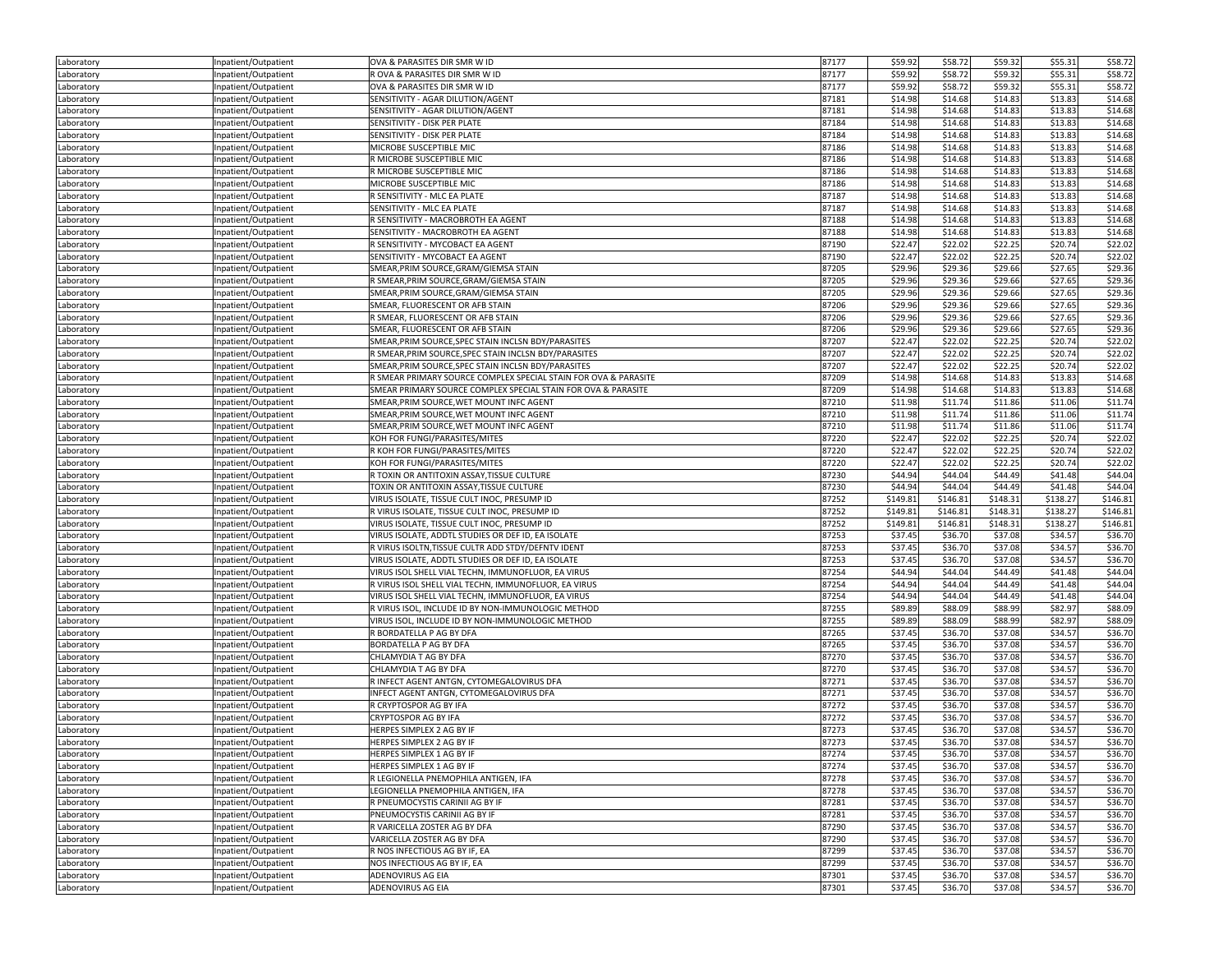| Laboratory | Inpatient/Outpatient | R ASPERGILLUS AG EIA                        | 87305 | \$37.45  | \$36.70  | \$37.08  | \$34.57  | \$36.70  |
|------------|----------------------|---------------------------------------------|-------|----------|----------|----------|----------|----------|
| Laboratory | Inpatient/Outpatient | ASPERGILLUS AG EIA                          | 87305 | \$37.45  | \$36.70  | \$37.08  | \$34.57  | \$36.70  |
| Laboratory | Inpatient/Outpatient | CLOSTRIDIUM DIFFICILE AG EIA                | 87324 | \$37.45  | \$36.70  | \$37.08  | \$34.57  | \$36.70  |
| Laboratory | Inpatient/Outpatient | R CLOSTRIDIUM DIFFICILE AG EIA              | 87324 | \$37.45  | \$36.70  | \$37.08  | \$34.57  | \$36.70  |
| Laboratory | Inpatient/Outpatient | CLOSTRIDIUM DIFFICILE AG EIA                | 87324 | \$37.45  | \$36.70  | \$37.08  | \$34.57  | \$36.70  |
| Laboratory | Inpatient/Outpatient | <b>GIARDIA AG EIA</b>                       | 87329 | \$37.45  | \$36.70  | \$37.08  | \$34.57  | \$36.70  |
| Laboratory | Inpatient/Outpatient | <b>GIARDIA AG EIA</b>                       | 87329 | \$37.45  | \$36.70  | \$37.08  | \$34.57  | \$36.70  |
| Laboratory | Inpatient/Outpatient | R ENTAMOEB HIST GROUP AG EIA                | 87337 | \$59.92  | \$58.72  | \$59.32  | \$55.31  | \$58.72  |
| Laboratory | Inpatient/Outpatient | ENTAMOEB HIST GROUP AG EIA                  | 87337 | \$59.92  | \$58.72  | \$59.32  | \$55.31  | \$58.72  |
| Laboratory | Inpatient/Outpatient | HPYLORI STOOL AG EIA                        | 87338 | \$44.94  | \$44.04  | \$44.49  | \$41.48  | \$44.04  |
| Laboratory | Inpatient/Outpatient | HPYLORI STOOL AG EIA                        | 87338 | \$44.94  | \$44.04  | \$44.49  | \$41.48  | \$44.04  |
| Laboratory | Inpatient/Outpatient | INFECT AGENT ANTGN ENZYME, HEP B (HBSAG)    | 87340 | \$37.45  | \$36.70  | \$37.08  | \$34.57  | \$36.70  |
| Laboratory | Inpatient/Outpatient | R INFECT AGENT ANTGN ENZYME, HEP B (HBSAG)  | 87340 | \$37.45  | \$36.70  | \$37.08  | \$34.57  | \$36.70  |
| Laboratory | Inpatient/Outpatient | INFECT AGENT ANTGN ENZYME, HEP B (HBSAG)    | 87340 | \$37.45  | \$36.70  | \$37.08  | \$34.57  | \$36.70  |
| Laboratory | Inpatient/Outpatient | R HEPATITIS B SURFACE AG EIA NEUTRALIZATION | 87341 | \$37.45  | \$36.70  | \$37.08  | \$34.57  | \$36.70  |
| Laboratory | Inpatient/Outpatient | HEPATITIS B SURFACE AG EIA NEUTRALIZATION   | 87341 | \$37.45  | \$36.70  | \$37.08  | \$34.57  | \$36.70  |
| Laboratory | Inpatient/Outpatient | R HEPATITIS BE AG EIA                       | 87350 | \$29.96  | \$29.36  | \$29.66  | \$27.65  | \$29.36  |
| Laboratory | Inpatient/Outpatient | HEPATITIS BE AG EIA                         | 87350 | \$29.96  | \$29.36  | \$29.66  | \$27.65  | \$29.36  |
| Laboratory | Inpatient/Outpatient | R HEPATITIS DELTA AG EIA                    | 87380 | \$37.45  | \$36.70  | \$37.08  | \$34.57  | \$36.70  |
| Laboratory | Inpatient/Outpatient | HEPATITIS DELTA AG EIA                      | 87380 | \$37.45  | \$36.70  | \$37.08  | \$34.57  | \$36.70  |
| Laboratory | Inpatient/Outpatient | R HISTOPLASMA CAPSUL AG EIA                 | 87385 | \$59.92  | \$58.72  | \$59.32  | \$55.31  | \$58.72  |
| Laboratory | Inpatient/Outpatient | HISTOPLASMA CAPSUL AG EIA                   | 87385 | \$59.92  | \$58.72  | \$59.32  | \$55.31  | \$58.72  |
| Laboratory | Inpatient/Outpatient | R HIV-1 AG W/HIV-1 & HIV-2 AB               | 87389 | \$37.45  | \$36.70  | \$37.08  | \$34.57  | \$36.70  |
| Laboratory | Inpatient/Outpatient | HIV-1 AG W/HIV-1 & HIV-2 AB                 | 87389 | \$37.45  | \$36.70  | \$37.08  | \$34.57  | \$36.70  |
| Laboratory | Inpatient/Outpatient | R HIV-1 AG EIA                              | 87390 | \$59.92  | \$58.72  | \$59.32  | \$55.31  | \$58.72  |
| Laboratory | Inpatient/Outpatient | HIV-1 AG EIA                                | 87390 | \$59.92  | \$58.72  | \$59.32  | \$55.31  | \$58.72  |
| Laboratory | Inpatient/Outpatient | R RESP SYNCYTIAL AG EIA                     | 87420 | \$37.45  | \$36.70  | \$37.08  | \$34.57  | \$36.70  |
| Laboratory | Inpatient/Outpatient | RESP SYNCYTIAL AG EIA                       | 87420 | \$37.45  | \$36.70  | \$37.08  | \$34.57  | \$36.70  |
| Laboratory | Inpatient/Outpatient | R ROTAVIRUS AG EIA                          | 87425 | \$37.45  | \$36.70  | \$37.08  | \$34.57  | \$36.70  |
| Laboratory | Inpatient/Outpatient | ROTAVIRUS AG EIA                            | 87425 | \$37.45  | \$36.70  | \$37.08  | \$34.57  | \$36.70  |
| Laboratory | Inpatient/Outpatient | CORONAVIRUS AG IA                           | 87426 | \$37.45  | \$36.70  | \$37.08  | \$34.57  | \$36.70  |
| Laboratory | Inpatient/Outpatient | R SHIGA-LIKE TOXIN AG EIA                   | 87427 | \$37.45  | \$36.70  | \$37.08  | \$34.57  | \$36.70  |
| Laboratory | Inpatient/Outpatient | SHIGA-LIKE TOXIN AG EIA                     | 87427 | \$37.45  | \$36.70  | \$37.08  | \$34.57  | \$36.70  |
| Laboratory | Inpatient/Outpatient | SARS-COV-2 & INFLUENZA VIRUS TYPES A&B      | 87428 | \$38.95  | \$38.17  | \$38.56  | \$35.95  | \$38.17  |
| Laboratory | Inpatient/Outpatient | IA AG BY EIA - MULTI STEP EA                | 87449 | \$37.45  | \$36.70  | \$37.08  | \$34.57  | \$36.70  |
| Laboratory | Inpatient/Outpatient | R IA AG BY EIA - MULTI STEP EA              | 87449 | \$97.38  | \$95.43  | \$96.41  | \$89.88  | \$95.43  |
| Laboratory | Inpatient/Outpatient | IA AG BY EIA - MULTI STEP EA                | 87449 | \$37.45  | \$36.70  | \$37.08  | \$34.57  | \$36.70  |
| Laboratory | Inpatient/Outpatient | IA AG BY EIA - SGL STEP EA                  | 87450 | \$37.45  | \$36.70  | \$37.08  | \$34.57  | \$36.70  |
| Laboratory | Inpatient/Outpatient | IAAD IA SINGLE STEP METHOD NOS EA ORGANISM  | 87450 | \$37.45  | \$36.70  | \$37.08  | \$34.57  | \$36.70  |
| Laboratory | Inpatient/Outpatient | LYMES AMPLIFIED NA PROBE                    | 87476 | \$179.77 | \$176.17 | \$177.97 | \$165.93 | \$176.1  |
| Laboratory | Inpatient/Outpatient | R CANDIDA NA DIRECT PROBE                   | 87480 | \$179.77 | \$176.17 | \$177.97 | \$165.93 | \$176.17 |
| Laboratory | Inpatient/Outpatient | CANDIDA NA DIRECT PROBE                     | 87480 | \$179.77 | \$176.17 | \$177.97 | \$165.93 | \$176.17 |
| Laboratory | Inpatient/Outpatient | CANDIDA NA AMPLIFIED PROBE                  | 87481 | \$179.77 | \$176.17 | \$177.97 | \$165.93 | \$176.17 |
| Laboratory | Inpatient/Outpatient | CANDIDA NA AMPLIFIED PROBE                  | 87481 | \$179.7  | \$176.17 | \$177.97 | \$165.93 | \$176.17 |
| Laboratory | Inpatient/Outpatient | R CHLAMYDIA P AMPLIF NA PROBE               | 87486 | \$179.77 | \$176.17 | \$177.97 | \$165.93 | \$176.17 |
| Laboratory | Inpatient/Outpatient | CHLAMYDIA P AMPLIF NA PROBE                 | 87486 | \$179.77 | \$176.17 | \$177.97 | \$165.93 | \$176.17 |
| Laboratory | Inpatient/Outpatient | CHLAMYDIA P AMPLIF NA PROBE                 | 87486 | \$179.77 | \$176.17 | \$177.97 | \$165.93 | \$176.17 |
| Laboratory | Inpatient/Outpatient | R CHLAMYDIA T DIR NA PROBE                  | 87490 | \$67.41  | \$66.06  | \$66.74  | \$62.22  | \$66.06  |
| Laboratory | Inpatient/Outpatient | CHLAMYDIA T DIR NA PROBE                    | 87490 | \$67.41  | \$66.06  | \$66.74  | \$62.22  | \$66.06  |
| Laboratory | Inpatient/Outpatient | R CHLAMYDIA T AMPLIF NA PROBE               | 87491 | \$67.41  | \$66.06  | \$66.74  | \$62.22  | \$66.06  |
| Laboratory | Inpatient/Outpatient | R CHLAMYDIA T AMPLIF NA PROBE               | 87491 | \$67.41  | \$66.06  | \$66.74  | \$62.22  | \$66.06  |
| Laboratory | Inpatient/Outpatient | CHLAMYDIA T AMPLIF NA PROBE                 | 87491 | \$67.41  | \$66.06  | \$66.74  | \$62.22  | \$66.06  |
| Laboratory | Inpatient/Outpatient | C DIFF AMPLIFIED PROBE                      | 87493 | \$179.77 | \$176.17 | \$177.97 | \$165.93 | \$176.17 |
| Laboratory | Inpatient/Outpatient | C DIFF AMPLIFIED PROBE                      | 87493 | \$179.77 | \$176.17 | \$177.97 | \$165.93 | \$176.17 |
| Laboratory | Inpatient/Outpatient | R CYTOMEGALOV AMPLIF NA PROBE               | 87496 | \$179.77 | \$176.17 | \$177.97 | \$165.93 | \$176.17 |
| Laboratory | Inpatient/Outpatient | CYTOMEGALOVIRUS AMP PROBE                   | 87496 | \$179.7  | \$176.17 | \$177.97 | \$165.93 | \$176.17 |
| Laboratory | Inpatient/Outpatient | CYTOMEGALOV AMPLIF NA PROBE                 | 87496 | \$179.77 | \$176.17 | \$177.97 | \$165.93 | \$176.17 |
| Laboratory | Inpatient/Outpatient | R CYTOMEGALOVIRUS NA QUAN                   | 8/49/ | \$239.70 | \$234.91 | \$237.30 | \$221.24 | \$234.91 |
| Laboratory | Inpatient/Outpatient | CYTOMEGALOVIRUS NA QUAN                     | 87497 | \$239.70 | \$234.91 | \$237.30 | \$221.24 | \$234.91 |
| Laboratory | Inpatient/Outpatient | R ENTEROVIRUS NA AMP PROBE & REVRS TRNS     | 87498 | \$179.77 | \$176.17 | \$177.97 | \$165.93 | \$176.17 |
| Laboratory | Inpatient/Outpatient | ENTEROVIRUS PROBE&REVRS TRNS                | 87498 | \$179.77 | \$176.17 | \$177.97 | \$165.93 | \$176.17 |
| Laboratory | Inpatient/Outpatient | ENTEROVIRUS NA AMP PROBE & REVRS TRNS       | 87498 | \$179.77 | \$176.17 | \$177.97 | \$165.93 | \$176.17 |
| Laboratory | Inpatient/Outpatient | INFLUENZA DNA AMP PROB EA TYPE              | 87501 | \$239.70 | \$234.91 | \$237.30 | \$221.24 | \$234.91 |
| Laboratory | Inpatient/Outpatient | INFLUENZA DNA AMP PROB EA TYPE              | 87501 | \$239.70 | \$234.91 | \$237.30 | \$221.24 | \$234.91 |
| Laboratory | Inpatient/Outpatient | R INFLUENZA DNA AMP PROBE                   | 87502 | \$239.70 | \$234.91 | \$237.30 | \$221.24 | \$234.91 |
| Laboratory | Inpatient/Outpatient | INFLUENZA DNA AMP PROBE                     | 87502 | \$239.70 | \$234.91 | \$237.30 | \$221.24 | \$234.91 |
| Laboratory | Inpatient/Outpatient | INFLUENZA DNA AMP PROBE                     | 87502 | \$239.70 | \$234.91 | \$237.30 | \$221.24 | \$234.91 |
| Laboratory | Inpatient/Outpatient | INFLUENZA DNA AMP PROB >2 TYPES             | 87503 | \$59.92  | \$58.72  | \$59.32  | \$55.31  | \$58.72  |
| Laboratory | Inpatient/Outpatient | INFLUENZA DNA AMP PROB >2 TYPES             | 87503 | \$59.92  | \$58.72  | \$59.32  | \$55.31  | \$58.72  |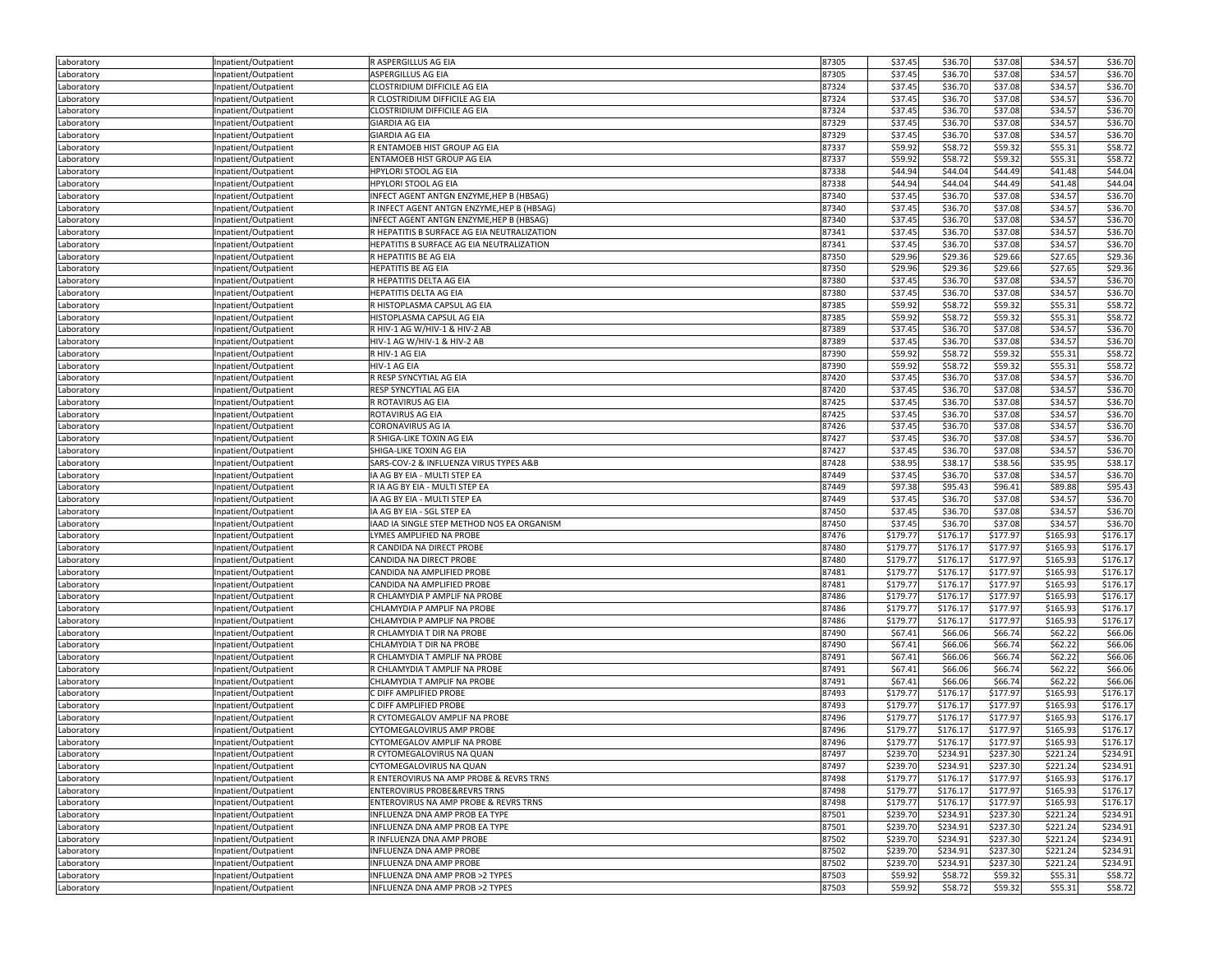| Laboratory | Inpatient/Outpatient | IADNA-DNA/RNA PROBE TQ 12-25                                                                         | 87507 | \$224.71 | \$220.22 | \$222.46 | \$207.41 | \$220.22 |
|------------|----------------------|------------------------------------------------------------------------------------------------------|-------|----------|----------|----------|----------|----------|
| Laboratory | Inpatient/Outpatient | IADNA-DNA/RNA PROBE TQ 12-25                                                                         | 87507 | \$224.71 | \$220.22 | \$222.46 | \$207.41 | \$220.22 |
| Laboratory | Inpatient/Outpatient | <b>GARDNERELLA DIR NA PROBE</b>                                                                      | 87510 | \$179.77 | \$176.17 | \$177.97 | \$165.93 | \$176.17 |
|            |                      | GARDNERELLA DIR NA PROBE                                                                             | 87510 | \$179.77 | \$176.17 | \$177.97 | \$165.93 | \$176.17 |
| Laboratory | Inpatient/Outpatient |                                                                                                      |       |          |          |          |          |          |
| Laboratory | Inpatient/Outpatient | GARDNERELLA NA QUAN                                                                                  | 87512 | \$239.70 | \$234.91 | \$237.30 | \$221.24 | \$234.91 |
| Laboratory | Inpatient/Outpatient | <b>GARDNERELLA NA QUAN</b>                                                                           | 87512 | \$239.70 | \$234.91 | \$237.30 | \$221.24 | \$234.91 |
| Laboratory | Inpatient/Outpatient | R HEP-B AMPLIF NA PROBE                                                                              | 87516 | \$179.77 | \$176.17 | \$177.97 | \$165.93 | \$176.17 |
| Laboratory | npatient/Outpatient  | HEP-B AMPLIF NA PROBE                                                                                | 87516 | \$179.77 | \$176.17 | \$177.97 | \$165.93 | \$176.17 |
| Laboratory | Inpatient/Outpatient | R HEP-B NA QUAN                                                                                      | 87517 | \$239.70 | \$234.91 | \$237.30 | \$221.24 | \$234.91 |
| Laboratory | Inpatient/Outpatient | HEP-B NA QUAN                                                                                        | 87517 | \$239.70 | \$234.91 | \$237.30 | \$221.24 | \$234.91 |
| Laboratory | Inpatient/Outpatient | R HEPATITIS C PROBE&RVRS TRNSC, AMPLIFIED, NA                                                        | 87521 | \$209.73 | \$205.54 | \$207.63 | \$193.58 | \$205.54 |
| Laboratory | Inpatient/Outpatient | HEPATITIS C PROBE&RVRS TRNSC, AMPLIFIED, NA                                                          | 87521 | \$209.73 | \$205.54 | \$207.63 | \$193.58 | \$205.54 |
| Laboratory | Inpatient/Outpatient | R HEPATITIS C REVRS TRNSCRPJ, NA, QUANT                                                              | 87522 | \$239.70 | \$234.91 | \$237.30 | \$221.24 | \$234.91 |
| Laboratory | Inpatient/Outpatient | HEPATITIS C REVRS TRNSCRPJ, NA, QUANT                                                                | 87522 | \$239.70 | \$234.91 | \$237.30 | \$221.24 | \$234.91 |
|            |                      |                                                                                                      |       |          |          |          |          |          |
| Laboratory | Inpatient/Outpatient | R HERPES S AMPLIF NA PROBE                                                                           | 87529 | \$179.77 | \$176.17 | \$177.97 | \$165.93 | \$176.1  |
| Laboratory | Inpatient/Outpatient | HERPES SIMPLEX VIRUS, DNA AMP PROBE                                                                  | 87529 | \$179.77 | \$176.17 | \$177.97 | \$165.93 | \$176.17 |
| Laboratory | Inpatient/Outpatient | HERPES S AMPLIF NA PROBE                                                                             | 87529 | \$179.77 | \$176.17 | \$177.97 | \$165.93 | \$176.17 |
| Laboratory | Inpatient/Outpatient | HERPES S NA QUAN                                                                                     | 87530 | \$239.70 | \$234.91 | \$237.30 | \$221.24 | \$234.91 |
| Laboratory | Inpatient/Outpatient | R HERPES 6 AMPLIF NA PROBE                                                                           | 87532 | \$179.77 | \$176.17 | \$177.97 | \$165.93 | \$176.17 |
| Laboratory | Inpatient/Outpatient | HERPES VIRUS-6 AMP PROBE                                                                             | 87532 | \$179.77 | \$176.17 | \$177.97 | \$165.93 | \$176.17 |
| Laboratory | Inpatient/Outpatient | HERPES 6 AMPLIF NA PROBE                                                                             | 87532 | \$179.7  | \$176.17 | \$177.97 | \$165.93 | \$176.17 |
| Laboratory | Inpatient/Outpatient | R HERPES 6 NA QUAN                                                                                   | 87533 | \$239.70 | \$234.91 | \$237.30 | \$221.24 | \$234.91 |
| Laboratory | Inpatient/Outpatient | <b>HERPES 6 NA QUAN</b>                                                                              | 87533 | \$239.70 | \$234.91 | \$237.30 | \$221.24 | \$234.91 |
|            |                      | R HIV-1 AMPLIF NA PROBE & REVERSE TRNSCRPJ                                                           | 87535 | \$179.77 | \$176.17 | \$177.97 | \$165.93 | \$176.17 |
| Laboratory | Inpatient/Outpatient |                                                                                                      |       |          |          |          |          |          |
| Laboratory | Inpatient/Outpatient | R INFECT AGENT DETECT, HIV-1 AMPLIFIED                                                               | 87535 | \$179.77 | \$176.17 | \$177.97 | \$165.93 | \$176.17 |
| Laboratory | Inpatient/Outpatient | HIV-1 AMPLIF NA PROBE & REVERSE TRNSCRPJ                                                             | 87535 | \$179.77 | \$176.17 | \$177.97 | \$165.93 | \$176.17 |
| Laboratory | Inpatient/Outpatient | R HIV-1 NA QUANT & REVRSE TRNSCRPJ                                                                   | 87536 | \$239.70 | \$234.91 | \$237.30 | \$221.24 | \$234.91 |
| Laboratory | Inpatient/Outpatient | HIV-1 NA QUANT & REVRSE TRNSCRPJ                                                                     | 87536 | \$239.70 | \$234.91 | \$237.30 | \$221.24 | \$234.91 |
| Laboratory | Inpatient/Outpatient | R HIV-2 AMPLIF NA PROBE & REVRSE TRNSCRIPJ                                                           | 87538 | \$179.77 | \$176.17 | \$177.97 | \$165.93 | \$176.17 |
| Laboratory | Inpatient/Outpatient | HIV-2 AMPLIF NA PROBE & REVRSE TRNSCRIPJ                                                             | 87538 | \$179.77 | \$176.17 | \$177.97 | \$165.93 | \$176.17 |
| Laboratory | Inpatient/Outpatient | R LEGIONELLA AMPLIF NA PROBE                                                                         | 87541 | \$179.77 | \$176.17 | \$177.97 | \$165.93 | \$176.17 |
| Laboratory | Inpatient/Outpatient | LEGIONELLA AMPLIF NA PROBE                                                                           | 87541 | \$179.77 | \$176.17 | \$177.97 | \$165.93 | \$176.17 |
| Laboratory | Inpatient/Outpatient | R MYCOBACTERIA T DIR NA PROBE                                                                        | 87555 | \$179.77 | \$176.17 | \$177.97 | \$165.93 | \$176.17 |
| Laboratory | Inpatient/Outpatient | MYCOBACTERIA T DIR NA PROBE                                                                          | 87555 | \$179.77 | \$176.17 | \$177.97 | \$165.93 | \$176.17 |
|            |                      |                                                                                                      |       |          |          |          |          |          |
| Laboratory | Inpatient/Outpatient | MYCOBACTERIA T AMPLIF NA PROBE                                                                       | 87556 | \$179.77 | \$176.17 | \$177.97 | \$165.93 | \$176.1  |
| Laboratory | Inpatient/Outpatient | R MYCOBACTERIA T AMPLIF NA PROBE                                                                     | 87556 | \$179.77 | \$176.17 | \$177.97 | \$165.93 | \$176.17 |
| Laboratory | Inpatient/Outpatient | MYCOBACTERIA T AMPLIF NA PROBE                                                                       | 87556 | \$179.77 | \$176.17 | \$177.97 | \$165.93 | \$176.17 |
| Laboratory | Inpatient/Outpatient | MYCOBACTERIA T AMPLIF NA PROBE                                                                       | 87556 | \$179.77 | \$176.17 | \$177.97 | \$165.93 | \$176.17 |
| Laboratory | Inpatient/Outpatient | R MYCOBACTERIA A DIR NA PROBE                                                                        | 87560 | \$112.36 | \$110.11 | \$111.24 | \$103.71 | \$110.11 |
| Laboratory | Inpatient/Outpatient | MYCOBACTERIA A DIR NA PROBE                                                                          | 87560 | \$179.77 | \$176.17 | \$177.97 | \$165.93 | \$176.17 |
| Laboratory | Inpatient/Outpatient | M. GENITALIUM AMP PROBE                                                                              | 87563 | \$67.41  | \$66.06  | \$66.74  | \$62.22  | \$66.06  |
| Laboratory | Inpatient/Outpatient | R MYCOPLASMA P AMPLIF NA PROBE                                                                       | 87581 | \$179.77 | \$176.17 | \$177.97 | \$165.93 | \$176.17 |
| Laboratory | Inpatient/Outpatient | MYCOPLASMA AMPLIF NA PROBE                                                                           | 87581 | \$179.77 | \$176.17 | \$177.97 | \$165.93 | \$176.17 |
| Laboratory | Inpatient/Outpatient | MYCOPLASMA P AMPLIF NA PROBE                                                                         | 87581 | \$179.77 | \$176.17 | \$177.97 | \$165.93 | \$176.17 |
|            |                      |                                                                                                      |       |          |          |          |          |          |
| Laboratory | Inpatient/Outpatient | NEISSERIA AMPLIF NA PROBE                                                                            | 87591 | \$67.41  | \$66.06  | \$66.74  | \$62.22  | \$66.06  |
| Laboratory | Inpatient/Outpatient | R NEISSERIA AMPLIF NA PROBE                                                                          | 87591 | \$67.41  | \$66.06  | \$66.74  | \$62.22  | \$66.06  |
| Laboratory | Inpatient/Outpatient | NEISSERIA AMPLIF NA PROBE                                                                            | 87591 | \$67.41  | \$66.06  | \$66.74  | \$62.22  | \$66.06  |
| Laboratory | Inpatient/Outpatient | R HPV HIGH-RISK TYPES                                                                                | 87624 | \$44.94  | \$44.04  | \$44.49  | \$41.48  | \$44.04  |
| Laboratory | Inpatient/Outpatient | HPV HIGH-RISK TYPES                                                                                  | 87624 | \$44.94  | \$44.04  | \$44.49  | \$41.48  | \$44.04  |
| Laboratory | Inpatient/Outpatient | R HPV TYPES 16 & 18 ONLY                                                                             | 87625 | \$44.94  | \$44.04  | \$44.49  | \$41.48  | \$44.04  |
| Laboratory | Inpatient/Outpatient | HPV TYPES 16 & 18 ONLY                                                                               | 87625 | \$44.94  | \$44.04  | \$44.49  | \$41.48  | \$44.04  |
| Laboratory | Inpatient/Outpatient | RESP VIRUS 3-5 TARGETS                                                                               | 87631 | \$89.89  | \$88.09  | \$88.99  | \$82.97  | \$88.09  |
| Laboratory | Inpatient/Outpatient | RESP VIRUS 42799 TARGETS                                                                             | 87631 | \$89.89  | \$88.09  | \$88.99  | \$82.97  | \$88.09  |
| Laboratory | Inpatient/Outpatient | RESP VIRUS 12-25 TARGETS                                                                             | 87633 | \$179.77 | \$176.17 | \$177.97 | \$165.93 | \$176.17 |
|            |                      | RESP VIRUS 12-25 TARGETS                                                                             | 87633 | \$269.66 | \$264.27 | \$266.96 | \$248.90 | \$264.27 |
| Laboratory | Inpatient/Outpatient | INFECTIOUS AGENT DETECTION BY NUCLEIC ACID (DNA OR RNA); SEVERE ACUTE RESPIRATORY SYNDROME CORONAVII | 87635 | \$51.31  | \$50.28  | \$50.80  | \$47.36  | \$50.28  |
| Laboratory | Inpatient/Outpatient |                                                                                                      |       |          |          |          |          |          |
| Laboratory | Inpatient/Outpatient | MR-STAPH DNA AMP PROBE                                                                               | 87641 | \$67.41  | \$66.06  | \$66.74  | \$62.22  | \$66.06  |
| Laboratory | Inpatient/Outpatient | MR-STAPH DNA AMP PROBE                                                                               | 87641 | \$179.77 | \$176.17 | \$177.97 | \$165.93 | \$176.17 |
| Laboratory | Inpatient/Outpatient | STREPTOCOCCUS GROUP A AMPLIFIED PROBE TECHNIQUE                                                      | 87651 | \$179.77 | \$176.17 | \$177.97 | \$165.93 | \$176.17 |
| Laboratory | Inpatient/Outpatient | STREP B DNA AMP PROBE                                                                                | 87653 | \$179.77 | \$176.17 | \$177.97 | \$165.93 | \$176.17 |
| Laboratory | Inpatient/Outpatient | STREP B DNA AMP PROBE                                                                                | 87653 | \$179.77 | \$176.17 | \$177.97 | \$165.93 | \$176.17 |
| Laboratory | Inpatient/Outpatient | TRICHOMONAS VAGINALIS NA DIR PROBE                                                                   | 87660 | \$67.41  | \$66.06  | \$66.74  | \$62.22  | \$66.06  |
| Laboratory | Inpatient/Outpatient | TRICHOMONAS VAGINALIS NA DIR PROBE                                                                   | 87660 | \$67.41  | \$66.06  | \$66.74  | \$62.22  | \$66.06  |
| Laboratory | Inpatient/Outpatient | TRICHOMONAS VAGINALIS AMPLIF                                                                         | 87661 | \$67.41  | \$66.06  | \$66.74  | \$62.22  | \$66.06  |
| Laboratory | Inpatient/Outpatient | TRICHOMONAS VAGINALIS AMPLIF                                                                         | 87661 | \$67.41  | \$66.06  | \$66.74  | \$62.22  | \$66.06  |
| Laboratory | Inpatient/Outpatient | R AMPLIF NA PROBE NOS AGENT EA                                                                       | 87798 | \$179.77 | \$176.17 | \$177.97 | \$165.93 | \$176.17 |
|            |                      | AMPLIF NA PROBE NOS AGENT                                                                            |       |          |          |          |          |          |
| Laboratory | Inpatient/Outpatient |                                                                                                      | 87798 | \$179.77 | \$176.17 | \$177.97 | \$165.93 | \$176.17 |
| Laboratory | Inpatient/Outpatient | R INFCT AGNT DET NA, NOS, AMPLIFIED PROBE EA                                                         | 87798 | \$179.77 | \$176.17 | \$177.97 | \$165.93 | \$176.17 |
| Laboratory | Inpatient/Outpatient | AMPLIF NA PROBE NOS AGENT                                                                            | 87798 | \$179.77 | \$176.17 | \$177.97 | \$165.93 | \$176.17 |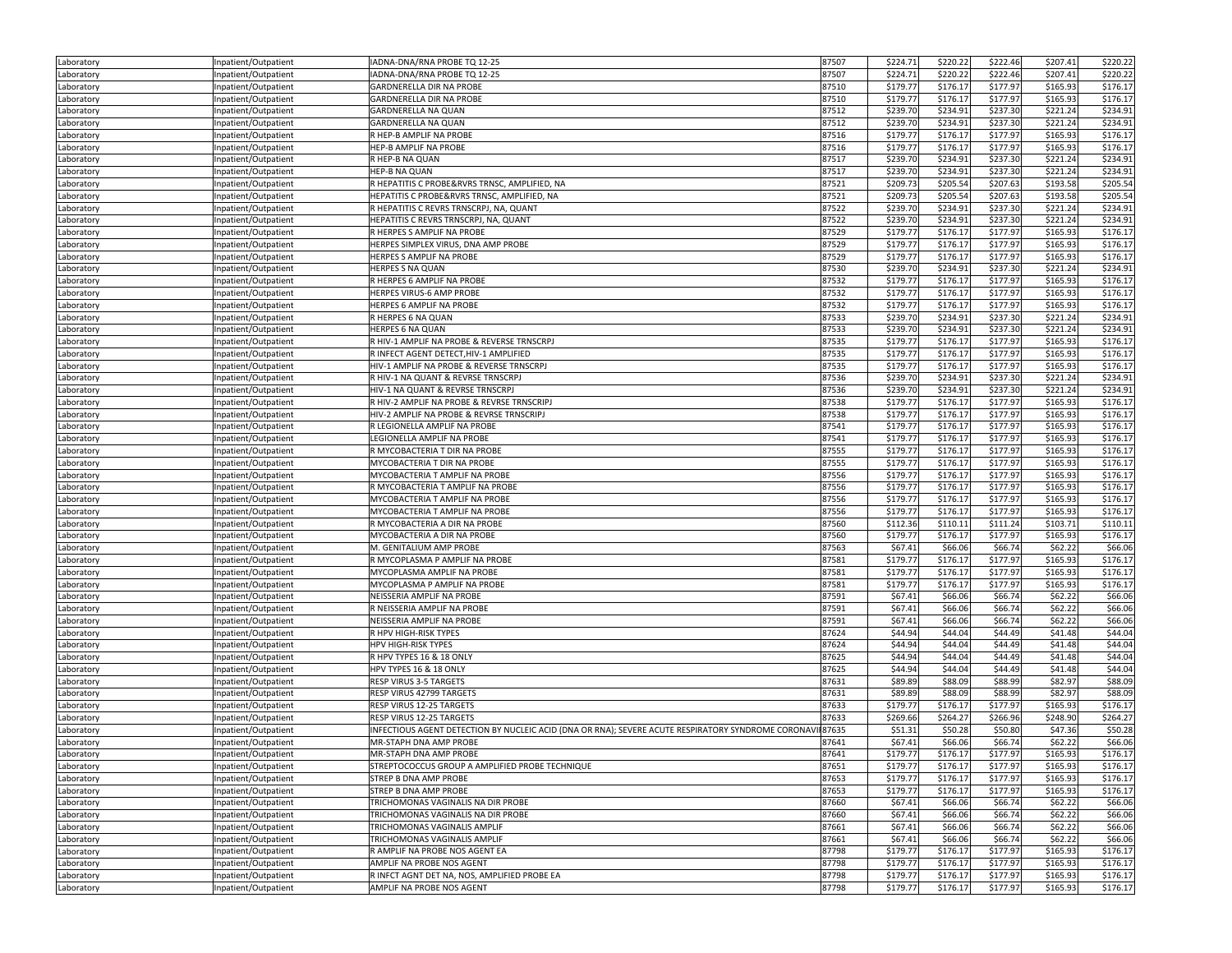| \$221.24<br>\$234.91<br>87799<br>\$239.70<br>\$234.91<br>\$237.30<br>Inpatient/Outpatient<br>R NA QUANT NOS AGENT EA<br>Laboratory<br>87799<br>\$234.91<br>\$237.30<br>\$221.24<br>\$234.91<br>R NA QUAN NOS AGENT EA<br>\$239.70<br>Laboratory<br>Inpatient/Outpatient<br>NA QUANT NOS AGENT EA<br>87799<br>\$239.70<br>\$234.91<br>\$237.30<br>\$221.24<br>\$234.91<br>Laboratory<br>Inpatient/Outpatient<br>\$179.77<br>\$177.97<br>\$165.93<br>\$176.1<br>R DIR NA PROBE MULTI ORGANISMS<br>87800<br>\$176.17<br>Laboratory<br>Inpatient/Outpatient<br>\$176.17<br>DIR NA PROBE MULTI ORGANISMS<br>87800<br>\$179.77<br>\$176.17<br>\$177.97<br>\$165.93<br>Laboratory<br>Inpatient/Outpatient<br>87801<br>\$177.97<br>\$176.17<br>R DNA/RNA, MULTI ORG - AMP PR<br>\$179.77<br>\$176.17<br>\$165.93<br>Inpatient/Outpatient<br>Laboratory<br>87801<br>\$179.77<br>\$176.17<br>\$177.97<br>\$165.93<br>\$176.1<br>DNA/RNA, MULTI ORG - AMP PR<br>Laboratory<br>Inpatient/Outpatient<br>\$179.77<br>\$176.17<br>\$177.97<br>\$165.93<br>\$176.17<br>DNA/RNA, MULTI ORG - AMP PR<br>87801<br>Laboratory<br>Inpatient/Outpatient<br>\$37.08<br>STREP B IA W DO<br>87802<br>\$37.45<br>\$36.70<br>\$34.57<br>\$36.70<br>Inpatient/Outpatient<br>Laboratory<br>STREP B IA W DO<br>87802<br>\$37.45<br>\$36.70<br>\$37.08<br>\$34.57<br>\$36.70<br>Inpatient/Outpatient<br>Laboratory<br>\$37.45<br>\$36.70<br>\$37.08<br>\$34.57<br>\$36.70<br>87804<br>Inpatient/Outpatient<br>INFLUENZA IA W DO<br>Laboratory<br>87804<br>\$37.45<br>\$37.08<br>\$34.57<br>\$36.70<br>INFLUENZA IA W DO<br>\$36.70<br>Laboratory<br>Inpatient/Outpatient<br>INFLUENZA A+B BY IMMUNOFLUORESCENCE<br>87804<br>\$37.45<br>\$36.70<br>\$37.08<br>\$34.57<br>\$36.70<br>Laboratory<br>Inpatient/Outpatient<br>\$37.45<br>\$37.08<br>\$34.57<br>\$36.70<br>RESPIRATORY SYNCYTIAL VIRUS BY IMMUNOFLUORESCENCE<br>87807<br>\$36.70<br>Inpatient/Outpatient<br>Laboratory<br>\$37.45<br>STREP A ASSAY W/OPTIC<br>87880<br>\$36.70<br>\$37.08<br>\$34.57<br>\$36.70<br>Laboratory<br>Inpatient/Outpatient<br>\$37.45<br>87880<br>\$36.70<br>\$37.08<br>\$34.57<br>\$36.70<br>Inpatient/Outpatient<br>STREP A ASSAY W/OPTIC<br>Laboratory<br>87899<br>\$37.45<br>\$36.70<br>\$37.08<br>\$34.57<br>\$36.70<br>AGENT NOS ASSAY W/OPTIC<br>Laboratory<br>Inpatient/Outpatient<br>\$37.45<br>\$37.08<br>\$34.57<br>\$36.70<br>AGENT NOS ASSAY W/OPTIC<br>87899<br>\$36.70<br>Laboratory<br>Inpatient/Outpatient<br>PHENOTYPE INFECT AGENT DRUG<br>87900<br>\$14.98<br>\$14.68<br>\$14.83<br>\$13.83<br>\$14.68<br>Inpatient/Outpatient<br>Laboratory<br>R GENOTYPE DNA HIV REVERSE T<br>87901<br>\$509.35<br>\$499.16<br>\$504.26<br>\$470.13<br>\$499.16<br>Laboratory<br>Inpatient/Outpatient<br>\$509.35<br>\$504.26<br>\$470.13<br>\$499.16<br><b>GENOTYPE DNA HIV REVERSE T</b><br>87901<br>\$499.16<br>Inpatient/Outpatient<br>Laboratory<br>87902<br>\$509.35<br>\$499.16<br>\$504.26<br>\$470.13<br>\$499.16<br>R GENOTYPE ANALYSIS, HEPATITIS C - DNA OR RNA<br>Laboratory<br>Inpatient/Outpatient<br>GENOTYPE ANALYSIS, HEPATITIS C - DNA OR RNA<br>87902<br>\$509.35<br>\$499.16<br>\$504.26<br>\$470.13<br>\$499.16<br>Laboratory<br>Inpatient/Outpatient<br>\$509.35<br>\$470.13<br>\$499.16<br>R PHENOTYPE DNA HIV W/CULTURE, 1-10 DRUGS<br>87903<br>\$499.16<br>\$504.26<br>Inpatient/Outpatient<br>Laboratory<br>\$470.13<br>\$499.16<br>PHENOTYPE DNA HIV W/CULTURE, 42745 DRUGS<br>87903<br>\$509.35<br>\$499.16<br>\$504.26<br>Laboratory<br>Inpatient/Outpatient<br>87906<br>\$228.16<br>\$247.19<br>\$242.25<br>\$244.72<br>\$242.25<br>Inpatient/Outpatient<br>GENOTYPE DNA HIV OTHER REGION<br>Laboratory<br>87906<br>\$247.19<br>\$242.25<br>\$244.72<br>\$228.16<br>\$242.25<br>GENOTYPE DNA HIV OTHER REGION<br>Laboratory<br>Inpatient/Outpatient<br>\$217.29<br>\$219.50<br>\$217.29<br><b>GENOTYPE DNA HEPATITIS B</b><br>87912<br>\$221.72<br>\$204.65<br>Laboratory<br>Inpatient/Outpatient<br>87912<br>\$217.29<br><b>GENOTYPE DNA HEPATITIS B</b><br>\$221.72<br>\$219.50<br>\$204.65<br>\$217.29<br>Inpatient/Outpatient<br>Laboratory<br>\$44.94<br>CYTOPATH, FLUID, WASHNG, BRUSHNG SMEAR<br>88104<br>\$44.04<br>\$44.49<br>\$41.48<br>\$44.04<br>Inpatient/Outpatient<br>Laboratory<br>88104<br>\$44.94<br>\$44.49<br>\$44.04<br>CYTOPATH, FLUID, WASHNG, BRUSHNG SMEAR<br>\$44.04<br>\$41.48<br>Inpatient/Outpatient<br>Laboratory<br>88108<br>\$104.87<br>\$102.77<br>\$103.82<br>\$96.80<br>\$102.77<br>CYTOPATH, CONCENTRATION TECHNQ SMEAR<br>Laboratory<br>Inpatient/Outpatient<br>CYTOPATH, CONCENTRATION TECHNQ SMEAR<br>88108<br>\$104.87<br>\$102.77<br>\$103.82<br>\$96.80<br>\$102.77<br>Laboratory<br>Inpatient/Outpatient<br>\$138.27<br>\$146.81<br>CYTOPATH, SEL CELL ENHANCMNT TECHNQ<br>88112<br>\$149.81<br>\$146.81<br>\$148.31<br>Laboratory<br>Inpatient/Outpatient<br>\$138.27<br>CYTOPATH, SEL CELL ENHANCMNT TECHNQ<br>88112<br>\$149.81<br>\$146.81<br>\$148.31<br>\$146.81<br>Laboratory<br>Inpatient/Outpatient<br>88120<br>\$255.81<br>\$271.61<br>R CYTP URNE 3-5 PROBES EA SPEC, MANUAL<br>\$277.15<br>\$271.61<br>\$274.38<br>Inpatient/Outpatient<br>88120<br>\$277.15<br>\$271.61<br>\$274.38<br>\$255.81<br>\$271.61<br>CYTP URNE 42799 PROBES EA SPEC, MANUAL<br>Laboratory<br>Inpatient/Outpatient<br>\$29.96<br>\$29.66<br>\$29.36<br>CYTOPATH C/V INTERPRET<br>88141<br>\$29.36<br>\$27.65<br>Inpatient/Outpatient<br>\$29.96<br>\$29.36<br>R CYTOPATH C/V INTERPRET<br>88141<br>\$29.36<br>\$29.66<br>\$27.65<br>Laboratory<br>Inpatient/Outpatient<br>CYTOPATH C/V INTERPRET<br>88141<br>\$29.96<br>\$29.36<br>\$29.66<br>\$27.65<br>\$29.36<br>Inpatient/Outpatient<br>Laboratory<br>\$59.92<br>\$59.32<br>\$58.72<br>CYTOPATH, CERV/VAGINAL AUTO THIN LAYER<br>88142<br>\$58.72<br>\$55.31<br>Inpatient/Outpatient<br>Laboratory<br>88142<br>\$59.92<br>\$58.72<br>\$59.32<br>\$55.31<br>\$58.72<br>R CYTOPATH, CERV/VAGINAL AUTO THIN LAYER<br>Laboratory<br>Inpatient/Outpatient<br>88142<br>CP CERV/VAG, ATL, MANUAL SCRN, QUEST LAB<br>\$59.92<br>\$58.72<br>\$59.32<br>\$55.31<br>\$58.72<br>Inpatient/Outpatient<br>\$59.92<br>\$59.32<br>\$58.72<br>CYTOPATH, CERV/VAGINAL AUTO THIN LAYER<br>88142<br>\$58.72<br>\$55.31<br>Inpatient/Outpatient<br>Laboratory<br>\$73.40<br>DX PAP TL, MANUAL SCRN & RS<br>88143<br>\$74.90<br>\$73.40<br>\$74.15<br>\$69.13<br>Laboratory<br>Inpatient/Outpatient<br>\$74.90<br>\$73.40<br>\$73.40<br>88143<br>\$74.15<br>\$69.13<br>Inpatient/Outpatient<br>DX PAP TL, MANUAL SCRN & RS<br>Laboratory<br>88155<br>\$32.96<br>\$32.30<br>\$32.63<br>\$30.42<br>\$32.30<br>R CYTOPATH SLIDES CERV/VAGNL DEF HORMNL EVAL<br>Laboratory<br>Inpatient/Outpatient<br>\$32.96<br>\$32.30<br>\$32.63<br>\$32.30<br>CYTOPATH SLIDES CERV/VAGNL DEF HORMNL EVAL<br>88155<br>\$30.42<br>Inpatient/Outpatient<br>88161<br>\$104.87<br>\$102.77<br>\$96.80<br>\$102.77<br>CP SMR OTHR, PREP SCRN INT<br>\$103.82<br>Inpatient/Outpatient<br>Laboratory<br>\$104.87<br>CP SMR OTHR, PREP SCRN INT<br>88161<br>\$102.77<br>\$103.82<br>\$96.80<br>\$102.77<br>Inpatient/Outpatient<br>Laboratory<br>\$29.96<br>\$29.36<br>88164<br>\$29.36<br>\$29.66<br>\$27.65<br>Inpatient/Outpatient<br>BETHESDA PAP, MANUAL SCREEN<br>Laboratory<br>88164<br>\$29.96<br>\$27.65<br>\$29.36<br>BETHESDA PAP, MANUAL SCREEN<br>\$29.36<br>\$29.66<br>Laboratory<br>Inpatient/Outpatient<br>CYTOPATH SLIDES CERV/VAGNL MAN (RE)SCREEN<br>88165<br>\$44.94<br>\$44.04<br>\$44.49<br>\$41.48<br>\$44.04<br>Inpatient/Outpatient<br>CYTOPATH SLIDES CERV/VAGNL MAN (RE)SCREEN<br>88165<br>\$44.94<br>\$44.04<br>\$44.49<br>\$41.48<br>\$44.04<br>Laboratory<br>Inpatient/Outpatient<br>CYTOPATH, DX EVAL FNA 1ST EA SITE<br>88172<br>\$89.89<br>\$88.09<br>\$88.99<br>\$82.97<br>\$88.09<br>Laboratory<br>Inpatient/Outpatient<br>88172<br>\$89.89<br>\$82.97<br>CYTOPATH, DX EVAL FNA 1ST EA SITE<br>\$88.09<br>\$88.99<br>\$88.09<br>Inpatient/Outpatient<br>\$132.13<br>\$132.13<br>\$134.83<br>\$133.48<br>\$124.45<br>CYTOPATH, EVAL FNA INTERPRET & REPORT<br>88173<br>Inpatient/Outpatient<br>Laboratory<br>\$132.13<br>Laboratory<br>Inpatient/Outpatient<br>CYTOPATH, EVAL FNA INTERPRET & REPORT<br>88173<br>\$134.83<br>\$132.13<br>\$133.48<br>\$124.45<br>\$44.94<br>Inpatient/Outpatient<br>CYTOPATH C/V AUTO FLUID REDO<br>88175<br>\$44.04<br>\$44.49<br>\$41.48<br>\$44.04<br>Laboratory<br>\$44.94<br>\$44.04<br>Inpatient/Outpatient<br>CYTOPATH, EVAL FNA EACH ADDTNL EPISODE<br>88177<br>\$44.49<br>\$41.48<br>\$44.04<br>Laboratory<br>88177<br>\$44.94<br>Inpatient/Outpatient<br>CYTOPATH, EVAL FNA EACH ADDTNL EPISODE<br>\$44.04<br>\$44.49<br>\$41.48<br>\$44.04<br>Laboratory<br>88182<br>\$224.71<br>\$220.22<br>\$222.46<br>\$220.22<br>Inpatient/Outpatient<br>R FLOW CYTOMETRY, CELL CYCLE OR DNA ANALYSIS<br>\$207.41<br>Laboratory<br>88182<br>\$220.22<br>Inpatient/Outpatient<br>FLOW CYTOMETRY, CELL CYCLE OR DNA ANALYSIS<br>\$224.71<br>\$222.46<br>\$207.41<br>\$220.22<br>Laboratory<br>R FLOW CYTOMETRY, CELL SURFACE, FIRST MARKER<br>88184<br>\$74.90<br>\$73.40<br>Inpatient/Outpatient<br>\$73.40<br>\$74.15<br>\$69.13<br>Laboratory<br>Inpatient/Outpatient<br>R FLOW CYTOMETRY, CELL SURFACE, FIRST MARKER<br>88184<br>\$74.90<br>\$73.40<br>\$74.15<br>\$69.13<br>\$73.40<br>Laboratory<br>88184<br>\$74.90<br>Inpatient/Outpatient<br>FLOW CYTOMETRY, CELL SURFACE, FIRST MARKER<br>\$73.40<br>\$74.15<br>\$69.13<br>\$73.40<br>Laboratory<br>R FLOW CYTOMETRY, CELL SURFACE, EA ADDTNL<br>88185<br>\$74.90<br>\$73.40<br>\$74.15<br>\$73.40<br>Inpatient/Outpatient<br>\$69.13<br>Laboratory<br>\$74.90<br>Laboratory<br>Inpatient/Outpatient<br>R FLOW CYTOMETRY, CELL SURFACE, EA ADDTNL<br>88185<br>\$73.40<br>\$74.15<br>\$69.13<br>\$73.40 | Laboratory | Inpatient/Outpatient | AMPLIF NA PROBE NOS AGENT EA | 87798 | \$179.77 | \$176.17 | \$177.97 | \$165.93 | \$176.17 |
|------------------------------------------------------------------------------------------------------------------------------------------------------------------------------------------------------------------------------------------------------------------------------------------------------------------------------------------------------------------------------------------------------------------------------------------------------------------------------------------------------------------------------------------------------------------------------------------------------------------------------------------------------------------------------------------------------------------------------------------------------------------------------------------------------------------------------------------------------------------------------------------------------------------------------------------------------------------------------------------------------------------------------------------------------------------------------------------------------------------------------------------------------------------------------------------------------------------------------------------------------------------------------------------------------------------------------------------------------------------------------------------------------------------------------------------------------------------------------------------------------------------------------------------------------------------------------------------------------------------------------------------------------------------------------------------------------------------------------------------------------------------------------------------------------------------------------------------------------------------------------------------------------------------------------------------------------------------------------------------------------------------------------------------------------------------------------------------------------------------------------------------------------------------------------------------------------------------------------------------------------------------------------------------------------------------------------------------------------------------------------------------------------------------------------------------------------------------------------------------------------------------------------------------------------------------------------------------------------------------------------------------------------------------------------------------------------------------------------------------------------------------------------------------------------------------------------------------------------------------------------------------------------------------------------------------------------------------------------------------------------------------------------------------------------------------------------------------------------------------------------------------------------------------------------------------------------------------------------------------------------------------------------------------------------------------------------------------------------------------------------------------------------------------------------------------------------------------------------------------------------------------------------------------------------------------------------------------------------------------------------------------------------------------------------------------------------------------------------------------------------------------------------------------------------------------------------------------------------------------------------------------------------------------------------------------------------------------------------------------------------------------------------------------------------------------------------------------------------------------------------------------------------------------------------------------------------------------------------------------------------------------------------------------------------------------------------------------------------------------------------------------------------------------------------------------------------------------------------------------------------------------------------------------------------------------------------------------------------------------------------------------------------------------------------------------------------------------------------------------------------------------------------------------------------------------------------------------------------------------------------------------------------------------------------------------------------------------------------------------------------------------------------------------------------------------------------------------------------------------------------------------------------------------------------------------------------------------------------------------------------------------------------------------------------------------------------------------------------------------------------------------------------------------------------------------------------------------------------------------------------------------------------------------------------------------------------------------------------------------------------------------------------------------------------------------------------------------------------------------------------------------------------------------------------------------------------------------------------------------------------------------------------------------------------------------------------------------------------------------------------------------------------------------------------------------------------------------------------------------------------------------------------------------------------------------------------------------------------------------------------------------------------------------------------------------------------------------------------------------------------------------------------------------------------------------------------------------------------------------------------------------------------------------------------------------------------------------------------------------------------------------------------------------------------------------------------------------------------------------------------------------------------------------------------------------------------------------------------------------------------------------------------------------------------------------------------------------------------------------------------------------------------------------------------------------------------------------------------------------------------------------------------------------------------------------------------------------------------------------------------------------------------------------------------------------------------------------------------------------------------------------------------------------------------------------------------------------------------------------------------------------------------------------------------------------------------------------------------------------------------------------------------------------------------------------------------------------------------------------------------------------------------------------------------------------------------------------------------------------------------------------------------------------------------------------------------------------------------------------------------------------------------------------------------------------------------------------------------------------------------------------------------------------------------------------------------------------------------------------------------------------------------------------------------------------------------------------------------------------------------------------------------------------------------------------------------------------------------------------------------------------------------------------------------------------------------------------------------------------------------------------------------------------------------------------------------------------------------------------------------------------------------------------------------------------------------------------------------------------------------------------------------------------------------------------------------------------------------------------------------------------------------------------------------------------------------------------------------------------------------------------------------------------------------------------------------------------------------------------------------------------------------------------------------------------------------------------------------------------------------------------------------------------------------------------------------------------------------------------------------------------------------------------------------------------------------------------------------------------------------------------------------------------------------------------------------------------------------------------------------------------------------------------------------------------------------------------------------------------|------------|----------------------|------------------------------|-------|----------|----------|----------|----------|----------|
|                                                                                                                                                                                                                                                                                                                                                                                                                                                                                                                                                                                                                                                                                                                                                                                                                                                                                                                                                                                                                                                                                                                                                                                                                                                                                                                                                                                                                                                                                                                                                                                                                                                                                                                                                                                                                                                                                                                                                                                                                                                                                                                                                                                                                                                                                                                                                                                                                                                                                                                                                                                                                                                                                                                                                                                                                                                                                                                                                                                                                                                                                                                                                                                                                                                                                                                                                                                                                                                                                                                                                                                                                                                                                                                                                                                                                                                                                                                                                                                                                                                                                                                                                                                                                                                                                                                                                                                                                                                                                                                                                                                                                                                                                                                                                                                                                                                                                                                                                                                                                                                                                                                                                                                                                                                                                                                                                                                                                                                                                                                                                                                                                                                                                                                                                                                                                                                                                                                                                                                                                                                                                                                                                                                                                                                                                                                                                                                                                                                                                                                                                                                                                                                                                                                                                                                                                                                                                                                                                                                                                                                                                                                                                                                                                                                                                                                                                                                                                                                                                                                                                                                                                                                                                                                                                                                                                                                                                                                                                                                                                                                                                                                                                                                                                                                                                                                                                                                                                                                                                                                                                                                                                                                                                                                                                                                                                                                                                                                                                                                                                                                                                                                                                                                                                                                                                                                                                                                                                                                                                                                                                                                                                                                                                                                                                                                                                                                                  |            |                      |                              |       |          |          |          |          |          |
|                                                                                                                                                                                                                                                                                                                                                                                                                                                                                                                                                                                                                                                                                                                                                                                                                                                                                                                                                                                                                                                                                                                                                                                                                                                                                                                                                                                                                                                                                                                                                                                                                                                                                                                                                                                                                                                                                                                                                                                                                                                                                                                                                                                                                                                                                                                                                                                                                                                                                                                                                                                                                                                                                                                                                                                                                                                                                                                                                                                                                                                                                                                                                                                                                                                                                                                                                                                                                                                                                                                                                                                                                                                                                                                                                                                                                                                                                                                                                                                                                                                                                                                                                                                                                                                                                                                                                                                                                                                                                                                                                                                                                                                                                                                                                                                                                                                                                                                                                                                                                                                                                                                                                                                                                                                                                                                                                                                                                                                                                                                                                                                                                                                                                                                                                                                                                                                                                                                                                                                                                                                                                                                                                                                                                                                                                                                                                                                                                                                                                                                                                                                                                                                                                                                                                                                                                                                                                                                                                                                                                                                                                                                                                                                                                                                                                                                                                                                                                                                                                                                                                                                                                                                                                                                                                                                                                                                                                                                                                                                                                                                                                                                                                                                                                                                                                                                                                                                                                                                                                                                                                                                                                                                                                                                                                                                                                                                                                                                                                                                                                                                                                                                                                                                                                                                                                                                                                                                                                                                                                                                                                                                                                                                                                                                                                                                                                                                                  |            |                      |                              |       |          |          |          |          |          |
|                                                                                                                                                                                                                                                                                                                                                                                                                                                                                                                                                                                                                                                                                                                                                                                                                                                                                                                                                                                                                                                                                                                                                                                                                                                                                                                                                                                                                                                                                                                                                                                                                                                                                                                                                                                                                                                                                                                                                                                                                                                                                                                                                                                                                                                                                                                                                                                                                                                                                                                                                                                                                                                                                                                                                                                                                                                                                                                                                                                                                                                                                                                                                                                                                                                                                                                                                                                                                                                                                                                                                                                                                                                                                                                                                                                                                                                                                                                                                                                                                                                                                                                                                                                                                                                                                                                                                                                                                                                                                                                                                                                                                                                                                                                                                                                                                                                                                                                                                                                                                                                                                                                                                                                                                                                                                                                                                                                                                                                                                                                                                                                                                                                                                                                                                                                                                                                                                                                                                                                                                                                                                                                                                                                                                                                                                                                                                                                                                                                                                                                                                                                                                                                                                                                                                                                                                                                                                                                                                                                                                                                                                                                                                                                                                                                                                                                                                                                                                                                                                                                                                                                                                                                                                                                                                                                                                                                                                                                                                                                                                                                                                                                                                                                                                                                                                                                                                                                                                                                                                                                                                                                                                                                                                                                                                                                                                                                                                                                                                                                                                                                                                                                                                                                                                                                                                                                                                                                                                                                                                                                                                                                                                                                                                                                                                                                                                                                                  |            |                      |                              |       |          |          |          |          |          |
|                                                                                                                                                                                                                                                                                                                                                                                                                                                                                                                                                                                                                                                                                                                                                                                                                                                                                                                                                                                                                                                                                                                                                                                                                                                                                                                                                                                                                                                                                                                                                                                                                                                                                                                                                                                                                                                                                                                                                                                                                                                                                                                                                                                                                                                                                                                                                                                                                                                                                                                                                                                                                                                                                                                                                                                                                                                                                                                                                                                                                                                                                                                                                                                                                                                                                                                                                                                                                                                                                                                                                                                                                                                                                                                                                                                                                                                                                                                                                                                                                                                                                                                                                                                                                                                                                                                                                                                                                                                                                                                                                                                                                                                                                                                                                                                                                                                                                                                                                                                                                                                                                                                                                                                                                                                                                                                                                                                                                                                                                                                                                                                                                                                                                                                                                                                                                                                                                                                                                                                                                                                                                                                                                                                                                                                                                                                                                                                                                                                                                                                                                                                                                                                                                                                                                                                                                                                                                                                                                                                                                                                                                                                                                                                                                                                                                                                                                                                                                                                                                                                                                                                                                                                                                                                                                                                                                                                                                                                                                                                                                                                                                                                                                                                                                                                                                                                                                                                                                                                                                                                                                                                                                                                                                                                                                                                                                                                                                                                                                                                                                                                                                                                                                                                                                                                                                                                                                                                                                                                                                                                                                                                                                                                                                                                                                                                                                                                                  |            |                      |                              |       |          |          |          |          |          |
|                                                                                                                                                                                                                                                                                                                                                                                                                                                                                                                                                                                                                                                                                                                                                                                                                                                                                                                                                                                                                                                                                                                                                                                                                                                                                                                                                                                                                                                                                                                                                                                                                                                                                                                                                                                                                                                                                                                                                                                                                                                                                                                                                                                                                                                                                                                                                                                                                                                                                                                                                                                                                                                                                                                                                                                                                                                                                                                                                                                                                                                                                                                                                                                                                                                                                                                                                                                                                                                                                                                                                                                                                                                                                                                                                                                                                                                                                                                                                                                                                                                                                                                                                                                                                                                                                                                                                                                                                                                                                                                                                                                                                                                                                                                                                                                                                                                                                                                                                                                                                                                                                                                                                                                                                                                                                                                                                                                                                                                                                                                                                                                                                                                                                                                                                                                                                                                                                                                                                                                                                                                                                                                                                                                                                                                                                                                                                                                                                                                                                                                                                                                                                                                                                                                                                                                                                                                                                                                                                                                                                                                                                                                                                                                                                                                                                                                                                                                                                                                                                                                                                                                                                                                                                                                                                                                                                                                                                                                                                                                                                                                                                                                                                                                                                                                                                                                                                                                                                                                                                                                                                                                                                                                                                                                                                                                                                                                                                                                                                                                                                                                                                                                                                                                                                                                                                                                                                                                                                                                                                                                                                                                                                                                                                                                                                                                                                                                                  |            |                      |                              |       |          |          |          |          |          |
|                                                                                                                                                                                                                                                                                                                                                                                                                                                                                                                                                                                                                                                                                                                                                                                                                                                                                                                                                                                                                                                                                                                                                                                                                                                                                                                                                                                                                                                                                                                                                                                                                                                                                                                                                                                                                                                                                                                                                                                                                                                                                                                                                                                                                                                                                                                                                                                                                                                                                                                                                                                                                                                                                                                                                                                                                                                                                                                                                                                                                                                                                                                                                                                                                                                                                                                                                                                                                                                                                                                                                                                                                                                                                                                                                                                                                                                                                                                                                                                                                                                                                                                                                                                                                                                                                                                                                                                                                                                                                                                                                                                                                                                                                                                                                                                                                                                                                                                                                                                                                                                                                                                                                                                                                                                                                                                                                                                                                                                                                                                                                                                                                                                                                                                                                                                                                                                                                                                                                                                                                                                                                                                                                                                                                                                                                                                                                                                                                                                                                                                                                                                                                                                                                                                                                                                                                                                                                                                                                                                                                                                                                                                                                                                                                                                                                                                                                                                                                                                                                                                                                                                                                                                                                                                                                                                                                                                                                                                                                                                                                                                                                                                                                                                                                                                                                                                                                                                                                                                                                                                                                                                                                                                                                                                                                                                                                                                                                                                                                                                                                                                                                                                                                                                                                                                                                                                                                                                                                                                                                                                                                                                                                                                                                                                                                                                                                                                                  |            |                      |                              |       |          |          |          |          |          |
|                                                                                                                                                                                                                                                                                                                                                                                                                                                                                                                                                                                                                                                                                                                                                                                                                                                                                                                                                                                                                                                                                                                                                                                                                                                                                                                                                                                                                                                                                                                                                                                                                                                                                                                                                                                                                                                                                                                                                                                                                                                                                                                                                                                                                                                                                                                                                                                                                                                                                                                                                                                                                                                                                                                                                                                                                                                                                                                                                                                                                                                                                                                                                                                                                                                                                                                                                                                                                                                                                                                                                                                                                                                                                                                                                                                                                                                                                                                                                                                                                                                                                                                                                                                                                                                                                                                                                                                                                                                                                                                                                                                                                                                                                                                                                                                                                                                                                                                                                                                                                                                                                                                                                                                                                                                                                                                                                                                                                                                                                                                                                                                                                                                                                                                                                                                                                                                                                                                                                                                                                                                                                                                                                                                                                                                                                                                                                                                                                                                                                                                                                                                                                                                                                                                                                                                                                                                                                                                                                                                                                                                                                                                                                                                                                                                                                                                                                                                                                                                                                                                                                                                                                                                                                                                                                                                                                                                                                                                                                                                                                                                                                                                                                                                                                                                                                                                                                                                                                                                                                                                                                                                                                                                                                                                                                                                                                                                                                                                                                                                                                                                                                                                                                                                                                                                                                                                                                                                                                                                                                                                                                                                                                                                                                                                                                                                                                                                                  |            |                      |                              |       |          |          |          |          |          |
|                                                                                                                                                                                                                                                                                                                                                                                                                                                                                                                                                                                                                                                                                                                                                                                                                                                                                                                                                                                                                                                                                                                                                                                                                                                                                                                                                                                                                                                                                                                                                                                                                                                                                                                                                                                                                                                                                                                                                                                                                                                                                                                                                                                                                                                                                                                                                                                                                                                                                                                                                                                                                                                                                                                                                                                                                                                                                                                                                                                                                                                                                                                                                                                                                                                                                                                                                                                                                                                                                                                                                                                                                                                                                                                                                                                                                                                                                                                                                                                                                                                                                                                                                                                                                                                                                                                                                                                                                                                                                                                                                                                                                                                                                                                                                                                                                                                                                                                                                                                                                                                                                                                                                                                                                                                                                                                                                                                                                                                                                                                                                                                                                                                                                                                                                                                                                                                                                                                                                                                                                                                                                                                                                                                                                                                                                                                                                                                                                                                                                                                                                                                                                                                                                                                                                                                                                                                                                                                                                                                                                                                                                                                                                                                                                                                                                                                                                                                                                                                                                                                                                                                                                                                                                                                                                                                                                                                                                                                                                                                                                                                                                                                                                                                                                                                                                                                                                                                                                                                                                                                                                                                                                                                                                                                                                                                                                                                                                                                                                                                                                                                                                                                                                                                                                                                                                                                                                                                                                                                                                                                                                                                                                                                                                                                                                                                                                                                                  |            |                      |                              |       |          |          |          |          |          |
|                                                                                                                                                                                                                                                                                                                                                                                                                                                                                                                                                                                                                                                                                                                                                                                                                                                                                                                                                                                                                                                                                                                                                                                                                                                                                                                                                                                                                                                                                                                                                                                                                                                                                                                                                                                                                                                                                                                                                                                                                                                                                                                                                                                                                                                                                                                                                                                                                                                                                                                                                                                                                                                                                                                                                                                                                                                                                                                                                                                                                                                                                                                                                                                                                                                                                                                                                                                                                                                                                                                                                                                                                                                                                                                                                                                                                                                                                                                                                                                                                                                                                                                                                                                                                                                                                                                                                                                                                                                                                                                                                                                                                                                                                                                                                                                                                                                                                                                                                                                                                                                                                                                                                                                                                                                                                                                                                                                                                                                                                                                                                                                                                                                                                                                                                                                                                                                                                                                                                                                                                                                                                                                                                                                                                                                                                                                                                                                                                                                                                                                                                                                                                                                                                                                                                                                                                                                                                                                                                                                                                                                                                                                                                                                                                                                                                                                                                                                                                                                                                                                                                                                                                                                                                                                                                                                                                                                                                                                                                                                                                                                                                                                                                                                                                                                                                                                                                                                                                                                                                                                                                                                                                                                                                                                                                                                                                                                                                                                                                                                                                                                                                                                                                                                                                                                                                                                                                                                                                                                                                                                                                                                                                                                                                                                                                                                                                                                                  |            |                      |                              |       |          |          |          |          |          |
|                                                                                                                                                                                                                                                                                                                                                                                                                                                                                                                                                                                                                                                                                                                                                                                                                                                                                                                                                                                                                                                                                                                                                                                                                                                                                                                                                                                                                                                                                                                                                                                                                                                                                                                                                                                                                                                                                                                                                                                                                                                                                                                                                                                                                                                                                                                                                                                                                                                                                                                                                                                                                                                                                                                                                                                                                                                                                                                                                                                                                                                                                                                                                                                                                                                                                                                                                                                                                                                                                                                                                                                                                                                                                                                                                                                                                                                                                                                                                                                                                                                                                                                                                                                                                                                                                                                                                                                                                                                                                                                                                                                                                                                                                                                                                                                                                                                                                                                                                                                                                                                                                                                                                                                                                                                                                                                                                                                                                                                                                                                                                                                                                                                                                                                                                                                                                                                                                                                                                                                                                                                                                                                                                                                                                                                                                                                                                                                                                                                                                                                                                                                                                                                                                                                                                                                                                                                                                                                                                                                                                                                                                                                                                                                                                                                                                                                                                                                                                                                                                                                                                                                                                                                                                                                                                                                                                                                                                                                                                                                                                                                                                                                                                                                                                                                                                                                                                                                                                                                                                                                                                                                                                                                                                                                                                                                                                                                                                                                                                                                                                                                                                                                                                                                                                                                                                                                                                                                                                                                                                                                                                                                                                                                                                                                                                                                                                                                                  |            |                      |                              |       |          |          |          |          |          |
|                                                                                                                                                                                                                                                                                                                                                                                                                                                                                                                                                                                                                                                                                                                                                                                                                                                                                                                                                                                                                                                                                                                                                                                                                                                                                                                                                                                                                                                                                                                                                                                                                                                                                                                                                                                                                                                                                                                                                                                                                                                                                                                                                                                                                                                                                                                                                                                                                                                                                                                                                                                                                                                                                                                                                                                                                                                                                                                                                                                                                                                                                                                                                                                                                                                                                                                                                                                                                                                                                                                                                                                                                                                                                                                                                                                                                                                                                                                                                                                                                                                                                                                                                                                                                                                                                                                                                                                                                                                                                                                                                                                                                                                                                                                                                                                                                                                                                                                                                                                                                                                                                                                                                                                                                                                                                                                                                                                                                                                                                                                                                                                                                                                                                                                                                                                                                                                                                                                                                                                                                                                                                                                                                                                                                                                                                                                                                                                                                                                                                                                                                                                                                                                                                                                                                                                                                                                                                                                                                                                                                                                                                                                                                                                                                                                                                                                                                                                                                                                                                                                                                                                                                                                                                                                                                                                                                                                                                                                                                                                                                                                                                                                                                                                                                                                                                                                                                                                                                                                                                                                                                                                                                                                                                                                                                                                                                                                                                                                                                                                                                                                                                                                                                                                                                                                                                                                                                                                                                                                                                                                                                                                                                                                                                                                                                                                                                                                                  |            |                      |                              |       |          |          |          |          |          |
|                                                                                                                                                                                                                                                                                                                                                                                                                                                                                                                                                                                                                                                                                                                                                                                                                                                                                                                                                                                                                                                                                                                                                                                                                                                                                                                                                                                                                                                                                                                                                                                                                                                                                                                                                                                                                                                                                                                                                                                                                                                                                                                                                                                                                                                                                                                                                                                                                                                                                                                                                                                                                                                                                                                                                                                                                                                                                                                                                                                                                                                                                                                                                                                                                                                                                                                                                                                                                                                                                                                                                                                                                                                                                                                                                                                                                                                                                                                                                                                                                                                                                                                                                                                                                                                                                                                                                                                                                                                                                                                                                                                                                                                                                                                                                                                                                                                                                                                                                                                                                                                                                                                                                                                                                                                                                                                                                                                                                                                                                                                                                                                                                                                                                                                                                                                                                                                                                                                                                                                                                                                                                                                                                                                                                                                                                                                                                                                                                                                                                                                                                                                                                                                                                                                                                                                                                                                                                                                                                                                                                                                                                                                                                                                                                                                                                                                                                                                                                                                                                                                                                                                                                                                                                                                                                                                                                                                                                                                                                                                                                                                                                                                                                                                                                                                                                                                                                                                                                                                                                                                                                                                                                                                                                                                                                                                                                                                                                                                                                                                                                                                                                                                                                                                                                                                                                                                                                                                                                                                                                                                                                                                                                                                                                                                                                                                                                                                                  |            |                      |                              |       |          |          |          |          |          |
|                                                                                                                                                                                                                                                                                                                                                                                                                                                                                                                                                                                                                                                                                                                                                                                                                                                                                                                                                                                                                                                                                                                                                                                                                                                                                                                                                                                                                                                                                                                                                                                                                                                                                                                                                                                                                                                                                                                                                                                                                                                                                                                                                                                                                                                                                                                                                                                                                                                                                                                                                                                                                                                                                                                                                                                                                                                                                                                                                                                                                                                                                                                                                                                                                                                                                                                                                                                                                                                                                                                                                                                                                                                                                                                                                                                                                                                                                                                                                                                                                                                                                                                                                                                                                                                                                                                                                                                                                                                                                                                                                                                                                                                                                                                                                                                                                                                                                                                                                                                                                                                                                                                                                                                                                                                                                                                                                                                                                                                                                                                                                                                                                                                                                                                                                                                                                                                                                                                                                                                                                                                                                                                                                                                                                                                                                                                                                                                                                                                                                                                                                                                                                                                                                                                                                                                                                                                                                                                                                                                                                                                                                                                                                                                                                                                                                                                                                                                                                                                                                                                                                                                                                                                                                                                                                                                                                                                                                                                                                                                                                                                                                                                                                                                                                                                                                                                                                                                                                                                                                                                                                                                                                                                                                                                                                                                                                                                                                                                                                                                                                                                                                                                                                                                                                                                                                                                                                                                                                                                                                                                                                                                                                                                                                                                                                                                                                                                                  |            |                      |                              |       |          |          |          |          |          |
|                                                                                                                                                                                                                                                                                                                                                                                                                                                                                                                                                                                                                                                                                                                                                                                                                                                                                                                                                                                                                                                                                                                                                                                                                                                                                                                                                                                                                                                                                                                                                                                                                                                                                                                                                                                                                                                                                                                                                                                                                                                                                                                                                                                                                                                                                                                                                                                                                                                                                                                                                                                                                                                                                                                                                                                                                                                                                                                                                                                                                                                                                                                                                                                                                                                                                                                                                                                                                                                                                                                                                                                                                                                                                                                                                                                                                                                                                                                                                                                                                                                                                                                                                                                                                                                                                                                                                                                                                                                                                                                                                                                                                                                                                                                                                                                                                                                                                                                                                                                                                                                                                                                                                                                                                                                                                                                                                                                                                                                                                                                                                                                                                                                                                                                                                                                                                                                                                                                                                                                                                                                                                                                                                                                                                                                                                                                                                                                                                                                                                                                                                                                                                                                                                                                                                                                                                                                                                                                                                                                                                                                                                                                                                                                                                                                                                                                                                                                                                                                                                                                                                                                                                                                                                                                                                                                                                                                                                                                                                                                                                                                                                                                                                                                                                                                                                                                                                                                                                                                                                                                                                                                                                                                                                                                                                                                                                                                                                                                                                                                                                                                                                                                                                                                                                                                                                                                                                                                                                                                                                                                                                                                                                                                                                                                                                                                                                                                                  |            |                      |                              |       |          |          |          |          |          |
|                                                                                                                                                                                                                                                                                                                                                                                                                                                                                                                                                                                                                                                                                                                                                                                                                                                                                                                                                                                                                                                                                                                                                                                                                                                                                                                                                                                                                                                                                                                                                                                                                                                                                                                                                                                                                                                                                                                                                                                                                                                                                                                                                                                                                                                                                                                                                                                                                                                                                                                                                                                                                                                                                                                                                                                                                                                                                                                                                                                                                                                                                                                                                                                                                                                                                                                                                                                                                                                                                                                                                                                                                                                                                                                                                                                                                                                                                                                                                                                                                                                                                                                                                                                                                                                                                                                                                                                                                                                                                                                                                                                                                                                                                                                                                                                                                                                                                                                                                                                                                                                                                                                                                                                                                                                                                                                                                                                                                                                                                                                                                                                                                                                                                                                                                                                                                                                                                                                                                                                                                                                                                                                                                                                                                                                                                                                                                                                                                                                                                                                                                                                                                                                                                                                                                                                                                                                                                                                                                                                                                                                                                                                                                                                                                                                                                                                                                                                                                                                                                                                                                                                                                                                                                                                                                                                                                                                                                                                                                                                                                                                                                                                                                                                                                                                                                                                                                                                                                                                                                                                                                                                                                                                                                                                                                                                                                                                                                                                                                                                                                                                                                                                                                                                                                                                                                                                                                                                                                                                                                                                                                                                                                                                                                                                                                                                                                                                                  |            |                      |                              |       |          |          |          |          |          |
|                                                                                                                                                                                                                                                                                                                                                                                                                                                                                                                                                                                                                                                                                                                                                                                                                                                                                                                                                                                                                                                                                                                                                                                                                                                                                                                                                                                                                                                                                                                                                                                                                                                                                                                                                                                                                                                                                                                                                                                                                                                                                                                                                                                                                                                                                                                                                                                                                                                                                                                                                                                                                                                                                                                                                                                                                                                                                                                                                                                                                                                                                                                                                                                                                                                                                                                                                                                                                                                                                                                                                                                                                                                                                                                                                                                                                                                                                                                                                                                                                                                                                                                                                                                                                                                                                                                                                                                                                                                                                                                                                                                                                                                                                                                                                                                                                                                                                                                                                                                                                                                                                                                                                                                                                                                                                                                                                                                                                                                                                                                                                                                                                                                                                                                                                                                                                                                                                                                                                                                                                                                                                                                                                                                                                                                                                                                                                                                                                                                                                                                                                                                                                                                                                                                                                                                                                                                                                                                                                                                                                                                                                                                                                                                                                                                                                                                                                                                                                                                                                                                                                                                                                                                                                                                                                                                                                                                                                                                                                                                                                                                                                                                                                                                                                                                                                                                                                                                                                                                                                                                                                                                                                                                                                                                                                                                                                                                                                                                                                                                                                                                                                                                                                                                                                                                                                                                                                                                                                                                                                                                                                                                                                                                                                                                                                                                                                                                                  |            |                      |                              |       |          |          |          |          |          |
|                                                                                                                                                                                                                                                                                                                                                                                                                                                                                                                                                                                                                                                                                                                                                                                                                                                                                                                                                                                                                                                                                                                                                                                                                                                                                                                                                                                                                                                                                                                                                                                                                                                                                                                                                                                                                                                                                                                                                                                                                                                                                                                                                                                                                                                                                                                                                                                                                                                                                                                                                                                                                                                                                                                                                                                                                                                                                                                                                                                                                                                                                                                                                                                                                                                                                                                                                                                                                                                                                                                                                                                                                                                                                                                                                                                                                                                                                                                                                                                                                                                                                                                                                                                                                                                                                                                                                                                                                                                                                                                                                                                                                                                                                                                                                                                                                                                                                                                                                                                                                                                                                                                                                                                                                                                                                                                                                                                                                                                                                                                                                                                                                                                                                                                                                                                                                                                                                                                                                                                                                                                                                                                                                                                                                                                                                                                                                                                                                                                                                                                                                                                                                                                                                                                                                                                                                                                                                                                                                                                                                                                                                                                                                                                                                                                                                                                                                                                                                                                                                                                                                                                                                                                                                                                                                                                                                                                                                                                                                                                                                                                                                                                                                                                                                                                                                                                                                                                                                                                                                                                                                                                                                                                                                                                                                                                                                                                                                                                                                                                                                                                                                                                                                                                                                                                                                                                                                                                                                                                                                                                                                                                                                                                                                                                                                                                                                                                                  |            |                      |                              |       |          |          |          |          |          |
|                                                                                                                                                                                                                                                                                                                                                                                                                                                                                                                                                                                                                                                                                                                                                                                                                                                                                                                                                                                                                                                                                                                                                                                                                                                                                                                                                                                                                                                                                                                                                                                                                                                                                                                                                                                                                                                                                                                                                                                                                                                                                                                                                                                                                                                                                                                                                                                                                                                                                                                                                                                                                                                                                                                                                                                                                                                                                                                                                                                                                                                                                                                                                                                                                                                                                                                                                                                                                                                                                                                                                                                                                                                                                                                                                                                                                                                                                                                                                                                                                                                                                                                                                                                                                                                                                                                                                                                                                                                                                                                                                                                                                                                                                                                                                                                                                                                                                                                                                                                                                                                                                                                                                                                                                                                                                                                                                                                                                                                                                                                                                                                                                                                                                                                                                                                                                                                                                                                                                                                                                                                                                                                                                                                                                                                                                                                                                                                                                                                                                                                                                                                                                                                                                                                                                                                                                                                                                                                                                                                                                                                                                                                                                                                                                                                                                                                                                                                                                                                                                                                                                                                                                                                                                                                                                                                                                                                                                                                                                                                                                                                                                                                                                                                                                                                                                                                                                                                                                                                                                                                                                                                                                                                                                                                                                                                                                                                                                                                                                                                                                                                                                                                                                                                                                                                                                                                                                                                                                                                                                                                                                                                                                                                                                                                                                                                                                                                                  |            |                      |                              |       |          |          |          |          |          |
|                                                                                                                                                                                                                                                                                                                                                                                                                                                                                                                                                                                                                                                                                                                                                                                                                                                                                                                                                                                                                                                                                                                                                                                                                                                                                                                                                                                                                                                                                                                                                                                                                                                                                                                                                                                                                                                                                                                                                                                                                                                                                                                                                                                                                                                                                                                                                                                                                                                                                                                                                                                                                                                                                                                                                                                                                                                                                                                                                                                                                                                                                                                                                                                                                                                                                                                                                                                                                                                                                                                                                                                                                                                                                                                                                                                                                                                                                                                                                                                                                                                                                                                                                                                                                                                                                                                                                                                                                                                                                                                                                                                                                                                                                                                                                                                                                                                                                                                                                                                                                                                                                                                                                                                                                                                                                                                                                                                                                                                                                                                                                                                                                                                                                                                                                                                                                                                                                                                                                                                                                                                                                                                                                                                                                                                                                                                                                                                                                                                                                                                                                                                                                                                                                                                                                                                                                                                                                                                                                                                                                                                                                                                                                                                                                                                                                                                                                                                                                                                                                                                                                                                                                                                                                                                                                                                                                                                                                                                                                                                                                                                                                                                                                                                                                                                                                                                                                                                                                                                                                                                                                                                                                                                                                                                                                                                                                                                                                                                                                                                                                                                                                                                                                                                                                                                                                                                                                                                                                                                                                                                                                                                                                                                                                                                                                                                                                                                                  |            |                      |                              |       |          |          |          |          |          |
|                                                                                                                                                                                                                                                                                                                                                                                                                                                                                                                                                                                                                                                                                                                                                                                                                                                                                                                                                                                                                                                                                                                                                                                                                                                                                                                                                                                                                                                                                                                                                                                                                                                                                                                                                                                                                                                                                                                                                                                                                                                                                                                                                                                                                                                                                                                                                                                                                                                                                                                                                                                                                                                                                                                                                                                                                                                                                                                                                                                                                                                                                                                                                                                                                                                                                                                                                                                                                                                                                                                                                                                                                                                                                                                                                                                                                                                                                                                                                                                                                                                                                                                                                                                                                                                                                                                                                                                                                                                                                                                                                                                                                                                                                                                                                                                                                                                                                                                                                                                                                                                                                                                                                                                                                                                                                                                                                                                                                                                                                                                                                                                                                                                                                                                                                                                                                                                                                                                                                                                                                                                                                                                                                                                                                                                                                                                                                                                                                                                                                                                                                                                                                                                                                                                                                                                                                                                                                                                                                                                                                                                                                                                                                                                                                                                                                                                                                                                                                                                                                                                                                                                                                                                                                                                                                                                                                                                                                                                                                                                                                                                                                                                                                                                                                                                                                                                                                                                                                                                                                                                                                                                                                                                                                                                                                                                                                                                                                                                                                                                                                                                                                                                                                                                                                                                                                                                                                                                                                                                                                                                                                                                                                                                                                                                                                                                                                                                                  |            |                      |                              |       |          |          |          |          |          |
|                                                                                                                                                                                                                                                                                                                                                                                                                                                                                                                                                                                                                                                                                                                                                                                                                                                                                                                                                                                                                                                                                                                                                                                                                                                                                                                                                                                                                                                                                                                                                                                                                                                                                                                                                                                                                                                                                                                                                                                                                                                                                                                                                                                                                                                                                                                                                                                                                                                                                                                                                                                                                                                                                                                                                                                                                                                                                                                                                                                                                                                                                                                                                                                                                                                                                                                                                                                                                                                                                                                                                                                                                                                                                                                                                                                                                                                                                                                                                                                                                                                                                                                                                                                                                                                                                                                                                                                                                                                                                                                                                                                                                                                                                                                                                                                                                                                                                                                                                                                                                                                                                                                                                                                                                                                                                                                                                                                                                                                                                                                                                                                                                                                                                                                                                                                                                                                                                                                                                                                                                                                                                                                                                                                                                                                                                                                                                                                                                                                                                                                                                                                                                                                                                                                                                                                                                                                                                                                                                                                                                                                                                                                                                                                                                                                                                                                                                                                                                                                                                                                                                                                                                                                                                                                                                                                                                                                                                                                                                                                                                                                                                                                                                                                                                                                                                                                                                                                                                                                                                                                                                                                                                                                                                                                                                                                                                                                                                                                                                                                                                                                                                                                                                                                                                                                                                                                                                                                                                                                                                                                                                                                                                                                                                                                                                                                                                                                                  |            |                      |                              |       |          |          |          |          |          |
|                                                                                                                                                                                                                                                                                                                                                                                                                                                                                                                                                                                                                                                                                                                                                                                                                                                                                                                                                                                                                                                                                                                                                                                                                                                                                                                                                                                                                                                                                                                                                                                                                                                                                                                                                                                                                                                                                                                                                                                                                                                                                                                                                                                                                                                                                                                                                                                                                                                                                                                                                                                                                                                                                                                                                                                                                                                                                                                                                                                                                                                                                                                                                                                                                                                                                                                                                                                                                                                                                                                                                                                                                                                                                                                                                                                                                                                                                                                                                                                                                                                                                                                                                                                                                                                                                                                                                                                                                                                                                                                                                                                                                                                                                                                                                                                                                                                                                                                                                                                                                                                                                                                                                                                                                                                                                                                                                                                                                                                                                                                                                                                                                                                                                                                                                                                                                                                                                                                                                                                                                                                                                                                                                                                                                                                                                                                                                                                                                                                                                                                                                                                                                                                                                                                                                                                                                                                                                                                                                                                                                                                                                                                                                                                                                                                                                                                                                                                                                                                                                                                                                                                                                                                                                                                                                                                                                                                                                                                                                                                                                                                                                                                                                                                                                                                                                                                                                                                                                                                                                                                                                                                                                                                                                                                                                                                                                                                                                                                                                                                                                                                                                                                                                                                                                                                                                                                                                                                                                                                                                                                                                                                                                                                                                                                                                                                                                                                                  |            |                      |                              |       |          |          |          |          |          |
|                                                                                                                                                                                                                                                                                                                                                                                                                                                                                                                                                                                                                                                                                                                                                                                                                                                                                                                                                                                                                                                                                                                                                                                                                                                                                                                                                                                                                                                                                                                                                                                                                                                                                                                                                                                                                                                                                                                                                                                                                                                                                                                                                                                                                                                                                                                                                                                                                                                                                                                                                                                                                                                                                                                                                                                                                                                                                                                                                                                                                                                                                                                                                                                                                                                                                                                                                                                                                                                                                                                                                                                                                                                                                                                                                                                                                                                                                                                                                                                                                                                                                                                                                                                                                                                                                                                                                                                                                                                                                                                                                                                                                                                                                                                                                                                                                                                                                                                                                                                                                                                                                                                                                                                                                                                                                                                                                                                                                                                                                                                                                                                                                                                                                                                                                                                                                                                                                                                                                                                                                                                                                                                                                                                                                                                                                                                                                                                                                                                                                                                                                                                                                                                                                                                                                                                                                                                                                                                                                                                                                                                                                                                                                                                                                                                                                                                                                                                                                                                                                                                                                                                                                                                                                                                                                                                                                                                                                                                                                                                                                                                                                                                                                                                                                                                                                                                                                                                                                                                                                                                                                                                                                                                                                                                                                                                                                                                                                                                                                                                                                                                                                                                                                                                                                                                                                                                                                                                                                                                                                                                                                                                                                                                                                                                                                                                                                                                                  |            |                      |                              |       |          |          |          |          |          |
|                                                                                                                                                                                                                                                                                                                                                                                                                                                                                                                                                                                                                                                                                                                                                                                                                                                                                                                                                                                                                                                                                                                                                                                                                                                                                                                                                                                                                                                                                                                                                                                                                                                                                                                                                                                                                                                                                                                                                                                                                                                                                                                                                                                                                                                                                                                                                                                                                                                                                                                                                                                                                                                                                                                                                                                                                                                                                                                                                                                                                                                                                                                                                                                                                                                                                                                                                                                                                                                                                                                                                                                                                                                                                                                                                                                                                                                                                                                                                                                                                                                                                                                                                                                                                                                                                                                                                                                                                                                                                                                                                                                                                                                                                                                                                                                                                                                                                                                                                                                                                                                                                                                                                                                                                                                                                                                                                                                                                                                                                                                                                                                                                                                                                                                                                                                                                                                                                                                                                                                                                                                                                                                                                                                                                                                                                                                                                                                                                                                                                                                                                                                                                                                                                                                                                                                                                                                                                                                                                                                                                                                                                                                                                                                                                                                                                                                                                                                                                                                                                                                                                                                                                                                                                                                                                                                                                                                                                                                                                                                                                                                                                                                                                                                                                                                                                                                                                                                                                                                                                                                                                                                                                                                                                                                                                                                                                                                                                                                                                                                                                                                                                                                                                                                                                                                                                                                                                                                                                                                                                                                                                                                                                                                                                                                                                                                                                                                                  |            |                      |                              |       |          |          |          |          |          |
|                                                                                                                                                                                                                                                                                                                                                                                                                                                                                                                                                                                                                                                                                                                                                                                                                                                                                                                                                                                                                                                                                                                                                                                                                                                                                                                                                                                                                                                                                                                                                                                                                                                                                                                                                                                                                                                                                                                                                                                                                                                                                                                                                                                                                                                                                                                                                                                                                                                                                                                                                                                                                                                                                                                                                                                                                                                                                                                                                                                                                                                                                                                                                                                                                                                                                                                                                                                                                                                                                                                                                                                                                                                                                                                                                                                                                                                                                                                                                                                                                                                                                                                                                                                                                                                                                                                                                                                                                                                                                                                                                                                                                                                                                                                                                                                                                                                                                                                                                                                                                                                                                                                                                                                                                                                                                                                                                                                                                                                                                                                                                                                                                                                                                                                                                                                                                                                                                                                                                                                                                                                                                                                                                                                                                                                                                                                                                                                                                                                                                                                                                                                                                                                                                                                                                                                                                                                                                                                                                                                                                                                                                                                                                                                                                                                                                                                                                                                                                                                                                                                                                                                                                                                                                                                                                                                                                                                                                                                                                                                                                                                                                                                                                                                                                                                                                                                                                                                                                                                                                                                                                                                                                                                                                                                                                                                                                                                                                                                                                                                                                                                                                                                                                                                                                                                                                                                                                                                                                                                                                                                                                                                                                                                                                                                                                                                                                                                                  |            |                      |                              |       |          |          |          |          |          |
|                                                                                                                                                                                                                                                                                                                                                                                                                                                                                                                                                                                                                                                                                                                                                                                                                                                                                                                                                                                                                                                                                                                                                                                                                                                                                                                                                                                                                                                                                                                                                                                                                                                                                                                                                                                                                                                                                                                                                                                                                                                                                                                                                                                                                                                                                                                                                                                                                                                                                                                                                                                                                                                                                                                                                                                                                                                                                                                                                                                                                                                                                                                                                                                                                                                                                                                                                                                                                                                                                                                                                                                                                                                                                                                                                                                                                                                                                                                                                                                                                                                                                                                                                                                                                                                                                                                                                                                                                                                                                                                                                                                                                                                                                                                                                                                                                                                                                                                                                                                                                                                                                                                                                                                                                                                                                                                                                                                                                                                                                                                                                                                                                                                                                                                                                                                                                                                                                                                                                                                                                                                                                                                                                                                                                                                                                                                                                                                                                                                                                                                                                                                                                                                                                                                                                                                                                                                                                                                                                                                                                                                                                                                                                                                                                                                                                                                                                                                                                                                                                                                                                                                                                                                                                                                                                                                                                                                                                                                                                                                                                                                                                                                                                                                                                                                                                                                                                                                                                                                                                                                                                                                                                                                                                                                                                                                                                                                                                                                                                                                                                                                                                                                                                                                                                                                                                                                                                                                                                                                                                                                                                                                                                                                                                                                                                                                                                                                                  |            |                      |                              |       |          |          |          |          |          |
|                                                                                                                                                                                                                                                                                                                                                                                                                                                                                                                                                                                                                                                                                                                                                                                                                                                                                                                                                                                                                                                                                                                                                                                                                                                                                                                                                                                                                                                                                                                                                                                                                                                                                                                                                                                                                                                                                                                                                                                                                                                                                                                                                                                                                                                                                                                                                                                                                                                                                                                                                                                                                                                                                                                                                                                                                                                                                                                                                                                                                                                                                                                                                                                                                                                                                                                                                                                                                                                                                                                                                                                                                                                                                                                                                                                                                                                                                                                                                                                                                                                                                                                                                                                                                                                                                                                                                                                                                                                                                                                                                                                                                                                                                                                                                                                                                                                                                                                                                                                                                                                                                                                                                                                                                                                                                                                                                                                                                                                                                                                                                                                                                                                                                                                                                                                                                                                                                                                                                                                                                                                                                                                                                                                                                                                                                                                                                                                                                                                                                                                                                                                                                                                                                                                                                                                                                                                                                                                                                                                                                                                                                                                                                                                                                                                                                                                                                                                                                                                                                                                                                                                                                                                                                                                                                                                                                                                                                                                                                                                                                                                                                                                                                                                                                                                                                                                                                                                                                                                                                                                                                                                                                                                                                                                                                                                                                                                                                                                                                                                                                                                                                                                                                                                                                                                                                                                                                                                                                                                                                                                                                                                                                                                                                                                                                                                                                                                                  |            |                      |                              |       |          |          |          |          |          |
|                                                                                                                                                                                                                                                                                                                                                                                                                                                                                                                                                                                                                                                                                                                                                                                                                                                                                                                                                                                                                                                                                                                                                                                                                                                                                                                                                                                                                                                                                                                                                                                                                                                                                                                                                                                                                                                                                                                                                                                                                                                                                                                                                                                                                                                                                                                                                                                                                                                                                                                                                                                                                                                                                                                                                                                                                                                                                                                                                                                                                                                                                                                                                                                                                                                                                                                                                                                                                                                                                                                                                                                                                                                                                                                                                                                                                                                                                                                                                                                                                                                                                                                                                                                                                                                                                                                                                                                                                                                                                                                                                                                                                                                                                                                                                                                                                                                                                                                                                                                                                                                                                                                                                                                                                                                                                                                                                                                                                                                                                                                                                                                                                                                                                                                                                                                                                                                                                                                                                                                                                                                                                                                                                                                                                                                                                                                                                                                                                                                                                                                                                                                                                                                                                                                                                                                                                                                                                                                                                                                                                                                                                                                                                                                                                                                                                                                                                                                                                                                                                                                                                                                                                                                                                                                                                                                                                                                                                                                                                                                                                                                                                                                                                                                                                                                                                                                                                                                                                                                                                                                                                                                                                                                                                                                                                                                                                                                                                                                                                                                                                                                                                                                                                                                                                                                                                                                                                                                                                                                                                                                                                                                                                                                                                                                                                                                                                                                                  |            |                      |                              |       |          |          |          |          |          |
|                                                                                                                                                                                                                                                                                                                                                                                                                                                                                                                                                                                                                                                                                                                                                                                                                                                                                                                                                                                                                                                                                                                                                                                                                                                                                                                                                                                                                                                                                                                                                                                                                                                                                                                                                                                                                                                                                                                                                                                                                                                                                                                                                                                                                                                                                                                                                                                                                                                                                                                                                                                                                                                                                                                                                                                                                                                                                                                                                                                                                                                                                                                                                                                                                                                                                                                                                                                                                                                                                                                                                                                                                                                                                                                                                                                                                                                                                                                                                                                                                                                                                                                                                                                                                                                                                                                                                                                                                                                                                                                                                                                                                                                                                                                                                                                                                                                                                                                                                                                                                                                                                                                                                                                                                                                                                                                                                                                                                                                                                                                                                                                                                                                                                                                                                                                                                                                                                                                                                                                                                                                                                                                                                                                                                                                                                                                                                                                                                                                                                                                                                                                                                                                                                                                                                                                                                                                                                                                                                                                                                                                                                                                                                                                                                                                                                                                                                                                                                                                                                                                                                                                                                                                                                                                                                                                                                                                                                                                                                                                                                                                                                                                                                                                                                                                                                                                                                                                                                                                                                                                                                                                                                                                                                                                                                                                                                                                                                                                                                                                                                                                                                                                                                                                                                                                                                                                                                                                                                                                                                                                                                                                                                                                                                                                                                                                                                                                                  |            |                      |                              |       |          |          |          |          |          |
|                                                                                                                                                                                                                                                                                                                                                                                                                                                                                                                                                                                                                                                                                                                                                                                                                                                                                                                                                                                                                                                                                                                                                                                                                                                                                                                                                                                                                                                                                                                                                                                                                                                                                                                                                                                                                                                                                                                                                                                                                                                                                                                                                                                                                                                                                                                                                                                                                                                                                                                                                                                                                                                                                                                                                                                                                                                                                                                                                                                                                                                                                                                                                                                                                                                                                                                                                                                                                                                                                                                                                                                                                                                                                                                                                                                                                                                                                                                                                                                                                                                                                                                                                                                                                                                                                                                                                                                                                                                                                                                                                                                                                                                                                                                                                                                                                                                                                                                                                                                                                                                                                                                                                                                                                                                                                                                                                                                                                                                                                                                                                                                                                                                                                                                                                                                                                                                                                                                                                                                                                                                                                                                                                                                                                                                                                                                                                                                                                                                                                                                                                                                                                                                                                                                                                                                                                                                                                                                                                                                                                                                                                                                                                                                                                                                                                                                                                                                                                                                                                                                                                                                                                                                                                                                                                                                                                                                                                                                                                                                                                                                                                                                                                                                                                                                                                                                                                                                                                                                                                                                                                                                                                                                                                                                                                                                                                                                                                                                                                                                                                                                                                                                                                                                                                                                                                                                                                                                                                                                                                                                                                                                                                                                                                                                                                                                                                                                                  |            |                      |                              |       |          |          |          |          |          |
|                                                                                                                                                                                                                                                                                                                                                                                                                                                                                                                                                                                                                                                                                                                                                                                                                                                                                                                                                                                                                                                                                                                                                                                                                                                                                                                                                                                                                                                                                                                                                                                                                                                                                                                                                                                                                                                                                                                                                                                                                                                                                                                                                                                                                                                                                                                                                                                                                                                                                                                                                                                                                                                                                                                                                                                                                                                                                                                                                                                                                                                                                                                                                                                                                                                                                                                                                                                                                                                                                                                                                                                                                                                                                                                                                                                                                                                                                                                                                                                                                                                                                                                                                                                                                                                                                                                                                                                                                                                                                                                                                                                                                                                                                                                                                                                                                                                                                                                                                                                                                                                                                                                                                                                                                                                                                                                                                                                                                                                                                                                                                                                                                                                                                                                                                                                                                                                                                                                                                                                                                                                                                                                                                                                                                                                                                                                                                                                                                                                                                                                                                                                                                                                                                                                                                                                                                                                                                                                                                                                                                                                                                                                                                                                                                                                                                                                                                                                                                                                                                                                                                                                                                                                                                                                                                                                                                                                                                                                                                                                                                                                                                                                                                                                                                                                                                                                                                                                                                                                                                                                                                                                                                                                                                                                                                                                                                                                                                                                                                                                                                                                                                                                                                                                                                                                                                                                                                                                                                                                                                                                                                                                                                                                                                                                                                                                                                                                                  |            |                      |                              |       |          |          |          |          |          |
|                                                                                                                                                                                                                                                                                                                                                                                                                                                                                                                                                                                                                                                                                                                                                                                                                                                                                                                                                                                                                                                                                                                                                                                                                                                                                                                                                                                                                                                                                                                                                                                                                                                                                                                                                                                                                                                                                                                                                                                                                                                                                                                                                                                                                                                                                                                                                                                                                                                                                                                                                                                                                                                                                                                                                                                                                                                                                                                                                                                                                                                                                                                                                                                                                                                                                                                                                                                                                                                                                                                                                                                                                                                                                                                                                                                                                                                                                                                                                                                                                                                                                                                                                                                                                                                                                                                                                                                                                                                                                                                                                                                                                                                                                                                                                                                                                                                                                                                                                                                                                                                                                                                                                                                                                                                                                                                                                                                                                                                                                                                                                                                                                                                                                                                                                                                                                                                                                                                                                                                                                                                                                                                                                                                                                                                                                                                                                                                                                                                                                                                                                                                                                                                                                                                                                                                                                                                                                                                                                                                                                                                                                                                                                                                                                                                                                                                                                                                                                                                                                                                                                                                                                                                                                                                                                                                                                                                                                                                                                                                                                                                                                                                                                                                                                                                                                                                                                                                                                                                                                                                                                                                                                                                                                                                                                                                                                                                                                                                                                                                                                                                                                                                                                                                                                                                                                                                                                                                                                                                                                                                                                                                                                                                                                                                                                                                                                                                                  |            |                      |                              |       |          |          |          |          |          |
|                                                                                                                                                                                                                                                                                                                                                                                                                                                                                                                                                                                                                                                                                                                                                                                                                                                                                                                                                                                                                                                                                                                                                                                                                                                                                                                                                                                                                                                                                                                                                                                                                                                                                                                                                                                                                                                                                                                                                                                                                                                                                                                                                                                                                                                                                                                                                                                                                                                                                                                                                                                                                                                                                                                                                                                                                                                                                                                                                                                                                                                                                                                                                                                                                                                                                                                                                                                                                                                                                                                                                                                                                                                                                                                                                                                                                                                                                                                                                                                                                                                                                                                                                                                                                                                                                                                                                                                                                                                                                                                                                                                                                                                                                                                                                                                                                                                                                                                                                                                                                                                                                                                                                                                                                                                                                                                                                                                                                                                                                                                                                                                                                                                                                                                                                                                                                                                                                                                                                                                                                                                                                                                                                                                                                                                                                                                                                                                                                                                                                                                                                                                                                                                                                                                                                                                                                                                                                                                                                                                                                                                                                                                                                                                                                                                                                                                                                                                                                                                                                                                                                                                                                                                                                                                                                                                                                                                                                                                                                                                                                                                                                                                                                                                                                                                                                                                                                                                                                                                                                                                                                                                                                                                                                                                                                                                                                                                                                                                                                                                                                                                                                                                                                                                                                                                                                                                                                                                                                                                                                                                                                                                                                                                                                                                                                                                                                                                                  |            |                      |                              |       |          |          |          |          |          |
|                                                                                                                                                                                                                                                                                                                                                                                                                                                                                                                                                                                                                                                                                                                                                                                                                                                                                                                                                                                                                                                                                                                                                                                                                                                                                                                                                                                                                                                                                                                                                                                                                                                                                                                                                                                                                                                                                                                                                                                                                                                                                                                                                                                                                                                                                                                                                                                                                                                                                                                                                                                                                                                                                                                                                                                                                                                                                                                                                                                                                                                                                                                                                                                                                                                                                                                                                                                                                                                                                                                                                                                                                                                                                                                                                                                                                                                                                                                                                                                                                                                                                                                                                                                                                                                                                                                                                                                                                                                                                                                                                                                                                                                                                                                                                                                                                                                                                                                                                                                                                                                                                                                                                                                                                                                                                                                                                                                                                                                                                                                                                                                                                                                                                                                                                                                                                                                                                                                                                                                                                                                                                                                                                                                                                                                                                                                                                                                                                                                                                                                                                                                                                                                                                                                                                                                                                                                                                                                                                                                                                                                                                                                                                                                                                                                                                                                                                                                                                                                                                                                                                                                                                                                                                                                                                                                                                                                                                                                                                                                                                                                                                                                                                                                                                                                                                                                                                                                                                                                                                                                                                                                                                                                                                                                                                                                                                                                                                                                                                                                                                                                                                                                                                                                                                                                                                                                                                                                                                                                                                                                                                                                                                                                                                                                                                                                                                                                                  |            |                      |                              |       |          |          |          |          |          |
|                                                                                                                                                                                                                                                                                                                                                                                                                                                                                                                                                                                                                                                                                                                                                                                                                                                                                                                                                                                                                                                                                                                                                                                                                                                                                                                                                                                                                                                                                                                                                                                                                                                                                                                                                                                                                                                                                                                                                                                                                                                                                                                                                                                                                                                                                                                                                                                                                                                                                                                                                                                                                                                                                                                                                                                                                                                                                                                                                                                                                                                                                                                                                                                                                                                                                                                                                                                                                                                                                                                                                                                                                                                                                                                                                                                                                                                                                                                                                                                                                                                                                                                                                                                                                                                                                                                                                                                                                                                                                                                                                                                                                                                                                                                                                                                                                                                                                                                                                                                                                                                                                                                                                                                                                                                                                                                                                                                                                                                                                                                                                                                                                                                                                                                                                                                                                                                                                                                                                                                                                                                                                                                                                                                                                                                                                                                                                                                                                                                                                                                                                                                                                                                                                                                                                                                                                                                                                                                                                                                                                                                                                                                                                                                                                                                                                                                                                                                                                                                                                                                                                                                                                                                                                                                                                                                                                                                                                                                                                                                                                                                                                                                                                                                                                                                                                                                                                                                                                                                                                                                                                                                                                                                                                                                                                                                                                                                                                                                                                                                                                                                                                                                                                                                                                                                                                                                                                                                                                                                                                                                                                                                                                                                                                                                                                                                                                                                                  |            |                      |                              |       |          |          |          |          |          |
|                                                                                                                                                                                                                                                                                                                                                                                                                                                                                                                                                                                                                                                                                                                                                                                                                                                                                                                                                                                                                                                                                                                                                                                                                                                                                                                                                                                                                                                                                                                                                                                                                                                                                                                                                                                                                                                                                                                                                                                                                                                                                                                                                                                                                                                                                                                                                                                                                                                                                                                                                                                                                                                                                                                                                                                                                                                                                                                                                                                                                                                                                                                                                                                                                                                                                                                                                                                                                                                                                                                                                                                                                                                                                                                                                                                                                                                                                                                                                                                                                                                                                                                                                                                                                                                                                                                                                                                                                                                                                                                                                                                                                                                                                                                                                                                                                                                                                                                                                                                                                                                                                                                                                                                                                                                                                                                                                                                                                                                                                                                                                                                                                                                                                                                                                                                                                                                                                                                                                                                                                                                                                                                                                                                                                                                                                                                                                                                                                                                                                                                                                                                                                                                                                                                                                                                                                                                                                                                                                                                                                                                                                                                                                                                                                                                                                                                                                                                                                                                                                                                                                                                                                                                                                                                                                                                                                                                                                                                                                                                                                                                                                                                                                                                                                                                                                                                                                                                                                                                                                                                                                                                                                                                                                                                                                                                                                                                                                                                                                                                                                                                                                                                                                                                                                                                                                                                                                                                                                                                                                                                                                                                                                                                                                                                                                                                                                                                                  |            |                      |                              |       |          |          |          |          |          |
|                                                                                                                                                                                                                                                                                                                                                                                                                                                                                                                                                                                                                                                                                                                                                                                                                                                                                                                                                                                                                                                                                                                                                                                                                                                                                                                                                                                                                                                                                                                                                                                                                                                                                                                                                                                                                                                                                                                                                                                                                                                                                                                                                                                                                                                                                                                                                                                                                                                                                                                                                                                                                                                                                                                                                                                                                                                                                                                                                                                                                                                                                                                                                                                                                                                                                                                                                                                                                                                                                                                                                                                                                                                                                                                                                                                                                                                                                                                                                                                                                                                                                                                                                                                                                                                                                                                                                                                                                                                                                                                                                                                                                                                                                                                                                                                                                                                                                                                                                                                                                                                                                                                                                                                                                                                                                                                                                                                                                                                                                                                                                                                                                                                                                                                                                                                                                                                                                                                                                                                                                                                                                                                                                                                                                                                                                                                                                                                                                                                                                                                                                                                                                                                                                                                                                                                                                                                                                                                                                                                                                                                                                                                                                                                                                                                                                                                                                                                                                                                                                                                                                                                                                                                                                                                                                                                                                                                                                                                                                                                                                                                                                                                                                                                                                                                                                                                                                                                                                                                                                                                                                                                                                                                                                                                                                                                                                                                                                                                                                                                                                                                                                                                                                                                                                                                                                                                                                                                                                                                                                                                                                                                                                                                                                                                                                                                                                                                                  | Laboratory |                      |                              |       |          |          |          |          |          |
|                                                                                                                                                                                                                                                                                                                                                                                                                                                                                                                                                                                                                                                                                                                                                                                                                                                                                                                                                                                                                                                                                                                                                                                                                                                                                                                                                                                                                                                                                                                                                                                                                                                                                                                                                                                                                                                                                                                                                                                                                                                                                                                                                                                                                                                                                                                                                                                                                                                                                                                                                                                                                                                                                                                                                                                                                                                                                                                                                                                                                                                                                                                                                                                                                                                                                                                                                                                                                                                                                                                                                                                                                                                                                                                                                                                                                                                                                                                                                                                                                                                                                                                                                                                                                                                                                                                                                                                                                                                                                                                                                                                                                                                                                                                                                                                                                                                                                                                                                                                                                                                                                                                                                                                                                                                                                                                                                                                                                                                                                                                                                                                                                                                                                                                                                                                                                                                                                                                                                                                                                                                                                                                                                                                                                                                                                                                                                                                                                                                                                                                                                                                                                                                                                                                                                                                                                                                                                                                                                                                                                                                                                                                                                                                                                                                                                                                                                                                                                                                                                                                                                                                                                                                                                                                                                                                                                                                                                                                                                                                                                                                                                                                                                                                                                                                                                                                                                                                                                                                                                                                                                                                                                                                                                                                                                                                                                                                                                                                                                                                                                                                                                                                                                                                                                                                                                                                                                                                                                                                                                                                                                                                                                                                                                                                                                                                                                                                                  |            |                      |                              |       |          |          |          |          |          |
|                                                                                                                                                                                                                                                                                                                                                                                                                                                                                                                                                                                                                                                                                                                                                                                                                                                                                                                                                                                                                                                                                                                                                                                                                                                                                                                                                                                                                                                                                                                                                                                                                                                                                                                                                                                                                                                                                                                                                                                                                                                                                                                                                                                                                                                                                                                                                                                                                                                                                                                                                                                                                                                                                                                                                                                                                                                                                                                                                                                                                                                                                                                                                                                                                                                                                                                                                                                                                                                                                                                                                                                                                                                                                                                                                                                                                                                                                                                                                                                                                                                                                                                                                                                                                                                                                                                                                                                                                                                                                                                                                                                                                                                                                                                                                                                                                                                                                                                                                                                                                                                                                                                                                                                                                                                                                                                                                                                                                                                                                                                                                                                                                                                                                                                                                                                                                                                                                                                                                                                                                                                                                                                                                                                                                                                                                                                                                                                                                                                                                                                                                                                                                                                                                                                                                                                                                                                                                                                                                                                                                                                                                                                                                                                                                                                                                                                                                                                                                                                                                                                                                                                                                                                                                                                                                                                                                                                                                                                                                                                                                                                                                                                                                                                                                                                                                                                                                                                                                                                                                                                                                                                                                                                                                                                                                                                                                                                                                                                                                                                                                                                                                                                                                                                                                                                                                                                                                                                                                                                                                                                                                                                                                                                                                                                                                                                                                                                                  | Laboratory |                      |                              |       |          |          |          |          |          |
|                                                                                                                                                                                                                                                                                                                                                                                                                                                                                                                                                                                                                                                                                                                                                                                                                                                                                                                                                                                                                                                                                                                                                                                                                                                                                                                                                                                                                                                                                                                                                                                                                                                                                                                                                                                                                                                                                                                                                                                                                                                                                                                                                                                                                                                                                                                                                                                                                                                                                                                                                                                                                                                                                                                                                                                                                                                                                                                                                                                                                                                                                                                                                                                                                                                                                                                                                                                                                                                                                                                                                                                                                                                                                                                                                                                                                                                                                                                                                                                                                                                                                                                                                                                                                                                                                                                                                                                                                                                                                                                                                                                                                                                                                                                                                                                                                                                                                                                                                                                                                                                                                                                                                                                                                                                                                                                                                                                                                                                                                                                                                                                                                                                                                                                                                                                                                                                                                                                                                                                                                                                                                                                                                                                                                                                                                                                                                                                                                                                                                                                                                                                                                                                                                                                                                                                                                                                                                                                                                                                                                                                                                                                                                                                                                                                                                                                                                                                                                                                                                                                                                                                                                                                                                                                                                                                                                                                                                                                                                                                                                                                                                                                                                                                                                                                                                                                                                                                                                                                                                                                                                                                                                                                                                                                                                                                                                                                                                                                                                                                                                                                                                                                                                                                                                                                                                                                                                                                                                                                                                                                                                                                                                                                                                                                                                                                                                                                                  |            |                      |                              |       |          |          |          |          |          |
|                                                                                                                                                                                                                                                                                                                                                                                                                                                                                                                                                                                                                                                                                                                                                                                                                                                                                                                                                                                                                                                                                                                                                                                                                                                                                                                                                                                                                                                                                                                                                                                                                                                                                                                                                                                                                                                                                                                                                                                                                                                                                                                                                                                                                                                                                                                                                                                                                                                                                                                                                                                                                                                                                                                                                                                                                                                                                                                                                                                                                                                                                                                                                                                                                                                                                                                                                                                                                                                                                                                                                                                                                                                                                                                                                                                                                                                                                                                                                                                                                                                                                                                                                                                                                                                                                                                                                                                                                                                                                                                                                                                                                                                                                                                                                                                                                                                                                                                                                                                                                                                                                                                                                                                                                                                                                                                                                                                                                                                                                                                                                                                                                                                                                                                                                                                                                                                                                                                                                                                                                                                                                                                                                                                                                                                                                                                                                                                                                                                                                                                                                                                                                                                                                                                                                                                                                                                                                                                                                                                                                                                                                                                                                                                                                                                                                                                                                                                                                                                                                                                                                                                                                                                                                                                                                                                                                                                                                                                                                                                                                                                                                                                                                                                                                                                                                                                                                                                                                                                                                                                                                                                                                                                                                                                                                                                                                                                                                                                                                                                                                                                                                                                                                                                                                                                                                                                                                                                                                                                                                                                                                                                                                                                                                                                                                                                                                                                                  |            |                      |                              |       |          |          |          |          |          |
|                                                                                                                                                                                                                                                                                                                                                                                                                                                                                                                                                                                                                                                                                                                                                                                                                                                                                                                                                                                                                                                                                                                                                                                                                                                                                                                                                                                                                                                                                                                                                                                                                                                                                                                                                                                                                                                                                                                                                                                                                                                                                                                                                                                                                                                                                                                                                                                                                                                                                                                                                                                                                                                                                                                                                                                                                                                                                                                                                                                                                                                                                                                                                                                                                                                                                                                                                                                                                                                                                                                                                                                                                                                                                                                                                                                                                                                                                                                                                                                                                                                                                                                                                                                                                                                                                                                                                                                                                                                                                                                                                                                                                                                                                                                                                                                                                                                                                                                                                                                                                                                                                                                                                                                                                                                                                                                                                                                                                                                                                                                                                                                                                                                                                                                                                                                                                                                                                                                                                                                                                                                                                                                                                                                                                                                                                                                                                                                                                                                                                                                                                                                                                                                                                                                                                                                                                                                                                                                                                                                                                                                                                                                                                                                                                                                                                                                                                                                                                                                                                                                                                                                                                                                                                                                                                                                                                                                                                                                                                                                                                                                                                                                                                                                                                                                                                                                                                                                                                                                                                                                                                                                                                                                                                                                                                                                                                                                                                                                                                                                                                                                                                                                                                                                                                                                                                                                                                                                                                                                                                                                                                                                                                                                                                                                                                                                                                                                                  |            |                      |                              |       |          |          |          |          |          |
|                                                                                                                                                                                                                                                                                                                                                                                                                                                                                                                                                                                                                                                                                                                                                                                                                                                                                                                                                                                                                                                                                                                                                                                                                                                                                                                                                                                                                                                                                                                                                                                                                                                                                                                                                                                                                                                                                                                                                                                                                                                                                                                                                                                                                                                                                                                                                                                                                                                                                                                                                                                                                                                                                                                                                                                                                                                                                                                                                                                                                                                                                                                                                                                                                                                                                                                                                                                                                                                                                                                                                                                                                                                                                                                                                                                                                                                                                                                                                                                                                                                                                                                                                                                                                                                                                                                                                                                                                                                                                                                                                                                                                                                                                                                                                                                                                                                                                                                                                                                                                                                                                                                                                                                                                                                                                                                                                                                                                                                                                                                                                                                                                                                                                                                                                                                                                                                                                                                                                                                                                                                                                                                                                                                                                                                                                                                                                                                                                                                                                                                                                                                                                                                                                                                                                                                                                                                                                                                                                                                                                                                                                                                                                                                                                                                                                                                                                                                                                                                                                                                                                                                                                                                                                                                                                                                                                                                                                                                                                                                                                                                                                                                                                                                                                                                                                                                                                                                                                                                                                                                                                                                                                                                                                                                                                                                                                                                                                                                                                                                                                                                                                                                                                                                                                                                                                                                                                                                                                                                                                                                                                                                                                                                                                                                                                                                                                                                                  |            |                      |                              |       |          |          |          |          |          |
|                                                                                                                                                                                                                                                                                                                                                                                                                                                                                                                                                                                                                                                                                                                                                                                                                                                                                                                                                                                                                                                                                                                                                                                                                                                                                                                                                                                                                                                                                                                                                                                                                                                                                                                                                                                                                                                                                                                                                                                                                                                                                                                                                                                                                                                                                                                                                                                                                                                                                                                                                                                                                                                                                                                                                                                                                                                                                                                                                                                                                                                                                                                                                                                                                                                                                                                                                                                                                                                                                                                                                                                                                                                                                                                                                                                                                                                                                                                                                                                                                                                                                                                                                                                                                                                                                                                                                                                                                                                                                                                                                                                                                                                                                                                                                                                                                                                                                                                                                                                                                                                                                                                                                                                                                                                                                                                                                                                                                                                                                                                                                                                                                                                                                                                                                                                                                                                                                                                                                                                                                                                                                                                                                                                                                                                                                                                                                                                                                                                                                                                                                                                                                                                                                                                                                                                                                                                                                                                                                                                                                                                                                                                                                                                                                                                                                                                                                                                                                                                                                                                                                                                                                                                                                                                                                                                                                                                                                                                                                                                                                                                                                                                                                                                                                                                                                                                                                                                                                                                                                                                                                                                                                                                                                                                                                                                                                                                                                                                                                                                                                                                                                                                                                                                                                                                                                                                                                                                                                                                                                                                                                                                                                                                                                                                                                                                                                                                                  | Laboratory |                      |                              |       |          |          |          |          |          |
|                                                                                                                                                                                                                                                                                                                                                                                                                                                                                                                                                                                                                                                                                                                                                                                                                                                                                                                                                                                                                                                                                                                                                                                                                                                                                                                                                                                                                                                                                                                                                                                                                                                                                                                                                                                                                                                                                                                                                                                                                                                                                                                                                                                                                                                                                                                                                                                                                                                                                                                                                                                                                                                                                                                                                                                                                                                                                                                                                                                                                                                                                                                                                                                                                                                                                                                                                                                                                                                                                                                                                                                                                                                                                                                                                                                                                                                                                                                                                                                                                                                                                                                                                                                                                                                                                                                                                                                                                                                                                                                                                                                                                                                                                                                                                                                                                                                                                                                                                                                                                                                                                                                                                                                                                                                                                                                                                                                                                                                                                                                                                                                                                                                                                                                                                                                                                                                                                                                                                                                                                                                                                                                                                                                                                                                                                                                                                                                                                                                                                                                                                                                                                                                                                                                                                                                                                                                                                                                                                                                                                                                                                                                                                                                                                                                                                                                                                                                                                                                                                                                                                                                                                                                                                                                                                                                                                                                                                                                                                                                                                                                                                                                                                                                                                                                                                                                                                                                                                                                                                                                                                                                                                                                                                                                                                                                                                                                                                                                                                                                                                                                                                                                                                                                                                                                                                                                                                                                                                                                                                                                                                                                                                                                                                                                                                                                                                                                                  |            |                      |                              |       |          |          |          |          |          |
|                                                                                                                                                                                                                                                                                                                                                                                                                                                                                                                                                                                                                                                                                                                                                                                                                                                                                                                                                                                                                                                                                                                                                                                                                                                                                                                                                                                                                                                                                                                                                                                                                                                                                                                                                                                                                                                                                                                                                                                                                                                                                                                                                                                                                                                                                                                                                                                                                                                                                                                                                                                                                                                                                                                                                                                                                                                                                                                                                                                                                                                                                                                                                                                                                                                                                                                                                                                                                                                                                                                                                                                                                                                                                                                                                                                                                                                                                                                                                                                                                                                                                                                                                                                                                                                                                                                                                                                                                                                                                                                                                                                                                                                                                                                                                                                                                                                                                                                                                                                                                                                                                                                                                                                                                                                                                                                                                                                                                                                                                                                                                                                                                                                                                                                                                                                                                                                                                                                                                                                                                                                                                                                                                                                                                                                                                                                                                                                                                                                                                                                                                                                                                                                                                                                                                                                                                                                                                                                                                                                                                                                                                                                                                                                                                                                                                                                                                                                                                                                                                                                                                                                                                                                                                                                                                                                                                                                                                                                                                                                                                                                                                                                                                                                                                                                                                                                                                                                                                                                                                                                                                                                                                                                                                                                                                                                                                                                                                                                                                                                                                                                                                                                                                                                                                                                                                                                                                                                                                                                                                                                                                                                                                                                                                                                                                                                                                                                                  |            |                      |                              |       |          |          |          |          |          |
|                                                                                                                                                                                                                                                                                                                                                                                                                                                                                                                                                                                                                                                                                                                                                                                                                                                                                                                                                                                                                                                                                                                                                                                                                                                                                                                                                                                                                                                                                                                                                                                                                                                                                                                                                                                                                                                                                                                                                                                                                                                                                                                                                                                                                                                                                                                                                                                                                                                                                                                                                                                                                                                                                                                                                                                                                                                                                                                                                                                                                                                                                                                                                                                                                                                                                                                                                                                                                                                                                                                                                                                                                                                                                                                                                                                                                                                                                                                                                                                                                                                                                                                                                                                                                                                                                                                                                                                                                                                                                                                                                                                                                                                                                                                                                                                                                                                                                                                                                                                                                                                                                                                                                                                                                                                                                                                                                                                                                                                                                                                                                                                                                                                                                                                                                                                                                                                                                                                                                                                                                                                                                                                                                                                                                                                                                                                                                                                                                                                                                                                                                                                                                                                                                                                                                                                                                                                                                                                                                                                                                                                                                                                                                                                                                                                                                                                                                                                                                                                                                                                                                                                                                                                                                                                                                                                                                                                                                                                                                                                                                                                                                                                                                                                                                                                                                                                                                                                                                                                                                                                                                                                                                                                                                                                                                                                                                                                                                                                                                                                                                                                                                                                                                                                                                                                                                                                                                                                                                                                                                                                                                                                                                                                                                                                                                                                                                                                                  |            |                      |                              |       |          |          |          |          |          |
|                                                                                                                                                                                                                                                                                                                                                                                                                                                                                                                                                                                                                                                                                                                                                                                                                                                                                                                                                                                                                                                                                                                                                                                                                                                                                                                                                                                                                                                                                                                                                                                                                                                                                                                                                                                                                                                                                                                                                                                                                                                                                                                                                                                                                                                                                                                                                                                                                                                                                                                                                                                                                                                                                                                                                                                                                                                                                                                                                                                                                                                                                                                                                                                                                                                                                                                                                                                                                                                                                                                                                                                                                                                                                                                                                                                                                                                                                                                                                                                                                                                                                                                                                                                                                                                                                                                                                                                                                                                                                                                                                                                                                                                                                                                                                                                                                                                                                                                                                                                                                                                                                                                                                                                                                                                                                                                                                                                                                                                                                                                                                                                                                                                                                                                                                                                                                                                                                                                                                                                                                                                                                                                                                                                                                                                                                                                                                                                                                                                                                                                                                                                                                                                                                                                                                                                                                                                                                                                                                                                                                                                                                                                                                                                                                                                                                                                                                                                                                                                                                                                                                                                                                                                                                                                                                                                                                                                                                                                                                                                                                                                                                                                                                                                                                                                                                                                                                                                                                                                                                                                                                                                                                                                                                                                                                                                                                                                                                                                                                                                                                                                                                                                                                                                                                                                                                                                                                                                                                                                                                                                                                                                                                                                                                                                                                                                                                                                                  |            |                      |                              |       |          |          |          |          |          |
|                                                                                                                                                                                                                                                                                                                                                                                                                                                                                                                                                                                                                                                                                                                                                                                                                                                                                                                                                                                                                                                                                                                                                                                                                                                                                                                                                                                                                                                                                                                                                                                                                                                                                                                                                                                                                                                                                                                                                                                                                                                                                                                                                                                                                                                                                                                                                                                                                                                                                                                                                                                                                                                                                                                                                                                                                                                                                                                                                                                                                                                                                                                                                                                                                                                                                                                                                                                                                                                                                                                                                                                                                                                                                                                                                                                                                                                                                                                                                                                                                                                                                                                                                                                                                                                                                                                                                                                                                                                                                                                                                                                                                                                                                                                                                                                                                                                                                                                                                                                                                                                                                                                                                                                                                                                                                                                                                                                                                                                                                                                                                                                                                                                                                                                                                                                                                                                                                                                                                                                                                                                                                                                                                                                                                                                                                                                                                                                                                                                                                                                                                                                                                                                                                                                                                                                                                                                                                                                                                                                                                                                                                                                                                                                                                                                                                                                                                                                                                                                                                                                                                                                                                                                                                                                                                                                                                                                                                                                                                                                                                                                                                                                                                                                                                                                                                                                                                                                                                                                                                                                                                                                                                                                                                                                                                                                                                                                                                                                                                                                                                                                                                                                                                                                                                                                                                                                                                                                                                                                                                                                                                                                                                                                                                                                                                                                                                                                                  | Laboratory |                      |                              |       |          |          |          |          |          |
|                                                                                                                                                                                                                                                                                                                                                                                                                                                                                                                                                                                                                                                                                                                                                                                                                                                                                                                                                                                                                                                                                                                                                                                                                                                                                                                                                                                                                                                                                                                                                                                                                                                                                                                                                                                                                                                                                                                                                                                                                                                                                                                                                                                                                                                                                                                                                                                                                                                                                                                                                                                                                                                                                                                                                                                                                                                                                                                                                                                                                                                                                                                                                                                                                                                                                                                                                                                                                                                                                                                                                                                                                                                                                                                                                                                                                                                                                                                                                                                                                                                                                                                                                                                                                                                                                                                                                                                                                                                                                                                                                                                                                                                                                                                                                                                                                                                                                                                                                                                                                                                                                                                                                                                                                                                                                                                                                                                                                                                                                                                                                                                                                                                                                                                                                                                                                                                                                                                                                                                                                                                                                                                                                                                                                                                                                                                                                                                                                                                                                                                                                                                                                                                                                                                                                                                                                                                                                                                                                                                                                                                                                                                                                                                                                                                                                                                                                                                                                                                                                                                                                                                                                                                                                                                                                                                                                                                                                                                                                                                                                                                                                                                                                                                                                                                                                                                                                                                                                                                                                                                                                                                                                                                                                                                                                                                                                                                                                                                                                                                                                                                                                                                                                                                                                                                                                                                                                                                                                                                                                                                                                                                                                                                                                                                                                                                                                                                                  |            |                      |                              |       |          |          |          |          |          |
|                                                                                                                                                                                                                                                                                                                                                                                                                                                                                                                                                                                                                                                                                                                                                                                                                                                                                                                                                                                                                                                                                                                                                                                                                                                                                                                                                                                                                                                                                                                                                                                                                                                                                                                                                                                                                                                                                                                                                                                                                                                                                                                                                                                                                                                                                                                                                                                                                                                                                                                                                                                                                                                                                                                                                                                                                                                                                                                                                                                                                                                                                                                                                                                                                                                                                                                                                                                                                                                                                                                                                                                                                                                                                                                                                                                                                                                                                                                                                                                                                                                                                                                                                                                                                                                                                                                                                                                                                                                                                                                                                                                                                                                                                                                                                                                                                                                                                                                                                                                                                                                                                                                                                                                                                                                                                                                                                                                                                                                                                                                                                                                                                                                                                                                                                                                                                                                                                                                                                                                                                                                                                                                                                                                                                                                                                                                                                                                                                                                                                                                                                                                                                                                                                                                                                                                                                                                                                                                                                                                                                                                                                                                                                                                                                                                                                                                                                                                                                                                                                                                                                                                                                                                                                                                                                                                                                                                                                                                                                                                                                                                                                                                                                                                                                                                                                                                                                                                                                                                                                                                                                                                                                                                                                                                                                                                                                                                                                                                                                                                                                                                                                                                                                                                                                                                                                                                                                                                                                                                                                                                                                                                                                                                                                                                                                                                                                                                                  |            |                      |                              |       |          |          |          |          |          |
|                                                                                                                                                                                                                                                                                                                                                                                                                                                                                                                                                                                                                                                                                                                                                                                                                                                                                                                                                                                                                                                                                                                                                                                                                                                                                                                                                                                                                                                                                                                                                                                                                                                                                                                                                                                                                                                                                                                                                                                                                                                                                                                                                                                                                                                                                                                                                                                                                                                                                                                                                                                                                                                                                                                                                                                                                                                                                                                                                                                                                                                                                                                                                                                                                                                                                                                                                                                                                                                                                                                                                                                                                                                                                                                                                                                                                                                                                                                                                                                                                                                                                                                                                                                                                                                                                                                                                                                                                                                                                                                                                                                                                                                                                                                                                                                                                                                                                                                                                                                                                                                                                                                                                                                                                                                                                                                                                                                                                                                                                                                                                                                                                                                                                                                                                                                                                                                                                                                                                                                                                                                                                                                                                                                                                                                                                                                                                                                                                                                                                                                                                                                                                                                                                                                                                                                                                                                                                                                                                                                                                                                                                                                                                                                                                                                                                                                                                                                                                                                                                                                                                                                                                                                                                                                                                                                                                                                                                                                                                                                                                                                                                                                                                                                                                                                                                                                                                                                                                                                                                                                                                                                                                                                                                                                                                                                                                                                                                                                                                                                                                                                                                                                                                                                                                                                                                                                                                                                                                                                                                                                                                                                                                                                                                                                                                                                                                                                                  |            |                      |                              |       |          |          |          |          |          |
|                                                                                                                                                                                                                                                                                                                                                                                                                                                                                                                                                                                                                                                                                                                                                                                                                                                                                                                                                                                                                                                                                                                                                                                                                                                                                                                                                                                                                                                                                                                                                                                                                                                                                                                                                                                                                                                                                                                                                                                                                                                                                                                                                                                                                                                                                                                                                                                                                                                                                                                                                                                                                                                                                                                                                                                                                                                                                                                                                                                                                                                                                                                                                                                                                                                                                                                                                                                                                                                                                                                                                                                                                                                                                                                                                                                                                                                                                                                                                                                                                                                                                                                                                                                                                                                                                                                                                                                                                                                                                                                                                                                                                                                                                                                                                                                                                                                                                                                                                                                                                                                                                                                                                                                                                                                                                                                                                                                                                                                                                                                                                                                                                                                                                                                                                                                                                                                                                                                                                                                                                                                                                                                                                                                                                                                                                                                                                                                                                                                                                                                                                                                                                                                                                                                                                                                                                                                                                                                                                                                                                                                                                                                                                                                                                                                                                                                                                                                                                                                                                                                                                                                                                                                                                                                                                                                                                                                                                                                                                                                                                                                                                                                                                                                                                                                                                                                                                                                                                                                                                                                                                                                                                                                                                                                                                                                                                                                                                                                                                                                                                                                                                                                                                                                                                                                                                                                                                                                                                                                                                                                                                                                                                                                                                                                                                                                                                                                                  |            |                      |                              |       |          |          |          |          |          |
|                                                                                                                                                                                                                                                                                                                                                                                                                                                                                                                                                                                                                                                                                                                                                                                                                                                                                                                                                                                                                                                                                                                                                                                                                                                                                                                                                                                                                                                                                                                                                                                                                                                                                                                                                                                                                                                                                                                                                                                                                                                                                                                                                                                                                                                                                                                                                                                                                                                                                                                                                                                                                                                                                                                                                                                                                                                                                                                                                                                                                                                                                                                                                                                                                                                                                                                                                                                                                                                                                                                                                                                                                                                                                                                                                                                                                                                                                                                                                                                                                                                                                                                                                                                                                                                                                                                                                                                                                                                                                                                                                                                                                                                                                                                                                                                                                                                                                                                                                                                                                                                                                                                                                                                                                                                                                                                                                                                                                                                                                                                                                                                                                                                                                                                                                                                                                                                                                                                                                                                                                                                                                                                                                                                                                                                                                                                                                                                                                                                                                                                                                                                                                                                                                                                                                                                                                                                                                                                                                                                                                                                                                                                                                                                                                                                                                                                                                                                                                                                                                                                                                                                                                                                                                                                                                                                                                                                                                                                                                                                                                                                                                                                                                                                                                                                                                                                                                                                                                                                                                                                                                                                                                                                                                                                                                                                                                                                                                                                                                                                                                                                                                                                                                                                                                                                                                                                                                                                                                                                                                                                                                                                                                                                                                                                                                                                                                                                                  | Laboratory |                      |                              |       |          |          |          |          |          |
|                                                                                                                                                                                                                                                                                                                                                                                                                                                                                                                                                                                                                                                                                                                                                                                                                                                                                                                                                                                                                                                                                                                                                                                                                                                                                                                                                                                                                                                                                                                                                                                                                                                                                                                                                                                                                                                                                                                                                                                                                                                                                                                                                                                                                                                                                                                                                                                                                                                                                                                                                                                                                                                                                                                                                                                                                                                                                                                                                                                                                                                                                                                                                                                                                                                                                                                                                                                                                                                                                                                                                                                                                                                                                                                                                                                                                                                                                                                                                                                                                                                                                                                                                                                                                                                                                                                                                                                                                                                                                                                                                                                                                                                                                                                                                                                                                                                                                                                                                                                                                                                                                                                                                                                                                                                                                                                                                                                                                                                                                                                                                                                                                                                                                                                                                                                                                                                                                                                                                                                                                                                                                                                                                                                                                                                                                                                                                                                                                                                                                                                                                                                                                                                                                                                                                                                                                                                                                                                                                                                                                                                                                                                                                                                                                                                                                                                                                                                                                                                                                                                                                                                                                                                                                                                                                                                                                                                                                                                                                                                                                                                                                                                                                                                                                                                                                                                                                                                                                                                                                                                                                                                                                                                                                                                                                                                                                                                                                                                                                                                                                                                                                                                                                                                                                                                                                                                                                                                                                                                                                                                                                                                                                                                                                                                                                                                                                                                                  |            |                      |                              |       |          |          |          |          |          |
|                                                                                                                                                                                                                                                                                                                                                                                                                                                                                                                                                                                                                                                                                                                                                                                                                                                                                                                                                                                                                                                                                                                                                                                                                                                                                                                                                                                                                                                                                                                                                                                                                                                                                                                                                                                                                                                                                                                                                                                                                                                                                                                                                                                                                                                                                                                                                                                                                                                                                                                                                                                                                                                                                                                                                                                                                                                                                                                                                                                                                                                                                                                                                                                                                                                                                                                                                                                                                                                                                                                                                                                                                                                                                                                                                                                                                                                                                                                                                                                                                                                                                                                                                                                                                                                                                                                                                                                                                                                                                                                                                                                                                                                                                                                                                                                                                                                                                                                                                                                                                                                                                                                                                                                                                                                                                                                                                                                                                                                                                                                                                                                                                                                                                                                                                                                                                                                                                                                                                                                                                                                                                                                                                                                                                                                                                                                                                                                                                                                                                                                                                                                                                                                                                                                                                                                                                                                                                                                                                                                                                                                                                                                                                                                                                                                                                                                                                                                                                                                                                                                                                                                                                                                                                                                                                                                                                                                                                                                                                                                                                                                                                                                                                                                                                                                                                                                                                                                                                                                                                                                                                                                                                                                                                                                                                                                                                                                                                                                                                                                                                                                                                                                                                                                                                                                                                                                                                                                                                                                                                                                                                                                                                                                                                                                                                                                                                                                                  |            |                      |                              |       |          |          |          |          |          |
|                                                                                                                                                                                                                                                                                                                                                                                                                                                                                                                                                                                                                                                                                                                                                                                                                                                                                                                                                                                                                                                                                                                                                                                                                                                                                                                                                                                                                                                                                                                                                                                                                                                                                                                                                                                                                                                                                                                                                                                                                                                                                                                                                                                                                                                                                                                                                                                                                                                                                                                                                                                                                                                                                                                                                                                                                                                                                                                                                                                                                                                                                                                                                                                                                                                                                                                                                                                                                                                                                                                                                                                                                                                                                                                                                                                                                                                                                                                                                                                                                                                                                                                                                                                                                                                                                                                                                                                                                                                                                                                                                                                                                                                                                                                                                                                                                                                                                                                                                                                                                                                                                                                                                                                                                                                                                                                                                                                                                                                                                                                                                                                                                                                                                                                                                                                                                                                                                                                                                                                                                                                                                                                                                                                                                                                                                                                                                                                                                                                                                                                                                                                                                                                                                                                                                                                                                                                                                                                                                                                                                                                                                                                                                                                                                                                                                                                                                                                                                                                                                                                                                                                                                                                                                                                                                                                                                                                                                                                                                                                                                                                                                                                                                                                                                                                                                                                                                                                                                                                                                                                                                                                                                                                                                                                                                                                                                                                                                                                                                                                                                                                                                                                                                                                                                                                                                                                                                                                                                                                                                                                                                                                                                                                                                                                                                                                                                                                                  | Laboratory |                      |                              |       |          |          |          |          |          |
|                                                                                                                                                                                                                                                                                                                                                                                                                                                                                                                                                                                                                                                                                                                                                                                                                                                                                                                                                                                                                                                                                                                                                                                                                                                                                                                                                                                                                                                                                                                                                                                                                                                                                                                                                                                                                                                                                                                                                                                                                                                                                                                                                                                                                                                                                                                                                                                                                                                                                                                                                                                                                                                                                                                                                                                                                                                                                                                                                                                                                                                                                                                                                                                                                                                                                                                                                                                                                                                                                                                                                                                                                                                                                                                                                                                                                                                                                                                                                                                                                                                                                                                                                                                                                                                                                                                                                                                                                                                                                                                                                                                                                                                                                                                                                                                                                                                                                                                                                                                                                                                                                                                                                                                                                                                                                                                                                                                                                                                                                                                                                                                                                                                                                                                                                                                                                                                                                                                                                                                                                                                                                                                                                                                                                                                                                                                                                                                                                                                                                                                                                                                                                                                                                                                                                                                                                                                                                                                                                                                                                                                                                                                                                                                                                                                                                                                                                                                                                                                                                                                                                                                                                                                                                                                                                                                                                                                                                                                                                                                                                                                                                                                                                                                                                                                                                                                                                                                                                                                                                                                                                                                                                                                                                                                                                                                                                                                                                                                                                                                                                                                                                                                                                                                                                                                                                                                                                                                                                                                                                                                                                                                                                                                                                                                                                                                                                                                                  |            |                      |                              |       |          |          |          |          |          |
|                                                                                                                                                                                                                                                                                                                                                                                                                                                                                                                                                                                                                                                                                                                                                                                                                                                                                                                                                                                                                                                                                                                                                                                                                                                                                                                                                                                                                                                                                                                                                                                                                                                                                                                                                                                                                                                                                                                                                                                                                                                                                                                                                                                                                                                                                                                                                                                                                                                                                                                                                                                                                                                                                                                                                                                                                                                                                                                                                                                                                                                                                                                                                                                                                                                                                                                                                                                                                                                                                                                                                                                                                                                                                                                                                                                                                                                                                                                                                                                                                                                                                                                                                                                                                                                                                                                                                                                                                                                                                                                                                                                                                                                                                                                                                                                                                                                                                                                                                                                                                                                                                                                                                                                                                                                                                                                                                                                                                                                                                                                                                                                                                                                                                                                                                                                                                                                                                                                                                                                                                                                                                                                                                                                                                                                                                                                                                                                                                                                                                                                                                                                                                                                                                                                                                                                                                                                                                                                                                                                                                                                                                                                                                                                                                                                                                                                                                                                                                                                                                                                                                                                                                                                                                                                                                                                                                                                                                                                                                                                                                                                                                                                                                                                                                                                                                                                                                                                                                                                                                                                                                                                                                                                                                                                                                                                                                                                                                                                                                                                                                                                                                                                                                                                                                                                                                                                                                                                                                                                                                                                                                                                                                                                                                                                                                                                                                                                                  |            |                      |                              |       |          |          |          |          |          |
|                                                                                                                                                                                                                                                                                                                                                                                                                                                                                                                                                                                                                                                                                                                                                                                                                                                                                                                                                                                                                                                                                                                                                                                                                                                                                                                                                                                                                                                                                                                                                                                                                                                                                                                                                                                                                                                                                                                                                                                                                                                                                                                                                                                                                                                                                                                                                                                                                                                                                                                                                                                                                                                                                                                                                                                                                                                                                                                                                                                                                                                                                                                                                                                                                                                                                                                                                                                                                                                                                                                                                                                                                                                                                                                                                                                                                                                                                                                                                                                                                                                                                                                                                                                                                                                                                                                                                                                                                                                                                                                                                                                                                                                                                                                                                                                                                                                                                                                                                                                                                                                                                                                                                                                                                                                                                                                                                                                                                                                                                                                                                                                                                                                                                                                                                                                                                                                                                                                                                                                                                                                                                                                                                                                                                                                                                                                                                                                                                                                                                                                                                                                                                                                                                                                                                                                                                                                                                                                                                                                                                                                                                                                                                                                                                                                                                                                                                                                                                                                                                                                                                                                                                                                                                                                                                                                                                                                                                                                                                                                                                                                                                                                                                                                                                                                                                                                                                                                                                                                                                                                                                                                                                                                                                                                                                                                                                                                                                                                                                                                                                                                                                                                                                                                                                                                                                                                                                                                                                                                                                                                                                                                                                                                                                                                                                                                                                                                                  |            |                      |                              |       |          |          |          |          |          |
|                                                                                                                                                                                                                                                                                                                                                                                                                                                                                                                                                                                                                                                                                                                                                                                                                                                                                                                                                                                                                                                                                                                                                                                                                                                                                                                                                                                                                                                                                                                                                                                                                                                                                                                                                                                                                                                                                                                                                                                                                                                                                                                                                                                                                                                                                                                                                                                                                                                                                                                                                                                                                                                                                                                                                                                                                                                                                                                                                                                                                                                                                                                                                                                                                                                                                                                                                                                                                                                                                                                                                                                                                                                                                                                                                                                                                                                                                                                                                                                                                                                                                                                                                                                                                                                                                                                                                                                                                                                                                                                                                                                                                                                                                                                                                                                                                                                                                                                                                                                                                                                                                                                                                                                                                                                                                                                                                                                                                                                                                                                                                                                                                                                                                                                                                                                                                                                                                                                                                                                                                                                                                                                                                                                                                                                                                                                                                                                                                                                                                                                                                                                                                                                                                                                                                                                                                                                                                                                                                                                                                                                                                                                                                                                                                                                                                                                                                                                                                                                                                                                                                                                                                                                                                                                                                                                                                                                                                                                                                                                                                                                                                                                                                                                                                                                                                                                                                                                                                                                                                                                                                                                                                                                                                                                                                                                                                                                                                                                                                                                                                                                                                                                                                                                                                                                                                                                                                                                                                                                                                                                                                                                                                                                                                                                                                                                                                                                                  |            |                      |                              |       |          |          |          |          |          |
|                                                                                                                                                                                                                                                                                                                                                                                                                                                                                                                                                                                                                                                                                                                                                                                                                                                                                                                                                                                                                                                                                                                                                                                                                                                                                                                                                                                                                                                                                                                                                                                                                                                                                                                                                                                                                                                                                                                                                                                                                                                                                                                                                                                                                                                                                                                                                                                                                                                                                                                                                                                                                                                                                                                                                                                                                                                                                                                                                                                                                                                                                                                                                                                                                                                                                                                                                                                                                                                                                                                                                                                                                                                                                                                                                                                                                                                                                                                                                                                                                                                                                                                                                                                                                                                                                                                                                                                                                                                                                                                                                                                                                                                                                                                                                                                                                                                                                                                                                                                                                                                                                                                                                                                                                                                                                                                                                                                                                                                                                                                                                                                                                                                                                                                                                                                                                                                                                                                                                                                                                                                                                                                                                                                                                                                                                                                                                                                                                                                                                                                                                                                                                                                                                                                                                                                                                                                                                                                                                                                                                                                                                                                                                                                                                                                                                                                                                                                                                                                                                                                                                                                                                                                                                                                                                                                                                                                                                                                                                                                                                                                                                                                                                                                                                                                                                                                                                                                                                                                                                                                                                                                                                                                                                                                                                                                                                                                                                                                                                                                                                                                                                                                                                                                                                                                                                                                                                                                                                                                                                                                                                                                                                                                                                                                                                                                                                                                                  |            |                      |                              |       |          |          |          |          |          |
|                                                                                                                                                                                                                                                                                                                                                                                                                                                                                                                                                                                                                                                                                                                                                                                                                                                                                                                                                                                                                                                                                                                                                                                                                                                                                                                                                                                                                                                                                                                                                                                                                                                                                                                                                                                                                                                                                                                                                                                                                                                                                                                                                                                                                                                                                                                                                                                                                                                                                                                                                                                                                                                                                                                                                                                                                                                                                                                                                                                                                                                                                                                                                                                                                                                                                                                                                                                                                                                                                                                                                                                                                                                                                                                                                                                                                                                                                                                                                                                                                                                                                                                                                                                                                                                                                                                                                                                                                                                                                                                                                                                                                                                                                                                                                                                                                                                                                                                                                                                                                                                                                                                                                                                                                                                                                                                                                                                                                                                                                                                                                                                                                                                                                                                                                                                                                                                                                                                                                                                                                                                                                                                                                                                                                                                                                                                                                                                                                                                                                                                                                                                                                                                                                                                                                                                                                                                                                                                                                                                                                                                                                                                                                                                                                                                                                                                                                                                                                                                                                                                                                                                                                                                                                                                                                                                                                                                                                                                                                                                                                                                                                                                                                                                                                                                                                                                                                                                                                                                                                                                                                                                                                                                                                                                                                                                                                                                                                                                                                                                                                                                                                                                                                                                                                                                                                                                                                                                                                                                                                                                                                                                                                                                                                                                                                                                                                                                                  |            |                      |                              |       |          |          |          |          |          |
|                                                                                                                                                                                                                                                                                                                                                                                                                                                                                                                                                                                                                                                                                                                                                                                                                                                                                                                                                                                                                                                                                                                                                                                                                                                                                                                                                                                                                                                                                                                                                                                                                                                                                                                                                                                                                                                                                                                                                                                                                                                                                                                                                                                                                                                                                                                                                                                                                                                                                                                                                                                                                                                                                                                                                                                                                                                                                                                                                                                                                                                                                                                                                                                                                                                                                                                                                                                                                                                                                                                                                                                                                                                                                                                                                                                                                                                                                                                                                                                                                                                                                                                                                                                                                                                                                                                                                                                                                                                                                                                                                                                                                                                                                                                                                                                                                                                                                                                                                                                                                                                                                                                                                                                                                                                                                                                                                                                                                                                                                                                                                                                                                                                                                                                                                                                                                                                                                                                                                                                                                                                                                                                                                                                                                                                                                                                                                                                                                                                                                                                                                                                                                                                                                                                                                                                                                                                                                                                                                                                                                                                                                                                                                                                                                                                                                                                                                                                                                                                                                                                                                                                                                                                                                                                                                                                                                                                                                                                                                                                                                                                                                                                                                                                                                                                                                                                                                                                                                                                                                                                                                                                                                                                                                                                                                                                                                                                                                                                                                                                                                                                                                                                                                                                                                                                                                                                                                                                                                                                                                                                                                                                                                                                                                                                                                                                                                                                                  |            |                      |                              |       |          |          |          |          |          |
|                                                                                                                                                                                                                                                                                                                                                                                                                                                                                                                                                                                                                                                                                                                                                                                                                                                                                                                                                                                                                                                                                                                                                                                                                                                                                                                                                                                                                                                                                                                                                                                                                                                                                                                                                                                                                                                                                                                                                                                                                                                                                                                                                                                                                                                                                                                                                                                                                                                                                                                                                                                                                                                                                                                                                                                                                                                                                                                                                                                                                                                                                                                                                                                                                                                                                                                                                                                                                                                                                                                                                                                                                                                                                                                                                                                                                                                                                                                                                                                                                                                                                                                                                                                                                                                                                                                                                                                                                                                                                                                                                                                                                                                                                                                                                                                                                                                                                                                                                                                                                                                                                                                                                                                                                                                                                                                                                                                                                                                                                                                                                                                                                                                                                                                                                                                                                                                                                                                                                                                                                                                                                                                                                                                                                                                                                                                                                                                                                                                                                                                                                                                                                                                                                                                                                                                                                                                                                                                                                                                                                                                                                                                                                                                                                                                                                                                                                                                                                                                                                                                                                                                                                                                                                                                                                                                                                                                                                                                                                                                                                                                                                                                                                                                                                                                                                                                                                                                                                                                                                                                                                                                                                                                                                                                                                                                                                                                                                                                                                                                                                                                                                                                                                                                                                                                                                                                                                                                                                                                                                                                                                                                                                                                                                                                                                                                                                                                                  |            |                      |                              |       |          |          |          |          |          |
|                                                                                                                                                                                                                                                                                                                                                                                                                                                                                                                                                                                                                                                                                                                                                                                                                                                                                                                                                                                                                                                                                                                                                                                                                                                                                                                                                                                                                                                                                                                                                                                                                                                                                                                                                                                                                                                                                                                                                                                                                                                                                                                                                                                                                                                                                                                                                                                                                                                                                                                                                                                                                                                                                                                                                                                                                                                                                                                                                                                                                                                                                                                                                                                                                                                                                                                                                                                                                                                                                                                                                                                                                                                                                                                                                                                                                                                                                                                                                                                                                                                                                                                                                                                                                                                                                                                                                                                                                                                                                                                                                                                                                                                                                                                                                                                                                                                                                                                                                                                                                                                                                                                                                                                                                                                                                                                                                                                                                                                                                                                                                                                                                                                                                                                                                                                                                                                                                                                                                                                                                                                                                                                                                                                                                                                                                                                                                                                                                                                                                                                                                                                                                                                                                                                                                                                                                                                                                                                                                                                                                                                                                                                                                                                                                                                                                                                                                                                                                                                                                                                                                                                                                                                                                                                                                                                                                                                                                                                                                                                                                                                                                                                                                                                                                                                                                                                                                                                                                                                                                                                                                                                                                                                                                                                                                                                                                                                                                                                                                                                                                                                                                                                                                                                                                                                                                                                                                                                                                                                                                                                                                                                                                                                                                                                                                                                                                                                                  |            |                      |                              |       |          |          |          |          |          |
|                                                                                                                                                                                                                                                                                                                                                                                                                                                                                                                                                                                                                                                                                                                                                                                                                                                                                                                                                                                                                                                                                                                                                                                                                                                                                                                                                                                                                                                                                                                                                                                                                                                                                                                                                                                                                                                                                                                                                                                                                                                                                                                                                                                                                                                                                                                                                                                                                                                                                                                                                                                                                                                                                                                                                                                                                                                                                                                                                                                                                                                                                                                                                                                                                                                                                                                                                                                                                                                                                                                                                                                                                                                                                                                                                                                                                                                                                                                                                                                                                                                                                                                                                                                                                                                                                                                                                                                                                                                                                                                                                                                                                                                                                                                                                                                                                                                                                                                                                                                                                                                                                                                                                                                                                                                                                                                                                                                                                                                                                                                                                                                                                                                                                                                                                                                                                                                                                                                                                                                                                                                                                                                                                                                                                                                                                                                                                                                                                                                                                                                                                                                                                                                                                                                                                                                                                                                                                                                                                                                                                                                                                                                                                                                                                                                                                                                                                                                                                                                                                                                                                                                                                                                                                                                                                                                                                                                                                                                                                                                                                                                                                                                                                                                                                                                                                                                                                                                                                                                                                                                                                                                                                                                                                                                                                                                                                                                                                                                                                                                                                                                                                                                                                                                                                                                                                                                                                                                                                                                                                                                                                                                                                                                                                                                                                                                                                                                                  |            |                      |                              |       |          |          |          |          |          |
|                                                                                                                                                                                                                                                                                                                                                                                                                                                                                                                                                                                                                                                                                                                                                                                                                                                                                                                                                                                                                                                                                                                                                                                                                                                                                                                                                                                                                                                                                                                                                                                                                                                                                                                                                                                                                                                                                                                                                                                                                                                                                                                                                                                                                                                                                                                                                                                                                                                                                                                                                                                                                                                                                                                                                                                                                                                                                                                                                                                                                                                                                                                                                                                                                                                                                                                                                                                                                                                                                                                                                                                                                                                                                                                                                                                                                                                                                                                                                                                                                                                                                                                                                                                                                                                                                                                                                                                                                                                                                                                                                                                                                                                                                                                                                                                                                                                                                                                                                                                                                                                                                                                                                                                                                                                                                                                                                                                                                                                                                                                                                                                                                                                                                                                                                                                                                                                                                                                                                                                                                                                                                                                                                                                                                                                                                                                                                                                                                                                                                                                                                                                                                                                                                                                                                                                                                                                                                                                                                                                                                                                                                                                                                                                                                                                                                                                                                                                                                                                                                                                                                                                                                                                                                                                                                                                                                                                                                                                                                                                                                                                                                                                                                                                                                                                                                                                                                                                                                                                                                                                                                                                                                                                                                                                                                                                                                                                                                                                                                                                                                                                                                                                                                                                                                                                                                                                                                                                                                                                                                                                                                                                                                                                                                                                                                                                                                                                                  |            |                      |                              |       |          |          |          |          |          |
|                                                                                                                                                                                                                                                                                                                                                                                                                                                                                                                                                                                                                                                                                                                                                                                                                                                                                                                                                                                                                                                                                                                                                                                                                                                                                                                                                                                                                                                                                                                                                                                                                                                                                                                                                                                                                                                                                                                                                                                                                                                                                                                                                                                                                                                                                                                                                                                                                                                                                                                                                                                                                                                                                                                                                                                                                                                                                                                                                                                                                                                                                                                                                                                                                                                                                                                                                                                                                                                                                                                                                                                                                                                                                                                                                                                                                                                                                                                                                                                                                                                                                                                                                                                                                                                                                                                                                                                                                                                                                                                                                                                                                                                                                                                                                                                                                                                                                                                                                                                                                                                                                                                                                                                                                                                                                                                                                                                                                                                                                                                                                                                                                                                                                                                                                                                                                                                                                                                                                                                                                                                                                                                                                                                                                                                                                                                                                                                                                                                                                                                                                                                                                                                                                                                                                                                                                                                                                                                                                                                                                                                                                                                                                                                                                                                                                                                                                                                                                                                                                                                                                                                                                                                                                                                                                                                                                                                                                                                                                                                                                                                                                                                                                                                                                                                                                                                                                                                                                                                                                                                                                                                                                                                                                                                                                                                                                                                                                                                                                                                                                                                                                                                                                                                                                                                                                                                                                                                                                                                                                                                                                                                                                                                                                                                                                                                                                                                                  |            |                      |                              |       |          |          |          |          |          |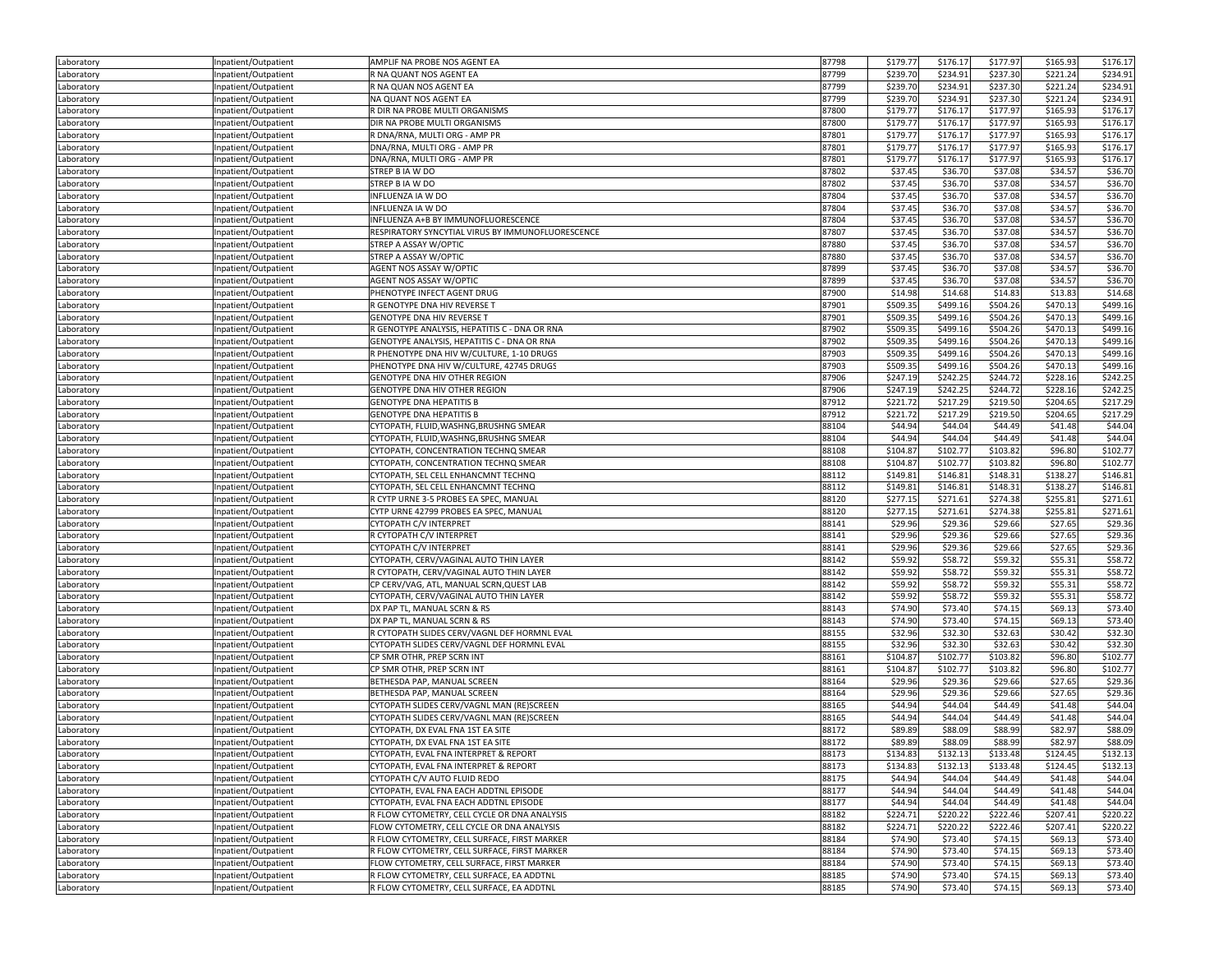| Laboratory               | Inpatient/Outpatient                         | FLOW CYTOMETRY, CELL SURFACE, EA ADDTNI                                              | 88185          | \$74.90            | \$73.40            | \$74.15            | \$69.13            | \$73.40              |
|--------------------------|----------------------------------------------|--------------------------------------------------------------------------------------|----------------|--------------------|--------------------|--------------------|--------------------|----------------------|
| Laboratory               | Inpatient/Outpatient                         | L R FLOW CYTOMETRY, INTERPRET, 9-15 MARKERS                                          | 88188          | \$14.98            | \$14.68            | \$14.83            | \$13.83            | \$14.68              |
| Laboratory               | Inpatient/Outpatient                         | R FLOW CYTOMETRY, INTERPRET, 16 OR MORE MARKERS                                      | 88189          | \$89.89            | \$88.09            | \$88.99            | \$82.97            | \$88.09              |
| Laboratory               | Inpatient/Outpatient                         | R FLOW CYTOMETRY, INTERPRET, 16 OR MORE MARKERS                                      | 88189          | \$14.98            | \$14.68            | \$14.83            | \$13.83            | \$14.68              |
| Laboratory               | Inpatient/Outpatient                         | R TISSUE CULT FOR NON-NEOPLSTC.LYMPHOCYTE                                            | 88230          | \$149.81           | \$146.81           | \$148.31           | \$138.27           | \$146.81             |
| Laboratory               | Inpatient/Outpatient                         | R TISSUE CULT FOR NON-NEOPLSTC, LYMPHOCYTE                                           | 88230          | \$149.81           | \$146.81           | \$148.31           | \$138.27           | \$146.81             |
| Laboratory               | Inpatient/Outpatient                         | TISSUE CULT FOR NON-NEOPLSTC, LYMPHOCYTE                                             | 88230          | \$149.81           | \$146.81           | \$148.31           | \$138.27           | \$146.81             |
| Laboratory               | Inpatient/Outpatient                         | R TISSUE CULT FOR NON-NEOPLSTC, SKIN/SOLID BX                                        | 88233          | \$299.62           | \$293.63           | \$296.62           | \$276.55           | \$293.63             |
| Laboratory               | Inpatient/Outpatient                         | R TISSUE CULT FOR NON-NEOPLSTC, SKIN/SOLID BX                                        | 88233          | \$299.62           | \$293.63           | \$296.62           | \$276.55           | \$293.63             |
| Laboratory               | Inpatient/Outpatient                         | R TISSUE CULT FOR NON-NEOPLSTC, SKIN/SOLID BX                                        | 88233          | \$299.62           | \$293.63           | \$296.62           | \$276.55           | \$293.63             |
| Laboratory               | Inpatient/Outpatient                         | TISSUE CULT FOR NON-NEOPLSTC, SKIN/SOLID BX                                          | 88233          | \$299.62           | \$293.63           | \$296.62           | \$276.55           | \$293.63             |
| Laboratory               | Inpatient/Outpatient                         | R TISSUE CULT FOR NON-NEOPLSTC, AMNIOTIC FLUID                                       | 88235          | \$224.71           | \$220.22           | \$222.46           | \$207.41           | \$220.22             |
| Laboratory               | Inpatient/Outpatient                         | TISSUE CULT FOR NON-NEOPLSTC, AMNIOTIC FLUID                                         | 88235          | \$224.71           | \$220.22           | \$222.46           | \$207.41           | \$220.22             |
| Laboratory               | Inpatient/Outpatient                         | R TISSUE CULTURE, BM BLD CELLS                                                       | 88237          | \$224.71           | \$220.22           | \$222.46           | \$207.41           | \$220.22             |
| Laboratory               | Inpatient/Outpatient                         | TISSUE CULTURE. BM BLD CELLS                                                         | 88237          | \$224.71           | \$220.22           | \$222.46           | \$207.41           | \$220.22             |
| Laboratory               | Inpatient/Outpatient                         | R CHROMSM ANALYS BASELNE BRKG SCORE 50-100                                           | 88248          | \$599.24           | \$587.26           | \$593.25           | \$553.10           | \$587.26             |
| Laboratory               | Inpatient/Outpatient                         | CHROMSM ANALYS BASELNE BRKG SCORE 50-100                                             | 88248          | \$599.24           | \$587.26           | \$593.25           | \$553.10           | \$587.26             |
| Laboratory               | Inpatient/Outpatient                         | R CHROMSM ANALYS BASELNE BRKG SCORE 100                                              | 88249          | \$696.62           | \$682.69           | \$689.65           | \$642.98           | \$682.69             |
| Laboratory               | Inpatient/Outpatient                         | CHROMSM ANALYS BASELNE BRKG SCORE 100                                                | 88249          | \$696.62           | \$682.69           | \$689.65           | \$642.98           | \$682.69             |
| Laboratory               | Inpatient/Outpatient                         | R CHROMSM ANALYS CNT 15-20 CELLS, 2 KARTYP                                           | 88262          | \$479.39           | \$469.80           | \$474.60           | \$442.48           | \$469.80             |
| Laboratory               | Inpatient/Outpatient                         | R CHROMSM ANALYS CNT 15-20 CELLS, 2 KARTYF                                           | 88262          | \$479.39           | \$469.80           | \$474.60           | \$442.48           | \$469.80             |
| Laboratory               | Inpatient/Outpatient                         | CHROMSM ANALYS CNT 15-20 CELLS,2 KARTYP                                              | 88262          | \$479.39           | \$469.80           | \$474.60           | \$442.48           | \$469.80             |
| Laboratory               | Inpatient/Outpatient                         | R CHROMOSOME ANALYSIS, ANALYZE 20-25 CELLS                                           | 88264          | \$599.24           | \$587.26           | \$593.25           | \$553.10           | \$587.26             |
| Laboratory               | Inpatient/Outpatient                         | R CHROMOSOME ANALYSIS, ANALYZE 20-25 CELLS                                           | 88264          | \$599.24           | \$587.26           | \$593.25           | \$553.10           | \$587.26             |
| Laboratory               | Inpatient/Outpatient                         | CHROMOSOME ANALYSIS, ANALYZE 20-25 CELLS                                             | 88264          | \$599.24           | \$587.26           | \$593.25           | \$553.10           | \$587.26             |
| Laboratory               | Inpatient/Outpatient                         | R CHROMSM ANALYS IN SITU AMNIOTIC FLD CELLS                                          | 88269          | \$449.43           | \$440.44           | \$444.94           | \$414.82           | \$440.44             |
| Laboratory               | Inpatient/Outpatient                         | CHROMSM ANALYS IN SITU AMNIOTIC FLD CELLS                                            | 88269          | \$449.43           | \$440.44           | \$444.94           | \$414.82           | \$440.44             |
| Laboratory               | Inpatient/Outpatient                         | R MLECULAR CYTOGEN, DNA PROBE EA (FISH)                                              | 88271          | \$74.90            | \$73.40            | \$74.15            | \$69.13            | \$73.40              |
| Laboratory               | Inpatient/Outpatient                         | R MLECULAR CYTOGEN, DNA PROBE EA (FISH)                                              | 88271          | \$74.90            | \$73.40            | \$74.15            | \$69.13            | \$73.40              |
| Laboratory               | Inpatient/Outpatient                         | MLECULAR CYTOGEN, DNA PROBE EA (FISH)                                                | 88271          | \$74.90            | \$73.40            | \$74.15            | \$69.13            | \$73.40              |
| Laboratory               | Inpatient/Outpatient                         | R MCG, SITU HYBRID 10-30 CELLS                                                       | 88273          | \$262.17           | \$256.93           | \$259.55           | \$241.98           | \$256.93             |
| Laboratory               | Inpatient/Outpatient                         | MCG, SITU HYBRID 43038 CELLS                                                         | 88273          | \$262.17           | \$256.93           | \$259.55           | \$241.98           | \$256.93             |
| Laboratory               | Inpatient/Outpatient                         | CYTOGENETICS, MOLECULAR INTERPHASE IN SITU HYBID 25-99 S                             | 88274          | \$299.62           | \$293.63           | \$296.62           | \$276.55           | \$293.63             |
| Laboratory               | Inpatient/Outpatient                         | CYTOGENETICS, MOLECULAR INTERPHASE IN SITU HYBID 25-99 S                             | 88274          | \$299.62           | \$293.63           | \$296.62           | \$276.55           | \$293.63             |
| Laboratory               | Inpatient/Outpatient                         | R MCG, IP SITU 100-300 CELLS                                                         | 88275          | \$344.56           | \$337.67           | \$341.11           | \$318.03           | \$337.67             |
| Laboratory               | Inpatient/Outpatient                         | R MCG, IP SITU 100-300 CELLS                                                         | 88275          | \$344.56           | \$337.67           | \$341.11           | \$318.03           | \$337.67<br>\$337.67 |
| Laboratory               | Inpatient/Outpatient                         | MCG, IP SITU 100-300 CELLS                                                           | 88275          | \$344.56           | \$337.67           | \$341.11           | \$318.03           |                      |
| Laboratory               | Inpatient/Outpatient                         | R CHROMOSOME ANALY, ADDTL KARYOT EA STUDY EVAL<br>CHROM ANALY, ADDTL KARYOT EA STUDY | 88280<br>88280 | \$29.96<br>\$29.96 | \$29.36<br>\$29.36 | \$29.66<br>\$29.66 | \$27.65<br>\$27.65 | \$29.36<br>\$29.36   |
| Laboratory               | Inpatient/Outpatient                         | CHROMOSOME ANALY, ADDTL KARYOT EA STUDY EVAL                                         | 88280          | \$29.96            | \$29.36            | \$29.66            | \$27.65            | \$29.36              |
| Laboratory<br>Laboratory | Inpatient/Outpatient<br>Inpatient/Outpatient | R CHROMOSOME ANALYSIS, ADDITIONAL HIGH RESOLUTION STUDY                              | 88289          | \$149.81           | \$146.81           | \$148.31           | \$138.27           | \$146.81             |
| Laboratory               | Inpatient/Outpatient                         | CHROMOSOME ANALYSIS, ADDITIONAL HIGH RESOLUTION STUDY                                | 88289          | \$149.81           | \$146.81           | \$148.31           | \$138.27           | \$146.81             |
| Laboratory               | Inpatient/Outpatient                         | L R CYTOGENETIC & MOLECULAR CYTOGENETICS                                             | 88291          | \$59.92            | \$58.72            | \$59.32            | \$55.31            | \$58.72              |
| Laboratory               | Inpatient/Outpatient                         | R CYTOGENETIC & MOLECULAR CYTOGENETICS                                               | 88291          | \$59.92            | \$58.72            | \$59.32            | \$55.31            | \$58.72              |
| Laboratory               | Inpatient/Outpatient                         | R CYTOGENETIC & MOLECULAR CYTOGENETICS                                               | 88291          | \$566.28           | \$554.95           | \$560.62           | \$522.68           | \$554.95             |
| Laboratory               | Inpatient/Outpatient                         | CYTOGENETIC & MOLECULAR CYTOGENETICS                                                 | 88291          | \$59.92            | \$58.72            | \$59.32            | \$55.31            | \$58.72              |
| Laboratory               | Inpatient/Outpatient                         | R UNLISTED CYTOGENETIC STUDY                                                         | 88299          | \$566.28           | \$554.95           | \$560.62           | \$522.68           | \$554.95             |
| Laboratory               | Inpatient/Outpatient                         | SURG PATH LEVEL 1, GROSS EXAM ONLY                                                   | 88300          | \$29.96            | \$29.36            | \$29.66            | \$27.65            | \$29.36              |
| Laboratory               | Inpatient/Outpatient                         | SURG PATH LEVEL 1, GROSS EXAM ONLY                                                   | 88300          | \$29.96            | \$29.36            | \$29.66            | \$27.65            | \$29.36              |
| Laboratory               | Inpatient/Outpatient                         | SURG PATH LEVEL II, GROSS & MICROSCOPIC EXAM                                         | 88302          | \$37.45            | \$36.70            | \$37.08            | \$34.57            | \$36.70              |
| Laboratory               | Inpatient/Outpatient                         | SURG PATH LEVEL II, GROSS & MICROSCOPIC EXAM                                         | 88302          | \$37.45            | \$36.70            | \$37.08            | \$34.57            | \$36.70              |
| Laboratory               | Inpatient/Outpatient                         | SURG PATH LEVEL III, GROSS & MICROSCOPIC EXAM                                        | 88304          | \$59.92            | \$58.72            | \$59.32            | \$55.31            | \$58.72              |
| Laboratory               | Inpatient/Outpatient                         | SURG PATH LEVEL III, GROSS & MICROSCOPIC EXAM                                        | 88304          | \$59.92            | \$58.72            | \$59.32            | \$55.31            | \$58.72              |
| Laboratory               | Inpatient/Outpatient                         | SURG PATH LEVEL IV, GROSS & MICROSCOPIC EXAM                                         | 88305          | \$89.89            | \$88.09            | \$88.99            | \$82.97            | \$88.09              |
| Laboratory               | Inpatient/Outpatient                         | BIOPSY PROSTATE 10-20 SPC                                                            | 88305          | \$89.89            | \$88.09            | \$88.99            | \$82.97            | \$88.09              |
| Laboratory               | Inpatient/Outpatient                         | SURG PATH LEVEL IV, GROSS & MICROSCOPIC EXAM                                         | 88305          | \$89.89            | \$88.09            | \$88.99            | \$82.97            | \$88.09              |
| Laboratory               | Inpatient/Outpatient                         | SURG PATH LEVEL V, GROSS & MICROSCOPIC                                               | 88307          | \$149.81           | \$146.81           | \$148.31           | \$138.27           | \$146.81             |
| Laboratory               | Inpatient/Outpatient                         | SURG PATH LEVEL V, GROSS & MICROSCOPIC                                               | 88307          | \$149.81           | \$146.81           | \$148.31           | \$138.27           | \$146.81             |
| Laboratory               | Inpatient/Outpatient                         | SURG PATH LEVEL VI, GROSS & MICROSCOPIC                                              | 88309          | \$187.26           | \$183.51           | \$185.39           | \$172.84           | \$183.51             |
| Laboratory               | Inpatient/Outpatient                         | SURG PATH LEVEL VI, GROSS & MICROSCOPIC                                              | 88309          | \$187.26           | \$183.51           | \$185.39           | \$172.84           | \$183.51             |
| Laboratory               | Inpatient/Outpatient                         | DECALCIFICATION PROCEDURE                                                            | 88311          | \$7.49             | \$7.34             | \$7.42             | \$6.91             | \$7.34               |
| Laboratory               | Inpatient/Outpatient                         | DECALCIFICATION PROCEDURE                                                            | 88311          | \$7.49             | \$7.34             | \$7.42             | \$6.91             | \$7.34               |
| Laboratory               | Inpatient/Outpatient<br>Inpatient/Outpatient | SPECIAL STAIN, GROUP I FOR MICROORGANISMS                                            | 88312<br>88312 | \$22.47<br>\$22.47 | \$22.02<br>\$22.02 | \$22.25            | \$20.74            | \$22.02              |
| Laboratory               | Inpatient/Outpatient                         | SPECIAL STAIN, GROUP I FOR MICROORGANISMS<br>SPECIAL STAIN, GROUP II, ALL OTHERS     | 88313          | \$14.98            | \$14.68            | \$22.25<br>\$14.83 | \$20.74<br>\$13.83 | \$22.02<br>\$14.68   |
| Laboratory<br>Laboratory | Inpatient/Outpatient                         | R SPECIAL STAIN, GROUP II, ALL OTHERS                                                | 88313          | \$14.98            | \$14.68            | \$14.83            | \$13.83            | \$14.68              |
| Laboratory               | Inpatient/Outpatient                         | SPECIAL STAIN, GROUP II, ALL OTHERS                                                  | 88313          | \$14.98            | \$14.68            | \$14.83            | \$13.83            | \$14.68              |
| Laboratory               | Inpatient/Outpatient                         | R SPECIAL STAIN, HISTOCHEMICAL FRZN TISS BLCK                                        | 88314          | \$44.94            | \$44.04            | \$44.49            | \$41.48            | \$44.04              |
| Laboratory               | Inpatient/Outpatient                         | SPECIAL STAIN, HISTOCHEMICAL FRZN TISS BLCK                                          | 88314          | \$44.94            | \$44.04            | \$44.49            | \$41.48            | \$44.04              |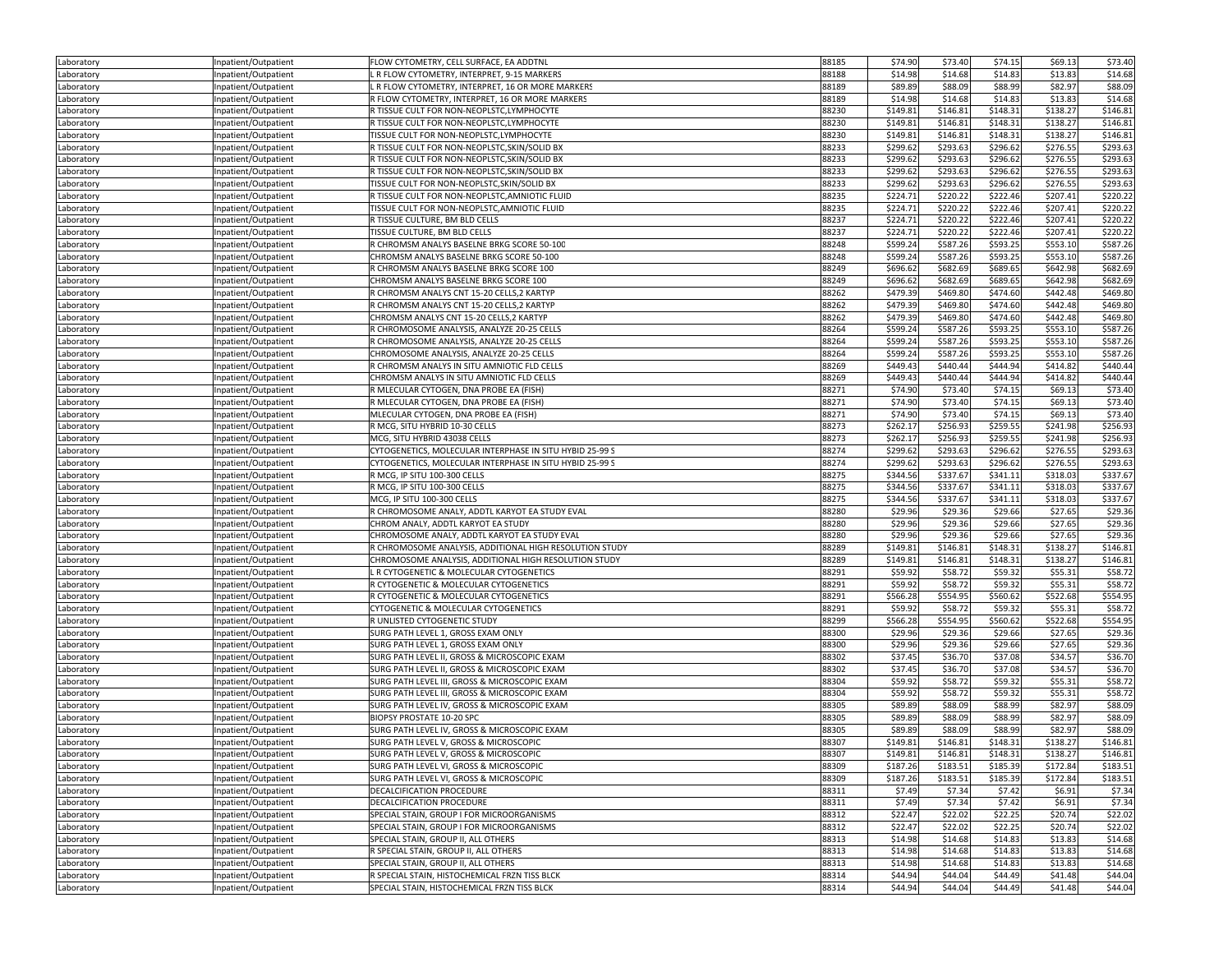| Laboratory | Inpatient/Outpatient | R SPECIAL STAIN, GROUP III FOR ENZYME                                    | 88319 | \$74.90    | \$73.40    | \$74.15    | \$69.13    | \$73.40              |
|------------|----------------------|--------------------------------------------------------------------------|-------|------------|------------|------------|------------|----------------------|
| Laboratory | Inpatient/Outpatient | SPECIAL STAIN, GROUP III FOR ENZYME                                      | 88319 | \$74.90    | \$73.40    | \$74.15    | \$69.13    | \$73.40              |
| Laboratory | Inpatient/Outpatient | REF CONSULT W SLIDE PREP                                                 | 88323 | \$89.89    | \$88.09    | \$88.99    | \$82.97    | \$88.09              |
| Laboratory | Inpatient/Outpatient | CONSULT DURING SURGERY                                                   | 88329 | \$29.96    | \$29.36    | \$29.66    | \$27.65    | \$29.36              |
| Laboratory | Inpatient/Outpatient | CONSULT DURING SURGERY                                                   | 88329 | \$29.96    | \$29.36    | \$29.66    | \$27.65    | \$29.36              |
| Laboratory | Inpatient/Outpatient | PATH CONSULT DURING SURG, 1ST BLCK FRZN SEC                              | 88331 | \$44.94    | \$44.04    | \$44.49    | \$41.48    | \$44.04              |
| Laboratory | Inpatient/Outpatient | PATH CONSULT DURING SURG, 1ST BLCK FRZN SEC                              | 88331 | \$44.94    | \$44.04    | \$44.49    | \$41.48    | \$44.04              |
| Laboratory | Inpatient/Outpatient | PATH CONSULT DURING SURG, EA ADDTNL BLCK                                 | 88332 | \$7.49     | \$7.34     | \$7.42     | \$6.91     | \$7.34               |
| Laboratory | Inpatient/Outpatient | PATH CONSULT DURING SURG, EA ADDTNL BLCK                                 | 88332 | \$7.49     | \$7.34     | \$7.42     | \$6.91     | \$7.34               |
| Laboratory | Inpatient/Outpatient | PATH CONSULT DURING SURG, CYTOLOGY EXAM                                  | 88333 | \$74.90    | \$73.40    | \$74.15    | \$69.13    | \$73.40              |
| Laboratory | Inpatient/Outpatient | PATH CONSULT DURING SURG, CYTOLOGY EXAM                                  | 88333 | \$74.90    | \$73.40    | \$74.15    | \$69.13    | \$73.40              |
| Laboratory | Inpatient/Outpatient | PATH CONSULT DURING SURG, CYT EXAM EA ADD SITE                           | 88334 | \$44.94    | \$44.04    | \$44.49    | \$41.48    | \$44.04              |
| Laboratory | Inpatient/Outpatient | PATH CONSULT DURING SURG, CYT EXAM EA ADD SITE                           | 88334 | \$44.94    | \$44.04    | \$44.49    | \$41.48    | \$44.04              |
| Laboratory | Inpatient/Outpatient | IMMUNOHISTO PER SPECIMEN, SINGLE ANTIBODY STAIN, EA ADDTL                | 88341 | \$89.89    | \$88.09    | \$88.99    | \$82.97    | \$88.09              |
| Laboratory | Inpatient/Outpatient | R IMMUNOHISTO PER SPECIMEN, SINGLE ANTIBODY STAIN, EA ADDTL              | 88341 | \$89.89    | \$88.09    | \$88.99    | \$82.97    | \$88.09              |
| Laboratory | Inpatient/Outpatient | IMMUNOHISTO PER SPECIMEN, SINGLE ANTIBODY STAIN, EA ADDTL                | 88341 | \$89.89    | \$88.09    | \$88.99    | \$82.97    | \$88.09              |
| Laboratory | Inpatient/Outpatient | IMMUNOHISTO PER SPECIMEN, SINGLE ANTIBODY STAIN, INITIAL                 | 88342 | \$89.89    | \$88.09    | \$88.99    | \$82.97    | \$88.09              |
| Laboratory | Inpatient/Outpatient | R IMMUNOHISTO PER SPECIMEN, SINGLE ANTIBODY STAIN, INITIAL               | 88342 | \$89.89    | \$88.09    | \$88.99    | \$82.97    | \$88.09              |
| Laboratory | Inpatient/Outpatient | IMMUNOHISTO PER SPECIMEN, SINGLE ANTIBODY STAIN, INITIAL                 | 88342 | \$89.89    | \$88.09    | \$88.99    | \$82.97    | \$88.09              |
| Laboratory | Inpatient/Outpatient | R IMMUNOFLUORESCENT STUDY, EA ANTIBODY, DIRECT                           | 88346 | \$89.89    | \$88.09    | \$88.99    | \$82.97    | \$88.09              |
| Laboratory | Inpatient/Outpatient | R IMMUNOFLUORESCENT STUDY, EA ANTBDY, DIRECT                             | 88346 | \$89.89    | \$88.09    | \$88.99    | \$82.97    | \$88.09              |
| Laboratory | Inpatient/Outpatient | IMMUNOFLUORESCENT STUDY, EA ANTIBODY, DIRECT                             | 88346 | \$89.89    | \$88.09    | \$88.99    | \$82.97    | \$88.09              |
| Laboratory | Inpatient/Outpatient | R ELECTRON MICROSCOPY, DIAGNOSTIC                                        | 88348 | \$599.24   | \$587.26   | \$593.25   | \$553.10   | \$587.26             |
| Laboratory | Inpatient/Outpatient | ELECTRON MICROSCOPY, DIAGNOSTIC                                          | 88348 | \$599.24   | \$587.26   | \$593.25   | \$553.10   | \$587.26             |
| Laboratory | Inpatient/Outpatient | IMMUNOFLUOR ANTB ADDL STAIN                                              | 88350 | \$103.37   | \$101.30   | \$102.34   | \$95.41    | \$101.30             |
| Laboratory | Inpatient/Outpatient | IMMUNOFLUOR ANTB ADDL STAIN                                              | 88350 | \$103.37   | \$101.30   | \$102.34   | \$95.41    | \$101.30             |
| Laboratory | Inpatient/Outpatient | R MORPHOMETRIC ANALY, TUMOR MARKER, MANUAL                               | 88360 | \$112.36   | \$110.11   | \$111.24   | \$103.71   | \$110.11             |
| Laboratory | Inpatient/Outpatient | MORPHOMETRIC ANALY, TUMOR MARKER, MANUAL                                 | 88360 | \$112.36   | \$110.11   | \$111.24   | \$103.71   | \$110.11             |
| Laboratory | Inpatient/Outpatient | R MORPHOMETRIC ANALY, TUMOR MARKER, CMPT                                 | 88361 | \$134.83   | \$132.13   | \$133.48   | \$124.45   | \$132.13             |
|            | Inpatient/Outpatient | R MORPHOMETRIC ANALY, TUMOR MARKER, CMPT                                 | 88361 | \$134.83   | \$132.13   | \$133.48   | \$124.45   |                      |
| Laboratory |                      | MORPHOMETRIC ANALY, TUMOR MARKER, CMPT                                   | 88361 | \$134.83   | \$132.13   | \$133.48   | \$124.45   | \$132.13<br>\$132.13 |
| Laboratory | Inpatient/Outpatient | R INSITU HYBRIDIZATION (FISH) SINGLE PROBE, EA ADDTL                     | 88364 | \$59.92    | \$58.72    | \$59.32    | \$55.31    | \$58.72              |
| Laboratory | Inpatient/Outpatient |                                                                          | 88364 | \$292.13   | \$286.29   | \$289.21   | \$269.64   | \$286.29             |
| Laboratory | Inpatient/Outpatient | INSITU HYBRIDIZATION (FISH) EA ADDTL                                     |       |            |            |            |            |                      |
| Laboratory | Inpatient/Outpatient | <b>INSITU HYBRIDIZATION (FISH)</b>                                       | 88364 | \$59.92    | \$58.72    | \$59.32    | \$55.31    | \$58.72              |
| Laboratory | Inpatient/Outpatient | INSITU HYBRIDIZATION (FISH) EA ADDTL                                     | 88364 | \$292.13   | \$286.29   | \$289.21   | \$269.64   | \$286.29             |
| Laboratory | Inpatient/Outpatient | R IN SITU HYBRIDIZATION (FISH) SINGLE PROBE                              |       | \$292.13   | \$286.29   | \$289.21   | \$269.64   | \$286.29             |
| Laboratory | Inpatient/Outpatient | R IN SITU HYBRIDIZATION (FISH) SINGLE PROBE, INITIAL                     | 88365 | \$59.92    | \$58.72    | \$59.32    | \$55.31    | \$58.72              |
| Laboratory | Inpatient/Outpatient | INSITU HYBRIDIZATION (FISH)                                              | 88365 | \$292.13   | \$286.29   | \$289.21   | \$269.64   | \$286.29             |
| Laboratory | Inpatient/Outpatient | IN SITU HYBRIDIZATION (FISH) SINGLE PROBE                                | 88365 | \$59.92    | \$58.72    | \$59.32    | \$55.31    | \$58.72              |
| Laboratory | Inpatient/Outpatient | INSITU HYBRIDIZATION AUTO                                                | 88367 | \$203.74   | \$199.67   | \$201.70   | \$188.05   | \$199.67             |
| Laboratory | Inpatient/Outpatient | INSITU HYBRIDIZATION AUTO                                                | 88367 | \$203.74   | \$199.67   | \$201.70   | \$188.05   | \$199.67             |
| Laboratory | Inpatient/Outpatient | R MORPHOMETRIC ANALY INSITU HYB MANL, QUANT/SEMIQ, SNGL PROBE, INITIAL   | 88368 | \$173.78   | \$170.30   | \$172.04   | \$160.40   | \$170.30             |
| Laboratory | Inpatient/Outpatient | MORPHOMETRIC ANALY INSITU HYB MANL, QUANT/SEMIQ, SNGL PROBE, INITIAL     | 88368 | \$173.78   | \$170.30   | \$172.04   | \$160.40   | \$170.30             |
| Laboratory | Inpatient/Outpatient | R MORPHOMETRIC ANALY INSITU HYB MANL, QUANT/SEMIQ, EACH ADD'L SNGL PROBE | 88369 | \$173.78   | \$170.30   | \$172.04   | \$160.40   | \$170.30             |
| Laboratory | Inpatient/Outpatient | MORPHOMETRIC ANALY INSITU HYB MANL, QUANT/SEMIQ, EACH ADD'L SNGL PROBE   | 88369 | \$173.78   | \$170.30   | \$172.04   | \$160.40   | \$170.30             |
| Laboratory | Inpatient/Outpatient | M/PHMTRC ALYS ISHQUANT/SEMIQ                                             | 88373 | \$203.74   | \$199.67   | \$201.70   | \$188.05   | \$199.67             |
| Laboratory | Inpatient/Outpatient | M/PHMTRC ALYS ISHQUANT/SEMIQ                                             | 88373 | \$203.74   | \$199.67   | \$201.70   | \$188.05   | \$199.67             |
| Laboratory | Inpatient/Outpatient | R M/PHMTRC ALYS ISH QUANT/SEMIQ                                          | 88374 | \$524.33   | \$513.84   | \$519.09   | \$483.96   | \$513.84             |
| Laboratory | Inpatient/Outpatient | M/PHMTRC ALYS ISH QUANT/SEMIQ                                            | 88374 | \$524.33   | \$513.84   | \$519.09   | \$483.96   | \$513.84             |
| Laboratory | Inpatient/Outpatient | R MORPHOMTC ALYS IN SITU HYBRID QUANT/SEMIQ                              | 88377 | \$524.33   | \$513.84   | \$519.09   | \$483.96   | \$513.84             |
| Laboratory | Inpatient/Outpatient | MORPHOMTC ALYS IN SITU HYBRID QUANT/SEMIQ                                | 88377 | \$524.33   | \$513.84   | \$519.09   | \$483.96   | \$513.84             |
| Laboratory | Inpatient/Outpatient | MICRODISSECTION LASER                                                    | 88380 | \$1,226.94 | \$1,202.40 | \$1,214.67 | \$1,132.47 | \$1,202.40           |
| Laboratory | Inpatient/Outpatient | R MICRODISSECTION MANUAL                                                 | 88381 | \$307.11   | \$300.97   | \$304.04   | \$283.46   | \$300.97             |
| Laboratory | Inpatient/Outpatient | MICRODISSECTION MANUAL                                                   | 88381 | \$307.11   | \$300.97   | \$304.04   | \$283.46   | \$300.97             |
| Laboratory | Inpatient/Outpatient | CELL COUNT, MISC BODY FLUID, W/DIFF COUNT                                | 89051 | \$37.45    | \$36.70    | \$37.08    | \$34.57    | \$36.70              |
| Laboratory | Inpatient/Outpatient | CELL COUNT, MISC BODY FLUID, W/DIFF COUNT                                | 89051 | \$37.45    | \$36.70    | \$37.08    | \$34.57    | \$36.70              |
| Laboratory | Inpatient/Outpatient | LEUKOCYTE ASSESSMENT, FECAL, QUAL/SEMIQUAL                               | 89055 | \$7.49     | \$7.34     | \$7.42     | \$6.91     | \$7.34               |
| Laboratory | npatient/Outpatient  | LEUKOCYTE ASSESSMENT, FECAL, QUAL/SEMIQUAL                               | 89055 | \$7.49     | \$7.34     | \$7.42     | \$6.91     | \$7.34               |
| Laboratory | Inpatient/Outpatient | CRYSTAL IDENTIFICATION TISSUE/BODY FLUID                                 | 89060 | \$22.47    | \$22.02    | \$22.25    | \$20.74    | \$22.02              |
| Laboratory | Inpatient/Outpatient | CRYSTAL IDENTIFICATION TISSUE/BODY FLUID                                 | 89060 | \$22.47    | \$22.02    | \$22.25    | \$20.74    | \$22.02              |
| Laboratory | Inpatient/Outpatient | R MEAT FIBERS, FECES                                                     | 89160 | \$11.98    | \$11.74    | \$11.86    | \$11.06    | \$11.74              |
| Laboratory | Inpatient/Outpatient | MEAT FIBERS, FECES                                                       | 89160 | \$11.98    | \$11.74    | \$11.86    | \$11.06    | \$11.74              |
| Laboratory | Inpatient/Outpatient | NASAL SMEAR FOR EOSINOPHILS                                              | 89190 | \$11.98    | \$11.74    | \$11.86    | \$11.06    | \$11.74              |
| Laboratory | Inpatient/Outpatient | NASAL SMEAR FOR EOSINOPHILS                                              | 89190 | \$11.98    | \$11.74    | \$11.86    | \$11.06    | \$11.74              |
| Laboratory | Inpatient/Outpatient | SEMEN ANALYSIS, SPERM PRESENCE & MOTILITY                                | 89321 | \$7.49     | \$7.34     | \$7.42     | \$6.91     | \$7.34               |
| Laboratory | Inpatient/Outpatient | SEMEN ANALYSIS, SPERM PRESENCE & MOTILITY                                | 89321 | \$7.49     | \$7.34     | \$7.42     | \$6.91     | \$7.34               |
| Laboratory | Inpatient/Outpatient | R SPERM ANTIBODIES                                                       | 89325 | \$25.47    | \$24.96    | \$25.22    | \$23.51    | \$24.96              |
| Laboratory | Inpatient/Outpatient | SPERM ANTIBODIES                                                         | 89325 | \$25.47    | \$24.96    | \$25.22    | \$23.51    | \$24.96              |
| Laboratory | Inpatient/Outpatient | PHLEBOTOMY, THERAPEUTIC                                                  | 99195 | \$74.90    | \$73.40    | \$74.15    | \$69.13    | \$73.40              |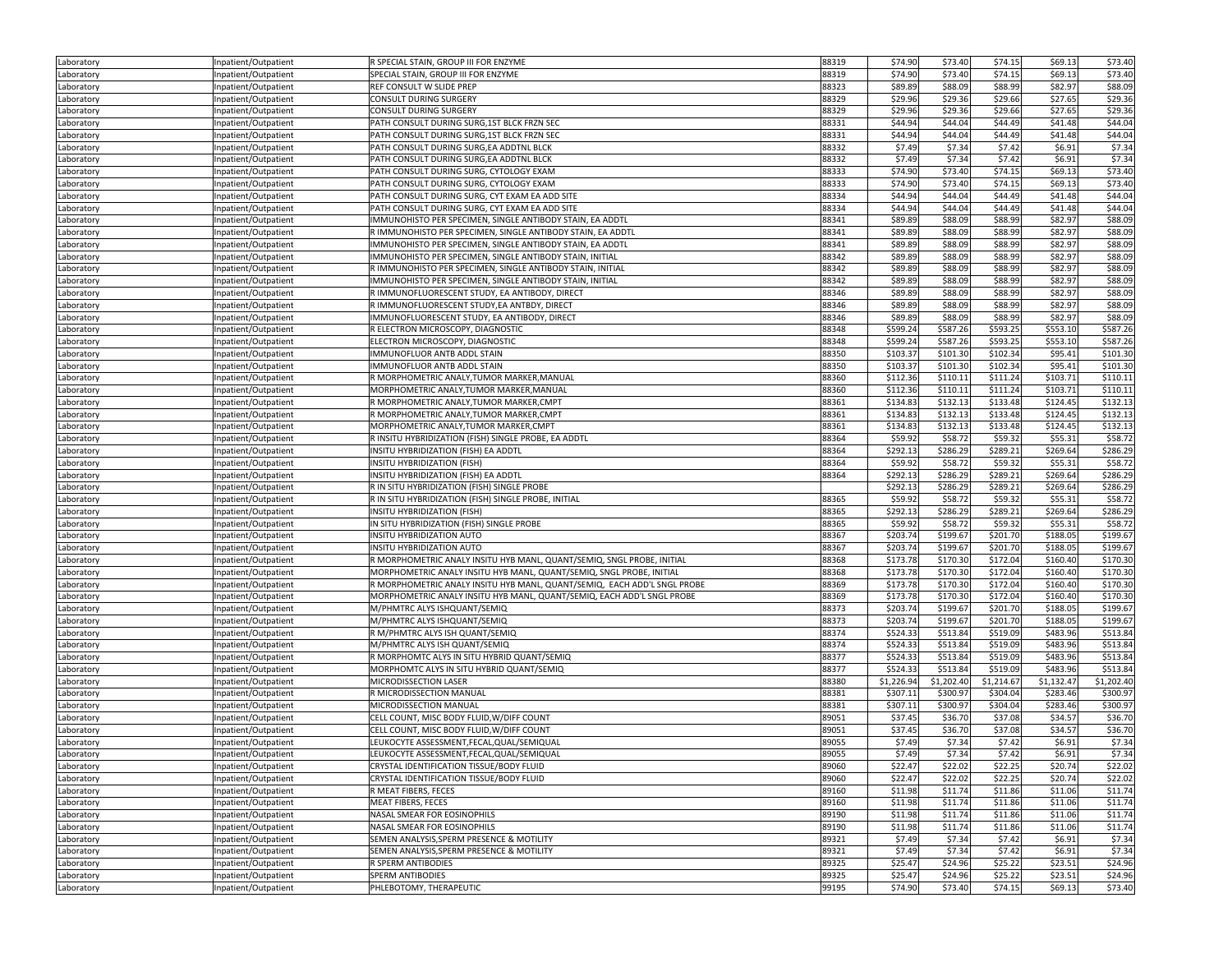| Laboratory                                 | Inpatient/Outpatient                         | PHLEBOTOMY, THERAPEUTIC                                                                              | 99195          | \$74.90              | \$73.40              | \$74.15              | \$69.13              | \$73.40              |
|--------------------------------------------|----------------------------------------------|------------------------------------------------------------------------------------------------------|----------------|----------------------|----------------------|----------------------|----------------------|----------------------|
| Laboratory                                 | Inpatient/Outpatient                         | BLOOD, SPLIT UNIT, RED BLOOD CELL                                                                    | P9011          | \$164.79             | \$161.49             | \$163.14             | \$152.10             | \$161.49             |
| Laboratory                                 | npatient/Outpatient                          | BLOOD, SPLIT UNIT, PLATELET                                                                          | P9011          | \$164.79             | \$161.49             | \$163.14             | \$152.10             | \$161.49             |
| Laboratory                                 | Inpatient/Outpatient                         | BLOOD, SPLIT UNIT, FRESH FROZEN PLASMA                                                               | P9011          | \$164.79             | \$161.49             | \$163.14             | \$152.10             | \$161.49             |
| Laboratory                                 | Inpatient/Outpatient                         | CRYOPRECIPITATE EA UNIT, PROC FEE                                                                    | P9012          | \$52.43              | \$51.38              | \$51.91              | \$48.39              | \$51.38              |
| Laboratory                                 | Inpatient/Outpatient                         | LEUKOCYTE POOR BLOOD EA UNIT, NON-AUTOLOGOUS, PROC FEE                                               | P9016          | \$217.22             | \$212.88             | \$215.05             | \$200.49             | \$212.88             |
| Laboratory                                 | Inpatient/Outpatient                         | FRESH FROZ PLASMA 1 DONOR FRZ W/IN 8 HR, EA UNIT, NON-AUTOLOGOUS PROC FEE                            | P9017          | \$59.92              | \$58.72              | \$59.32              | \$55.31              | \$58.72              |
| Laboratory                                 | npatient/Outpatient                          | RED BLOOD CELLS EA UNIT, AUTOLOGOUS PROC FEE                                                         | P9021          | \$134.83             | \$132.13             | \$133.48             | \$124.45             | \$132.13             |
| Laboratory                                 | Inpatient/Outpatient                         | PLATELETS PHERESIS LR EA UNIT, PROC FEE                                                              | P9035          | \$749.05             | \$734.07             | \$741.56             | \$691.37             | \$734.07             |
| Laboratory                                 | Inpatient/Outpatient                         | PLATELETS PHERESIS LR IRRAD EA UNIT, PROC FEE                                                        | P9037          | \$868.90             | \$851.52             | \$860.21             | \$801.99             | \$851.52             |
| Laboratory                                 | Inpatient/Outpatient                         | RBC DEGLYCEROLIZED EACH UNIT, NON-AUTOLOGOUS, PROC FEE                                               | P9039          | \$389.51             | \$381.72             | \$385.61             | \$359.52             | \$381.7              |
| Laboratory                                 | Inpatient/Outpatient                         | RBC LR IRRADIATED EACH UNIT, NON-AUTOLOGOUS, PROC FEE                                                | P9040          | \$337.07             | \$330.33             | \$333.70             | \$311.12             | \$330.33             |
| Laboratory                                 | Inpatient/Outpatient                         | PLATELETS, PHERESIS, PATHOGEN REDUCED OR RAPID BACTERIAL TESTED, EACH UNIT                           | P9072          | \$868.90             | \$851.52             | \$860.21             | \$801.99             | \$851.52             |
| Laboratory                                 | Inpatient/Outpatient                         | PLATELETS, PHERESIS, PATHOGEN REDUCED OR RAPID BACTERIAL TESTED, EACH UNIT                           | P9073          | \$868.90             | \$851.52             | \$860.21             | \$801.99             | \$851.52             |
| Laboratory                                 | Inpatient/Outpatient                         | SARS-COV-2 COVID-19 AMP PRB HIGH THROUGHPUT TECH                                                     | U0003          | \$110.86             | \$108.64             | \$109.75             | \$102.32             | \$108.64             |
| Laboratory                                 | Inpatient/Outpatient                         | SARS-COV-2 COVID-19 AMP PRB HIGH THROUGHPUT TECH                                                     | U0003          | \$75.00              | \$73.50              | \$74.25              | \$69.23              | \$73.50              |
| Laboratory                                 | Inpatient/Outpatient                         | COVID-19 LAB TEST NON-CDC HIGH THROUGHPUT TECH                                                       | U0004          | \$104.87             | \$102.77             | \$103.82             | \$96.80              | \$102.77             |
| aboratory.                                 | Inpatient/Outpatient                         | COVID-19 LAB TEST NON-CDC HIGH THROUGHPUT TECH                                                       | U0004          | \$75.00              | \$73.50              | \$74.25              | \$69.23              | \$73.50              |
| Laboratory                                 | Inpatient/Outpatient                         | COV-19 AMP PRB HGH THRUPUT WITHIN 2 DAYS COLLECT                                                     | U0005          | \$25.00              | \$24.50              | \$24.75              | \$23.08              | \$24.50              |
| Electrocardiography                        | Inpatient/Outpatient                         | ADMIN ECHO CONTRAST AGENT                                                                            |                | \$3.10               | \$3.04               | \$3.07               | \$2.86               | \$3.04               |
| Electrocardiography                        | Inpatient/Outpatient                         | <b>EXT ECG RECORDING - HOOK UP</b>                                                                   | 0296T          | \$30.97              | \$30.35              | \$30.66              | \$28.59              | \$30.35              |
| Electrocardiography                        | Inpatient/Outpatient                         | CARDIOVERSION ELECTRIC EXT                                                                           | 92960          | \$139.35             | \$136.56             | \$137.96             | \$128.62             | \$136.56             |
| Electrocardiography                        | Inpatient/Outpatient                         | CARDIOVERSION ELECTRIC EXT, ADD TO TEE                                                               | 92960          | \$15.48              | \$15.17              | \$15.33              | \$14.29              | \$15.17              |
| Electrocardiography                        | Inpatient/Outpatient                         | ECG 12 LEAD                                                                                          | 93005          | \$37.16              | \$36.42              | \$36.79              | \$34.30              | \$36.42              |
| Electrocardiography                        | npatient/Outpatient                          | ECG STRESS TEST TRACING ONLY EXERCISE TEST                                                           | 93017          | \$92.90              | \$91.04              | \$91.97              | \$85.75              | \$91.04              |
| Electrocardiography                        | Inpatient/Outpatient                         | ECG STRESS TEST TRACING ONLY W/ CARDIOLTE                                                            | 93017          | \$92.90              | \$91.04              | \$91.97              | \$85.75              | \$91.04              |
| Electrocardiography                        | Inpatient/Outpatient                         | ECG STRESS TEST TRACING ONLY W/ PERSANTINE CARD                                                      | 93017          | \$92.90              | \$91.04              | \$91.97              | \$85.75              | \$91.04              |
| Electrocardiography                        | npatient/Outpatient                          | ECG STRESS TEST TRACING ONLY W/ DOBUTAMINE                                                           | 93017          | \$92.90              | \$91.04              | \$91.97              | \$85.75              | \$91.04              |
| Electrocardiography                        | Inpatient/Outpatient                         | ECG UP TO 48 HRS RECORDING & STORAGE                                                                 | 93225          | \$30.97              | \$30.35              | \$30.66              | \$28.59              | \$30.35              |
| Electrocardiography                        | Inpatient/Outpatient                         | ECG UP TO 48 HRS SCANNING ANALYSIS REPORT, RECORD & STORE                                            |                | \$154.83             | \$151.73             | \$153.28             | \$142.91             | \$151.73             |
| Electrocardiography                        | Inpatient/Outpatient                         | REMOTE PT 30 DAY ECG REV/REPORT                                                                      | 93270          | \$30.97              | \$30.35              | \$30.66              | \$28.59              | \$30.35              |
| Electrocardiography                        | Inpatient/Outpatient                         | HC EVENT MONITOR TRANSMIT ANALY                                                                      |                | \$15.48              | \$15.17              | \$15.33              | \$14.29              | \$15.1               |
| Electrocardiography                        | Inpatient/Outpatient                         | ECHO 2D DOP WAVE/COLOR FLW COMPL                                                                     | 93306          | \$185.80             | \$182.08             | \$183.94             | \$171.49             | \$182.08             |
| Electrocardiography                        | Inpatient/Outpatient                         | ECHO 2D DOP WAVE/COLOR FLW COMPL WITH CONTRAST                                                       | 93306          | \$185.80             | \$182.08             | \$183.94             | \$171.49             | \$182.08             |
| Electrocardiography                        | Inpatient/Outpatient                         | <b>ECHO FOLLOW-UP</b>                                                                                | 93308          | \$61.93              | \$60.69              | \$61.31              | \$57.16              | \$60.69              |
| Electrocardiography                        | Inpatient/Outpatient                         | ECHO FOLLOW-UP WITH CONTRAST                                                                         | 93308          | \$61.93              | \$60.69              | \$61.31              | \$57.16              | \$60.69              |
| Electrocardiography                        | Inpatient/Outpatient                         | TTE F-UP OR LMTD                                                                                     | 93308          | \$61.93              | \$60.69              | \$61.31              | \$57.16              | \$60.69              |
| Electrocardiography                        | npatient/Outpatient                          | TRANSESOPHAGEAL ECHO                                                                                 | 93312          | \$185.80             | \$182.08             | \$183.94             | \$171.49             | \$182.08             |
|                                            |                                              |                                                                                                      |                |                      |                      |                      |                      |                      |
|                                            | Inpatient/Outpatient                         | TRANSESOPHAGEAL ECHO                                                                                 | 93312          | \$185.80             | \$182.08             | \$183.94             | \$171.49             | \$182.08             |
| Electrocardiography                        |                                              | TRANSESOPHAGEAL ECHO                                                                                 | 93312          | \$185.80             | \$182.08             | \$183.94             | \$171.49             | \$182.08             |
| Electrocardiography<br>Electrocardiography | Inpatient/Outpatient<br>Inpatient/Outpatient | DOPPLER ECHOCARDIOGRAPHY COLOR FLOW VELOCITY MAPPING                                                 | 93325          | \$15.48              | \$15.17              | \$15.33              | \$14.29              | \$15.17              |
| Electrocardiography                        | Inpatient/Outpatient                         | STRESS TTE W/WO DOBUTAMINE                                                                           | 93350          | \$185.80             | \$182.08             | \$183.94             | \$171.49             | \$182.08             |
| Electrocardiography                        | Inpatient/Outpatient                         | STRESS TTE W/WO DOBUTAMINE WITH CONTRAST                                                             | 93350          | \$185.80             | \$182.08             | \$183.94             | \$171.49             | \$182.08             |
|                                            | Inpatient/Outpatient                         | ADMIN ECG CONTRAST AGENT                                                                             | 93352          | \$3.10               | \$3.04               | \$3.07               | \$2.86               | \$3.04               |
| Electrocardiography<br>Electrocardiography | Inpatient/Outpatient                         | TILT TABLE EVALUATION < 45 MIN                                                                       | 93660          | \$185.80             | \$182.08             | \$183.94             | \$171.49             | \$182.08             |
| Electrocardiography                        | Inpatient/Outpatient                         | TILT TABLE EVALUATION >45 MIN                                                                        | 93660          | \$278.70             | \$273.13             | \$275.91             | \$257.24             | \$273.13             |
| Electrocardiography                        | Inpatient/Outpatient                         | AMBL BP MNTR W/SW REC ONLY 24+ HRS                                                                   | 93786          | \$30.97              | \$30.35              | \$30.66              | \$28.59              | \$30.35              |
| Electrocardiography                        | Inpatient/Outpatient                         | AMBULATORY BP MNTR W/SW 24 HR+ SCANNING A/R                                                          | 93788          | \$92.90              | \$91.04              | \$91.97              | \$85.75              | \$91.04              |
| Electroencephalography                     | Inpatient/Outpatient                         | NEEDLE EMG ANAL/URETHRAL SPHINCTER                                                                   | 51785          | \$285.54             | \$279.83             | \$282.68             | \$263.55             | \$279.83             |
| Electroencephalography                     | Inpatient/Outpatient                         | AUDITORY EP - COMPREHENSIVE                                                                          | 92585          | \$51.40              | \$50.37              | \$50.89              | \$47.44              | \$50.37              |
| Electroencephalography                     | Inpatient/Outpatient                         | EEG CONT REC W/VID EEG TECH                                                                          | 95700          | \$856.61             | \$839.48             | \$848.04             | \$790.65             | \$839.48             |
| Electroencephalography                     | Inpatient/Outpatient                         | EEG W/O VID 2-12 HR UNMNTR                                                                           | 95705          | \$114.21             | \$111.93             | \$113.07             | \$105.42             | \$111.93             |
| Electroencephalography                     | Inpatient/Outpatient                         | EEG WO VID 2-12HR INTMT MNTR                                                                         | 95706          | \$114.21             | \$111.93             | \$113.07             | \$105.42             | \$111.93             |
| Electroencephalography                     | Inpatient/Outpatient                         | EEG WO VID EA 12-26HR UNMNTR                                                                         | 95708          | \$114.21             | \$111.93             | \$113.07             | \$105.42             | \$111.93             |
| Electroencephalography                     | npatient/Outpatient                          | EEG W/O VID EA 12-26HR INTMT                                                                         | 95709          | \$1,085.04           | \$1,063.34           | \$1,074.19           | \$1,001.49           | \$1,063.3            |
| Electroencephalography                     | Inpatient/Outpatient                         | VEEG 2-12 HR UNMONITORED                                                                             | 95711          | \$1,085.04           | \$1,063.34           | \$1,074.19           | \$1,001.49           | \$1,063.34           |
| Electroencephalography                     | Inpatient/Outpatient                         | VEEG 2-12 HR INTMT MNTR                                                                              | 95712          | \$114.21             | \$111.93             | \$113.07             | \$105.42             | \$111.93             |
| Electroencephalography                     | npatient/Outpatient                          | VEEG EA 12-26 HR UNMNTR                                                                              | 95714          | \$1,085.04           | \$1,063.34           | \$1,074.19           | \$1,001.49           | \$1,063.34           |
| Electroencephalography                     | Inpatient/Outpatient                         | VEEG EA 12-26HR INTMT MNTR                                                                           | 95715          | \$1,085.04           | \$1,063.34           | \$1,074.19           | \$1,001.49           | \$1,063.34           |
| Electroencephalography                     | Inpatient/Outpatient                         | POLYSOM W/4+ PARAMETERS, <6 YRS, ATTENDED                                                            | 95782          | \$1,433.39           | \$1,404.72           | \$1,419.06           | \$1,323.02           | \$1,404.72           |
| Electroencephalography                     | Inpatient/Outpatient                         | POLYSOM W/4+ PARAMETERS, <6 YRS, ATTENDED, <7 HRS                                                    | 95782          | \$1,433.39           | \$1,404.72           | \$1,419.06           | \$1,323.02           | \$1,404.72           |
| Electroencephalography                     | Inpatient/Outpatient                         | POLYSOM W/4+ PARAM & CPAP, <6 YRS, ATTENDED                                                          | 95783          | \$1,627.56           | \$1,595.01           | \$1,611.28           | \$1,502.24           | \$1,595.01           |
| Electroencephalography                     | Inpatient/Outpatient                         | POLYSOM W/4+ PARAM & CPAP, <6 YRS, ATTENDED, <7 HRS                                                  | 95783          | \$1,627.56           | \$1,595.01           | \$1,611.28           | \$1,502.24           | \$1,595.01           |
| Electroencephalography                     | Inpatient/Outpatient                         | MSLT/MWT, GLOBAL                                                                                     | 95805          | \$588.20             | \$576.44             | \$582.32             | \$542.91             | \$576.44             |
| Electroencephalography                     | Inpatient/Outpatient                         | MSLT/MWT, GLOBAL, <4 NAP OPPORTUNITIES                                                               | 95805          | \$588.20             | \$576.44             | \$582.32             | \$542.91             | \$576.44             |
| Electroencephalography                     | Inpatient/Outpatient                         | POLYSOM W/4+ PARAMETERS, 6/> YRS, ATTENDED                                                           | 95810          | \$799.50             | \$783.51             | \$791.51             | \$737.94             | \$783.51             |
| Electroencephalography                     | Inpatient/Outpatient                         | POLYSOM W/4+ PARAMETERS, 6/> YRS, ATTENDED, <6 HRS                                                   | 95810          | \$799.50             | \$783.51             | \$791.51             | \$737.94             | \$783.51             |
| Electroencephalography                     | Inpatient/Outpatient<br>Inpatient/Outpatient | POLYSOM W/4+ PARAM & CPAP, 6/> YRS, ATTENDED<br>POLYSOM W/4+ PARAM & CPAP, 6/> YRS, ATTENDED, <6 HRS | 95811<br>95811 | \$845.19<br>\$845.19 | \$828.29<br>\$828.29 | \$836.74<br>\$836.74 | \$780.11<br>\$780.11 | \$828.29<br>\$828.29 |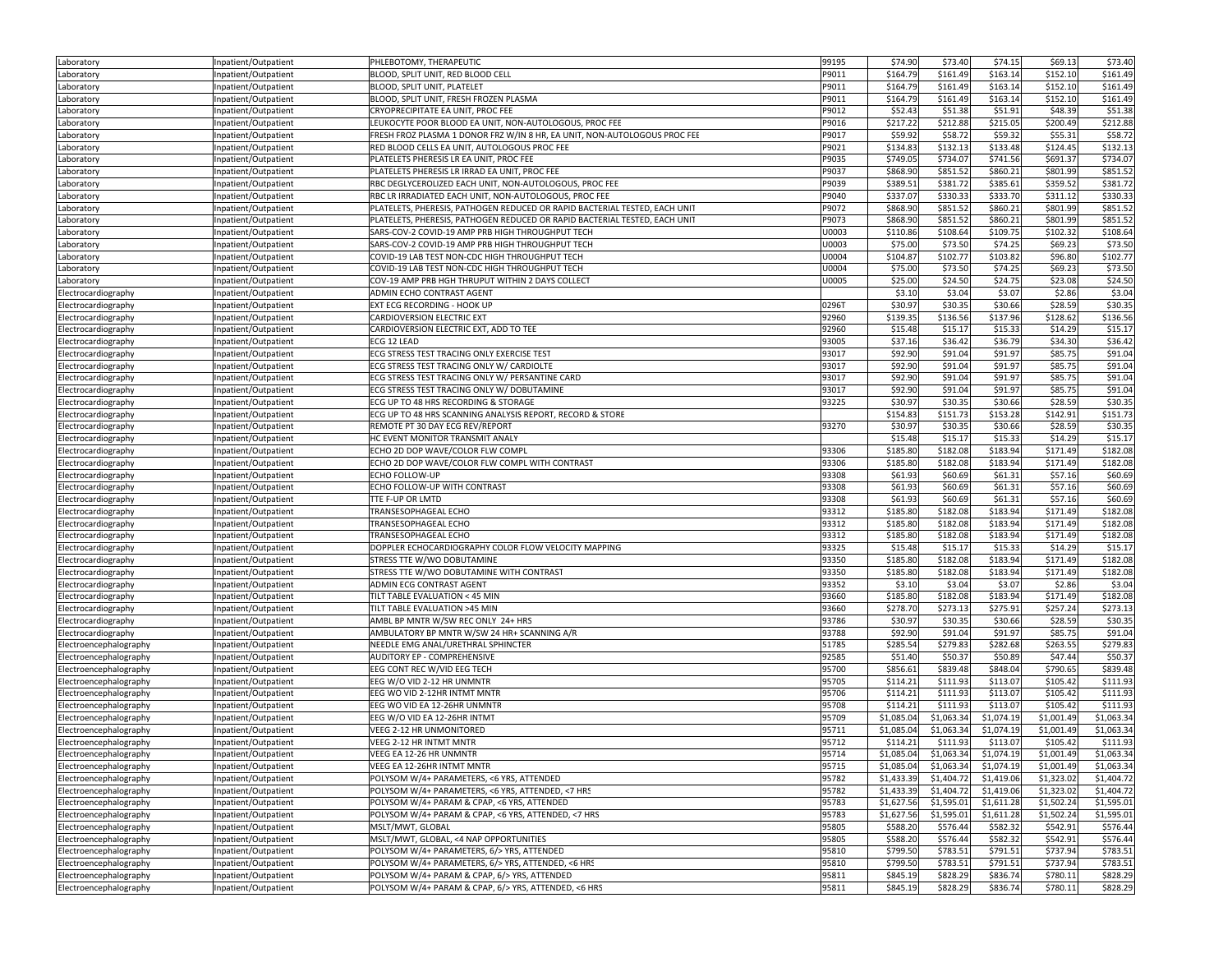| Electroencephalography                       | Inpatient/Outpatient                         | EEG 41-60 MINUTES                                          | 95812          | \$428.30             | \$419.73             | \$424.02             | \$395.32             | \$419.73             |
|----------------------------------------------|----------------------------------------------|------------------------------------------------------------|----------------|----------------------|----------------------|----------------------|----------------------|----------------------|
| Electroencephalography                       | Inpatient/Outpatient                         | EEG EXTND MNTR 61-119 MIN                                  | 95813          | \$513.97             | \$503.69             | \$508.83             | \$474.39             | \$503.69             |
| Electroencephalography                       | Inpatient/Outpatient                         | EEG AWAKE AND DROWSY                                       | 95816          | \$485.41             | \$475.70             | \$480.56             | \$448.03             | \$475.70             |
| Electroencephalography                       | Inpatient/Outpatient                         | EEG AWAKE & DROWSY-REDUCD SERV                             | 95816          | \$485.41             | \$475.70             | \$480.56             | \$448.03             | \$475.70             |
| Electroencephalography                       | Inpatient/Outpatient                         | EEG AWAKE AND ASLEEP                                       | 95819          | \$576.78             | \$565.24             | \$571.01             | \$532.37             | \$565.24             |
| Electroencephalography                       | Inpatient/Outpatient                         | EEG AWAKE & ASLEEP-REDUCD SERV                             | 95819          | \$576.78             | \$565.24             | \$571.01             | \$532.37             | \$565.24             |
| Electroencephalography                       | Inpatient/Outpatient                         | EEG ASLEEP ONLY OR COMA                                    | 95822          | \$508.25             | \$498.09             | \$503.17             | \$469.11             | \$498.09             |
| Electroencephalography                       | Inpatient/Outpatient                         | EEG ASLEEP ONLY OR COMA-REDUCD                             | 95822          | \$508.25             | \$498.09             | \$503.17             | \$469.11             | \$498.09             |
| Electroencephalography                       | Inpatient/Outpatient                         | EEG, CEREBRAL SILENCE, EVAL                                | 95824          | \$228.43             | \$223.86             | \$226.15             | \$210.84             | \$223.86             |
| Electroencephalography                       | Inpatient/Outpatient                         | NEEDLE EMG TWO EXTREMITIES                                 | 95861          | \$148.48             | \$145.51             | \$147.00             | \$137.05             | \$145.51             |
| Electroencephalography                       | Inpatient/Outpatient                         | EMG, CRANIAL NERVE UNILATERAL                              | 95867          | \$85.66              | \$83.95              | \$84.80              | \$79.06              | \$83.95              |
| Electroencephalography                       | Inpatient/Outpatient                         | MUSCLE TEST NONPARASPINAL 1 EXTREMITY                      | 95870          | \$114.21             | \$111.93             | \$113.07             | \$105.42             | \$111.93             |
| Electroencephalography                       | Inpatient/Outpatient                         | MUSC TEST DONE W/N TEST COMP, EA EXTREMITY                 | 95886          | \$74.24              | \$72.76              | \$73.50              | \$68.52              | \$72.76              |
|                                              | Inpatient/Outpatient                         | MUSC TST DONE W/N TST NONEXT                               | 95887          | \$68.53              | \$67.16              | \$67.84              | \$63.25              | \$67.16              |
| Electroencephalography                       |                                              |                                                            |                | \$68.53              | \$67.16              |                      |                      | \$67.1               |
| Electroencephalography                       | Inpatient/Outpatient                         | MUSC TST DONE W/N TST NONEXT<br>NERVE CNDJ TST 1-2 STUDIES | 95887<br>95907 | \$68.53              | \$67.16              | \$67.84<br>\$67.84   | \$63.25<br>\$63.25   | \$67.16              |
| Electroencephalography                       | Inpatient/Outpatient                         |                                                            |                |                      |                      |                      |                      |                      |
| Electroencephalography                       | Inpatient/Outpatient                         | NERVE CNDJ TST 3-4 STUDIES                                 | 95908          | \$91.37              | \$89.54              | \$90.46              | \$84.33              | \$89.54              |
| Electroencephalography                       | Inpatient/Outpatient                         | NERVE CNDJ TST 5-6 STUDIES                                 | 95909          | \$108.50             | \$106.33             | \$107.42             | \$100.15             | \$106.33             |
| Electroencephalography                       | Inpatient/Outpatient                         | NERVE CNDJ TST 7-8 STUDIES                                 | 95910          | \$142.77             | \$139.91             | \$141.34             | \$131.78             | \$139.91             |
| Electroencephalography                       | Inpatient/Outpatient                         | NERVE CNDJ TST 9-10 STUDIES                                | 95911          | \$159.90             | \$156.70             | \$158.30             | \$147.59             | \$156.70             |
| Electroencephalography                       | Inpatient/Outpatient                         | NERVE CNDJ TST 11-12 STUDIES                               | 95912          | \$159.90             | \$156.70             | \$158.30             | \$147.59             | \$156.70             |
| Electroencephalography                       | Inpatient/Outpatient                         | EP BASELINE UPPER                                          | 95925          | \$177.03             | \$173.49             | \$175.26             | \$163.40             | \$173.49             |
| Electroencephalography                       | Inpatient/Outpatient                         | EP BASELINE LOWER                                          | 95926          | \$171.32             | \$167.89             | \$169.61             | \$158.13             | \$167.89             |
| Electroencephalography                       | Inpatient/Outpatient                         | NEUROMUSCULAR JUNCTION TEST EA NERVE, ANY METHOD           | 95937          | \$74.24              | \$72.76              | \$73.50              | \$68.52              | \$72.76              |
| Electroencephalography                       | Inpatient/Outpatient                         | SOMATOSENSORY TESTING UPR&LWR LIMBS                        | 95938          | \$473.99             | \$464.51             | \$469.25             | \$437.49             | \$464.51             |
| Electroencephalography                       | Inpatient/Outpatient                         | C MOTOR EVOKED UPR&LWR LIMBS                               | 95939          | \$616.76             | \$604.42             | \$610.59             | \$569.27             | \$604.42             |
| Electroencephalography                       | Inpatient/Outpatient                         | IONM REMOTE/>1 PT OR PER HR                                | 95941          | \$17.13              | \$16.79              | \$16.96              | \$15.81              | \$16.79              |
| Electroencephalography                       | Inpatient/Outpatient                         | MONITOR CEREBR SEIZURE 16/> CH EEG, EA 24 HRS              | 95951          | \$456.86             | \$447.72             | \$452.29             | \$421.68             | \$447.72             |
| Electroencephalography                       | Inpatient/Outpatient                         | MONITOR CEREBR SEIZURE 16/> CH EEG, REDUCED                | 95951          | \$456.86             | \$447.72             | \$452.29             | \$421.68             | \$447.72             |
| Electroencephalography                       | Inpatient/Outpatient                         | MONITOR CEREBR SEIZURE 16/> CH EEG, EA 24 HRS              | 95951          | \$1,941.65           | \$1,902.82           | \$1,922.23           | \$1,792.14           | \$1,902.82           |
| Electroencephalography                       | Inpatient/Outpatient                         | MONITOR CEREBR SEIZURE 16/> CH EEG, REDUCED                | 95951          | \$1,941.65           | \$1,902.82           | \$1,922.23           | \$1,792.14           | \$1,902.8            |
| Electroencephalography                       | Inpatient/Outpatient                         | CEREBR SEIZURE PORT 16 CH EEG, EA 24 HRS                   | 95953          | \$416.88             | \$408.54             | \$412.71             | \$384.78             | \$408.5              |
| Electroencephalography                       | Inpatient/Outpatient                         | CEREBR SEIZURE PORT 16 CH EEG, REDUCED                     | 95953          | \$416.88             | \$408.54             | \$412.71             | \$384.78             | \$408.5              |
| Electroencephalography                       | Inpatient/Outpatient                         | MONITOR CEREBR SEIZURE 16 CH EEG, EA 24 HRS, ATTENDED      | 95956          | \$2,307.13           | \$2,260.99           | \$2,284.06           | \$2,129.48           | \$2,260.99           |
| Electroencephalography                       | Inpatient/Outpatient                         | MONITOR CEREBR SEIZURE 16 CH EEG, ATTENDED, REDUCED        | 95956          | \$2,307.13           | \$2,260.99           | \$2,284.06           | \$2,129.48           | \$2,260.99           |
|                                              |                                              |                                                            |                |                      |                      |                      |                      |                      |
| Radiology-Diagnostic                         | Inpatient/Outpatient                         | MANDIBLE PARTL LESS THAN 4 VWS                             | 70100          | \$134.42             | \$131.73             | \$133.08             | \$124.07             | \$131.73             |
|                                              |                                              | MANDIBLE 4VIEWS                                            | 70110          | \$134.42             | \$131.73             | \$133.08             | \$124.07             | \$131.73             |
| Radiology-Diagnostic                         | Inpatient/Outpatient                         | FACIAL BONES, LESS 3 VIEWS                                 | 70140          | \$96.01              | \$94.09              | \$95.05              | \$88.62              | \$94.09              |
| Radiology-Diagnostic                         | Inpatient/Outpatient                         | HC FACIAL BONES COMPLETE                                   | 70150          | \$153.62             |                      | \$152.08             | \$141.79             |                      |
| Radiology-Diagnostic                         | Inpatient/Outpatient                         |                                                            |                |                      | \$150.55             |                      |                      | \$150.55             |
| Radiology-Diagnostic                         | Inpatient/Outpatient                         | NASAL BONES COMPLETE<br>ORBITS COMP 4 VIEWS                | 70160<br>70200 | \$134.42<br>\$153.62 | \$131.73<br>\$150.55 | \$133.08<br>\$152.08 | \$124.07<br>\$141.79 | \$131.73<br>\$150.55 |
| Radiology-Diagnostic                         | Inpatient/Outpatient                         |                                                            | 70210          |                      |                      |                      |                      |                      |
| Radiology-Diagnostic                         | Inpatient/Outpatient                         | SINUS PARA LESS 3 VIEWS                                    | 70220          | \$115.21<br>\$134.42 | \$112.91<br>\$131.73 | \$114.06<br>\$133.08 | \$106.34<br>\$124.07 | \$112.91             |
| Radiology-Diagnostic                         | Inpatient/Outpatient                         | SINUS, PARA 3 VIEWS                                        |                |                      |                      |                      |                      | \$131.73             |
| Radiology-Diagnostic                         | Inpatient/Outpatient                         | SKULL LESS THAN 4 VIEWS                                    | 70250          | \$134.42             | \$131.73             | \$133.08             | \$124.07             | \$131.7              |
| Radiology-Diagnostic                         | Inpatient/Outpatient                         | SKULL COMP MIN 4 VIEWS                                     | 70260          | \$153.62             | \$150.55             | \$152.08             | \$141.79             | \$150.5              |
| Radiology-Diagnostic                         | Inpatient/Outpatient                         | TEMPMAND JNT, OPN&CLSD MOUTH UNILATERAL                    | 70328          | \$115.21             | \$112.91             | \$114.06             | \$106.34             | \$112.91             |
| Radiology-Diagnostic                         | Inpatient/Outpatient                         | TMJ JOINT - BILATERAL                                      | 70330          | \$192.02             | \$188.18             | \$190.10             | \$177.23             | \$188.18             |
| Radiology-Diagnostic                         | Inpatient/Outpatient                         | NECK SOFT TISSUE                                           | 70360          | \$96.01              | \$94.09              | \$95.05              | \$88.62              | \$94.09              |
| Radiology-Diagnostic                         | Inpatient/Outpatient                         | CHEST 1 VIEW                                               | 71010          | \$76.81              | \$75.27              | \$76.04              | \$70.90              | \$75.27              |
| Radiology-Diagnostic                         | Inpatient/Outpatient                         | CHEST 2 VIEWS                                              | 71020          | \$96.01              | \$94.09              | \$95.05              | \$88.62              | \$94.09              |
| Radiology-Diagnostic                         | Inpatient/Outpatient                         | CHEST, FRONT&LAT W/ APICAL LORDOTIC PROC                   | 71021          | \$115.21             | \$112.91             | \$114.06             | \$106.34             | \$112.91             |
| Radiology-Diagnostic                         | Inpatient/Outpatient                         | CHEST, FRONT&LAT W/ OBLIQUE PROJECTIONS                    | 71022          | \$134.42             | \$131.73             | \$133.08             | \$124.07             | \$131.73             |
| Radiology-Diagnostic                         | Inpatient/Outpatient                         | CHEST, FRONT&LAT WITH FLUOROSCOPY                          | 71023          | \$230.43             | \$225.82             | \$228.13             | \$212.69             | \$225.82             |
| Radiology-Diagnostic                         | Inpatient/Outpatient                         | CHEST, COMPLETE MIN OF 4 VIEWS                             | 71030          | \$134.42             | \$131.73             | \$133.08             | \$124.07             | \$131.73             |
| Radiology-Diagnostic                         | Inpatient/Outpatient                         | CHEST, COMPLETE MIN OF 4 VIEWS W/FLUORO                    | 71034          | \$326.44             | \$319.91             | \$323.18             | \$301.30             | \$319.91             |
| Radiology-Diagnostic                         | Inpatient/Outpatient                         | CHEST SPEC VIEWS, LAT DECUB, BUCKY                         | 71035          | \$134.42             | \$131.73             | \$133.08             | \$124.07             | \$131.73             |
| Radiology-Diagnostic                         | Inpatient/Outpatient                         | X-RAY EXAM CHEST 1 VIEW                                    | 71045          | \$57.61              | \$56.46              | \$57.03              | \$53.17              | \$56.46              |
| Radiology-Diagnostic                         | inpatient/Outpatient                         | X-RAY EXAM CHEST 2 VIEWS                                   | 71046          | \$96.01              | \$94.09              | \$95.05              | \$88.62              | \$94.09              |
| Radiology-Diagnostic                         | Inpatient/Outpatient                         | X-RAY EXAM CHEST 3 VIEWS                                   | 71047          | \$134.42             | \$131.73             | \$133.08             | \$124.07             | \$131.73             |
| Radiology-Diagnostic                         | Inpatient/Outpatient                         | X-RAY EXAM CHEST 4+ VIEWS                                  | 71048          | \$134.42             | \$131.73             | \$133.08             | \$124.07             | \$131.73             |
| Radiology-Diagnostic                         | Inpatient/Outpatient                         | RIBS UNILATERAL 2 VIEWS                                    | 71100          | \$115.21             | \$112.91             | \$114.06             | \$106.34             | \$112.91             |
| Radiology-Diagnostic                         | Inpatient/Outpatient                         | RIBS UNILATERAL, W PA CHEST, 3 VIEWS                       | 71101          | \$115.21             | \$112.91             | \$114.06             | \$106.34             | \$112.91             |
| Radiology-Diagnostic                         | Inpatient/Outpatient                         | RIBS BILATERAL 3 VIEWS                                     | 71110          | \$134.42             | \$131.73             | \$133.08             | \$124.07             | \$131.73             |
| Radiology-Diagnostic                         | Inpatient/Outpatient                         | BILAT RIBS INCL POST ANT CHEST, 4 VIEWS                    | 71111          | \$172.82             | \$169.36             | \$171.09             | \$159.51             | \$169.36             |
| Radiology-Diagnostic                         | Inpatient/Outpatient                         | STERNUM 2 VIEWS                                            | 71120          | \$96.01              | \$94.09              | \$95.05              | \$88.62              | \$94.09              |
| Radiology-Diagnostic                         | Inpatient/Outpatient                         | STERNOCLAVICULAR JOINT(S) 3 VIEWS                          | 71130          | \$134.42             | \$131.73             | \$133.08             | \$124.07             | \$131.73             |
| Radiology-Diagnostic                         | Inpatient/Outpatient                         | SPINE 1 VIEW                                               | 72020          | \$76.81              | \$75.27              | \$76.04              | \$70.90              | \$75.27              |
| Radiology-Diagnostic<br>Radiology-Diagnostic | Inpatient/Outpatient<br>Inpatient/Outpatient | SPINE CERVICAL 2 OR 3 VIEWS<br>SPINE-CERVICAL MIN 4 VIEWS  | 72040<br>72050 | \$115.21<br>\$153.62 | \$112.91<br>\$150.55 | \$114.06<br>\$152.08 | \$106.34<br>\$141.79 | \$112.91<br>\$150.55 |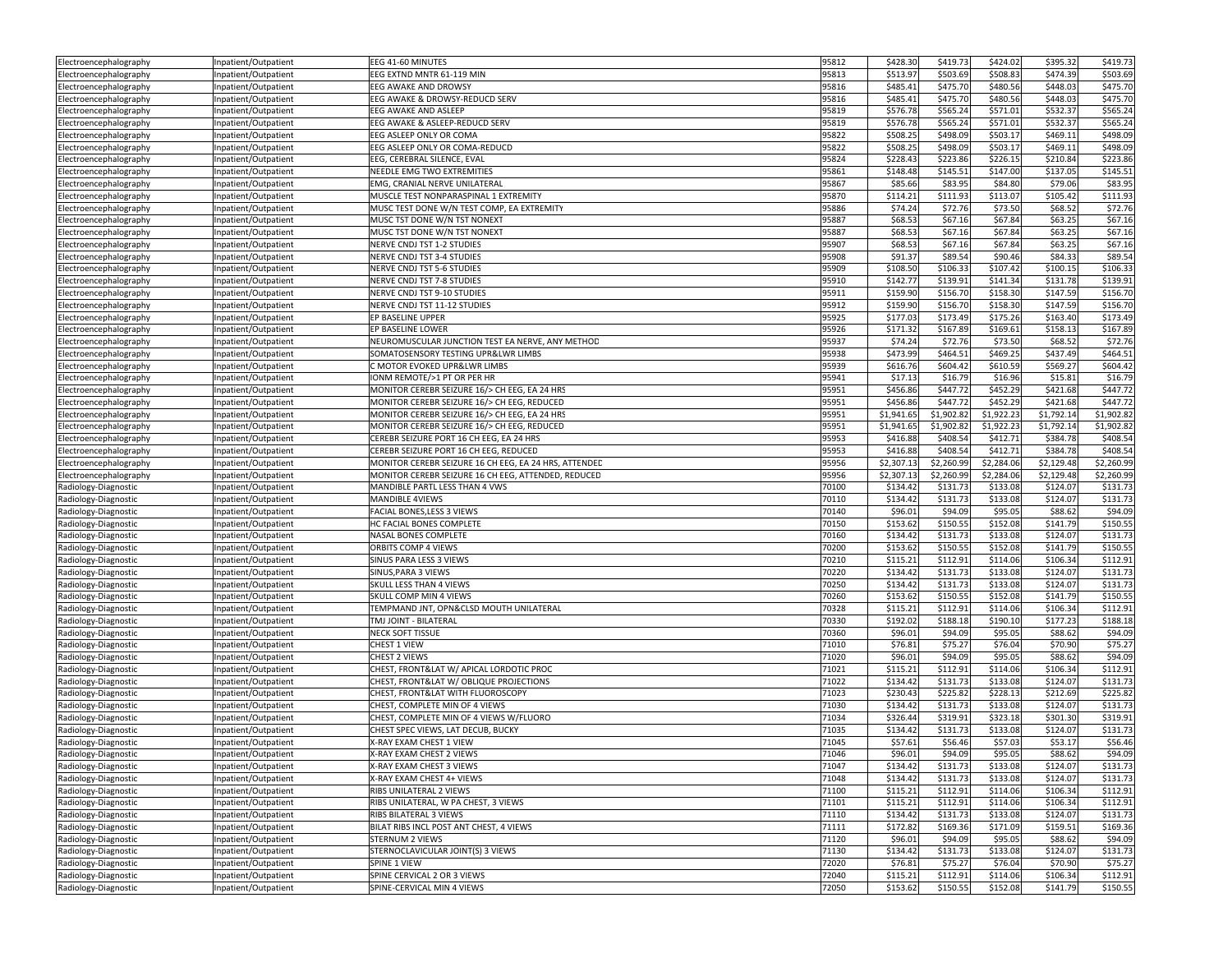| Radiology-Diagnostic | Inpatient/Outpatient | SPINE CERVICAL W FLEX + EXT                 | 72052 | \$211.22   | \$207.00   | \$209.11   | \$194.96   | \$207.00   |
|----------------------|----------------------|---------------------------------------------|-------|------------|------------|------------|------------|------------|
| Radiology-Diagnostic | Inpatient/Outpatient | SPINE THOR 2 VIEWS                          | 72070 | \$115.21   | \$112.91   | \$114.06   | \$106.34   | \$112.91   |
| Radiology-Diagnostic | Inpatient/Outpatient | THOR SPINE WITH SWIM VIEW                   | 72072 | \$134.42   | \$131.73   | \$133.08   | \$124.07   | \$131.73   |
| Radiology-Diagnostic | Inpatient/Outpatient | T SPINE MIN 4 VIEWS                         | 72074 | \$153.62   | \$150.55   | \$152.08   | \$141.79   | \$150.55   |
| Radiology-Diagnostic | Inpatient/Outpatient | THORACOLUMBAR SPINE                         | 72080 | \$96.01    | \$94.09    | \$95.05    | \$88.62    | \$94.09    |
| Radiology-Diagnostic | Inpatient/Outpatient | SPINE LUMBAR TWO/THREE VIEWS                | 72100 | \$134.42   | \$131.73   | \$133.08   | \$124.07   | \$131.73   |
| Radiology-Diagnostic | Inpatient/Outpatient | SPINE LUMBAR COMP MIN 4 VIEWS               | 72110 | \$172.82   | \$169.36   | \$171.09   | \$159.51   | \$169.36   |
| Radiology-Diagnostic | Inpatient/Outpatient | SPINE LUMBOSACRAL COMP W/BEND               | 72114 | \$249.63   | \$244.64   | \$247.13   | \$230.41   | \$244.64   |
| Radiology-Diagnostic | Inpatient/Outpatient | SPINE LUMBOSACRAL BEND VW ONLY              | 72120 | \$153.62   | \$150.55   | \$152.08   | \$141.79   | \$150.55   |
| Radiology-Diagnostic | Inpatient/Outpatient | PELVIS 1 OR 2 VIEWS                         | 72170 | \$115.21   | \$112.91   | \$114.06   | \$106.34   | \$112.91   |
| Radiology-Diagnostic | Inpatient/Outpatient | PELVIS COMPLETE 3 VIEWS                     | 72190 | \$153.62   | \$150.55   | \$152.08   | \$141.79   | \$150.55   |
| Radiology-Diagnostic | Inpatient/Outpatient | SACROILIAC JOINTS 1-2 VIEWS                 | 72200 | \$96.01    | \$94.09    | \$95.05    | \$88.62    | \$94.09    |
|                      |                      | SACRAL JOINTS 3 VIEWS                       | 72202 | \$134.42   | \$131.73   | \$133.08   | \$124.07   | \$131.73   |
| Radiology-Diagnostic | Inpatient/Outpatient | SACRUM/COCCYX 2 VIEWS                       |       |            |            |            |            |            |
| Radiology-Diagnostic | Inpatient/Outpatient |                                             | 72220 | \$96.01    | \$94.09    | \$95.05    | \$88.62    | \$94.09    |
| Radiology-Diagnostic | Inpatient/Outpatient | CLAVICLE, COMPLETE                          | 73000 | \$96.01    | \$94.09    | \$95.05    | \$88.62    | \$94.09    |
| Radiology-Diagnostic | Inpatient/Outpatient | <b>SCAPULA COMPLETE</b>                     | 73010 | \$115.21   | \$112.91   | \$114.06   | \$106.34   | \$112.91   |
| Radiology-Diagnostic | Inpatient/Outpatient | SHOULDER ONE VIEW                           | 73020 | \$76.81    | \$75.27    | \$76.04    | \$70.90    | \$75.27    |
| Radiology-Diagnostic | Inpatient/Outpatient | SHOULDER COMPLETE, MIN OF 2 VIEWS           | 73030 | \$96.01    | \$94.09    | \$95.05    | \$88.62    | \$94.09    |
| Radiology-Diagnostic | Inpatient/Outpatient | ACROMIOCLAVICULAR JOINTS                    | 73050 | \$134.42   | \$131.73   | \$133.08   | \$124.07   | \$131.73   |
| Radiology-Diagnostic | Inpatient/Outpatient | HC HUMERUS, MIN OF 2 VIEWS                  | 73060 | \$115.21   | \$112.91   | \$114.06   | \$106.34   | \$112.91   |
| Radiology-Diagnostic | Inpatient/Outpatient | <b>ELBOW 2 VIEWS</b>                        | 73070 | \$96.01    | \$94.09    | \$95.05    | \$88.62    | \$94.09    |
| Radiology-Diagnostic | Inpatient/Outpatient | ELBOW COMPLETE, MIN OF 3 VIEWS              | 73080 | \$115.21   | \$112.91   | \$114.06   | \$106.34   | \$112.91   |
| Radiology-Diagnostic | Inpatient/Outpatient | FOREARM, TWO VIEWS                          | 73090 | \$96.01    | \$94.09    | \$95.05    | \$88.62    | \$94.09    |
| Radiology-Diagnostic | Inpatient/Outpatient | UPPER EXTREMITY, INFANT, MIN OF 2 VIEWS     | 73092 | \$96.01    | \$94.09    | \$95.05    | \$88.62    | \$94.09    |
| Radiology-Diagnostic | Inpatient/Outpatient | WRIST, TWO VIEWS                            | 73100 | \$115.21   | \$112.91   | \$114.06   | \$106.34   | \$112.91   |
| Radiology-Diagnostic | Inpatient/Outpatient | WRIST, COMPLETE, MIN OF 3 VIEWS             | 73110 | \$134.42   | \$131.73   | \$133.08   | \$124.07   | \$131.73   |
| Radiology-Diagnostic | Inpatient/Outpatient | HAND, 2 VIEWS                               | 73120 | \$96.01    | \$94.09    | \$95.05    | \$88.62    | \$94.09    |
| Radiology-Diagnostic | Inpatient/Outpatient | HAND 1 VIEW                                 | 73120 | \$96.01    | \$94.09    | \$95.05    | \$88.62    | \$94.09    |
| Radiology-Diagnostic | Inpatient/Outpatient | HAND, MIN OF 3 VIEWS                        | 73130 | \$115.21   | \$112.91   | \$114.06   | \$106.34   | \$112.91   |
| Radiology-Diagnostic | Inpatient/Outpatient | FINGER(S), MIN OF 2 VIEWS                   | 73140 | \$134.42   | \$131.73   | \$133.08   | \$124.07   | \$131.73   |
| Radiology-Diagnostic | Inpatient/Outpatient | X-RAY EXAM HIP UNI 1 VIEW                   | 73501 | \$115.21   | \$112.91   | \$114.06   | \$106.34   | \$112.91   |
| Radiology-Diagnostic | Inpatient/Outpatient | X-RAY EXAM HIP UNI 2-3 VIEWS                | 73502 | \$153.62   | \$150.55   | \$152.08   | \$141.79   | \$150.55   |
| Radiology-Diagnostic | Inpatient/Outpatient | X-RAY EXAM HIPS BI 2 VIEWS                  | 73521 | \$153.62   | \$150.55   | \$152.08   | \$141.79   | \$150.55   |
| Radiology-Diagnostic | Inpatient/Outpatient | X-RAY EXAM HIPS BI 3-4 VIEWS                | 73522 | \$172.82   | \$169.36   | \$171.09   | \$159.51   | \$169.36   |
| Radiology-Diagnostic | Inpatient/Outpatient | X-RAY EXAM HIPS BI 5/> VIEWS                | 73523 | \$211.22   | \$207.00   | \$209.11   | \$194.96   | \$207.00   |
| Radiology-Diagnostic | Inpatient/Outpatient | X-RAY EXAM OF FEMUR 1                       | 73551 | \$96.01    | \$94.09    | \$95.05    | \$88.62    | \$94.09    |
| Radiology-Diagnostic | Inpatient/Outpatient | X-RAY EXAM OF FEMUR 2/>                     | 73552 | \$115.21   | \$112.91   | \$114.06   | \$106.34   | \$112.91   |
| Radiology-Diagnostic | Inpatient/Outpatient | KNEE, ONE OR TWO VIEWS                      | 73560 | \$115.21   | \$112.91   | \$114.06   | \$106.34   | \$112.91   |
| Radiology-Diagnostic | Inpatient/Outpatient | HC KNEE, THREE VIEWS                        | 73562 | \$134.42   | \$131.73   | \$133.08   | \$124.07   | \$131.73   |
| Radiology-Diagnostic | Inpatient/Outpatient | KNEE, COMPLETE, 4 OR MORE VIEWS             | 73564 | \$153.62   | \$150.55   | \$152.08   | \$141.79   | \$150.55   |
| Radiology-Diagnostic | Inpatient/Outpatient | BOTH KNEES, STANDING ANTEROPOSTERIOR        | 73565 | \$153.62   | \$150.55   | \$152.08   | \$141.79   | \$150.55   |
| Radiology-Diagnostic | Inpatient/Outpatient | TIBIA & FIBULA, TWO VIEWS                   | 73590 | \$115.21   | \$112.91   | \$114.06   | \$106.34   | \$112.91   |
|                      |                      | LOWER EXTREMITY, INFANT, MIN OF 2 VIEWS     | 73592 | \$96.01    | \$94.09    | \$95.05    | \$88.62    | \$94.09    |
| Radiology-Diagnostic | Inpatient/Outpatient | ANKLE, TWO VIEWS                            | 73600 | \$115.21   | \$112.91   | \$114.06   | \$106.34   | \$112.91   |
| Radiology-Diagnostic | Inpatient/Outpatient | ANKLE, COMPLETE, MIN OF 3 VIEWS             | 73610 | \$115.21   | \$112.91   | \$114.06   |            | \$112.91   |
| Radiology-Diagnostic | Inpatient/Outpatient |                                             | 73620 |            |            |            | \$106.34   | \$94.09    |
| Radiology-Diagnostic | Inpatient/Outpatient | FOOT, TWO VIEWS                             |       | \$96.01    | \$94.09    | \$95.05    | \$88.62    |            |
| Radiology-Diagnostic | Inpatient/Outpatient | FOOT, COMPLETE, MIN OF 3 VIEWS              | 73630 | \$115.21   | \$112.91   | \$114.06   | \$106.34   | \$112.91   |
| Radiology-Diagnostic | Inpatient/Outpatient | CALCANEUS, MIN OF TWO VIEWS                 | 73650 | \$96.01    | \$94.09    | \$95.05    | \$88.62    | \$94.09    |
| Radiology-Diagnostic | Inpatient/Outpatient | TOE(S), MINIMUN OF TWO VIEWS                | 73660 | \$115.21   | \$112.91   | \$114.06   | \$106.34   | 5112.91    |
| Radiology-Diagnostic | Inpatient/Outpatient | ABDOMEN, SINGLE AP VIEW                     | 74000 | \$76.81    | \$75.27    | \$76.04    | \$70.90    | \$75.27    |
| Radiology-Diagnostic | Inpatient/Outpatient | ABDOMEN, AP & OBLIQUE & CONE VIEWS          | 74010 | \$134.42   | \$131.73   | \$133.08   | \$124.07   | \$131.73   |
| Radiology-Diagnostic | Inpatient/Outpatient | X-RAY EXAM ABDOMEN 1 VIEW                   | 74018 | \$96.01    | \$94.09    | \$95.05    | \$88.62    | \$94.09    |
| Radiology-Diagnostic | Inpatient/Outpatient | X-RAY EXAM ABDOMEN 2 VIEWS                  | 74019 | \$115.21   | \$112.91   | \$114.06   | \$106.34   | \$112.91   |
| Radiology-Diagnostic | Inpatient/Outpatient | ABDOMEN, COMP, INCLD DECUB &/OR ERECT VIEWS | 74020 | \$134.42   | \$131.73   | \$133.08   | \$124.07   | \$131.73   |
| Radiology-Diagnostic | Inpatient/Outpatient | X-RAY EXAM ABDOMEN 3+ VIEWS                 | 74021 | \$134.42   | \$131.73   | \$133.08   | \$124.07   | \$131.7    |
| Radiology-Diagnostic | Inpatient/Outpatient | X-RAY EXAM COMPLETE ABDOMEN                 | 74022 | \$153.62   | \$150.55   | \$152.08   | \$141.79   | \$150.55   |
| Radiology-Diagnostic | Inpatient/Outpatient | X-RAY XM ESOPHAGUS 1CNTRST                  | 74220 | \$345.64   | \$338.73   | \$342.18   | \$319.03   | \$338.73   |
| Radiology-Diagnostic | inpatient/Outpatient | X-RAY XM SWLNG FUNCJ C+                     | 74230 | \$537.66   | \$526.91   | \$532.28   | \$496.26   | \$526.91   |
| Radiology-Diagnostic | Inpatient/Outpatient | X-RAY XM UPR GI TRC 1CNTRST                 | 74240 | \$422.45   | \$414.00   | \$418.23   | \$389.92   | \$414.00   |
| Radiology-Diagnostic | Inpatient/Outpatient | UPPER GI W/KUB                              | 74241 | \$441.65   | \$432.82   | \$437.23   | \$407.64   | \$432.82   |
| Radiology-Diagnostic | Inpatient/Outpatient | UPPER GI & SMALL BOWEL                      | 74250 | \$672.08   | \$658.64   | \$665.36   | \$620.33   | \$658.64   |
| Radiology-Diagnostic | Inpatient/Outpatient | X-RAY XM UPR GI TRC 2CNTRST                 | 74246 | \$499.26   | \$489.27   | \$494.27   | \$460.82   | \$489.27   |
| Radiology-Diagnostic | Inpatient/Outpatient | UPPER GI W AIR W KUB                        | 74247 | \$576.07   | \$564.55   | \$570.31   | \$531.71   | \$564.55   |
| Radiology-Diagnostic | Inpatient/Outpatient | RAD SMALL INTESTINE FOLLOW-THROUGH STUDY    | 74248 | \$249.63   | \$244.64   | \$247.13   | \$230.41   | \$244.64   |
| Radiology-Diagnostic | Inpatient/Outpatient | UPPER GI W AIR W SMALL BOWEL                | 74249 | \$748.89   | \$733.91   | \$741.40   | \$691.23   | \$733.91   |
| Radiology-Diagnostic | Inpatient/Outpatient | X-RAY XM SM INT 1CNTRST STD                 | 74250 | \$422.45   | \$414.00   | \$418.23   | \$389.92   | \$414.00   |
| Radiology-Diagnostic | Inpatient/Outpatient | X-RAY XM SM INT 2CNTRST STD                 | 74251 | \$2,073.84 | \$2,032.36 | \$2,053.10 | \$1,914.15 | \$2,032.36 |
| Radiology-Diagnostic | Inpatient/Outpatient | X-RAY XM COLON 1CNTRST STD                  | 74270 | \$614.47   | \$602.18   | \$608.33   | \$567.16   | \$602.18   |
| Radiology-Diagnostic | Inpatient/Outpatient | X-RAY XM COLON 2CNTRST STD                  | 74280 | \$883.30   | \$865.63   | \$874.47   | \$815.29   | \$865.63   |
|                      |                      |                                             |       |            |            |            |            |            |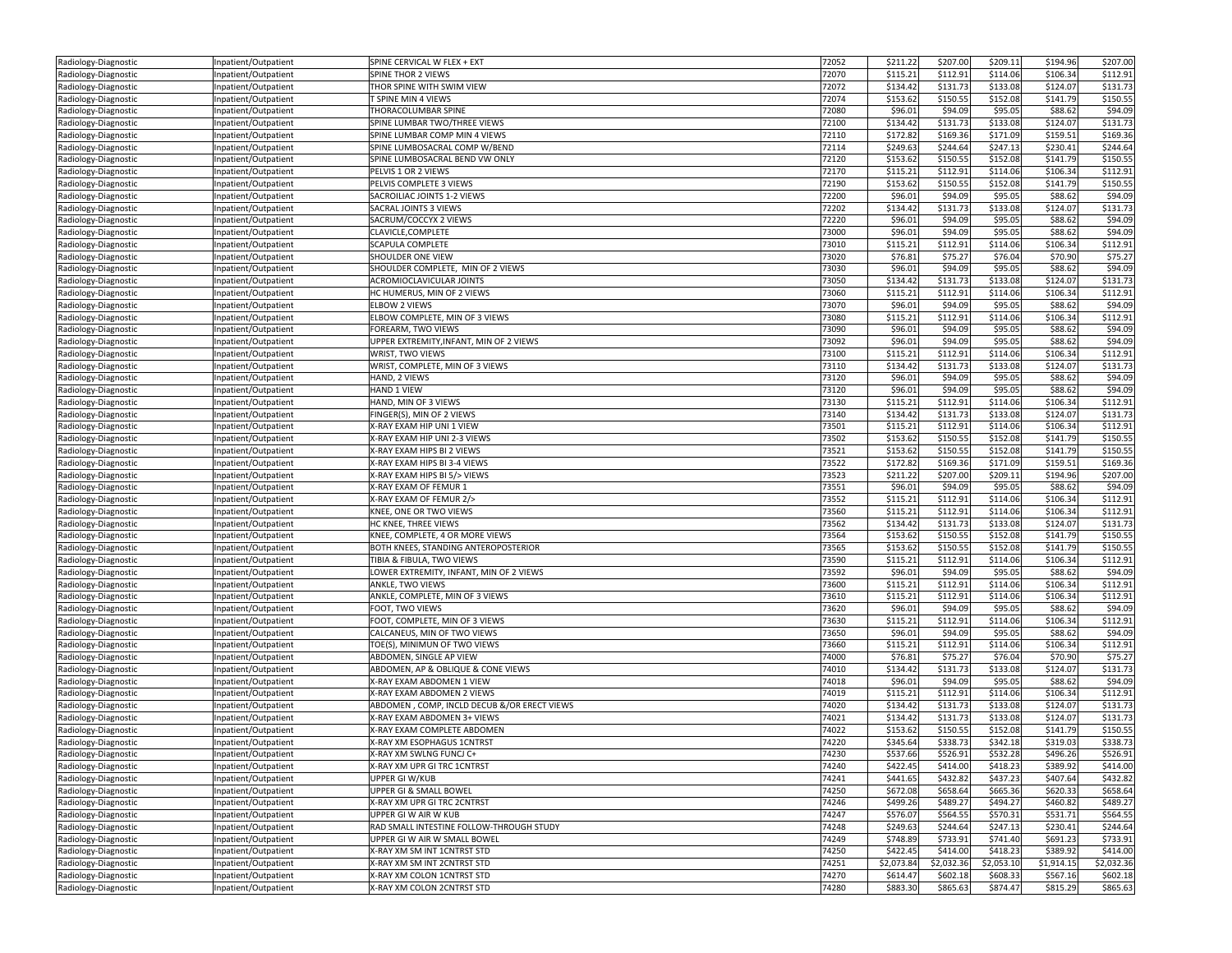| Radiology-Diagnostic                         | Inpatient/Outpatient                         | BARIUM ENEMA, CNTRST/AIR, FOR OBSTR REDUCT                                         | 74283          | \$576.07   | \$564.55             | \$570.31   | \$531.71   | \$564.55   |
|----------------------------------------------|----------------------------------------------|------------------------------------------------------------------------------------|----------------|------------|----------------------|------------|------------|------------|
| Radiology-Diagnostic                         | Inpatient/Outpatient                         | UROGRAPHY, INFUSION, DRIP TECHNIQUE                                                | 74410          | \$460.85   | \$451.63             | \$456.24   | \$425.36   | \$451.63   |
| Radiology-Diagnostic                         | Inpatient/Outpatient                         | UROGRAPHY, RETROGRADE, W OR WO KUB                                                 | 74420          | \$595.27   | \$583.36             | \$589.32   | \$549.43   | \$583.36   |
| Radiology-Diagnostic                         | Inpatient/Outpatient                         | FLUOROSCOPY, UP TO 1 HOUR PHYS TIME                                                | 76000          | \$211.22   | \$207.00             | \$209.11   | \$194.96   | \$207.00   |
| Radiology-Diagnostic                         | Inpatient/Outpatient                         | FOREIGN BODY, SINGLE VIEW CHILD                                                    | 76010          | \$96.01    | \$94.09              | \$95.05    | \$88.62    | \$94.09    |
| Radiology-Diagnostic                         | Inpatient/Outpatient                         | ABSCESS, FISTULA OR SINUS TRACT STUDY                                              | 76080          | \$153.62   | \$150.55             | \$152.08   | \$141.79   | \$150.55   |
| Radiology-Diagnostic                         | Inpatient/Outpatient                         | SURGICAL SPECIMEN RADIOGRAPHY                                                      | 76098          | \$38.40    | \$37.63              | \$38.02    | \$35.44    | \$37.63    |
| Radiology-Diagnostic                         | Inpatient/Outpatient                         | ECHOENCEPHALOGRAPHY                                                                | 76506          | \$460.85   | \$451.63             | \$456.24   | \$425.36   | \$451.6    |
| Radiology-Diagnostic                         | Inpatient/Outpatient                         | US, SOFT TISSUES OF HEAD & NECK                                                    | 76536          | \$480.06   | \$470.46             | \$475.26   | \$443.10   | \$470.46   |
| Radiology-Diagnostic                         | Inpatient/Outpatient                         | US, CHEST (INCLUDES MEDIASTINUM)                                                   | 76604          | \$326.44   | \$319.91             | \$323.18   | \$301.30   | \$319.91   |
| Radiology-Diagnostic                         | Inpatient/Outpatient                         | ULTRASOUND BREAST COMPLETE                                                         | 76641          | \$384.05   | \$376.37             | \$380.21   | \$354.48   | \$376.37   |
| Radiology-Diagnostic                         | Inpatient/Outpatient                         | ULTRASOUND BREAST LIMITED                                                          | 76642          | \$288.03   | \$282.27             | \$285.15   | \$265.85   | \$282.27   |
| Radiology-Diagnostic                         | Inpatient/Outpatient                         | US, ABDOMINAL, COMPLETE                                                            | 76700          | \$441.65   | \$432.82             | \$437.23   | \$407.64   | \$432.82   |
|                                              |                                              | US, ABDOMINAL, LIMITED OR FOLLOW UP                                                | 76705          | \$345.64   | \$338.73             | \$342.18   | \$319.03   | \$338.7    |
| Radiology-Diagnostic                         | Inpatient/Outpatient                         |                                                                                    |                | \$422.45   |                      | \$418.23   | \$389.92   | \$414.00   |
| Radiology-Diagnostic                         | Inpatient/Outpatient                         | US, RETROPERITONEAL, COMPLETE                                                      | 76770          |            | \$414.00<br>\$150.55 | \$152.08   |            | \$150.55   |
| Radiology-Diagnostic                         | Inpatient/Outpatient                         | US, RETROPERITONEAL, LIMITED                                                       | 76775          | \$153.62   |                      |            | \$141.79   |            |
| Radiology-Diagnostic                         | Inpatient/Outpatient                         | US, TRANSPLANTED KIDNEY                                                            | 76776          | \$652.88   | \$639.82             | \$646.35   | \$602.61   | \$639.82   |
| Radiology-Diagnostic                         | Inpatient/Outpatient                         | US, SPINAL CANAL & CONTENTS                                                        | 76800          | \$441.65   | \$432.82             | \$437.23   | \$407.64   | \$432.82   |
| Radiology-Diagnostic                         | Inpatient/Outpatient                         | US, PREG UTERUS, 1ST TRIMSTR (<14 WKS 0 DAYS)                                      | 76801          | \$403.25   | \$395.19             | \$399.22   | \$372.20   | \$395.19   |
| Radiology-Diagnostic                         | Inpatient/Outpatient                         | US, PREG UTERUS ADDTNL GEST <14WKS                                                 | 76802          | \$115.21   | \$112.91             | \$114.06   | \$106.34   | \$112.91   |
| Radiology-Diagnostic                         | Inpatient/Outpatient                         | US, PREG UTERUS, AFTER 1ST TRIMSTR (>14 WKS 0 DAYS)                                | 76805          | \$499.26   | \$489.27             | \$494.27   | \$460.82   | \$489.27   |
| Radiology-Diagnostic                         | Inpatient/Outpatient                         | US, PREG UTERUS, AFTER 1ST TRIMSTR ADD GEST (>14 WKS 0 DAYS)                       | 76810          | \$230.43   | \$225.82             | \$228.13   | \$212.69   | \$225.82   |
| Radiology-Diagnostic                         | Inpatient/Outpatient                         | US, PREG UTERUS, FETAL ANATOMIC EXAM                                               | 76811          | \$460.85   | \$451.63             | \$456.24   | \$425.36   | \$451.63   |
| Radiology-Diagnostic                         | Inpatient/Outpatient                         | US, PREG UTERUS, EA ADD GEST FETAL ANATOMIC                                        | 76812          | \$614.47   | \$602.18             | \$608.33   | \$567.16   | \$602.18   |
| Radiology-Diagnostic                         | Inpatient/Outpatient                         | US, PREG UTERUS, LIMITED 1 OR MORE                                                 | 76815          | \$288.03   | \$282.27             | \$285.15   | \$265.85   | \$282.27   |
| Radiology-Diagnostic                         | Inpatient/Outpatient                         | US, PREG UTERUS, TRANSVAGINAL                                                      | 76817          | \$326.44   | \$319.91             | \$323.18   | \$301.30   | \$319.91   |
| Radiology-Diagnostic                         | Inpatient/Outpatient                         | FETAL BIOPHYSICAL PROFILE W/NON-STRESS TEST                                        | 76818          | \$384.05   | \$376.37             | \$380.21   | \$354.48   | \$376.3    |
| Radiology-Diagnostic                         | Inpatient/Outpatient                         | FETAL BIOPHYSICAL PROFILE W/O NON-STRESS TEST                                      | 76819          | \$268.8    | \$263.45             | \$266.14   | \$248.13   | \$263.4    |
| Radiology-Diagnostic                         | Inpatient/Outpatient                         | <b>US. TRANSVAGINAL</b>                                                            | 76830          | \$480.06   | \$470.46             | \$475.26   | \$443.10   | \$470.46   |
| Radiology-Diagnostic                         | Inpatient/Outpatient                         | US, PELVIC COMPLETE                                                                | 76856          | \$403.25   | \$395.19             | \$399.22   | \$372.20   | \$395.19   |
| Radiology-Diagnostic                         | Inpatient/Outpatient                         | US, PELVIC, LIMITED OR FOLLOW-UP                                                   | 76857          | \$134.42   | \$131.73             | \$133.08   | \$124.07   | \$131.7    |
| Radiology-Diagnostic                         | Inpatient/Outpatient                         | US, SCROTUM AND CONTENTS                                                           | 76870          | \$192.02   | \$188.18             | \$190.10   | \$177.23   | \$188.18   |
| Radiology-Diagnostic                         | Inpatient/Outpatient                         | US, TRANSRECTAL                                                                    | 76872          | \$326.44   | \$319.91             | \$323.18   | \$301.30   | \$319.91   |
| Radiology-Diagnostic                         | Inpatient/Outpatient                         | US, LIMITED JNT OR OTHR NONVASC EXTREMITY                                          | 76882          | \$57.61    | \$56.46              | \$57.03    | \$53.17    | \$56.46    |
| Radiology-Diagnostic                         | Inpatient/Outpatient                         | US, INFANT HIPS, DYNAMIC                                                           | 76885          | \$595.27   | \$583.36             | \$589.32   | \$549.43   | \$583.36   |
| Radiology-Diagnostic                         | Inpatient/Outpatient                         | US, INFANT HIPS, LIMITED, STATIC                                                   | 76886          | \$422.45   | \$414.00             | \$418.23   | \$389.92   | \$414.00   |
| Radiology-Diagnostic                         | Inpatient/Outpatient                         | US STUDY FOLLOW-UP                                                                 | 76970          | \$403.25   | \$395.19             | \$399.22   | \$372.20   | \$395.19   |
| Radiology-Diagnostic                         | Inpatient/Outpatient                         | ULTRASONIC GUIDANCE, INTRAOPERATIVE                                                | 76998          | \$211.22   | \$207.00             | \$209.11   | \$194.96   | \$207.00   |
| Radiology-Diagnostic                         | Inpatient/Outpatient                         | <b>BONE AGE STUDIES</b>                                                            | 77072          | \$76.81    | \$75.27              | \$76.04    | \$70.90    | \$75.27    |
| Radiology-Diagnostic                         | Inpatient/Outpatient                         | <b>BONE LENGTH STUDIES</b>                                                         | 77073          | \$115.21   | \$112.91             | \$114.06   | \$106.34   | \$112.91   |
| Radiology-Diagnostic                         | Inpatient/Outpatient                         | OSSEOUS SURVEY, LIMITED                                                            | 77074          | \$230.43   | \$225.82             | \$228.13   | \$212.69   | \$225.82   |
| Radiology-Diagnostic                         | Inpatient/Outpatient                         | OSSEOUS SURVEY, COMPLETE                                                           | 77075          | \$326.44   | \$319.91             | \$323.18   | \$301.30   | \$319.9    |
| Radiology-Diagnostic                         | Inpatient/Outpatient                         | OSSEOUS SURVEY, INFANT                                                             | 77076          | \$326.44   | \$319.91             | \$323.18   | \$301.30   | \$319.91   |
| Radiology-Diagnostic                         | Inpatient/Outpatient                         | JOINT SURV SING, 2 OR MORE JNTS                                                    | 77077          | \$115.2    | \$112.91             | \$114.06   | \$106.34   | \$112.9    |
| Radiology-Diagnostic                         | Inpatient/Outpatient                         | DUPLEX SCAN EXTRCRANL ART, COMP BILAT                                              | 93880          | \$883.30   | \$865.63             | \$874.47   | \$815.29   | \$865.63   |
| Radiology-Diagnostic                         | Inpatient/Outpatient                         | DUPLEX SCAN EXTRCRANL ART, UNILAT/LMTD                                             | 93882          | \$556.87   | \$545.73             | \$551.30   | \$513.99   | \$545.73   |
| Radiology-Diagnostic                         | Inpatient/Outpatient                         | US LMTD BILAT STUDY UPPER/LOWER EXTREMITIES 1-2 LEVELS                             | 93922          | \$403.25   | \$395.19             | \$399.22   | \$372.20   | \$395.19   |
| Radiology-Diagnostic                         | Inpatient/Outpatient                         | US LMTD BILAT STUDY UPPER/LOWER EXTREMITIES 3+ LEVELS                              | 93923          | \$614.47   | \$602.18             | \$608.33   | \$567.16   | \$602.18   |
| Radiology-Diagnostic                         | Inpatient/Outpatient                         | DUPLEX SCAN LWR EXTREMITY ART, COMP BILAT                                          | 93925          | \$1,190.54 | \$1,166.73           | \$1,178.63 | \$1,098.87 | \$1,166.73 |
| Radiology-Diagnostic                         | Inpatient/Outpatient                         | DUPLEX SCAN LWR EXTREMITY ART, UNILAT/LMTD                                         | 93926          | \$691.28   | \$677.45             | \$684.37   | \$638.05   | \$677.45   |
| Radiology-Diagnostic                         | Inpatient/Outpatient                         | DUPLEX SCAN UPPER EXTRMTY ART, COMP BILAT                                          | 93930          | \$902.51   | \$884.46             | \$893.48   | \$833.02   | \$884.46   |
|                                              |                                              | DUPLEX SCAN UPPER EXTRMTY ART, UNILAT/LMTD                                         | 93931          | \$556.87   | \$545.73             | \$551.30   | \$513.99   | \$545.7    |
| Radiology-Diagnostic<br>Radiology-Diagnostic | Inpatient/Outpatient                         | DUPLEX SCAN EXTREMITY VEIN, COMPLETE BILATER                                       | 93970          | \$883.30   | \$865.63             | \$874.47   | \$815.29   | \$865.63   |
| Radiology-Diagnostic                         | Inpatient/Outpatient<br>Inpatient/Outpatient | DUPLEX SCAN EXTREMITY VEIN, VESSEL MAP DIALYSIS ACCESS                             | 93970          | \$883.30   | \$865.63             | \$874.47   | \$815.29   | \$865.63   |
|                                              |                                              |                                                                                    |                |            |                      |            |            |            |
| Radiology-Diagnostic                         | Inpatient/Outpatient                         | DUPLEX SCAN EXTREMITY VEIN, UNILAT/LMTD<br>DUPLEX SCAN ART INFLW & VEN OUTFLW COMP | 93971          | \$537.66   | \$526.91             | \$532.28   | \$496.26   | \$526.91   |
| Radiology-Diagnostic                         | Inpatient/Outpatient                         |                                                                                    | 93975<br>93976 | \$1,209.74 | \$1,185.55           | \$1,197.64 | \$1,116.59 | \$1,185.55 |
| Radiology-Diagnostic                         | Inpatient/Outpatient                         | DUPLEX SCAN ART INFLW & VEN OUTFLW LMTD                                            |                | \$672.08   | \$658.64             | \$665.36   | \$620.33   | \$658.64   |
| Radiology-Diagnostic                         | Inpatient/Outpatient                         | DUPLEX SCAN OF AORTA, IVC, ILIAC, COMPLETE                                         | 93978          | \$825.70   | \$809.19             | \$817.44   | \$762.12   | \$809.19   |
| Radiology-Diagnostic                         | Inpatient/Outpatient                         | DUPLEX SCAN OF AORTA, IVC, ILIAC, UNILAT/LMTD                                      | 93979          | \$518.46   | \$508.09             | \$513.28   | \$478.54   | \$508.09   |
| Radiology-Diagnostic                         | Inpatient/Outpatient                         | DUPLEX SCAN ART INFLW & VEN OUTFLW, PENILE COMP                                    | 93980          | \$326.44   | \$319.91             | \$323.18   | \$301.30   | \$319.91   |
| Radiology-Diagnostic                         | Inpatient/Outpatient                         | DUPLEX SCAN ART INFLW & VEN OUTFLW, PENILE FU/LMTD                                 | 93981          | \$288.03   | \$282.27             | \$285.15   | \$265.85   | \$282.27   |
| Radiology-Diagnostic                         | Inpatient/Outpatient                         | HC DUPLEX SCAN HEMODIALYSIS ACCESS                                                 | 93990          | \$729.69   | \$715.10             | \$722.39   | \$673.50   | \$715.10   |
| <b>CT Scanner</b>                            | Inpatient/Outpatient                         | CT - HEAD/BRAIN W/O CONTRAST                                                       | 70450          | \$59.66    | \$58.47              | \$59.06    | \$55.07    | \$58.47    |
| CT Scanner                                   | Inpatient/Outpatient                         | CT - HEAD/BRAIN W/ CONTRAST                                                        | 70460          | \$85.24    | \$83.54              | \$84.39    | \$78.68    | \$83.54    |
| CT Scanner                                   | Inpatient/Outpatient                         | CT - HEAD/BRAIN W/ & W/O CONTRAST                                                  | 70470          | \$102.28   | \$100.23             | \$101.26   | \$94.40    | \$100.23   |
| CT Scanner                                   | Inpatient/Outpatient                         | CT - ORBIT SELLA MID/INNER EAR W/O CONT                                            | 70480          | \$133.54   | \$130.87             | \$132.20   | \$123.26   | \$130.87   |
| CT Scanner                                   | Inpatient/Outpatient                         | CT - ORBIT SELLA MID/INNER EAR W/ CONTR                                            | 70481          | \$164.79   | \$161.49             | \$163.14   | \$152.10   | \$161.49   |
| <b>CT Scanner</b>                            | Inpatient/Outpatient                         | CT - ORBIT SELLA MID/INNER EAR W/ & W/O                                            | 70482          | \$181.84   | \$178.20             | \$180.02   | \$167.84   | \$178.20   |
| CT Scanner                                   | Inpatient/Outpatient                         | CT MAXILLOFACIAL AREA W/O CONTRAST                                                 | 70486          | \$76.71    | \$75.18              | \$75.94    | \$70.80    | \$75.18    |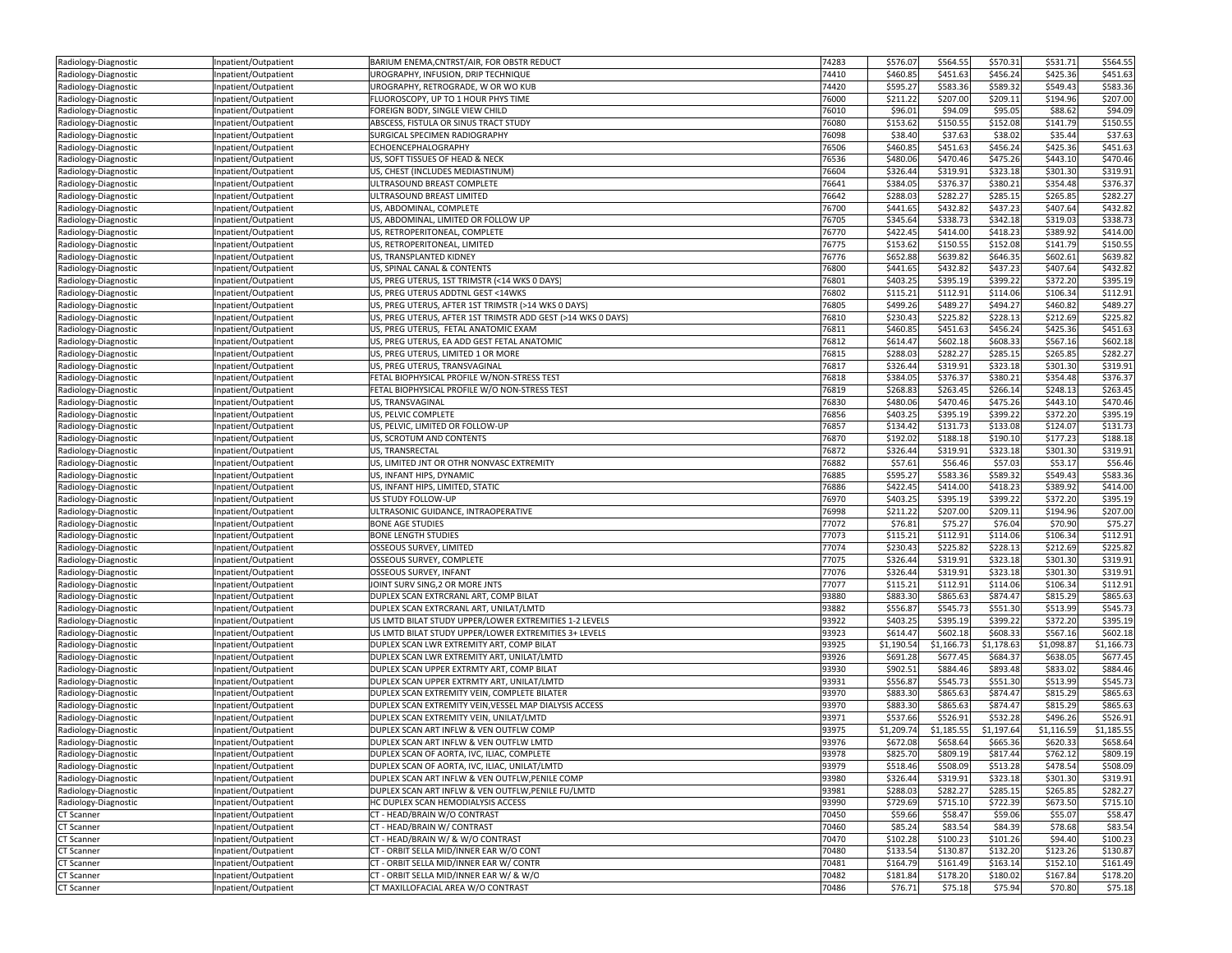| <b>CT Scanner</b>          | Inpatient/Outpatient | CT MAXILLOFACIAL AREA W/ CONTRAST                                                                         | 70487 | \$88.08  | \$86.32  | \$87.20  | \$81.30  | \$86.32  |
|----------------------------|----------------------|-----------------------------------------------------------------------------------------------------------|-------|----------|----------|----------|----------|----------|
| CT Scanner                 | Inpatient/Outpatient | CT MAXILLOFACIAL AREA W/ & W/O CONTRAST                                                                   | 70488 | \$113.65 | \$111.38 | \$112.51 | \$104.90 | \$111.38 |
| CT Scanner                 | Inpatient/Outpatient | CT SOFT TISSUE NECK W/O CONTRAST                                                                          | 70490 | \$102.28 | \$100.23 | \$101.26 | \$94.40  | \$100.23 |
| CT Scanner                 | Inpatient/Outpatient | CT SOFT TISSUE NECK W/ CONTRAST                                                                           | 70491 | \$133.54 | \$130.87 | \$132.20 | \$123.26 | \$130.87 |
| T Scanner                  | Inpatient/Outpatient | CT SOFT TISSUE NECK W&W/O CONTRAST                                                                        | 70492 | \$164.79 | \$161.49 | \$163.14 | \$152.10 | \$161.49 |
| T Scanner.                 | Inpatient/Outpatient | CT ANGIOGRAPHY HEAD                                                                                       | 70496 | \$164.79 | \$161.49 | \$163.14 | \$152.10 | \$161.49 |
|                            | Inpatient/Outpatient | CT ANGIOGRAPHY NECK                                                                                       | 70498 | \$161.95 | \$158.71 | \$160.33 | \$149.48 | \$158.71 |
| CT Scanner                 |                      |                                                                                                           |       |          |          |          |          |          |
| CT Scanner                 | Inpatient/Outpatient | CT THORAX, DIAG; W/O CONTRAST                                                                             | 71250 | \$102.28 | \$100.23 | \$101.26 | \$94.40  | \$100.23 |
| CT Scanner                 | Inpatient/Outpatient | CT THORAX, DIAG; W/CONTRAST                                                                               | 71260 | \$133.54 | \$130.87 | \$132.20 | \$123.26 | \$130.87 |
| T Scanner                  | Inpatient/Outpatient | CT THORAX; DIAG; W/ & W/O CONTRAST                                                                        | 71270 | \$164.79 | \$161.49 | \$163.14 | \$152.10 | \$161.49 |
| T Scanner                  | Inpatient/Outpatient | CT ANGIOGRAPHY CHEST                                                                                      | 71275 | \$167.63 | \$164.28 | \$165.95 | \$154.72 | \$164.28 |
| T Scanner                  | Inpatient/Outpatient | CT CERV SPINE W/O CONTR                                                                                   | 72125 | \$105.12 | \$103.02 | \$104.07 | \$97.03  | \$103.02 |
| <b>CT Scanner</b>          | Inpatient/Outpatient | CT CERV SPINE W/ CONTR                                                                                    | 72126 | \$133.54 | \$130.8  | \$132.20 | \$123.26 | \$130.87 |
| T Scanner.                 | Inpatient/Outpatient | CT CERV SPINE W/ & W/O CONTR                                                                              | 72127 | \$164.79 | \$161.49 | \$163.14 | \$152.10 | \$161.49 |
| T Scanner                  | Inpatient/Outpatient | CT THORACIC SPINE W/O CONTR                                                                               | 72128 | \$102.28 | \$100.23 | \$101.26 | \$94.40  | \$100.23 |
| T Scanner                  | Inpatient/Outpatient | CT THORACIC SPINE W/ CONTR                                                                                | 72129 | \$133.54 | \$130.87 | \$132.20 | \$123.26 | \$130.8  |
| .T Scanner                 | Inpatient/Outpatient | CT THORACIC SPINE W/ & W/O CONTR                                                                          | 72130 | \$164.79 | \$161.49 | \$163.14 | \$152.10 | \$161.49 |
| CT Scanner                 | Inpatient/Outpatient | CT L SPINE W/O CONTRAST                                                                                   | 72131 | \$102.28 | \$100.23 | \$101.26 | \$94.40  | \$100.23 |
|                            |                      |                                                                                                           |       |          |          |          |          |          |
| CT Scanner                 | Inpatient/Outpatient | CT L SPINE W/ CONTRAST                                                                                    | 72132 | \$133.54 | \$130.87 | \$132.20 | \$123.26 | \$130.87 |
| CT Scanner                 | Inpatient/Outpatient | CT L SPINE W/ & W/O CONTRAST                                                                              | 72133 | \$164.79 | \$161.49 | \$163.14 | \$152.10 | \$161.49 |
| <b>T</b> Scanner           | Inpatient/Outpatient | CT ANGIOGRAPH PELV W/O & W/ DYE                                                                           | 72191 | \$170.47 | \$167.06 | \$168.77 | \$157.34 | \$167.06 |
| .T Scanner                 | Inpatient/Outpatient | CT PELVIS W/O CONTRAST                                                                                    | 72192 | \$73.87  | \$72.39  | \$73.13  | \$68.18  | \$72.39  |
| CT Scanner                 | Inpatient/Outpatient | CT PELVIS W/ CONTRAST                                                                                     | 72193 | \$133.54 | \$130.8  | \$132.20 | \$123.26 | \$130.87 |
| CT Scanner                 | Inpatient/Outpatient | CT PELVIS W/ & W/O CONTRAST                                                                               | 72194 | \$159.1  | \$155.93 | \$157.52 | \$146.86 | \$155.93 |
| CT Scanner                 | Inpatient/Outpatient | CT UPPER EXTREM W/O CONTRAST                                                                              | 73200 | \$102.28 | \$100.23 | \$101.26 | \$94.40  | \$100.23 |
| CT Scanner                 | Inpatient/Outpatient | CT UPPER EXTREM W/ CONTRAST                                                                               | 73201 | \$130.69 | \$128.08 | \$129.38 | \$120.63 | \$128.08 |
| CT Scanner                 | Inpatient/Outpatient | CT UPPER EXTREM W/ & W/O CONTRAST                                                                         | 73202 | \$173.31 | \$169.84 | \$171.58 | \$159.97 | \$169.84 |
| <b>T</b> Scanner           | Inpatient/Outpatient | CT ANGIO UPR EXTRM W/O & W/ DYE                                                                           | 73206 | \$190.36 | \$186.55 | \$188.46 | \$175.70 | \$186.5  |
| CT Scanner                 | Inpatient/Outpatient | CT LOWER EXTREM W/O CONTRAST                                                                              | 73700 | \$102.28 | \$100.23 | \$101.26 | \$94.40  | \$100.23 |
| <b>T</b> Scanner           | Inpatient/Outpatient | CT LOWER EXTREM W/ CONTRAST                                                                               | 73701 | \$133.54 | \$130.87 | \$132.20 | \$123.26 | \$130.8  |
|                            |                      | CT LOWER EXTREM W/ & W/O CONTRAST                                                                         | 73702 | \$170.47 | \$167.06 | \$168.77 | \$157.34 | \$167.0  |
| T Scanner                  | Inpatient/Outpatient |                                                                                                           |       |          |          |          |          |          |
| CT Scanner                 | Inpatient/Outpatient | CT ANGIO LOWER EXTREMITY                                                                                  | 73706 | \$207.41 | \$203.26 | \$205.34 | \$191.44 | \$203.26 |
| CT Scanner                 | Inpatient/Outpatient | CT ABDOMEN W/O CONTRAST                                                                                   | 74150 | \$71.03  | \$69.61  | \$70.32  | \$65.56  | \$69.61  |
| CT Scanner                 | Inpatient/Outpatient | CT ABDOMEN W/ CONTRAST                                                                                    | 74160 | \$133.54 | \$130.87 | \$132.20 | \$123.26 | \$130.87 |
| T Scanner                  | Inpatient/Outpatient | CT ABDOMEN W/ & W/O CONTRAST                                                                              | 74170 | \$153.42 | \$150.35 | \$151.89 | \$141.61 | \$150.3  |
| T Scanner.                 | Inpatient/Outpatient | CT ANGIO ABD & PELV W/O & W/ DYE                                                                          | 74174 | \$221.61 | \$217.18 | \$219.39 | \$204.55 | \$217.18 |
| CT Scanner                 | Inpatient/Outpatient | CT ANGIO ABDOMEN W/O & W/ DYE                                                                             | 74175 | \$173.31 | \$169.84 | \$171.58 | \$159.97 | \$169.84 |
| CT Scanner                 | Inpatient/Outpatient | CT ABD & PELV W/O CONTRAST                                                                                | 74176 | \$90.92  | \$89.10  | \$90.01  | \$83.92  | \$89.10  |
| CT Scanner                 | Inpatient/Outpatient | CT ABD & PELV W/ CONTRAST                                                                                 | 74177 | \$176.15 | \$172.63 | \$174.39 | \$162.59 | \$172.63 |
| <b>T</b> Scanner           | Inpatient/Outpatient | CT ABD & PELV W/ & W/O CONTRAST                                                                           | 74178 | \$201.72 | \$197.69 | \$199.70 | \$186.19 | \$197.69 |
| T Scanner                  | Inpatient/Outpatient | CT HEART W/O CONT W/ QUANT EVAL OF CORONARY CALCIUM                                                       | 75571 | \$56.82  | \$55.68  | \$56.25  | \$52.44  | \$55.68  |
| T Scanner                  | Inpatient/Outpatient | CT HEART W/ CONT FOR EVAL CARD STRUCT & MORPH                                                             | 75572 | \$156.27 | \$153.14 | \$154.71 | \$144.24 | \$153.14 |
|                            |                      | CT HEART W/ CONT FOR EVAL CARD STRUCT & MORPH, CONGEN                                                     | 75573 | \$210.25 | \$206.05 | \$208.15 | \$194.06 | \$206.05 |
| <b>CT Scanner</b>          | Inpatient/Outpatient |                                                                                                           |       |          |          |          |          |          |
| CT Scanner                 | Inpatient/Outpatient | CT ANGIO HRT W/3D IMAGE                                                                                   | 75574 | \$241.50 | \$236.67 | \$239.09 | \$222.90 | \$236.67 |
| T Scanner                  | Inpatient/Outpatient | CT ANGIO AORTA W/ RUNOFF                                                                                  | 75635 | \$210.25 | \$206.05 | \$208.15 | \$194.06 | \$206.05 |
| T Scanner.                 | Inpatient/Outpatient | ABSCESS, FISTULA OR SINUS TRACT STUDY                                                                     | 76080 | \$22.73  | \$22.28  | \$22.50  | \$20.98  | \$22.28  |
| .T Scanner                 | Inpatient/Outpatient | 3D RENDERING OF CT                                                                                        | 76376 | \$11.36  | \$11.13  | \$11.25  | \$10.49  | \$11.13  |
| CT Scanner                 | Inpatient/Outpatient | CT LIMITED OR F/U STUDY                                                                                   | 76380 | \$76.71  | \$75.18  | \$75.94  | \$70.80  | \$75.18  |
| CT Scanner                 | Inpatient/Outpatient | CT SCAN CLINICAL DECISION SUPPORT MECHANISM NATIONAL DECISION SUPPORT COMPANY, AS DEFINED BY THE ME G1004 |       | \$1.00   | \$0.98   | \$0.99   | \$0.92   | \$0.98   |
| Respiratory Therapy        | Inpatient/Outpatient | ENDOTRACHEAL INTUBATION/ASSIST                                                                            | 31500 | \$45.06  | \$44.16  | \$44.61  | \$41.59  | \$44.16  |
| Respiratory Therapy        | Inpatient/Outpatient | CATHETER ASPIRATION, NASOTRACHEAL                                                                         | 31720 | \$27.04  | \$26.50  | \$26.77  | \$24.96  | \$26.50  |
| Respiratory Therapy        | Inpatient/Outpatient | ARTERIAL PUNCTURE BLOOD FOR DX                                                                            | 36600 | \$27.04  | \$26.50  | \$26.77  | \$24.96  | \$26.50  |
| Respiratory Therapy        | Inpatient/Outpatient | ARTERIAL LINE SAMPLING                                                                                    | 36600 | \$27.04  | \$26.50  | \$26.77  | \$24.96  | \$26.50  |
| Respiratory Therapy        | Inpatient/Outpatient | CARDIOPULMONARY RESUSCITATION                                                                             | 92950 | \$144.19 | \$141.31 | \$142.75 | \$133.09 | \$141.31 |
| Respiratory Therapy        | Inpatient/Outpatient | VENT MANAGEMENT INIT DAY                                                                                  | 94002 | \$450.60 | \$441.59 | \$446.09 | \$415.90 | \$441.59 |
| Respiratory Therapy        | Inpatient/Outpatient | VENT MANAGEMENT INIT DAY NEO                                                                              | 94002 | \$540.72 | \$529.91 | \$535.31 | \$499.08 | \$529.91 |
|                            |                      |                                                                                                           |       |          |          |          |          |          |
| <b>Respiratory Therapy</b> | Inpatient/Outpatient | VENT MANAGEMENT SUB DAY                                                                                   | 94003 | \$450.60 | \$441.59 | \$446.09 | \$415.90 | \$441.59 |
| Respiratory Therapy        | Inpatient/Outpatient | VENT MANAGEMENT SUB DAY NEO                                                                               | 94003 | \$540.72 | \$529.91 | \$535.31 | \$499.08 | \$529.91 |
| Respiratory Therapy        | Inpatient/Outpatient | SPIROMETRY                                                                                                | 94010 | \$45.06  | \$44.16  | \$44.61  | \$41.59  | \$44.16  |
| Respiratory Therapy        | Inpatient/Outpatient | SPIROMETRY W/BRONCHODILATOR                                                                               | 94060 | \$66.69  | \$65.36  | \$66.02  | \$61.55  | \$65.36  |
| Respiratory Therapy        | Inpatient/Outpatient | VITAL CAPACITY                                                                                            | 94150 | \$32.44  | \$31.79  | \$32.12  | \$29.94  | \$31.79  |
| <b>Respiratory Therapy</b> | Inpatient/Outpatient | INTRAPULMONARY SURFACTANT VIA ENDOTRACH                                                                   | 94610 | \$54.07  | \$52.99  | \$53.53  | \$49.91  | \$52.99  |
| <b>Respiratory Therapy</b> | Inpatient/Outpatient | HAND HELD NEBULIZER, INPATIENT                                                                            | 94640 | \$865.16 | \$847.86 | \$856.51 | \$798.54 | \$847.86 |
| <b>Respiratory Therapy</b> | Inpatient/Outpatient | HAND HELD NEBULIZER, OUTPATIENT                                                                           | 94640 | \$72.10  | \$70.66  | \$71.38  | \$66.55  | \$70.66  |
| Respiratory Therapy        | Inpatient/Outpatient | AIRWAY INHALATION TREATMENT, MDI VIA VENT, INPATIENT                                                      | 94640 | \$865.16 | \$847.86 | \$856.51 | \$798.54 | \$847.86 |
| <b>Respiratory Therapy</b> | Inpatient/Outpatient | AIRWAY INHALATION TREATMENT, MDI VIA VENT, OUTPATIENT                                                     | 94640 | \$72.10  | \$70.66  | \$71.38  | \$66.55  | \$70.66  |
| <b>Respiratory Therapy</b> | Inpatient/Outpatient | MDI TREATMENT, INPATIENT                                                                                  | 94640 | \$865.16 | \$847.86 | \$856.51 | \$798.54 | \$847.86 |
|                            | Inpatient/Outpatient | MDI TREATMENT, OUTPATIENT                                                                                 | 94640 | \$72.10  | \$70.66  | \$71.38  | \$66.55  | \$70.66  |
| Respiratory Therapy        |                      |                                                                                                           |       |          |          |          |          |          |
| Respiratory Therapy        | Inpatient/Outpatient | IPV TREATMENT, INPATIENT                                                                                  | 94640 | \$865.16 | \$847.86 | \$856.51 | \$798.54 | \$847.86 |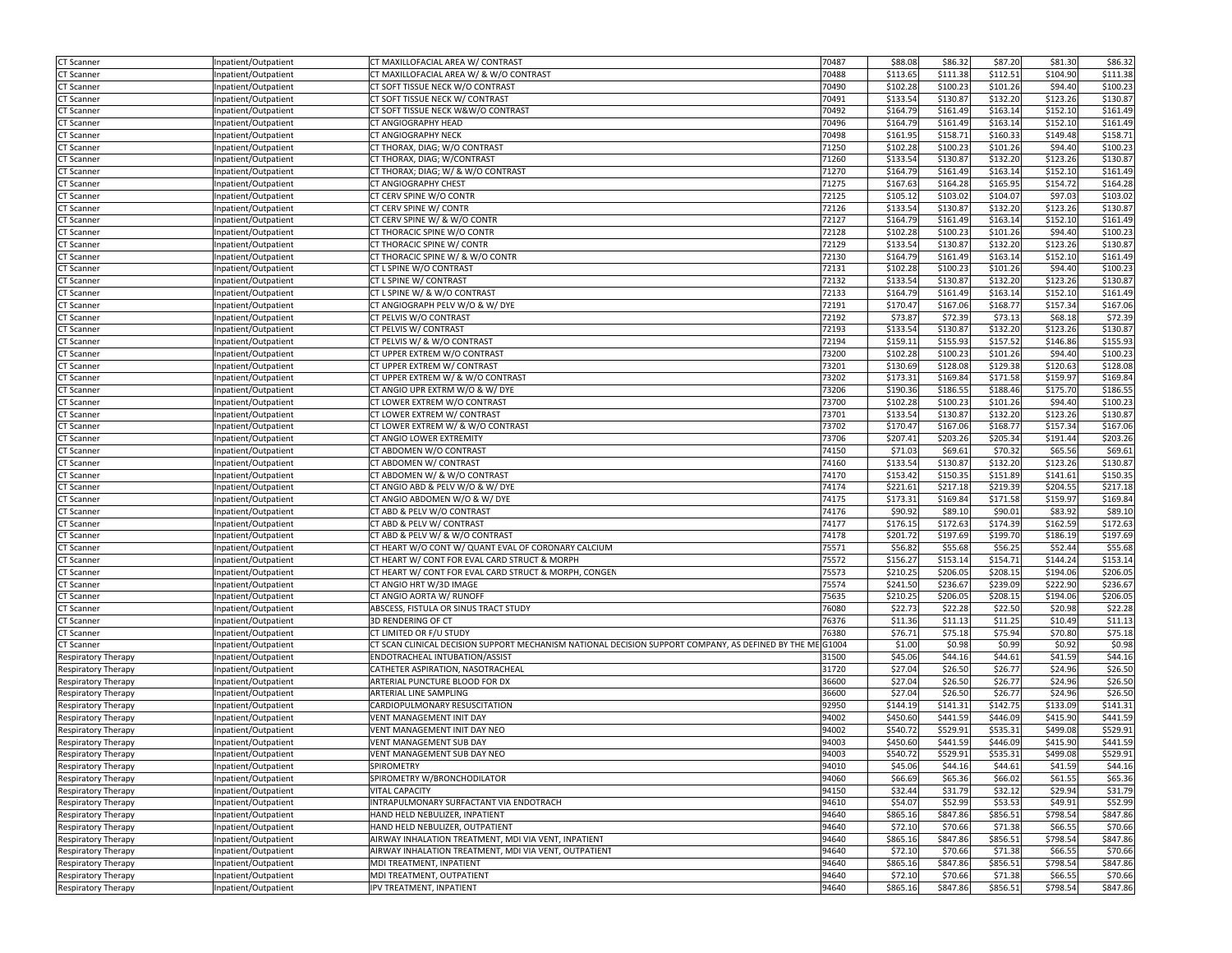| <b>Respiratory Therapy</b> | Inpatient/Outpatient | IPV TREATMENT, OUTPATIENT                                 | 94640 | \$72.10  | \$70.66  | \$71.38  | \$66.55  | \$70.66  |
|----------------------------|----------------------|-----------------------------------------------------------|-------|----------|----------|----------|----------|----------|
| Respiratory Therapy        | Inpatient/Outpatient | CONTINUOUS INHALATION TREATMENT, 1ST HOUR                 | 94644 | \$61.28  | \$60.05  | \$60.67  | \$56.56  | \$60.05  |
| Respiratory Therapy        | Inpatient/Outpatient | CONTINUOUS INHALATION TREATMENT, EA ADDL HOUR             | 94645 | \$50.47  | \$49.46  | \$49.97  | \$46.58  | \$49.46  |
| <b>Respiratory Therapy</b> | Inpatient/Outpatient | CPAP/BIPAP                                                | 94660 | \$216.29 | \$211.96 | \$214.13 | \$199.64 | \$211.96 |
| Respiratory Therapy        | Inpatient/Outpatient | DEMONSTRATION OF NEBULIZATION                             | 94664 | \$27.04  | \$26.50  | \$26.77  | \$24.96  | \$26.50  |
| Respiratory Therapy        | Inpatient/Outpatient | COMP POSTURAL DRAINAGE INIT TX                            | 94667 | \$54.07  | \$52.99  | \$53.53  | \$49.91  | \$52.99  |
| Respiratory Therapy        | Inpatient/Outpatient | CHEST WALL MANIP, INIT 2 POSITN                           | 94667 | \$54.07  | \$52.99  | \$53.53  | \$49.91  | \$52.99  |
|                            |                      | COMP POSTURAL DRAINAGE SUB TX                             | 94668 | \$45.06  | \$44.16  | \$44.61  | \$41.59  | \$44.16  |
| Respiratory Therapy        | Inpatient/Outpatient |                                                           |       |          |          |          |          |          |
| Respiratory Therapy        | Inpatient/Outpatient | CHEST WALL MANIP, SUB 2 POSITN                            | 94668 | \$45.06  | \$44.16  | \$44.61  | \$41.59  | \$44.16  |
| Respiratory Therapy        | Inpatient/Outpatient | "THE VEST" MECHANICAL CHES WALL OSCILLATION               | 94669 | \$54.07  | \$52.99  | \$53.53  | \$49.91  | \$52.99  |
| Respiratory Therapy        | Inpatient/Outpatient | PULSE OXIMETRY SINGLE DETERM                              | 94760 | \$14.42  | \$14.13  | \$14.28  | \$13.31  | \$14.13  |
| Respiratory Therapy        | Inpatient/Outpatient | PULSE OXIMETRY W/EXERCISE                                 | 94761 | \$54.07  | \$52.99  | \$53.53  | \$49.91  | \$52.99  |
| Respiratory Therapy        | Inpatient/Outpatient | PULSE OXIMETRY CONTINUOUS                                 | 94762 | \$54.07  | \$52.99  | \$53.53  | \$49.91  | \$52.99  |
| <b>Respiratory Therapy</b> | Inpatient/Outpatient | END TIDAL CO2                                             | 94770 | \$72.10  | \$70.66  | \$71.38  | \$66.55  | \$70.66  |
| Respiratory Therapy        | Inpatient/Outpatient | TRACHEAL SUCTIONING                                       | 94799 | \$27.04  | \$26.50  | \$26.77  | \$24.96  | \$26.50  |
| Respiratory Therapy        | Inpatient/Outpatient | <b>OXYGEN THERAPY</b>                                     | 94799 | \$36.05  | \$35.33  | \$35.69  | \$33.27  | \$35.33  |
| Respiratory Therapy        | Inpatient/Outpatient | MANUAL VENTILATION 0-15 MIN                               | 94799 | \$27.04  | \$26.50  | \$26.77  | \$24.96  | \$26.50  |
| Respiratory Therapy        | Inpatient/Outpatient | MANUAL VENTILATION 16-30 MIN                              | 94799 | \$54.07  | \$52.99  | \$53.53  | \$49.91  | \$52.99  |
|                            | Inpatient/Outpatient | MANUAL VENTILATION 31-45 MIN                              | 94799 | \$81.11  | \$79.49  | \$80.30  | \$74.86  | \$79.49  |
| <b>Respiratory Therapy</b> |                      |                                                           |       |          |          |          |          |          |
| Respiratory Therapy        | Inpatient/Outpatient | MANUAL VENTILATION 46-60 MIN                              | 94799 | \$108.14 | \$105.98 | \$107.06 | \$99.81  | \$105.98 |
| Respiratory Therapy        | Inpatient/Outpatient | MANUAL VENTILATION 61-75 MIN                              | 94799 | \$135.18 | \$132.48 | \$133.83 | \$124.77 | \$132.48 |
| Respiratory Therapy        | Inpatient/Outpatient | MANUAL VENTILATION 76-90 MIN                              | 94799 | \$162.22 | \$158.98 | \$160.60 | \$149.73 | \$158.98 |
| Respiratory Therapy        | Inpatient/Outpatient | MANUAL VENTILATION >90 MIN                                | 94799 | \$189.25 | \$185.4  | \$187.36 | \$174.68 | \$185.4  |
| <b>Respiratory Therapy</b> | Inpatient/Outpatient | HIGH FLOW OXYGEN THERAPY                                  | 94799 | \$216.29 | \$211.96 | \$214.13 | \$199.64 | \$211.96 |
| Respiratory Therapy        | Inpatient/Outpatient | CONTINUOUS AEROSOI                                        | 94799 | \$54.07  | \$52.99  | \$53.53  | \$49.91  | \$52.99  |
| Respiratory Therapy        | Inpatient/Outpatient | BEDSIDE PULMONARY MECHANICS                               | 94799 | \$27.04  | \$26.50  | \$26.77  | \$24.96  | \$26.50  |
| Respiratory Therapy        | Inpatient/Outpatient | TRACHEOSTOMY TUBE CARE                                    | 94799 | \$36.05  | \$35.33  | \$35.69  | \$33.27  | \$35.33  |
| Respiratory Therapy        | Inpatient/Outpatient | RESPIRATORY PT ASSESSMENT                                 | 94799 | \$36.05  | \$35.33  | \$35.69  | \$33.27  | \$35.33  |
| Respiratory Therapy        | Inpatient/Outpatient | RAPID RESPONSE                                            | 94799 | \$54.07  | \$52.99  | \$53.53  | \$49.91  | \$52.99  |
|                            |                      | BEDSIDE PROCEDURE ASSIST                                  | 94799 | \$54.07  | \$52.99  | \$53.53  | \$49.91  | \$52.99  |
| Respiratory Therapy        | Inpatient/Outpatient |                                                           |       | \$108.14 |          | \$107.06 | \$99.81  | \$105.98 |
| Respiratory Therapy        | Inpatient/Outpatient | ATTENDANCE AT DELIVERY                                    | 99464 |          | \$105.98 |          |          |          |
| Pulmonary                  | Inpatient/Outpatient | SIMPLE SPIROMETRY                                         | 94010 | \$125.65 | \$123.14 | \$124.39 | \$115.97 | \$123.14 |
| Pulmonary                  | Inpatient/Outpatient | SPIROMETRY WITH BRONCHODILATOR                            | 94060 | \$185.96 | \$182.24 | \$184.10 | \$171.64 | \$182.24 |
| Pulmonary                  | Inpatient/Outpatient | MAXIMUM BREATHING CAPACITY, MAXIMAL VOLUNTARY VENTILATION | 94200 | \$60.31  | \$59.10  | \$59.71  | \$55.67  | \$59.10  |
| Pulmonary                  | Inpatient/Outpatient | PULMONARY STRESS TESTING                                  | 94618 | \$150.78 | \$147.76 | \$149.27 | \$139.17 | \$147.76 |
| Pulmonary                  | Inpatient/Outpatient | PULMONARY STRESS TESTING                                  | 94618 | \$150.78 | \$147.76 | \$149.27 | \$139.17 | \$147.76 |
| Pulmonary                  | Inpatient/Outpatient | O2 UPTAKE DIRECT SIMPLE, EXERCISE METABOLIC RATE          | 94680 | \$376.94 | \$369.40 | \$373.17 | \$347.92 | \$369.40 |
| Pulmonary                  | Inpatient/Outpatient | OXYGEN UPTAKE REST INDIRECT, RESTING METABOLIC RATE       | 94690 | \$301.56 | \$295.53 | \$298.54 | \$278.34 | \$295.53 |
| Pulmonary                  | Inpatient/Outpatient | <b>BODY PLETHYSMOGRAPHY</b>                               | 94726 | \$95.49  | \$93.58  | \$94.54  | \$88.14  | \$93.58  |
| Pulmonary                  | Inpatient/Outpatient | NITROGEN WASHOUT W/LUNG VOL                               | 94727 | \$95.49  | \$93.58  | \$94.54  | \$88.14  | \$93.58  |
| Pulmonary                  | Inpatient/Outpatient | DIFFUSION CAPACITY                                        | 94729 | \$100.52 | \$98.51  | \$99.51  | \$92.78  | \$98.5   |
|                            |                      | PULMONARY COMPLIANCE, CLOSING VOLUME                      | 94750 |          |          |          |          |          |
| Pulmonary                  | Inpatient/Outpatient |                                                           |       | \$150.78 | \$147.76 | \$149.27 | \$139.17 | \$147.76 |
| Pulmonary                  | Inpatient/Outpatient | PULMONARY REHAB W/EXERCISE COPD                           | 97150 | \$90.47  | \$88.66  | \$89.57  | \$83.50  | \$88.66  |
| Pulmonary                  | Inpatient/Outpatient | RESP FCN/STRENGH 2/> INDIV NON COPD                       | 97150 | \$75.39  | \$73.88  | \$74.64  | \$69.58  | \$73.88  |
| Pulmonary                  | Inpatient/Outpatient | RESP FCN/STRENGH 2/> INDIV NON COPD                       | G0239 | \$75.39  | \$73.88  | \$74.64  | \$69.58  | \$73.88  |
| Pulmonary                  | Inpatient/Outpatient | PULMONARY REHAB W/EXERCISE COPD                           | G0424 | \$90.47  | \$88.66  | \$89.57  | \$83.50  | \$88.66  |
| Physical Therapy           | Inpatient/Outpatient | NDL INSJ W/O NJX 1 OR 2 MUSC                              | 20560 | \$57.64  | \$56.49  | \$57.06  | \$53.20  | \$56.49  |
| Physical Therapy           | Inpatient/Outpatient | NDL INSJ W/O NJX 3+ MUSC                                  | 20561 | \$57.64  | \$56.49  | \$57.06  | \$53.20  | \$56.49  |
| Physical Therapy           | Inpatient/Outpatient | APPL LONG ARM SPLINT 8-22 MIN                             | 29105 | \$172.93 | \$169.47 | \$171.20 | \$159.61 | \$169.4  |
| Physical Therapy           | Inpatient/Outpatient | APPL LONG ARM SPLINT 23-37 MIN                            | 29105 | \$345.87 | \$338.95 | \$342.41 | \$319.24 | \$338.95 |
| Physical Therapy           | Inpatient/Outpatient | APPL LONG ARM SPLINT 38-52 MIN                            | 29105 | \$518.80 | \$508.42 | \$513.61 | \$478.85 | \$508.42 |
| Physical Therapy           | Inpatient/Outpatient | APPL LONG ARM SPLINT 53-67 MIN                            | 29105 | \$691.73 | \$677.90 | \$684.81 | \$638.47 | \$677.90 |
| Physical Therapy           | Inpatient/Outpatient | APPL SHT ARM SPLNT, STC 8-22 MIN                          | 29125 | \$144.11 | \$141.23 | \$142.67 | \$133.01 | \$141.23 |
| Physical Therapy           | Inpatient/Outpatient | APPL SHT ARM SPLNT, STC 23-37 MIN                         | 29125 | \$288.22 | \$282.46 | \$285.34 | \$266.03 | \$282.46 |
|                            |                      | APPL SHT ARM SPLNT, STC 38-52 MIN                         | 29125 | \$432.33 | \$423.68 | \$428.01 | \$399.04 | \$423.68 |
| Physical Therapy           | Inpatient/Outpatient |                                                           |       |          |          |          | \$532.05 |          |
| Physical Therapy           | Inpatient/Outpatient | APPL SHT ARM SPLNT, STC 53-67 MIN                         | 29125 | \$576.44 | \$564.91 | \$570.68 |          | \$564.91 |
| Physical Therapy           | Inpatient/Outpatient | APPL SHT ARM SPLNT, DYN 8-22 MIN                          | 29126 | \$172.93 | \$169.47 | \$171.20 | \$159.61 | \$169.47 |
| Physical Therapy           | Inpatient/Outpatient | APPL SHT ARM SPLNT, DYN 23-37 MIN                         | 29126 | \$345.87 | \$338.95 | \$342.41 | \$319.24 | \$338.95 |
| Physical Therapy           | Inpatient/Outpatient | APPL SHT ARM SPLNT, DYN 38-52 MIN                         | 29126 | \$518.80 | \$508.42 | \$513.61 | \$478.85 | \$508.42 |
| Physical Therapy           | Inpatient/Outpatient | APPL SHT ARM SPLNT, DYN 53-67 MIN                         | 29126 | \$691.73 | \$677.90 | \$684.81 | \$638.47 | \$677.90 |
| Physical Therapy           | Inpatient/Outpatient | APPL FNGR SPLNT, STATIC 8-22 MIN                          | 29130 | \$115.29 | \$112.98 | \$114.14 | \$106.41 | \$112.98 |
| Physical Therapy           | Inpatient/Outpatient | APPL FNGR SPLNT, STATIC 23-37 MIN                         | 29130 | \$230.58 | \$225.97 | \$228.27 | \$212.83 | \$225.97 |
| Physical Therapy           | Inpatient/Outpatient | APPL FNGR SPLNT, STATIC 38-52 MIN                         | 29130 | \$345.87 | \$338.95 | \$342.41 | \$319.24 | \$338.95 |
| Physical Therapy           | Inpatient/Outpatient | APPL FNGR SPLNT, STATIC 53-67 MIN                         | 29130 | \$461.15 | \$451.93 | \$456.54 | \$425.64 | \$451.93 |
| Physical Therapy           | Inpatient/Outpatient | APPL FNGR SPLNT, DYN 8-22 MIN                             | 29131 | \$144.11 | \$141.23 | \$142.67 | \$133.01 | \$141.23 |
|                            |                      | APPL FNGR SPLNT, DYN 23-37 MIN                            | 29131 | \$288.22 | \$282.46 | \$285.34 | \$266.03 | \$282.46 |
| Physical Therapy           | Inpatient/Outpatient |                                                           |       |          |          |          |          |          |
| Physical Therapy           | Inpatient/Outpatient | APPL FNGR SPLNT, DYN 38-52 MIN                            | 29131 | \$432.33 | \$423.68 | \$428.01 | \$399.04 | \$423.68 |
| Physical Therapy           | Inpatient/Outpatient | APPL FNGR SPLNT, DYN 53-67 MIN                            | 29131 | \$576.44 | \$564.91 | \$570.68 | \$532.05 | \$564.91 |
| Physical Therapy           | Inpatient/Outpatient | APPL LNG LEG SPLNT 8-22 MIN                               | 29505 | \$172.93 | \$169.47 | \$171.20 | \$159.61 | \$169.47 |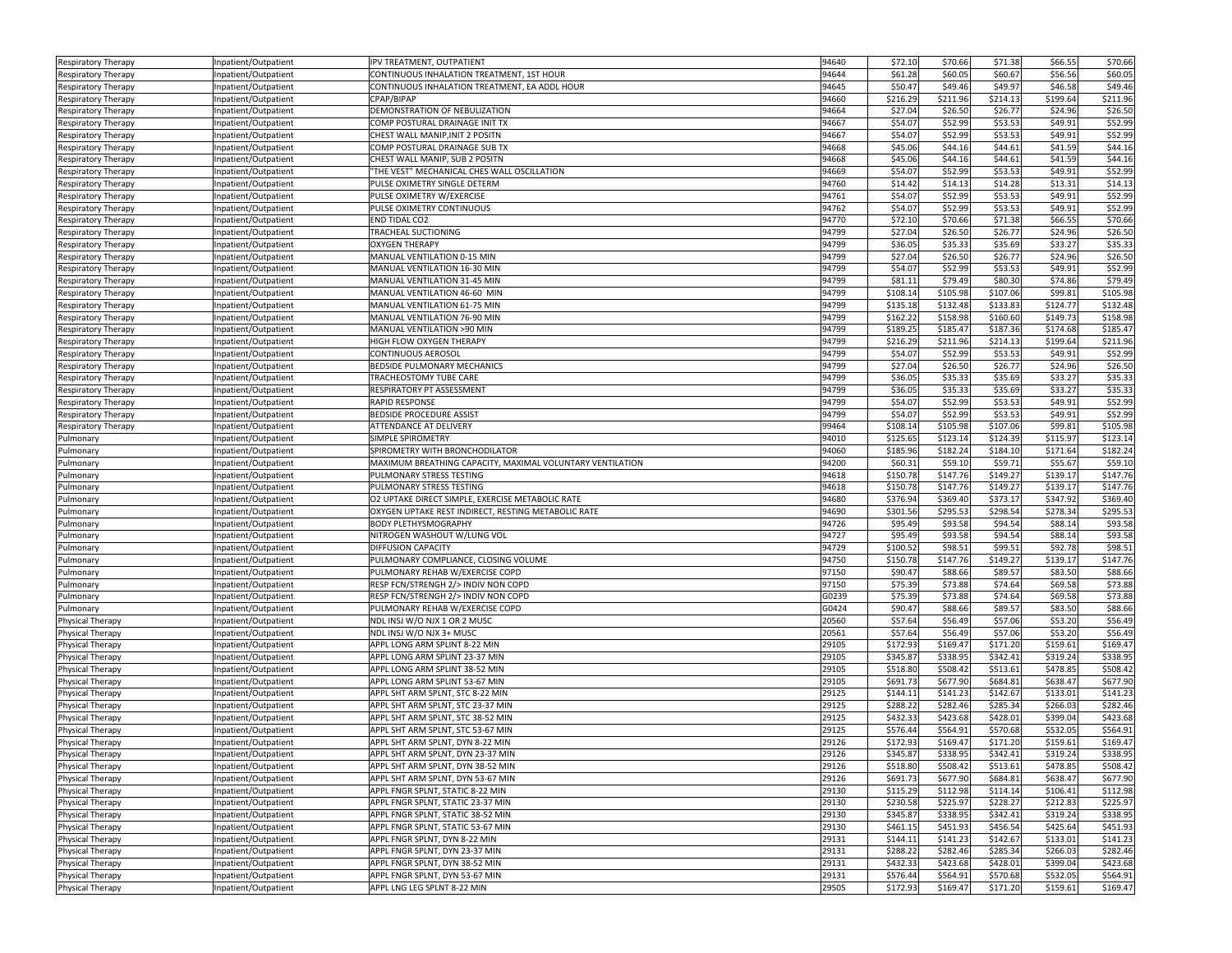| Physical Therapy        | Inpatient/Outpatient | APPL LNG LEG SPLNT 23-37 MIN               | 29505 | \$345.87   | \$338.95   | \$342.41   | \$319.24 | \$338.95   |
|-------------------------|----------------------|--------------------------------------------|-------|------------|------------|------------|----------|------------|
| Physical Therapy        | Inpatient/Outpatient | APPL LNG LEG SPLNT 38-52 MIN               | 29505 | \$518.80   | \$508.42   | \$513.61   | \$478.85 | \$508.42   |
| Physical Therapy        | Inpatient/Outpatient | APPL LNG LEG SPLNT 53-67 MIN               | 29505 | \$691.73   | \$677.90   | \$684.81   | \$638.47 | \$677.90   |
| <b>Physical Therapy</b> | Inpatient/Outpatient | APPL SHORT LEG SPLNT 8-22 MIN              | 29515 | \$144.11   | \$141.23   | \$142.67   | \$133.01 | \$141.23   |
| Physical Therapy        | Inpatient/Outpatient | APPL SHORT LEG SPLNT 23-37 MIN             | 29515 | \$288.22   | \$282.46   | \$285.34   | \$266.03 | \$282.4    |
| <b>Physical Therapy</b> | Inpatient/Outpatient | APPL SHORT LEG SPLNT 38-52 MIN             | 29515 | \$432.33   | \$423.68   | \$428.01   | \$399.04 | \$423.68   |
| Physical Therapy        | Inpatient/Outpatient | APPL SHORT LEG SPLNT 53-67 MIN             | 29515 | \$576.44   | \$564.91   | \$570.68   | \$532.05 | \$564.91   |
| Physical Therapy        | Inpatient/Outpatient | STRAPPING UNNA BOOT 8-22 MIN               | 29580 | \$86.47    | \$84.74    | \$85.61    | \$79.81  | \$84.74    |
| Physical Therapy        | Inpatient/Outpatient | STRAPPING UNNA BOOT 23-37 MIN              | 29580 | \$172.93   | \$169.47   | \$171.20   | \$159.61 | \$169.47   |
|                         | Inpatient/Outpatient | STRAPPING UNNA BOOT 38-52 MIN              | 29580 | \$259.40   | \$254.21   | \$256.81   | \$239.43 | \$254.21   |
| Physical Therapy        |                      | STRAPPING UNNA BOOT 53-67 MIN              | 29580 | \$345.87   | \$338.95   | \$342.41   | \$319.24 | \$338.95   |
| Physical Therapy        | Inpatient/Outpatient |                                            |       |            |            |            |          |            |
| <b>Physical Therapy</b> | Inpatient/Outpatient | BIOFEEDBACK 8-22 MIN                       | 90901 | \$86.47    | \$84.74    | \$85.61    | \$79.81  | \$84.74    |
| <b>Physical Therapy</b> | Inpatient/Outpatient | BIOFEEDBACK 23-37 MIN                      | 90901 | \$172.93   | \$169.47   | \$171.20   | \$159.61 | \$169.47   |
| Physical Therapy        | Inpatient/Outpatient | BIOFEEDBACK PERINEAL 8-22 MIN              | 90911 | \$100.88   | \$98.86    | \$99.87    | \$93.11  | \$98.86    |
| <b>Physical Therapy</b> | Inpatient/Outpatient | BIOFEEDBACK PERINEAL 23-37 MIN             | 90911 | \$201.76   | \$197.72   | \$199.74   | \$186.22 | \$197.72   |
| Physical Therapy        | Inpatient/Outpatient | BFB TRAING W/EMG &/MANOMETRY 1ST 8-22 MIN  | 90912 | \$100.88   | \$98.86    | \$99.87    | \$93.11  | \$98.86    |
| <b>Physical Therapy</b> | Inpatient/Outpatient | BFB TRAING W/EMG&/MANOMETRY ADDL 8-22 MIN  | 90913 | \$100.88   | \$98.86    | \$99.87    | \$93.11  | \$98.86    |
| Physical Therapy        | Inpatient/Outpatient | BFB TRAING W/EMG&/MANOMETRY ADDL 23-37 MIN | 90913 | \$201.76   | \$197.72   | \$199.74   | \$186.22 | \$197.72   |
| Physical Therapy        | Inpatient/Outpatient | BIS XTRACELL FLUID ANALYSIS                | 93702 | \$172.93   | \$169.47   | \$171.20   | \$159.61 | \$169.47   |
| Physical Therapy        | Inpatient/Outpatient | CANALITH REPOSITIONING PROC, PER DAY       | 95992 | \$201.76   | \$197.72   | \$199.74   | \$186.22 | \$197.72   |
| Physical Therapy        | Inpatient/Outpatient | DEVEL TST PHYS/QHP 1ST HR                  | 96112 | \$691.73   | \$677.90   | \$684.81   | \$638.47 | \$677.90   |
| <b>Physical Therapy</b> | Inpatient/Outpatient | DEVEL TST PHYS/QHP EA ADDL HR              | 96113 | \$691.73   | \$677.90   | \$684.81   | \$638.47 | \$677.90   |
| Physical Therapy        | Inpatient/Outpatient | APPL MECHANICAL TRACTION 8-22 MIN          | 97012 | \$57.64    | \$56.49    | \$57.06    | \$53.20  | \$56.49    |
| <b>Physical Therapy</b> | Inpatient/Outpatient | APPL MECHANICAL TRACTION 23-37 MIN         | 97012 | \$115.29   | \$112.98   | \$114.14   | \$106.41 | \$112.98   |
| Physical Therapy        | Inpatient/Outpatient | APPL VASOPNM DVC 8-22 MIN                  | 97016 | \$43.23    | \$42.37    | \$42.80    | \$39.90  | \$42.37    |
| Physical Therapy        | Inpatient/Outpatient | APPL VASOPNM DVC 23-37 MIN                 | 97016 | \$86.47    | \$84.74    | \$85.61    | \$79.81  | \$84.74    |
| Physical Therapy        | Inpatient/Outpatient | APPL VASOPNM DVC 38-52 MIN                 | 97016 | \$129.70   | \$127.11   | \$128.40   | \$119.71 | \$127.11   |
| Physical Therapy        | Inpatient/Outpatient | APPL VASOPNM DVC 53-67 MIN                 | 97016 | \$172.93   | \$169.47   | \$171.20   | \$159.61 | \$169.47   |
| Physical Therapy        | Inpatient/Outpatient | APPL VASOPNM DVC 68-82 MIN                 | 97016 | \$216.17   | \$211.85   | \$214.01   | \$199.52 | \$211.85   |
|                         | Inpatient/Outpatient | APPL VASOPNM DVC 83-97 MIN                 | 97016 | \$259.40   | \$254.21   | \$256.81   | \$239.43 | \$254.21   |
| <b>Physical Therapy</b> |                      | APPL PARAFFIN BATH 8-22 MIN                | 97018 | \$28.82    | \$28.24    | \$28.53    | \$26.60  | \$28.24    |
| Physical Therapy        | Inpatient/Outpatient |                                            |       |            |            |            |          |            |
| <b>Physical Therapy</b> | Inpatient/Outpatient | APPL FLUIDOTHERAPY EA 15 MINS              | 97022 | \$43.23    | \$42.37    | \$42.80    | \$39.90  | \$42.37    |
| Physical Therapy        | Inpatient/Outpatient | INFRARED THERAPY 1+ AREAS 8-22 MIN         | 97026 | \$43.23    | \$42.37    | \$42.80    | \$39.90  | \$42.37    |
| <b>Physical Therapy</b> | Inpatient/Outpatient | INFRARED THERAPY 1+ AREAS 23-37 MIN        | 97026 | \$86.47    | \$84.74    | \$85.61    | \$79.81  | \$84.74    |
| <b>Physical Therapy</b> | Inpatient/Outpatient | ELECTRICAL STIMULATION EA 15 MINS          | 97032 | \$57.64    | \$56.49    | \$57.06    | \$53.20  | \$56.49    |
| Physical Therapy        | Inpatient/Outpatient | APPL IONTOPHORESIS EA 15 MINS              | 97033 | \$72.06    | \$70.62    | \$71.34    | \$66.51  | \$70.62    |
| Physical Therapy        | Inpatient/Outpatient | CONTRAST BATH THERAPY EA 15 MINS           | 97034 | \$43.23    | \$42.37    | \$42.80    | \$39.90  | \$42.37    |
| Physical Therapy        | Inpatient/Outpatient | ULTRASOUND THERAPY 8-22 MINS               | 97035 | \$43.23    | \$42.37    | \$42.80    | \$39.90  | \$42.37    |
| Physical Therapy        | Inpatient/Outpatient | ULTRASOUND THERAPY 23-37 MINS              | 97035 | \$86.47    | \$84.74    | \$85.61    | \$79.81  | \$84.74    |
| Physical Therapy        | Inpatient/Outpatient | ULTRASOUND THERAPY 38-52 MINS              | 97035 | \$129.70   | \$127.11   | \$128.40   | \$119.71 | \$127.11   |
| Physical Therapy        | Inpatient/Outpatient | APPL FLUIDOTHERAPY EA 15 MINS              | 97039 | \$43.23    | \$42.37    | \$42.80    | \$39.90  | \$42.37    |
| <b>Physical Therapy</b> | Inpatient/Outpatient | THERAPEUTIC EXERCISES EA 15 MINS           | 97110 | \$86.47    | \$84.74    | \$85.61    | \$79.81  | \$84.74    |
| <b>Physical Therapy</b> | Inpatient/Outpatient | NEUROMUSCULAR REEDUCATION EA 15 MINS       | 97112 | \$86.47    | \$84.74    | \$85.61    | \$79.81  | \$84.74    |
| Physical Therapy        | Inpatient/Outpatient | GAIT TRAINING THERAPY EA 15 MINS           | 97116 | \$86.47    | \$84.74    | \$85.61    | \$79.81  | \$84.74    |
| <b>Physical Therapy</b> | Inpatient/Outpatient | MANUAL THERAPY TECHNIQUES EA 15 MINS       | 97140 | \$86.47    | \$84.74    | \$85.61    | \$79.81  | \$84.74    |
| Physical Therapy        | Inpatient/Outpatient | GROUP THERAPY 5+ PTS 8-22 MIN              | 97150 | \$28.82    | \$28.24    | \$28.53    | \$26.60  | \$28.24    |
| <b>Physical Therapy</b> | Inpatient/Outpatient | GROUP THERAPY 5+ PTS 23-37 MIN             | 97150 | \$57.64    | \$56.49    | \$57.06    | \$53.20  | \$56.49    |
| Physical Therapy        | Inpatient/Outpatient | GROUP THERAPY 5+ PTS 38-52 MIN             | 97150 | \$86.47    | \$84.74    | \$85.61    | \$79.81  | \$84.74    |
| Physical Therapy        | Inpatient/Outpatient | GROUP THERAPY 5+ PTS 53-67 MIN             | 97150 | \$115.29   | \$112.98   | \$114.14   | \$106.41 | \$112.98   |
| Physical Therapy        | Inpatient/Outpatient | GROUP THERAPY 5+ PTS 68-82 MIN             | 97150 | \$144.11   | \$141.23   | \$142.67   | \$133.01 | \$141.23   |
| Physical Therapy        | Inpatient/Outpatient | GROUP THERAPY 5+ PTS 83-97 MIN             | 97150 | \$172.93   | \$169.47   | \$171.20   | \$159.61 | \$169.47   |
| <b>Physical Therapy</b> | Inpatient/Outpatient | GROUP THERAPY 5+ PTS 98-112 MIN            | 97150 | \$201.76   | \$197.72   | \$199.74   | \$186.22 | \$197.72   |
| Physical Therapy        | Inpatient/Outpatient | GROUP THERAPY 5+ PTS 113-127 MIN           | 97150 | \$230.58   | \$225.97   | \$228.27   | \$212.83 | \$225.97   |
|                         |                      |                                            |       |            |            |            |          |            |
| <b>Physical Therapy</b> | Inpatient/Outpatient | GROUP THERAPY 5+ PTS 128-142 MIN           | 97150 | \$259.40   | \$254.21   | \$256.81   | \$239.43 | \$254.21   |
| <b>Physical Therapy</b> | Inpatient/Outpatient | GROUP THERAPY 2-4 PTS 8-22 MIN             | 97150 | \$43.23    | \$42.37    | \$42.80    | \$39.90  | \$42.37    |
| Physical Therapy        | Inpatient/Outpatient | GROUP THERAPY 2-4 PTS 23-37 MIN            | 97150 | \$86.47    | \$84.74    | \$85.61    | \$79.81  | \$84.74    |
| Physical Therapy        | Inpatient/Outpatient | GROUP THERAPY 2-4 PTS 38-52 MIN            | 97150 | \$129.70   | \$127.11   | \$128.40   | \$119.71 | \$127.11   |
| Physical Therapy        | Inpatient/Outpatient | GROUP THERAPY 2-4 PTS 53-67 MIN            | 97150 | \$172.93   | \$169.47   | \$171.20   | \$159.61 | \$169.47   |
| Physical Therapy        | Inpatient/Outpatient | GROUP THERAPY 2-4 PTS 68-82 MIN            | 97150 | \$216.17   | \$211.85   | \$214.01   | \$199.52 | \$211.85   |
| Physical Therapy        | Inpatient/Outpatient | GROUP THERAPY 2-4 PTS 83-97 MIN            | 97150 | \$259.40   | \$254.21   | \$256.81   | \$239.43 | \$254.21   |
| Physical Therapy        | Inpatient/Outpatient | GROUP THERAPY 2-4 PTS 98-112 MIN           | 97150 | \$302.63   | \$296.58   | \$299.60   | \$279.33 | \$296.58   |
| Physical Therapy        | Inpatient/Outpatient | GROUP THERAPY 2-4 PTS 113-127 MIN          | 97150 | \$345.87   | \$338.95   | \$342.41   | \$319.24 | \$338.95   |
| Physical Therapy        | Inpatient/Outpatient | GROUP THERAPY 2-4 PTS 128-142 MIN          | 97150 | \$389.10   | \$381.32   | \$385.21   | \$359.14 | \$381.32   |
| Physical Therapy        | Inpatient/Outpatient | PT EVALUATION 08-22 MIN LOW COMPLEXITY     | 97161 | \$172.93   | \$169.47   | \$171.20   | \$159.61 | \$169.47   |
| <b>Physical Therapy</b> | Inpatient/Outpatient | PT EVALUATION 23-37 MIN LOW COMPLEXITY     | 97161 | \$345.87   | \$338.95   | \$342.41   | \$319.24 | \$338.95   |
| Physical Therapy        | Inpatient/Outpatient | PT EVALUATION 38-52 MIN LOW COMPLEXITY     | 97161 | \$518.80   | \$508.42   | \$513.61   | \$478.85 | \$508.42   |
| Physical Therapy        | Inpatient/Outpatient | PT EVALUATION 53-67 MIN LOW COMPLEXITY     | 97161 | \$691.73   | \$677.90   | \$684.81   | \$638.47 | \$677.90   |
| <b>Physical Therapy</b> | Inpatient/Outpatient | PT EVALUATION 68-82 MIN LOW COMPLEXITY     | 97161 | \$864.67   | \$847.38   | \$856.02   | \$798.09 | \$847.38   |
| Physical Therapy        | Inpatient/Outpatient | PT EVALUATION 83-97 MIN LOW COMPLEXITY     | 97161 | \$1,037.60 | \$1,016.85 | \$1,027.22 | \$957.70 | \$1,016.85 |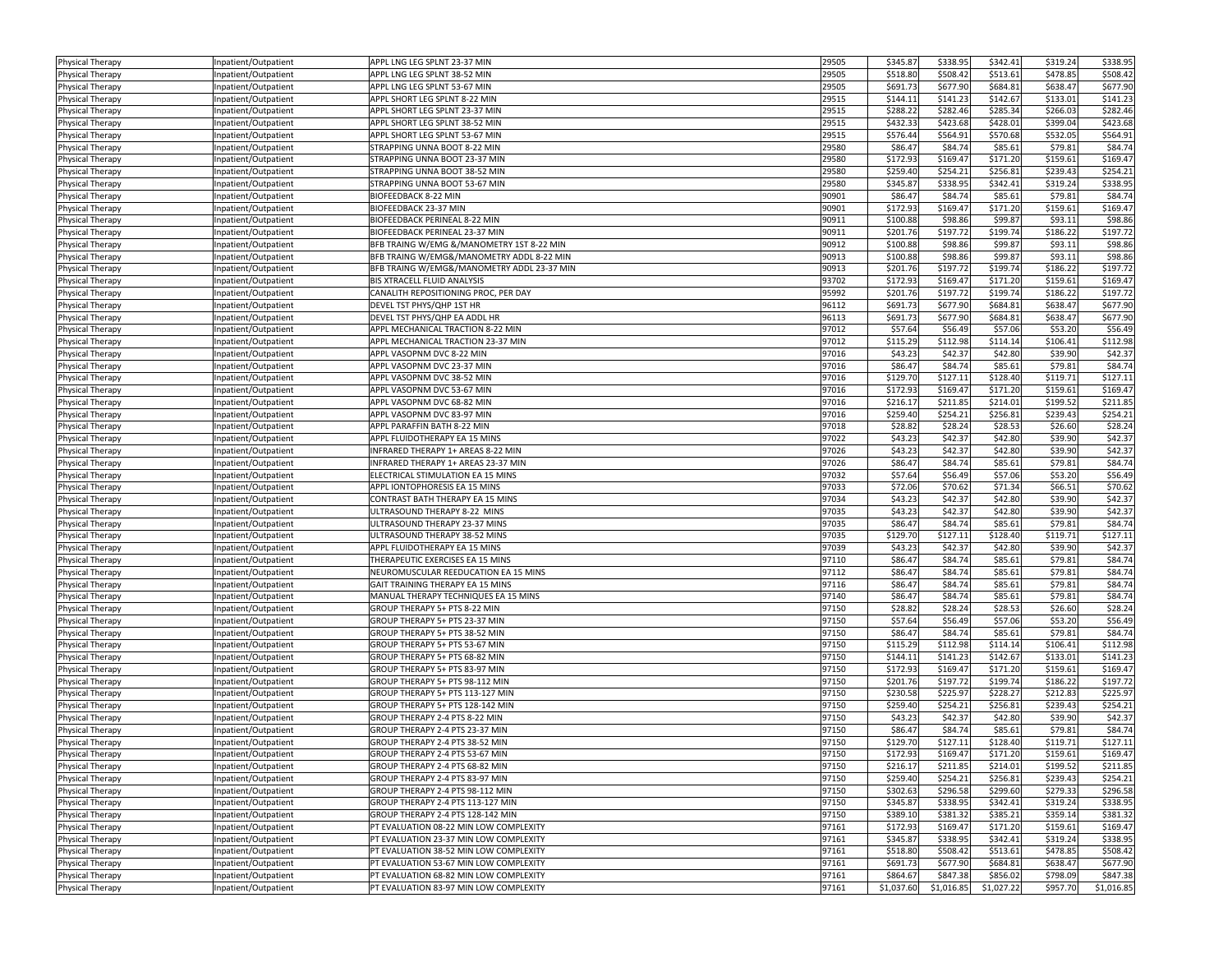| Physical Therapy            | Inpatient/Outpatient | PT EVALUATION 98-112 MIN LOW COMPLEXITY        | 97161 | \$1,210.53 | \$1,186.32 | \$1,198.42 | \$1,117.32 | \$1,186.32 |
|-----------------------------|----------------------|------------------------------------------------|-------|------------|------------|------------|------------|------------|
| <b>Physical Therapy</b>     | Inpatient/Outpatient | PT EVALUATION 08-22 MIN MODERATE COMPLEXITY    | 97162 | \$172.93   | \$169.47   | \$171.20   | \$159.61   | \$169.4    |
| Physical Therapy            | Inpatient/Outpatient | PT EVALUATION 23-37 MIN MODERATE COMPLEXITY    | 97162 | \$345.87   | \$338.95   | \$342.41   | \$319.24   | \$338.95   |
| Physical Therapy            | Inpatient/Outpatient | PT EVALUATION 38-52 MIN MODERATE COMPLEXITY    | 97162 | \$518.80   | \$508.42   | \$513.61   | \$478.85   | \$508.42   |
| Physical Therapy            | Inpatient/Outpatient | PT EVALUATION 53-67 MIN MODERATE COMPLEXITY    | 97162 | \$691.73   | \$677.90   | \$684.81   | \$638.47   | \$677.90   |
| Physical Therapy            | Inpatient/Outpatient | PT EVALUATION 68-82 MIN MODERATE COMPLEXITY    | 97162 | \$864.67   | \$847.38   | \$856.02   | \$798.09   | \$847.38   |
| <b>Physical Therapy</b>     | Inpatient/Outpatient | PT EVALUATION 83-97 MIN MODERATE COMPLEXITY    | 97162 | \$1,037.60 | \$1,016.85 | \$1,027.22 | \$957.70   | 51,016.85  |
| <b>Physical Therapy</b>     | Inpatient/Outpatient | PT EVALUATION 98-112 MIN MODERATE COMPLEXITY   | 97162 | \$1,210.53 | \$1,186.32 | \$1,198.42 | \$1,117.32 | \$1,186.3  |
| Physical Therapy            | Inpatient/Outpatient | PT EVALUATION 08-22 MIN HIGH COMPLEXITY        | 97163 | \$172.93   | \$169.47   | \$171.20   | \$159.61   | \$169.4    |
| <b>Physical Therapy</b>     | Inpatient/Outpatient | PT EVALUATION 23-37 MIN HIGH COMPLEXITY        | 97163 | \$345.87   | \$338.95   | \$342.41   | \$319.24   | \$338.9    |
| Physical Therapy            | Inpatient/Outpatient | PT EVALUATION 38-52 MIN HIGH COMPLEXITY        | 97163 | \$518.80   | \$508.42   | \$513.61   | \$478.85   | \$508.42   |
| Physical Therapy            | Inpatient/Outpatient | PT EVALUATION 53-67 MIN HIGH COMPLEXITY        | 97163 | \$691.73   | \$677.90   | \$684.81   | \$638.47   | \$677.90   |
| <b>Physical Therapy</b>     | Inpatient/Outpatient | PT EVALUATION 68-82 MIN HIGH COMPLEXITY        | 97163 | \$864.67   | \$847.38   | \$856.02   | \$798.09   | \$847.38   |
| <b>Physical Therapy</b>     | Inpatient/Outpatient | PT EVALUATION 83-97 MIN HIGH COMPLEXITY        | 97163 | \$1,037.60 | \$1,016.85 | \$1,027.22 | \$957.70   | \$1,016.85 |
| <b>Physical Therapy</b>     | Inpatient/Outpatient | PT EVALUATION 98-112 MIN HIGH COMPLEXITY       | 97163 | \$1,210.53 | \$1,186.32 | \$1,198.42 | \$1,117.32 | \$1,186.3  |
| Physical Therapy            | Inpatient/Outpatient | PT RE-EVALUATION 08-22 MIN                     | 97164 | \$129.70   | \$127.11   | \$128.40   | \$119.71   | \$127.1    |
| <b>Physical Therapy</b>     | Inpatient/Outpatient | PT RE-EVALUATION 23-37 MIN                     | 97164 | \$259.40   | \$254.21   | \$256.81   | \$239.43   | \$254.21   |
| Physical Therapy            | Inpatient/Outpatient | PT RE-EVALUATION 38-52 MIN                     | 97164 | \$389.10   | \$381.32   | \$385.21   | \$359.14   | \$381.32   |
| Physical Therapy            | Inpatient/Outpatient | PT RE-EVALUATION 53-67 MIN                     | 97164 | \$518.80   | \$508.42   | \$513.61   | \$478.85   | \$508.42   |
| <b>Physical Therapy</b>     | Inpatient/Outpatient | THERAPEUTIC ACTIVITIES EA 15 MINS              | 97530 | \$100.88   | \$98.86    | \$99.87    | \$93.11    | \$98.86    |
| Physical Therapy            | Inpatient/Outpatient | SENSORY INTEGRATION EA 15 MINS                 | 97533 | \$72.06    | \$70.62    | \$71.34    | \$66.51    | \$70.62    |
| <b>Physical Therapy</b>     | Inpatient/Outpatient | SELF CARE MNGMENT TRAINING EA 15 MINS          | 97535 | \$86.47    | \$84.74    | \$85.61    | \$79.81    | \$84.74    |
| Physical Therapy            | Inpatient/Outpatient | WHEELCHAIR MNGMENT TRAINING EA 15 MINS         | 97542 | \$72.06    | \$70.62    | \$71.34    | \$66.51    | \$70.62    |
| Physical Therapy            | Inpatient/Outpatient | WORK HARDENING INITIAL 2 HOURS                 | 97545 | \$576.44   | \$564.91   | \$570.68   | \$532.05   | \$564.91   |
| <b>Physical Therapy</b>     | Inpatient/Outpatient | WORK HARDENING EA ADDTL HR                     | 97546 | \$288.22   | \$282.46   | \$285.34   | \$266.03   | \$282.46   |
| Physical Therapy            | Inpatient/Outpatient | PHYSICAL PERFORM EA 15 MINS                    | 97750 | \$172.93   | \$169.47   | \$171.20   | \$159.61   | \$169.4    |
| <b>Physical Therapy</b>     | Inpatient/Outpatient | ORTHOTIC MGMT AND TRAINING INIT ENC EA 15 MINS | 97760 | \$86.47    | \$84.74    | \$85.61    | \$79.81    | \$84.74    |
| Physical Therapy            | Inpatient/Outpatient | PROSTHETIC TRAINING INIT ENC EA 15 MINS        | 97761 | \$72.06    | \$70.62    | \$71.34    | \$66.51    | \$70.62    |
| Physical Therapy            | Inpatient/Outpatient | C/O FOR ORTHOTIC/PROSTH USE EA 15 MINS         | 97762 | \$72.06    | \$70.62    | \$71.34    | \$66.51    | \$70.62    |
| <b>Physical Therapy</b>     | Inpatient/Outpatient | ORTHC/PROSTC MGMT SUB ENC EA 15 MIN            | 97763 | \$72.06    | \$70.62    | \$71.34    | \$66.51    | \$70.62    |
| Physical Therapy            | Inpatient/Outpatient | ESTIM UNATND NO WND CARE                       | G0283 | \$43.23    | \$42.37    | \$42.80    | \$39.90    | \$42.37    |
| Physical Therapy            | Inpatient/Outpatient | MOBILITY CURRENT STATUS                        | G8978 | \$1.00     | \$0.98     | \$0.99     | \$0.92     | \$0.98     |
| Physical Therapy            | Inpatient/Outpatient | MOBILITY GOAL STATUS                           | G8979 | \$1.00     | \$0.98     | \$0.99     | \$0.92     | \$0.98     |
| Physical Therapy            | Inpatient/Outpatient | MOBILITY D/C STATUS                            | G8980 | \$1.00     | \$0.98     | \$0.99     | \$0.92     | \$0.98     |
| Physical Therapy            | Inpatient/Outpatient | <b>BODY POS CURRENT STATUS</b>                 | G8981 | \$1.00     | \$0.98     | \$0.99     | \$0.92     | \$0.98     |
| Physical Therapy            | Inpatient/Outpatient | <b>BODY POS GOAL STATUS</b>                    | G8982 | \$1.00     | \$0.98     | \$0.99     | \$0.92     | \$0.98     |
| <b>Physical Therapy</b>     | Inpatient/Outpatient | <b>BODY POS D/C STATUS</b>                     | G8983 | \$1.00     | \$0.98     | \$0.99     | \$0.92     | \$0.98     |
| <b>Physical Therapy</b>     | Inpatient/Outpatient | CARRY CURRENT STATUS                           | G8984 | \$1.00     | \$0.98     | \$0.99     | \$0.92     | \$0.98     |
| Physical Therapy            | Inpatient/Outpatient | <b>CARRY GOAL STATUS</b>                       | G8985 | \$1.00     | \$0.98     | \$0.99     | \$0.92     | \$0.98     |
| <b>Physical Therapy</b>     | Inpatient/Outpatient | CARRY D/C STATUS                               | G8986 | \$1.00     | \$0.98     | \$0.99     | \$0.92     | \$0.98     |
| Physical Therapy            | Inpatient/Outpatient | SELF CARE CURRENT STATUS                       | G8987 | \$1.00     | \$0.98     | \$0.99     | \$0.92     | \$0.98     |
| Physical Therapy            | Inpatient/Outpatient | SELF CARE GOAL STATUS                          | G8988 | \$1.00     | \$0.98     | \$0.99     | \$0.92     | \$0.98     |
| <b>Physical Therapy</b>     | Inpatient/Outpatient | SELF CARE D/C STATUS                           | G8989 | \$1.00     | \$0.98     | \$0.99     | \$0.92     | \$0.98     |
| Physical Therapy            | Inpatient/Outpatient | OTHER PT/OT CURRENT STATUS                     | G8990 | \$1.00     | \$0.98     | \$0.99     | \$0.92     | \$0.98     |
| Physical Therapy            | Inpatient/Outpatient | OTHER PT/OT GOAL STATUS                        | G8991 | \$1.00     | \$0.98     | \$0.99     | \$0.92     | \$0.98     |
| Physical Therapy            | Inpatient/Outpatient | OTHER PT/OT D/C STATUS                         | G8992 | \$1.00     | \$0.98     | \$0.99     | \$0.92     | \$0.98     |
| <b>Physical Therapy</b>     | Inpatient/Outpatient | <b>SUB PT/OT CURRENT STATUS</b>                | G8993 | \$1.00     | \$0.98     | \$0.99     | \$0.92     | \$0.98     |
| Physical Therapy            | Inpatient/Outpatient | SUB PT/OT GOAL STATUS                          | G8994 | \$1.00     | \$0.98     | \$0.99     | \$0.92     | \$0.98     |
| <b>Physical Therapy</b>     | Inpatient/Outpatient | SUB PT/OT D/C STATUS                           | G8995 | \$1.00     | \$0.98     | \$0.99     | \$0.92     | \$0.98     |
| Physical Therapy            | Inpatient/Outpatient | APPL ULTRASOUND 8-22M                          |       | \$86.47    | \$84.74    | \$85.61    | \$79.81    | \$84.74    |
| Occupational Therapy        | Inpatient/Outpatient | APPL LONG ARM SPLINT 8-22 MIN                  | 29105 | \$108.06   | \$105.90   | \$106.98   | \$99.74    | \$105.90   |
| Occupational Therapy        | Inpatient/Outpatient | APPL LONG ARM SPLINT 23-37 MIN                 | 29105 | \$216.12   | \$211.80   | \$213.96   | \$199.48   | \$211.80   |
| Occupational Therapy        | Inpatient/Outpatient | APPL LONG ARM SPLINT 38-52 MIN                 | 29105 | \$324.18   | \$317.70   | \$320.94   | \$299.22   | \$317.70   |
| Occupational Therapy        | Inpatient/Outpatient | APPL LONG ARM SPLINT 53-67 MIN                 | 29105 | \$432.25   | \$423.61   | \$427.93   | \$398.97   | \$423.61   |
| Occupational Therapy        | Inpatient/Outpatient | APPL SHT ARM SPLNT, STC 8-22 MIN               | 29125 | \$90.05    | \$88.25    | \$89.15    | \$83.12    | \$88.25    |
| Occupational Therapy        | Inpatient/Outpatient | APPL SHT ARM SPLNT, STC 23-37 MIN              | 29125 | \$180.10   | \$176.50   | \$178.30   | \$166.23   | \$176.50   |
| Occupational Therapy        | Inpatient/Outpatient | APPL SHT ARM SPLNT, STC 38-52 MIN              | 29125 | \$270.15   | \$264.75   | \$267.45   | \$249.35   | \$264.75   |
| Occupational Therapy        | Inpatient/Outpatient | APPL SHT ARM SPLNT, STC 53-67 MIN              | 29125 | \$360.20   | \$353.00   | \$356.60   | \$332.46   | \$353.00   |
| Occupational Therapy        | Inpatient/Outpatient | APPL SHT ARM SPLNT, DYN 8-22 MIN               | 29126 | \$108.06   | \$105.90   | \$106.98   | \$99.74    | \$105.90   |
| Occupational Therapy        | Inpatient/Outpatient | APPL SHT ARM SPLNT, DYN 23-37 MIN              | 29126 | \$216.12   | \$211.80   | \$213.96   | \$199.48   | \$211.80   |
| <b>Occupational Therapy</b> | Inpatient/Outpatient | APPL SHT ARM SPLNT, DYN 38-52 MIN              | 29126 | \$324.18   | \$317.70   | \$320.94   | \$299.22   | \$317.70   |
| Occupational Therapy        | Inpatient/Outpatient | APPL SHT ARM SPLNT, DYN 53-67 MIN              | 29126 | \$432.25   | \$423.61   | \$427.93   | \$398.97   | \$423.61   |
| Occupational Therapy        | Inpatient/Outpatient | APPL FNGR SPLNT, STATIC 8-22 MIN               | 29130 | \$72.04    | \$70.60    | \$71.32    | \$66.49    | \$70.60    |
| <b>Occupational Therapy</b> | Inpatient/Outpatient | APPL FNGR SPLNT, STATIC 23-37 MIN              | 29130 | \$144.08   | \$141.20   | \$142.64   | \$132.99   | \$141.20   |
| Occupational Therapy        | Inpatient/Outpatient | APPL FNGR SPLNT, STATIC 38-52 MIN              | 29130 | \$216.12   | \$211.80   | \$213.96   | \$199.48   | \$211.80   |
| Occupational Therapy        | Inpatient/Outpatient | APPL FNGR SPLNT, STATIC 53-67 MIN              | 29130 | \$288.16   | \$282.40   | \$285.28   | \$265.97   | \$282.40   |
| Occupational Therapy        | Inpatient/Outpatient | APPL FNGR SPLNT, DYN 8-22 MIN                  | 29131 | \$90.05    | \$88.25    | \$89.15    | \$83.12    | \$88.25    |
| <b>Occupational Therapy</b> | Inpatient/Outpatient | APPL FNGR SPLNT, DYN 23-37 MIN                 | 29131 | \$180.10   | \$176.50   | \$178.30   | \$166.23   | \$176.50   |
| Occupational Therapy        | Inpatient/Outpatient | APPL FNGR SPLNT, DYN 38-52 MIN                 | 29131 | \$270.15   | \$264.75   | \$267.45   | \$249.35   | \$264.75   |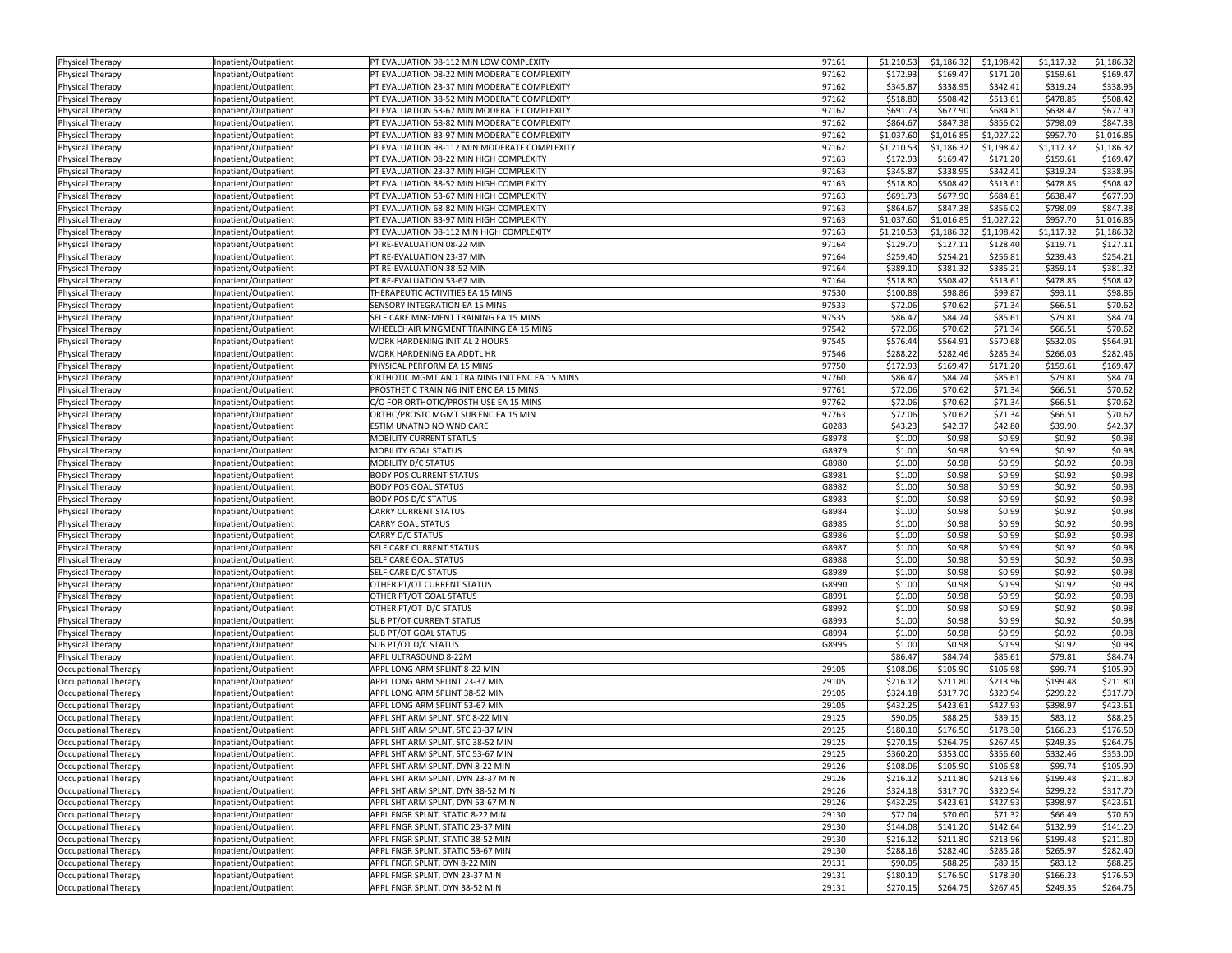| Occupational Therapy                                | Inpatient/Outpatient | APPL FNGR SPLNT, DYN 53-67 MIN                           | 29131          | \$360.20             | \$353.00             | \$356.60             | \$332.46            | \$353.00             |
|-----------------------------------------------------|----------------------|----------------------------------------------------------|----------------|----------------------|----------------------|----------------------|---------------------|----------------------|
| Occupational Therapy                                | Inpatient/Outpatient | APPL LNG LEG SPLNT 8-22 MIN                              | 29505          | \$108.06             | \$105.90             | \$106.98             | \$99.74             | \$105.90             |
| Occupational Therapy                                | Inpatient/Outpatient | APPL LNG LEG SPLNT 23-37 MIN                             | 29505          | \$216.12             | \$211.80             | \$213.96             | \$199.48            | \$211.80             |
| Occupational Therapy                                | Inpatient/Outpatient | APPL LNG LEG SPLNT 38-52 MIN                             | 29505          | \$324.18             | \$317.70             | \$320.94             | \$299.22            | \$317.70             |
| Occupational Therapy                                | Inpatient/Outpatient | APPL LNG LEG SPLNT 53-67 MIN                             | 29505          | \$432.25             | \$423.61             | \$427.93             | \$398.97            | \$423.61             |
| Occupational Therapy                                | Inpatient/Outpatient | APPL SHORT LEG SPLNT 8-22 MIN                            | 29515          | \$90.05              | \$88.25              | \$89.15              | \$83.12             | \$88.25              |
| Occupational Therapy                                | Inpatient/Outpatient | APPL SHORT LEG SPLNT 23-37 MIN                           | 29515          | \$180.10             | \$176.50             | \$178.30             | \$166.23            | \$176.50             |
| Occupational Therapy                                | Inpatient/Outpatient | APPL SHORT LEG SPLNT 38-52 MIN                           | 29515          | \$270.15             | \$264.75             | \$267.45             | \$249.35            | \$264.75             |
| Occupational Therapy                                | Inpatient/Outpatient | APPL SHORT LEG SPLNT 53-67 MIN                           | 29515          | \$360.20             | \$353.00             | \$356.60             | \$332.46            | \$353.00             |
| Occupational Therapy                                | Inpatient/Outpatient | <b>BIOFEEDBACK 8-22 MIN</b>                              | 90901          | \$54.03              | \$52.95              | \$53.49              | \$49.87             | \$52.95              |
| Occupational Therapy                                | Inpatient/Outpatient | BIOFEEDBACK 23-37 MIN                                    | 90901          | \$108.06             | \$105.90             | \$106.98             | \$99.74             | \$105.90             |
| Occupational Therapy                                | Inpatient/Outpatient | DEVEL TST PHYS/QHP 1ST HR                                | 96112          | \$432.25             | \$423.61             | \$427.93             | \$398.97            | \$423.61             |
| Occupational Therapy                                | Inpatient/Outpatient | DEVEL TST PHYS/QHP EA ADDL HR                            | 96113          | \$432.25             | \$423.61             | \$427.93             | \$398.97            | \$423.61             |
|                                                     |                      | APPL VASOPNM DVC 8-22 MIN                                | 97016          | \$27.02              | \$26.48              | \$26.75              | \$24.94             | \$26.48              |
| Occupational Therapy                                | Inpatient/Outpatient |                                                          | 97016          |                      |                      |                      |                     |                      |
| Occupational Therapy                                | Inpatient/Outpatient | APPL VASOPNM DVC 23-37 MIN<br>APPL VASOPNM DVC 38-52 MIN | 97016          | \$54.03<br>\$81.05   | \$52.95<br>\$79.43   | \$53.49<br>\$80.24   | \$49.87<br>\$74.81  | \$52.95<br>\$79.43   |
| Occupational Therapy                                | Inpatient/Outpatient |                                                          |                |                      |                      |                      | \$99.74             |                      |
| Occupational Therapy                                | Inpatient/Outpatient | APPL VASOPNM DVC 53-67 MIN<br>APPL VASOPNM DVC 68-82 MIN | 97016          | \$108.06<br>\$135.08 | \$105.90             | \$106.98<br>\$133.73 | \$124.68            | \$105.90             |
| Occupational Therapy                                | Inpatient/Outpatient |                                                          | 97016          |                      | \$132.38             |                      |                     | \$132.38             |
| Occupational Therapy                                | Inpatient/Outpatient | APPL VASOPNM DVC 83-97 MIN                               | 97016          | \$162.09             | \$158.85             | \$160.47             | \$149.61            | \$158.85             |
| Occupational Therapy                                | Inpatient/Outpatient | APPL PARAFFIN BATH 8-22 MIN                              | 97018          | \$18.01              | \$17.65              | \$17.83              | \$16.62             | \$17.65              |
| Occupational Therapy                                | Inpatient/Outpatient | APPL FLUIDOTHERAPY EA 15 MINS                            | 97022          | \$27.02              | \$26.48              | \$26.75              | \$24.94             | \$26.48              |
| Occupational Therapy                                | Inpatient/Outpatient | INFRARED THERAPY 1+ AREAS 8-22 MIN                       | 97026          | \$27.02              | \$26.48              | \$26.75              | \$24.94             | \$26.48              |
| Occupational Therapy                                | Inpatient/Outpatient | INFRARED THERAPY 1+ AREAS 23-37 MIN                      | 97026          | \$54.03              | \$52.95              | \$53.49              | \$49.87             | \$52.95              |
| Occupational Therapy                                | Inpatient/Outpatient | ELECTRICAL STIMULATION EA 15 MINS                        | 97032          | \$36.02              | \$35.30              | \$35.66              | \$33.25             | \$35.30              |
| Occupational Therapy                                | Inpatient/Outpatient | ELECTRIC CURRENT THERAPY EA 15 MINS                      | 97033          | \$45.03              | \$44.13              | \$44.58              | \$41.56             | \$44.13              |
| Occupational Therapy                                | Inpatient/Outpatient | CONTRAST BATH THERAPY EA 15 MINS                         | 97034          | \$27.02              | \$26.48              | \$26.75              | \$24.94             | \$26.48              |
| Occupational Therapy                                | Inpatient/Outpatient | ULTRASOUND THERAPY 8-22 MINS                             | 97035          | \$27.02              | \$26.48              | \$26.75              | \$24.94             | \$26.48              |
| Occupational Therapy                                | Inpatient/Outpatient | ULTRASOUND THERAPY 23-37 MINS                            | 97035          | \$54.03              | \$52.95              | \$53.49              | \$49.87             | \$52.95              |
| Occupational Therapy                                | Inpatient/Outpatient | ULTRASOUND THERAPY 38-52 MINS                            | 97035          | \$81.05              | \$79.43              | \$80.24              | \$74.81             | \$79.43              |
| Occupational Therapy                                | Inpatient/Outpatient | APPL FLUIDOTHERAPY EA 15 MINS                            | 97039          | \$27.02              | \$26.48              | \$26.75              | \$24.94             | \$26.48              |
| Occupational Therapy                                | Inpatient/Outpatient | THERAPEUTIC EXERCISES EA 15 MINS                         | 97110          | \$54.03              | \$52.95              | \$53.49              | \$49.87             | \$52.95              |
| Occupational Therapy                                | Inpatient/Outpatient | NEUROMUSCULAR REEDUCATION EA 15 MINS                     | 97112          | \$54.03              | \$52.95              | \$53.49              | \$49.87             | \$52.95              |
| Occupational Therapy                                | Inpatient/Outpatient | GAIT TRAINING THERAPY EA 15 MINS                         | 97116          | \$54.03              | \$52.95              | \$53.49              | \$49.87             | \$52.95              |
| Occupational Therapy                                | Inpatient/Outpatient | THER IVNTJ W/FOCUS COG FUNCJ 8-22 MINUTES                | 97127          | \$45.03              | \$44.13              | \$44.58              | \$41.56             | \$44.13              |
| Occupational Therapy                                | Inpatient/Outpatient | THER IVNTJ W/FOCUS COG FUNCJ 23-37 MINUTES               | 97127          | \$90.05              | \$88.25              | \$89.15              | \$83.12             | \$88.2               |
| Occupational Therapy                                | Inpatient/Outpatient | THER IVNTJ W/FOCUS COG FUNCJ 38-52 MINUTES               | 97127          | \$135.08             | \$132.38             | \$133.73             | \$124.68            | \$132.38             |
| Occupational Therapy                                | Inpatient/Outpatient | THER IVNTJ W/FOCUS COG FUNCJ 53-67 MINUTES               | 97127          | \$180.10             | \$176.50             | \$178.30             | \$166.23            | \$176.50             |
| Occupational Therapy                                | Inpatient/Outpatient | THER IVNTJ W/FOCUS COG FUNCJ 68-82 MINUTES               | 97127          | \$225.13             | \$220.63             | \$222.88             | \$207.79            | \$220.63             |
| Occupational Therapy                                | Inpatient/Outpatient | THER IVNTJ W/FOCUS COG FUNCJ 83-97 MINUTES               | 97127          | \$270.15             | \$264.75             | \$267.45             | \$249.35            | \$264.75             |
| Occupational Therapy                                | Inpatient/Outpatient | THER IVNTJ COG FUNCJ CNTCT 1ST 8-22 MIN                  | 97129          | \$45.03              | \$44.13              | \$44.58              | \$41.56             | \$44.13              |
| Occupational Therapy                                | Inpatient/Outpatient | THER IVNTJ COG FUNCJ CNTCT EA ADDL 8-22 MIN              | 97130          | \$45.03              | \$44.13              | \$44.58              | \$41.56             | \$44.13              |
| Occupational Therapy                                | Inpatient/Outpatient | THER IVNTJ COG FUNCJ CNTCT EA ADDL 23-37 MIN             | 97130          | \$90.05              | \$88.25              | \$89.15              | \$83.12             | \$88.25              |
| Occupational Therapy                                | Inpatient/Outpatient | THER IVNTJ COG FUNCJ CNTCT EA ADDL 38-52 MIN             | 97130          | \$135.08             | \$132.38             | \$133.73             | \$124.68            | \$132.38             |
| Occupational Therapy                                | Inpatient/Outpatient | THER IVNTJ COG FUNCJ CNTCT EA ADDL 53-67 MIN             | 97130          | \$180.10             | \$176.50             | \$178.30             | \$166.23            | \$176.50             |
| Occupational Therapy                                | Inpatient/Outpatient | THER IVNTJ COG FUNCJ CNTCT EA ADDL 68-82 MIN             | 97130          | \$225.13             | \$220.63             | \$222.88             | \$207.79            | \$220.63             |
| Occupational Therapy                                | Inpatient/Outpatient | THER IVNTJ COG FUNCJ CNTCT EA ADDL 83-97 MIN             | 97130          | \$270.15             | \$264.75             | \$267.45             | \$249.35            | \$264.75             |
| Occupational Therapy                                | Inpatient/Outpatient | MANUAL THERAPY EA 15 MINS                                | 97140          | \$54.03              | \$52.95              | \$53.49              | \$49.87             | \$52.95              |
| Occupational Therapy                                | Inpatient/Outpatient | GROUP THERAPY 5+ PTS 8-22 MIN                            | 97150          | \$18.01              | \$17.65              | \$17.83              | \$16.62             | \$17.65              |
| Occupational Therapy                                | Inpatient/Outpatient | GROUP THERAPY 5+ PTS 23-37 MIN                           | 97150          | \$36.02              | \$35.30              | \$35.66              | \$33.25             | \$35.30              |
| Occupational Therapy                                | Inpatient/Outpatient | GROUP THERAPY 5+ PTS 38-52 MIN                           | 97150          | \$54.03              | \$52.95              | \$53.49              | \$49.87             | \$52.95              |
| Occupational Therapy                                | Inpatient/Outpatient | GROUP THERAPY 5+ PTS 53-67 MIN                           | 97150          | \$72.04              | \$70.60              | \$71.32              | \$66.49             | \$70.60              |
| Occupational Therapy                                | Inpatient/Outpatient | GROUP THERAPY 5+ PTS 68-82 MIN                           | 97150          | \$90.05              | \$88.25              | \$89.15              | \$83.12             | \$88.25              |
| Occupational Therapy                                | Inpatient/Outpatient | GROUP THERAPY 5+ PTS 83-97 MIN                           | 97150          | \$108.06             | \$105.90             | \$106.98             | \$99.74             | \$105.90             |
| Occupational Therapy                                | Inpatient/Outpatient | GROUP THERAPY 5+ PTS 98-112 MIN                          | 97150          | \$126.07             | \$123.55             | \$124.81             | \$116.36            | \$123.55             |
| Occupational Therapy                                | Inpatient/Outpatient | GROUP THERAPY 5+ PTS 113-127 MIN                         | 97150          | \$144.08             | \$141.20             | \$142.64             | \$132.99            | \$141.20             |
| Occupational Therapy                                | Inpatient/Outpatient | GROUP THERAPY 5+ PTS 128-142 MIN                         | 97150          | \$162.09             | \$158.85             | \$160.47             | \$149.61            | \$158.85             |
| Occupational Therapy                                | Inpatient/Outpatient | GROUP THERAPY 2-4 PTS 8-22 MIN                           | 97150          | \$27.02              | \$26.48              | \$26.75              | \$24.94             | \$26.48              |
|                                                     |                      | GROUP THERAPY 2-4 PTS 23-37 MIN                          | 97150          | \$54.03              | \$52.95              | \$53.49              | \$49.87             | \$52.95              |
| Occupational Therapy                                | Inpatient/Outpatient | GROUP THERAPY 2-4 PTS 38-52 MIN                          |                |                      |                      |                      |                     | \$79.43              |
| Occupational Therapy<br><b>Occupational Therapy</b> | Inpatient/Outpatient | GROUP THERAPY 2-4 PTS 53-67 MIN                          | 97150          | \$81.05              | \$79.43              | \$80.24              | \$74.81             |                      |
|                                                     | Inpatient/Outpatient | GROUP THERAPY 2-4 PTS 68-82 MIN                          | 97150<br>97150 | \$108.06<br>\$135.08 | \$105.90<br>\$132.38 | \$106.98<br>\$133.73 | \$99.74<br>\$124.68 | \$105.90<br>\$132.38 |
| <b>Occupational Therapy</b>                         | Inpatient/Outpatient |                                                          |                |                      |                      |                      |                     |                      |
| Occupational Therapy                                | Inpatient/Outpatient | GROUP THERAPY 2-4 PTS 83-97 MIN                          | 97150          | \$162.09             | \$158.85             | \$160.47             | \$149.61            | \$158.85             |
| Occupational Therapy                                | Inpatient/Outpatient | GROUP THERAPY 2-4 PTS 98-112 MIN                         | 97150          | \$189.11             | \$185.33             | \$187.22             | \$174.55            | \$185.33             |
| Occupational Therapy                                | Inpatient/Outpatient | GROUP THERAPY 2-4 PTS 113-127 MIN                        | 97150          | \$216.12             | \$211.80             | \$213.96             | \$199.48            | \$211.80             |
| <b>Occupational Therapy</b>                         | Inpatient/Outpatient | GROUP THERAPY 2-4 PTS 128-142 MIN                        | 97150          | \$243.14             | \$238.28             | \$240.71             | \$224.42            | \$238.28             |
| Occupational Therapy                                | Inpatient/Outpatient | OT EVALUATION 08-22 MIN LOW COMPLEXITY                   | 97165          | \$108.06             | \$105.90             | \$106.98             | \$99.74             | \$105.90             |
| Occupational Therapy                                | Inpatient/Outpatient | OT EVALUATION 23-37 MIN LOW COMPLEXITY                   | 97165          | \$216.12             | \$211.80             | \$213.96             | \$199.48            | \$211.80             |
| Occupational Therapy                                | Inpatient/Outpatient | OT EVALUATION 38-52 MIN LOW COMPLEXITY                   | 97165          | \$324.18             | \$317.70             | \$320.94             | \$299.22            | \$317.70             |
| Occupational Therapy                                | Inpatient/Outpatient | OT EVALUATION 53-67 MIN LOW COMPLEXITY                   | 97165          | \$432.25             | \$423.61             | \$427.93             | \$398.97            | \$423.61             |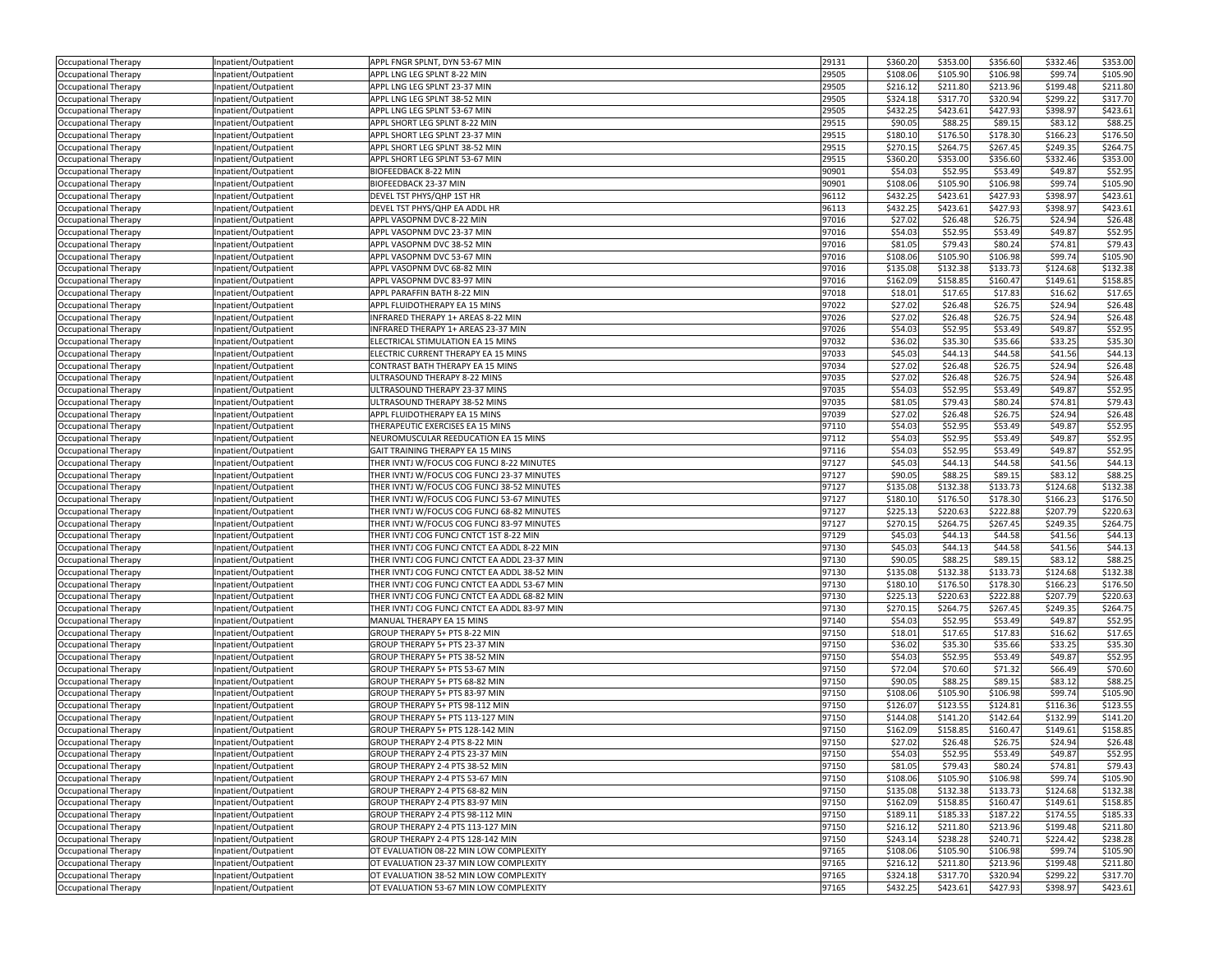| Occupational Therapy                         | Inpatient/Outpatient                         | OT EVALUATION 68-82 MIN LOW COMPLEXITY                          | 97165          | \$540.31             | \$529.50             | \$534.91             | \$498.71             | \$529.50             |
|----------------------------------------------|----------------------------------------------|-----------------------------------------------------------------|----------------|----------------------|----------------------|----------------------|----------------------|----------------------|
| Occupational Therapy                         | Inpatient/Outpatient                         | OT EVALUATION 83-97 MIN LOW COMPLEXITY                          | 97165          | \$648.37             | \$635.40             | \$641.89             | \$598.45             | \$635.40             |
| Occupational Therapy                         | Inpatient/Outpatient                         | OT EVALUATION 98-112 MIN LOW COMPLEXITY                         | 97165          | \$756.43             | \$741.30             | \$748.87             | \$698.18             | \$741.30             |
| Occupational Therapy                         | Inpatient/Outpatient                         | OT EVALUATION 08-22 MIN MODERATE COMPLEXITY                     | 97166          | \$108.06             | \$105.90             | \$106.98             | \$99.74              | \$105.90             |
| Occupational Therapy                         | Inpatient/Outpatient                         | OT EVALUATION 23-37 MIN MODERATE COMPLEXITY                     | 97166          | \$216.12             | \$211.80             | \$213.96             | \$199.48             | \$211.80             |
| Occupational Therapy                         | Inpatient/Outpatient                         | OT EVALUATION 38-52 MIN MODERATE COMPLEXITY                     | 97166          | \$324.18             | \$317.70             | \$320.94             | \$299.22             | \$317.70             |
| Occupational Therapy                         | Inpatient/Outpatient                         | OT EVALUATION 53-67 MIN MODERATE COMPLEXITY                     | 97166          | \$432.25             | \$423.61             | \$427.93             | \$398.97             | \$423.61             |
| Occupational Therapy                         | Inpatient/Outpatient                         | OT EVALUATION 68-82 MIN MODERATE COMPLEXITY                     | 97166          | \$540.31             | \$529.50             | \$534.91             | \$498.71             | \$529.50             |
| Occupational Therapy                         | Inpatient/Outpatient                         | OT EVALUATION 83-97 MIN MODERATE COMPLEXITY                     | 97166          | \$648.37             | \$635.40             | \$641.89             | \$598.45             | \$635.40             |
| Occupational Therapy                         | Inpatient/Outpatient                         | OT EVALUATION 98-112 MIN MODERATE COMPLEXITY                    | 97166          | \$756.43             | \$741.30             | \$748.87             | \$698.18             | \$741.30             |
| Occupational Therapy                         | Inpatient/Outpatient                         | OT EVALUATION 08-22 MIN HIGH COMPLEXITY                         | 97167          | \$108.06             | \$105.90             | \$106.98             | \$99.74              | \$105.90             |
| Occupational Therapy                         | Inpatient/Outpatient                         | OT EVALUATION 23-37 MIN HIGH COMPLEXITY                         | 97167          | \$216.12             | \$211.80             | \$213.96             | \$199.48             | \$211.80             |
| Occupational Therapy                         | Inpatient/Outpatient                         | OT EVALUATION 38-52 MIN HIGH COMPLEXITY                         | 97167          | \$324.18             | \$317.70             | \$320.94             | \$299.22             | \$317.70             |
| Occupational Therapy                         | Inpatient/Outpatient                         | OT EVALUATION 53-67 MIN HIGH COMPLEXITY                         | 97167          | \$432.25             | \$423.61             | \$427.93             | \$398.97             | \$423.61             |
| Occupational Therapy                         | Inpatient/Outpatient                         | OT EVALUATION 68-82 MIN HIGH COMPLEXITY                         | 97167          | \$540.31             | \$529.50             | \$534.91             | \$498.71             | \$529.50             |
| Occupational Therapy                         | Inpatient/Outpatient                         | OT EVALUATION 83-97 MIN HIGH COMPLEXITY                         | 97167          | \$648.37             | \$635.40             | \$641.89             | \$598.45             | \$635.40             |
| Occupational Therapy                         | Inpatient/Outpatient                         | OT EVALUATION 98-112 MIN HIGH COMPLEXITY                        | 97167          | \$756.43             | \$741.30             | \$748.87             | \$698.18             | \$741.30             |
| Occupational Therapy                         | Inpatient/Outpatient                         | OT RE-EVALUATION 08-22 MIN                                      | 97168          | \$81.05              | \$79.43              | \$80.24              | \$74.81              | \$79.4               |
| Occupational Therapy                         | Inpatient/Outpatient                         | OT RE-EVALUATION 23-37 MIN                                      | 97168          | \$162.09             | \$158.85             | \$160.47             | \$149.61             | \$158.85             |
| Occupational Therapy                         | Inpatient/Outpatient                         | OT RE-EVALUATION 38-52 MIN                                      | 97168          | \$243.14             | \$238.28             | \$240.71             | \$224.42             | \$238.28             |
| Occupational Therapy                         | Inpatient/Outpatient                         | OT RE-EVALUATION 53-67 MIN                                      | 97168          | \$324.18             | \$317.70             | \$320.94             | \$299.22             | \$317.70             |
| Occupational Therapy                         | Inpatient/Outpatient                         | THERAPEUTIC ACTIVITIES EA 15 MINS                               | 97530          | \$63.04              | \$61.78              | \$62.41              | \$58.19              | \$61.78              |
| Occupational Therapy                         | Inpatient/Outpatient                         | COGNITIVE SKILLS DEVELOPMENT EA 15 MINS                         | 97532          | \$45.03              | \$44.13              | \$44.58              | \$41.56              | \$44.13              |
| Occupational Therapy                         | Inpatient/Outpatient                         | SENSORY INTEGRATION EA 15 MINS                                  | 97533          | \$45.03              | \$44.13              | \$44.58              | \$41.56              | \$44.13              |
| Occupational Therapy                         | Inpatient/Outpatient                         | SELF CARE MNGMENT TRAINING EA 15 MINS                           | 97535          | \$54.03              | \$52.95              | \$53.49              | \$49.87              | \$52.95              |
| Occupational Therapy                         | Inpatient/Outpatient                         | COMMUNITY/WORK REINTEGRATION EA 15 MINS                         | 97537          | \$45.03              | \$44.13              | \$44.58              | \$41.56              | \$44.13              |
| Occupational Therapy                         | Inpatient/Outpatient                         | WHEELCHAIR MNGMENT TRAINING EA 15 MINS                          | 97542          | \$45.03              | \$44.13              | \$44.58              | \$41.56              | \$44.13              |
| Occupational Therapy                         | Inpatient/Outpatient                         | WORK HARDENING INITIAL 2 HOURS                                  | 97545          | \$360.20             | \$353.00             | \$356.60             | \$332.46             | \$353.00             |
| Occupational Therapy                         | Inpatient/Outpatient                         | WORK HARDENING EA ADDTL HR                                      | 97546          | \$180.10             | \$176.50             | \$178.30             | \$166.23             | \$176.50             |
| Occupational Therapy                         | Inpatient/Outpatient                         | PHYSICAL PERFORM EA 15 MINS                                     | 97750          | \$108.06             | \$105.90             | \$106.98             | \$99.74              | \$105.90             |
| Occupational Therapy                         | Inpatient/Outpatient                         | ORTHOTIC MGMT AND TRAINING INIT ENC EA 15 MINS                  | 97760          | \$54.03              | \$52.95              | \$53.49              | \$49.87              | \$52.95              |
| Occupational Therapy                         | Inpatient/Outpatient                         | PROSTHETIC TRAINING INIT ENC EA 15 MINS                         | 97761          | \$45.03              | \$44.13              | \$44.58              | \$41.56              | \$44.13              |
| Occupational Therapy                         | Inpatient/Outpatient                         | C/O FOR ORTHOTIC/PROSTH USE EA 15 MINS                          | 97762<br>97763 | \$45.03<br>\$45.03   | \$44.13              | \$44.58              | \$41.56<br>\$41.56   | \$44.13              |
| Occupational Therapy                         | Inpatient/Outpatient                         | ORTHC/PROSTC MGMT SUB ENC EA 15 MIN<br>ESTIM UNATND NO WND CARE | G0283          | \$27.02              | \$44.13<br>\$26.48   | \$44.58<br>\$26.75   | \$24.94              | \$44.13<br>\$26.48   |
| Occupational Therapy<br>Occupational Therapy | Inpatient/Outpatient<br>Inpatient/Outpatient | <b>MOBILITY CURRENT STATUS</b>                                  | G8978          | \$1.00               | \$0.98               | \$0.99               | \$0.92               | \$0.98               |
| Occupational Therapy                         | Inpatient/Outpatient                         | MOBILITY GOAL STATUS                                            | G8979          | \$1.00               | \$0.98               | \$0.99               | \$0.92               | \$0.98               |
| Occupational Therapy                         | Inpatient/Outpatient                         | MOBILITY D/C STATUS                                             | G8980          | \$1.00               | \$0.98               | \$0.99               | \$0.92               | \$0.98               |
| Occupational Therapy                         | Inpatient/Outpatient                         | <b>BODY POS CURRENT STATUS</b>                                  | G8981          | \$1.00               | \$0.98               | \$0.99               | \$0.92               | \$0.98               |
| Occupational Therapy                         | Inpatient/Outpatient                         | <b>BODY POS GOAL STATUS</b>                                     | G8982          | \$1.00               | \$0.98               | \$0.99               | \$0.92               | \$0.98               |
| Occupational Therapy                         | Inpatient/Outpatient                         | <b>BODY POS D/C STATUS</b>                                      | G8983          | \$1.00               | \$0.98               | \$0.99               | \$0.92               | \$0.98               |
| Occupational Therapy                         | Inpatient/Outpatient                         | <b>CARRY CURRENT STATUS</b>                                     | G8984          | \$1.00               | \$0.98               | \$0.99               | \$0.92               | \$0.98               |
| Occupational Therapy                         | Inpatient/Outpatient                         | <b>CARRY GOAL STATUS</b>                                        | G8985          | \$1.00               | \$0.98               | \$0.99               | \$0.92               | \$0.98               |
| Occupational Therapy                         | Inpatient/Outpatient                         | CARRY D/C STATUS                                                | G8986          | \$1.00               | \$0.98               | \$0.99               | \$0.92               | \$0.98               |
| Occupational Therapy                         | Inpatient/Outpatient                         | SELF CARE CURRENT STATUS                                        | G8987          | \$1.00               | \$0.98               | \$0.99               | \$0.92               | \$0.98               |
| Occupational Therapy                         | Inpatient/Outpatient                         | SELF CARE GOAL STATUS                                           | G8988          | \$1.00               | \$0.98               | \$0.99               | \$0.92               | \$0.98               |
| Occupational Therapy                         | Inpatient/Outpatient                         | SELF CARE D/C STATUS                                            | G8989          | \$1.00               | \$0.98               | \$0.99               | \$0.92               | \$0.98               |
| Occupational Therapy                         | Inpatient/Outpatient                         | OTHER PT/OT CURRENT STATUS                                      | G8990          | \$1.00               | \$0.98               | \$0.99               | \$0.92               | \$0.98               |
| Occupational Therapy                         | Inpatient/Outpatient                         | OTHER PT/OT GOAL STATUS                                         | G8991          | \$1.00               | \$0.98               | \$0.99               | \$0.92               | \$0.98               |
| Occupational Therapy                         | Inpatient/Outpatient                         | OTHER PT/OT D/C STATUS                                          | G8992          | \$1.00               | \$0.98               | \$0.99               | \$0.92               | \$0.98               |
| Occupational Therapy                         | Inpatient/Outpatient                         | SUB PT/OT CURRENT STATUS                                        | G8993          | \$1.00               | \$0.98               | \$0.99               | \$0.92               | \$0.98               |
| Occupational Therapy                         | Inpatient/Outpatient                         | SUB PT/OT GOAL STATUS                                           | G8994          | \$1.00               | \$0.98               | \$0.99               | \$0.92               | \$0.98               |
| Occupational Therapy                         | Inpatient/Outpatient                         | SUB PT/OT D/C STATUS<br>LARYNGOSCOPY FLEX, DIAGNOSTIC 8-22 MIN  | G8995          | \$1.00               | \$0.98               | \$0.99               | \$0.92               | \$0.98               |
| Speech Therapy<br>Speech Therapy             | Inpatient/Outpatient                         | LARYNGOSCOPY FLEX, DIAGNOSTIC 23-37 MIN                         | 31575<br>31575 | \$300.53<br>\$601.06 | \$294.52<br>\$589.04 | \$297.52<br>\$595.05 | \$277.39<br>\$554.78 | \$294.52<br>\$589.04 |
| Speech Therapy                               | Inpatient/Outpatient<br>Inpatient/Outpatient | LARYNGOSCOPY FLEX, DIAGNOSTIC 38-52 MIN                         | 31575          | \$901.59             | \$883.56             | \$892.57             | \$832.17             | \$883.56             |
| Speech Therapy                               | Inpatient/Outpatient                         | LARYNGOSC, FLEX/RIGIS, W STRBS 8-22 MIN                         | 31579          | \$300.53             | \$294.52             | \$297.52             | \$277.39             | \$294.52             |
| Speech Therapy                               | inpatient/Outpatient                         | LARYNGOSC, FLEX/RIGIS, W STRBS 23-37 MIN                        | 31579          | \$601.06             | \$589.04             | \$595.05             | \$554.78             | \$589.04             |
| Speech Therapy                               | Inpatient/Outpatient                         | LARYNGOSC, FLEX/RIGIS, W STRBS 38-52 MIN                        | 31579          | \$901.59             | \$883.56             | \$892.57             | \$832.17             | \$883.56             |
| Speech Therapy                               | Inpatient/Outpatient                         | LARYNGOSC, FLEX/RIGIS, W STRBS 53-67 MIN                        | 31579          | \$1,202.12           | \$1,178.08           | \$1,190.10           | \$1,109.56           | \$1,178.08           |
| Speech Therapy                               | Inpatient/Outpatient                         | SPEECH TREATMENT 8-22 MIN                                       | 92507          | \$72.13              | \$70.69              | \$71.41              | \$66.58              | \$70.69              |
| Speech Therapy                               | Inpatient/Outpatient                         | SPEECH TREATMENT 23-37 MIN                                      | 92507          | \$144.25             | \$141.37             | \$142.81             | \$133.14             | \$141.37             |
| Speech Therapy                               | Inpatient/Outpatient                         | SPEECH TREATMENT 38-52 MIN                                      | 92507          | \$216.38             | \$212.05             | \$214.22             | \$199.72             | \$212.05             |
| Speech Therapy                               | Inpatient/Outpatient                         | SPEECH TREATMENT 53-67 MIN                                      | 92507          | \$288.51             | \$282.74             | \$285.62             | \$266.29             | \$282.74             |
| Speech Therapy                               | Inpatient/Outpatient                         | SPEECH TREATMENT 68-82 MIN                                      | 92507          | \$360.64             | \$353.43             | \$357.03             | \$332.87             | \$353.43             |
| Speech Therapy                               | Inpatient/Outpatient                         | SPEECH TREATMENT 83-97 MIN                                      | 92507          | \$432.76             | \$424.10             | \$428.43             | \$399.44             | \$424.10             |
| Speech Therapy                               | Inpatient/Outpatient                         | SPEECH TREATMENT 98-113 MIN                                     | 92507          | \$504.89             | \$494.79             | \$499.84             | \$466.01             | \$494.79             |
| Speech Therapy                               | Inpatient/Outpatient                         | SPEECH TRTMNT 2-4 PTS 8-22 MIN                                  | 92508          | \$36.06              | \$35.34              | \$35.70              | \$33.28              | \$35.34              |
| Speech Therapy                               | Inpatient/Outpatient                         | SPEECH TRTMNT 2-4 PTS 23-37 MIN                                 | 92508          | \$72.13              | \$70.69              | \$71.41              | \$66.58              | \$70.69              |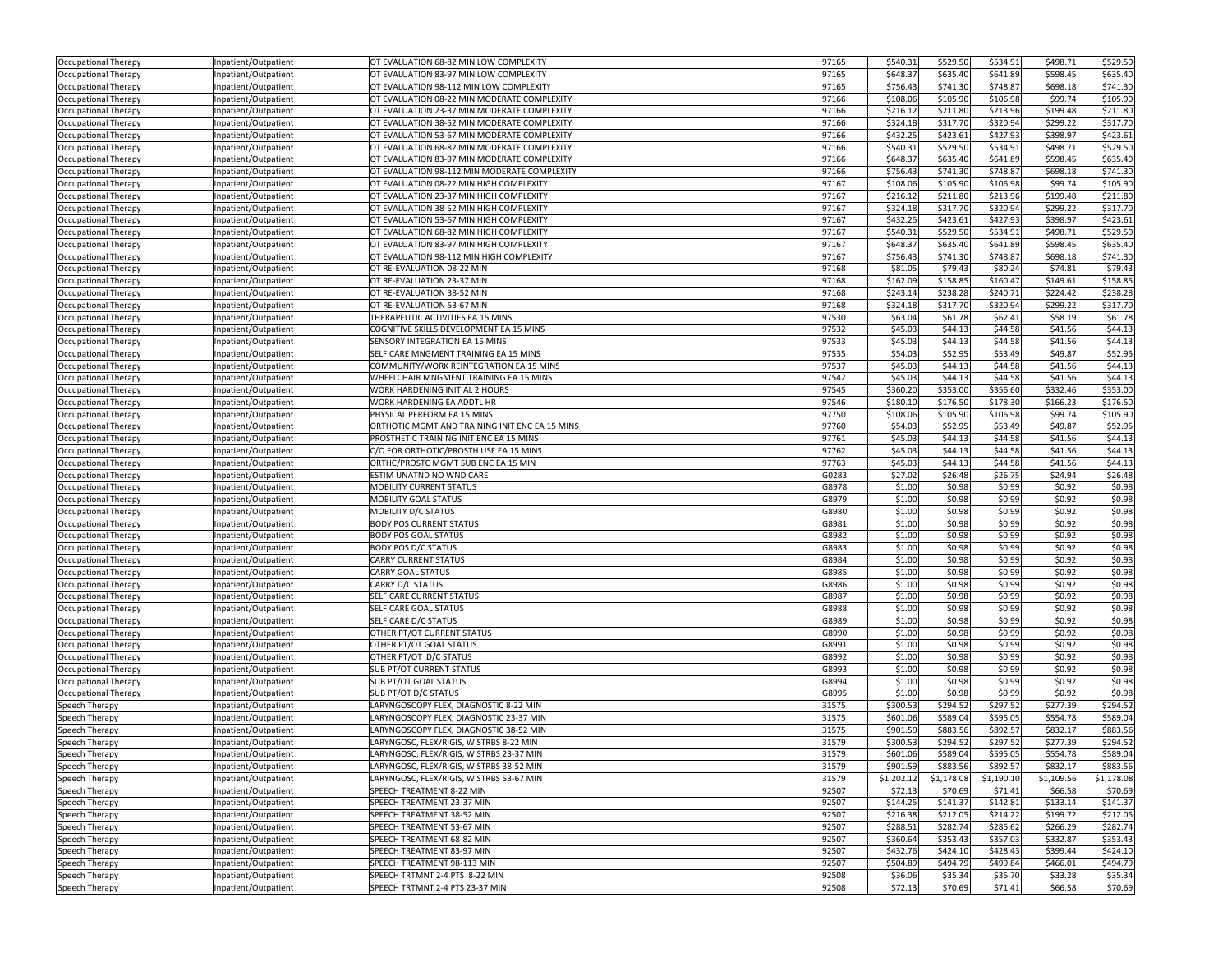| Speech Therapy                   | Inpatient/Outpatient                        | SPEECH TRTMNT 2-4 PTS 38-52 MIN                                       | 92508          | \$108.19             | \$106.03             | \$107.11             | \$99.86              | \$106.03             |
|----------------------------------|---------------------------------------------|-----------------------------------------------------------------------|----------------|----------------------|----------------------|----------------------|----------------------|----------------------|
| Speech Therapy                   | npatient/Outpatient                         | SPEECH TRTMNT 2-4 PTS 53-67 MIN                                       | 92508          | \$144.25             | \$141.37             | \$142.81             | \$133.14             | \$141.37             |
| Speech Therapy                   | npatient/Outpatient                         | NASOPHARYNGOSCOPY W ENDOSCOPE 8-22 MIN                                | 92511          | \$300.53             | \$294.52             | \$297.52             | \$277.39             | \$294.52             |
| Speech Therapy                   | npatient/Outpatient                         | NASOPHARYNGOSCOPY W ENDOSCOPE 23-37 MIN                               | 92511          | \$601.06             | \$589.04             | \$595.05             | \$554.78             | \$589.04             |
| Speech Therapy                   | npatient/Outpatient                         | NASOPHARYNGOSCOPY W ENDOSCOPE 38-52 MIN                               | 92511          | \$901.59             | \$883.56             | \$892.57             | \$832.17             | \$883.56             |
| Speech Therapy                   | Inpatient/Outpatient                        | EVAL SPEECH FLUENCY 8-22 MIN                                          | 92521          | \$144.25             | \$141.37             | \$142.81             | \$133.14             | \$141.37             |
| Speech Therapy                   | npatient/Outpatient                         | EVAL SPEECH FLUENCY 23-37 MIN                                         | 92521          | \$288.51             | \$282.74             | \$285.62             | \$266.29             | \$282.74             |
| Speech Therapy                   | npatient/Outpatient                         | EVAL SPEECH FLUENCY 38-52 MIN                                         | 92521          | \$432.76             | \$424.10             | \$428.43             | \$399.44             | \$424.10             |
| Speech Therapy                   | Inpatient/Outpatient                        | EVAL SPEECH FLUENCY 53-67 MIN                                         | 92521          | \$577.02             | \$565.48             | \$571.25             | \$532.59             | \$565.48             |
| Speech Therapy                   | Inpatient/Outpatient                        | EVAL SPEECH FLUENCY 68-82 MIN                                         | 92521          | \$721.27             | \$706.84             | \$714.06             | \$665.73             | \$706.84             |
| Speech Therapy                   | Inpatient/Outpatient                        | EVAL SPEECH FLUENCY 83-97 MIN                                         | 92521          | \$865.53             | \$848.22             | \$856.87             | \$798.88             | \$848.22             |
| Speech Therapy                   | Inpatient/Outpatient                        | EVAL SPEECH SOUND PROD 8-22 MIN                                       | 92522          | \$144.25             | \$141.37             | \$142.81             | \$133.14             | \$141.37             |
| Speech Therapy                   | Inpatient/Outpatient                        | EVAL SPEECH SOUND PROD 23-37 MIN                                      | 92522          | \$288.51             | \$282.74             | \$285.62             | \$266.29             | \$282.74             |
| Speech Therapy                   | Inpatient/Outpatient                        | EVAL SPEECH SOUND PROD 38-52 MIN                                      | 92522          | \$432.76             | \$424.10             | \$428.43             | \$399.44             | \$424.10             |
| Speech Therapy                   | npatient/Outpatient                         | EVAL SPEECH SOUND PROD 53-67 MIN                                      | 92522          | \$577.02             | \$565.48             | \$571.25             | \$532.59             | \$565.48             |
| Speech Therapy                   | Inpatient/Outpatient                        | EVAL SPEECH SOUND PROD 68-82 MIN                                      | 92522          | \$721.27             | \$706.84             | \$714.06             | \$665.73             | \$706.84             |
| Speech Therapy                   | Inpatient/Outpatient                        | EVAL SPEECH SOUND PROD 83-97 MIN                                      | 92522          | \$865.53             | \$848.22             | \$856.87             | \$798.88             | \$848.22             |
| Speech Therapy                   | npatient/Outpatient                         | EVAL SPEECH W/ LANG COMPREH 8-22 MIN                                  | 92523          | \$144.25             | \$141.37             | \$142.81             | \$133.14             | \$141.37             |
| Speech Therapy                   | npatient/Outpatient                         | EVAL SPEECH W/ LANG COMPREH 23-37 MIN                                 | 92523          | \$288.51             | \$282.74             | \$285.62             | \$266.29             | \$282.74             |
| Speech Therapy                   | npatient/Outpatient                         | EVAL SPEECH W/ LANG COMPREH 38-52 MIN                                 | 92523          | \$432.76             | \$424.10             | \$428.43             | \$399.44             | \$424.10             |
| Speech Therapy                   | Inpatient/Outpatient                        | EVAL SPEECH W/ LANG COMPREH 53-67 MIN                                 | 92523          | \$577.02             | \$565.48             | \$571.25             | \$532.59             | \$565.48             |
| Speech Therapy                   | npatient/Outpatient                         | EVAL SPEECH W/ LANG COMPREH 68-82 MIN                                 | 92523          | \$721.27             | \$706.84             | \$714.06             | \$665.73             | \$706.84             |
| Speech Therapy                   | npatient/Outpatient                         | EVAL SPEECH W/ LANG COMPREH 83-97 MIN                                 | 92523          | \$865.53             | \$848.22             | \$856.87             | \$798.88             | \$848.22             |
| Speech Therapy                   | Inpatient/Outpatient                        | BEHAV & QUAL ANALYS VOICE&RES 8-22 MIN                                | 92524          | \$144.25             | \$141.37             | \$142.81             | \$133.14             | \$141.37             |
| Speech Therapy                   | npatient/Outpatient                         | BEHAV & QUAL ANALYS VOICE&RES 23-37 MIN                               | 92524          | \$288.51             | \$282.74             | \$285.62             | \$266.29             | \$282.74             |
| Speech Therapy                   | Inpatient/Outpatient                        | BEHAV & QUAL ANALYS VOICE&RES 38-52 MIN                               | 92524          | \$432.76             | \$424.10             | \$428.43             | \$399.44             | \$424.10             |
| Speech Therapy                   | npatient/Outpatient                         | BEHAV & QUAL ANALYS VOICE&RES 53-67 MIN                               | 92524          | \$577.02             | \$565.48             | \$571.25             | \$532.59             | \$565.48             |
| Speech Therapy                   | npatient/Outpatient                         | BEHAV & QUAL ANALYS VOICE&RES 68-82 MIN                               | 92524          | \$721.27             | \$706.84             | \$714.06             | \$665.73             | \$706.84             |
| Speech Therapy                   | Inpatient/Outpatient                        | BEHAV & QUAL ANALYS VOICE&RES 83-97 MIN                               | 92524          | \$865.53             | \$848.22             | \$856.87             | \$798.88             | \$848.22             |
| Speech Therapy                   | Inpatient/Outpatient                        | <b>SWALLOW TREATMENT 8-22 MIN</b>                                     | 92526          | \$72.13              | \$70.69              | \$71.41              | \$66.58              | \$70.69              |
| Speech Therapy                   | Inpatient/Outpatient                        | SWALLOW TREATMENT 23-37 MIN                                           | 92526          | \$144.25             | \$141.37             | \$142.81             | \$133.14             | \$141.37             |
| Speech Therapy                   | Inpatient/Outpatient                        | SWALLOW TREATMENT 38-52 MIN                                           | 92526          | \$216.38             | \$212.05             | \$214.22             | \$199.72             | \$212.05             |
| Speech Therapy                   | Inpatient/Outpatient                        | SWALLOW TREATMENT 53-67 MIN                                           | 92526          | \$288.51             | \$282.74             | \$285.62             | \$266.29             | \$282.74             |
| Speech Therapy                   | Inpatient/Outpatient                        | SWALLOW TREATMENT 68-82 MIN                                           | 92526          | \$360.64             | \$353.43             | \$357.03             | \$332.87             | \$353.43             |
| Speech Therapy                   | npatient/Outpatient                         | SWALLOW TREATMENT 83-97 MIN                                           | 92526          | \$432.76             | \$424.10             | \$428.43             | \$399.44             | \$424.1              |
| Speech Therapy                   | Inpatient/Outpatient                        | SCREEN AUDITO BRAINSTEM RESPON                                        | 92586          | \$72.13              | \$70.69              | \$71.41              | \$66.58              | \$70.69              |
| Speech Therapy                   | Inpatient/Outpatient                        | EVAL USE/FIT VOICE PROSTH 8-22 MIN                                    | 92597          | \$144.25             | \$141.37             | \$142.81             | \$133.14             | \$141.37             |
|                                  |                                             | EVAL USE/FIT VOICE PROSTH 23-37 MIN                                   | 92597          | \$288.51             | \$282.74             | \$285.62             | \$266.29             | \$282.74             |
| Speech Therapy                   | npatient/Outpatient                         | EVAL USE/FIT VOICE PROSTH 38-52 MIN                                   | 92597          | \$432.76             | \$424.10             | \$428.43             | \$399.44             | \$424.10             |
| Speech Therapy                   | Inpatient/Outpatient                        | EVAL USE/FIT VOICE PROSTH 53-67 MIN                                   | 92597          | \$577.02             | \$565.48             | \$571.25             | \$532.59             | \$565.48             |
| Speech Therapy<br>Speech Therapy | npatient/Outpatient<br>Inpatient/Outpatient | EVAL USE/FIT VOICE PROSTH 68-82 MIN                                   | 92597          | \$721.27             | \$706.84             | \$714.06             | \$665.73             | \$706.84             |
|                                  |                                             | EX FOR NONSPEECH DEVICE RX 8-22 MIN                                   | 92605          | \$144.25             | \$141.37             | \$142.81             | \$133.14             | \$141.37             |
| Speech Therapy                   | npatient/Outpatient                         |                                                                       | 92605          | \$288.51             | \$282.74             | \$285.62             | \$266.29             | \$282.74             |
| Speech Therapy                   | npatient/Outpatient                         | EX FOR NONSPEECH DEVICE RX 23-37 MIN                                  | 92605          | \$432.76             | \$424.10             | \$428.43             | \$399.44             | \$424.10             |
| Speech Therapy                   | Inpatient/Outpatient                        | EX FOR NONSPEECH DEVICE RX 38-52 MIN                                  |                |                      |                      |                      |                      |                      |
| Speech Therapy                   | npatient/Outpatient                         | EX FOR NONSPEECH DEVICE RX 53-67 MIN<br>NON-SPEECH DEVICE TX 8-22 MIN | 92605<br>92606 | \$577.02             | \$565.48             | \$571.25<br>\$71.41  | \$532.59<br>\$66.58  | \$565.48             |
| Speech Therapy                   | Inpatient/Outpatient                        |                                                                       |                | \$72.13              | \$70.69              |                      |                      | \$70.69              |
| Speech Therapy                   | npatient/Outpatient                         | NON-SPEECH DEVICE TX 23-37 MIN                                        | 92606          | \$144.25             | \$141.37             | \$142.81             | \$133.14             | \$141.37             |
| Speech Therapy                   | npatient/Outpatient                         | NON-SPEECH DEVICE TX 38-52 MIN<br>SWALLOW EVAL 8-22 MIN               | 92606<br>92610 | \$216.38<br>\$144.25 | \$212.05<br>\$141.37 | \$214.22<br>\$142.81 | \$199.72<br>\$133.14 | \$212.05<br>\$141.37 |
| Speech Therapy                   | Inpatient/Outpatient                        | SWALLOW EVAL 23-37 MIN                                                |                |                      |                      |                      |                      |                      |
| Speech Therapy                   | Inpatient/Outpatient                        |                                                                       | 92610<br>92610 | \$288.51<br>\$432.76 | \$282.74<br>\$424.10 | \$285.62<br>\$428.43 | \$266.29<br>\$399.44 | \$282.74<br>\$424.10 |
| Speech Therapy                   | Inpatient/Outpatient                        | SWALLOW EVAL 38-52 MIN<br>SWALLOW EVAL 53-67 MIN                      |                |                      |                      | \$571.25             | \$532.59             | \$565.48             |
| Speech Therapy                   | Inpatient/Outpatient                        |                                                                       | 92610<br>92610 | \$577.02             | \$565.48             |                      |                      |                      |
| Speech Therapy                   | Inpatient/Outpatient                        | SWALLOW EVAL 68-82 MIN<br>SWALLOW EVAL 83-97 MIN                      | 92610          | \$721.27<br>\$865.53 | \$706.84             | \$714.06<br>\$856.87 | \$665.73<br>\$798.88 | \$706.84<br>\$848.22 |
| Speech Therapy                   | Inpatient/Outpatient                        |                                                                       |                |                      | \$848.22             |                      |                      |                      |
| Speech Therapy                   | npatient/Outpatient                         | MOD BARIUM SWALLOW 8-22 MIN<br>MOD BARIUM SWALLOW 23-37 MIN           | 92611<br>92611 | \$204.36             | \$200.27             | \$202.32<br>\$404.63 | \$188.62             | \$200.27             |
| Speech Therapy                   | Inpatient/Outpatient                        |                                                                       |                | \$408.72             | \$400.55             |                      | \$377.25             | \$400.55             |
| Speech Therapy                   | Inpatient/Outpatient                        | MOD BARIUM SWALLOW 38-52 MIN                                          | 92611          | \$613.08             | \$600.82             | \$606.95             | \$565.87             | \$600.82             |
| Speech Therapy                   | hpatient/Outpatient                         | MOD BARIUM SWALLOW 53-67 MIN                                          | 92611          | \$817.44             | \$801.09             | \$809.27             | \$754.50             | \$801.09             |
| Speech Therapy                   | Inpatient/Outpatient                        | MOD BARIUM SWALLOW 68-82 MNS                                          | 92611          | \$1,021.80           | \$1,001.36           | \$1,011.58           | \$943.12             | \$1,001.36           |
| Speech Therapy                   | Inpatient/Outpatient                        | MOD BARIUM SWALLOW 83-97 MIN                                          | 92611          | \$1,226.16           | \$1,201.64           | \$1,213.90           | \$1,131.75           | \$1,201.64           |
| Speech Therapy                   | Inpatient/Outpatient                        | FEESS 8-22 MIN                                                        | 92612          | \$264.47             | \$259.18             | \$261.83             | \$244.11             | \$259.18             |
| Speech Therapy                   | Inpatient/Outpatient                        | FEESS 23-37 MIN                                                       | 92612          | \$528.93             | \$518.35             | \$523.64             | \$488.20             | \$518.35             |
| Speech Therapy                   | Inpatient/Outpatient                        | FEESS 38-52 MIN                                                       | 92612          | \$793.40             | \$777.53             | \$785.47             | \$732.31             | \$777.53             |
| Speech Therapy                   | Inpatient/Outpatient                        | FEESS 53-67 MIN                                                       | 92612          | \$1,057.87           | \$1,036.71           | \$1,047.29           | \$976.41             | \$1,036.71           |
| Speech Therapy                   | Inpatient/Outpatient                        | FEESS 68-82 MIN                                                       | 92612          | \$1,322.33           | \$1,295.88           | \$1,309.11           | \$1,220.51           | \$1,295.88           |
| Speech Therapy                   | Inpatient/Outpatient                        | FEESS 83-97 MIN                                                       | 92612          | \$1,586.80           | \$1,555.06           | \$1,570.93           | \$1,464.62           | \$1,555.06           |
| Speech Therapy                   | Inpatient/Outpatient                        | EX FOR NONSPEECH DEVICE RX EACH ADDITIONAL 30 MIN                     | 92618          | \$288.51             | \$282.74             | \$285.62             | \$266.29             | \$282.74             |
| Speech Therapy                   | Inpatient/Outpatient                        | APHASIA ASSESSMENT, 1 HR                                              | 96105          | \$577.02             | \$565.48             | \$571.25             | \$532.59             | \$565.48             |
| Speech Therapy                   | Inpatient/Outpatient                        | APHASIA ASSESSMENT, 2 HR                                              | 96105          | \$577.02             | \$565.48             | \$571.25             | \$532.59             | \$565.48             |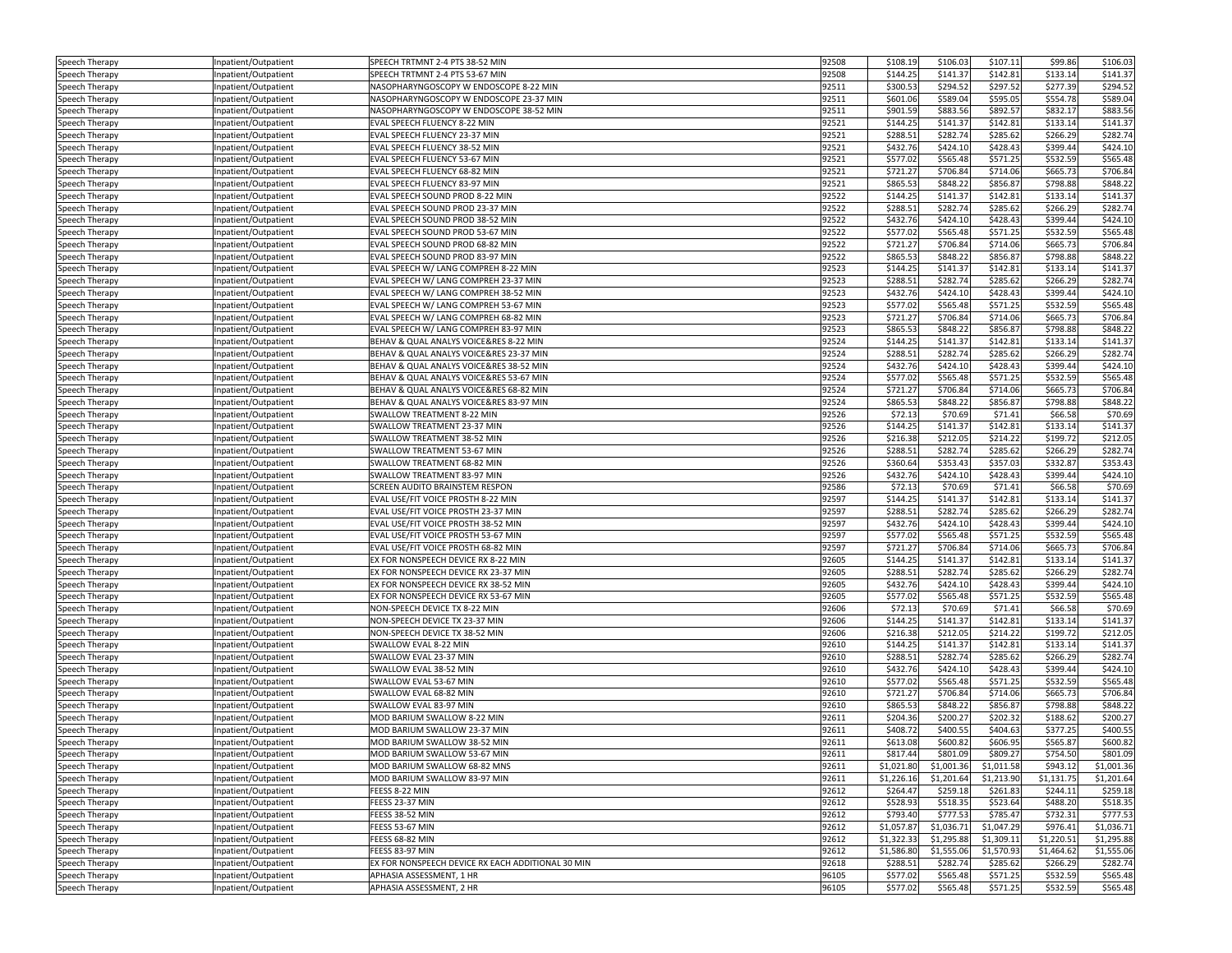| Speech Therapy     | Inpatient/Outpatient | APHASIA ASSESSMENT, 3 HR                      | 96105 | \$577.02 | \$565.48 | \$571.25 | \$532.59 | \$565.48 |
|--------------------|----------------------|-----------------------------------------------|-------|----------|----------|----------|----------|----------|
| Speech Therapy     | npatient/Outpatient  | DEVELOPMENTAL SCREENING (STANDARD), 8-22 MIN  | 96110 | \$108.19 | \$106.03 | \$107.11 | \$99.86  | \$106.03 |
| Speech Therapy     | npatient/Outpatient  | DEVELOPMENTAL SCREENING (STANDARD), 23-37 MIN | 96110 | \$216.38 | \$212.05 | \$214.22 | \$199.72 | \$212.05 |
| Speech Therapy     | Inpatient/Outpatient | DEVELOPMENTAL SCREENING (STANDARD), 38-52 MIN | 96110 | \$324.57 | \$318.08 | \$321.32 | \$299.58 | \$318.08 |
| Speech Therapy     | Inpatient/Outpatient | DEVELOPMENTAL SCREENING (STANDARD), 53-67 MIN | 96110 | \$432.76 | \$424.10 | \$428.43 | \$399.44 | \$424.10 |
| Speech Therapy     | Inpatient/Outpatient | DEVELOPMENTAL SCREENING (STANDARD), 68-82 MIN | 96110 | \$540.95 | \$530.13 | \$535.54 | \$499.30 | \$530.13 |
| Speech Therapy     | Inpatient/Outpatient | DEVELOPMENTAL SCREENING (STANDARD), 83-97 MIN | 96110 | \$649.15 | \$636.17 | \$642.66 | \$599.17 | \$636.1  |
| Speech Therapy     | npatient/Outpatient  | DEVEL TST PHYS/QHP 1ST HR                     | 96112 | \$577.02 | \$565.48 | \$571.25 | \$532.59 | \$565.48 |
| Speech Therapy     | npatient/Outpatient  | DEVEL TST PHYS/QHP EA ADDL HR                 | 96113 | \$577.02 | \$565.48 | \$571.25 | \$532.59 | \$565.48 |
| Speech Therapy     | Inpatient/Outpatient | HC COGNITIVE LING TEST PER HOUR               | 96125 | \$577.02 | \$565.48 | \$571.25 | \$532.59 | \$565.48 |
| Speech Therapy     | Inpatient/Outpatient | COGNITIVE LING TEST, 2 HR                     | 96125 | \$577.02 | \$565.48 | \$571.25 | \$532.59 | \$565.48 |
| Speech Therapy     | npatient/Outpatient  | COGNITIVE LING TEST, 3 HR                     | 96125 | \$577.02 | \$565.48 | \$571.25 | \$532.59 | \$565.48 |
| Speech Therapy     | Inpatient/Outpatient | THER IVNTJ W/FOCUS COG FUNCJ 8-22 MINUTES     | 97127 | \$60.11  | \$58.91  | \$59.51  | \$55.48  | \$58.91  |
| Speech Therapy     | Inpatient/Outpatient | THER IVNTJ W/FOCUS COG FUNCJ 23-37 MINUTES    | 97127 | \$120.21 | \$117.81 | \$119.01 | \$110.95 | \$117.81 |
| Speech Therapy     | npatient/Outpatient  | THER IVNTJ W/FOCUS COG FUNCJ 38-52 MINUTES    | 97127 | \$180.32 | \$176.71 | \$178.52 | \$166.44 | \$176.71 |
| Speech Therapy     | Inpatient/Outpatient | THER IVNTJ W/FOCUS COG FUNCJ 53-67 MINUTES    | 97127 | \$240.42 | \$235.61 | \$238.02 | \$221.91 | \$235.61 |
| Speech Therapy     | Inpatient/Outpatient | THER IVNTJ W/FOCUS COG FUNCJ 68-82 MINUTES    | 97127 | \$300.53 | \$294.52 | \$297.52 | \$277.39 | \$294.52 |
| Speech Therapy     | npatient/Outpatient  | THER IVNTJ W/FOCUS COG FUNCJ 83-97 MINUTES    | 97127 | \$360.64 | \$353.43 | \$357.03 | \$332.87 | \$353.43 |
| Speech Therapy     | Inpatient/Outpatient | THER IVNTJ COG FUNCJ CNTCT 1ST 8-22 MIN       | 97129 | \$60.11  | \$58.91  | \$59.51  | \$55.48  | \$58.91  |
| Speech Therapy     | npatient/Outpatient  | THER IVNTJ COG FUNCJ CNTCT EA ADDL 8-22 MIN   | 97130 | \$60.11  | \$58.91  | \$59.51  | \$55.48  | \$58.91  |
| Speech Therapy     | Inpatient/Outpatient | THER IVNTJ COG FUNCJ CNTCT EA ADDL 23-37 MIN  | 97130 | \$120.21 | \$117.81 | \$119.01 | \$110.95 | \$117.81 |
| Speech Therapy     | Inpatient/Outpatient | THER IVNTJ COG FUNCJ CNTCT EA ADDL 38-52 MIN  | 97130 | \$180.32 | \$176.71 | \$178.52 | \$166.44 | \$176.71 |
| Speech Therapy     | Inpatient/Outpatient | THER IVNTJ COG FUNCJ CNTCT EA ADDL 53-67 MIN  | 97130 | \$240.42 | \$235.61 | \$238.02 | \$221.91 | \$235.61 |
| Speech Therapy     | Inpatient/Outpatient | THER IVNTJ COG FUNCJ CNTCT EA ADDL 68-82 MIN  | 97130 | \$300.53 | \$294.52 | \$297.52 | \$277.39 | \$294.52 |
| Speech Therapy     | npatient/Outpatient  | THER IVNTJ COG FUNCJ CNTCT EA ADDL 83-97 MIN  | 97130 | \$360.64 | \$353.43 | \$357.03 | \$332.87 | \$353.4  |
| Speech Therapy     | Inpatient/Outpatient | SLP/LING CONGITIVE TX EA 15 MINS              | 97532 | \$60.11  | \$58.91  | \$59.51  | \$55.48  | \$58.91  |
| Speech Therapy     | Inpatient/Outpatient | <b>SWALLOW CURRENT STATUS</b>                 | G8996 | \$1.00   | \$0.98   | \$0.99   | \$0.92   | \$0.98   |
| Speech Therapy     | npatient/Outpatient  | <b>SWALLOW GOAL STATUS</b>                    | G8997 | \$1.00   | \$0.98   | \$0.99   | \$0.92   | \$0.98   |
| Speech Therapy     | Inpatient/Outpatient | SWALLOW D/C STATUS                            | G8998 | \$1.00   | \$0.98   | \$0.99   | \$0.92   | \$0.98   |
| Speech Therapy     | npatient/Outpatient  | MOTOR SPEECH CURRENT STATUS                   | G8999 | \$1.00   | \$0.98   | \$0.99   | \$0.92   | \$0.98   |
| Speech Therapy     | Inpatient/Outpatient | MOTOR SPEECH D/C STATUS                       | G9158 | \$1.00   | \$0.98   | \$0.99   | \$0.92   | \$0.98   |
| Speech Therapy     | Inpatient/Outpatient | LANG COMP CURRENT STATUS                      | G9159 | \$1.00   | \$0.98   | \$0.99   | \$0.92   | \$0.98   |
| Speech Therapy     | npatient/Outpatient  | LANG COMP GOAL STATUS                         | G9160 | \$1.00   | \$0.98   | \$0.99   | \$0.92   | \$0.98   |
| Speech Therapy     | Inpatient/Outpatient | LANG COMP D/C STATUS                          | G9161 | \$1.00   | \$0.98   | \$0.99   | \$0.92   | \$0.98   |
| Speech Therapy     | Inpatient/Outpatient | LANG EXPRESS CURRENT STATUS                   | G9162 | \$1.00   | \$0.98   | \$0.99   | \$0.92   | \$0.98   |
| Speech Therapy     | Inpatient/Outpatient | LANG EXPRESS GOAL STATUS                      | G9163 | \$1.00   | \$0.98   | \$0.99   | \$0.92   | \$0.98   |
| Speech Therapy     | Inpatient/Outpatient | LANG EXPRESS D/C STATUS                       | G9164 | \$1.00   | \$0.98   | \$0.99   | \$0.92   | \$0.98   |
| Speech Therapy     | npatient/Outpatient  | <b>ATTEN CURRENT STATUS</b>                   | G9165 | \$1.00   | \$0.98   | \$0.99   | \$0.92   | \$0.98   |
| Speech Therapy     | npatient/Outpatient  | <b>ATTEN GOAL STATUS</b>                      | G9166 | \$1.00   | \$0.98   | \$0.99   | \$0.92   | \$0.98   |
| Speech Therapy     | Inpatient/Outpatient | ATTEN D/C STATUS                              | G9167 | \$1.00   | \$0.98   | \$0.99   | \$0.92   | \$0.98   |
| Speech Therapy     | Inpatient/Outpatient | <b>MEMORY CURRENT STATUS</b>                  | G9168 | \$1.00   | \$0.98   | \$0.99   | \$0.92   | \$0.98   |
| Speech Therapy     | npatient/Outpatient  | <b>MEMORY GOAL STATUS</b>                     | G9169 | \$1.00   | \$0.98   | \$0.99   | \$0.92   | \$0.98   |
| Speech Therapy     | Inpatient/Outpatient | MEMORY D/C STATUS                             | G9170 | \$1.00   | \$0.98   | \$0.99   | \$0.92   | \$0.98   |
| Speech Therapy     | Inpatient/Outpatient | <b>VOICE CURRENT STATUS</b>                   | G9171 | \$1.00   | \$0.98   | \$0.99   | \$0.92   | \$0.98   |
| Speech Therapy     | Inpatient/Outpatient | <b>VOICE GOAL STATUS</b>                      | G9172 | \$1.00   | \$0.98   | \$0.99   | \$0.92   | \$0.98   |
| Speech Therapy     | Inpatient/Outpatient | <b>VOICE D/C STATUS</b>                       | G9173 | \$1.00   | \$0.98   | \$0.99   | \$0.92   | \$0.98   |
| Speech Therapy     | Inpatient/Outpatient | OTHER SPEECH LANG CURRENT STATUS              | G9174 | \$1.00   | \$0.98   | \$0.99   | \$0.92   | \$0.98   |
| Speech Therapy     | npatient/Outpatient  | OTHER SPEECH LANG GOAL STATUS                 | G9175 | \$1.00   | \$0.98   | \$0.99   | \$0.92   | \$0.98   |
| Speech Therapy     | Inpatient/Outpatient | OTHER SPEECH LANG D/C STATUS                  | G9176 | \$1.00   | \$0.98   | \$0.99   | \$0.92   | \$0.98   |
| Speech Therapy     | Inpatient/Outpatient | MOTOR SPEECH GOAL STATUS                      | G9186 | \$1.00   | \$0.98   | \$0.99   | \$0.92   | \$0.98   |
| <b>MRI Scanner</b> | Inpatient/Outpatient | MRI TEMPOROMANDIBULAR JOINT                   | 70336 | \$414.28 | \$405.99 | \$410.14 | \$382.38 | \$405.99 |
| <b>MRI Scanner</b> | Inpatient/Outpatient | MRI ORBIT, FACE & NECK W/O CONTRAST           | 70540 | \$390.61 | \$382.80 | \$386.70 | \$360.53 | \$382.80 |
| <b>MRI Scanner</b> | Inpatient/Outpatient | MRI ORBIT, FACE & NECK W/CONTRAST             | 70542 | \$426.12 | \$417.60 | \$421.86 | \$393.31 | \$417.60 |
| <b>MRI</b> Scanner | Inpatient/Outpatient | MRI ORBIT, FACE & NECK W & W/O CONTRAST       | 70543 | \$514.89 | \$504.59 | \$509.74 | \$475.24 | \$504.59 |
| <b>MRI Scanner</b> | npatient/Outpatient  | MRA HEAD, W/O CONTRAST                        | 70544 | \$550.40 | \$539.39 | \$544.90 | \$508.02 | \$539.39 |
| <b>MRI Scanner</b> | Inpatient/Outpatient | MRA HEAD, W/CONTRAST                          | 70545 | \$544.48 | \$533.59 | \$539.04 | \$502.56 | \$533.59 |
| <b>MRI Scanner</b> | Inpatient/Outpatient | MRA HEAD, W & W/O CONTRAST                    | 70546 | \$846.32 | \$829.39 | \$837.86 | \$781.15 | \$829.39 |
| <b>MRI Scanner</b> | npatient/Outpatient  | MRA NECK, W/O CONTRAST                        | 70547 | \$556.32 | \$545.19 | \$550.76 | \$513.48 | \$545.19 |
| <b>MRI Scanner</b> | Inpatient/Outpatient | MRA NECK, W/CONTRAST                          | 70548 | \$585.91 | \$574.19 | \$580.05 | \$540.79 | \$574.19 |
| <b>MRI Scanner</b> | Inpatient/Outpatient | MRA NECK, W & W/O CONTRAST                    | 70549 | \$852.23 | \$835.19 | \$843.71 | \$786.61 | \$835.19 |
| <b>MRI Scanner</b> | Inpatient/Outpatient | MRI BRAIN W/O CONTRAST                        | 70551 | \$260.40 | \$255.19 | \$257.80 | \$240.35 | \$255.19 |
| <b>MRI Scanner</b> | Inpatient/Outpatient | MRI BRAIN W/CONTRAST                          | 70552 | \$384.69 | \$377.00 | \$380.84 | \$355.07 | \$377.00 |
| <b>MRI Scanner</b> | Inpatient/Outpatient | MRI BRAIN W & W/O CONTRAST                    | 70553 | \$437.95 | \$429.19 | \$433.57 | \$404.23 | \$429.19 |
| <b>MRI Scanner</b> | Inpatient/Outpatient | MRI FUNCTIONAL BRAIN W/ STIM                  | 70554 | \$887.74 | \$869.99 | \$878.86 | \$819.38 | \$869.99 |
| <b>MRI Scanner</b> | Inpatient/Outpatient | MRI FUNC BRAIN W/ PHYSICIAN                   | 70555 | \$887.74 | \$869.99 | \$878.86 | \$819.38 | \$869.99 |
| <b>MRI Scanner</b> | Inpatient/Outpatient | MRI CHEST W/O CONTRAST                        | 71550 | \$568.16 | \$556.80 | \$562.48 | \$524.41 | \$556.80 |
| <b>MRI Scanner</b> | Inpatient/Outpatient | MRI CHEST W/CONTRAST                          | 71551 | \$621.42 | \$608.99 | \$615.21 | \$573.57 | \$608.99 |
| <b>MRI Scanner</b> | Inpatient/Outpatient | MRI CHEST W & W/O CONTRAST                    | 71552 | \$775.30 | \$759.79 | \$767.55 | \$715.60 | \$759.79 |
| <b>MRI Scanner</b> | Inpatient/Outpatient | MRA CHEST W/CONTRAST                          | 71555 | \$514.89 | \$504.59 | \$509.74 | \$475.24 | \$504.59 |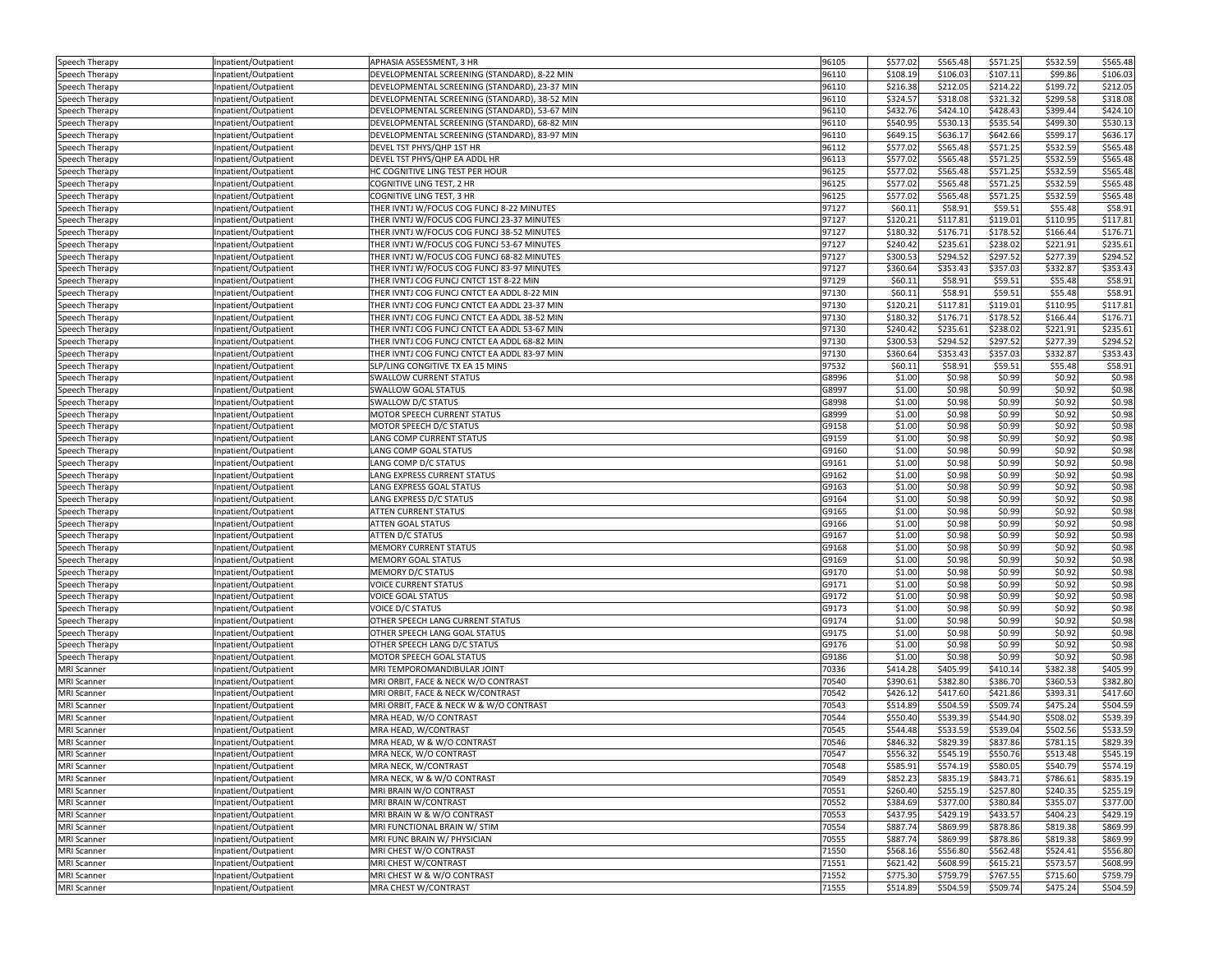| <b>MRI</b> Scanner                       | Inpatient/Outpatient                        | MRA CHEST W/O CONTRAST                                                                                   | 71555          | \$514.89             | \$504.59             | \$509.74             | \$475.24             | \$504.59 |
|------------------------------------------|---------------------------------------------|----------------------------------------------------------------------------------------------------------|----------------|----------------------|----------------------|----------------------|----------------------|----------|
| <b>MRI</b> Scanner                       | npatient/Outpatient                         | MRA CHEST W/O & W/ CONTRAST                                                                              | 71555          | \$514.89             | \$504.59             | \$509.74             | \$475.24             | \$504.59 |
| <b>MRI Scanner</b>                       | Inpatient/Outpatient                        | MRI SP CAN & CONTNTS, CERV W/O CONTRAST                                                                  | 72141          | \$248.57             | \$243.60             | \$246.08             | \$229.43             | \$243.60 |
| <b>MRI Scanner</b>                       | npatient/Outpatient                         | MRI SP CAN & CONT CERV W/CONTRAST                                                                        | 72142          | \$390.61             | \$382.80             | \$386.70             | \$360.53             | \$382.80 |
| <b>MRI</b> Scanner                       | npatient/Outpatient                         | MRI SP CAN & CONT THOR W/O CONTRAST                                                                      | 72146          | \$248.57             | \$243.60             | \$246.08             | \$229.43             | \$243.60 |
| <b>MRI Scanner</b>                       | Inpatient/Outpatient                        | MRI SP CAN & CONT THOR W/CONTRAST                                                                        | 72147          | \$390.61             | \$382.80             | \$386.70             | \$360.53             | \$382.80 |
| <b>MRI Scanner</b>                       | Inpatient/Outpatient                        | MRI SP CAN & CONT LUMB W/O CONTRAST                                                                      | 72148          | \$248.57             | \$243.60             | \$246.08             | \$229.43             | \$243.60 |
| <b>MRI Scanner</b>                       | Inpatient/Outpatient                        | MRI SP CAN & CONT LUMB W/CONTRAST                                                                        | 72149          | \$384.69             | \$377.00             | \$380.84             | \$355.07             | \$377.00 |
| <b>MRI Scanner</b>                       | Inpatient/Outpatient                        | MRI SP CAN & CONT CERV W & W/O CONTRAST                                                                  | 72156          | \$437.95             | \$429.19             | \$433.57             | \$404.23             | \$429.19 |
| <b>MRI</b> Scanner                       | Inpatient/Outpatient                        | MRI SP CAN & CONT THOR W & W/O CONTRAST                                                                  | 72157          | \$443.87             | \$434.99             | \$439.43             | \$409.69             | \$434.99 |
| <b>MRI</b> Scanner                       | npatient/Outpatient                         | MRI SP CAN & CONT LUMB W & W/O CONTRAST                                                                  | 72158          | \$437.95             | \$429.19             | \$433.57             | \$404.23             | \$429.19 |
| <b>MRI</b> Scanner                       | Inpatient/Outpatient                        | MRA SPINAL CANAL W/CONTRAST                                                                              | 72159          | \$544.48             | \$533.59             | \$539.04             | \$502.56             | \$533.59 |
| <b>MRI Scanner</b>                       | Inpatient/Outpatient                        | MRA SPINAL CANAL W/O CONTRAST                                                                            | 72159          | \$544.48             | \$533.59             | \$539.04             | \$502.56             | \$533.59 |
| <b>MRI Scanner</b>                       | Inpatient/Outpatient                        | MRA SPINAL CANAL W/O & W/ CONTRAST                                                                       | 72159          | \$544.48             | \$533.59             | \$539.04             | \$502.56             | \$533.59 |
| <b>MRI</b> Scanner                       | Inpatient/Outpatient                        | MRI PELVIS W/O CONTRAST                                                                                  | 72195          | \$503.05             | \$492.99             | \$498.02             | \$464.32             | \$492.99 |
| <b>MRI Scanner</b>                       | Inpatient/Outpatient                        | MRI PELVIS W/CONTRAST                                                                                    | 72196          | \$538.56             | \$527.79             | \$533.17             | \$497.09             | \$527.79 |
| <b>MRI Scanner</b>                       | Inpatient/Outpatient                        | MRI PELVIS W & W/O CONTRAST                                                                              | 72197          | \$651.01             | \$637.99             | \$644.50             | \$600.88             | \$637.99 |
| <b>MRI</b> Scanner                       | Inpatient/Outpatient                        | MRA PELVIS W/CONTRAST                                                                                    | 72198          | \$520.81             | \$510.39             | \$515.60             | \$480.71             | \$510.39 |
| <b>MRI Scanner</b>                       | Inpatient/Outpatient                        | MRA PELVIS W/O & W/ CONTRAST                                                                             | 72198          | \$520.81             | \$510.39             | \$515.60             | \$480.71             | \$510.39 |
| <b>MRI</b> Scanner                       |                                             | MRA PELVIS W/O CONTRAST                                                                                  | 72198          | \$520.81             | \$510.39             | \$515.60             | \$480.71             | \$510.39 |
| <b>MRI Scanner</b>                       | Inpatient/Outpatient<br>npatient/Outpatient | MRI UPP EXTR NON-JOINT W/O CONTRAST                                                                      | 73218          | \$497.14             | \$487.20             | \$492.17             | \$458.86             | \$487.20 |
|                                          |                                             | MRI UPP EXTR NON-JOINT W/CONTRAST                                                                        | 73219          | \$532.65             | \$522.00             | \$527.32             | \$491.64             | \$522.00 |
| <b>MRI</b> Scanner<br><b>MRI Scanner</b> | npatient/Outpatient                         | MRI UPP EXTR NON-JOINT W/O & W/ CONTRAST                                                                 | 73220          | \$651.01             | \$637.99             | \$644.50             | \$600.88             | \$637.99 |
|                                          | Inpatient/Outpatient                        |                                                                                                          |                |                      |                      |                      |                      |          |
| <b>MRI Scanner</b>                       | Inpatient/Outpatient                        | MRI UPP EXTR ANY JT W/O CONTRAST                                                                         | 73221          | \$278.16             | \$272.60             | \$275.38             | \$256.74             | \$272.60 |
| <b>MRI</b> Scanner                       | Inpatient/Outpatient                        | MRI UPP EXTR ANY JT W/CONTRAST                                                                           | 73222          | \$491.22             | \$481.40             | \$486.31             | \$453.40             | \$481.40 |
| <b>MRI Scanner</b>                       | Inpatient/Outpatient                        | MRI UPP EXTR ANY JT W & W/O CONTRAST                                                                     | 73223<br>73225 | \$603.67<br>\$538.56 | \$591.60<br>\$527.79 | \$597.63<br>\$533.17 | \$557.19<br>\$497.09 | \$591.60 |
| <b>MRI Scanner</b>                       | Inpatient/Outpatient                        | MRA UPPER EXTREM W/O & W/ CONTRAST                                                                       |                |                      |                      |                      |                      | \$527.79 |
| <b>MRI</b> Scanner                       | npatient/Outpatient                         | MRA UPPER EXTREM W/CONTRAST                                                                              | 73225          | \$538.56             | \$527.79             | \$533.17             | \$497.09             | \$527.79 |
| <b>MRI Scanner</b>                       | Inpatient/Outpatient                        | MRA UPPER EXTREM W/O CONTRAST                                                                            | 73225          | \$538.56             | \$527.79             | \$533.17             | \$497.09             | \$527.79 |
| <b>MRI</b> Scanner                       | Inpatient/Outpatient                        | MRI LOW EXTR NON-JOINT W/O CONTRAST                                                                      | 73718          | \$491.22             | \$481.40             | \$486.31             | \$453.40             | \$481.40 |
| <b>MRI</b> Scanner                       | npatient/Outpatient                         | MRI LOW EXTR NON-JOINT W/CONTRAST                                                                        | 73719          | \$538.56             | \$527.79             | \$533.17             | \$497.09             | \$527.79 |
| <b>MRI</b> Scanner                       | Inpatient/Outpatient                        | MRI LOW EXTR NON-JOINT W/O & W/ CONTRAST                                                                 | 73720          | \$656.93             | \$643.79             | \$650.36             | \$606.35             | \$643.79 |
| <b>MRI Scanner</b>                       | Inpatient/Outpatient                        | MRI ANY JT OF LWR EXTR W/O CONTRAST                                                                      | 73721          | \$278.16             | \$272.60             | \$275.38             | \$256.74             | \$272.60 |
| <b>MRI Scanner</b>                       | npatient/Outpatient                         | MRI ANY LWR EXTR JT W/CONTRAST                                                                           | 73722          | \$497.14             | \$487.20             | \$492.17             | \$458.86             | \$487.20 |
| <b>MRI Scanner</b>                       | Inpatient/Outpatient                        | MRI ANY JT OF LOW EXTR W & W/O CONTRAST                                                                  | 73723          | \$603.67             | \$591.60             | \$597.63             | \$557.19             | \$591.60 |
| <b>MRI Scanner</b>                       | npatient/Outpatient                         | MRA LOW EXTREM W/CONTRAST                                                                                | 73725          | \$514.89             | \$504.59             | \$509.74             | \$475.24             | \$504.59 |
| <b>MRI Scanner</b>                       | Inpatient/Outpatient                        | MRA LOW EXTREM W/O CONTRAST                                                                              | 73725          | \$514.89             | \$504.59             | \$509.74             | \$475.24             | \$504.59 |
| <b>MRI</b> Scanner                       | Inpatient/Outpatient                        | MRA LOW EXTREM W/O & W/ CONTRAST                                                                         | 73725          | \$514.89             | \$504.59             | \$509.74             | \$475.24             | \$504.59 |
| <b>MRI Scanner</b>                       | Inpatient/Outpatient                        | MRI ABDOMEN W/O CONTRAST                                                                                 | 74181          | \$432.04             | \$423.40             | \$427.72             | \$398.77             | \$423.40 |
| <b>MRI</b> Scanner                       | Inpatient/Outpatient                        | MRI ABDOMEN W/CONTRAST                                                                                   | 74182          | \$609.58             | \$597.39             | \$603.48             | \$562.64             | \$597.39 |
| <b>MRI</b> Scanner                       | npatient/Outpatient                         | MRI ABDOMEN W & W/O CONTRAST                                                                             | 74183          | \$656.93             | \$643.79             | \$650.36             | \$606.35             | \$643.79 |
| <b>MRI</b> Scanner                       | npatient/Outpatient                         | MRA ABDOMEN W/O CONTRAST                                                                                 | 74185          | \$520.81             | \$510.39             | \$515.60             | \$480.71             | \$510.39 |
| <b>MRI Scanner</b>                       | Inpatient/Outpatient                        | MRA ABDOMEN W/CONTRAST                                                                                   | 74185          | \$520.81             | \$510.39             | \$515.60             | \$480.71             | \$510.39 |
| <b>MRI Scanner</b>                       | Inpatient/Outpatient                        | MRA ABDOMEN W/O & W/ CONTRAST                                                                            | 74185          | \$520.81             | \$510.39             | \$515.60             | \$480.71             | \$510.39 |
| <b>MRI</b> Scanner                       | Inpatient/Outpatient                        | <b>3D RENDERING OF MRI</b>                                                                               | 76376          | \$5.92               | \$5.80               | \$5.86               | \$5.46               | \$5.80   |
| <b>MRI Scanner</b>                       | Inpatient/Outpatient                        | MAGNETIC RESONANCE SPECTROSCOPY                                                                          | 76390          | \$627.34             | \$614.79             | \$621.07             | \$579.03             | \$614.79 |
| <b>MRI</b> Scanner                       | Inpatient/Outpatient                        | MRI CLINICAL DECISION SUPPORT MECHANISM NATIONAL DECISION SUPPORT COMPANY, AS DEFINED BY THE MEDICAG1004 |                | \$1.00               | \$0.98               | \$0.99               | \$0.92               | \$0.98   |
| Admissions                               | Inpatient                                   | <b>ADMISSION CHARGE</b>                                                                                  |                | \$526.33             | \$515.80             | \$521.07             | \$485.80             | \$515.80 |
| Interventional Radiology-Therapeutic     | Inpatient/Outpatient                        | FLUOROSCOPIC GUIDANCE                                                                                    |                | \$70.28              | \$68.87              | \$69.58              | \$64.87              | \$68.87  |
| Interventional Radiology-Therapeutic     | Inpatient/Outpatient                        | IMAGING FLUOROSCOPIC GUIDANCE                                                                            |                | \$70.28              | \$68.87              | \$69.58              | \$64.87              | \$68.87  |
| Interventional Radiology-Therapeutic     | npatient/Outpatient                         | ANGIOGRAPHY/ARTERIOGRAPHY                                                                                |                | \$70.28              | \$68.87              | \$69.58              | \$64.87              | \$68.87  |
| Interventional Radiology-Therapeutic     | npatient/Outpatient                         | CHEMO ADMIN, INJECTED                                                                                    |                | \$70.28              | \$68.87              | \$69.58              | \$64.87              | \$68.87  |
| Interventional Radiology-Therapeutic     | npatient/Outpatient                         | <b>CT GUIDANCE</b>                                                                                       |                | \$70.28              | \$68.87              | \$69.58              | \$64.87              | \$68.87  |
| Interventional Radiology-Therapeutic     | npatient/Outpatient                         | <b>IMAGING CT GUIDANCE</b>                                                                               |                | \$70.28              | \$68.87              | \$69.58              | \$64.87              | \$68.87  |
| Interventional Radiology-Therapeutic     | npatient/Outpatient                         | CATH LAB OR MINUTE                                                                                       |                | \$70.28              | \$68.87              | \$69.58              | \$64.87              | \$68.87  |
| Interventional Radiology-Therapeutic     | npatient/Outpatient                         | INTERVENTIONAL MINUTE                                                                                    |                | \$70.28              | \$68.87              | \$69.58              | \$64.87              | \$68.87  |
| Interventional Radiology-Therapeutic     | npatient/Outpatient                         | INTERVENTIONAL OR MINUTES                                                                                |                | \$70.28              | \$68.87              | \$69.58              | \$64.87              | \$68.87  |
| Interventional Radiology-Therapeutic     | Inpatient/Outpatient                        | CATH LAB OR MINUTE                                                                                       |                | \$70.28              | \$68.87              | \$69.58              | \$64.87              | \$68.87  |
| Interventional Radiology-Therapeutic     | Inpatient/Outpatient                        | <b>IMAGING OR MINUTES</b>                                                                                |                | \$70.28              | \$68.87              | \$69.58              | \$64.87              | \$68.87  |
| Interventional Radiology-Therapeutic     | Inpatient/Outpatient                        | ULTRASOUND GUIDANCE                                                                                      |                | \$70.28              | \$68.87              | \$69.58              | \$64.87              | \$68.87  |
| Interventional Radiology-Therapeutic     | Inpatient/Outpatient                        | IMAGING ULTRASOUND GUIDANCE                                                                              |                | \$70.28              | \$68.87              | \$69.58              | \$64.87              | \$68.87  |
| Interventional Radiology-Therapeutic     | Inpatient/Outpatient                        | ELECTROPHYSIOLOGY OR MINUTES                                                                             |                | \$70.28              | \$68.87              | \$69.58              | \$64.87              | \$68.87  |
| Interventional Radiology-Therapeutic     | Inpatient/Outpatient                        | CARDIAC CATH OR MINUTES                                                                                  |                | \$70.28              | \$68.87              | \$69.58              | \$64.87              | \$68.87  |
| Interventional Radiology-Therapeutic     | Inpatient/Outpatient                        | <b>MRI GUIDANCE</b>                                                                                      |                | \$70.28              | \$68.87              | \$69.58              | \$64.87              | \$68.87  |
| Interventional Radiology-Therapeutic     | Inpatient/Outpatient                        | <b>IMAGING MRI GUIDANCE</b>                                                                              |                | \$70.28              | \$68.87              | \$69.58              | \$64.87              | \$68.87  |
| <b>Operating Room Clinic</b>             | Inpatient/Outpatient                        | WC MINOR PROCEDURE MINUTES                                                                               |                | \$18.17              | \$17.81              | \$17.99              | \$16.77              | \$17.81  |
| <b>Operating Room Clinic</b>             | Inpatient/Outpatient                        | GYN ONC MINOR PROCEDURE MINUTE                                                                           |                | \$18.17              | \$17.81              | \$17.99              | \$16.77              | \$17.81  |
| <b>Operating Room Clinic</b>             | Inpatient/Outpatient                        | ORC MINOR PROCEDURE MINUTES                                                                              |                | \$18.17              | \$17.81              | \$17.99              | \$16.77              | \$17.81  |
| <b>Operating Room Clinic</b>             | Inpatient/Outpatient                        | ASOA MINOR PROCEDURE MINUTES                                                                             |                | \$18.17              | \$17.81              | \$17.99              | \$16.77              | \$17.81  |